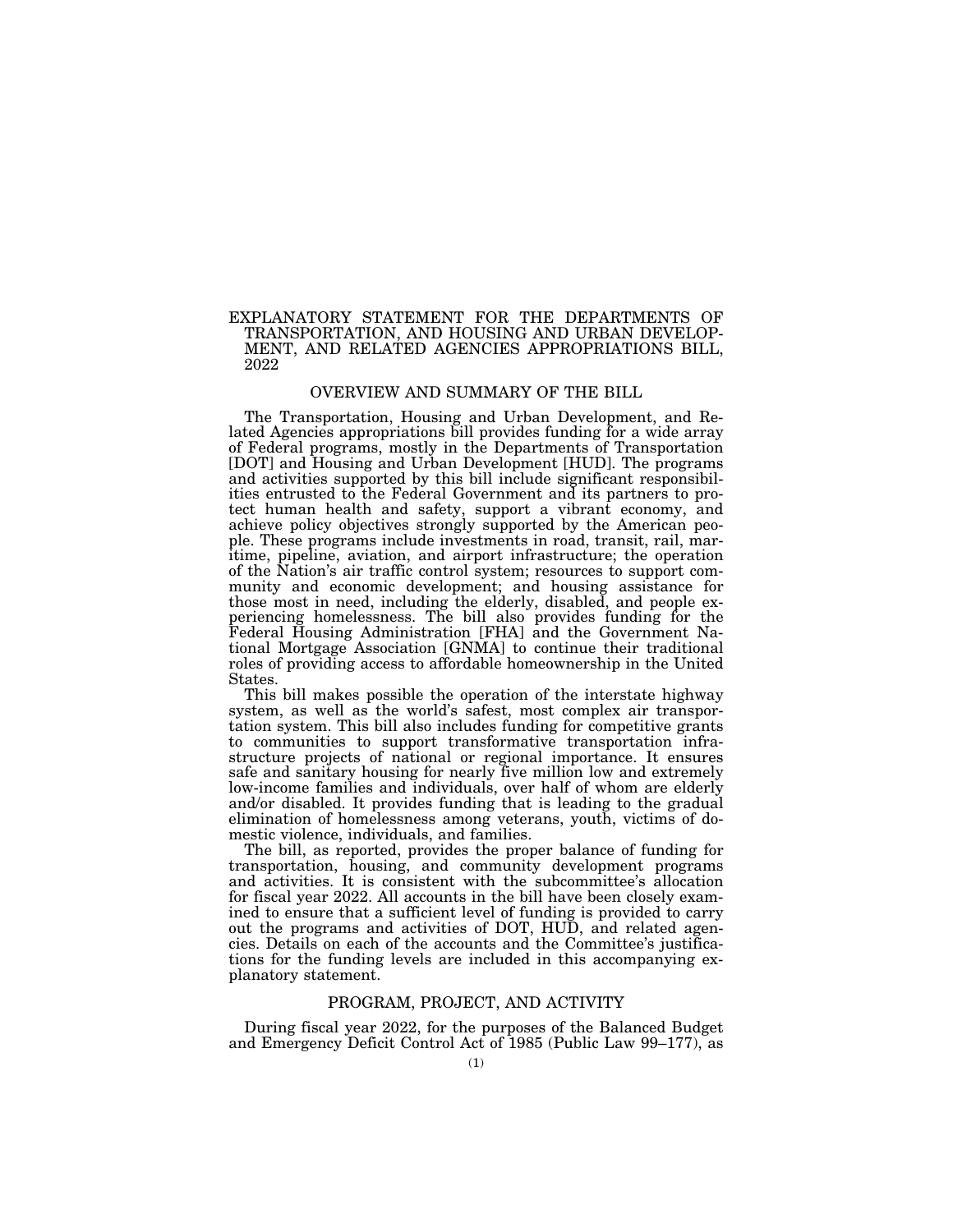amended, with respect to appropriations contained in the accompanying bill, the terms ''program, project, and activity'' [PPA] shall mean any item for which a dollar amount is contained in appropriations acts (including joint resolutions providing continuing appropriations), accompanying reports or explanatory statements of the House and Senate Committees on Appropriations, or accompanying conference reports and joint explanatory statements of the committee of conference. This definition shall apply to all programs for which new budget (obligational) authority is provided, as well as to discretionary grants and discretionary grant allocations made through either bill or report language.

## REPROGRAMMING GUIDELINES

The Committee includes provisions (sections 234, 235, and 405) establishing the authority by which funding available to the agencies funded by this act may be reprogrammed for other purposes. These provisions specifically require the advanced approval of the House and Senate Committees on Appropriations of any proposal to reprogram funds that:

- —creates a new program;
- —eliminates a PPA;
- —increases funds or personnel for any PPA for which funds have been denied or restricted by the Congress;
- —proposes to redirect funds that were directed in such reports or explanatory statements for a specific activity to a different purpose;
- —augments an existing PPA in excess of \$5,000,000 or 10 percent, whichever is less;
- —reduces an existing PPA by \$5,000,000 or 10 percent, whichever is less; or
- —creates, reorganizes, or restructures offices different from the congressional budget justifications or the table at the end of the accompanying explanatory statement, whichever is more detailed. This direction applies to both the bill and accompanying explanatory statement.

The Committee retains the requirement that each agency submit an operating plan to the House and Senate Committees on Appropriations not later than 60 days after enactment of this act to establish the baseline for application of reprogramming and transfer authorities provided in this act. Specifically, each agency should provide a table for each appropriation with columns displaying the prior year enacted level; budget request; adjustments made by Congress; adjustments for rescissions, if appropriate; and the fiscal year enacted level. The table shall delineate the appropriation and prior year enacted level both by object class and by PPA, as detailed in this act, accompanying reports, and explanatory statements of the House and Senate Committee on Appropriations, or in the budget appendix for the respective appropriations, whichever is more detailed, and shall apply to all items for which a dollar amount is specified and to all programs for which new budget (obligational) authority is provided, as well as to discretionary grants and discretionary grant allocations. The report must also identify items of special congressional interest.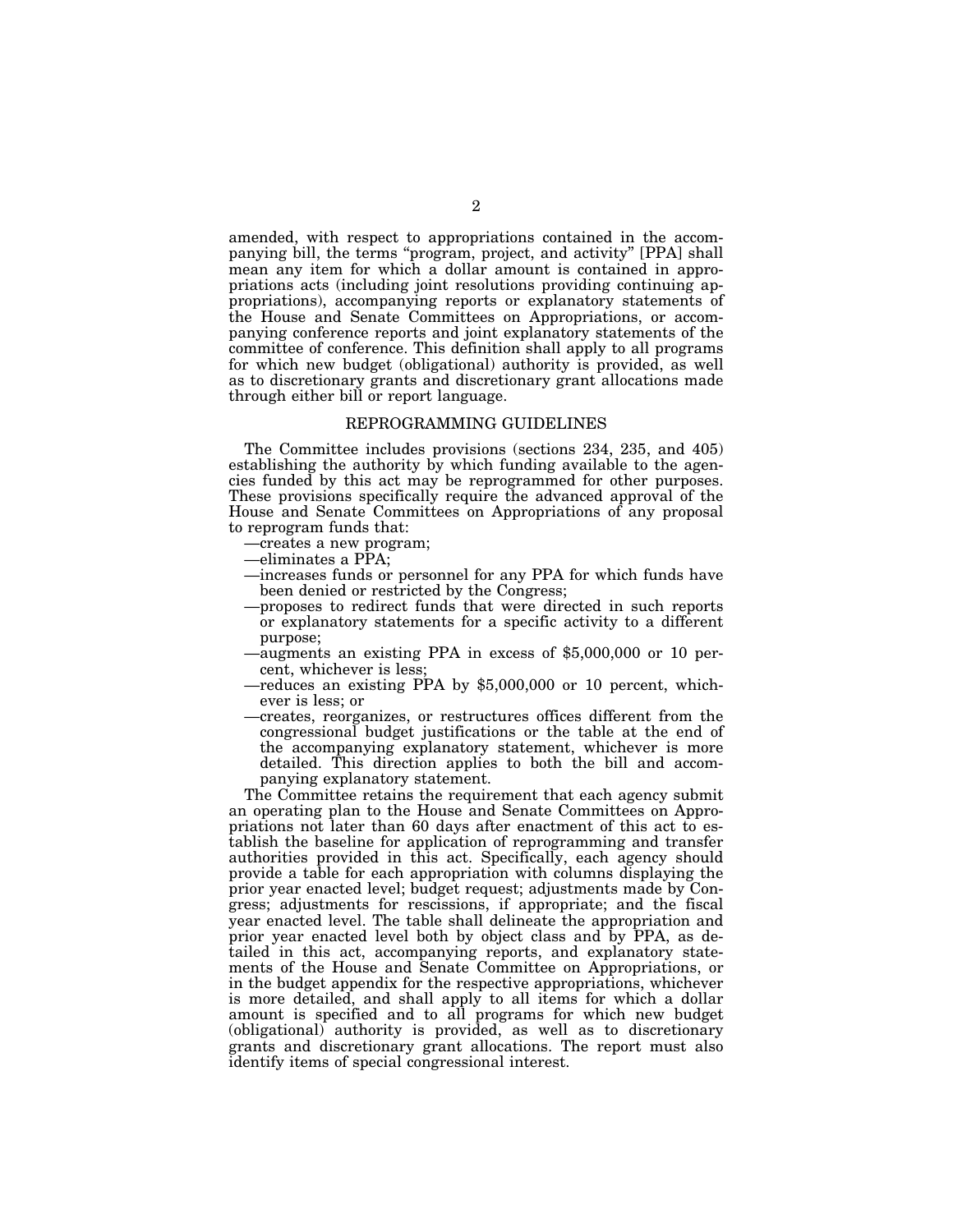The Committee expects the agencies and bureaus to submit reprogramming requests in a timely manner and to provide a thorough explanation of the proposed reallocations, including a detailed justification of increases and reductions and the specific impact the proposed changes will have on the budget request for the following fiscal year. Except in emergency situations, reprogramming requests should be submitted no later than June 30.

The Committee expects each agency to manage its programs and activities within the amounts appropriated by Congress. The Committee reminds agencies that reprogramming requests should be submitted only in the case of an unforeseeable emergency or a situation that could not have been anticipated when formulating the budget request for the current fiscal year. Further, the Committee notes that when a Department or agency submits a reprogramming or transfer request to the House and Senate Committees on Appropriations and does not receive identical responses from the House and Senate, it is the responsibility of the Department to reconcile the House and Senate differences before proceeding, and if reconciliation is not possible, to consider the request to reprogram funds not approved.

The Committee would also like to clarify that these sections apply to the Working Capital Funds [WCF] for DOT and HUD, and that no funds may be obligated from such funds to augment programs, projects or activities for which appropriations have been specifically rejected by the Congress, or to increase funds or personnel for any PPA above the amounts appropriated by this act.

# CONGRESSIONAL BUDGET JUSTIFICATIONS

Budget justifications are the primary tool used by the House and Senate Committees on Appropriations to evaluate the resource requirements and fiscal needs of agencies. The Committee is aware that the format and presentation of budget materials is largely left to the agency within presentation objectives set forth by the Office of Management and Budget [OMB]. In fact, OMB Circular A–11, part 6 specifically states that the ''agency should consult with your congressional committees beforehand to ensure their awareness of your plans to modify the format of agency budget documents.'' The Committee expects that all agencies funded under this act will heed this directive. The Committee expects all of the budget justifications to provide the data needed to make appropriate and meaningful funding decisions. This should include the customary level of detailed data and explanatory statements to support the appropriations requests at the level of detail contained in any funding table. Among other items, agencies shall provide a detailed discussion of proposed new initiatives, proposed changes in the agency's financial plan from prior year enactment, and detailed data on all programs and comprehensive information on any office or agency restructurings. At a minimum, each agency must also provide adequate justification for funding and staffing changes for each individual office and materials that compare programs, projects, and activities that are proposed for fiscal year 2023 to the fiscal year 2022 enacted level.

The Committee is aware that the analytical materials required for review by the Committee are unique to each agency in this act.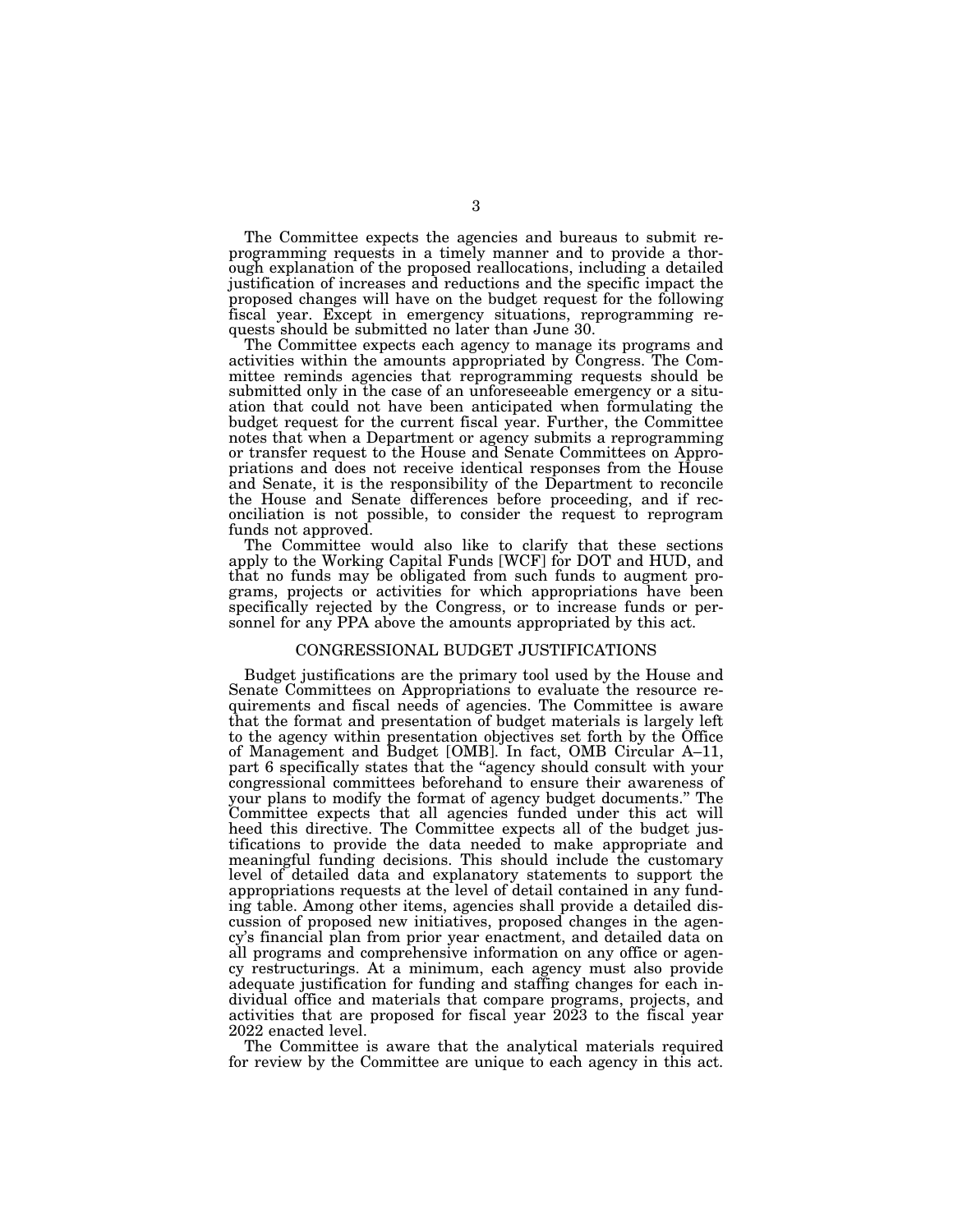Therefore, the Committee expects that each agency will coordinate with the House and Senate Committees on Appropriations in advance on its planned presentation for its budget justification materials in support of the fiscal year 2023 budget request.

The Committee also reminds all agencies funded in this act to provide accurate organizational charts in the budget justifications. The Committee considers any changes to the organization charts to be a reprogramming requiring approval of the House and Senate Committees on Appropriations under sections 234, 235 and 405 of this act.

The Committee directs each agency to include within its budget justification a report on all efforts made to address the programmatic duplication identified by the annual Government Accountability Office [GAO] reports along with legal barriers preventing the agency's ability to further reduce duplication and legislative recommendations, if applicable.

## TRANSPARENCY REQUIREMENT

The Committee is aware that agencies funded in this act use resources for advertising purposes. The Committee directs the agencies in this act to state within the text, audio, or video used for new advertising purposes, including advertising/posting on the Internet, that the advertisements are printed, published, or produced and disseminated at U.S. taxpayer expense. The agencies may exempt any such advertisements from this requirement if it creates an adverse impact on safety or impedes the ability of these agencies to carry out their statutory authority.

The Committee remains interested in increasing transparency and accountability of Federal grant spending. The Departments of Labor, Health and Human Services, and Education are directed by the Stevens Amendment, section 505 of title V, division H of Public Law 115–141, to require grantees to include the total cost of the project, the percentage of Federal funds in the project or program, and identify all of the sources of funding for the total project or program in all public documents announcing the grant award. The Committee directs agencies to collect data on what information Federal grant recipients currently include in the public documents announcing the grant award to determine whether recipients of funding in this act could comply with the Stevens Amendment without unreasonable burden. The Committee expresses appreciation for the Department that has submitted the report and again reminds the remaining Department to provide the report required in fiscal year 2020 on the feasibility of complying with the Stevens Amendment.

# AUDIT STANDARDS

The Committee is concerned about Federal agencies executing contracts with certain independent financial auditing and audit remediation firms that have been penalized for poor auditing practices. The Committee believes that all firms contracting with departments and agencies, funded in this act, particularly for financial auditing and accounting services, should have qualified professionals and ethics, and integrity controls in place to ensure they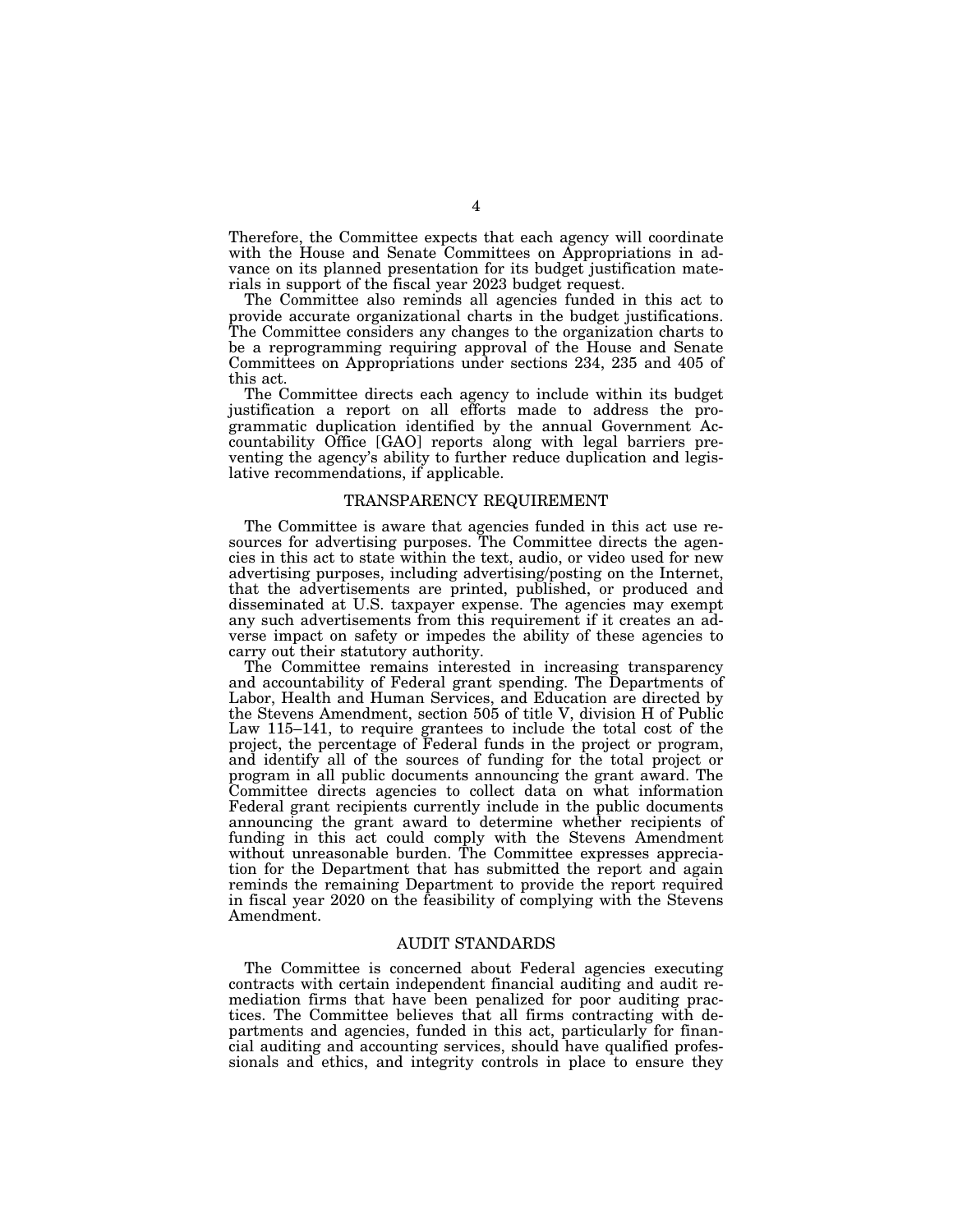are in compliance with Federal accounting and procurement standards. For all contract actions (including awards, renewals, and amendments), departments and agencies provided funding in this act shall require any accounting firm providing financial auditing or audit remediation services to provide a statement setting forth the details of any disciplinary proceedings occurring within 1 year of the projected performance period related to noncompliance with rules or laws applying to audit services.

## DATA ACT COMPLIANCE

As stewards of taxpayer dollars, the subcommittee is responsible for ensuring that the funds under its jurisdiction are wisely invested and properly spent. The Committee expects agencies to prioritize the submission of timely, accurate, quality, and complete financial and award information under existing U.S. Treasury reporting obligations in accordance with established management guidance, reporting processes, and data standards established under the requirements of the Digital Accountability and Transparency Act (Public Law 113-101).

# CYBERSECURITY

Foreign adversaries are seeking to lay the groundwork for the cyber battles of the future by embedding their technologies in systems we depend on. The United States should take proactive steps to deny foreign government access to our networks, sensitive data, and the personal information of the American people. In particular, the Committee remains concerned about the growing national security threat posed by Chinese telecommunications components embedded in networks, systems, and devices that we rely on for critical infrastructure and our daily lives. Therefore, the Committee continues to support the ban included in section 889 of Public Law 115–232 that prohibits government agencies from buying certain telecommunications and video surveillance services or equipment.

## FEDERALLY FUNDED RESEARCH

The Committee urges DOT and HUD to affirmatively determine, justified in writing, and made available on a publicly accessible website, that research grants or agreements promote the progress of science in the United States or will advance a national security or economic interest.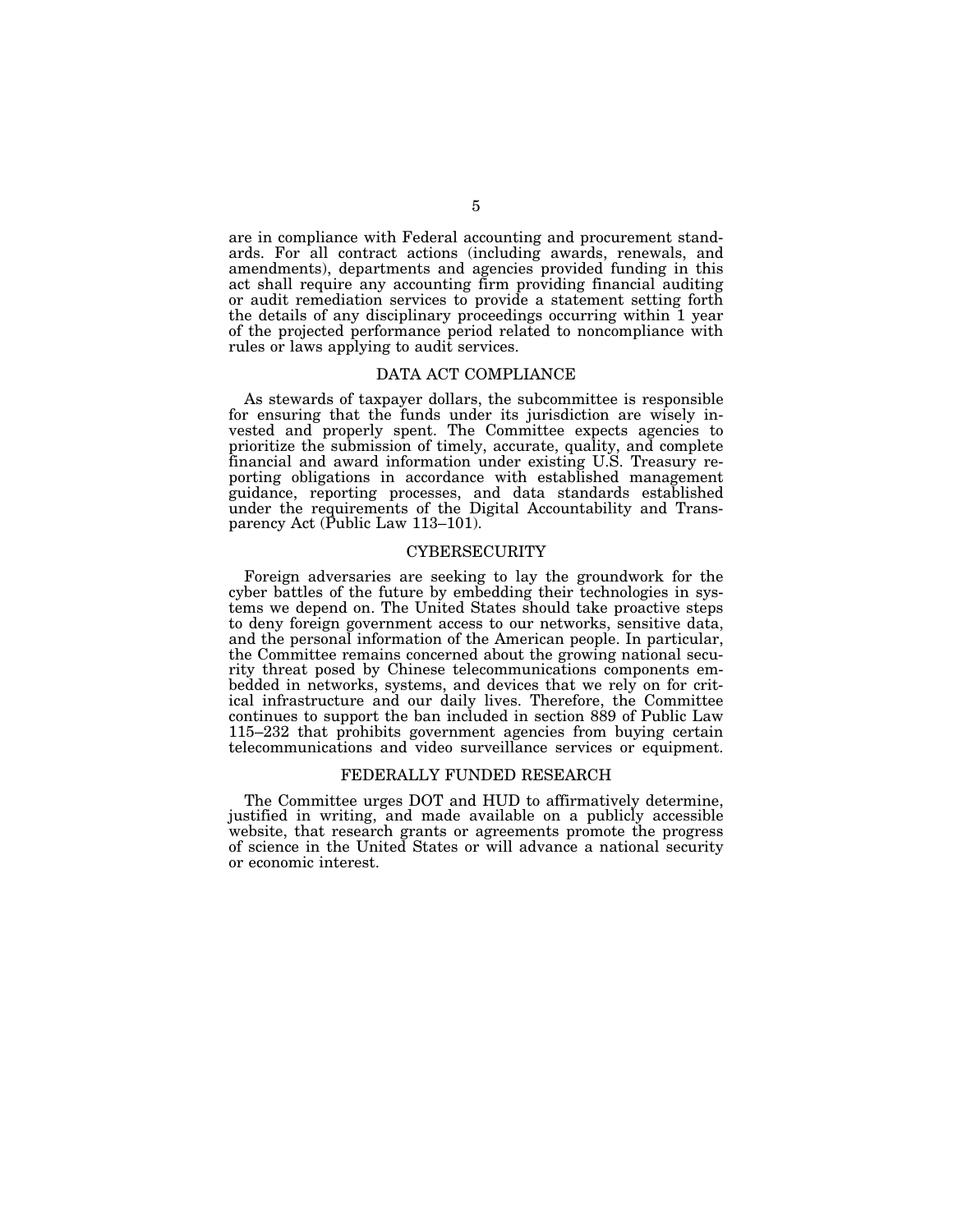# TITLE I

# DEPARTMENT OF TRANSPORTATION

# OFFICE OF THE SECRETARY

Section 3 of the Department of Transportation Act of October 15, 1966 (Public Law 89–670), provides for the establishment of the Office of the Secretary of Transportation [OST]. OST is comprised of the Secretary and the Deputy Secretary immediate and support offices; the Office of the General Counsel; the Office of the Under Secretary of Transportation for Policy, including the offices of the Assistant Secretary for Aviation and International Affairs and the Assistant Secretary for Transportation Policy; four Assistant Secretarial offices for Budget and Programs, Governmental Affairs, Research and Technology, and Administration; and the Offices of Public Affairs, the Executive Secretariat, Intelligence, Security and Emergency Response, and the Chief Information Officer. OST also includes the Department's Office of Civil Rights and the Department's Working Capital Fund.

#### SALARIES AND EXPENSES

| \$126,174,000 |
|---------------|
| 143.030.000   |
| 140,948,000   |

## PROGRAM DESCRIPTION

This appropriation finances the costs of policy development and central supervisory and coordinating functions necessary for the overall planning and direction of the Department. It covers the immediate secretarial offices as well as those of the assistant secretaries, and the general counsel.

## COMMITTEE RECOMMENDATION

The Committee recommends a total of \$140,948,000 for salaries and expenses of OST, including \$70,000 for reception and representation expenses. The recommendation is \$2,082,000 less than the budget request and \$14,774,000 more than the fiscal year 2021 enacted level. The accompanying bill stipulates that none of the funding provided may be used for the position of Assistant Secretary for Public Affairs.

The accompanying bill authorizes the Secretary to transfer up to 7 percent of the funds from any office within the Office of the Secretary to another. The Committee recommendation also continues language that permits up to \$2,500,000 of fees to be credited to the Office of the Secretary for salaries and expenses.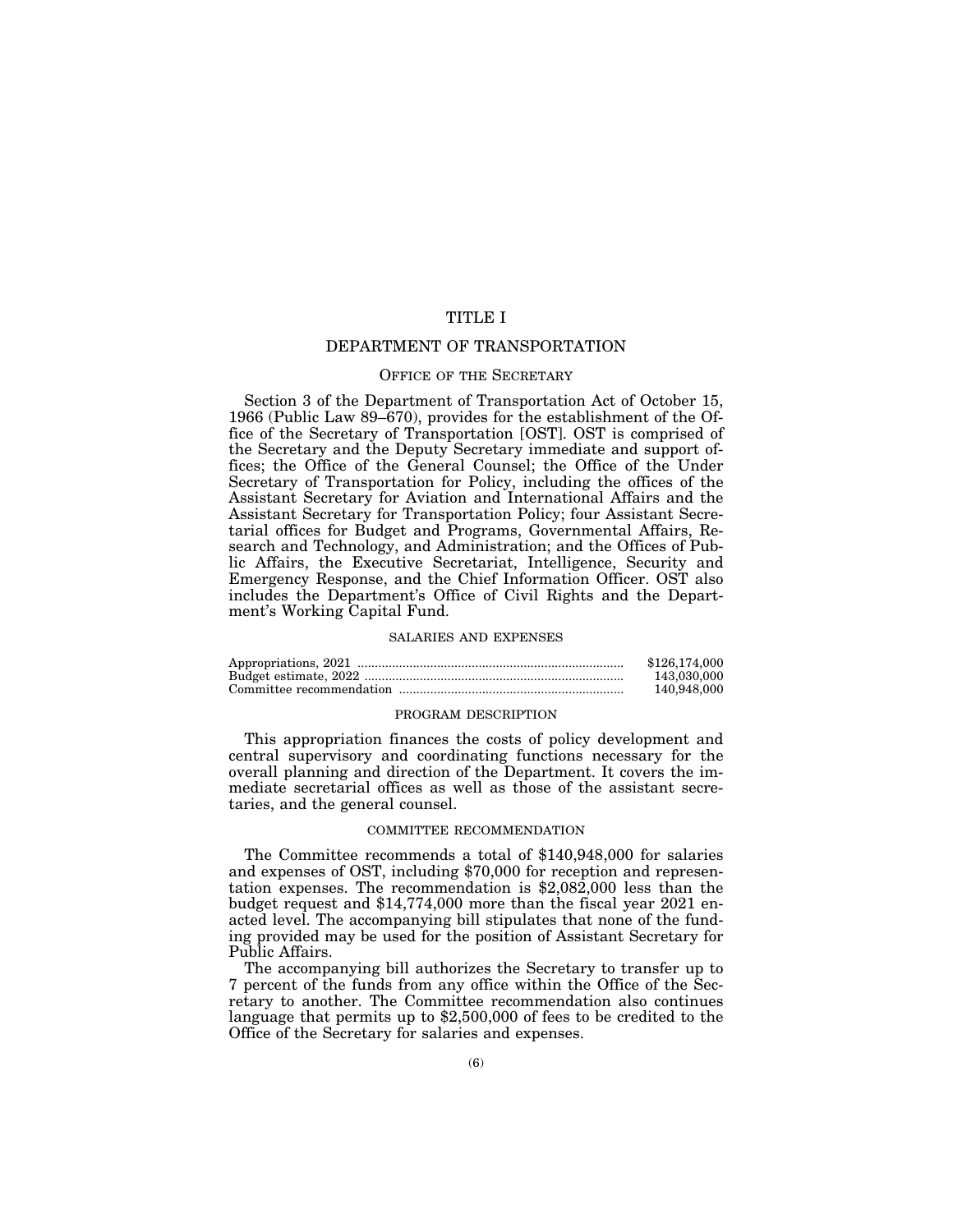The following table summarizes the Committee's recommendation in comparison to the fiscal year 2021 enacted level and the budget request:

|                                                           | Fiscal vear- |               | Committee      |
|-----------------------------------------------------------|--------------|---------------|----------------|
|                                                           | 2021 enacted | 2022 estimate | recommendation |
|                                                           | \$3.360.000  |               | \$3,513,000    |
|                                                           | 1.200.000    |               | 1,254,000      |
|                                                           | 22.210.000   |               | 25,352,000     |
|                                                           | 11.797.000   |               | 14.069.000     |
| Office of the Assistant Secretary for Budget and Programs | 16.394.000   |               | 18.291.000     |
| Office of the Assistant Secretary for Government Affairs  | 3.010.000    |               | 3,791,000      |
| Office of the Assistant Secretary for Administration      | 32.239.000   |               | 34.899.000     |
|                                                           | 2.610.000    |               | 3.095.000      |
|                                                           | 2.018.000    |               | 2,116,000      |
| Office of Intelligence, Security, and Emergency Response  | 13.576.000   |               | 14,821,000     |
|                                                           | 17.760.000   |               | 19.747.000     |
| Total                                                     | 126.174.000  | 143.030.000   | 140.948.000    |

### IMMEDIATE OFFICE OF THE SECRETARY

#### PROGRAM DESCRIPTION

The Secretary of Transportation provides leadership and has the primary responsibility to provide overall planning, direction, and control of the Department.

## COMMITTEE RECOMMENDATION

The Committee recommends \$3,513,000 for fiscal year 2022 for the Immediate Office of the Secretary. The recommendation is \$153,000 more than the fiscal year 2021 enacted level. The Committee directs the Department to abide by both the will and intent of Congress in all funding and policy decisions, and to consult with the House and Senate Committees on Appropriations prior to issuing all Notices of Funding Opportunities [NOFO].

*Regulations*.—The Committee recommends the Department identify opportunities to eliminate unnecessary regulations and streamline burdensome regulations to ensure the Department is a good steward of limited tax payer resources and produces physical infrastructure that supports long-term economic growth. Further, in reducing the regulatory burden, the Department should identify areas where more autonomy can be given to local jurisdictions with a better understanding of needs and challenges in building and maintaining infrastructure.

*Freight*.—The Committee continues to recognize the need to improve freight mobility through all modes of transportation. Marine highways are an important tool to improve the efficiency of transportation in many States, and the Department should support projects that improve marine highways as well as our Nation's inland waterways. The Committee reminds the Department to provide the report required in fiscal year 2021 regarding potential options for modifying existing transportation programs to allow improvements to inland waterways. The Department should submit this report to the House and Senate Committees on Appropriations, the House Committee on Transportation and Infrastructure, and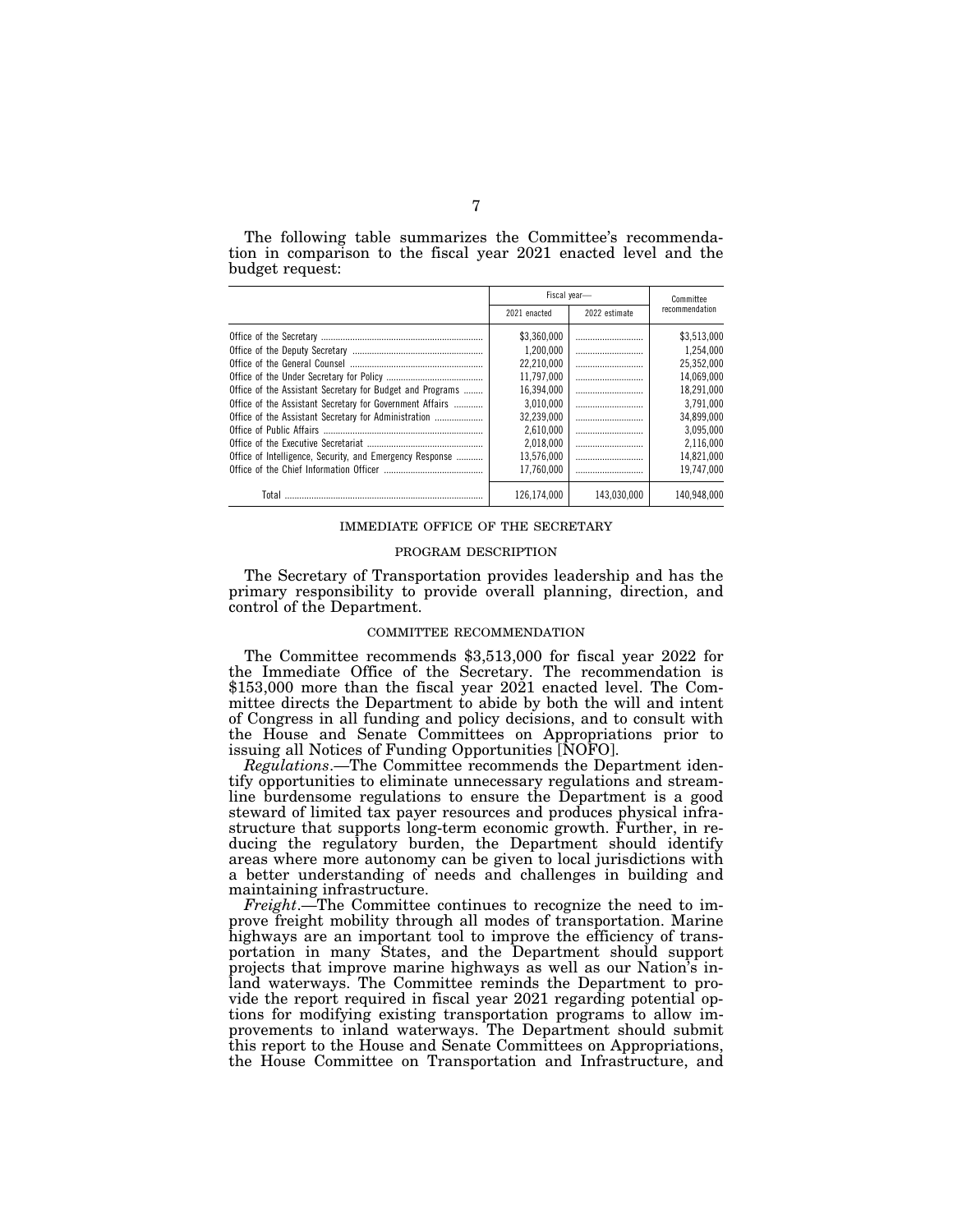the Senate Committee on Commerce, Science, and Transportation within 30 days of enactment of this act.

#### IMMEDIATE OFFICE OF THE DEPUTY SECRETARY

## PROGRAM DESCRIPTION

The Deputy Secretary has the primary responsibility of assisting the Secretary in the overall planning and direction of the Department.

## COMMITTEE RECOMMENDATION

The Committee recommends \$1,254,000 for the Immediate Office of the Deputy Secretary, which is \$54,000 more than the fiscal year 2021 enacted level.

## OFFICE OF THE GENERAL COUNSEL

### PROGRAM DESCRIPTION

The Office of the General Counsel provides legal services to the Office of the Secretary, including the conduct of aviation regulatory proceedings and aviation consumer activities, and coordinates and reviews the legal work in the chief counsels' offices of the operating administrations. The General Counsel is the chief legal officer of the Department and the final authority on all legal questions.

# COMMITTEE RECOMMENDATION

The Committee recommends \$25,352,000 for expenses of the Office of the General Counsel for fiscal year 2022. The recommended funding level is \$3,142,000 more than the fiscal year 2021 enacted level. The Committee recommendation supports adjustments to base, seven additional positions, and the acquisition and replacement of the rulemaking management system and the consumer complaints and case management system.

*In-Flight Sexual Misconduct Task Force*.—The Committee directs the Secretary to implement the recommendations of the aviation consumer protection advisory committee that were adopted at the committee's September 24,  $2020$ , meeting and outlined in a letter to the Secretary dated December 31, 2020. The Department should provide any briefings upon request on implementation of the recommendations and timing of subsequent rulemaking(s).

#### OFFICE OF THE UNDER SECRETARY FOR POLICY

## PROGRAM DESCRIPTION

The Under Secretary for Policy is the chief policy officer of the Department and is responsible for the analysis, development, and review of policies and plans for domestic and international transportation matters. The office administers the economic regulatory functions regarding the airline industry and is responsible for international aviation programs, the essential air service program, airline fitness licensing, acquisitions, international route awards, computerized reservation systems, and special investigations, such as airline delays.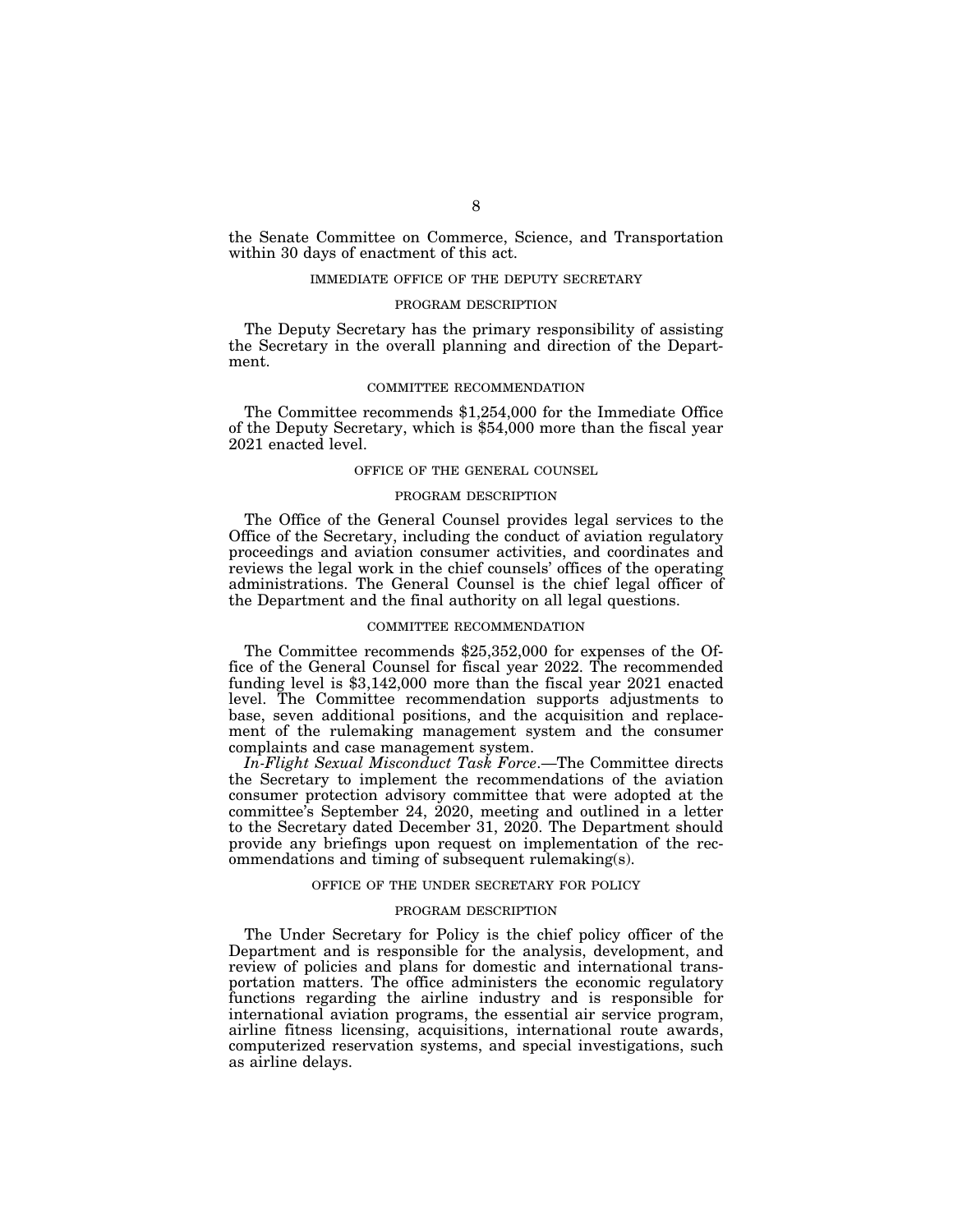### COMMITTEE RECOMMENDATION

The Committee recommends \$14,069,000 for the Office of the Under Secretary for Policy. The recommended funding level is \$2,272,000 more than the fiscal year 2021 enacted level.

## OFFICE OF THE ASSISTANT SECRETARY FOR BUDGET AND PROGRAMS

### PROGRAM DESCRIPTION

The Assistant Secretary for Budget and Programs serves as the Chief Financial Officer for the Department and provides leadership on all financial management matters. The primary responsibilities of this office include ensuring the development and justification of the Department's annual budget submissions for consideration by the Office of Management and Budget and the Congress. The Office is also responsible for the proper execution and accountability of these resources. In addition, the Office of the Chief Financial Officer for the Office of the Secretary is located within the Office of the Assistant Secretary for Budget and Programs.

# COMMITTEE RECOMMENDATION

The Committee recommends \$18,291,000 for the Office of the Assistant Secretary for Budget and Programs. The recommended level is \$1,897,000 more than the fiscal year 2021 enacted level.

# OFFICE OF THE ASSISTANT SECRETARY FOR GOVERNMENTAL AFFAIRS

#### PROGRAM DESCRIPTION

The Assistant Secretary for Governmental Affairs advises the Secretary on all congressional and intergovernmental activities and on all departmental legislative initiatives and other relationships with Members of Congress. The Assistant Secretary promotes effective communication with other Federal agencies and regional Department officials, and with State and local governments and national organizations for development of departmental programs; and ensures that consumer preferences, awareness, and needs are brought into the decision-making process.

#### COMMITTEE RECOMMENDATION

The Committee recommends a total of \$3,791,000 for the Office of the Assistant Secretary for Governmental Affairs. The recommended level is \$781,000 more than the fiscal year 2021 enacted level.

## OFFICE OF THE ASSISTANT SECRETARY FOR ADMINISTRATION

## PROGRAM DESCRIPTION

The Assistant Secretary for Administration is responsible for establishing policies and procedure; setting guidelines; working with the operating administrations to improve the effectiveness and efficiency of the Department in human resource management, security and administrative management; real and personal property management; and acquisition and grants management.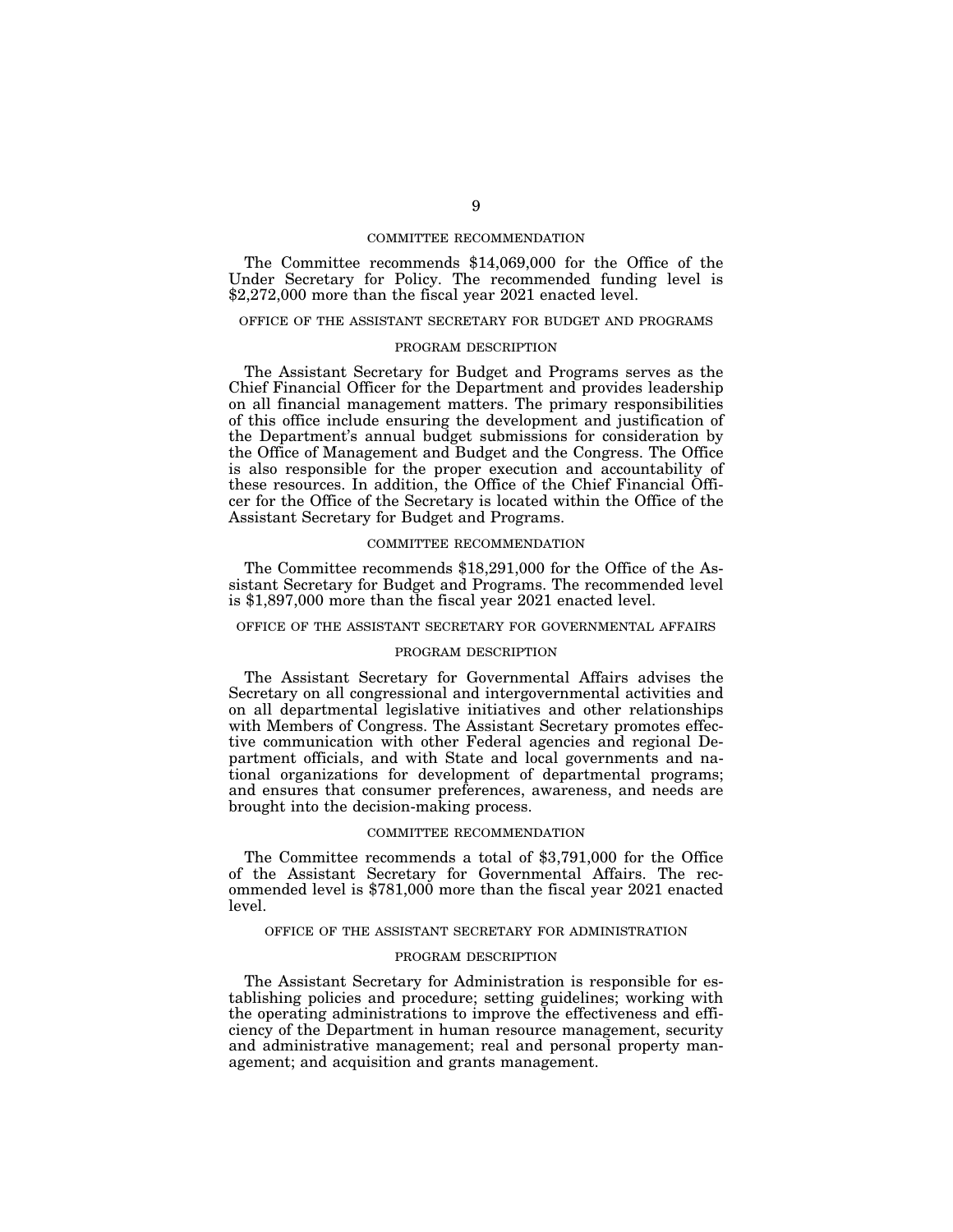## COMMITTEE RECOMMENDATION

The Committee recommends \$34,899,000 for the Office of the Assistant Secretary for Administration. The recommended funding level is \$2,660,000 more than the fiscal year 2021 enacted level.

## OFFICE OF PUBLIC AFFAIRS

### PROGRAM DESCRIPTION

The Director of Public Affairs is the principal advisor to the Secretary and other senior departmental officials on public affairs questions. The Office is responsible for managing the Secretary's presence in the media, writing speeches and press releases, and preparing the Secretary for public appearances. The Office arranges media events and news conferences, and responds to media inquiries on the Department's programs and other transportationrelated issues. It also provides information to the Secretary on the opinions and reactions of the public and news media on these programs and issues.

## COMMITTEE RECOMMENDATION

The Committee recommends \$3,095,000 for the Office of Public Affairs, which is \$485,000 more than the fiscal year 2021 enacted level.

#### EXECUTIVE SECRETARIAT

#### PROGRAM DESCRIPTION

The Executive Secretariat assists the Secretary and the Deputy Secretary in carrying out their management functions and responsibilities by controlling and coordinating internal and external written materials.

#### COMMITTEE RECOMMENDATION

The Committee recommends \$2,116,000 for the Executive Secretariat. The recommendation is \$98,000 more than the fiscal year 2021 enacted level.

## OFFICE OF INTELLIGENCE, SECURITY, AND EMERGENCY RESPONSE

## PROGRAM DESCRIPTION

The Office of Intelligence, Security, and Emergency Response ensures the development, coordination, and execution of plans and procedures for the Department to balance transportation security requirements with the safety, mobility, and economic needs of the Nation. The office keeps the Secretary and senior leadership apprised of current developments and long-range trends in international issues, including terrorism, aviation, trade, transportation markets, and trade agreements. The office also advises the Department's leaders on policy issues related to intelligence, threat information sharing, national security strategies, and national preparedness and response planning.

To ensure the Department is able to respond to disasters, the office prepares for and coordinates the Department's participation in national and regional exercises and training for emergency per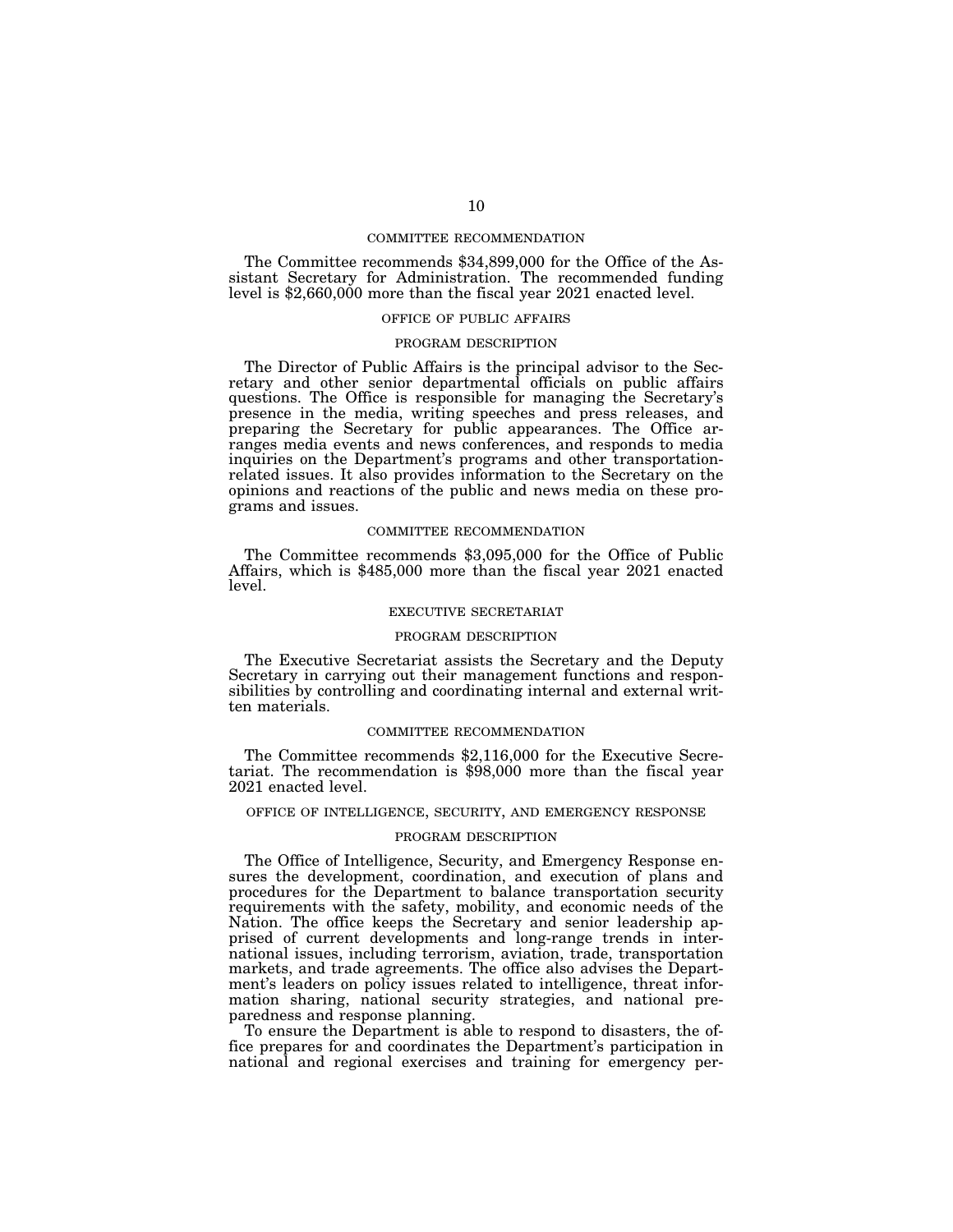sonnel. The office also administers the Department's continuity of government and continuity of operations programs and initiatives. Additionally, the office provides direct emergency response and recovery support through the national response framework and operates the Department's crisis management center. The center monitors the Nation's transportation system 24 hours a day, 7 days a week, and is the Department's focal point during emergencies.

## COMMITTEE RECOMMENDATION

The Committee recommends \$14,821,000 for the Office of Intelligence, Security, and Emergency Response. The recommendation is \$1,245,000 more than the fiscal year 2021 enacted level.

## OFFICE OF THE CHIEF INFORMATION OFFICER

# PROGRAM DESCRIPTION

The Office of the Chief Information Officer serves as the principal advisor to the Secretary on matters involving information technology [IT], cybersecurity, privacy, and records management.

#### COMMITTEE RECOMMENDATION

The Committee recommends \$19,747,000 for the Office of the Chief Information Officer, which is \$1,987,000 more than the fiscal year 2021 enacted level. The Committee supports the additional positions to address critical deficiencies in risk management and identity, credentialing, and access management, as well as the modernization of legacy systems.

#### RESEARCH AND TECHNOLOGY

| \$22,800,000 |
|--------------|
| 43.363.000   |
| 48.363.000   |

#### PROGRAM DESCRIPTION

The Office of the Assistant Secretary for Research and Technology has taken over the responsibilities previously held by the Research and Innovative Technology Administration. The responsibilities include coordinating, facilitating, and reviewing the Department's research and development programs and activities; and overseeing and providing direction to the Bureau of Transportation Statistics, the Intelligent Transportation Systems Joint Program Office, the University Transportation Centers program, the Volpe National Transportation Systems Center and the Transportation Safety Institute.

#### COMMITTEE RECOMMENDATION

The Committee recommends an appropriation of \$48,363,000 for the Office of the Assistant Secretary for Research and Technology. This amount is \$25,563,000 more than the fiscal year 2021 enacted level and \$5,000,000 more than the budget request.

*University Transportation Centers [UTCs]*.—The Committee continues to support UTCs, which advance the state-of-the-art in transportation research and technology, and develop the next generation of transportation professionals. The Fixing America's Sur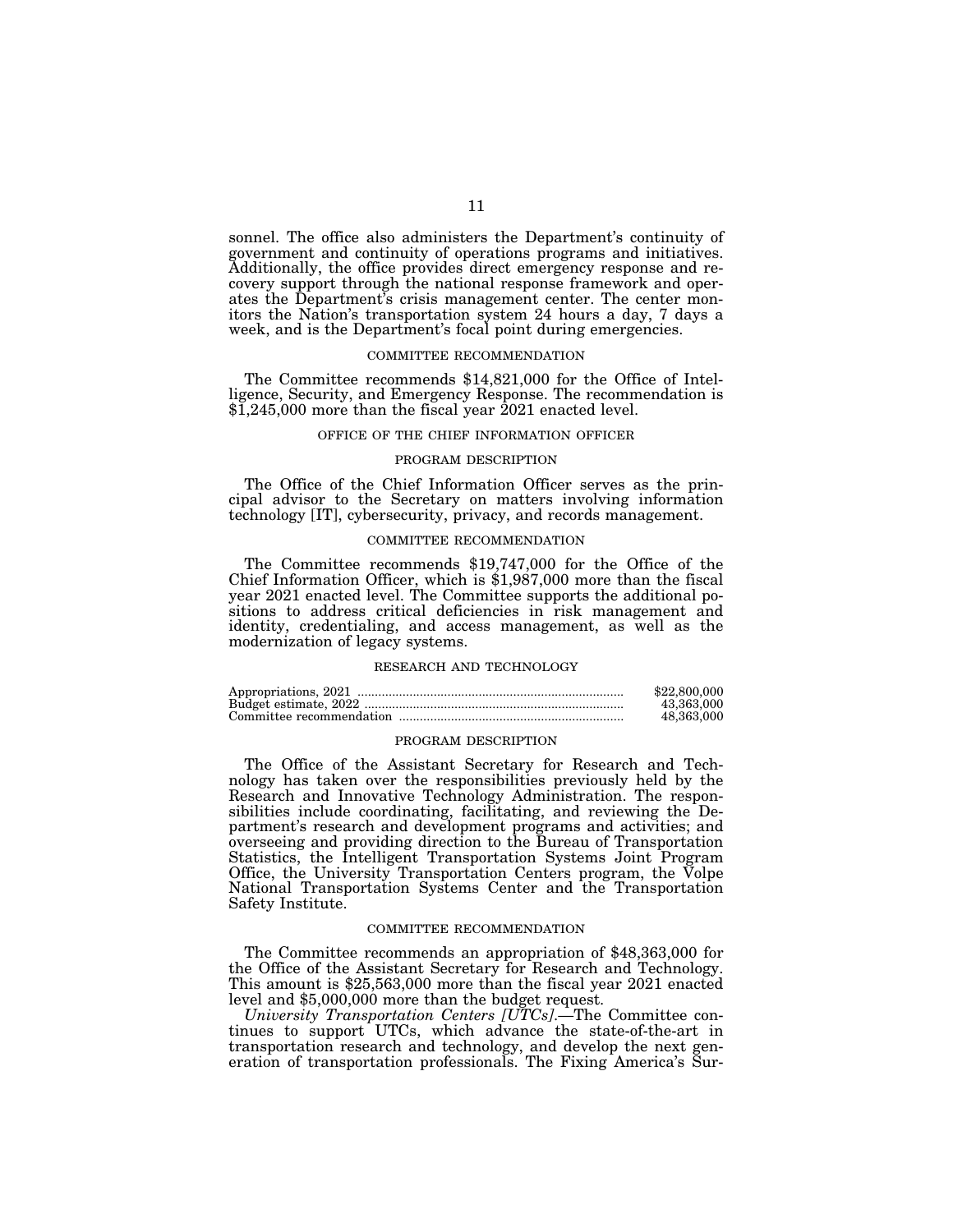face Transportation Act [FAST Act] provides \$77,500,000 in annual funding, and pending authorizing legislation is expected to increase this level of funding. The Committees notes the important and valuable work these university research partnerships have towards providing innovative solutions for our most pressing industry challenges and encourages the Department to incentivize the adoption of proven technologies broadly to State DOT's and other Federal agencies where appropriate. The Department should ensure that historically black colleges and universities [HBCUs] have an opportunity to apply for this funding.

*Position Navigation and Timing [PNT] Technologies and Global Positioning System [GPS] Backup*.—The Committee supports the findings in the Department's January, 2021 "Complementary PNT and GPS Backup Technologies Demonstration Report (DOT– VNTSC–20–07)'', which found that ''the best strategy for achieving resilient PNT service is to pursue multiple technologies to promote diversity in the PNT functions that support transportation and other critical infrastructure sectors.'' The report found that based on the demonstration, the technologies that show strong performance, operational diversity, operational readiness, and cost effectiveness are the LF and UHF terrestrial and L-band satellite broadcasts for PNT functions with supporting fiber optic time services to transmitters/control segments. The Committee recommendation provides the Secretary \$15,000,000 to establish a program that leads to wide adoption of multiple technologies that provides the necessary GPS backup and complementary PNT as identified by the Department's report. Funding will enable, among other things, the development of safety-critical PNT requirements and standards, vulnerability and performance testing, certification protocols for safety-critical functions, the procurement of services as deemed appropriate by the Department, and user adoption models in order to facilitate the responsible use of resilient PNT services to meet Federal requirements for widespread adoption. The Committee expects the Department to report its findings and recommendations enabling GPS backup to the Committee within 1 year of enactment of this Act.

*Coordination of DOT Research*.—The Committee recognizes the importance of integrating data into the decision-making processes to improve the safety of our transportation networks and encourages the Office of the Assistant Secretary for Research and Technology to work collaboratively and in coordination with the impacted modes across the Department to prevent duplication and ensure Federal research investments are optimized.

*Other Transaction Agreement [OTA]*.—OTA authority has been provided by Congress to several modal administrations since 1996 in order to provide flexibility and foster innovative research opportunities. These agreements are generally exempt from Federal laws and regulation governing acquisitions and financial assistance. The Committee is concerned that the use of this authority has been abused by certain modal administrations for large capital construction projects inconsistent with the intent of Congress. A September, 2017 audit by the DOT Inspector General found that between 2010 and 2014, the Federal Aviation Administration [FAA] spent \$1,450,000,000 on OTAs. Further, the FAA was unable to track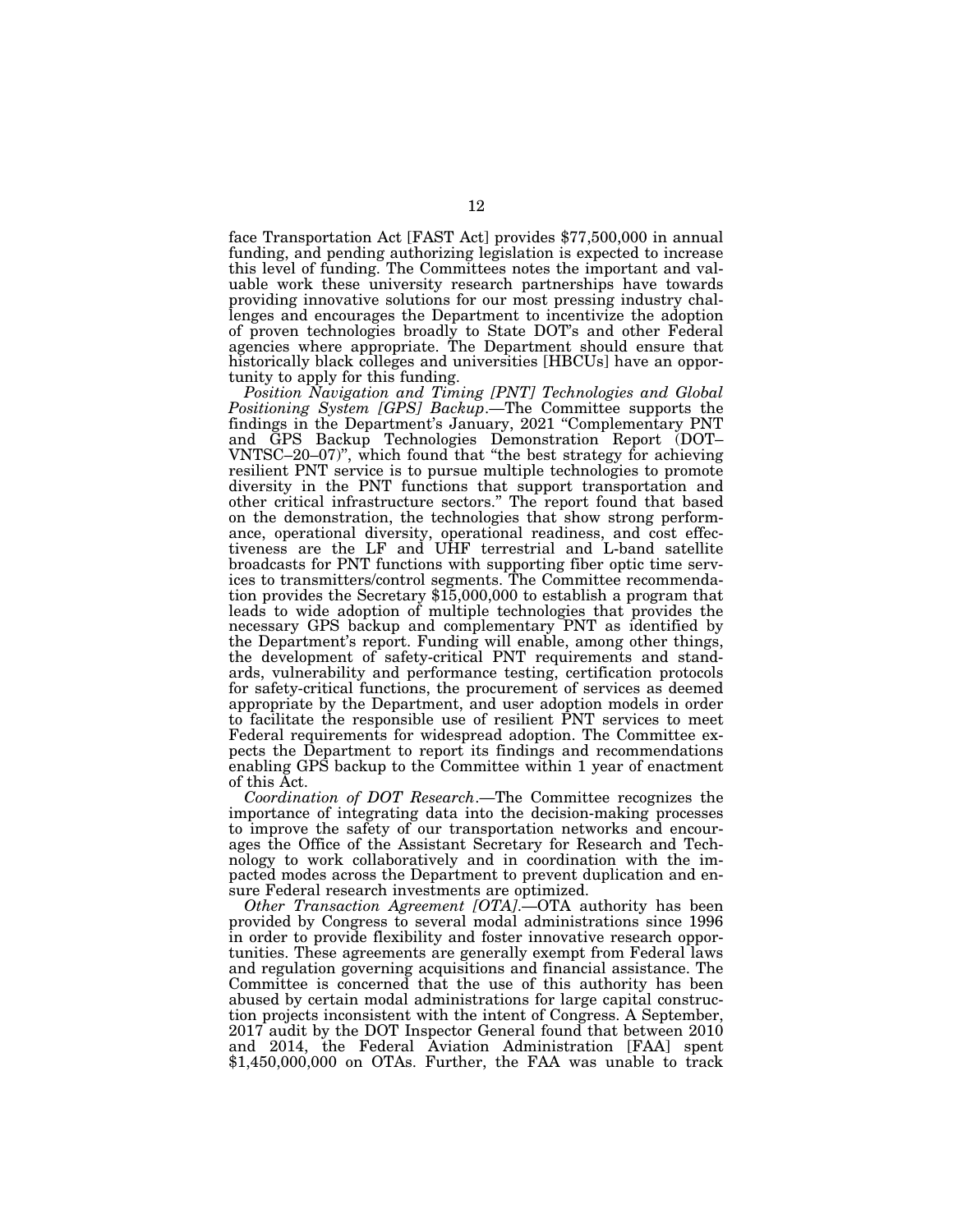OTAs making it difficult for officials to provide effective oversight and accountability, including \$161,000,000 for tower construction projects. In 2020, the Pipeline and Hazardous Materials Safety Administration [PHMSA] also executed a \$35,000,000 OTA construction contract for a research and development facility. The Department shall develop clear and comprehensive policies to improve the management of OTA authority, including a justification for the use of the authority, the designation of officials with the authority to execute such agreements, clear conflict of interest certifications, an assessment of price reasonableness, and limitations on the amount of funds that can be utilized for such purposes within 1 year of the date of enactment of this act.

*Small Business Innovation Research [SBIR]*.—The Committee recognizes the importance of the SBIR program and its previous success in commercialization from federally funded research and development projects. The SBIR program encourages domestic small business to engage in Federal research and development and creates jobs in the smallest firms. The Committee therefore directs the Department to place an increased focus on making SBIR awards to firms with fewer than 50 people.

*Resilient Infrastructure*.—The Committee continues to support the Department's efforts to provide user-friendly tools and resources that will assist in developing adaptation strategies and risk-informed policies for the development of resilient infrastructure. The Committee directs the Department to expand its technical assistance and trainings to help State DOTs, local governments, and Tribal governments develop reliable indicators of vulnerability and actionable mitigation measures in all phases of transportation planning, asset management, project-specific planning and development, and operations toward improving resiliency and reducing lifecycle costs. It is essential that Federal, State, and local partners understand the potential consequences of a major event and the probability of that event occurring in order to best inform decisions for recovery and resilience activities. The Committee also directs the Department to prioritize research and demonstrations of new and proven technologies that could make our infrastructure systems more resilient and to share such technologies with other State and Federal partners as appropriate.

*Connected Vehicle Pilot Deployment Program*.—The Office of the Assistant Secretary for Research and Technology oversees the Intelligent Transportation Systems Joint Program Office, which manages the Connected Vehicle Pilot Deployment Program in coordination with the Federal Highway Administration [FHWA]. The pilot program is expected to be fully completed in July 2022, and the Committee directs the Department to provide results and findings from the pilot program no later than December 1, 2022. The current pilot program has received over \$50,000,000 in funding since 2015, but the Committee is aware that there may be a potential need to conduct further field demonstrations to observe future impacts from broader application and deployment using a range of analytical methods. The Department should notify the House and Senate Committees on Appropriations of additional funding needs for this program.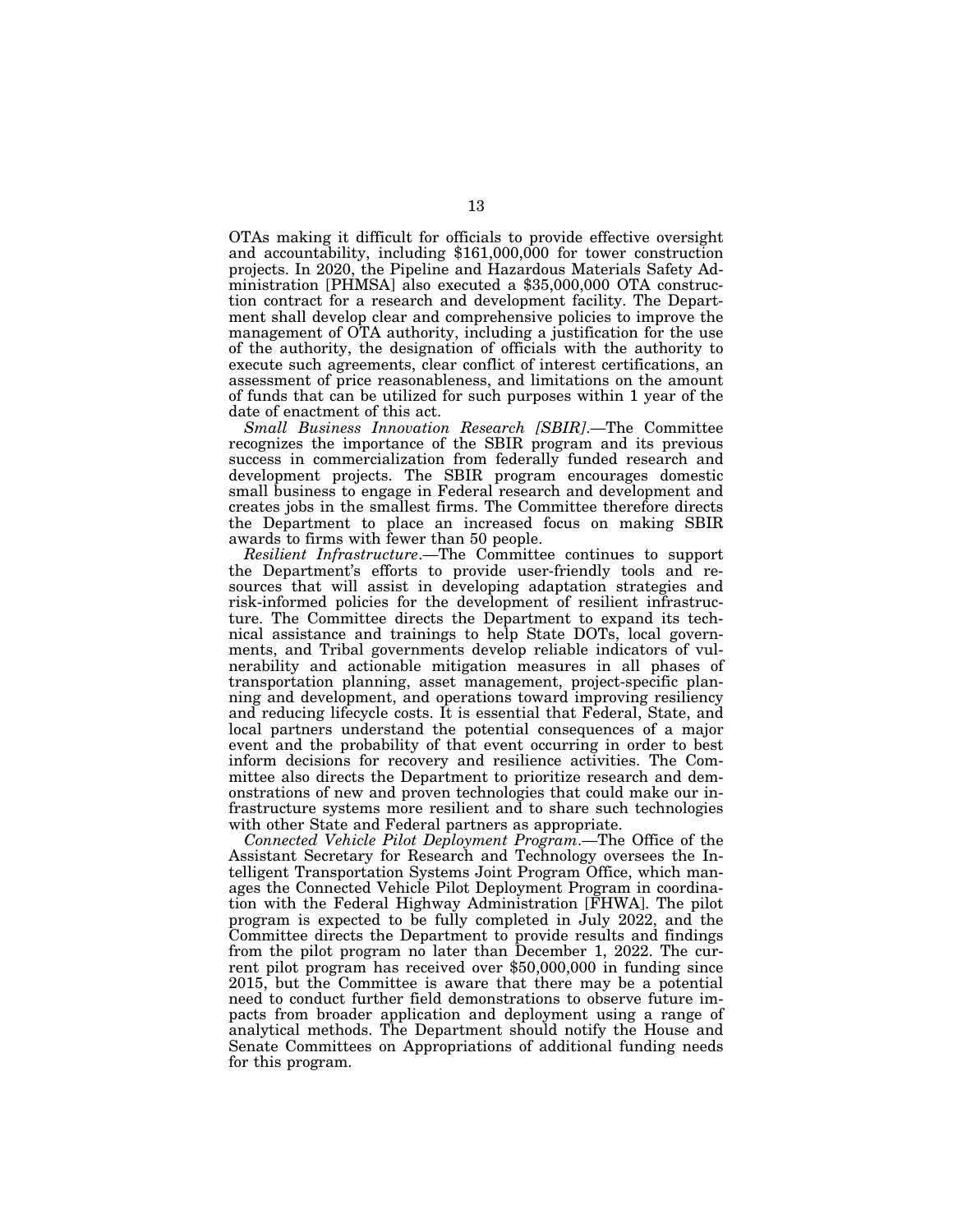## NATIONAL INFRASTRUCTURE INVESTMENTS

| \$1,000,000,000 |
|-----------------|
| 1.000.000.000   |
| 1.090.000.000   |

#### PROGRAM DESCRIPTION

This program provides grants and credit assistance to State and local governments, transit agencies, or a collaboration of such entities for capital investments in surface transportation infrastructure that will have a significant impact on the Nation, a metropolitan area, or a region. Eligible projects include highways and bridges, public transportation, freight and passenger rail, and port infrastructure. The Department awards grants on a competitive basis; however, the Department must ensure an equitable geographic distribution of funds and an appropriate balance in addressing the needs of urban and rural communities and within the timeframes outlined in the bill.

## COMMITTEE RECOMMENDATION

The Committee recommendation includes \$1,090,000,000 for grants and credit assistance for investment in significant transportation projects, which is \$90,000,000 more than the fiscal year 2021 enacted level and the budget request. Of the total amount provided, \$35,000,000 is available for planning grants, of which \$15,000,000 is available for technical assistance to improve equity in disadvantaged and rural communities, as well as areas of persistent poverty

The National Infrastructure Investments program, now known as Rebuilding American Infrastructure with Sustainability and Equity [RAISE] program, has become integral to improving safety and mobility in communities throughout the country for more than a decade. The outcome oriented selection criteria that includes state of good repair, economic competitiveness, quality of life, environmental sustainability, safety, innovation, and partnership nurtures stronger applications and results in successful multimodal projects. For these reasons, the Committee continues to direct the Secretary to award grants and credit assistance using the 2017 NOFO selection criteria that stakeholders have relied upon in previous rounds. The Committee notes that the Department has included additional criteria in the NOFO for RAISE grants than were previously included and reminds the Department that current law requires the Secretary to consider and award projects based solely the 2017 NOFO selection criteria.

*Geographic Distribution*.—The Committee continues to believe that our Federal infrastructure programs must benefit communities across the country. The Committee continues to require the Secretary to award grants and credit assistance in a manner that ensures an equitable geographic distribution of funds and an appropriate balance in addressing the needs of urban and rural communities.

*Modal Distribution*.—The Committee reiterates to the Department and potential applicants that RAISE grants support a broad variety of transportation projects, including highway, bridge, or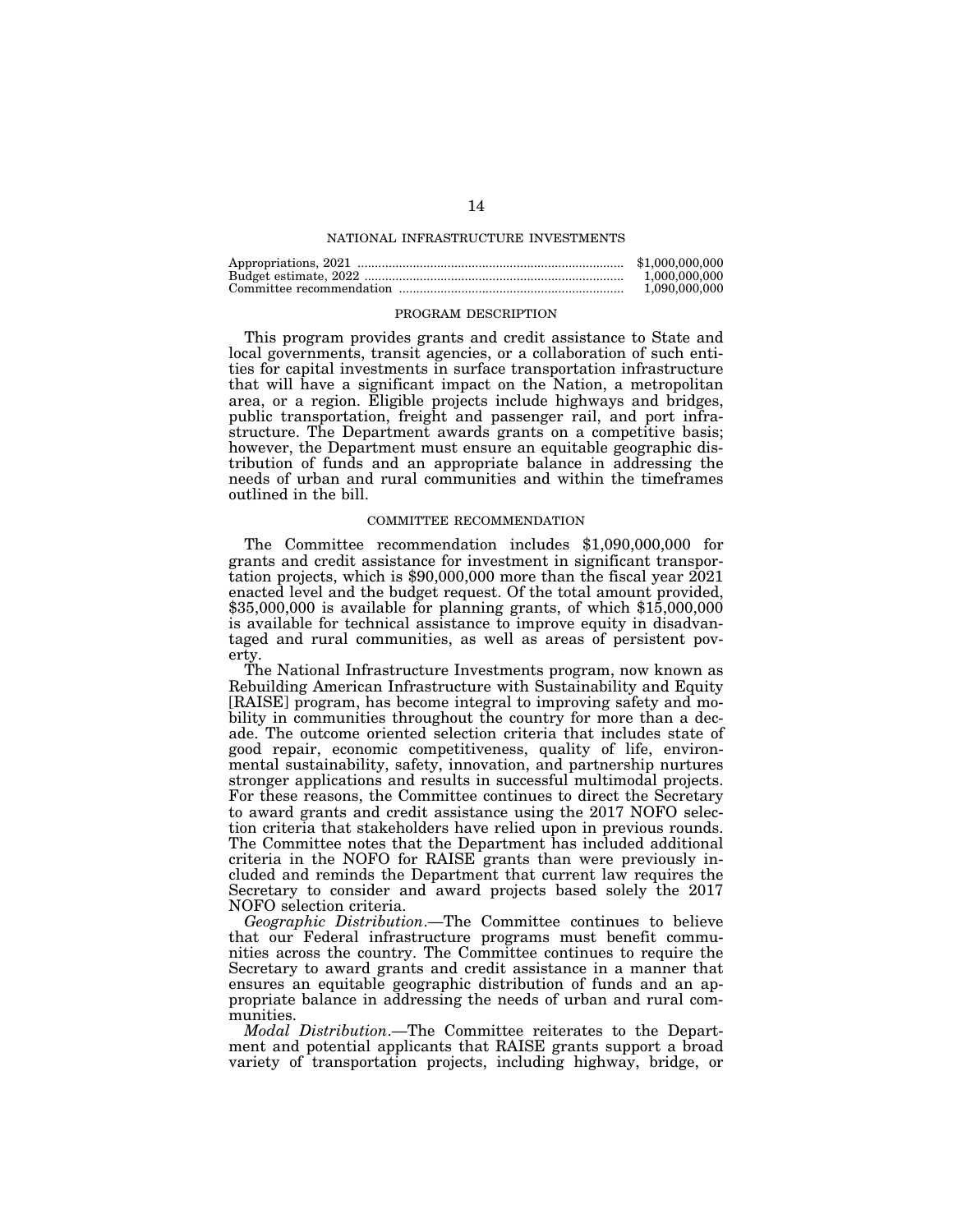road projects; public transportation projects; passenger and freight rail projects; port infrastructure improvements; intermodal projects, including commercial, transit, and intermodal parking garages; bicycle and pedestrian projects; multimodal infrastructure; and infrastructure reuse projects.

*Rail Crossings*.—The Committee recognizes the importance of grade crossing safety improvements and removing blocked highway-rail grade crossings. The Committee reminds the Secretary that projects that alleviate blocked highway-rail grade crossings are eligible for funding under this heading.

### BUILDING RESILIENT INFRASTRUCTURE THROUGH INNOVATIVE **SOLUTIONS**

## (INCLUDING TRANSFER OF FUNDS)

| \$300,000,000 |
|---------------|

#### PROGRAM DESCRIPTION

The program provides competitive grants to a State, local or tribal government, territory, transit agency, port authority, metropolitan planning organization, political subdivision of a State or local government, tribal government, or a collaboration among such entities to advance the resiliency of critical transportation infrastructure against sea-level rise, flooding, and other extreme weather events in order to preserve mobility, commerce, and the viability of the economy.

#### COMMITTEE RECOMMENDATION

The Committee recommends \$300,000,000 for the Building Resilient Infrastructure Through Innovative Solutions program, which is \$300,000,000 more than the budget request and fiscal year 2021 enacted level.

## SAFE AND ACCESSIBLE ROADWAYS FOR ALL

## (INCLUDING TRANSFER OF FUNDS)

| \$50,000,000 |
|--------------|

### PROGRAM DESCRIPTION

The program provides competitive grants to metropolitan planning organizations, units of local government, or federally recognized tribes to develop and implement comprehensive safety action plans and related infrastructure improvements in order to improve the safety of roadway access and mobility for all users with the goal of eliminating roadway fatalities.

#### COMMITTEE RECOMMENDATION

The Committee recommends \$50,000,000 for the Safe and Accessible Roadways for All program, which is \$50,000,000 more than the budget request and the fiscal year 2021 enacted level.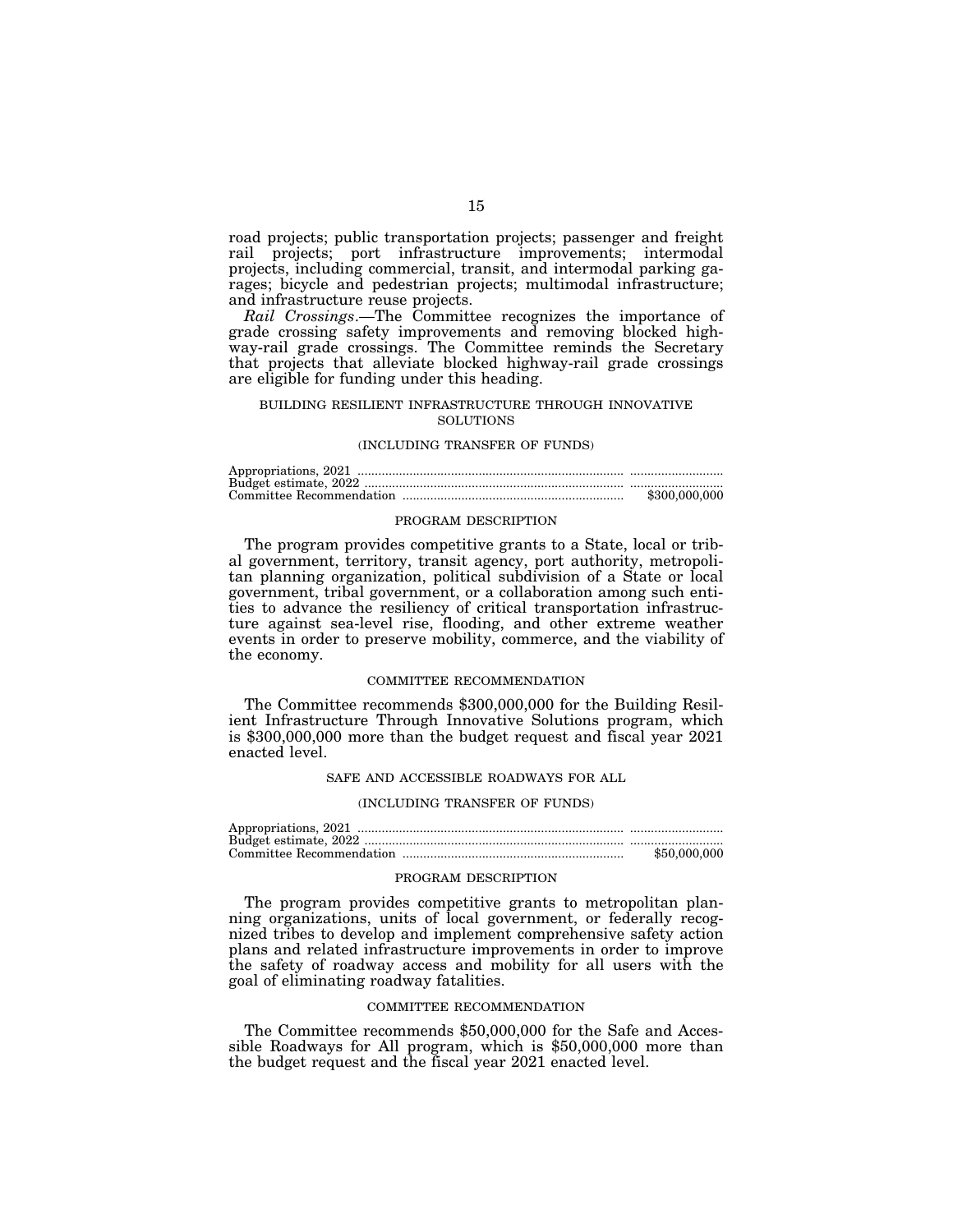# NATIONAL SURFACE TRANSPORTATION AND INNOVATIVE FINANCE **BUREAU**

| \$5,000,000 |
|-------------|
| 3.800.000   |
| 3.800.000   |

### PROGRAM DESCRIPTION

The National Surface Transportation and Innovative Finance Bureau [Bureau] administers the Department's surface transportation innovative finance programs as authorized in section 9001 of the FAST Act.

#### COMMITTEE RECOMMENDATION

The Committee recommends \$3,800,000 for the Bureau, which is equal to the budget request and \$1,200,000 less than the fiscal year 2021 enacted level.

*Financing for Transportation Oriented Development [TOD]*.—The Committee recognizes the potential of TOD to facilitate economic development, the construction of affordable housing, and more livable and healthier communities within walking distance of, or accessible to, public transit. The Committee supports the guidance issued on May 21, 2021, which established clear eligibility guidelines in order to assist project sponsors interested in pursuing transit oriented development and notes there is nearly \$100,000,000,000 in lending capacity through the Transportation Infrastructure Finance and Innovation Act [TIFIA] and Railroad Rehabilitation and Improvement Financing [RRIF] programs for such activities.

*Selection Process for INFRA Grants*.—The Committee is aware of concerns raised in the GAO report on Fostering Advancements in Shipping and Transportation for the Longterm Achievement of National Efficiencies grants (GAO–18–38), now known as INFRA grants. The Committee encourages DOT to notify unsuccessful applicants as recommended. The Committee is also aware of GAO's current review of the INFRA program and looks forward to reviewing that report and its recommendations.

# RAILROAD REHABILITATION AND IMPROVEMENT FINANCING PROGRAM

### PROGRAM DESCRIPTION

The Railroad Rehabilitation and Improvement Financing [RRIF] program was established by Public Law 109–178 to provide direct loans and loan guarantees to State and local governments, Government-sponsored entities, and railroads. Credit assistance under the program may be used for rehabilitating or developing rail equipment and facilities.

## COMMITTEE RECOMMENDATION

The bill authorizes the Secretary to issue direct loans and loan guarantees pursuant to sections 501 through 504 of Public Law 94– 210.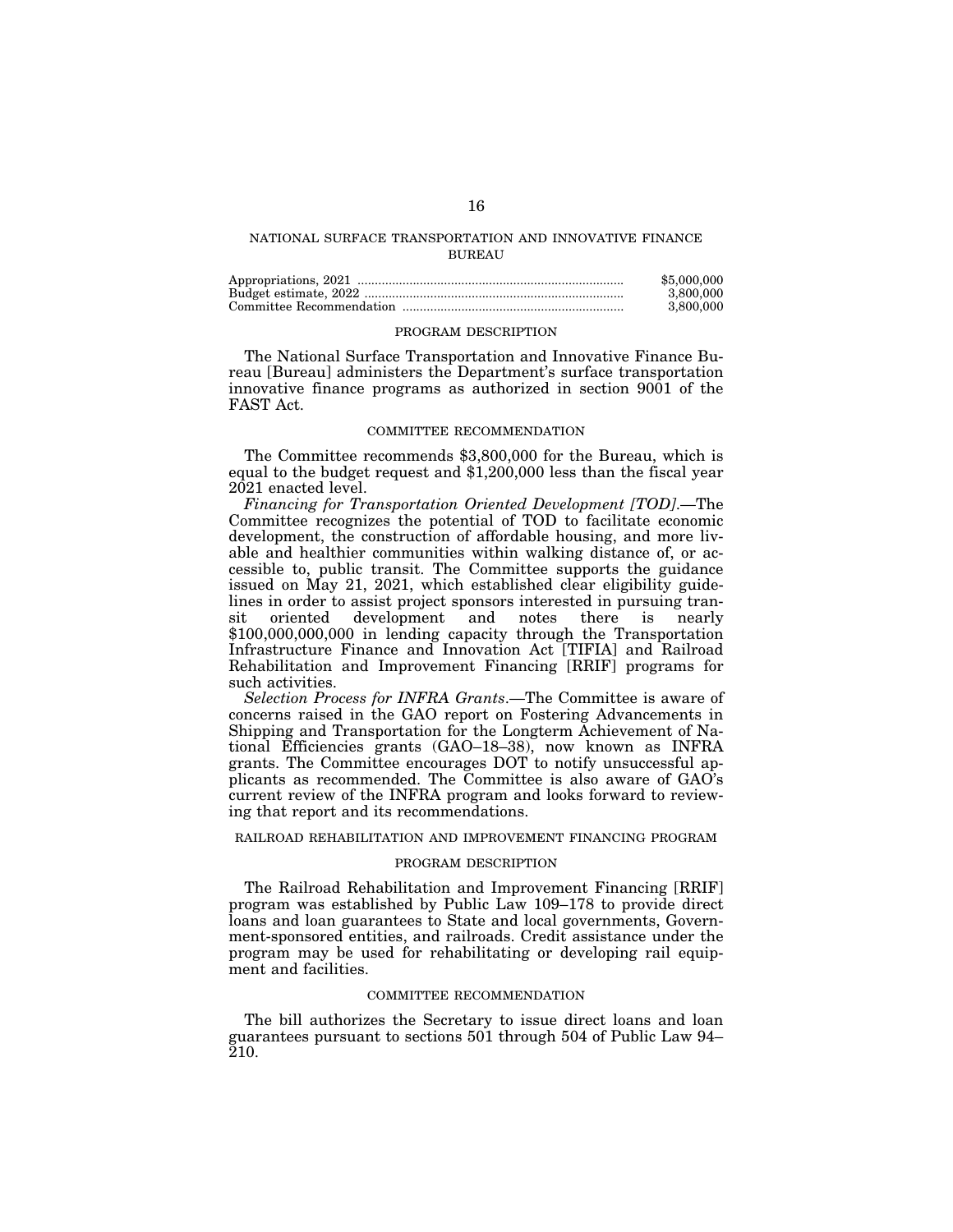## FINANCIAL MANAGEMENT CAPITAL

| \$2,000,000 |
|-------------|
| 5,000,000   |
| 5,000,000   |

#### PROGRAM DESCRIPTION

The Financial Management Capital program is a multi-year business transformation initiative to streamline and standardize the financial systems and business processes across the Department. The initiative includes upgrading and enhancing the commercial software used for DOT's financial systems, improving the cost and performance data provided to managers, and instituting new accounting standards and mandates.

## COMMITTEE RECOMMENDATION

The Committee is recommending \$5,000,000 for the Secretary's financial management capital initiative, which is \$3,000,000 more than the fiscal year 2021 enacted level and equal to the budget request in order to continue DATA Act compliance, full implementation of G-Invoicing data standardization initiatives, as well as analytical tools to support the monitoring of risks, funds status, and flow of funds to program recipients.

#### CYBER SECURITY INITIATIVES

| \$22,000,000 |
|--------------|
| 39.400.000   |
| 39,400,000   |

## PROGRAM DESCRIPTION

The Cyber Security Initiative is an effort to close performance gaps in the Department's cybersecurity. The initiative includes support for essential program enhancements, infrastructure improvements, and contractual resources to enhance the security of the Department's computer network and reduce the risk of security breaches.

#### COMMITTEE RECOMMENDATION

The Committee recommendation includes \$39,400,000 to support the Secretary's Cyber Security Initiative, which is \$17,400,000 more than the fiscal year 2021 enacted level and equal to the budget request.

### OFFICE OF CIVIL RIGHTS

| \$9,600,000 |
|-------------|
| 12,628,000  |
| 11.564.000  |

## PROGRAM DESCRIPTION

The Office of Civil Rights is responsible for advising the Secretary on civil rights and equal employment opportunity matters, formulating civil rights policies and procedures for the operating administrations, investigating claims that small businesses were denied certification or improperly certified as disadvantaged busi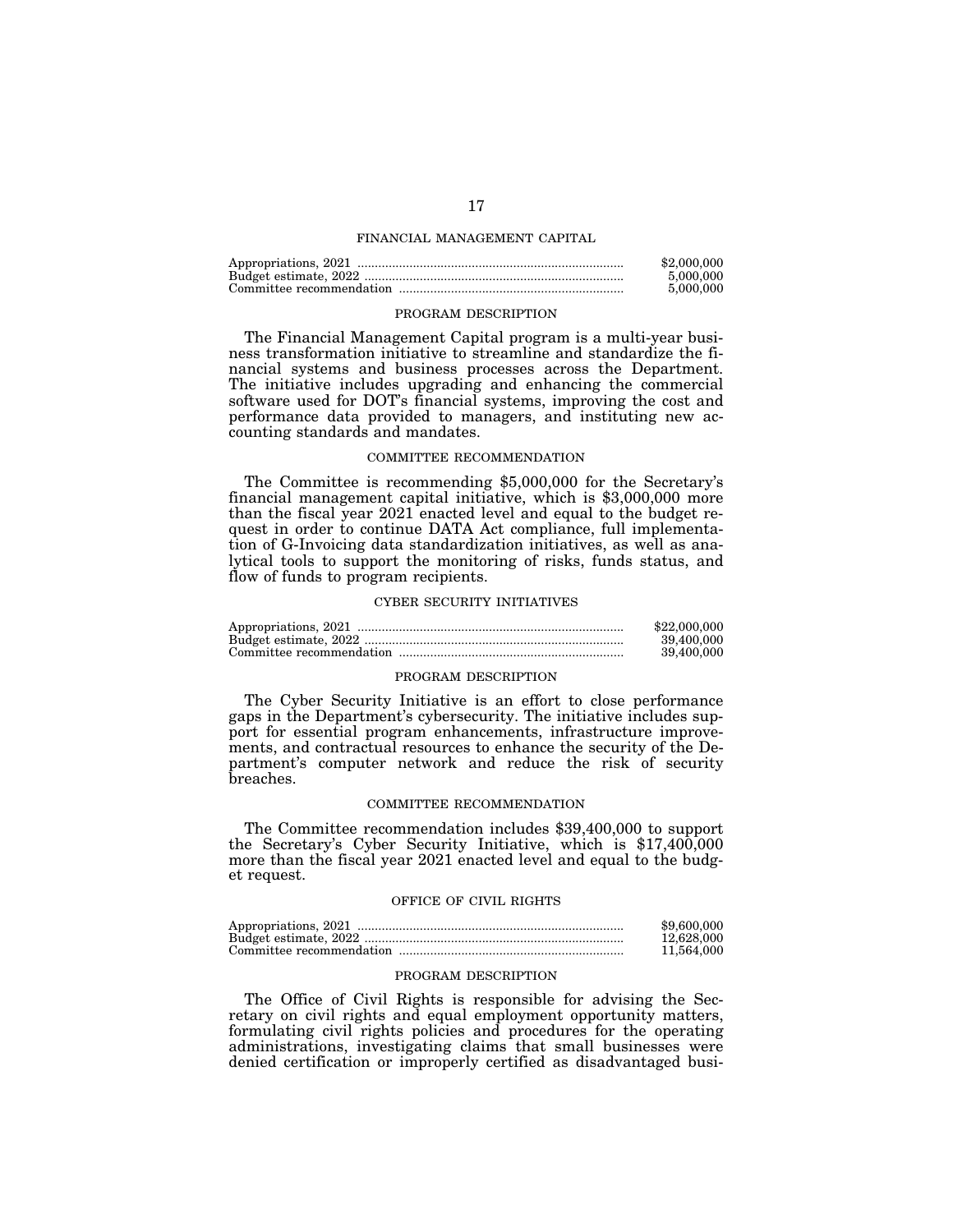ness enterprises, overseeing the Department's conduct of its civil rights responsibilities, and making final determinations on civil rights complaints. In addition, the office is responsible for enforcing laws and regulations which prohibit discrimination in federally operated and federally assisted transportation programs.

# COMMITTEE RECOMMENDATION

The Committee recommends a funding level of \$11,564,000 for the Office of Civil Rights. The recommendation is \$1,964,000 more than the fiscal year 2021 enacted level and \$1,064,000 less than the budget request. The increase in resources will be used to fill approved positions and contracts in order to: (1) collect, maintain, and perform trend analysis to tabulate disadvantaged business analysis, participation requirements, and certifications; (2) enhance educational and training materials for individuals with limited English proficiency; and (3) maximize awareness of regarding accessible and equitable transportation services.

TRANSPORTATION PLANNING, RESEARCH, AND DEVELOPMENT

| \$9,350,000 |
|-------------|
| 12,797,000  |
| 30.413.000  |

# PROGRAM DESCRIPTION

The Office of the Secretary performs those research activities and studies which can more effectively or appropriately be conducted at the departmental level. This research effort supports the planning, research, and development activities needed to assist the Secretary in the formulation of national transportation policies. The program is carried out primarily through contracts with other Federal agencies, educational institutions, nonprofit research organizations, and private firms.

## COMMITTEE RECOMMENDATION

The Committee recommends \$22,797,000 for Transportation Planning, Research, and Development, which is \$10,000,000 more than the budget request and \$13,447,000 more than the fiscal year 2021 enacted level. The Committee recommendation also includes an additional \$7,616,000 to accommodate congressionally directed spending [CDS] for eligible projects for a total appropriation of \$30,413,000. The Committee directs OST to provide funding for those projects listed in the table below in the corresponding amounts. The Committee further directs that the specific funding allocated in the table below shall not diminish or prejudice any application or geographic region to receive other discretionary grants or loans.

INCORPORATION OF CONGRESSIONALLY DIRECTED SPENDING FOR TRANSPORTATION PLANNING, RESEARCH, AND DEVELOPMENT

| State | Project Name | Amount                                           | Requestor(s)               |
|-------|--------------|--------------------------------------------------|----------------------------|
|       |              | \$2.000.000   Murkowski<br>1.000.000   Feinstein | $1,200,000$ Markey, Warren |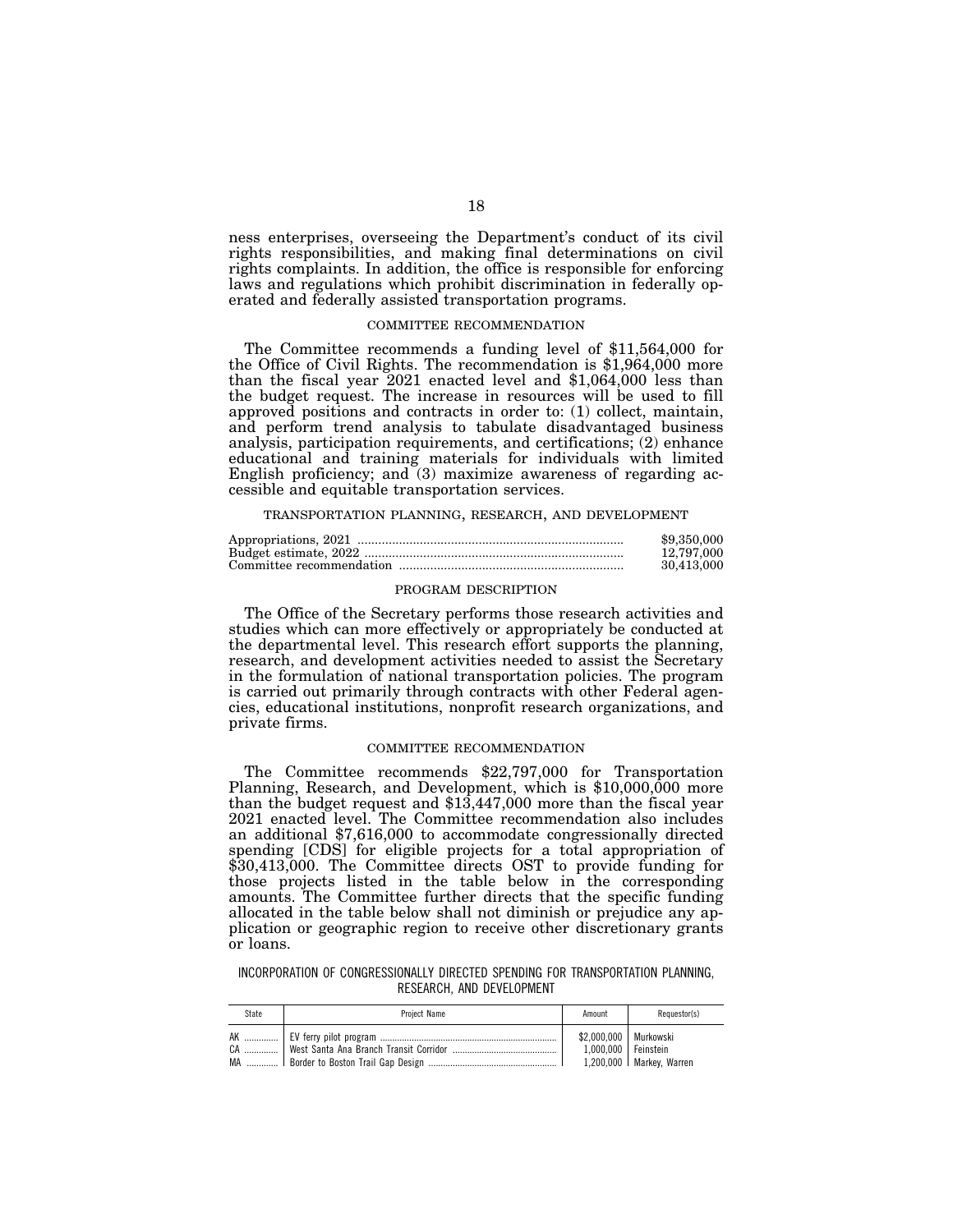INCORPORATION OF CONGRESSIONALLY DIRECTED SPENDING FOR TRANSPORTATION PLANNING, RESEARCH, AND DEVELOPMENT—Continued

| State           | Project Name                                                               | Amount             | Requestor(s)      |
|-----------------|----------------------------------------------------------------------------|--------------------|-------------------|
|                 |                                                                            | 1.000.000          | Collins           |
|                 | N  Sayreville Waterfront Multimodal Transportation Improvement<br>Project. | 1.316.000          | Menendez          |
| PA              | Study to Reestablish Passenger Rail Between Reading and Phila-<br>delphia. | 100.000            | Casev             |
| SC<br><b>WI</b> | Connected, Automated, Electric Vehicle Demonstration Center                | 250.000<br>750.000 | Graham<br>Baldwin |

*Autonomous Vehicle Research in Rural Communities*.—The Committee believes that autonomous vehicles have the potential to enhance roadway safety and increase mobility options for all Americans, but have additional challenges to overcome in order to bring these benefits to rural Americans. The Committee provides \$10,000,000 to an accredited university of higher education, or consortia thereof, to conduct research and to work with rural communities to address the additional challenges, including weather variables and differing types of roadways, of bringing the benefits of autonomous vehicles, including freight and delivery vehicles, to rural Americans.

#### WORKING CAPITAL FUND

| \$319.793.000 |
|---------------|
| 419.173.000   |
| 419.173.000   |

## PROGRAM DESCRIPTION

The Working Capital Fund [WCF] provides technical and administrative services to the Department's operating administrations and other Federal entities. The services are centrally performed in the interest of economy and efficiency, are funded through negotiated agreements with the Department's operating administrations and other Federal customers, and are billed on a fee-for-service basis to the maximum extent possible.

## COMMITTEE RECOMMENDATION

The Committee recommends a limitation of \$419,173,000 on activities financed through the WCF. The recommended limit is \$99,380,000 more than the limit enacted for fiscal year 2021. As in past years, the bill specifies that the limitation on the WCF shall apply only to the Department and not to services provided for other entities. The Committee directs services to be provided on a competitive basis to the maximum extent possible. The Committee reminds the Department that in fiscal year 2021 the Committee only approved the migration of commodity IT to the WCF and permission to expand activities to human capital and information technology activities was not approved. The Committee again directs the Department to only sustain the migration of commodity IT to the WCF and permission to expand activities for human capital and information technology activities are denied.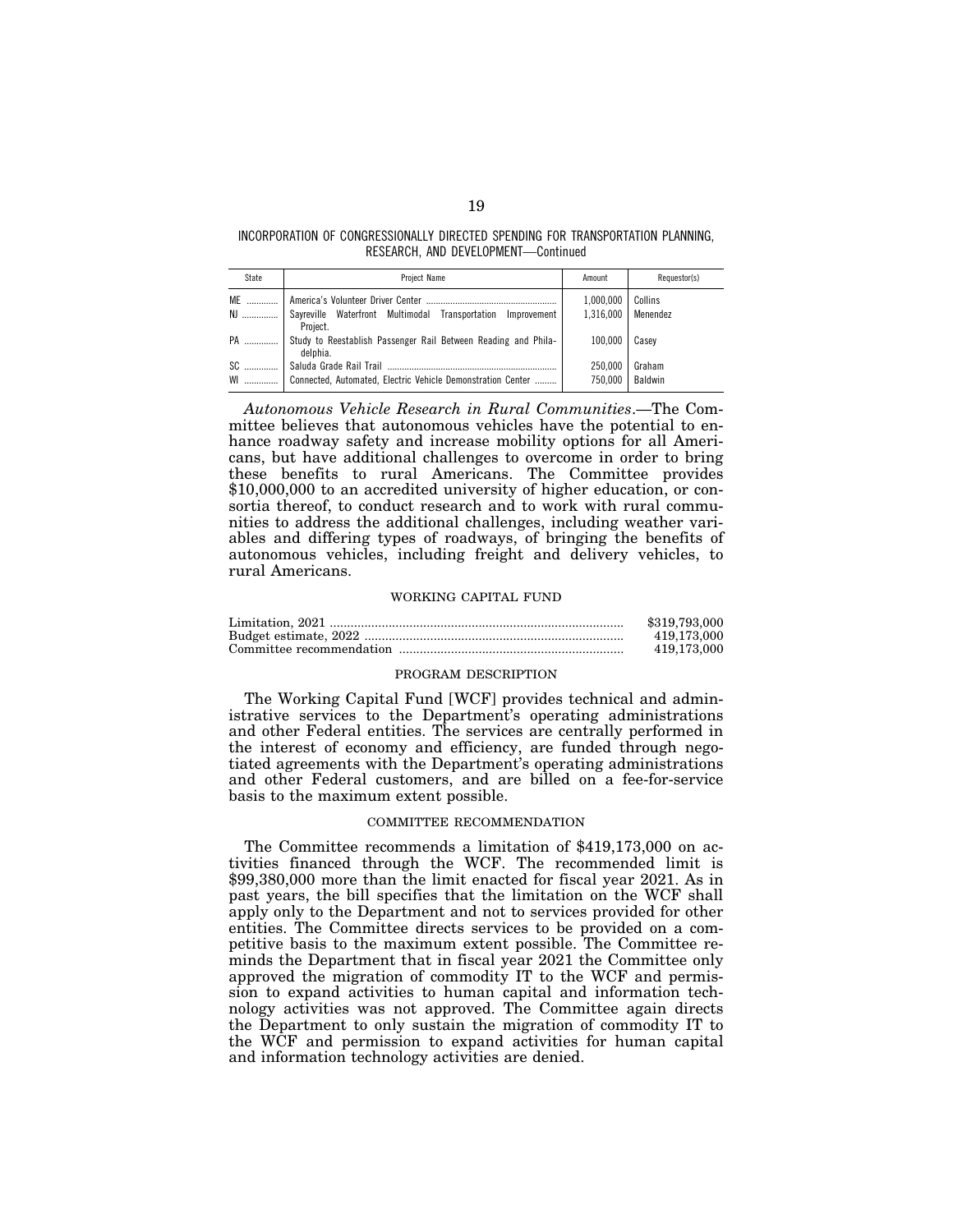# OFFICE OF SMALL AND DISADVANTAGED BUSINESS UTILIZATION AND OUTREACH

| \$4,714,000 |
|-------------|
| 4.977.000   |
| 4.977.000   |

#### PROGRAM DESCRIPTION

This appropriation provides contractual support to assist small, women-owned, Native American, and other disadvantaged business firms in securing contracts and subcontracts for transportation-related projects that involve Federal spending. Separate funding is provided for these activities since this program provides grants and contract assistance that serve Department-wide goals and not just OST purposes.

#### COMMITTEE RECOMMENDATION

The Committee recommends \$4,977,000 which is \$263,000 more than the fiscal year 2021 enacted level, and equal to the budget request.

### PAYMENTS TO AIR CARRIERS

### (AIRPORT AND AIRWAY TRUST FUND)

| \$141,724,000 |
|---------------|
| 247.700.000   |
| 317.700.000   |

1 An additional \$23,332,000 in emergency spending from the general fund was appropriated to this account in fiscal year 2021.

### PROGRAM DESCRIPTION

This appropriation provides funding for the Essential Air Service [EAS] program, which was created to continue air service to communities that had received federally mandated air service prior to deregulation of commercial aviation in 1978. The program currently provides subsidies to air carriers serving small communities that meet certain criteria.

The FAA collects user fees that cover the air traffic control services the agency provides to aircraft that neither take off from, nor land in, the United States. These fees are commonly referred to as ''overflight fees'' and the receipts from the fees are used to help finance the EAS program.

#### COMMITTEE RECOMMENDATION

| Appropriations | Mandatory     | Emergency    | Total         |
|----------------|---------------|--------------|---------------|
| \$141.724.000  | \$154.275.553 | \$23.332.000 | \$319,331,553 |
| 247.700.000    | 116.418.744   |              | 364.118.744   |
| 317.700.000    | 72.800.000    |              | 390.500.000   |

The Committee recommends an appropriation of \$317,700,000 for the EAS program. This appropriation would be in addition to an estimated \$72,800,000 from overflight fees collected by the FAA, allowing the Department to support a total program level for EAS of \$390,500,000. The Committee's recommendation for the appropria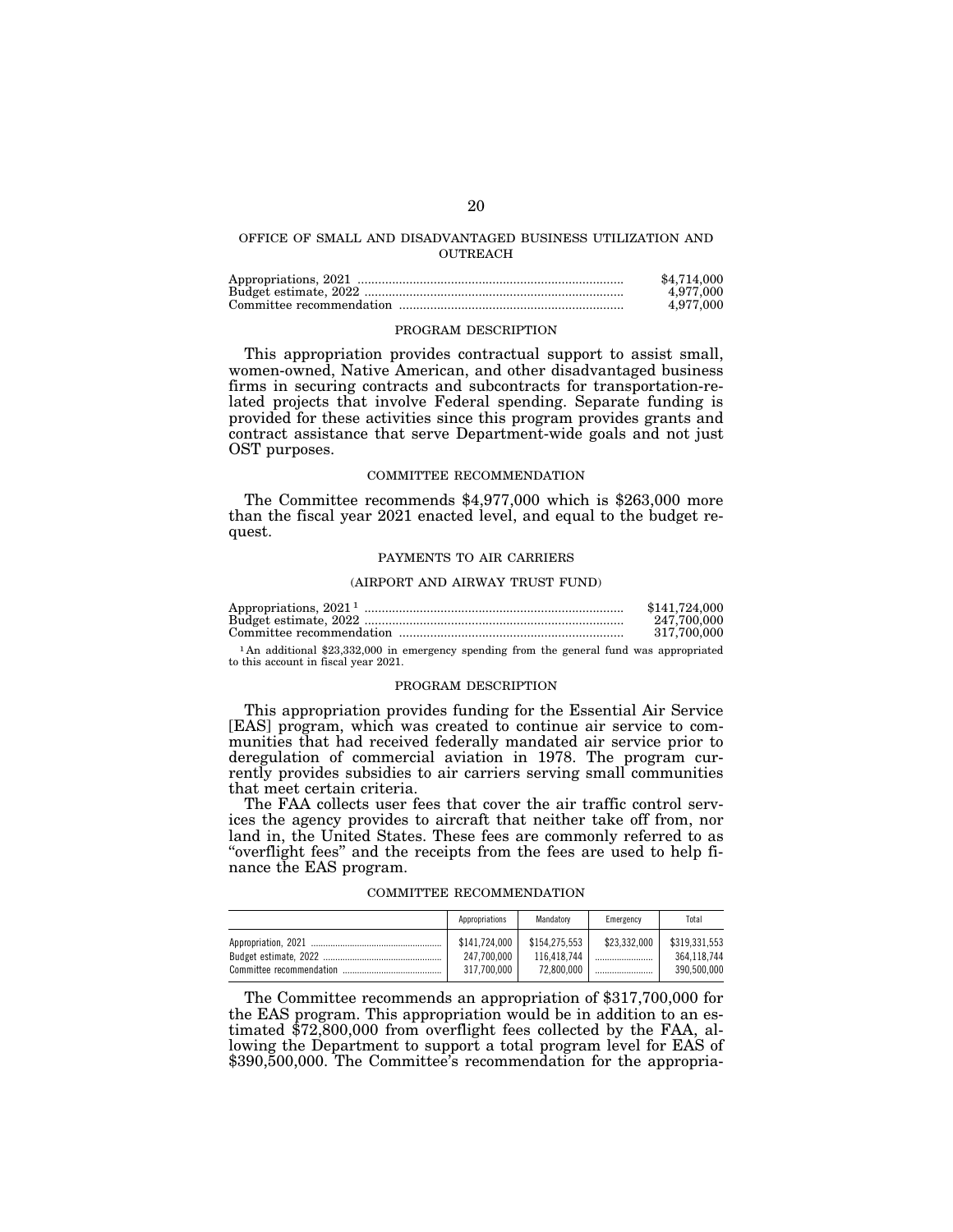tion is \$70,000,000 more than the budget request and \$179,976,000 more than the fiscal year 2021 enacted level.

*Aircraft Size Requirement*.—The Committee continues to include a provision that removes the requirement for 15-passenger seat aircraft. This requirement adds to the cost of the EAS program because the fleet of 15-passenger seat aircraft continues to age and grow more difficult for airlines to maintain. The Committee, however, expects that the Department will use this flexibility judiciously. The Department should use it for communities where historical passenger levels indicate that smaller aircraft would still accommodate the great majority of passengers, or for communities where viable proposals for service are not available. The Committee does not expect the Department to use this flexibility simply to lower costs if a community can show regular enplanement levels that would justify larger aircraft.

*Briefings*.—The Committee has been challenged in determining the appropriate level of funding for the EAS program due to dramatic changes in overflight fee collections and estimates, the number of flights incurring obligations, the timing of future contracts, and the impact of the suspension of the subsidy cap and enplanement level requirements for fiscal years 2020 and 2021. The Department is directed to provide the House and Senate Committees on Appropriations quarterly briefings on these issues to ensure continued success of the EAS program.

#### ELECTRIC VEHICLE FLEET

| \$11,000,000 |
|--------------|
| 11.000.000   |

#### PROGRAM DESCRIPTION

This account supports the Department's goal of transitioning to a fully Zero Emission Vehicle [ZEV] Federal fleet. These funds will be used for the acquisition and deployment of vehicles which are battery electric, plug-in electric hybrid, and hydrogen fuel cell vehicles. Funding will also be used to acquire the necessary vehicle charging and refueling infrastructure. These acquisitions are a significant step towards eliminating tailpipe emissions of greenhouse gases [GHG] from the DOT fleet and aligning the DOT's fleet operations with the goal of achieving a fully ZEV Federal fleet.

#### COMMITTEE RECOMMENDATION

The Committee recommendation includes \$11,000,000, which is equal to the budget request and \$11,000,000 more than the fiscal year 2021 enacted level.

## ADMINISTRATIVE PROVISIONS OFFICE OF THE SECRETARY OF TRANSPORTATION

Section 101 prohibits the Office of the Secretary of Transportation from obligating funds originally provided to a modal administration in order to approve assessments or reimbursable agreements, unless the Department follows the regular process for the reprogramming of funds, including congressional notification.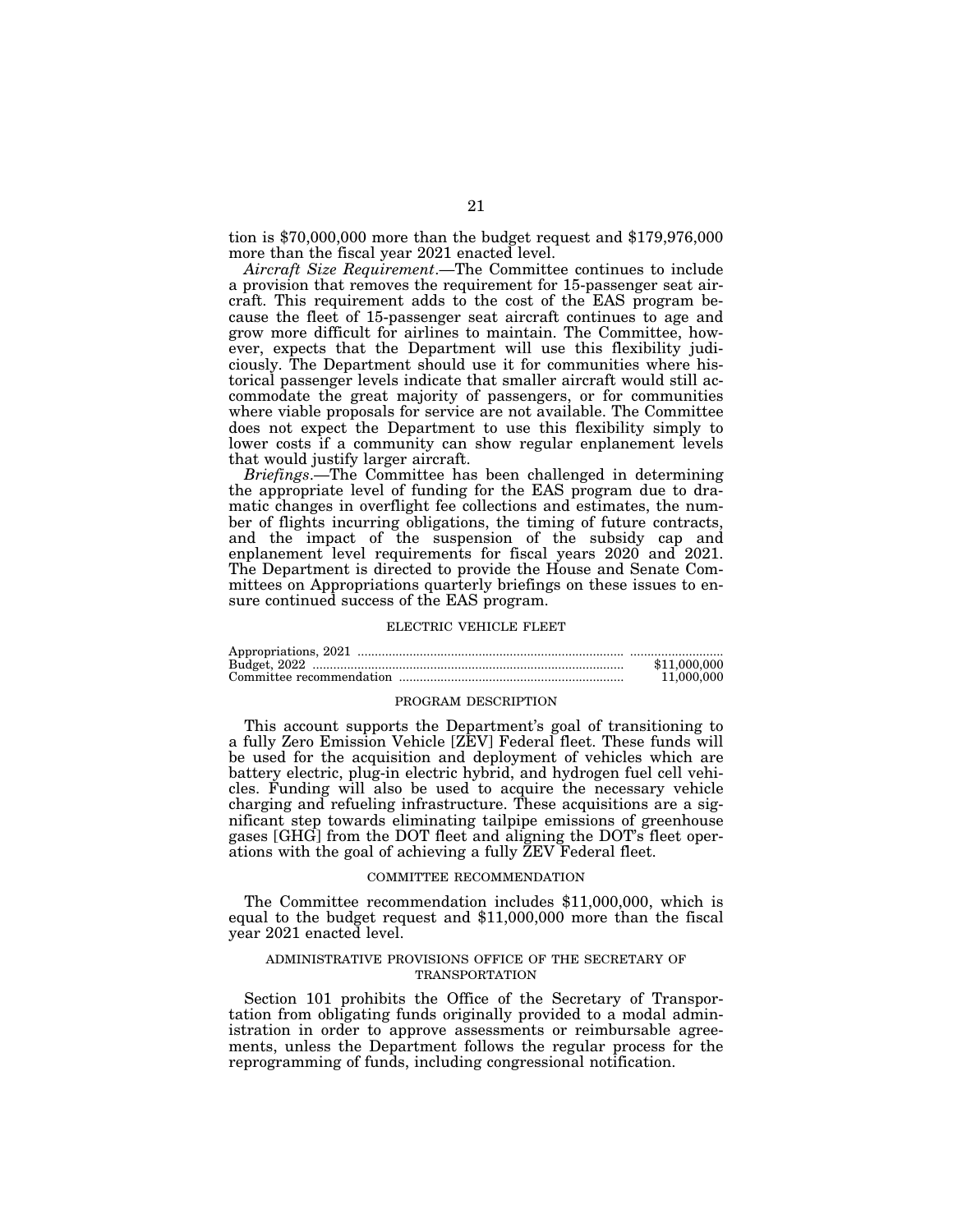Section 102 requires the Secretary of Transportation to post on the Internet a schedule of all Council on Credit and Finance meetings, agendas, and meeting minutes.

Section 103 allows the Department of Transportation Working Capital Fund to provide payments in advance to vendors for the Federal transit pass fringe benefit program and to provide full or partial payments to, and to accept reimbursements from, Federal agencies for transit benefit distribution services.

Section 104 allows the Department of Transportation's working capital fund to use certain recoveries from the transit benefit program to improve the administration of that program.

Section 105 requires the approval from the Assistant Secretary for Administration for retention or senior executive bonuses for all employees.

Section 106 requires the Department of Transportation's working capital fund to transfer equipment into the working capital fund and collect replacement reserve for the equipment equal to the useful life and estimated replacement cost of the equipment.

Section 107 requires congressional notification before the Department provides credit assistance under the Transportation Infrastructure Finance and Innovation Act [TIFIA] program.

Section 108 allows for the repayment of credit risk premiums of the Rehabilitation and Improvement Financing Program [RRIF] to eligible loans in cohort 3.

Section 109 makes modifications to section 312(a) of title 49 United States Code.

### FEDERAL AVIATION ADMINISTRATION

## PROGRAM DESCRIPTION

The Federal Aviation Administration is responsible for the safe movement of civil aviation and the evolution of a national system of airports. The Federal Government's regulatory role in civil aviation began with the creation of an Aeronautics Branch within the Department of Commerce pursuant to the Air Commerce Act of 1926 (Public Law 69–254). This act instructed the agency to foster air commerce; designate and establish airways; establish, operate, and maintain aids to navigation; arrange for research and development to improve such aids; issue airworthiness certificates for aircraft and major aircraft components; and investigate civil aviation accidents. In the Civil Aeronautics Act of 1938 (Public Law 75– 706), these activities were transferred to a new, independent agency named the Civil Aeronautics Authority. Congress streamlined regulatory oversight in 1957 with the creation of two separate agencies, the Federal Aviation Agency and the Civil Aeronautics Board. When DOT began its operations in 1967, the Federal Aviation Agency was renamed the FAA and became one of several modal administrations within DOT. The Civil Aeronautics Board was later phased out with enactment of the Airline Deregulation Act of 1978 (Public Law 95–504), and ceased to exist in 1984. Responsibility for the investigation of civil aviation accidents was given to the National Transportation Safety Board in 1967. FAA's mission expanded in 1995 with the transfer of the Office of Commercial Space Transportation from the Office of the Secretary, and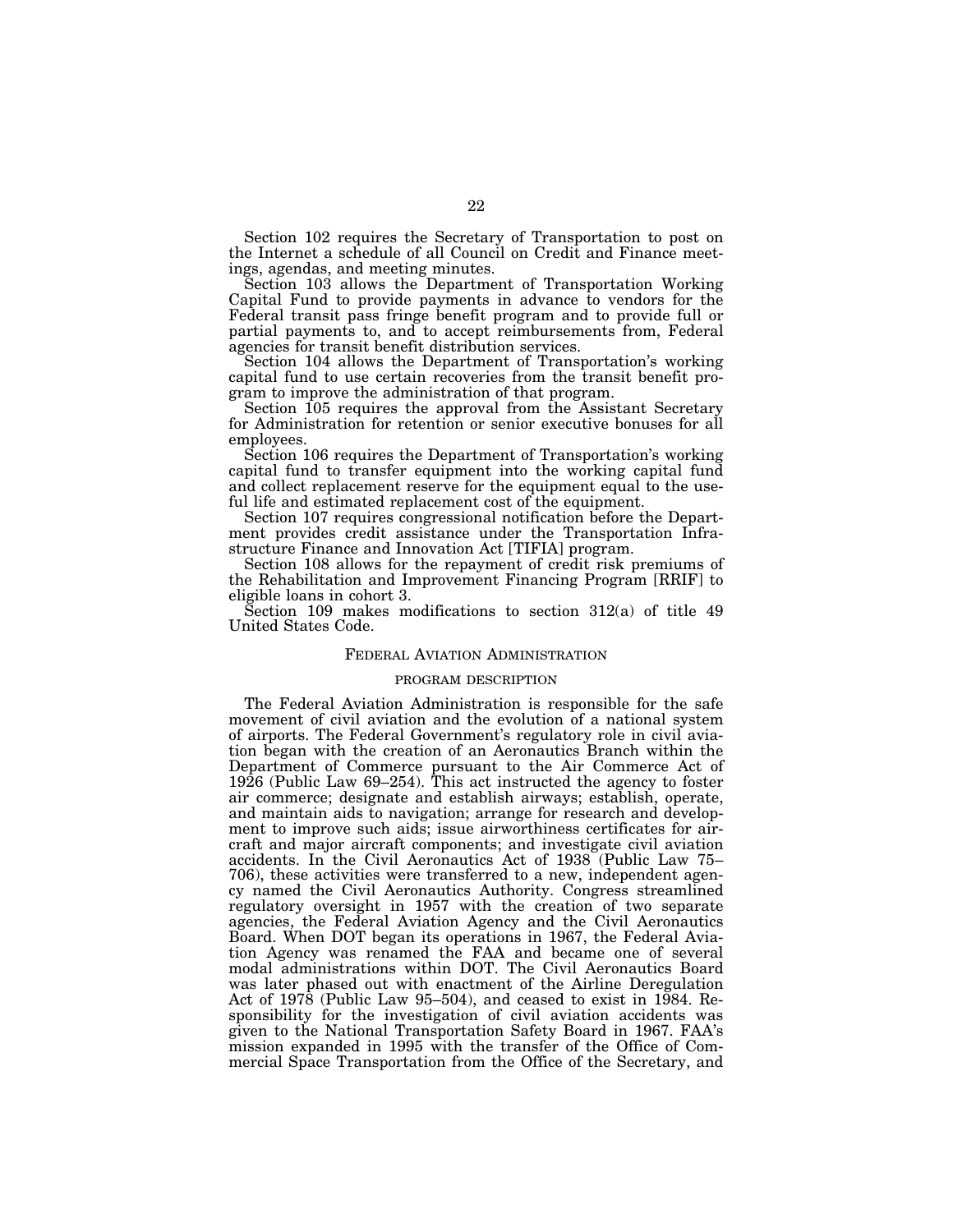decreased in December 2001 with the transfer of civil aviation security activities to the Transportation Security Administration.

## COMMITTEE RECOMMENDATION

The total recommended funding level for the FAA for fiscal year 2022 amounts to \$18,846,071,000 including new budget authority and a limitation on the obligation of contract authority. This funding level is \$393,471,000 more than the budget request and \$881,571,000 more than the fiscal year 2021 enacted level.

The following table summarizes the Committee's recommendations for fiscal year 2022 in comparison to the budget request and the fiscal year 2021 enacted level:

|                                                   | Fiscal year-     |                  | Committee        |  |
|---------------------------------------------------|------------------|------------------|------------------|--|
|                                                   | 2021 enacted     | 2022 estimate    | recommendation   |  |
|                                                   | \$11,001,500,000 | \$11,434,100,000 | \$11,434,100,000 |  |
|                                                   | 3,015,000,000    | 3,410,000,000    | 3.200.000.000    |  |
|                                                   | 198.000.000      | 258.500.000      | 258.500.000      |  |
| Grants-in-aid to airports (obligation limitation) | 3,350,000,000    | 3.350.000.000    | 3.350.000.000    |  |
|                                                   | 400.000.000      |                  | 603,471,000      |  |
| Total                                             | 17,964,500,000   | 18,452,600,000   | 18,846,071,000   |  |

# OPERATIONS

# (AIRPORT AND AIRWAY TRUST FUND)

## PROGRAM DESCRIPTION

This appropriation provides funds for the operation, maintenance, communications, and logistical support of the air traffic control and air navigation systems. It also covers administrative and managerial costs for the FAA's regulatory, international, commercial space, medical, research, engineering, and development programs, as well as policy oversight and agency management functions. The Operations appropriation includes the following major activities:

- —the Air Traffic Organization which operates, on a 24-hour daily basis, the national air traffic system, including the establishment and maintenance of a national system of aids to navigation, the development and distribution of aeronautical charts and the administration of acquisition, and research and development programs;
- —the regulation and certification activities, including establishment and surveillance of civil air regulations to ensure safety and development of standards, rules and regulations governing the physical fitness of airmen, as well as the administration of an aviation medical research program;
- —the Office of Commercial Space Transportation; and
- —headquarters and support offices.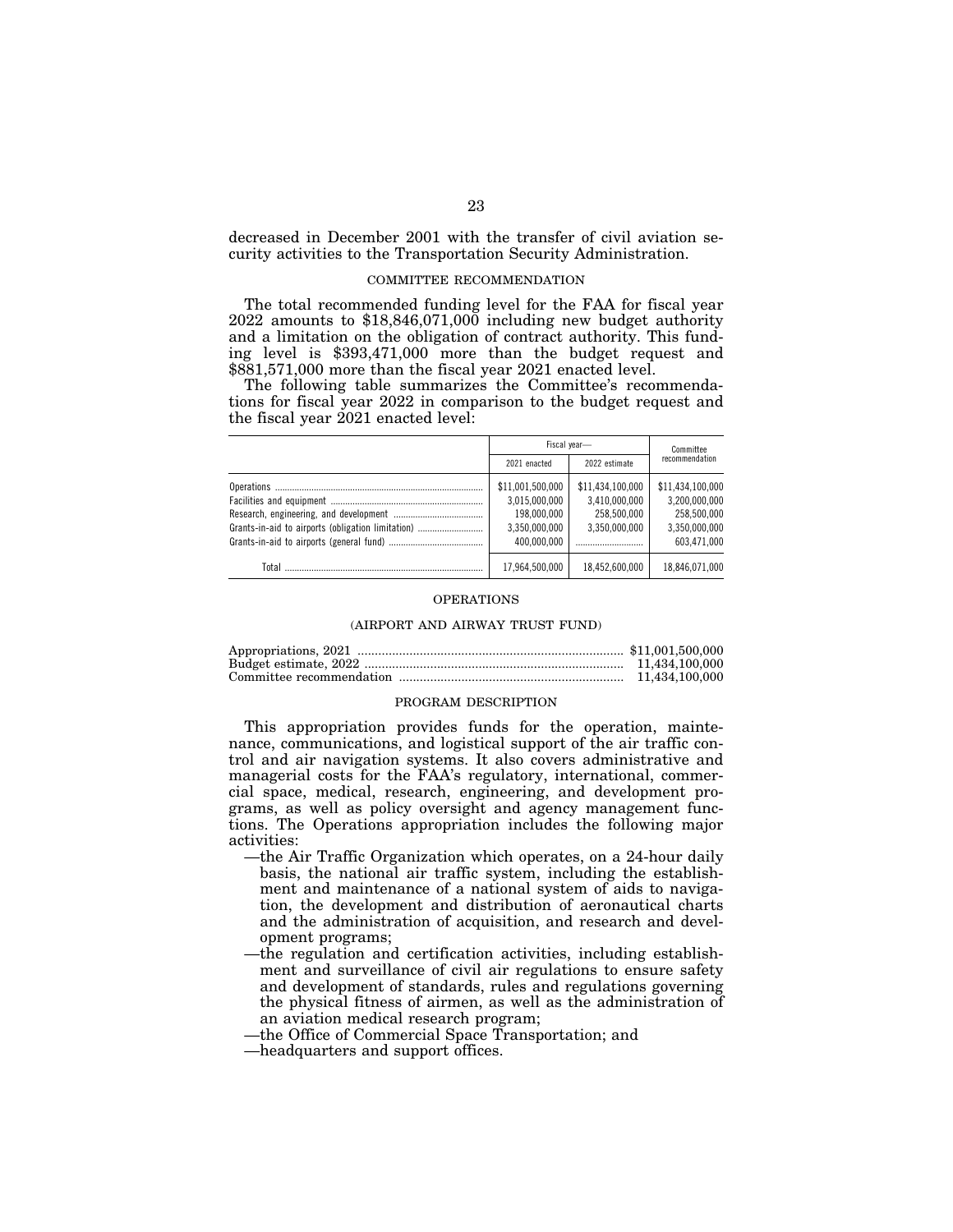### COMMITTEE RECOMMENDATION

The Committee recommends a total of \$11,434,100,000 for FAA Operations. This funding level is equal to the budget request, and \$432,600,000 more than the fiscal year 2021 enacted level. As in past years, the FAA is directed to report immediately to the House and Senate Committees on Appropriations in the event resources are insufficient to operate a safe and effective air traffic control system. The following table summarizes the Committee's recommendation in comparison to the budget estimate and the fiscal year 2021 enacted level:

|       | Fiscal year-                                                                                              |                                                                                                           | Committee                                                                                                 |  |
|-------|-----------------------------------------------------------------------------------------------------------|-----------------------------------------------------------------------------------------------------------|-----------------------------------------------------------------------------------------------------------|--|
|       | 2021 enacted                                                                                              | 2022 estimate                                                                                             | recommendation                                                                                            |  |
|       | \$1.479.039.000<br>8.205.821.000<br>27.555.555<br>836.141.000<br>62.862.000<br>124.928.000<br>265.154.000 | \$1.536.298.000<br>8.489.585.000<br>32.470.000<br>892.216.000<br>63.955.000<br>139.466.000<br>280.110.000 | \$1.536.298.000<br>8.489.585.000<br>32.470.000<br>892.216.000<br>63.955.000<br>139.466.000<br>280.110.000 |  |
| Total | 11.001.500.555                                                                                            | 11.434.100.000                                                                                            | 11,434,100,000                                                                                            |  |

*Funding Level*.—The Committee recommendation includes \$11,434,100,000 for FAA Operations, and includes all adjustments to baseline. The Committee recommendation also fully funds all programmatic requests included in the budget request, and directs the FAA to update the Committee on any new information, estimates, or needs as they become available until enactment of a fiscal year 2022 appropriations bill.

*Enterprise Information Management [EIM]*.—The Committee recommendation includes \$11,785,000 for EIM for more efficient access to and use of data throughout the agency. The funding will also improve the FAA's safety analytical capabilities through the safety data training center. The Committee directs the FAA to provide an update to the House and Senate Committees on Appropriations on the use of these resources within 1 year of enactment of this act.

*Improving Aviation Safety & Oversight*.—The Committee recommendation includes \$17,443,000 to improve aviation safety and oversight, and to address recommendations from the reviews and audits related to the Boeing 787–MAX crashes and the resulting Action Plan developed by the FAA. The Committee continues to direct the FAA to prioritize hiring staff in key positions, including for designee oversight, the new Office of Professional Responsibility, and the Ombudsman function in the Office of Audit and Evaluation. The Committee is disappointed that staffing levels in the Office of Aviation Safety [AVS] continue to remain below projections, particularly given that a majority of inspectors and engineers will be eligible to retire by 2025. The Committee continues to direct the FAA to provide quarterly staffing updates, including hiring and separations, by program office for all positions funded by this act. In addition, the FAA is directed to provide a report on the historical and expected attrition of AVS employees by job series from 2011 to 2026 and to provide a briefing to the House and Senate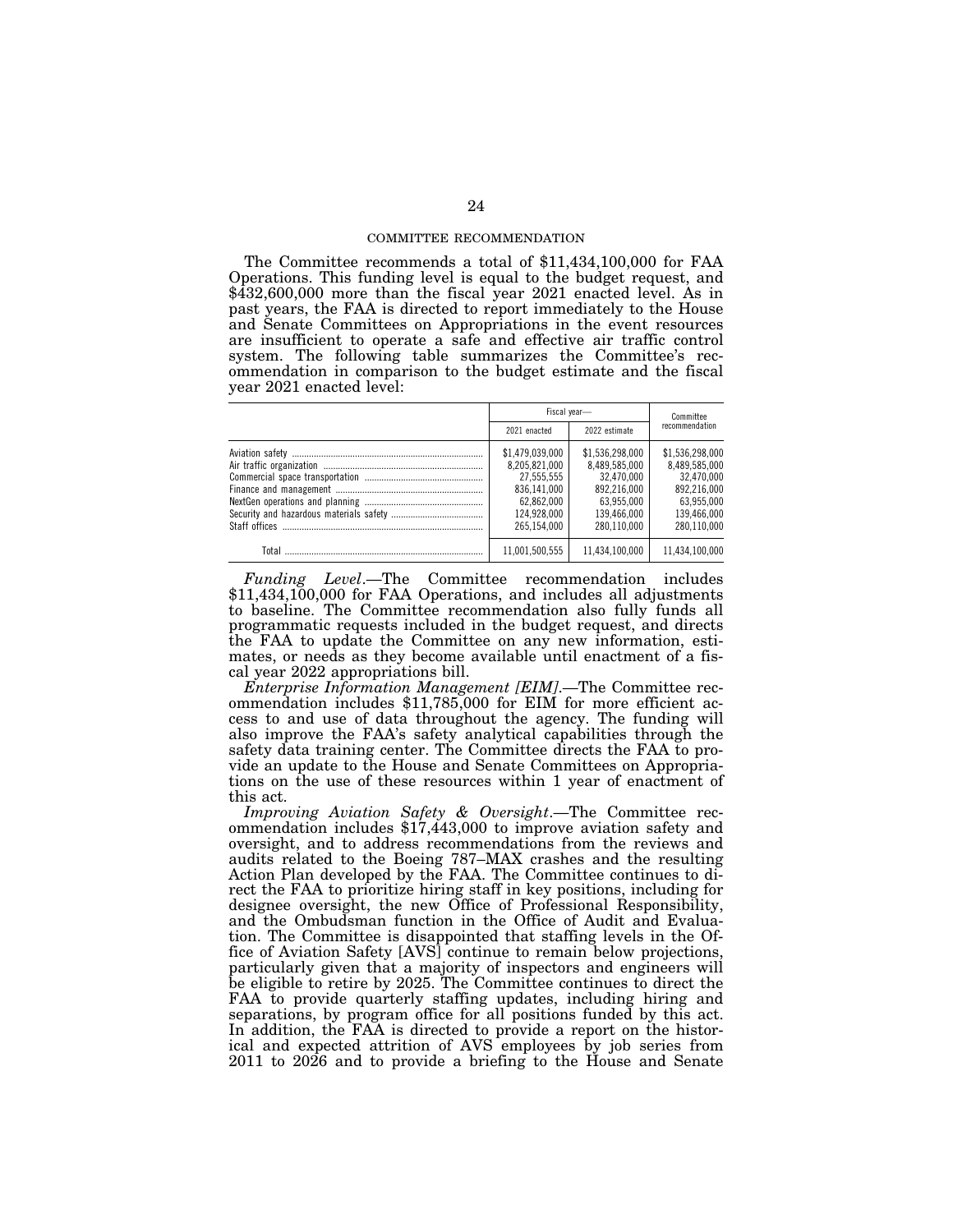Committees on Appropriations on the agency's hiring plans through 2026 to ensure sufficient oversight expertise for ongoing operations and future new entrants into the National Airspace System [NAS].

The Committee also expects the FAA to fully implement the Aircraft Certification, Safety, and Accountability Act [ACSAA] (Public Law 116-260), and directs the FAA to provide quarterly updates to the House and Senate Committees on the status of implementation. The FAA is also directed to provide all reports and briefings that are mandated by ACSSA to also be provided to the House and Senate Committees on Appropriations.

*Cybersecurity*.—The Committee recommendation includes \$38,000,000 for cybersecurity. This funding should increase the agency's detection and containment capabilities, and provide high security controls for high impact systems in the NAS. The Solar Winds attack exposed vulnerabilities in the FAA's capabilities which this funding will help to address by improving threat intelligence, detection, and response capabilities, as well as allow the FAA to undertake a more proactive cybersecurity posture in order to thwart future events. The Committee directs the FAA to regularly update the House and Senate Committees on Appropriations on the prevalence and trends of any major cybersecurity compromises or incidents.

*Expanded International Presence*.—The Committee recommendation includes \$2,423,000 to expand the FAA's presence in the United Kingdom, Poland, Mexico, and southeast Asia. The Committee recognizes the importance of the FAA's aviation safety global leadership and collaboration with foreign civil aviation authorities, particularly for certification, validation, and safety oversight activities.

*Unmanned Aircraft Systems [UAS]*.—The Committee recommendation includes \$23,145,000 for UAS integration. This funding should be used to complete the FAA's rulemaking efforts and complete all other remaining mandates from Congress. The FAA should prioritize routine beyond visual line of sight [BVLOS] operations, but expects the FAA to continue to prioritize safety over any timeline demands from industry.<br>Remote Telecommunications Infrastructure

*Remote Telecommunications Infrastructure Replacement [RTIR]*.—The Committee recommendation includes \$21,441,000 for RTIR. With the discontinuation of time division multiplexing [TDM] services, roughly 1,500 FAA sites will need to be replaced by 2025.

*Commercial Space Operational Staffing and Support*.—The Committee recommendation includes \$32,470,000 for the Office of Commercial Space Transportation [AST]. The Committee notes that while the number of launches and reentries continues to grow, increasing the workload of AST, the Committee has also provided a 43 percent funding increase since fiscal year 2018, the highest of any office within the FAA. The Committee expects the FAA to continue to increase staffing levels in AST.

*Safety Assurance System [SAS] Development & Risk Analysis*.— The Committee recommendation includes \$1,525,000 for the Office of Security and Hazardous Materials Safety to enhance SAS development and improved risk analysis. Recent growth in air cargo, including hazardous materials, requires the FAA to conduct risk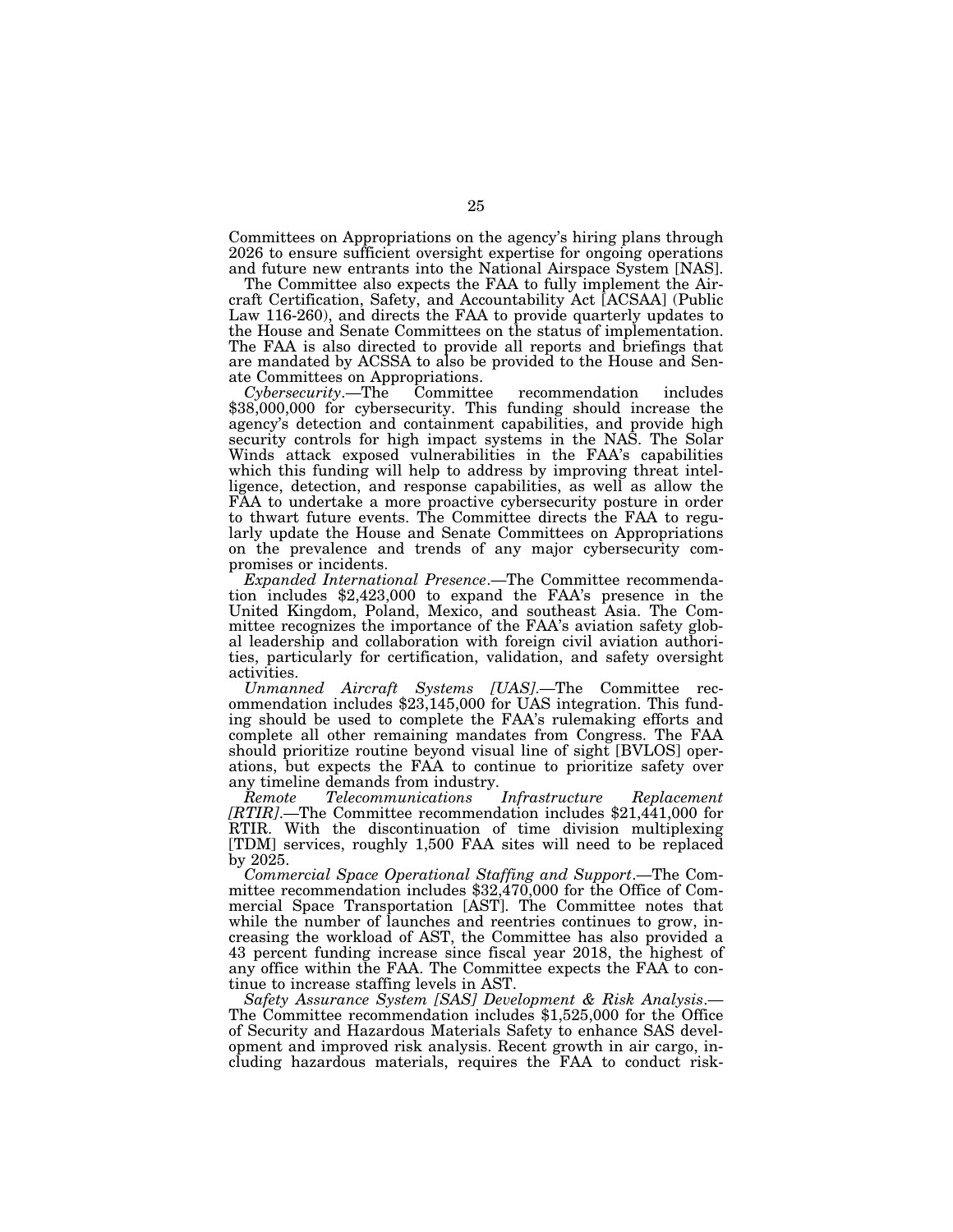based safety oversight and the Committee supports efforts to encourage stakeholders to use safety management systems [SMS].

*Community Noise Engagement*.—The Committee recommendation includes \$7,615,000 for community noise engagement. While the Committee has previously provided funding for increased community engagement, the FAA has been unable to keep pace with increasing number noise concerns and complaints related to aircraft noise. This funding will allow the FAA to develop new realtime and on-demand tools for communities impacted by aircraft noise. The FAA is also directed to use this funding for technical and analytical support services to help address noise issues for communities that may not have such expertise themselves. The Committee further directs the FAA to provide a timeframe for the implementation of the new tools and systems included in the budget request to the House and Senate Committees on Appropriations within 90 days of enactment of this act.

*Noise*.—The Committee appreciates the submission of the FAA's report on alternative metrics to current average day-night level [DNL] standards, as required by section 188 of the FAA Reauthorization Act of 2018 (Public Law 115-254), and by this Committee in Senate Report 116–109. The report acknowledges that no single noise metric can cover all situations, and that noise modeling can provide more accurate and reliable noise effects of aircraft. The FAA is continuing its focus on DNL and undertaking a comprehensive review of its noise policy, which the Committee expects to be inclusive of all relevant stakeholders, including, but not limited to, communities near airports, other Federal departments and agencies, and airports themselves. The Committee also directs the FAA to continue to assess systems of metrics and thresholds as alternative to the DNL metric. The Committee is also aware that the FAA must continue to balance the need to deliver on the benefits of NextGen, including the deployment of performance-based navigation [PBN] procedures, while being responsive to communities, to meet congressional mandates.

*Science, Technology, Engineering, and Math Aviation and Space Education [STEM AVSED]*.—The Committee recommendation includes \$2,300,000 to increase outreach and engagement with students to develop the future aviation workforce.

*Funding Availability and Transfer Authority*.—The bill provides 2-year funding availability for the entire operations account. This funding flexibility is provided to enhance assurance of continuity of air traffic operations during the annual transition from one fiscal year to the next. The FAA is directed to include in the budget any carryover and how the FAA will use these unobligated balances in the second year. In addition, the bill includes funding transfer authority of 5 percent among the activities in this account. This transfer authority is provided to meet emerging requirements as the FAA works to accelerate the modernization of the Nation's air traffic control system.

*Air Traffic Control Privatization*.—The United States has the largest, safest, most efficient, and most complex air traffic control system in the world, and the FAA should remain a global leader with a singular and unified mission of safety. To that end, the Committee does not support any efforts to transfer the FAA's air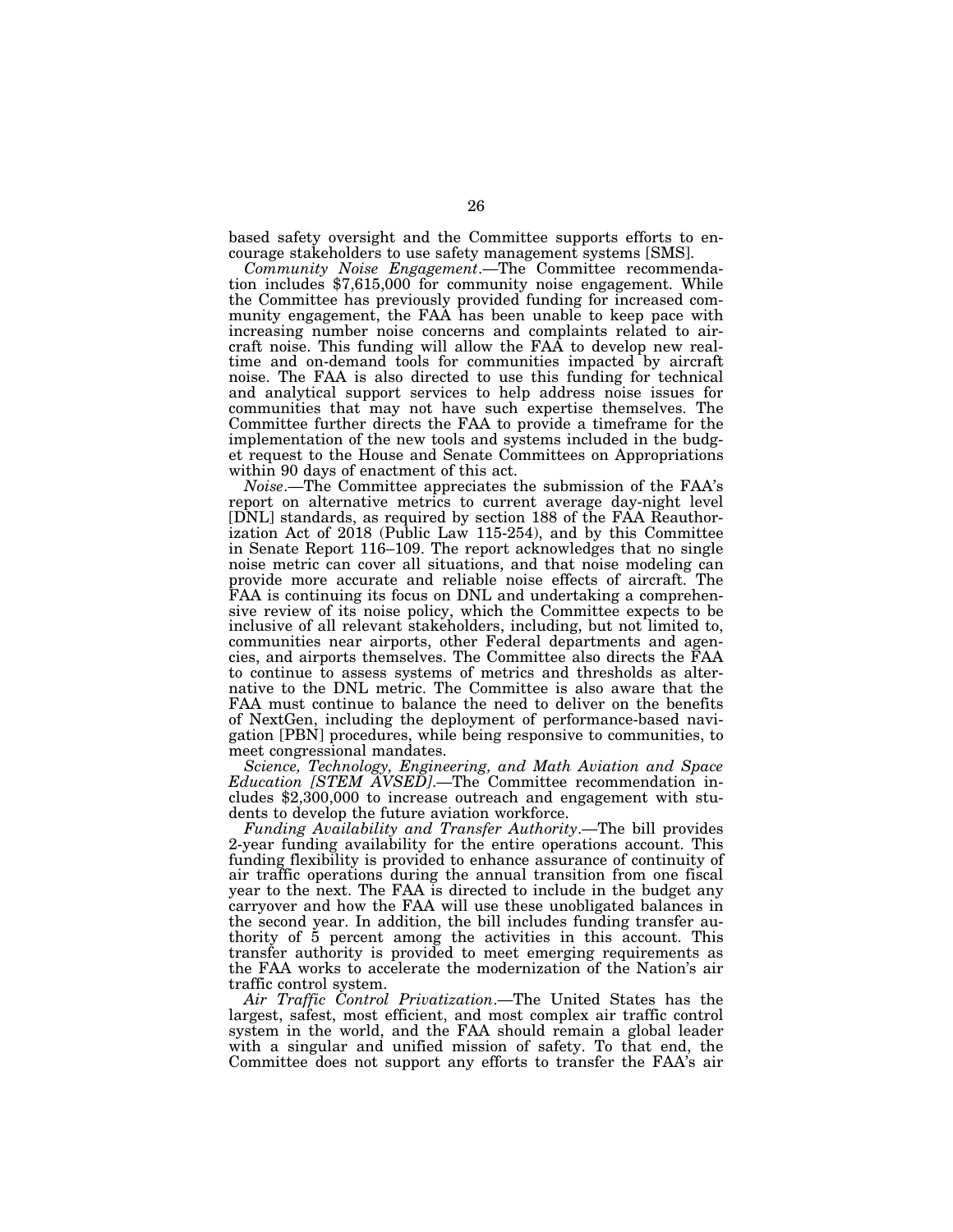traffic functions to a not-for-profit, independent, private corporation.

*Contract Towers*.—The Committee recommendation provides not less than \$178,400,000 for the contract tower program, including the cost-share contract towers, which is \$5,600,000 above the fiscal year 2021 enacted level. The Committee directs the FAA to continue to operate all contract towers currently in the program, including the contract tower cost share program, as well as to expeditiously add qualified eligible airports. The Committee strongly supports the FAA contract tower program as a cost-effective and efficient way to provide air traffic control services to smaller airports across the country. However, a recent OIG report (AV202135) found serious gaps in the FAA's monitoring and oversight of contract tower staffing levels. The FAA should address all open recommendations in the report, and notify the Committee of any challenges receiving relevant staffing data from the contractors. The Committee also directs the FAA to provide flexibility to contract towers at small-hub airports with unique terrain and winter weather challenges so they include a minimum of two controllers during all regularly scheduled commercial flights, where permissible under current law.

*Aircraft Certification*.—The Committee recommendation includes not less than \$292,722,000 for aircraft certification service, which is \$10,495,000 above the fiscal year 2021 enacted level and equal to the budget request.

*Safety Management System [SMS]*.—The Committee continues to direct the FAA to prioritize issuing a rulemaking requiring design and production approval holders for aviation products to establish a SMS, as required by section 102 of the ACSAA and as directed by this Committee since fiscal year 2019. This rulemaking is currently on the spring regulatory agenda, with a proposed rule expected to be issued in September 2022.

*NextGen Advisory Committee [NAC]*.—The NAC includes members of the aviation community, including representatives from general aviation, commercial aviation, labor organizations, airports, local community representatives, and the Federal Government. The Committee supports a diverse NAC membership and believes that a balance of perspectives play an important role in setting priorities for the FAA's air traffic control modernization efforts. The Committee expects the FAA to continue working with the NAC's joint analysis team to develop and quantify the efficiency, emissions, safety, and passenger travel time benefits resulting from NextGen programs. The Committee also encourages the FAA to implement NAC recommendations and directs the FAA to provide an annual update on the status of NAC recommendations to the House and Senate Committees on Appropriations.

*Performance Based Navigation [PBN]*.—The Committee is aware that more than 55 percent of all current procedures in the NAS are satellite-based and over 87 percent of aircraft arriving at the Nation's 30 busiest airports fly PBN arrival procedures. The use of Required Navigation Performance [RNP] instrument approach procedures is more limited due to required aircraft equipage and aircrew training requirements. The FAA should seek input from carriers to better understand the projected evolution of the fleet, as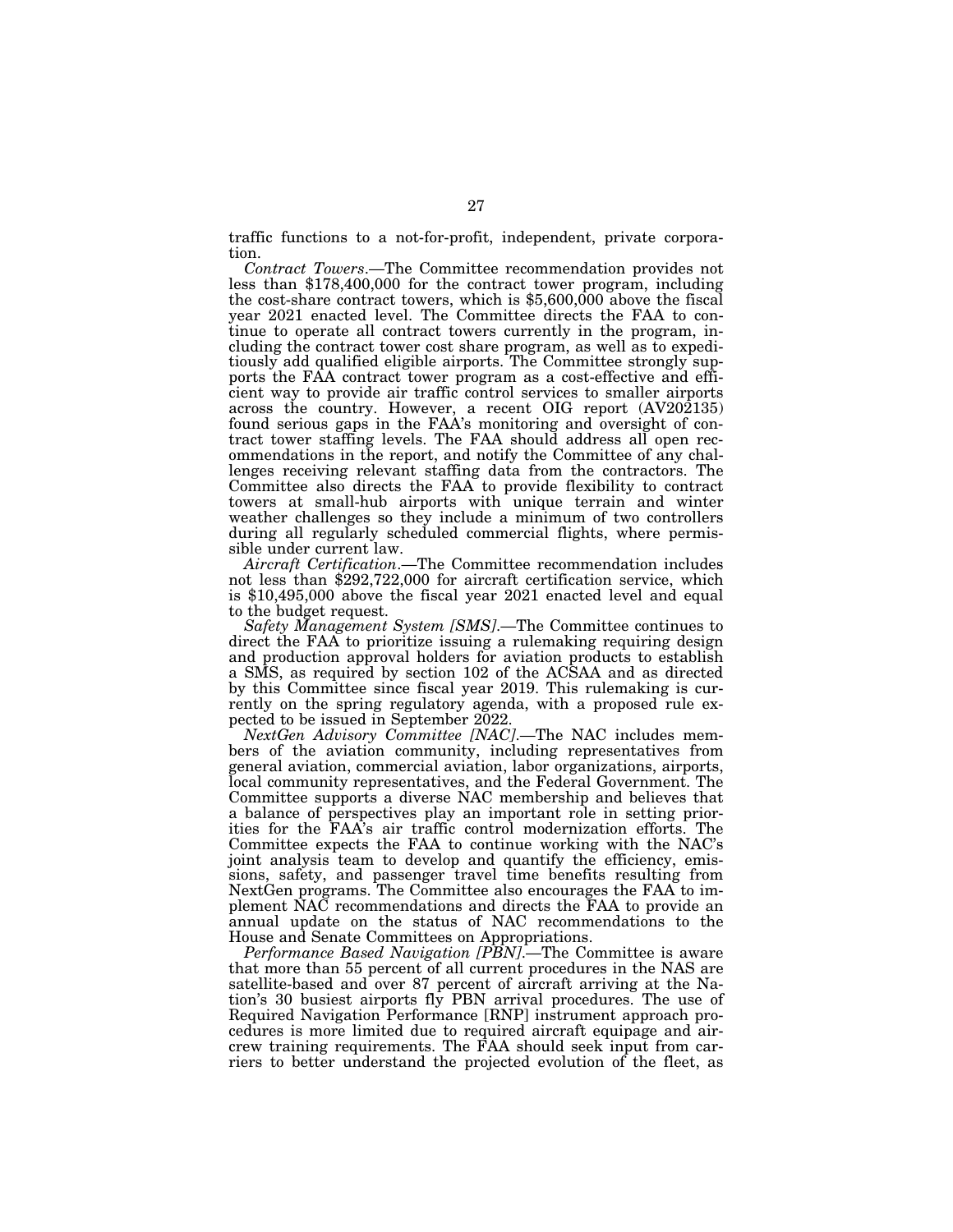well as the projected changes to hub operations, focus cities, and any other operational changes that could impact and inform how the FAA will further deploy PBN and other investments. The FAA is directed to provide an update to the House and Senate Committees on Appropriations on these issues no later than 180 days after enactment of this act.

*Dynamic Regulatory System [DRS]*.—The FAA recently launched the DRS, a comprehensive database of requirements and regulatory guidance material from the Office of Aviation Safety. This system is designed to promote consistency in regulatory interpretation to ensure information is readily available to both the FAA workforce and the aviation industry. The Committee supports this initiative and directs the FAA to notify the House and Senate Committees on Appropriations of any resources necessary to improve the system within 120 days of enactment of this act.

*Human Factors*.—Section 127 of the ACSAA directs the FAA to develop or expand a COE on automated systems and human factors in transport category aircraft. The FAA has since determined that the requirements of section 127 are within the scope of the COE for Technical Training and Human Performance, which will assume the responsibilities of the FAA's research requirements under section 127.

*Radar Approach Control*.—The Committee finds that radar approach control enhances aviation safety and efficiency for regularly scheduled commercial airline service, and recommends that the FAA utilize existing funding to promptly provide radar to all FAA "Type 4" air traffic control towers.

*FAA Public Hearing.*—The Committee notes that the recent proposal to modify the Condor 1 and Condor 2 military operating areas has been withdrawn. However, the Committee remains concerned with any potential proposals to modify these military operating areas and encourages the FAA to work with its partner agencies by holding a public hearing with representatives from the relevant Federal agencies in western Maine if any such proposal is issued. The Committee recognizes that the Air National Guard, as the lead agency under the National Environmental Policy Act (Public Law 91–190) process, has previously sought to meet the minimum legal requirements for public participation and comment in past proposals. Should any similar proposal be issued, the Committee directs the FAA to report to the House and Senate Committees on Appropriations prior to the issuance of a record of decision regarding any modification of the Condor 1 and Condor 2 military operations areas that includes a summary of any public meeting and hearing and a list of the comments, questions, and responses presented at these meetings and hearings.

*Landing Strips*.—Backcountry landing strips on Federal lands are important assets to the national aviation infrastructure. The Committee directs the FAA to assist Federal land managers, including but not limited to the Bureau of Land Management, United States Forest Service, and National Park Service, in charting airstrips located on Federal lands that are and may be useful for administrative, recreational, and emergency purposes.

*Contracting*.—The Committee appreciates the FAA's report on sole-source contracting, which outlines the process used for such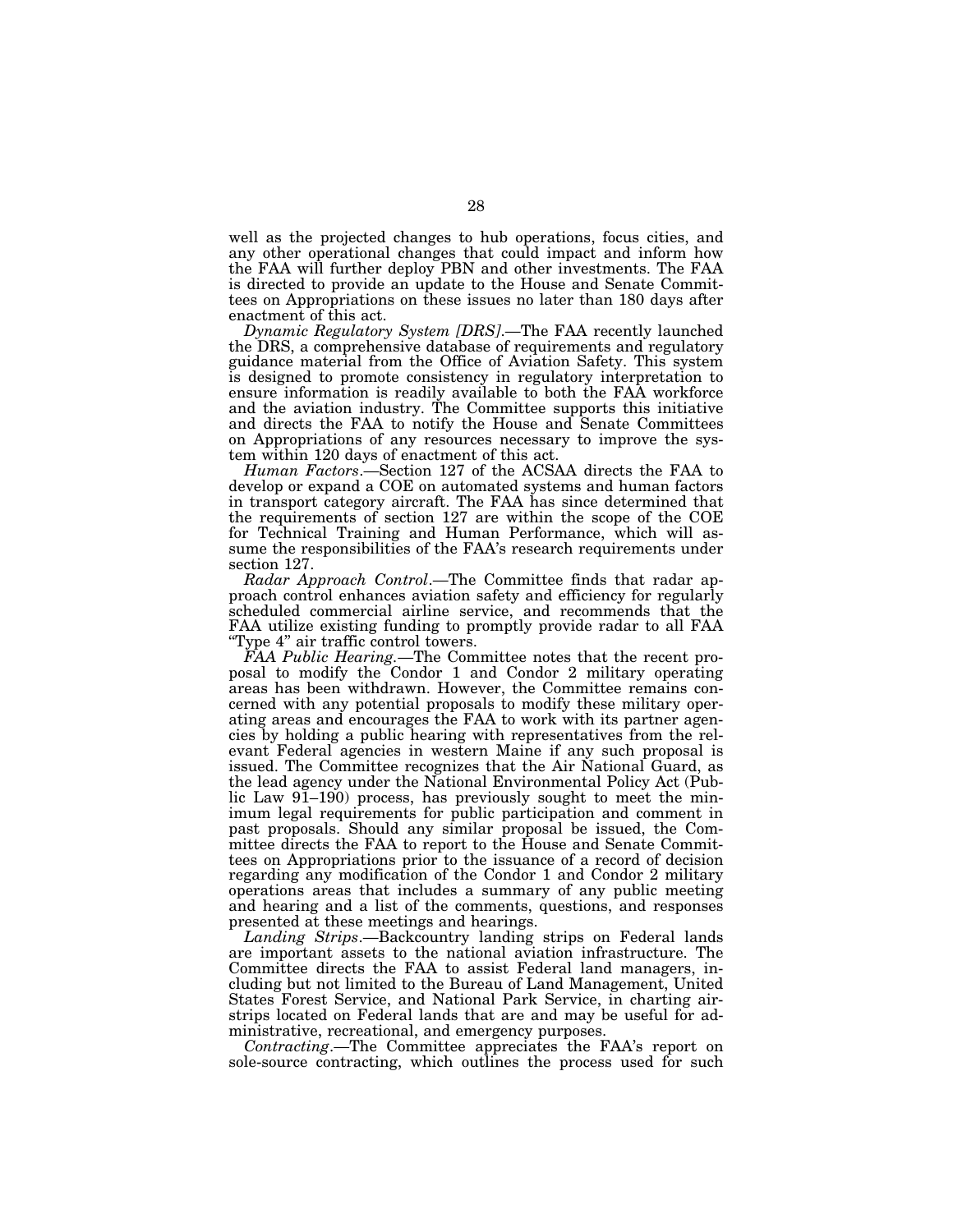contracts and how the FAA compares to other Federal agencies. However, the Committee continues to urge the FAA to close all open recommendations from the OIG report on the FAA's competitive award practices for its major program contracts by December 31, 2021. The Committee is also concerned with the Department's overall use of OTA, and directs the FAA to brief the House and Senate Committees on Appropriations on any open recommendations from the September 11, 2017, OIG report "DOT and FAA Lack Controls Over Their Use and Management of Other Transaction Agreements'' (ZA2017098).

*Infill Radar*.—The North American Aerospace Defense Command [NORAD] has identified 26 radars across 13 States that have reached or are approaching saturation by wind turbine-related interference raising the prospect of NORAD being unable to support additional wind development in the vicinity of these radars. The FAA is in the process of developing infill radar requirements, test plans, and related documents that would establish a defined certification process for infill radars. The Committee supports the FAA's efforts to certify infill radar for use in the NAS to mitigate wind farm interference on NORAD's radars and the FAA air traffic control radars, but recognizes that there are potentially substantial out-year costs for this effort. The Committee directs the FAA to provide a briefing to the House and Senate Committees on Appropriations on its efforts once it has completed an appropriate level of review and assessment.

*Advanced Air Mobility [AAM]*.—The Committee recognizes the FAA's ongoing work on AAM, including the agency's work on aircraft certification, air traffic operations, landing site approval, infrastructure, and flight standards requirements. The Committee supports these efforts.

*Veterans' Pilot Training Grant Program*.—The Committee has provided \$5,000,000 in each of fiscal years 2020 and 2021 for the veterans' pilot training grant program, but is disappointed that the FAA has yet to issue a NOFO for this funding. The Committee recommendation includes \$5,000,000 for this critical program, and directs the FAA to issue a NOFO for previously appropriated funding within 30 days of enactment of this act.

*Training*.—The Committee supports the FAA's efforts to improve the training provided to the air traffic controller workforce, NAS technicians, and safety specialists. The FAA should procure training development and curriculum storage tools that can be deployed enterprise-wide and also provide personalized Web-based instruction to trainees. The FAA should also increase the use of innovative technologies, such as virtual reality, augmented reality, advanced simulation, artificial intelligence, and remote technical training opportunities, as appropriate. Continued investment in training technology will ensure that the FAA workforce is postured to continue to provide the safest and most efficient aerospace system in the

world. Test Sites.—The Committee recommendation includes \$6,000,000 for providing matching funds to commercial entities that contract with a FAA designated UAS test site to demonstrate or validate technologies that the FAA considers essential to the safe integration of UAS into the NAS. The Committee is also aware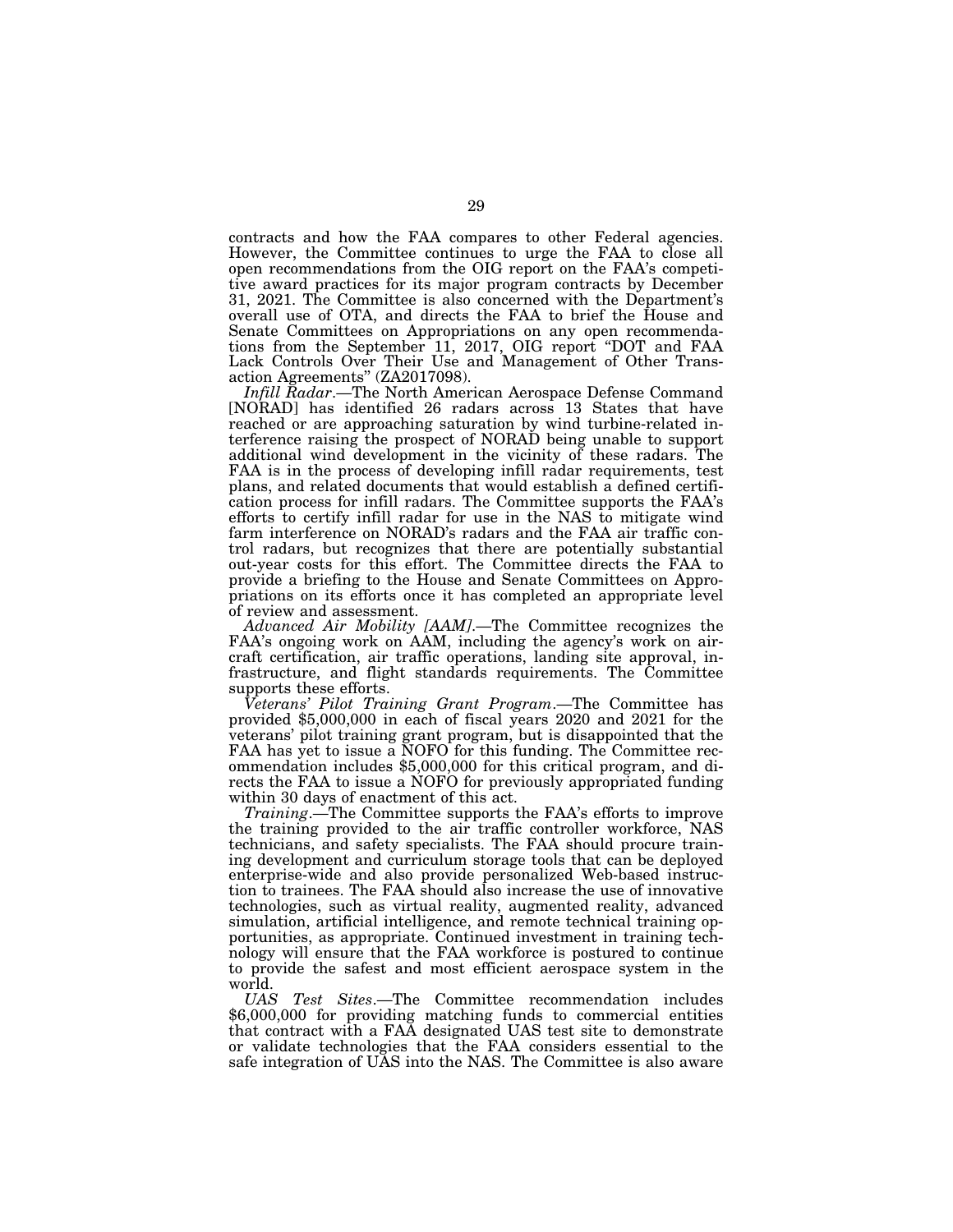that while the FAA has yet to waive the requirements of 49 U.S.C. 44711 as they pertain to UAS test sites under 49 U.S.C. 44803(c), the agency has received at least one formal request. As such, the Committee directs the FAA to brief the House and Senate Committees on Appropriations within 270 days of enactment of this Act on: (1) the number of waivers issued pursuant to 49 U.S.C. 44803(c); (2) the formalized process developed for waiver approval; and (3) efforts to communicate the availability of this waiver to use at the UAS test sites to support the FAA and UAS industry.

*UAS Public Awareness*.—The Committee recommendation continues to include up to \$1,000,000 for the existing ''Know Before You Fly'' initiative.

*UAS Beyond Visual Line of Sight [BVLOS]*.—The FAA recently announced a UAS BVLOS aviation rulemaking committee [ARC] co-chaired by the FAA and industry partners and including over 80 members of the aviation community, to provide recommendations to the FAA for performance-based regulatory requirements to normalize safe, scalable, economically viable, and environmentally advantageous UAS BVLOS operations that are not under positive air traffic control. The Committee directs the FAA to prioritize the work of the UAS BVLOS ARC and begin formal rulemaking by September 2023.

*UAS Operations Over Sparsely Populated Areas*.—FAA regulations prohibit UAS operations from a moving vehicle or aircraft unless the UAS is being flown over a sparsely populated area and does not involve the transportation of property for compensation or hire. The Committee is aware that the lack of precision over the term ''sparsely populated areas'' may be inhibiting safe use of UAS in areas of the country where there are no people, and urges the FAA to work through the UAS BVLOS ARC to look at public tolerance for risk and propose safety objectives related to ground and air risk.

*UAS Traffic Management [UTM]*.—The Committee directs the FAA to complete the requirements of section 376 of the FAA Reauthorization Act of 2018 to develop a plan to allow for the implementation of UTM services.

*UTM Network Solutions*.—The FAA's final remote identification [ID] rule removed the network requirements initially included in the proposed rule due to public opposition and technical challenges. However, the Committee is aware of concerns that the FAA is no longer in a position to authorize network-based remote ID solutions that are compliant with published and widely recognized global standards. The FAA should work through the BVLOS ARC to help define how the UTM network can support future operations, and should consider solutions for UAS integration programs that are compliant with industry consensus standards.

*UAS Operations Target Level of Safety*.—The Committee supports the FAA's work through its Partnership for Safety Program [PSP] and the BEYOND program to address critical challenges to UAS integration, including BVLOS operations, following the success of the UAS Integration Pilot Program. The Committee is aware of interest in establishment of a clear process to prioritize approvals of BVLOS operations for UAS under 400 feet above ground level. The Committee directs the FAA to address these con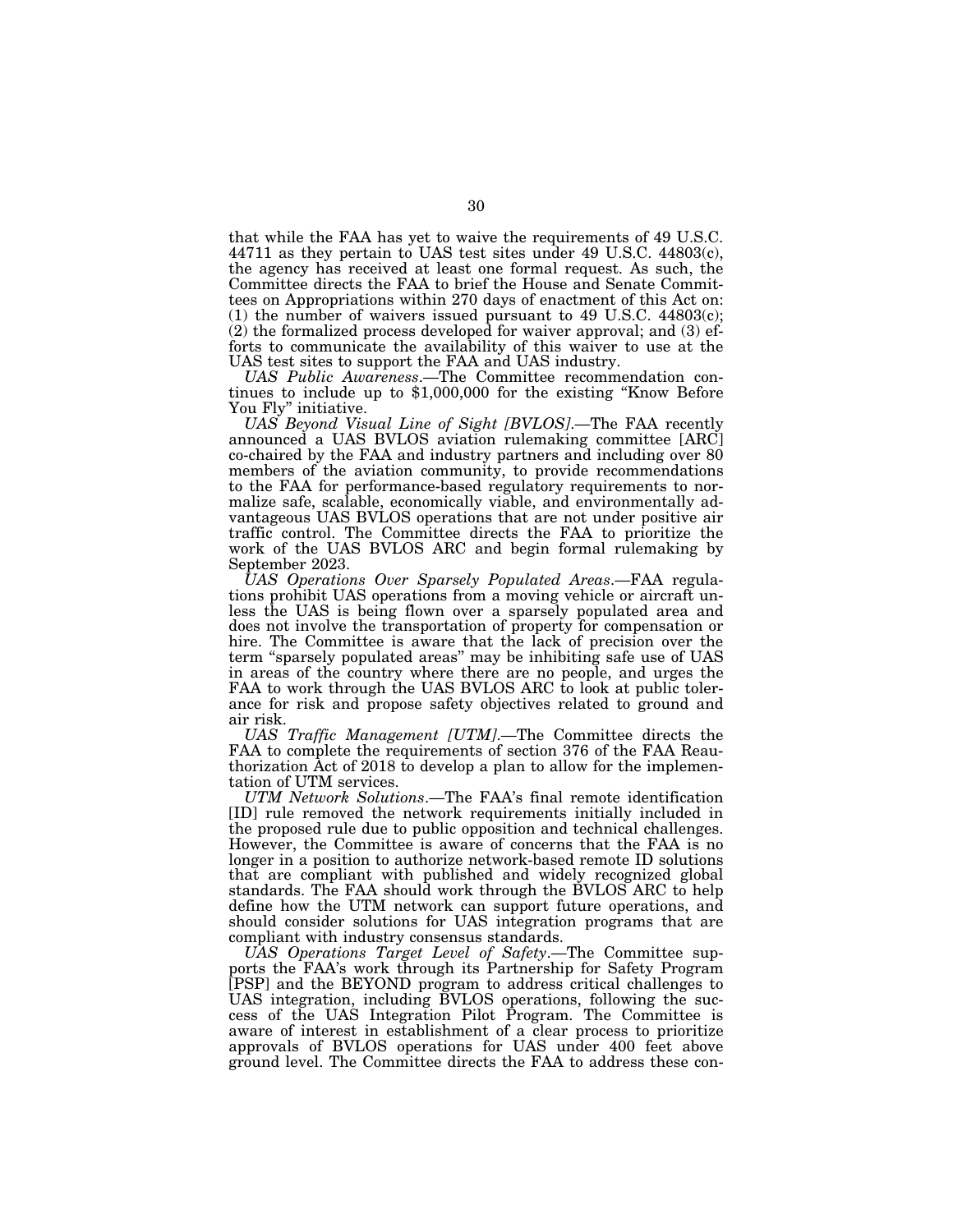cerns and implement an appropriate target level of safety for UAS operations through consideration of the recommendations of the drone advisory committee.

*UAS Part 135 Operators*.—The Committee is pleased with the FAA's continued development and support of the Low Altitude Authorization and Notification Capability [LAANC] program. The Committee is also aware of the success of multiple UAS delivery services that are operating under part 135. The Committee directs the FAA to report to the House and Senate Committees on Appropriations within 180 days of enactment of this act on potential solutions to expand use of part 135 operations of UAS deliveries, and whether these operations could be conducted through the LAANC or the UTM as the best way to ensure safe operations.

*UAS Type Certifications*.—The Committee is pleased that the FAA has published notices of proposed airworthiness criteria for the type certification of UAS under 14 C.F.R. 21.17(b). The Committee directs the FAA to brief the House and Senate Committees on Appropriations on any impediments in issuing the type certificates for low-risk, small UAS and how the FAA intends to resolve such impediments. The Committee expects the FAA to not set any arbitrary timelines or schedules for type certification of UAS that could impede safety.

*UAS in Protected Conservation Areas*.—The Committee recognizes the need for more careful oversight of recreational UAS, which, if misused, can have devastating impacts on protected wildlife. The Committee urges the FAA to ensure that all airspace restrictions are available on the B4UFLY mobile app, which is a tool developed through a partnership between the FAA and a thirdparty partner. The Committee also encourages the FAA ensure that its State, local, Tribal, and territorial government partners who are interested in using land use restrictions on recreational drones to protect wildlife and conservation areas are familiar with the process for submitting such land use restrictions for inclusion to B4UFLY.

*UAS Part 107 Waivers*.—The Committee is aware of concerns with the current part 107 waiver process which some stakeholders believe does not allow for operations related to hazard response activities that are BVLOS and over persons. However, the FAA does permit State and local entities operating under part 107 to apply for a special governmental interest in response to natural disasters or other emergency situations in less than an hour, and also permits public aircraft operators to use the first responder tactical BVLOS 91.113 waiver to safeguard human life and public aircraft operators that are not prohibited from operating over people. The Committee directs the FAA to provide a report to the House and Senate Committees on Appropriations within 90 days of enactment of this act on the agency's efforts to engage with public safety stakeholders on such waivers.

*Small UAS Procurement*.—For any acquisition of small UAS using funds provided by the FAA, including those to Federal grant recipients, the FAA should require certification of review of the Department of Homeland Security [DHS] industry alert, and any subsequent and relevant UAS guidance, and completion of a risk assessment that considers the proposed use of the foreign-made UAS.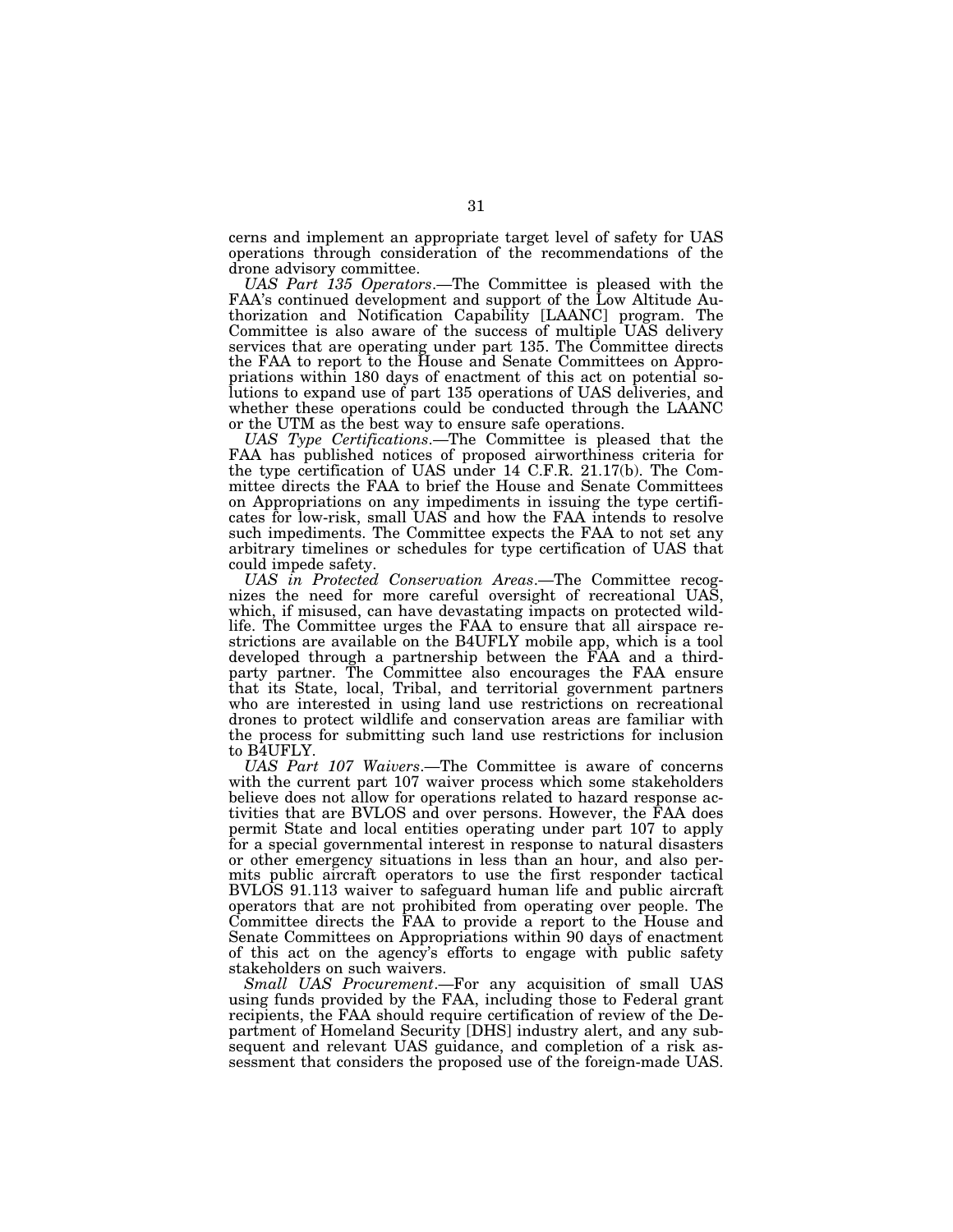The Committee also directs the FAA to regularly brief the House and Senate Committees on Appropriations, on an as needed basis, on any security risks or challenges identified by either agency from any small UAS or UAS components.

*Alaska*.—The Committee directs the FAA to provide monthly accident reports for Alaska that identify statewide and regional accident statistics by flight category, phase of flight, local accident environmental conditions, aircraft equipage, pilot certification, and accident injuries. The monthly reports should also include comparisons and trends over time.

*Helicopter Safety NTSB Recommendations*.—The Committee continues to direct the FAA to submit the reports on terrain awareness and warning systems, as well as the status update on NTSB recommendations A–06–017, A–06–18, and A–06–019, as required by the Consolidated Appropriations Act, 2021.

*Minority Serving Institutions [MSI] Intern Program*.—The FAA's MSI intern program provides internship opportunities to underrepresented groups, such as women, persons with disabilities, and historically underrepresented populations at the undergraduate and graduate level with job training skills in important fields such as aviation, aeronautics, and STEM. The Committee commends the FAA for standing up this program, and urges the agency to incorporate virtual or in-person tours of FAA facilities, develop targeted training focused on careers in aviation, and to develop a pipeline of entry-level, diverse, and highly qualified talent. The Committee recommendation includes not less than \$4,000,000 and up to \$7,500,000 for the MSI intern program. The FAA should continue to grow and manage this program in a cost-effective manner.

*Peoria Airport Tower*.—The Committee encourages the FAA to continue working with the Peoria Airport Authority to help the airport remedy ongoing issues with its air traffic control tower.

*Global Environmental Standards for Supersonic Aircraft*.—The Committee understands that the FAA, along with other aviation authorities, is working through the International Civil Aviation Organization's [ICAO] Committee on Aviation Environmental Protection [CAEP] to develop global environmental standards for supersonic aircraft. The Committee is aware of both the potential benefits of supersonic aircraft, as well as the significant challenges with noise, environmental and climate impacts, and data limitations. The Committee urges the FAA to continue its efforts to develop international standards while also addressing these challenges.

*Special Use Airspace*.—The Committee is aware and appreciative of the joint efforts of the DOD and the FAA to facilitate airspace sharing. To support and expedite these efforts, the Committee directs the FAA to continue to work with DOD through a federallyfunded research and development center with expertise in national security, aviation operations, and systems development to evaluate the benefits of airspace sharing. These efforts may lead to blocktime reduction,  $CO<sub>2</sub>$ -emission reduction, operational cost savings, and enhanced military training and readiness. This work should be conducted in parallel with all ongoing and future initiatives regarding airspace sharing. The Committee directs the FAA to brief the House and Senate Committees on Appropriations on the agency's progress on this effort within 90 days of enactment of this act.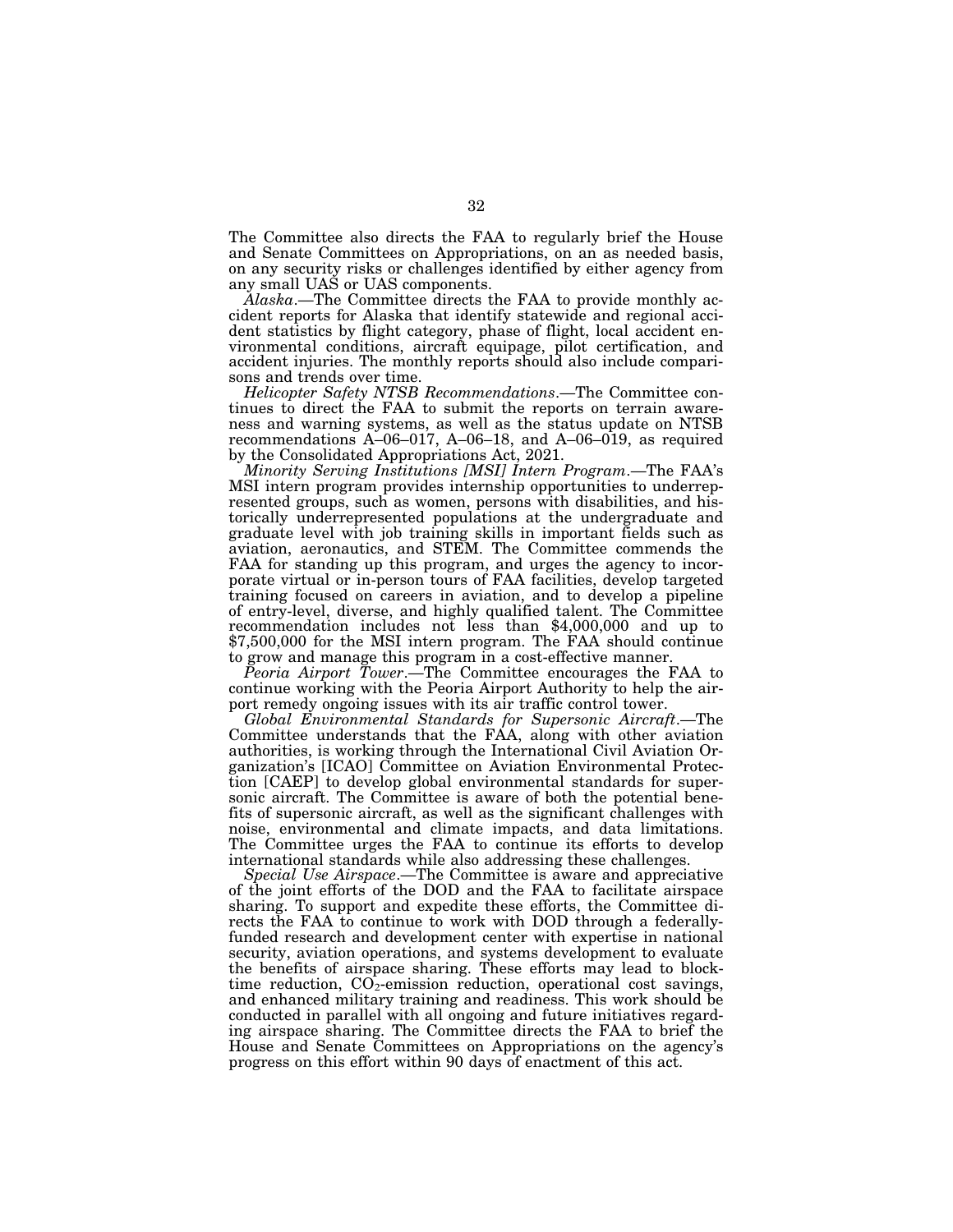## FACILITIES AND EQUIPMENT

## (AIRPORT AND AIRWAY TRUST FUND)

| \$3,015,000,000 |
|-----------------|
| 3.410.000.000   |
| 3.200.000.000   |

### PROGRAM DESCRIPTION

The Facilities and Equipment appropriation provides funding for modernizing and improving air traffic control and airway facilities, equipment, and systems. The appropriation also finances major capital investments required by other agency programs, experimental research and development facilities, and other improvements to enhance the safety and capacity of the NAS. The program aims to keep pace with the increasing demands of aeronautical activity and remain in accordance with the FAA comprehensive 5 year capital investment plan.

## COMMITTEE RECOMMENDATION

The Committee recommends an appropriation of \$3,200,000,000 for the Facilities and Equipment account of the FAA. The recommended level is \$210,000,000 less than the budget request and \$185,000,000 more than the fiscal year 2021 enacted level. The Committee expects the FAA to make sound investment decisions and report to the House and Senate Committees on Appropriations on any major cost overruns or delays.

The following table shows the Committee's recommended distribution of funds for each of the budget activities funded by this appropriation:

|                                                                                               | Fiscal Year 2022 |                             |
|-----------------------------------------------------------------------------------------------|------------------|-----------------------------|
|                                                                                               | Estimate         | Committee<br>recommendation |
| Activity 1—Engineering, Development, Test and Evaluation                                      |                  |                             |
|                                                                                               | \$29,000,000     | \$26,000,000                |
|                                                                                               | 16,900,000       | 16,900,000                  |
|                                                                                               | 16,000,000       | 16,000,000                  |
|                                                                                               | 23,500,000       | 23,500,000                  |
|                                                                                               | 13,000,000       | 13,000,000                  |
|                                                                                               | 9,000,000        | 9,000,000                   |
|                                                                                               | 10,500,000       | 10,500,000                  |
|                                                                                               | 7,000,000        | 7,000,000                   |
|                                                                                               | 24,000,000       | 24,000,000                  |
| NextGen-Enterprise, Concept Development, Human Factors, & Demonstrations                      |                  |                             |
|                                                                                               | 10,600,000       | 10,600,000                  |
|                                                                                               |                  |                             |
|                                                                                               | 159,500,000      | 156,500,000                 |
| Activity 2—Procurement and Modernization of Air Traffic Control Facilities and Equip-<br>ment |                  |                             |
| a. En Route Programs                                                                          |                  |                             |
| En Route Automation Modernization [ERAM]-System Enhancements and Tech-                        |                  |                             |
|                                                                                               | 104,450,000      | 104,450,000                 |
|                                                                                               | 3,900,000        | 3,900,000                   |
| Air Route Traffic Control Center [ARTCC] & Combined Control Facility [CCF] Build-             |                  |                             |
|                                                                                               | 134.600.000      | 101.200.000                 |
|                                                                                               | 7,815,000        | 7,815,000                   |

#### FACILITIES AND EQUIPMENT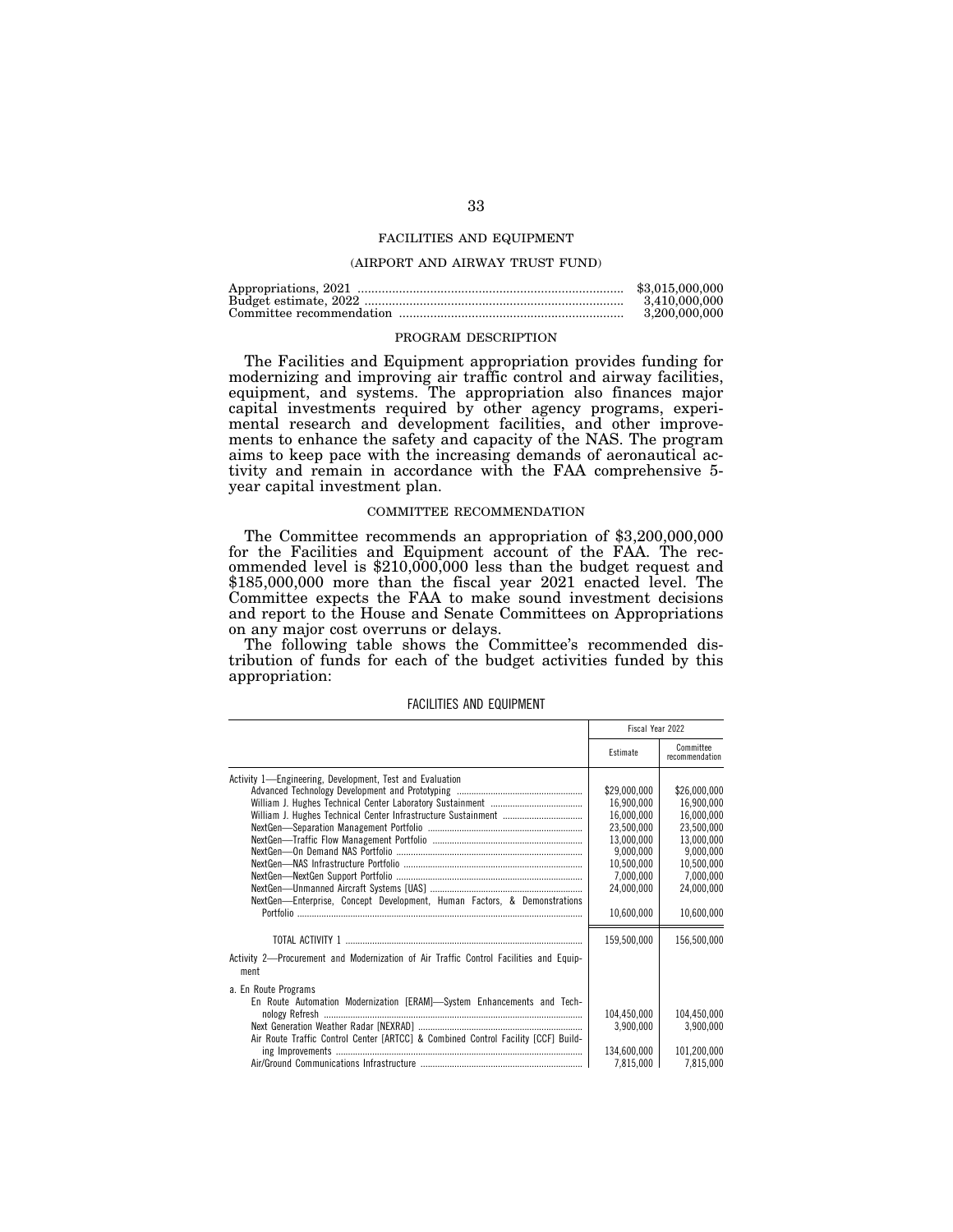| <b>FACILITIES AND EQUIPMENT-Continued</b> |  |
|-------------------------------------------|--|
|-------------------------------------------|--|

|                                                                                   | Fiscal Year 2022        |                             |
|-----------------------------------------------------------------------------------|-------------------------|-----------------------------|
|                                                                                   | Estimate                | Committee<br>recommendation |
|                                                                                   | 15,912,520              | 10,000,000                  |
|                                                                                   | 10,400,000              | 10,400,000                  |
| Next Generation Very High Frequency Air/Ground Communications [NEXCOM]            | 51,000,000              | 46,000,000                  |
|                                                                                   | 33,973,000              | 33,973,000                  |
|                                                                                   | 157,633,000             | 157,633,000                 |
|                                                                                   | 3,000,000               | 3,000,000                   |
|                                                                                   | 10,000,000              | 10,000,000                  |
|                                                                                   | 13,300,000              | 13,300,000                  |
|                                                                                   | 48,200,000              | 48,200,000                  |
|                                                                                   | 500,000                 | 500,000                     |
| Data Communications in Support of NextGen Air Transportation System               | 110,250,000             | 110,250,000                 |
|                                                                                   | 10,000,000              |                             |
|                                                                                   | 7,000,000               | 20,000,000                  |
|                                                                                   | 2,000,000               | 2,000,000                   |
|                                                                                   | 6,500,000               | 6,500,000                   |
|                                                                                   | 730,433,520             | 689,121,000                 |
| b. Terminal Programs                                                              |                         |                             |
| Standard Terminal Automation Replacement System [STARS] [TAMR Phase 1]            | 1,000,000<br>63,697,000 | 1,000,000<br>63,697,000     |
|                                                                                   | 4,000,000               | 3,000,000                   |
|                                                                                   | 331,165,000             | 310,000,000                 |
| Air Traffic Control Tower [ATCT]/Terminal Radar Approach Control [TRACON] Facili- |                         |                             |
|                                                                                   | 92,980,280              | 80,000,000                  |
|                                                                                   | 24,000,000              | 24,000,000                  |
|                                                                                   | 30,000,000              | 30,000,000                  |
|                                                                                   | 85,400,000              | 85,400,000                  |
|                                                                                   | 8,000,000               | 8,000,000                   |
|                                                                                   | 31,300,000              | 26,600,000                  |
|                                                                                   | 28,400,000              | 28,400,000                  |
|                                                                                   | 55,373,000              | 51,373,000                  |
|                                                                                   | 57,496,000              | 52,496,000                  |
|                                                                                   | 17,600,000              | 17,600,000                  |
|                                                                                   | 4,900,000               | 4,900,000                   |
|                                                                                   | 835,311,280             | 786,466,000                 |
| c. Flight Service Programs                                                        |                         |                             |
|                                                                                   | 8,000,000               | 11,200,000                  |
|                                                                                   | 3,000,000               | 3,000,000                   |
|                                                                                   | 2,700,000               | 2,700,000                   |
|                                                                                   | 2,000,000               | 2,000,000<br>4,000,000      |
|                                                                                   | 4,000,000               |                             |
|                                                                                   | 19,700,000              | 22,900,000                  |
| d. Landing and Navigational Aids Program                                          |                         |                             |
| Very High Frequency [VHF] Omnidirectional Radio Range [VOR] Minimum Operating     |                         |                             |
|                                                                                   | 5,900,000               | 5,900,000                   |
|                                                                                   | 97,143,000              | 92,143,000                  |
|                                                                                   | 1,000,000               | 1,000,000                   |
|                                                                                   | 800,000                 | 800,000                     |
|                                                                                   | 63.416.000              | 68,416,000                  |
| Distance Measuring Equipment [DME], VOR, Tactical Air Navigational [TACAN] Port-  | 10,000,000              | 10,000,000                  |
|                                                                                   | 178,259,000             | 178,259,000                 |
| e. Other ATC Facilities Programs                                                  |                         |                             |
|                                                                                   | 38,900,000              | 32,400,000                  |
|                                                                                   | 116,000,000             | 55,000,000                  |
|                                                                                   | 35,000,000              | 35,000,000                  |
|                                                                                   | 10,000,000              | 10,000,000                  |
|                                                                                   |                         |                             |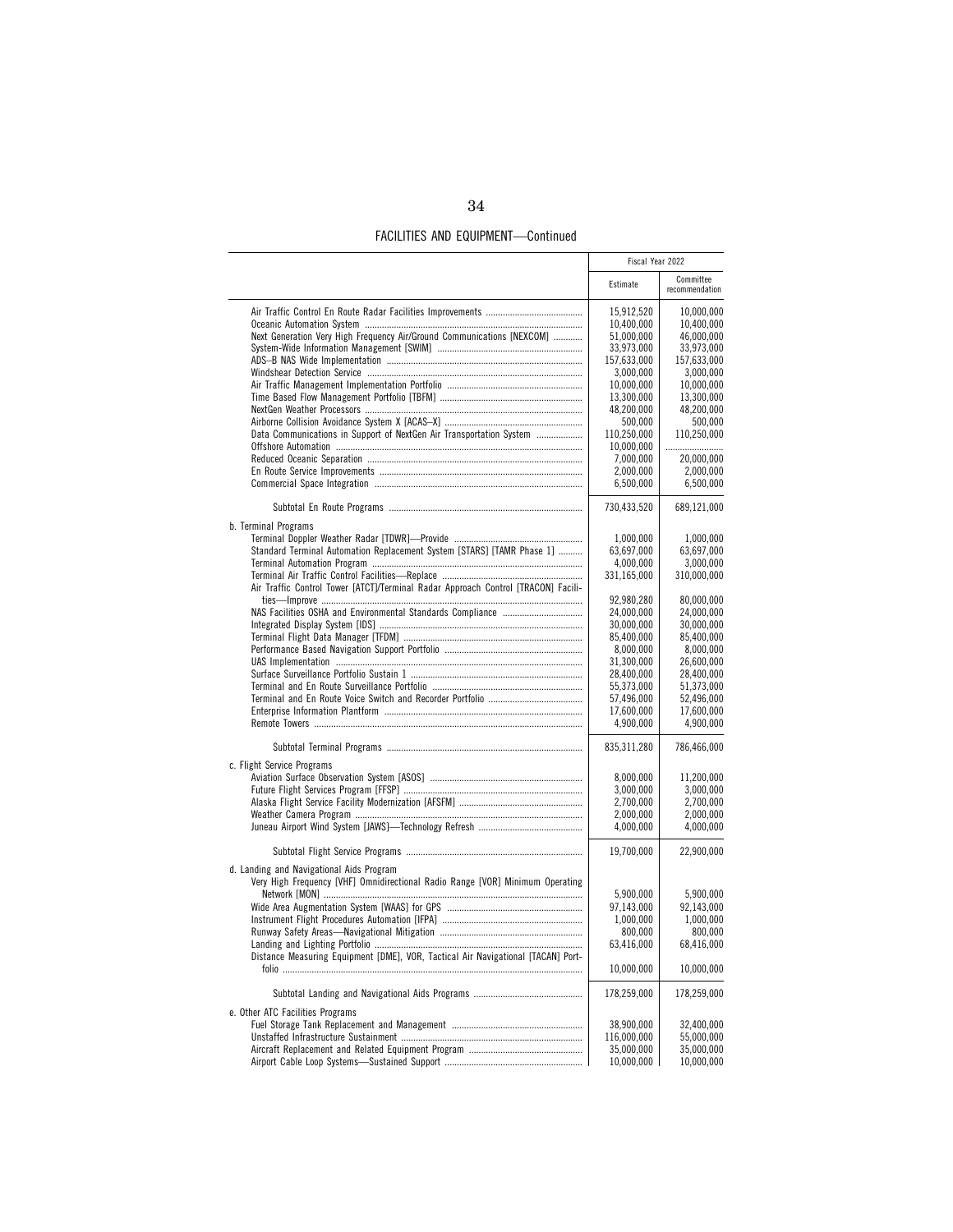| <b>FACILITIES AND EQUIPMENT-Continued</b> |  |  |  |  |
|-------------------------------------------|--|--|--|--|
|-------------------------------------------|--|--|--|--|

|                                                                                                                                       | Fiscal Year 2022                                                                                                                                                                                                                       |                                                                                                                                                                                                                                        |
|---------------------------------------------------------------------------------------------------------------------------------------|----------------------------------------------------------------------------------------------------------------------------------------------------------------------------------------------------------------------------------------|----------------------------------------------------------------------------------------------------------------------------------------------------------------------------------------------------------------------------------------|
|                                                                                                                                       | Estimate                                                                                                                                                                                                                               | Committee<br>recommendation                                                                                                                                                                                                            |
|                                                                                                                                       | 9,900,000<br>175,066,000<br>2,600,000<br>1,000,000<br>64,200,000<br>15,500,000                                                                                                                                                         | 8,000,000<br>145,000,000<br>2,600,000<br>1,000,000<br>64,200,000<br>15,500,000                                                                                                                                                         |
|                                                                                                                                       | 468,166,000                                                                                                                                                                                                                            | 368,700,000                                                                                                                                                                                                                            |
|                                                                                                                                       | 2,231,869,800                                                                                                                                                                                                                          | 2,045,446,000                                                                                                                                                                                                                          |
| Activity 3-Procurement and Modernization of Non-Air Traffic Control Facilities and<br>Equipment                                       |                                                                                                                                                                                                                                        |                                                                                                                                                                                                                                        |
| a. Support Equipment<br>Configuration, Logistics, and Maintenance Resource Solutions [CLMRS]<br>b. Training, Equipment and Facilities | 30,800,000<br>30,502,000<br>12,338,000<br>26,007,200<br>22,589,000<br>35.400.000<br>9.800.000<br>6,900,000<br>18.294.000<br>3,000,000<br>2,500,000<br>25,000,000<br>23,500,000<br>246,630,200<br>21,500,000<br>1,000,000<br>22,500,000 | 26,000,000<br>30,502,000<br>12,338,000<br>22,000,000<br>21,320,000<br>35.400.000<br>9.800.000<br>6,900,000<br>18,294,000<br>3,000,000<br>2,500,000<br>25,000,000<br>23,500,000<br>236,554,000<br>14,400,000<br>1,000,000<br>15,400,000 |
|                                                                                                                                       | 269,130,200                                                                                                                                                                                                                            | 251,954,000                                                                                                                                                                                                                            |
| Activity 4—Facilities and Equipment Mission Support<br>a. System Support and Services                                                 |                                                                                                                                                                                                                                        |                                                                                                                                                                                                                                        |
|                                                                                                                                       | 37,000,000<br>15,000,000<br>12,000,000<br>14,600,000<br>19,000,000<br>28,000,000<br>8,000,000<br>57,000,000<br>8,900,000                                                                                                               | 37,000,000<br>15,000,000<br>12,000,000<br>14,600,000<br>17,000,000<br>28,000,000<br>8,000,000<br>57,000,000<br>7,500,000                                                                                                               |
| Activity 5-Personnel and Related Expenses                                                                                             | 199,500,000                                                                                                                                                                                                                            | 196,100,000                                                                                                                                                                                                                            |
|                                                                                                                                       | 550,000,000                                                                                                                                                                                                                            | 550,000,000                                                                                                                                                                                                                            |
|                                                                                                                                       | 3,410,000,000                                                                                                                                                                                                                          | 3,200,000,000                                                                                                                                                                                                                          |

*Enterprise, Concept Development, Human Factors, and Demonstration Portfolio*.—The Committee recommendation includes \$10,600,000. Funding is provided for the demonstration of integrated technology innovations. The FAA should work with interested State aviation departments, universities, UAS centers, test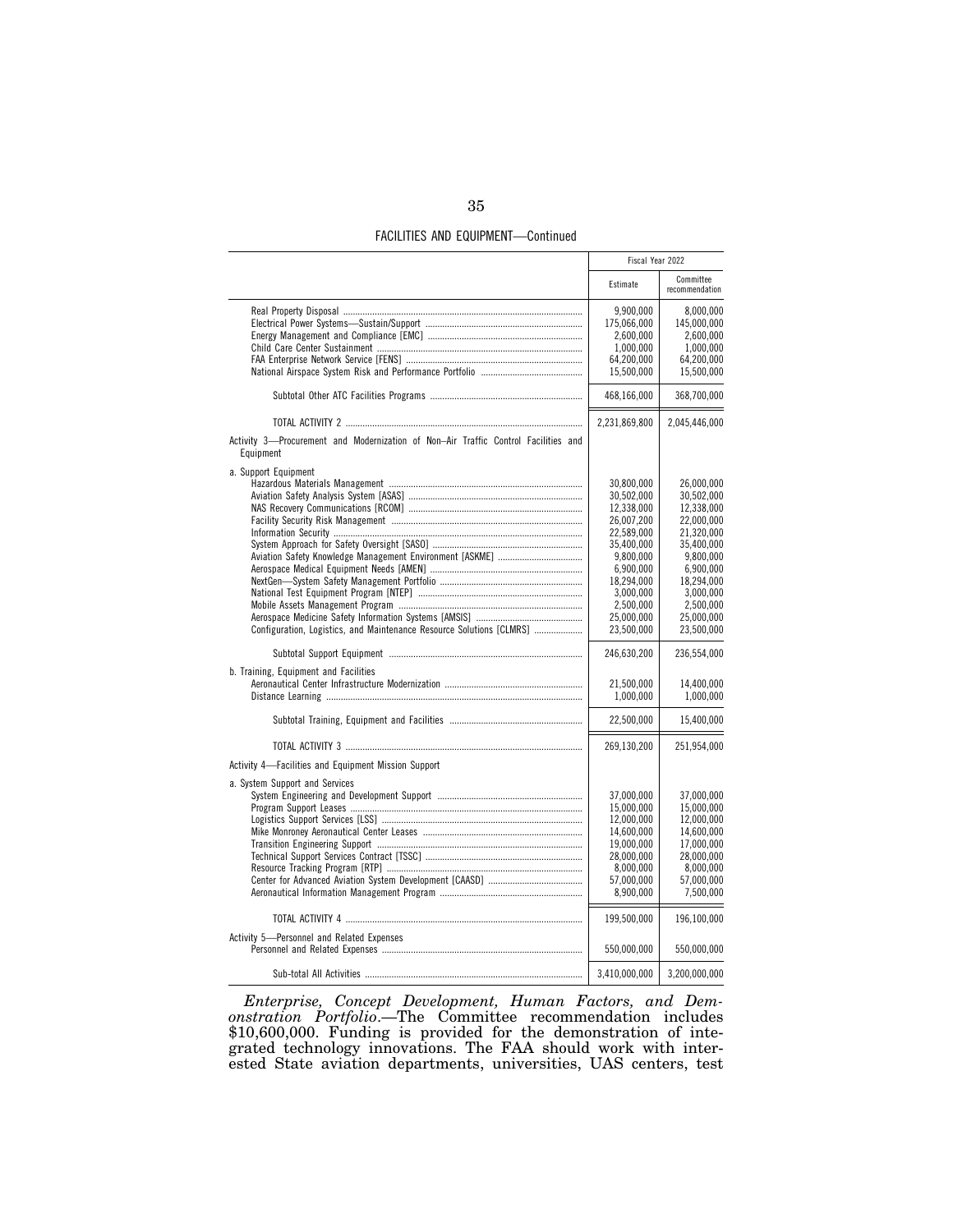complexes, and relevant industry stakeholders that have the potential to serve as test beds for demonstrating the operational requirements for these emerging flight operations between multiple airports, to measure community acceptance and to identify training requirements for the controller, technician, and pilot workforces to safely operate and integrate these vehicles and systems into the NAS. Funding for the remote tower pilot program is provided under a separate budget line item.

*Remote Towers*.—The Committee recommendation includes \$4,900,000 for remote towers, which will be used to fund contract controllers for type certification at Leesburg, to complete the active testing phase of the operational evaluation at Fort Collins, and to begin the validation and verification at Fort Collins. While the Committee commends this development, it remains concerned by delays in finalizing minimum operating standards and other requirements necessary for certifying remote tower equipment. The Committee directs the FAA to submit a plan and schedule for type certification of this system no later than 90 days after the enactment of this act. The plan and schedule should focus on accelerating type certification for the safe operation of remote towers and identify any challenges the agency faces in doing so.

*Reduced Oceanic Separation*.—The Committee recommendation includes \$20,000,000 for reduced oceanic separation, in addition to over \$26,000,000 in unobligated balances from prior years. The FAA should continue use of global space-based Automatic Dependent Surveillance-Broadcast [ADS-B] data to support critical safety uses. The Committee remains interested in delivering operational capability of space-based ADS–B, and directs the FAA to take the necessary steps to validate the deployment of space based ADS–B in select airspace (Alaska, Hawaii and Pacific islands, and the west Atlantic route system near Bermuda). The Committee also directs the FAA to brief the House and Senate Committees on Appropriations on the results of the operational evaluation in the Caribbean airspace that was completed in April 2021 within 60 days of enactment of this act.

*Commercial Space Integration*.—The FAA recently launched the space data integrator [SDI] to receive and distribute launch and reentry data within the NAS. The Committee recommendation includes \$6,500,000, in addition to over \$20,000,000 in unobligated balances, to demonstrate and validate the transmission of hazard areas into the en route automation modernization [ERAM] system, including the SDI, as recommended by the Air Space Acess Rulemaking Committee.

*Aviation Surface Observation System [ASOS]*.—The Committee recommendation includes \$11,200,000. The Committee directs the FAA to use funding above the budget request for modification and/ or replacement of the eight non-Federal automated weather observing systems currently in the process of the FAA takeover pilot program, as authorized under 49 U.S.C. 44502(e).

*Landing and Lighting Portfolio*.—The Committee recommendation includes \$68,416,000 and supports the FAA's work to modernize and enhance Navigation Aids [NavAids] monitoring and control capabilities in air traffic control towers. The Committee recommendation includes not less than \$10,000,000 for instrument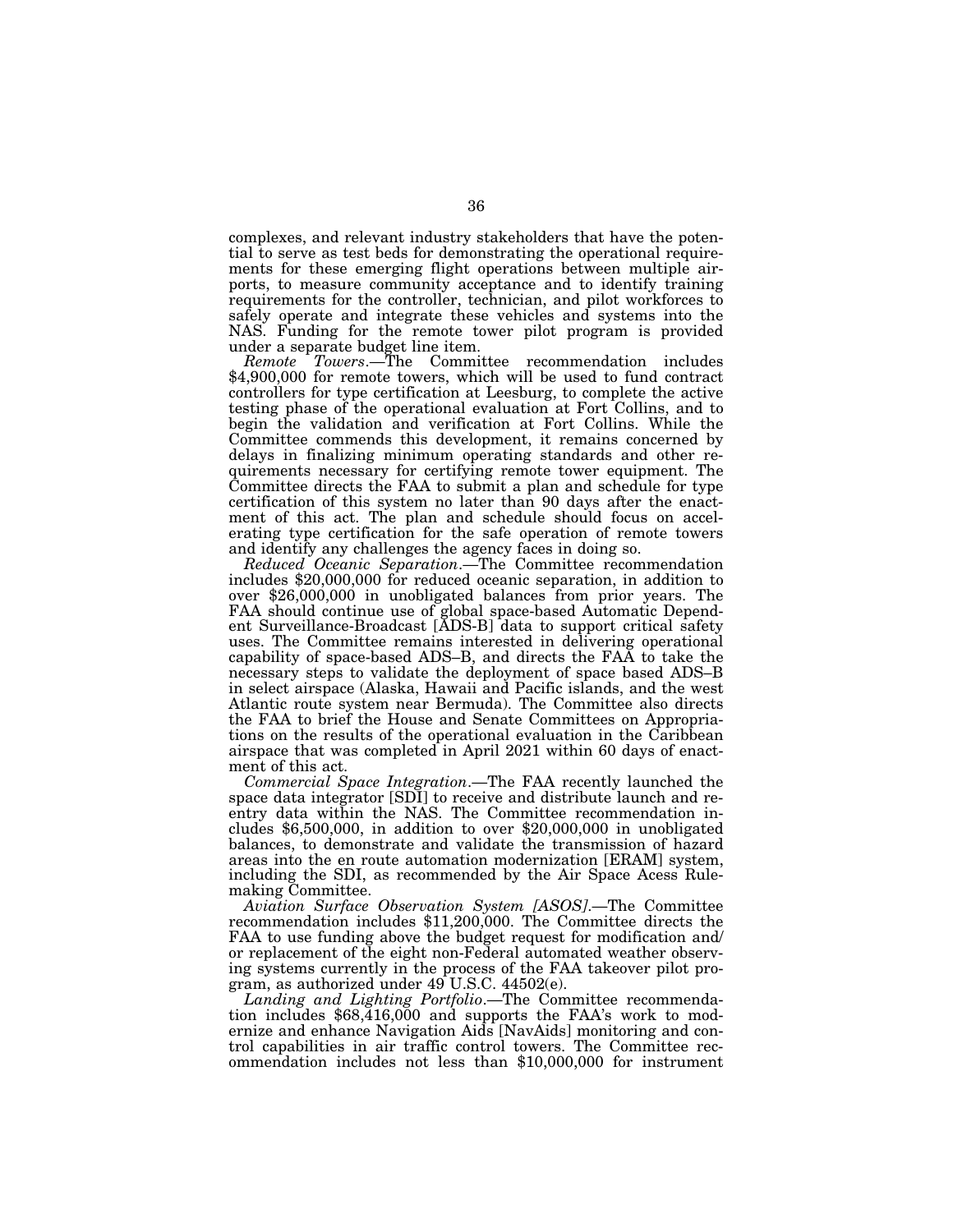landing systems and not less than \$5,000,000 for precision path approach indicators. The Committee commends the FAA for continuing its work with small minority-owned businesses to install these systems. However, the Committee continues to be concerned with the slow pace of installing these critical systems. The FAA should use established contractors to augment FAA resources if necessary. The FAA should also refresh the software and technology of NavAids control and monitoring systems, which provide real time, mission critical capabilities, and enhance situational awareness, safety, and efficiency in managing air traffic.

*Airport Cable Loop*.—The Committee recommendation includes \$10,000,000 to accelerate the replacement of critical airport cable loop systems. The Committee remains concerned about the condition of the underground telecommunications cable infrastructure systems that are essential to the safe and efficient operation of the FAA's navigation, surveillance, and communication systems. Many on-airport, copper-based, signal/control cable lines have deteriorated or become obsolete, increasing the risk for failures and unnecessary flight delays for the flying public, leading to nearly 1,500 delays and outages associated with airport cable loop systems between 2004 and 2015.

*FAA Telecommunications Infrastructure*.—The Committee recommendation includes \$64,200,000 for the FAA telecommunications infrastructure, which includes funding for the FAA enterprise network service [FENS] and time division multiplexing [TDM] to Internet protocol [IP] migration efforts. The Committee expects the FAA to focus on immediate-term solutions to ensure the availability of the network and use commercially available technologies, where possible, to streamline the procurement and minimize delays in addressing near-term challenges related to the discontinuance of TDM. The Committee directs the FAA to provide a briefing on FENS to the House and Senate Committees on Appropriations within 90 days of enactment of this act, including the agency's detailed plans and schedule to deploy a long-term solution.

*Military Operations Areas*.—The Committee finds that radar and future NextGen systems capable of controlling airspace down to 500 feet above ground level enhances aviation safety in Military Operations Areas that overlay public use airports. The Committee recommends that the FAA utilize existing resources to promptly provide radar or NextGen capability in areas with more than 5,000 operations per year.

*Terminal Air Traffic Control Facilities—Replace*.—The Committee directs the FAA to continue working to address aging and antiquated air traffic control facilities that it leases from airport authorities to ensure they are fully compliant with current building codes consistent with being occupied by air traffic controllers. The Committee recognizes that this, in many cases, may require the construction of new air traffic facilities to replace existing ones. The Committee continues to direct the FAA to consider creative financing options and to include consideration of long-term cost recovery leases, when conditions warrant the construction of new air traffic control towers.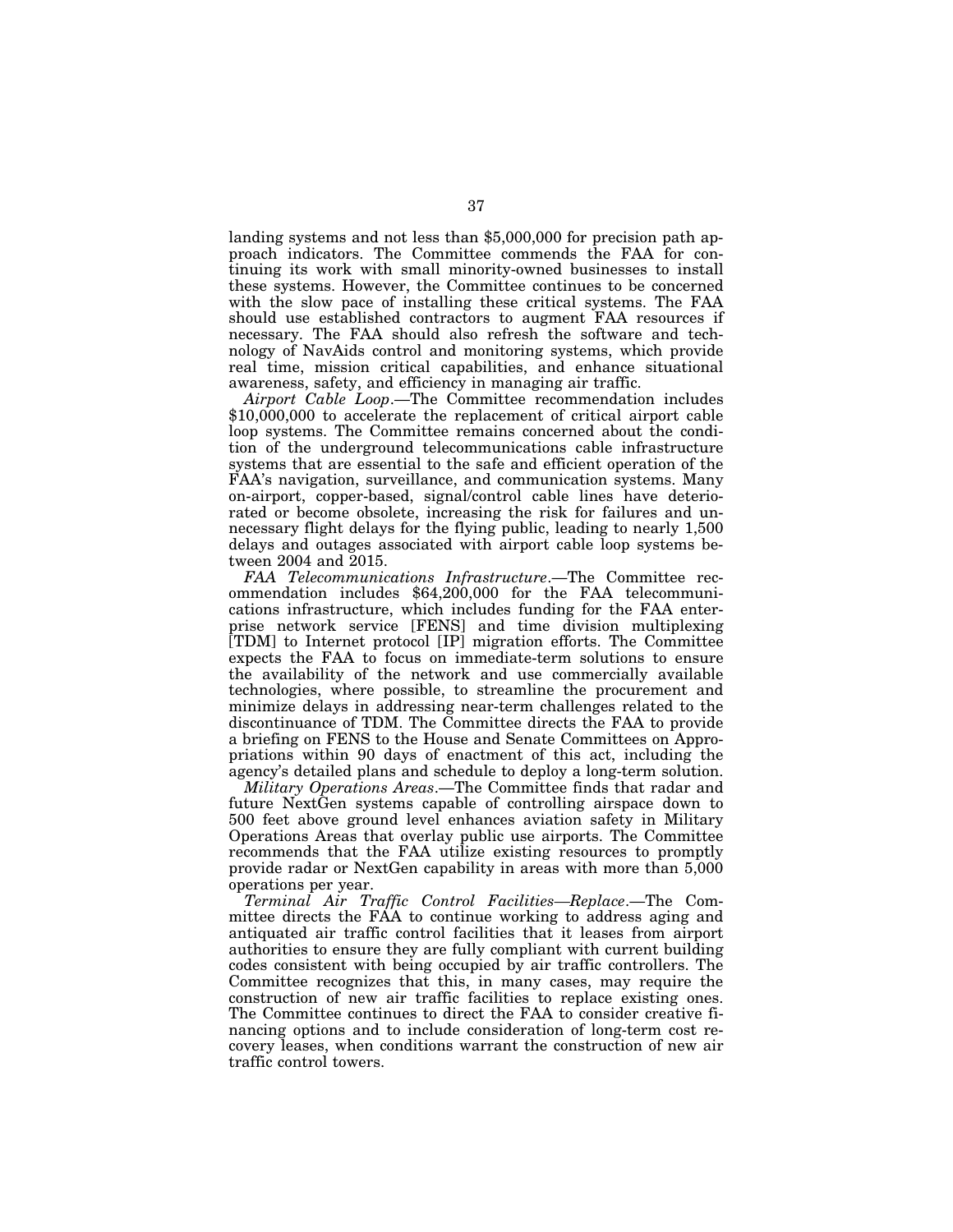# RESEARCH, ENGINEERING, AND DEVELOPMENT

# (AIRPORT AND AIRWAY TRUST FUND)

| \$198,000,000 |
|---------------|
| 258,500,000   |
| 258,500,000   |

#### PROGRAM DESCRIPTION

The Research, Engineering, and Development appropriation provides funding for long-term research, engineering, and development programs to improve the air traffic control system by increasing its safety and capacity, as well as by reducing the environmental impacts of air traffic. The programs are designed to meet the expected air traffic demands of the future and to promote flight safety through improvements in facilities, equipment, techniques, and procedures to ensure that the system will safely and efficiently handle future volumes of aircraft traffic.

# COMMITTEE RECOMMENDATION

The Committee recommends \$258,500,000 for the FAA's Research, Engineering, and Development activities. The recommended level of funding is equal to the budget request and \$60,500,000 more than the fiscal year 2021 enacted level.

A table showing the fiscal year 2021 enacted level, the fiscal year 2022 budget estimate and the Committee recommendation is as follows:

|                                                                 | Fiscal Year 2022 |                             |
|-----------------------------------------------------------------|------------------|-----------------------------|
|                                                                 | Estimate         | Committee<br>recommendation |
|                                                                 | \$7,576,000      | \$7,136,000                 |
|                                                                 | 3.121.000        | 2.500.000                   |
|                                                                 | 1.678.000        | 14.720.000                  |
|                                                                 | 2,472,000        | 2,472,000                   |
|                                                                 | 3.689.000        | 2,689,000                   |
|                                                                 | 8,829,000        | 8.829.000                   |
|                                                                 | 14.301.000       | 14.301.000                  |
|                                                                 | 7,898,000        | 7.000.000                   |
|                                                                 | 5,911,000        | 5.911.000                   |
|                                                                 | 13.257.000       | 9.000.000                   |
|                                                                 | 13.786.000       | 13.786.000                  |
|                                                                 | 22.077.000       | 24.035.000                  |
|                                                                 | 4.986.000        | 4,986,000                   |
|                                                                 | 8,500,000        |                             |
|                                                                 | 5.708.000        | 5.708.000                   |
|                                                                 | 3,728,000        | 3,728,000                   |
|                                                                 | 3.000.000        | 3.000.000                   |
|                                                                 | 3,028,000        | 2.659.000                   |
|                                                                 | 1.000.000        | 1.000.000                   |
|                                                                 | 4.769.000        | 4,769,000                   |
|                                                                 | 20.336.000       | 25,303,500                  |
| NextGen-Environmental Research--Aircraft Technologies and Fuels | 33,476,000       | 76,464,500                  |
|                                                                 | 4,141,000        | 3.022.000                   |
|                                                                 | 5.752.000        | 10.000.000                  |
|                                                                 | 5,481,000        | 5,481,000                   |
|                                                                 | 50.000.000       |                             |

# RESEARCH, ENGINEERING, AND DEVELOPMENT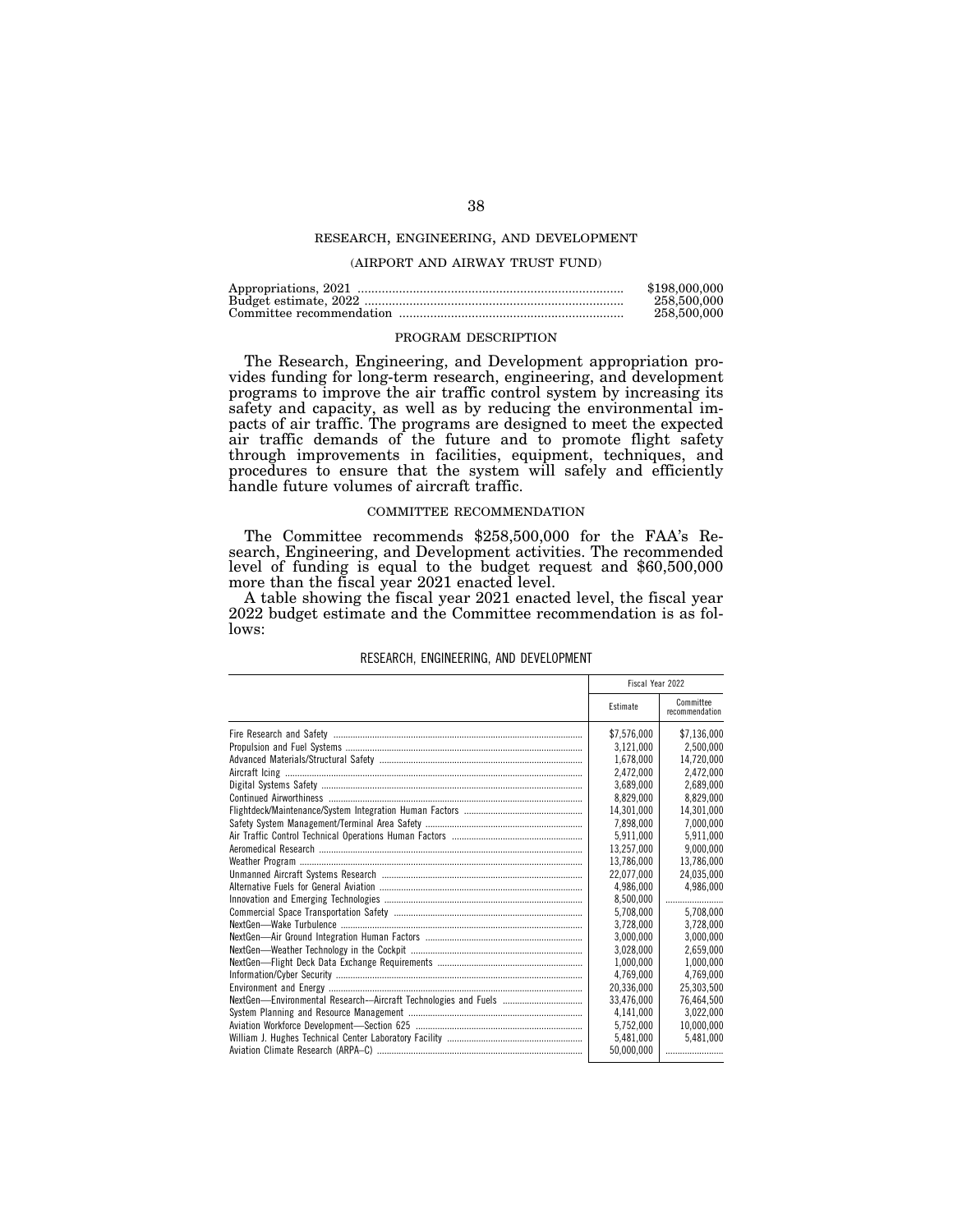# RESEARCH, ENGINEERING, AND DEVELOPMENT—Continued

|       | Fiscal Year 2022 |                             |
|-------|------------------|-----------------------------|
|       | Estimate         | Committee<br>recommendation |
| Total | 258,500,000      | 258,500,000                 |

*Advanced Materials/Structural Safety*.—The Committee recommendation includes a total of \$14,720,000 for advanced materials/structural safety. The Committee is aware that the primary challenge in additive manufacturing for aerospace applications is the certification of airworthiness of complex processes used within the additive manufactured components. The Committee recommendation includes \$6,000,000 to advance the use of these new additive materials (both metallic and non-metallic based additive processes) in the commercial aviation industry, as well as \$4,000,000 to advance the use of fiber reinforced composite materials in the commercial aviation industry through the FAA Joint Advanced Materials and Structures Center of Excellence. The Committee is also encouraged by the potential impact that stitched resin composites can have on the aviation industry, and includes \$2,000,000 for the FAA to continue its work with existing publicprivate partnerships that provide leading-edge research, development, and testing of composite materials and structures.

*UAS Research*.—The Committee recommendation includes \$24,035,000 for UAS research. Of this amount: (1) \$12,035,000 is directed to support the expanded role of the UAS COE in areas of UAS research, including cybersecurity, agricultural applications, beyond visual line of sight technology, studies of advanced composites and other non-metallic engineering materials not common to manned aircraft but utilized in UAS, the STEM program, and to study appropriate safety standards for UAS to develop and validate certification standards for such systems at the Center; (2) \$2,000,000 is for the COE's role in transportation disaster preparedness and response, partnering with institutions that have demonstrated experience in damage assessment, collaboration with State transportation agencies, and applied UAS field testing; and (3) \$10,000,000 is to support UAS research activities at the FAA technical center and other FAA facilities.

The Committee is aware of delays in the approval of research projects from the UAS COE, which has led to some projects being cancelled entirely and has led to the FAA accumulating large unobligated balances. The Committee has made substantial investment in UAS research over the last 5 years, particularly at the COE, and expects the Department to expedite its approval process for research projects at the COE. The FAA should also ensure that the research at the COE aligns with the agency's needs as it continues to address the challenges with integration of UAS into the NAS.

*Community and Technical College COE in Small UAS Technology Training Program*.—The Committee supports efforts by the FAA to collaborate with UAS Collegiate Training Initiative [CTI] schools to deliver up-to-date UAS training tools, resources, and guidelines that will prepare students for careers in UAS and continue to maintain the safety of the NAS.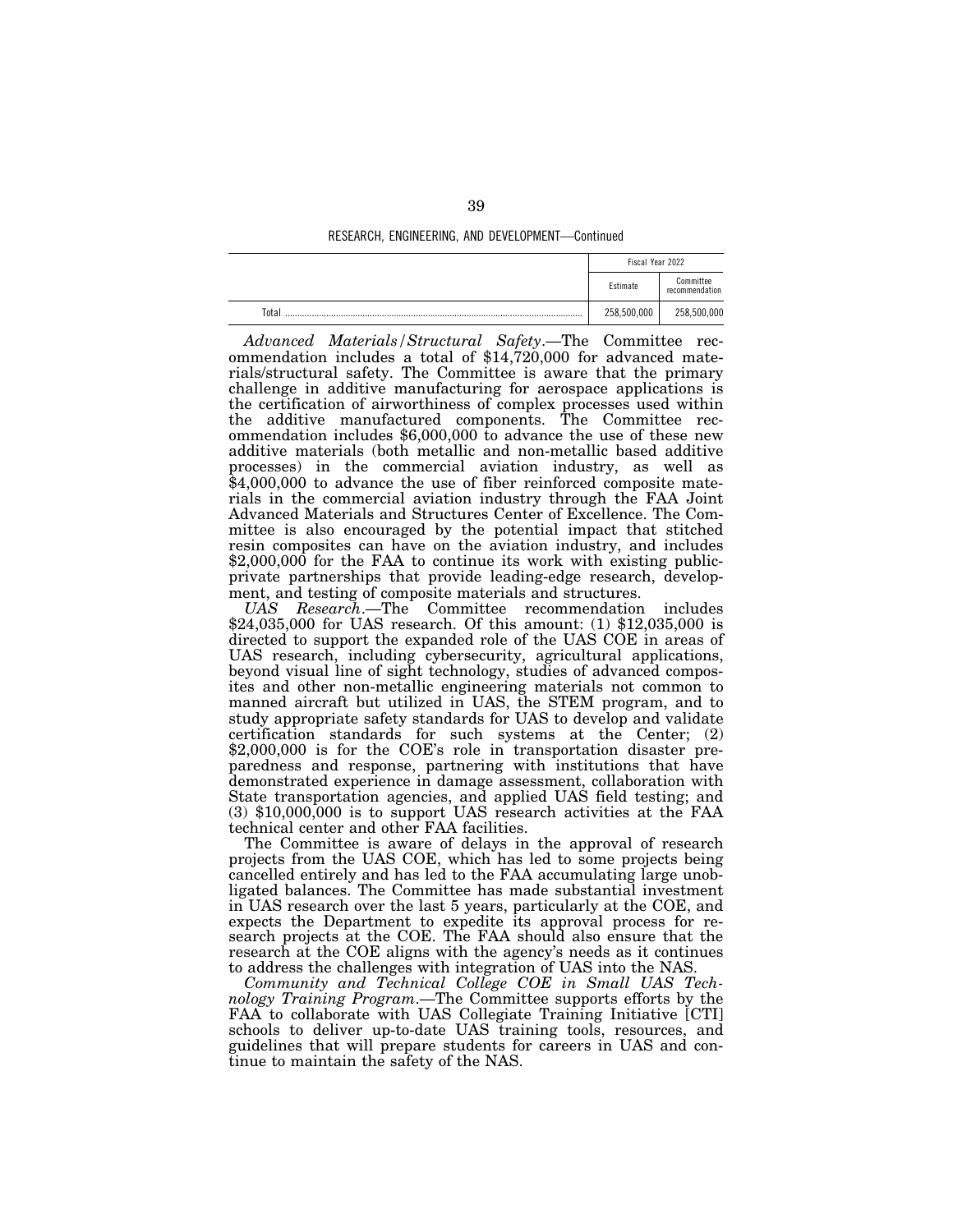*Environment and Energy*.—The Committee recommendation includes \$25,303,500 for environment and energy. The increase funding level shall be used to better understand the impact of non-carbon dioxide  $[CO_2]$  emissions from aviation on climate change and to identify means to cost-effectively reduce these impacts.

*NextGen-Environmental Research-Aircraft Technologies and Fuels*.—The Committee recommendation includes \$76,464,500 for NextGen-Environmental Research-Aircraft Technologies and Fuels. The Committee recommendation includes a \$45,000,000 increase, and the FAA is directed to use \$25,000,000 of that increase to expand the work under the continuous lower energy, emissions, and noise [CLEEN] program in order to accelerate the development of aircraft and engine technologies. The remaining \$20,000,000 increase is to conduct research within the aviation sustainability center [ASCENT] COE on sustainable aviation fuels [SAFs].

SAFs have the near-term potential to reduce  $CO<sub>2</sub>$  emissions from aviation by over 50 percent compared to conventional jet fuel. While SAFs are not currently commercially viable at scale and remain more expensive than conventional jet fuel, several commercial airlines have committed to increase their use of SAFs. The increased funding should be used by ASCENT to go beyond the current 50 percent SAF blending limit and identify means to cost effectively reduce the lifecycle greenhouse gas emissions from SAF production and use, and continue its supply chain analysis work to help establish robust domestic supply chains for SAFs. ASCENT is also directed to continue working with the National Renewable Energy Laboratory on quantifying emissions reduction impacts of policies that could drive demand for SAFs. The FAA should also quantify the non-carbon climate benefits of these fuels.

The Committee directs the FAA, in collaboration with the Departments of Energy and Agriculture and other Federal agencies, to conduct an interagency review and update of the 2016 Federal Alternative Jet Fuels Research and Development Strategy to address key scientific and technical challenges that inhibit the development, wide scale production, and use of economically viable SAF. The revised strategy should identify and prioritize specific research and development activities in order to accelerate SAF utilization. The Committee notes that the FAA's work on SAFs will also be critical to meet the ICAO Carbon Offsetting and Reduction Scheme for International Aviation [CORISA] requirements.

The Committee recommendation includes a total funding level of \$35,000,000 for the ASCENT COE from this BLI and the Environment and Energy BLI. In addition to the work on SAFs, ASCENT is also directed to work on quantifying the ultrafine particulate and other public health impacts of aviation on airsheds, particularly for communities near airports.

*Aviation Workforce Development Programs*.—The Committee recommendation includes \$10,000,000 for the Aviation Workforce Development Programs as authorized by section 625 of the FAA Reauthorization Act of 2018. Funding shall be used for both aircraft pilot workforce and aviation maintenance workforce. The FAA should prioritize funding to academic institutions with established curriculums for flight operations, aviation maintenance, commercial aviation, unmanned aircraft systems, aviation technology, and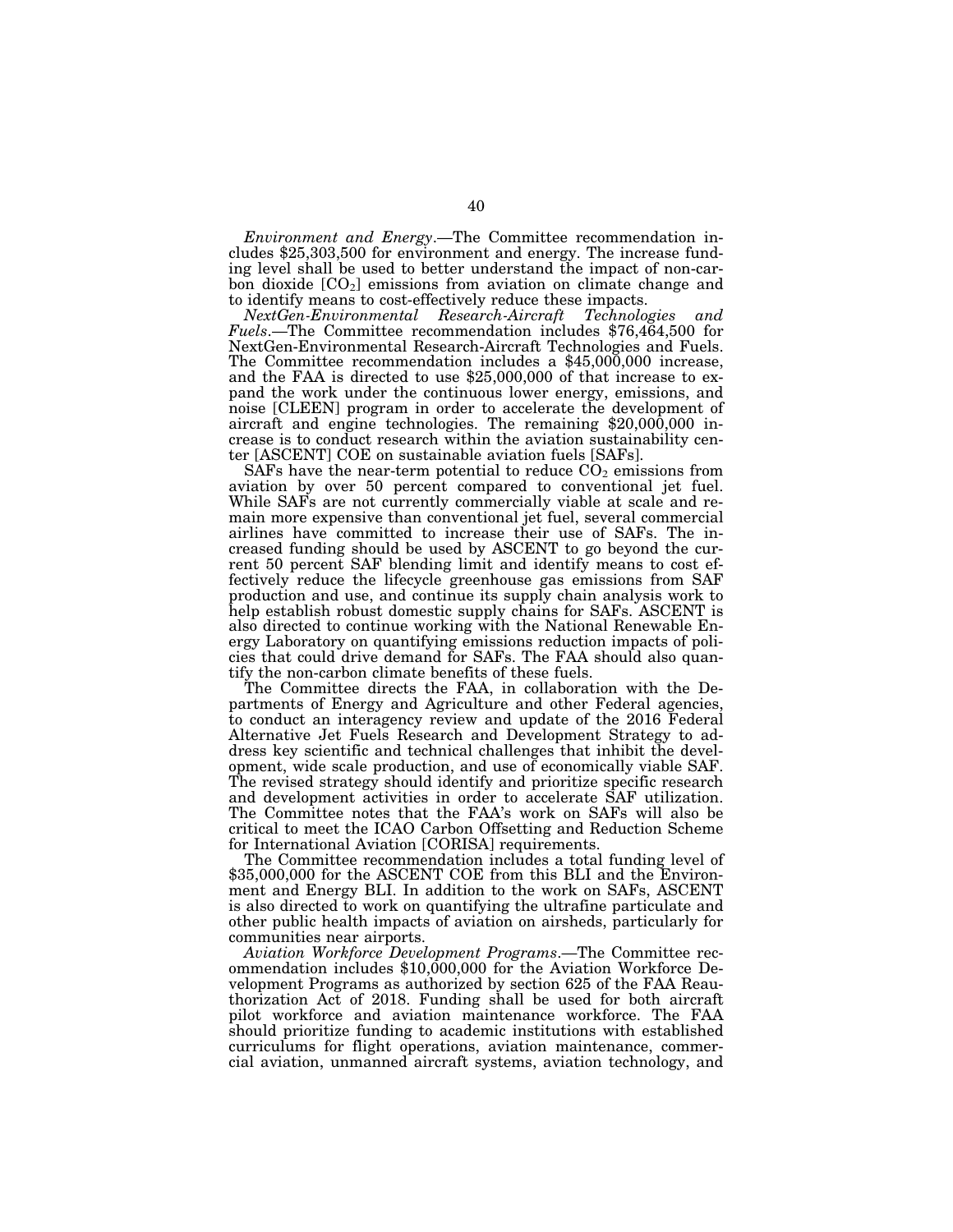training at the community college level or through an accredited aviation professional program. The FAA should also prioritize maintaining and growing workforce levels at existing maintenance, repair, and overhaul facilities.

### GRANTS-IN-AID FOR AIRPORTS

### (LIQUIDATION OF CONTRACT AUTHORIZATION)

### (LIMITATION ON OBLIGATIONS)

### (AIRPORT AND AIRWAY TRUST FUND)

### (INCLUDING TRANSFER OF FUNDS)

|                                                   | Fiscal vear-                     |                                  | Committee                        |
|---------------------------------------------------|----------------------------------|----------------------------------|----------------------------------|
|                                                   | 2021 enacted                     | 2022 estimate                    | recommendation                   |
| Resources from the Airport and Airway Trust Fund: |                                  |                                  |                                  |
|                                                   | \$3.350.000.000<br>3.350.000.000 | \$3.350.000.000<br>3.350.000.000 | \$3.350.000.000<br>3.350.000.000 |

#### PROGRAM DESCRIPTION

Funding for Grants-in-Aid for Airports pays for capital improvements at the Nation's airports, including those investments that emphasize capacity development, safety improvements, and security needs. Other priority areas for funding under this program include improvements to runway safety areas that do not conform to FAA standards, investments that are designed to reduce runway incursions, and aircraft noise compatibility planning and programs.

### COMMITTEE RECOMMENDATION

The Committee recommends a limitation on obligations of \$3,350,000,000 for Grants-in-Aid for Airports for fiscal year 2022. The recommended limitation on obligations is equal to the enacted level for fiscal year 2021 and the budget request.

The Committee recommends a liquidating cash appropriation of \$3,350,000,000 for Grants-in-Aid for Airports. The recommended level is equal to the fiscal year 2021 enacted level and the budget request. This appropriation is sufficient to cover the liquidation of all obligations incurred pursuant to the limitation on obligations set forward in the bill.

*Administrative Expenses*.—The Committee recommends not more than \$127,165,000 to cover administrative expenses. This funding level is equal to the budget request and \$7,763,000 more than the fiscal year 2021 enacted level.

*Airport Cooperative Research*.—The Committee recommends not less than \$15,000,000 for the Airport Cooperative Research program. This funding level is equal to the budget estimate and the fiscal year 2021 enacted level.

*Airport Technology*.—The Committee recommends not less than \$40,961,000 for Airport Technology Research. This funding level is equal to the budget request and \$295,000 more than the fiscal year 2021 level. Of this amount, \$6,000,000 is for the airfield pavement technology program authorized under section 744 of Public Law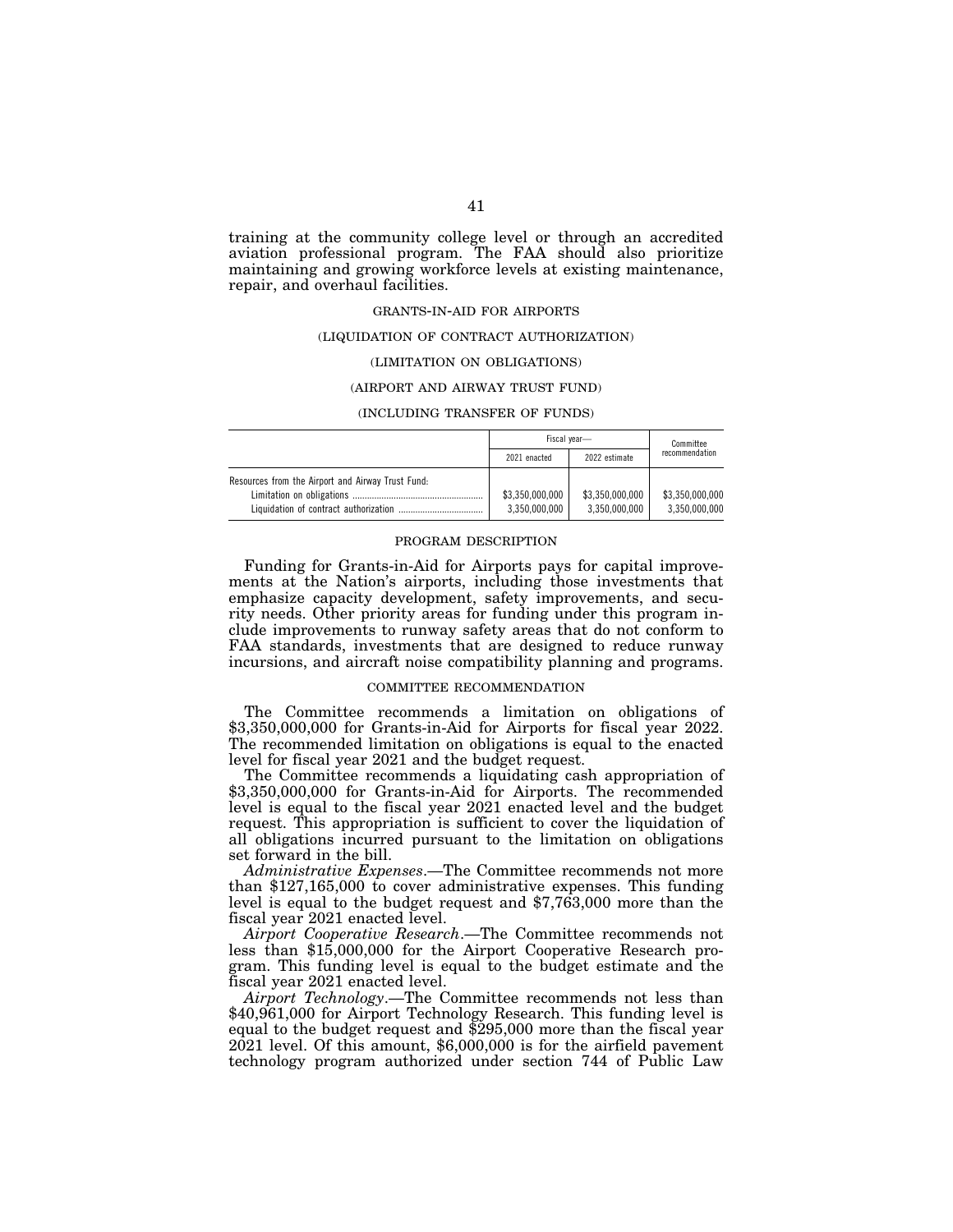115–254, of which \$3,000,000 is for concrete pavement research and \$3,000,000 is for asphalt pavement research.

*Small Community Air Service Development Program*.—The Committee recommends \$10,000,000. This funding level is equal to the fiscal year 2021 enacted level and the budget request.

*Cost Share*.—The bill includes a provision that allows small airports to continue contributing 5 percent of the total cost for unfinished phased projects that were underway prior to the passage of the FAA Modernization and Reform Act of 2012 (Public Law 112– 095).

*Airport Improvement Program [AIP] Formula*.—AIP formula funding for primary airports is allocated based primarily on commercial enplanements. The current definition of ''enplanements'' does not capture the full range of airport activities. For example, certain primary airports with more non-commercial flight activities such as pilot training do not factor into the current enplanement calculation. Therefore, the Committee directs the FAA to consider the full range of flight activities (such as flight training, air cargo, emergency response, pilot training, etc.) and associated metrics when considering AIP discretionary grants.

*Automated Weather-Observing System [AWOS] Equipment*.—Section 553(d) of the FAA Reauthorization Act of 2018 waives the requirement for a positive cost-benefit ratio for AWOS equipment for States with a population of 50 of fewer persons per square mile. The FAA should also waive this requirement for airports located in a county with a population of 50 or fewer persons per square mile based on the most recent decennial census. Furthermore, for such projects at public use airports that would have a material impact on the safety of operations at that airport, the FAA should not require the completion of a cost-benefit analysis as long as that project is funded using non-primary entitlement funding and no additional discretionary funding from the FAA.

*Burdensome Regulations*.—The Committee continues to recommend that the FAA identify opportunities to eliminate unnecessary regulations and streamline burdensome regulations to ensure the FAA is a good steward of limited tax-payer resources and produces physical infrastructure that supports long-term economic growth. In reducing the regulatory burden, the FAA should identify areas where more autonomy can be given to local jurisdictions with a better understanding of needs and challenges in building and maintaining infrastructure.

*Boarding Bridges*.—The Committee continues to direct the FAA to consult with the U.S. Trade Representative [USTR] and the U.S. Attorney General to develop, to the extent practicable, a list of entities that: (1) are a foreign State-owned enterprise that is identified by the USTR in the report required by subsection (a)(1) of section 182 of the Trade Act of 1974 (Public Law 93–618) and subject to monitoring by the USTR under section 306 of the Trade Act of 1974; and (2) have been determined by a Federal court, after exhausting all appeals, to have misappropriated intellectual property or trade secrets from an entity organized under the laws of the United States or any jurisdiction within the United States. The FAA shall make such list available to the public and work with the USTR, to the extent practicable, to utilize the System for Award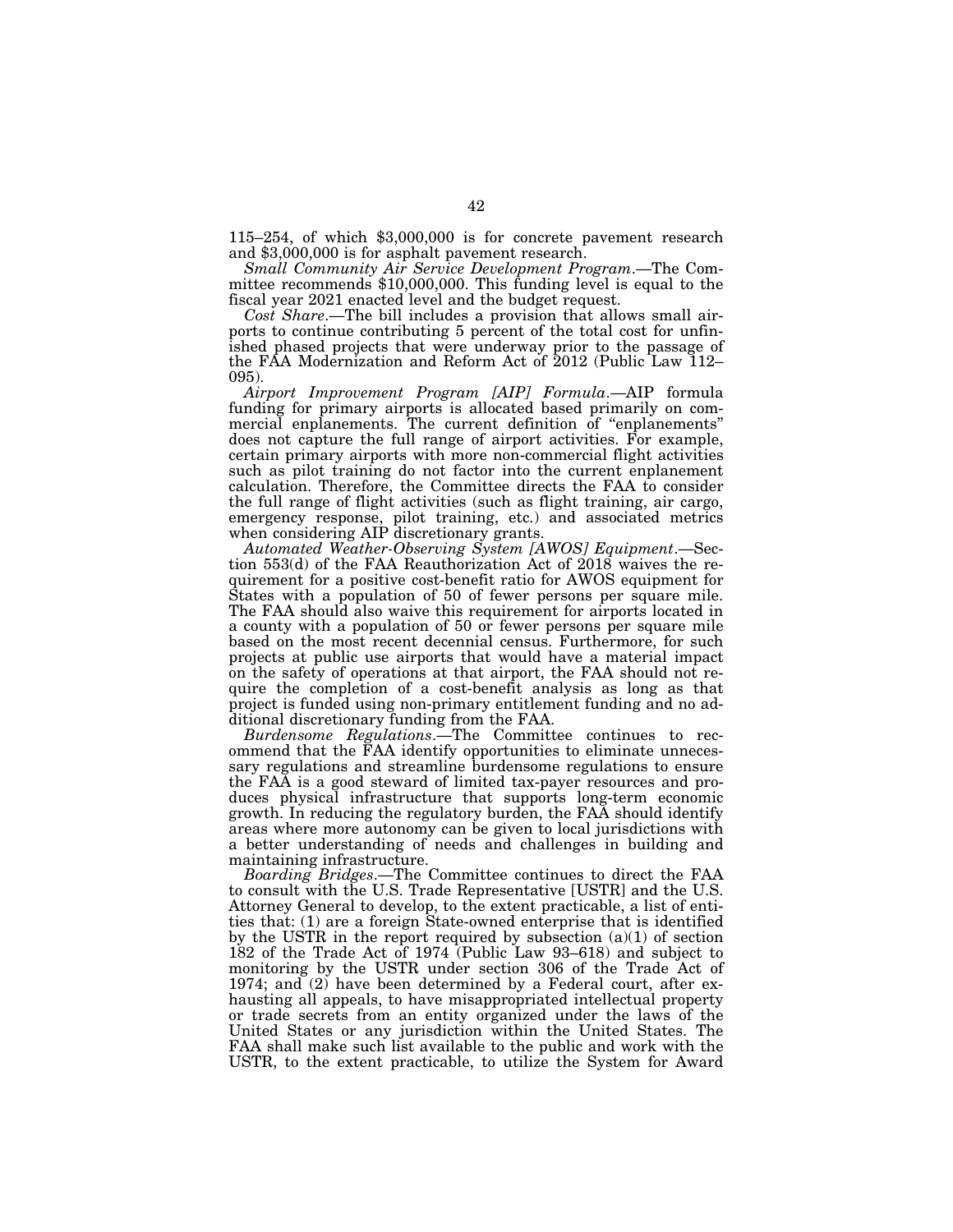Management database to exclude such entities from being eligible for Federal non-procurement awards. The FAA is expected to notify the Committee of any significant challenges the agency faces in completing these actions.

*National Plan of Integrated Airport Systems [NPIAS]*.—The Committee directs the FAA to expeditiously review requests for entry into the NPIAS. Public-use airports that meet all applicable criteria and which have had significant and material investment from their local communities should be included in the NPIAS.

# GRANTS-IN-AID TO AIRPORTS

| \$400,000,000 |
|---------------|
|               |
| 603,471,000   |

### PROGRAM DESCRIPTION

Funding for Grants-in-Aid for Airports pays for capital improvements at the Nation's airports, including those investments that emphasize capacity development, safety improvements, and security needs. Other priority areas for funding under this program include improvements to runway safety areas that do not conform to FAA standards, investments that are designed to reduce runway incursions, and aircraft noise compatibility planning and programs.

# COMMITTEE RECOMMENDATION

The Committee recommendation includes \$400,000,000 from the general fund for additional grants for airport infrastructure. The recommended level of funding is equal to the fiscal year 2021 enacted level and \$400,000,000 more than the budget request.

In addition the Committee recommendation includes \$203,471,000 for CDS for a total appropriation of \$603,471,000. The Committee directs the FAA to provide funding for the projects listed in the table below in the corresponding amounts. The Committee further directs that the specific funding allocated in the table below shall not diminish or prejudice the application of a specific airport or geographic region to receive other AIP discretionary grants or multi-year letters of intent.

# INCORPORATION OF CONGRESSIONALLY DIRECTED SPENDING FOR AIRPORT IMPROVEMENT PROGRAM

| State | Project Purpose                                                                                                                                                                                                                                                                                                                   | Amount (\$)   | Requestor(s)       |
|-------|-----------------------------------------------------------------------------------------------------------------------------------------------------------------------------------------------------------------------------------------------------------------------------------------------------------------------------------|---------------|--------------------|
| AL    | Mobile Downtown Airport (BFM) Planning and Design Related to<br>Airfield and Terminal Improvements, Reconstruct Apron, Con-<br>struct New Terminal, Construct Terminal Access and Perim-<br>eter Roads, Make Other Airfield Improvements, Remove Ob-<br>structions, and Acquire New Airport Rescue and Firefighting<br>Equipment. | \$100.000.000 | Shelby             |
| AZ    | Glendale Arizona Airport (GEU) Apron Reconstruction                                                                                                                                                                                                                                                                               | 2,070,000     | Sinema             |
| CA    | Fresno Yosemite Airport (FAT) Terminal Expansion and Safety<br>Enhancement Project.                                                                                                                                                                                                                                               | 2.000.000     | Feinstein, Padilla |
| CO    | Las Animas County Perry Stokes Airport (TAD) Pavement Up-<br>grades.                                                                                                                                                                                                                                                              | 450.000       | Hickenlooper       |
| IL    | Rockford Airport International (RFD) Cargo Ramp Project                                                                                                                                                                                                                                                                           | 5,000,000     | Durbin             |
| LA    | Baton Rouge Metropolitan Airport (BTR) Northwest Aviation De-<br>velopment Taxiway.                                                                                                                                                                                                                                               | 1.200.000     | Cassidv            |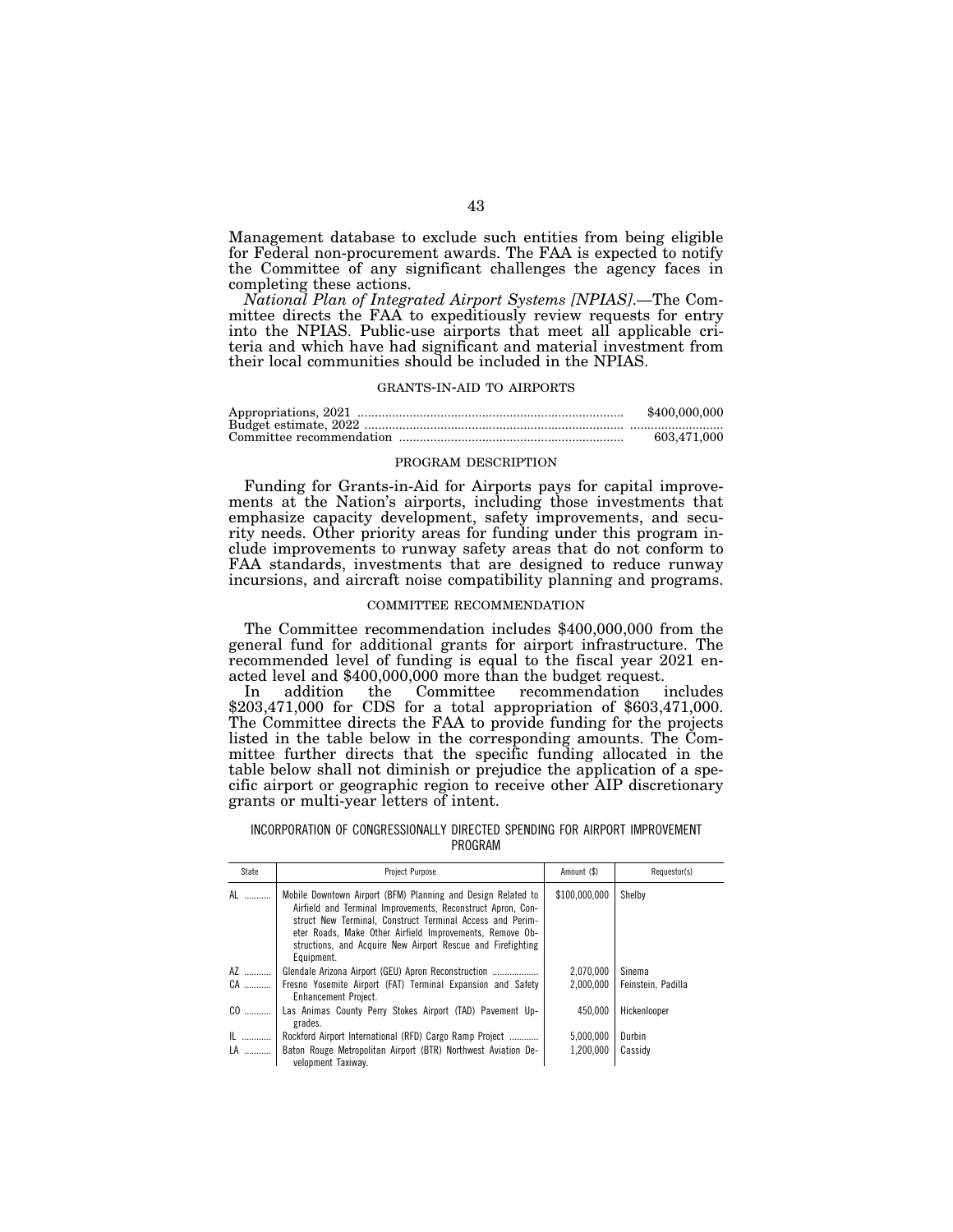# INCORPORATION OF CONGRESSIONALLY DIRECTED SPENDING FOR AIRPORT IMPROVEMENT PROGRAM—Continued

| State     | Project Purpose                                                                                                                                                        | Amount (\$)            | Requestor(s)                     |
|-----------|------------------------------------------------------------------------------------------------------------------------------------------------------------------------|------------------------|----------------------------------|
| $MD$      | Salisbury-Ocean City Wicomico Regional Airport (SBY) Runway<br>Extension.                                                                                              | 500,000                | Van Hollen                       |
| ME        | Brunswick Executive Airport (BXM) Customs and Border Protec-<br>tion Facility.                                                                                         | 500,000                | Collins, King                    |
| ME<br>ME  | Fryeburg Eastern Slope Regional Airport (IZG) Runway Extension<br>Machias Airport (MVM) Environmental Review and Property Ac-<br>quisition.                            | 3,500,000<br>1,250,000 | Collins<br>Collins               |
| MI        | Gerald R. Ford International Airport (GRR) Concourse A-Ena-<br>bling Phases.                                                                                           | 1,294,000              | Peters                           |
| MI        | Capital Regional International Airport (LAN) Cargo Ramp Expan-<br>sion.                                                                                                | 8,183,000              | Peters, Stabenow                 |
| MN<br>MO  | Thief River Falls Regional Airport (TVF) Air Cargo Development<br>Waynesville St. Robert Regional Airport (TBN) Terminal Facility,<br>Apron, and Parking Construction. | 7,500,000<br>9,000,000 | Klobuchar, Smith<br>Blunt        |
| MS<br>MS  | Gulfport-Biloxi International Airport (GPT) Site Mitigation<br>Gulfport-Biloxi International Airport (GPT) T-Hangar Facility Taxi-<br>way.                             | 3,897,000<br>250,000   | Hyde-Smith<br>Hyde-Smith, Wicker |
| MS        | Laurel-Hattiesburg Regional Airport (PIB) Approach Light Reha-<br>bilitation.                                                                                          | 300,000                | Wicker                           |
| NH        |                                                                                                                                                                        | 650.000                | Shaheen                          |
| NH        | Manchester-Boston Regional Airport (MHT) West Cargo Apron De-<br>velopment.                                                                                            | 9,350,000              | Shaheen                          |
| NM        | Dona Ana County International Jetport (DNA) T-Hanger Expansion                                                                                                         | 2,250,000              | Heinrich                         |
| 0H        | Columbus Regional Airport (CMH) Taxiway C Relocation Design                                                                                                            | 2,250,000              | <b>Brown</b>                     |
| OK        | Tulsa International Airport (TUL) Federal Inspection Service<br>Project.                                                                                               | 5,000,000              | Inhofe                           |
| OR        | Tillamook Municipal Airport (TMK) Automated Weather Observing<br>System Replacement.                                                                                   | 500,000                | Merkley, Wyden                   |
| PA        | Philadelphia Airport (PHL) Taxiway Y&U Repairs                                                                                                                         | 1,000,000              | Casey                            |
| RI        | T.F. Green Airport (PVD) Cargo Improvements and Corporate<br>Aviation Improvements.                                                                                    | 6,600,000              | Reed                             |
| VA        | Richmond International Airport (RIC) Federal Inspection Service<br><b>Facility Renovation Project.</b>                                                                 | 3,969,000              | Kaine, Warner                    |
| VT        | Burlington International Airport (BVT) Jet Bridge and Passenger<br>Hold Room.                                                                                          | 2,000,000              | Leahy                            |
| VT        | Burlington International Airport (BVT) Taxiway Extension to Gen-<br>eral Aviation Ramp.                                                                                | 5,000,000              | Leahy                            |
| VT        |                                                                                                                                                                        | 2,000,000              | Leahy                            |
| WA        | Pullman-Moscow Regional Airport (PUW) New Terminal Building<br>and Apron Design/Construction.                                                                          | 2,500,000              | Cantwell                         |
| WI        |                                                                                                                                                                        | 500,000                | Baldwin                          |
| $WW$      | Yeager Airport (CRW) General Aviation Apron Construction and<br>Rehabilitation.                                                                                        | 3,121,000              | Capito, Manchin                  |
| WV        | Eastern West Virginia Regional Airport (MRB) Taxiway Echo Ex-<br>pansion.                                                                                              | 850,000                | Capito, Manchin                  |
| <b>WV</b> |                                                                                                                                                                        | 5,000,000              | Capito, Manchin                  |
| WV        | Appalachian Regional Airport (EBD) Mingo County Airport Access<br>Road.                                                                                                | 3,300,000              | Capito, Manchin                  |
| WV        | Mid-Ohio Valley Regional Airport (PKB) Main Terminal Improve-<br>ments.                                                                                                | 398,000                | Manchin                          |
| WV        | Mid-Ohio Valley Regional Airport (PKB) Parking Area Repairs                                                                                                            | 339,000                | Manchin                          |

*Noise*.—The Committee directs the FAA to ensure that AIP funds are made available to reduce the impact of noise on local communities.

*Zero-Emission Vehicle [ZEV] and Voluntary Airport Low Emissions [VALE] Programs*.—The Committee supports the use of AIP funds for the ZEV and VALE programs and expects the FAA to provide not less than \$50,000,000 of the funds made available for supplemental AIP funding from the general fund for ZEV and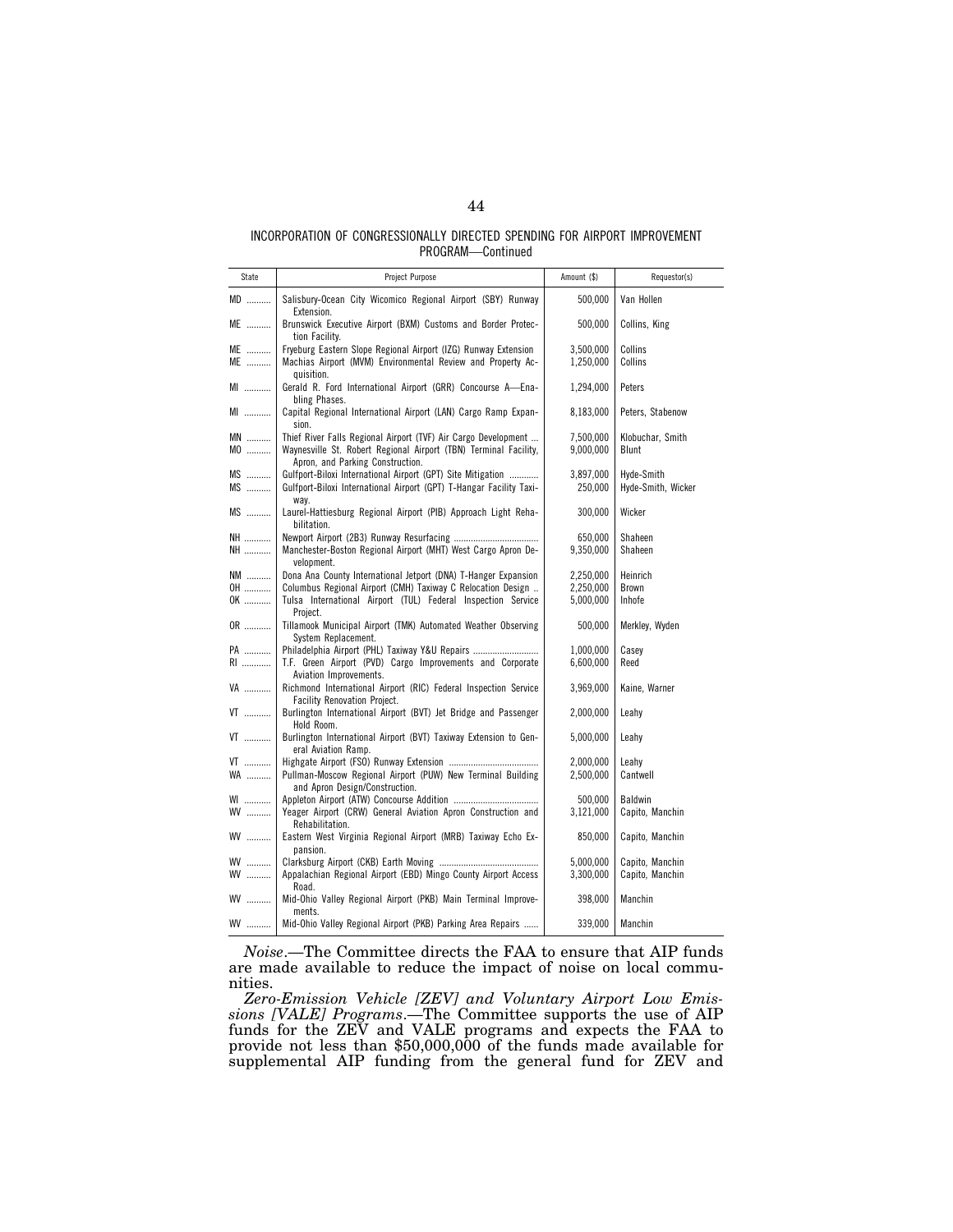VALE eligible projects in order to increase electrification at airports. The Committee is aware that these programs are only available to certain airports in order to meet these airports' obligations under the Clean Air Act. The Committee does not believe these limitations capture the need to reduce  $CO<sub>2</sub>$  emissions, and supports efforts to expand the eligibilities under the ZEV and VALE programs.

*Temporary Flight Restrictions*.—Section 119E of this Act makes \$3,500,000 available to the FAA to reimburse certain airport sponsors that are closed during temporary flight restrictions for any residence of the President that is designated or identified to be secured by the United States Secret Service. The Committee believes this amount is sufficient to cover all applicable financial losses for the current term of the President, and directs the FAA to notify the House and Senate Committees on Appropriations if additional funding is necessary.

*Prioritization*.—The FAA should continue to prioritize supplemental AIP funding from the general fund for nonhub, small hub, reliever, and nonprimary airports. The FAA should prioritize grant applications for small and nonhub airports that have completed unsuccessful applications in the previous three rounds.

### ADMINISTRATIVE PROVISIONS—FEDERAL AVIATION ADMINISTRATION

Section 110 limits the number of technical staff years at the Center for Advanced Aviation Systems Development to no more than 600 in fiscal year 2022.

Section 111 prohibits funds in this act from being used to adopt guidelines or regulations requiring airport sponsors to provide the FAA "without cost" buildings, maintenance, or space for FAA services. The prohibition does not apply to negotiations between the FAA and airport sponsors concerning "below market" rates for such services, or to grant assurances that require airport sponsors to provide land without cost to the FAA for air traffic control facilities.

Section 112 permits the Administrator to reimburse FAA appropriations for amounts made available for 49 U.S.C.  $41742(a)(1)$  as fees are collected and credited under 49 U.S.C. 45303.

Section 113 allows funds received to reimburse the FAA for providing technical assistance to foreign aviation authorities to be credited to the Operations account.

Section 114 prohibits the FAA from paying Sunday premium pay except in those cases where the individual actually worked on a Sunday.

Section 115 prohibits the FAA from using funds provided in the bill to purchase store gift cards or gift certificates through a Government-issued credit card.

Section 116 requires that, upon request by a private owner or operator of an aircraft, the Secretary block the display of that owner or operator's aircraft registration number in the Aircraft Situational Display to Industry program.

Section 117 prohibits funds in this act for salaries and expenses of more than nine political and Presidential appointees in the Federal Aviation Administration.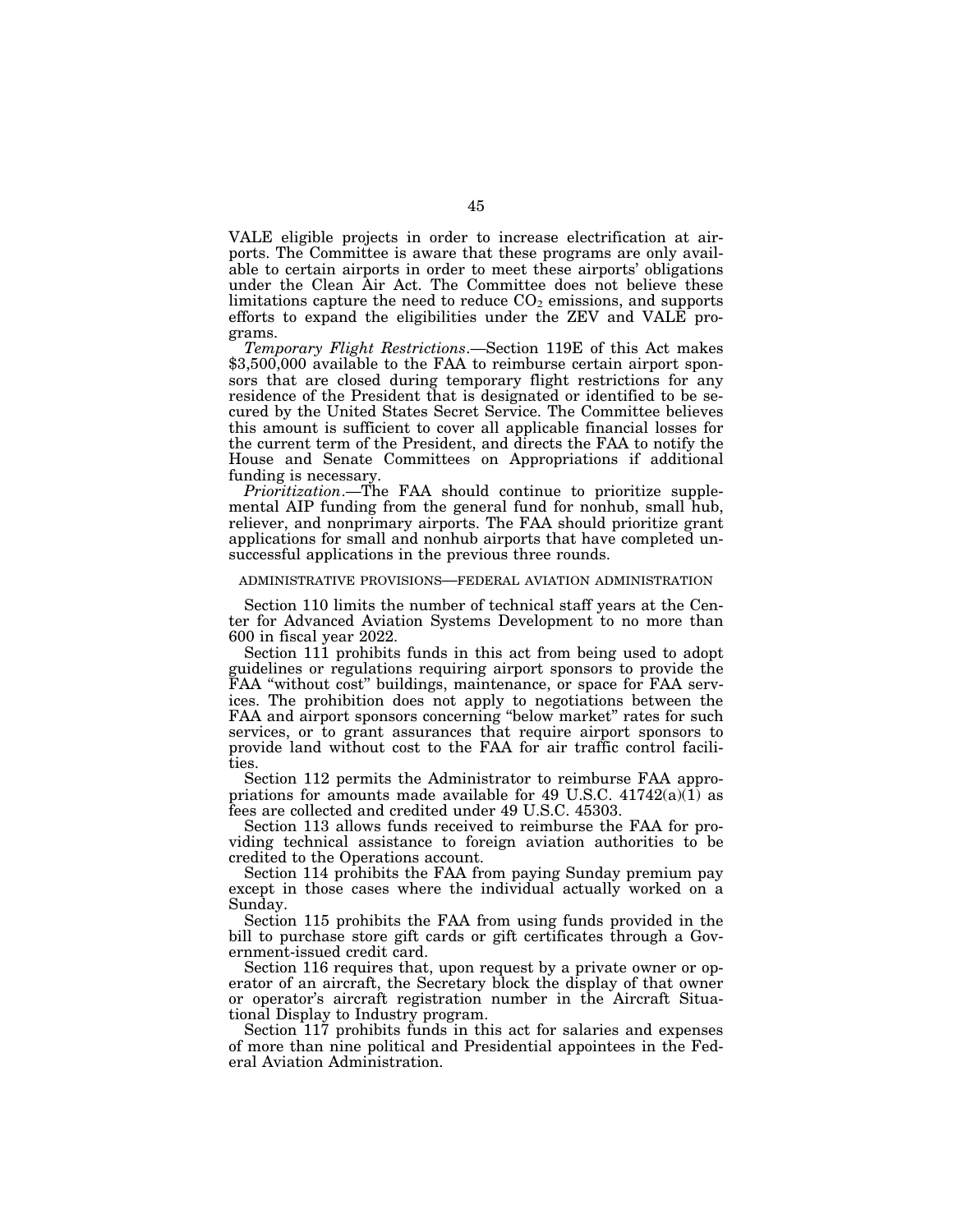Section 118 requires the FAA to conduct public outreach and provide justification to the Committee before increasing fees under section 44721 of title 49, United States Code.

Section 119 requires the FAA to notify the House and Senate Committees on Appropriations at least 90 days before closing a regional operations center or reducing the services it provides.

Section 119A prohibits funds from being used to change weight restrictions or prior permission rules at Teterboro Airport in New Jersey.

Section 119B prohibits funds from being used to withhold from consideration and approval any new application for participation in the Contract Tower Program, including applications from Cost Share Program participants if the Administrator determines such tower is eligible.

Section 119C prohibits the FAA from closing, consolidating, or redesignating any field or regional airports office without a reprogramming request.

Section 119D improves the efficiency of the FAA franchise fund. Section 119E allows the transfer of funds from the ''Grants-in-Aid for Airports'' account to reimburse airports affected by temporary flight restrictions for residences of the President.

Section 119F provides restrictions on the use of the authorities under 49 U.S.C. 44502(e) to transfer certain air traffic system or equipment to the FAA.

# FEDERAL HIGHWAY ADMINISTRATION

# PROGRAM DESCRIPTION

The principal mission of the Federal Highway Administration [FHWA] is, in partnership with State and local governments, to foster the development of a safe, efficient, and effective highway and intermodal system nationwide, including ensuring access to and within national forests, national parks, Indian lands, and other public lands.

### COMMITTEE RECOMMENDATION

Under the Committee recommendations, a total program level of \$50,620,017,865 is provided for the activities of FHWA in fiscal year 2022. The recommendation is \$3,515,925,865 more than the budget request and \$1,515,925,865 more than the fiscal year 2021 enacted level. The following table summarizes the Committee's recommendations:

|                                                          | Fiscal vear-                                     |                                 | Committee                                        |  |
|----------------------------------------------------------|--------------------------------------------------|---------------------------------|--------------------------------------------------|--|
|                                                          | 2021 enacted                                     | 2022 estimate                   | recommendation                                   |  |
| Contract authority exempt from the obligation limitation | \$46,365,092,000<br>739,000,000<br>2.000.000.000 | \$46,365,092,000<br>739.000.000 | \$46,365,092,000<br>739.000.000<br>2,839,611,000 |  |
| Total                                                    | 49,104,092,000                                   | 47,104,092,000                  | 49,943,703,000                                   |  |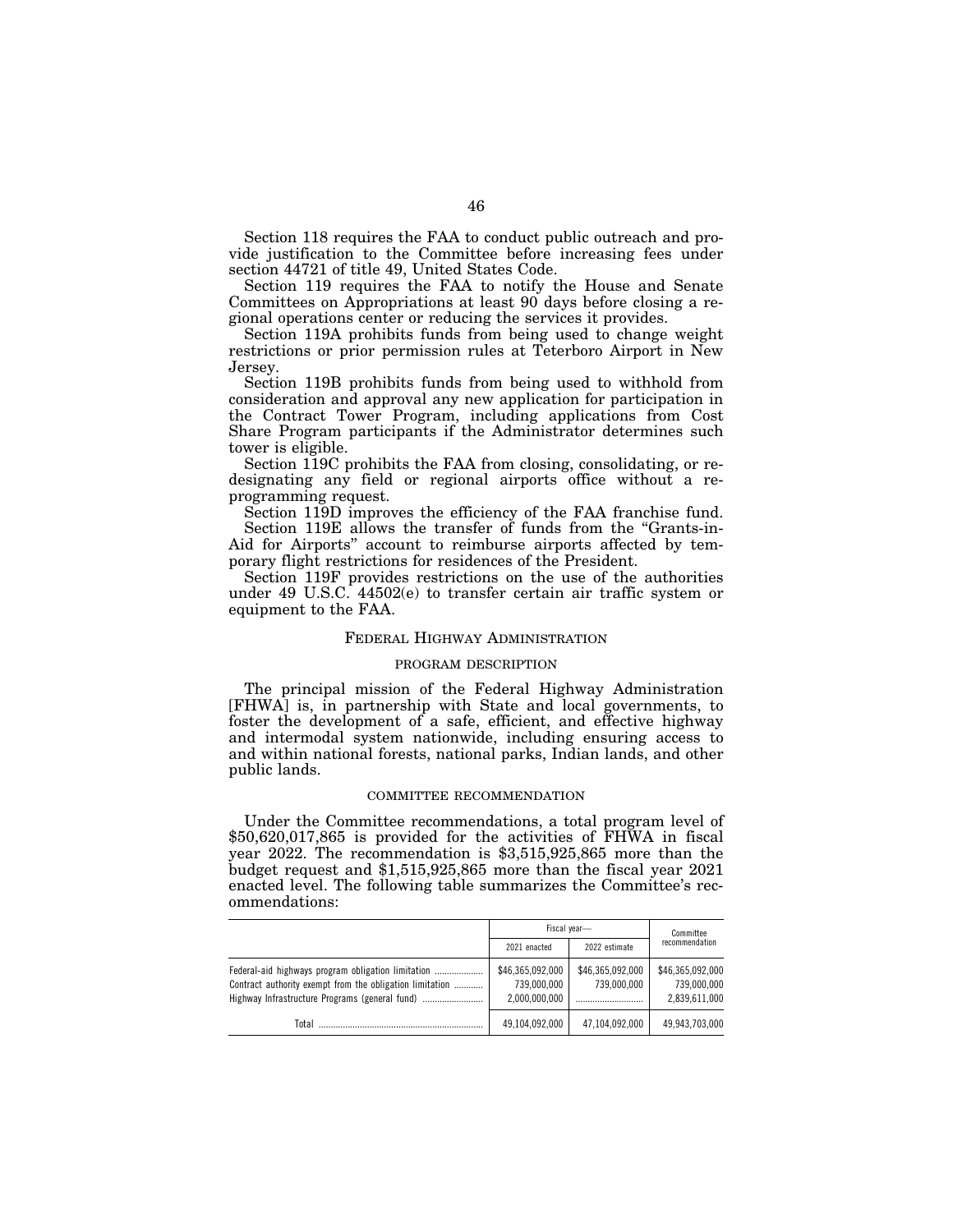# LIMITATION ON ADMINISTRATIVE EXPENSES

# (HIGHWAY TRUST FUND)

# (INCLUDING TRANSFER OF FUNDS)

| \$478.897.000 |
|---------------|
| 492,000,000   |
| 492,000,000   |

# PROGRAM DESCRIPTION

This limitation on obligations provides for the salaries and expenses of FHWA for program management, direction, and coordination; engineering guidance to Federal and State agencies; and advisory and support services in field offices.

### COMMITTEE RECOMMENDATION

The Committee recommends a limitation on obligations of \$492,000,000 for the administrative expenses of FHWA, of which \$3,248,000 is for the administrative expenses of the Appalachian Regional Commission in accordance with section 104 of title 23, United States Code. The total limitation is equal to the budget request and \$13,103,000 more than the fiscal year 2021 enacted level.

#### FEDERAL–AID HIGHWAYS

#### (LIMITATION ON OBLIGATIONS)

# (HIGHWAY TRUST FUND)

| 46.365.092.000 |
|----------------|
| 46.365.092.000 |

### PROGRAM DESCRIPTION

The Federal-aid highway program provides financial support to States and localities for the development, construction, and repair of highways and bridges through grants. This program is financed from the Highway Trust Fund, and most of the funds are distributed through apportionments and allocations to States. Title 23 of the United States Code and other supporting legislation provide authority for the various activities of FHWA. Funding is provided by contract authority, with program levels established by annual limitations on obligations set forth in appropriations acts.

### COMMITTEE RECOMMENDATION

The Committee recommends limiting fiscal year 2022 obligations for the Federal-aid highway program to \$46,365,092,000, which is equal to the budget request and the fiscal year 2021 enacted level.

*Research and Technology*.—The Committee directs the FHWA to continue to prioritize research and demonstrations of new and proven technologies that could make infrastructure systems more resilient. The Committee directs the FHWA to promote resiliency in its Every Day Counts [EDC] initiative in order to leverage research and technology funds in support of States' efforts to deploy new and proven technologies. The Committee further directs the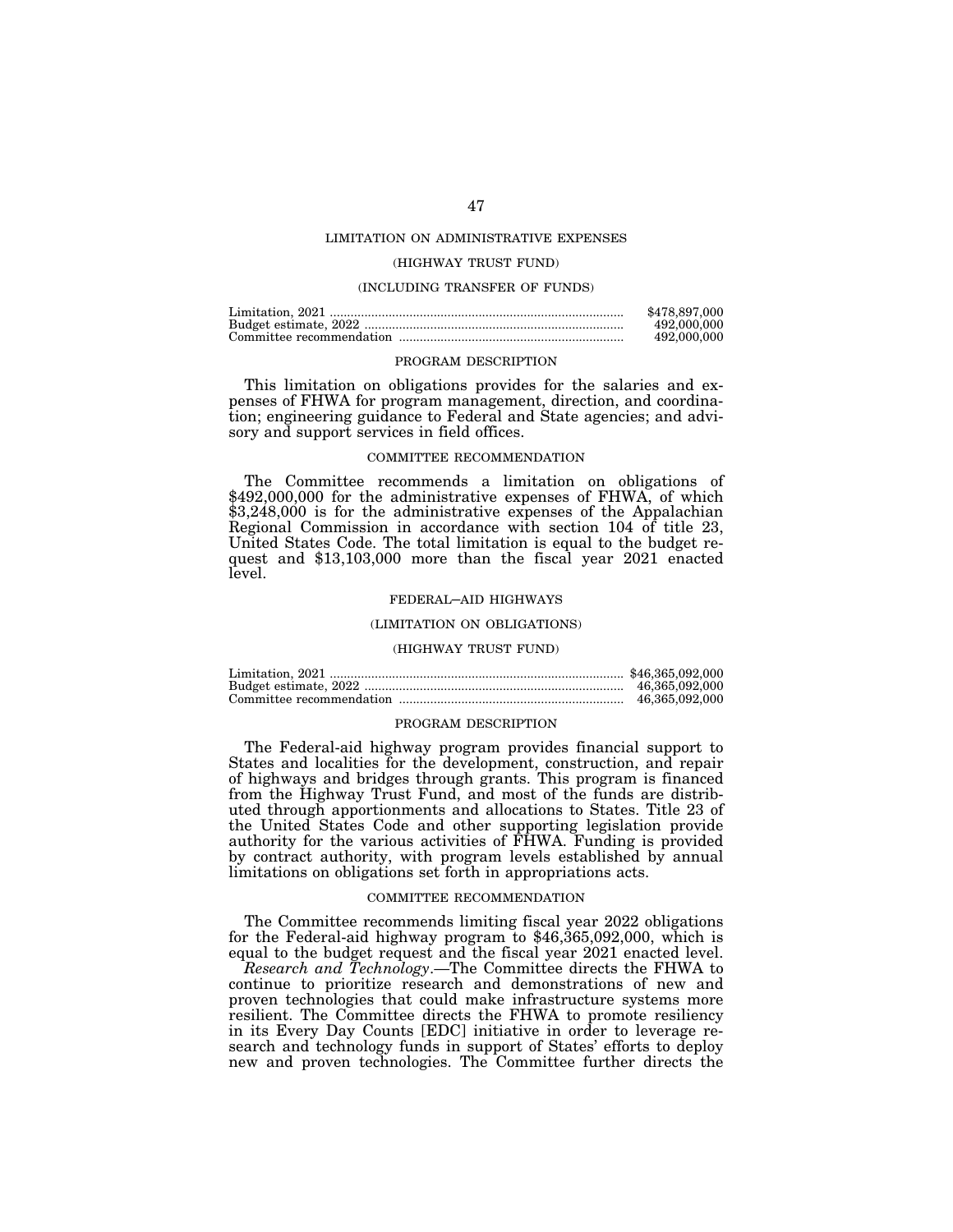FHWA to report to the House and Senate Committees on Appropriations on the extent to which States and territories are currently, or plan to in the near future, use innovative technologies to build resiliency into their highway and bridge infrastructure, as well as identify any barriers to the use of innovative technologies that would otherwise allow for resiliency to be incorporated into such infrastructure.

*Innovative Uses of Wood in Transportation Infrastructure*.—The Committee recognizes that there is an increasing number of uses for wood, including products derived from wood cellulose, in transportation infrastructure. These technologies include the use of composites and mass timber in bridges, piers, retaining walls and sound barriers, but also in products derived using 3D printing and other forms of additive manufacturing. For instance, the Committee is aware of research conducted at university transportation centers, such as the research discussed during the Committee's May 13, 2021, hearing, to develop composite-based innovations that help mitigate the impact of climate change on transportation infrastructure. To continue to move these and other innovations developed in the lab to the real world, the Committee includes \$10,000,000 in the Highway Infrastructure Programs account for the Northern Border Regional Commission to carry out pilot projects that demonstrate the capabilities of wood-based infrastructure projects.

*Emergency Route Working Group [ERWG]*.—Section 5502 of the FAST Act requires the Department to create the ERWG in order to provide advice and recommendations to the Secretary with regard to best practices for expeditious State approval of permits for vehicles involved in emergency response and recovery. The ERWG submitted its report to the Secretary in December 2018, and the report was made publicly available on the agency website in August 2019. The report included recommendations related to modernizing State permitting systems, studying multi-State emergency route scenarios, and developing a preclearance process for response and recovery vehicles. The Committee directs the Department to notify the House and Senate Committees on Appropriations of the actions that the Secretary and States have taken or intend to take to implement the ERWG's recommendations within 120 days of enactment of this act. As part of this notification, the Secretary is directed to address the recommendation to create interstate compacts in order to increase the efficient movement of emergency response vehicles.

*Advanced Digital Construction Management*.—The Committee directs the FHWA to provide \$10,000,000 from within the technology and innovation deployment program for advanced digital construction management systems.

*Implementation Plan*.—In fiscal year 2020, the Committee directed the Department to expeditiously develop an implementation plan, including projected timelines, for conducting the research outlined in the Transportation Research Board's Truck Size and Weight Research Plan, which has not been received. The Truck Size and Weight Research Plan outlines numerous projects, including those related to the impact of different truck configurations on driver safety, the service life and deterioration rates of bridges, and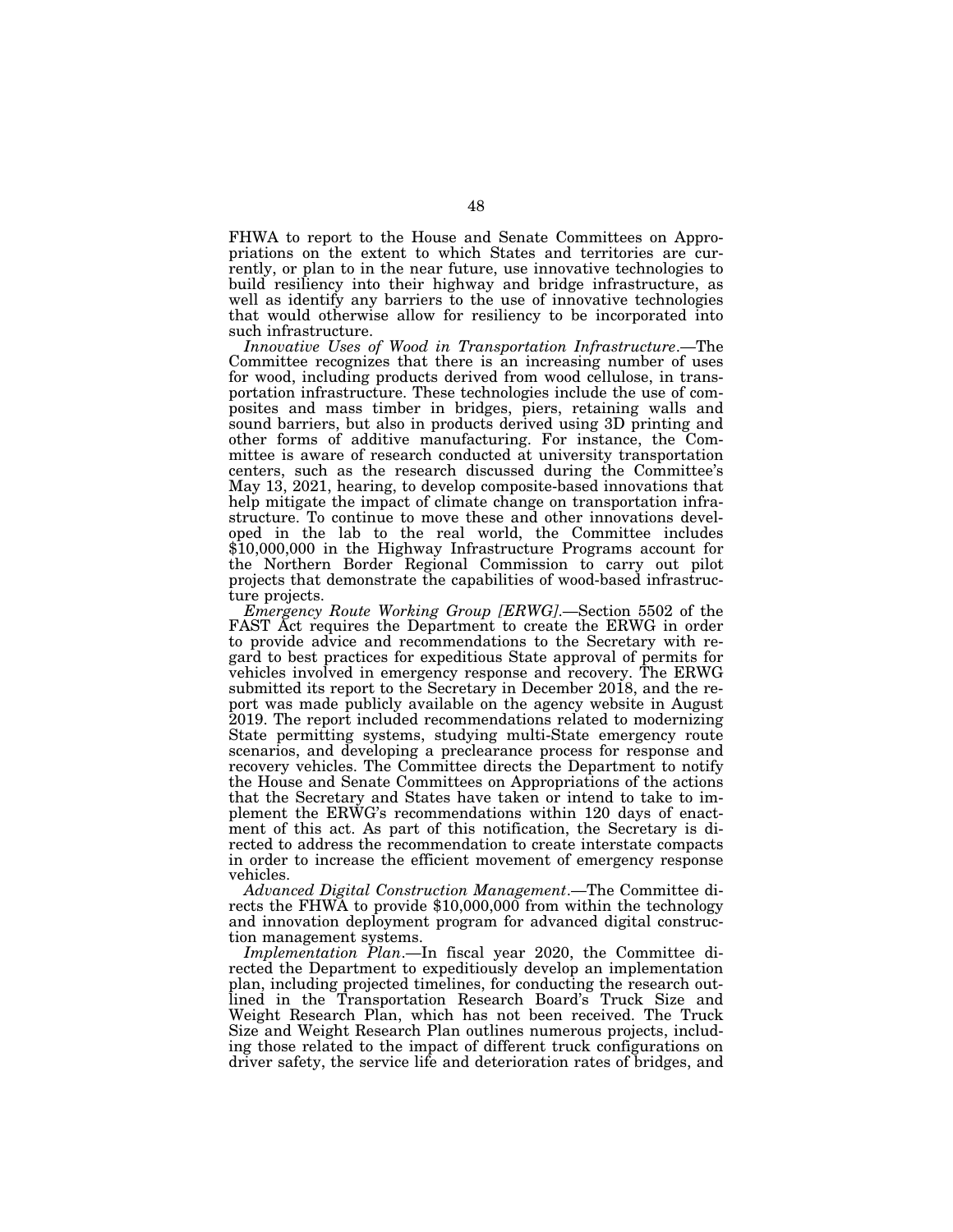the condition of pavement. The results of this research should be considered by the Department and Congress before any national changes in truck length or weight policy are considered.

*Nature-Based Solutions for Infrastructure*.—The Committee applauds the FHWA's efforts to increase awareness of natural or nature-based solutions [NBS] which often provide enhanced resiliency to weather and other natural disasters at lower cost than traditional construction options. Benefits of NBS were recently documented by the agency in its ''Nature-based Solutions for Coastal Highway Resilience: An Implementation Guide'', published in August 2019. FHWA should build on this implementation guide by including it in the overall guidance and materials on conducting vulnerability assessments, including technical assistance and trainings provided to State DOTs, MPOs, and local and Tribal governments.

The Committee is also aware of FHWA's efforts through coordination, training, funding, and demonstrations to increase the visibility and frequency of use of NBS. The Committee directs the FHWA to continue to build its competency and capacity in this area and continue its outreach to all States, Tribes, and localities on natural infrastructure options and best management practices. The Committee further directs the FHWA to report to the House and Senate Committees on Appropriations within 1 year of enactment of this act on a summary of its NBS outreach, identify any deterrents or hindrances to use of NBS, identify opportunities for increasing use of NBS, and any available assessment of the amount of Federal funding being put to NBS projects.

*Timely Response*.—While the Committee fully supports Buy America requirements, the Committee is concerned about FHWA's inaction with regard to Buy America waiver requests for products for which there is no comparable product made in the United States. Therefore, the Committee directs FHWA to review and respond to Buy America waiver requests within 60 days of submission.

*Categorical Exclusions*.—The purpose of qualifying certain projects with minimal Federal involvement and environmental impact as "categorical exclusions" is to achieve cost savings and to accelerate projects to construction. The Committee directs the FHWA to work with stakeholders, including State DOTs, to determine how to best minimize the bureaucratic burdens of the qualification process.

*Appalachian Development Highway System [ADHS]*.—The ADHS was created to promote economic development in the Appalachian region where commerce and communication had previously been inhibited due to a lack of adequate access. The Committee previously directed the FHWA to work with the Appalachian Regional Commission and relevant State DOTs to identify segments of existing, unfinished, and potential corridors that share many of the same attributes as the original corridors within the ADHS and discuss the justification for expanding the 3,090 mile cap to designate those corridors for inclusion in the ADHS. The Committee directs the FHWA to submit a report to the House and Senate Committees on Appropriations on these efforts within 180 days of enactment of this act.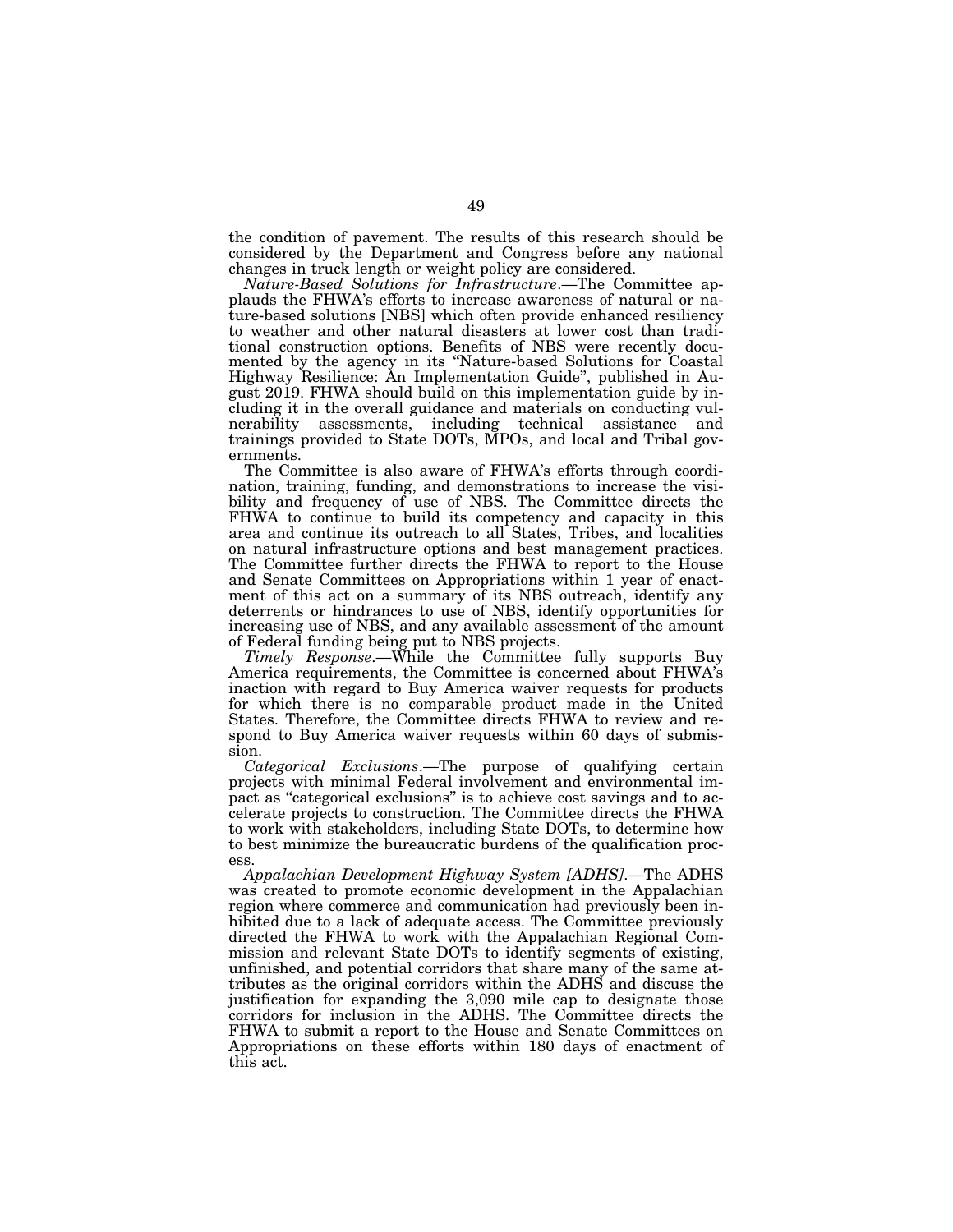*Low-Carbon Materials*.—The Committee supports the use of low carbon materials in transportation infrastructure to reduce greenhouse gas [GHG] emissions. Currently the FHWA promotes use of low-carbon materials through use of life-cycle assessments, environmental product declarations, and product category rules. The FHWA's work also includes improving the durability of infrastructure through new materials, promoting best practices, and researching new and innovative material. The Committee encourages the FHWA to continue these efforts in order to develop low-carbon materials that reduce GHG emissions while maintaining structural integrity of infrastructure.

*Surface Transportation Block Grants [STBG]*.—The Committee is aware that while it is the responsibility of the State transportation agencies to distribute STBG funds, some States are not allocating funds fairly across their localities in accordance with the suballocation requirements of current statute. As such, the Committee directs the Secretary to ensure that State transportation agencies are fairly awarding funds to localities based on a proportional share of the region's transportation aid.

*Transparency in the Deployment of Automated Vehicles*.—The Committee directs the FHWA, in coordination with other relevant modal administrations, to establish clear goals and priorities for the safe deployment of highly automated vehicles on public highway infrastructure of the United States by developing an action plan that fosters further discussion and information-sharing with relevant stakeholders and officials to help inform future policies, research, and programs. The Committee also directs the FHWA to report to the House and Senate Committees on Appropriations on changes relevant in the forthcoming updates to the Manual on Uniform Traffic Control Devices [MUTCD] that will ensure that autonomous vehicles are deployed safely on our roadways. The FHWA should also continue to collate autonomous vehicle information and make publicly available its autonomous vehicle initiatives. Finally, the Committee directs the FHWA to update current resources available online related to AVs, including its fact sheet on Environmental Justice Considerations for connected and autonomous vehicles.

*Electric Vehicles [EVs]*.—The Committee notes that there is a need to build out EV charging infrastructure along designated alternative fuel corridors, as well as signage to encourage such travel. Section 2J in the current MUTCD states that if State or local agencies elect to provide specific service signing, there should be a statewide policy for such signing and criteria for the availability of the various types of services. The criteria should consider ''vehicle services including gas and/or alternative fuels, oil, charging stations, and water''.

*Alternative Fuel Corridors*.—The Committee supports the FHWA's efforts to designate alternative fuel corridors to support the expansion of zero-emission vehicles. The Committee directs the FHWA to designate future alternative fuel corridors that support travel and tourism traffic patterns and align with the National Travel and Tourism Infrastructure Strategic Plan, to the extent permissible under current law.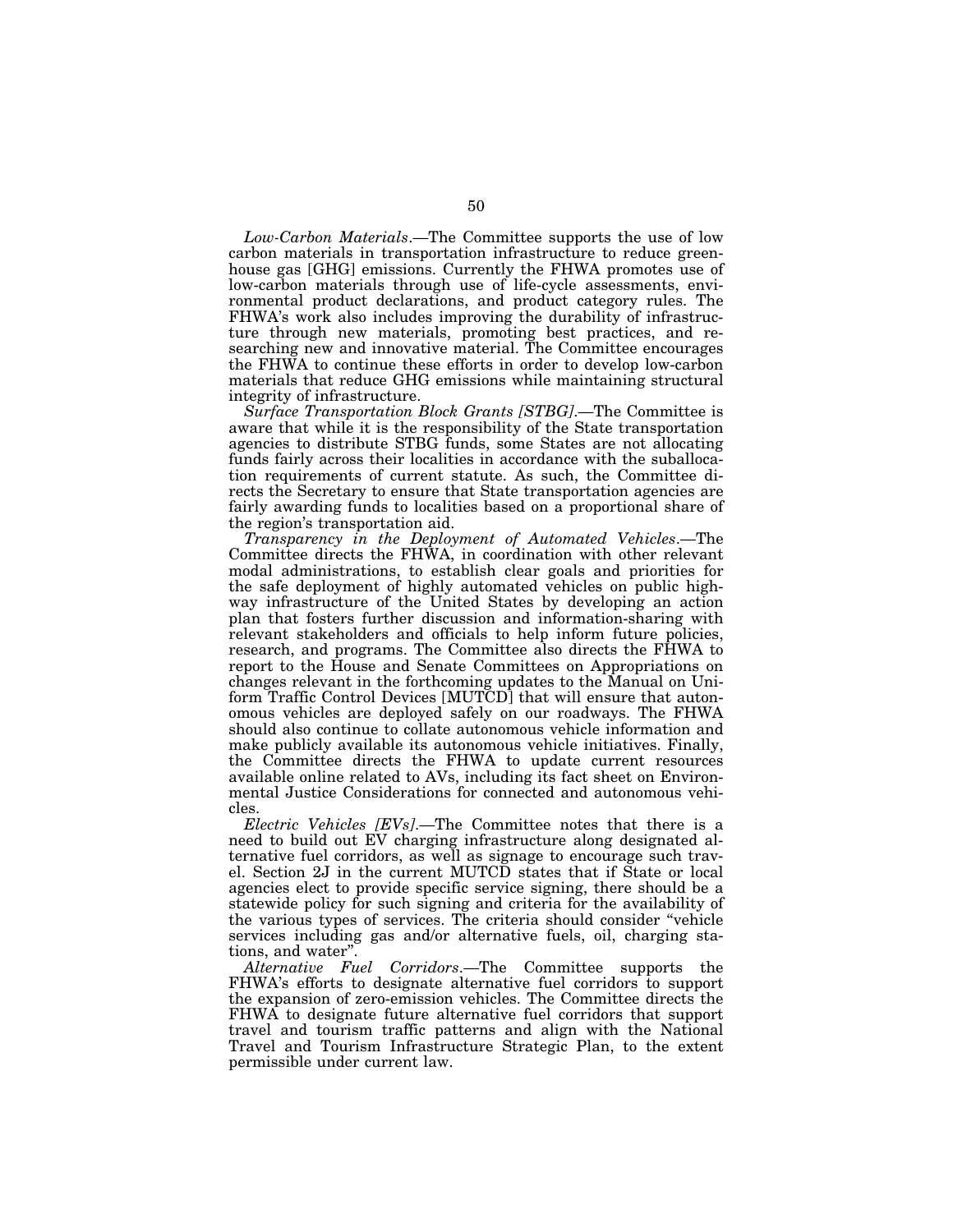*Vision Zero*.—The Committee remains concerned by the staggering number of pedestrian fatalities each year involving vehicles, and is aware that an increasing number of municipalities are developing plans to significantly reduce these incidents. The Committee directs the FHWA to develop resources and provide technical assistance to help local agencies prioritize the Safe System Approach and its implementation of Vision Zero plans and strategies to reduce pedestrian fatalities and injuries. The Committee further directs the FHWA to submit a report to the House and Senate Committees on Appropriations on the extent to which each State or territory receiving FHWA funds includes elements of Vision Zero plans and strategies in their Strategic Highway Safety Plans, including an assessment of any barriers to use of Vision Zero plans and strategies identified by the States and territories.

*Moveable Barriers*.—The Committee urges the FHWA to work with State DOTs to consider the feasibility of utilizing or deploying innovative technologies, including moveable barriers, that provide traffic congestion relief, offer quick alternatives to costly road construction, result in safer roadways, help eliminate crossover fatalities, offer flexibility, improve air quality, and decrease fuel consumption.

*National Highway Geospatial Data Standards Development Feasibility Study*.—The Committee continues to support FHWA's efforts through the Federal Geographic Data Committee's Transportation Subcommittee to create a national standard for spatial highway data, and the U.S. road specification working group to look at existing standards that may be used for this purpose. The Committee directs the FHWA to study, evaluate, and provide a comprehensive report on all 50 States' geospatial data standards detailing the Nation's infrastructure, to be provided to the House and Senate Committees on Appropriations no later than 120 days after enactment of this act.

*Sonoran Corridor*.—The Committee recognizes the importance of the Sonoran corridor to southern Arizona and the Tucson Valley. Upon completion, the Sonoran corridor will provide increased access to economic opportunity throughout southern and central Arizona. The Committee encourages the FHWA to work with the State of Arizona to identify funds to facilitate the completion of tier II Environmental Impact Statements on High Priority Corridors of less than 25 miles in distance and within 100 miles of the U.S.- Mexico border.

*Interstate Projects in the Intermountain West*.—The Committee is aware that there are insufficient interstate highway connections between many large metropolitan areas in the intermountain West. The Committee also recognizes the ongoing work of the FHWA, in collaboration with the Arizona and Nevada State Departments of Transportation, to begin the initial planning processes for major interstate projects that will improve interstate connections in the region, including improvements to I–10 between Phoenix and Tucson, and constructing the new I–11 from the U.S–Mexico International Border to Reno, Nevada. As these State DOTs continue to carry out pre-construction and environmental planning work on these high-priority projects, the Secretary is directed to provide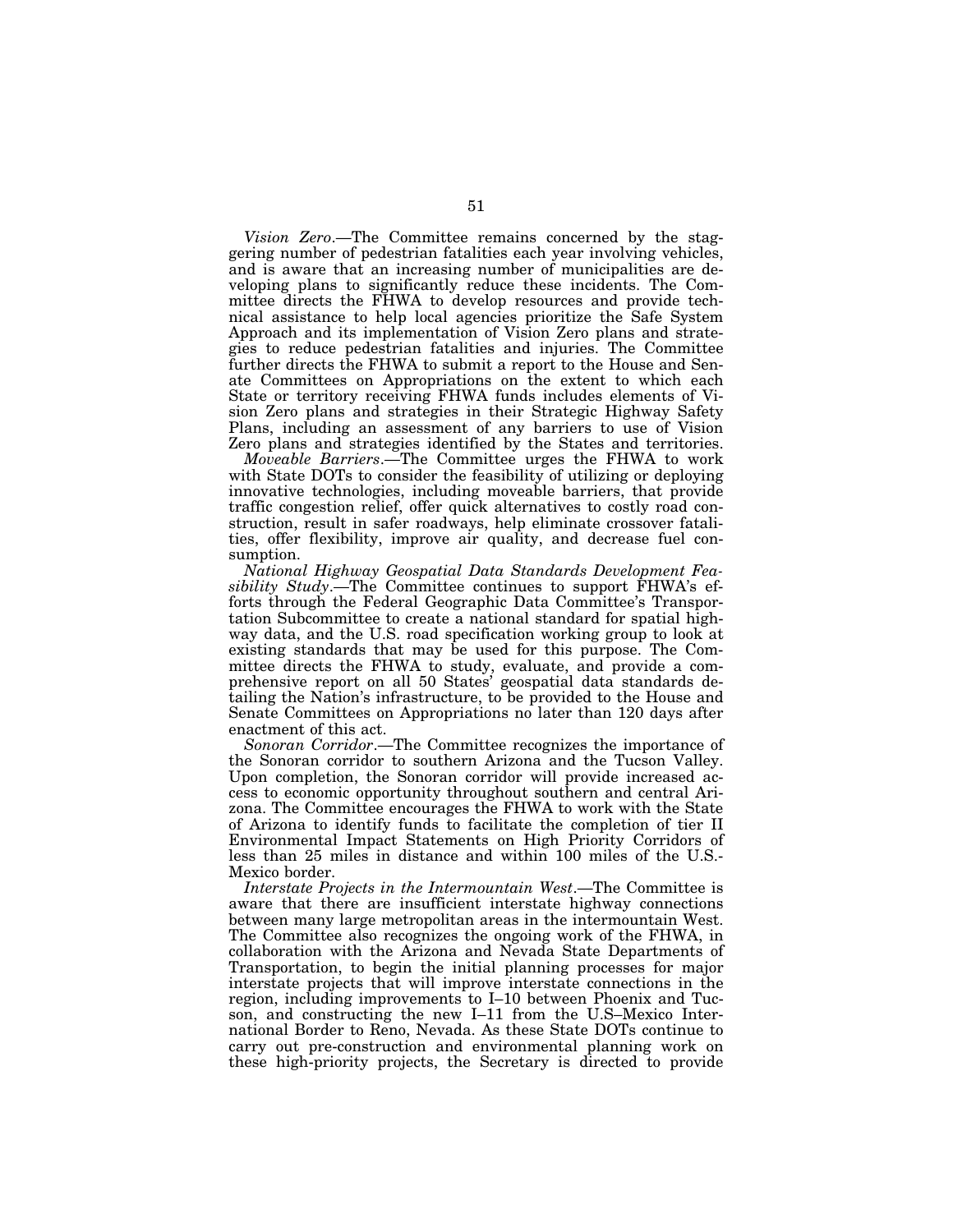available technical assistance and financial resources to help complete the planning process for these critical projects.

*Bridge Safety*.—The Committee continues to direct the FHWA to implement all open recommendations from the OIG report  $(ST2020035)$  related to the pedestrian bridge collapse in 2018 at Florida International University [FIU].

*Concrete Research*.—The Committee directs the Secretary to evaluate research initiatives eligible under the FHWA's highway research and development program focusing on the properties of slag materials in cement and concrete and provide a report to the House and Senate Committees on Appropriations within 180 days of enactment of this act outlining FHWA's action plan to evaluate such research. The Committee also encourages the FHWA to use public-private partnerships to advance its research on slag materials in cement and concrete.

*Wildlife-Vehicle Collision Safety*.—The Committee notes that there are more than 1,000,000,000 wildlife-vehicle collisions every year, representing over \$8,000,000,000 in damage costs. The Committee encourages the FHWA to work with States to reduce wildlife-vehicle collisions through use of HSIP funds and eligibilities under 23 U.S.C.  $48(a)(4)(B)$ (xvii). These funds can be used to support mitigation projects, such as the construction of wildlife crossing structures, including overpasses, underpasses, and fences.

*Harmonization of Tools*.—The Committee encourages the FHWA to fund activities that harmonize environmental product declarations, data sets, and other tools to improve life cycle GHG emission comparisons of different materials and processes. The Secretary is directed to submit a report to the House and Senate Committees on Appropriations no later than 180 days after enactment of this act on a research and development strategy that will allow for robust and consistent environmental life cycle analyses for highway infrastructure projects to inform future internal research priorities.

*Pollinator-Friendly Practices*.—The Committee appreciates the FHWA's efforts to maintain natural spaces on roadsides and highway rights-of-ways to benefit pollinator friendly practices, such as the planting and seeding of native, locally appropriate grasses and wildflowers, including milkweed, and directs the FHWA to continue to support State DOT efforts to expand these practices.

*Electric Vehicle [EV] Charging Infrastructure*.—The Committee encourages States to increase use of electric vehicle and the necessary charging infrastructure. However, developing a cohesive national network for the deployment of EV infrastructure remains a challenge. To date, the FHWA has designated more than 100 interstates, U.S. highways, and State roads as alternative fuel corridors. The Committee directs the GAO to assess the status and outcomes of Department's efforts to plan for and support the development of EV infrastructure investments across the country, including the designation of alternative fuel vehicle national corridors. The GAO should assess the Department's coordination with the Department of Energy, other relevant Federal agencies, States and local planning agencies, and automotive industries in the planning for EV infrastructure investments. The GAO should provide a list of challenges and potential next steps for DOT and Congress to consider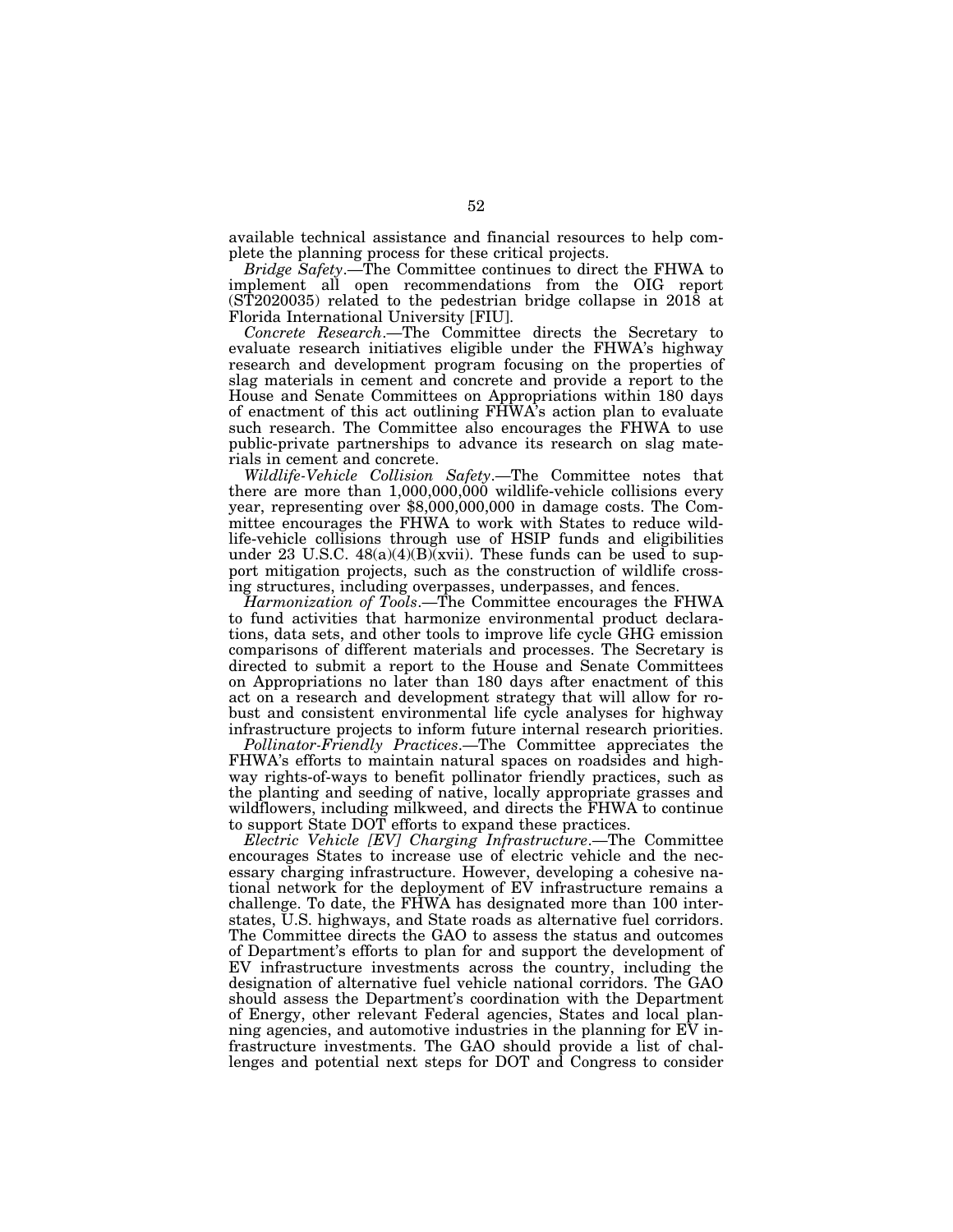in order to develop a cohesive national network of EV infrastructure.

*GHG Emissions*.—According to the FHWA, several State DOTs and MPOs currently voluntarily measure and assess transportation  $CO<sub>2</sub>$  emissions. Given that transportation is the largest source of GHG emissions, the Committee directs the GAO to assess: (1) the extent to which Federal agencies, States, and MPOs are currently collecting performance information on transportation-related GHG emissions, including tailpipe  $CO<sub>2</sub>$  emissions; and (2) how the information on transportation-related GHG emissions is used to inform transportation investment decisions; and (3) what opportunities exist for FHWA to better leverage this information. The GAO is directed to provide this report no later than 270 days after enactment of this act.

# (LIQUIDATION OF CONTRACT AUTHORIZATION)

#### (HIGHWAY TRUST FUND)

| 47.104.092.000 |
|----------------|
| 47.104.092.000 |

# PROGRAM DESCRIPTION

The Federal-aid highway program is funded through contract authority paid out of the Highway Trust Fund. Most forms of budget authority provide the authority to enter into obligations and then to liquidate those obligations. Put another way, it allows a Federal agency to commit to spending money on specified activities and then to actually spend that money. In contrast, contract authority provides only the authority to enter into obligations, but not the authority to liquidate those obligations. The authority to liquidate obligations-to actually spend the money committed with contract authority-must be provided separately. The authority to liquidate obligations under the Federal-aid highway program is provided under this heading. This liquidating authority allows the FHWA to follow through on commitments already allowed under current law; it does not provide the authority to enter into new commitments for Federal spending.

# COMMITTEE RECOMMENDATION

The Committee recommends a liquidating cash appropriation of \$47,104,092,000. The recommended level is equal to the budget request and the fiscal year 2021 enacted level. This level of liquidating authority is necessary to pay outstanding obligations from various highway accounts pursuant to this and prior appropriations acts.

# HIGHWAY INFRASTRUCTURE PROGRAMS

| \$2,000,000,000 |
|-----------------|
|                 |
| 2.839.611.000   |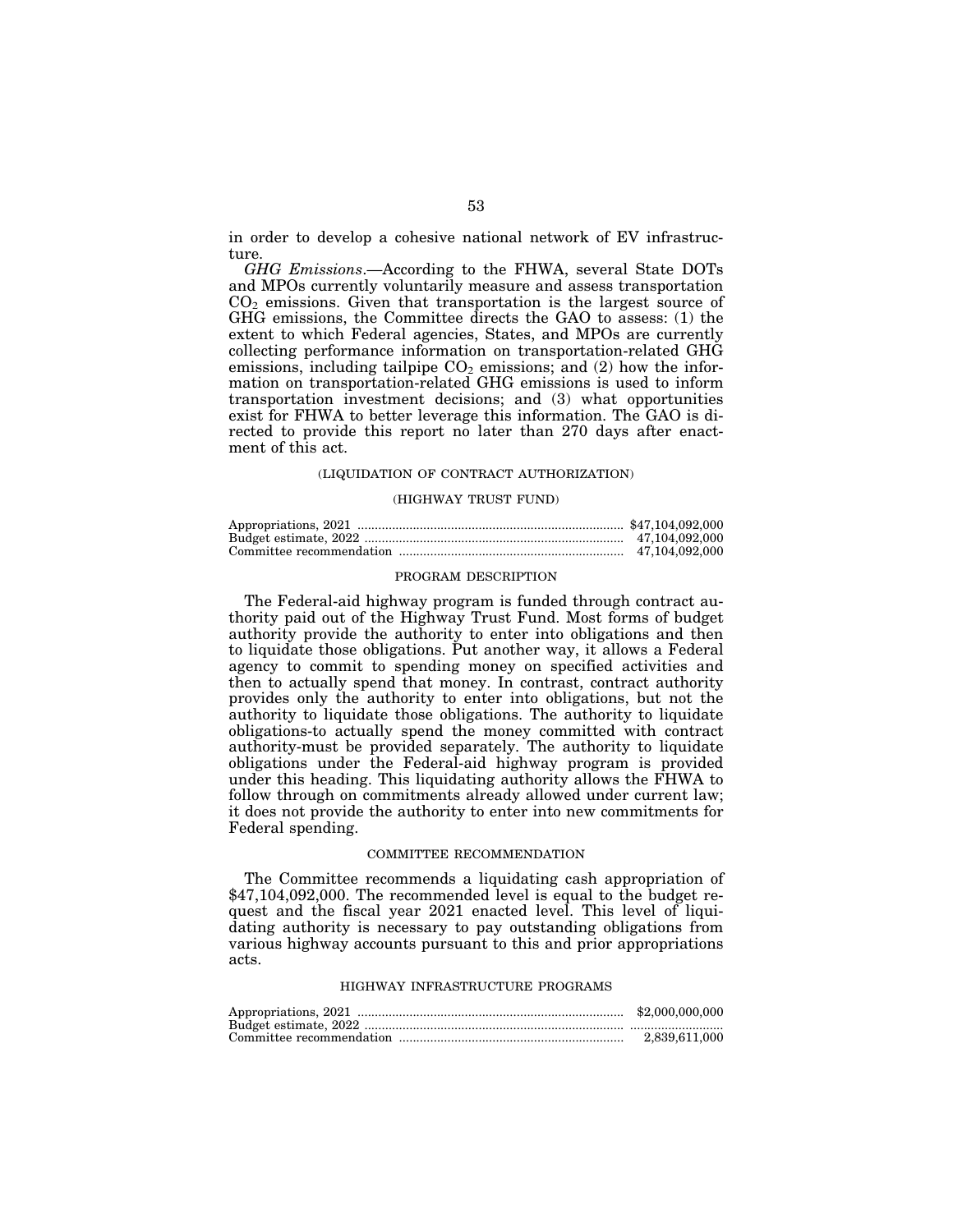### PROGRAM DESCRIPTION

The Committee provides funding for Highway Infrastructure Programs to improve highway safety and efficiency for all Americans through general fund investments in addition to levels authorized in the FAST Act (Public Law 114–94).

# COMMITTEE RECOMMENDATION

The Committee recommendation includes \$2,340,000,000 in funding from the general fund for highway infrastructure programs, which is \$340,000,000 above the fiscal year 2021 enacted level and \$2,340,000,000 above the budget request.

In addition, the Committee recommendation includes \$499,611,000 for CDS, for a total appropriation of \$2,839,611,000, and directs FHWA to provide funding for those projects listed in the table below in the corresponding amounts.

# INCORPORATION OF CONGRESSIONALLY DIRECTED SPENDING FOR HIGHWAY INFRASTRUCTURE PROGRAMS

| State        | Project Purpose                                              | Amount (\$)  | Requestor(s)              |
|--------------|--------------------------------------------------------------|--------------|---------------------------|
| AK           |                                                              | \$27.662.000 | Murkowski                 |
| AR           |                                                              | 18,000,000   | Boozman                   |
| AR           |                                                              | 5,000,000    | Boozman                   |
| AR           |                                                              | 18,000,000   | Boozman                   |
| AR           |                                                              | 18,000,000   | Boozman                   |
| AZ           | Shelby Drive Business Development Improvements to Roadways   | 500.000      | Kelly                     |
| AZ           | Snowflake Street Light and Sidewalk Improvements to SR 77    | 1,200,000    | Kelly                     |
| AZ           |                                                              | 293,000      | Kelly                     |
| CA           |                                                              | 2.000.000    | Padilla                   |
| CA           |                                                              | 480.000      | Feinstein, Padilla        |
| CO           |                                                              | 1,000,000    | Hickenlooper              |
| $CT$         |                                                              | 5,000,000    | Blumenthal, Murphy        |
| DE           |                                                              | 1.120.000    | Carper. Coons             |
| GA           |                                                              | 5,000,000    | Ossoff, Warnock           |
| GA           |                                                              | 2,500,000    | Ossoff, Warnock           |
| GA           |                                                              | 3,000,000    | Warnock                   |
| HI           | City and County of Honolulu-Oahu Electric Vehicle Chargers   | 1,960,000    | Schatz                    |
| HI           | County of Kauai-Level 3 Electric Vehicle Charging Network    | 905.000      | Hirono, Schatz            |
| HI           | County of Maui-Honoapiilani Highway Realignment Project      | 23.000.000   | Schatz                    |
| IL           | Alton Great Streets-Phase 1 Implementation: Broadway be-     | 500,000      | Duckworth                 |
|              | tween Ridge Street and Third Street.                         |              |                           |
| IL           | Chicago-State/Lake Loop Elevated Station Improvements        | 1,000,000    | Duckworth, Durbin         |
|              | Decatur/Macon County Reas Bridge Replacement Project         | 3,500,000    | Durbin                    |
| IL           |                                                              | 3,100,000    | Duckworth                 |
| IL           | Marion Main, Bainbridge, Penecost Streets Project            | 600,000      | Durbin                    |
| $\mathbb{L}$ | Randall Road from Alexandra Boulevard to Polaris Drive/Acorn | 8.000.000    | Duckworth                 |
|              | Lane.                                                        |              |                           |
| KS           |                                                              | 6,000,000    | Moran                     |
| KS           | Passing Lanes in Kiowa, Meade, and Pratt Counties            | 6.000.000    | Moran                     |
| MA           | City of Northampton-Rocky Hill Greenway Shared Use Trail     | 3,600,000    | Markey, Warren            |
| $MD$         |                                                              | 500.000      | Van Hollen                |
| MD           | Frederick East Street Rails with Trails: Liberty Road Bridge | 535,000      | Van Hollen                |
|              | Crossing.                                                    |              |                           |
| MD           | Garrett Trails-Eastern Continental Divide Loop Trail (Otto   | 975,000      | Van Hollen                |
|              | Lane-New Germany).                                           |              |                           |
| MD           | MD 4 Corridor and Thomas Johnson Bridge Capacity Improve-    | 1,000,000    | Van Hollen                |
|              | ments Project.                                               |              |                           |
| $MD$         |                                                              | 1.000.000    | Van Hollen                |
| $MD$         |                                                              | 2,500,000    | Van Hollen                |
| MD           | Russell and Monroe Street Ramp Bridge Replacements           | 1,000,000    | Van Hollen                |
| ME           |                                                              | 4,800,000    | Collins, King             |
|              |                                                              |              | 5,000,000   Collins, King |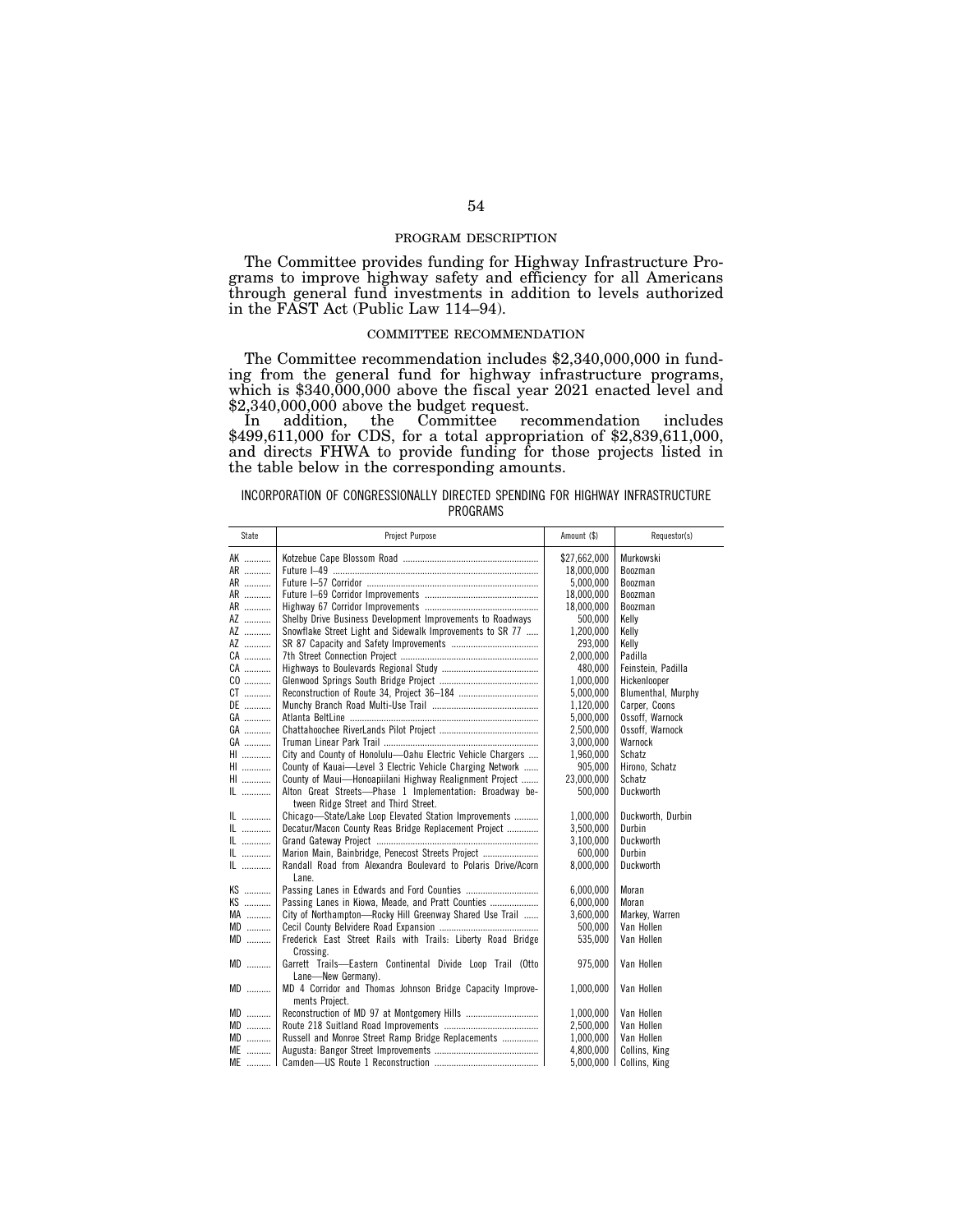# INCORPORATION OF CONGRESSIONALLY DIRECTED SPENDING FOR HIGHWAY INFRASTRUCTURE PROGRAMS—Continued

| State      | Project Purpose                                                             | Amount (\$)            | Requestor(s)         |
|------------|-----------------------------------------------------------------------------|------------------------|----------------------|
| ME         | Dover-Foxcroft, Dover Bridge #5118 Replacement                              | 7,200,000              | Collins, King        |
| ME         |                                                                             | 8,000,000              | Collins, King        |
| ME         | Livermore Falls-State Route 17 Reconstruction                               | 4,000,000              | Collins, King        |
| ME         |                                                                             | 4,000,000              | Collins, King        |
| ME         |                                                                             | 3,200,000              | Collins, King        |
| ME         |                                                                             | 1,200,000              | Collins, King        |
| ME         |                                                                             | 9,200,000              | Collins, King        |
| ME         |                                                                             | 800,000                | Collins, King        |
| MI         |                                                                             | 700,000                | Peters               |
| MI         |                                                                             | 1,000,000              | Peters, Stabenow     |
| MI         |                                                                             | 500,000                | Peters, Stabenow     |
| <b>MN</b>  |                                                                             | 500,000                | Klobuchar, Smith     |
| MO         |                                                                             | 13,000,000             | Blunt                |
| MO         |                                                                             | 4,300,000              | Blunt                |
| MS         |                                                                             | 2,500,000              | Hyde-Smith           |
| MS         |                                                                             | 150,000                | Wicker               |
| MS         |                                                                             | 2,163,000              | Wicker               |
| MS         | Bozeman-Reunion Crossing Interconnectivity System                           | 4,000,000              | Hyde-Smith, Wicker   |
| MS         |                                                                             | 640,000                | Wicker               |
| MS         |                                                                             | 4,500,000              | Hyde-Smith           |
| MS         | Lefleur's Bluff Education and Tourism Complex                               | 1,000,000              | Hyde-Smith           |
| $MS$<br>MS |                                                                             | 5,000,000<br>5,000,000 | Hyde-Smith<br>Wicker |
| MS         | The Morgantown Road Safety Improvement Project                              | 2,400,000              | Hyde-Smith           |
| NH         |                                                                             | 1,000,000              | Shaheen              |
| NM         |                                                                             | 2,000,000              | Heinrich, Luján      |
| NM         |                                                                             | 1,500,000              | Heinrich             |
| NM         |                                                                             | 3,500,000              | Heinrich, Luján      |
| NM         |                                                                             | 3,500,000              | Heinrich, Luján      |
| NM         | I-40, Milepost 6 to 22 west of Gallup, New Mexico                           | 1,000,000              | Luján                |
| NM         |                                                                             | 1,500,000              | Heinrich, Luján      |
| NM         |                                                                             | 2,750,000              | Heinrich, Luján      |
| NM         |                                                                             | 1,250,000              | Heinrich             |
| NM         |                                                                             | 2,500,000              | Luján                |
| <b>NM</b>  | Reconstruction of I-25 La Bajada in Santa Fe County                         | 3,500,000              | Heinrich, Luján      |
| NM         | US 84 Full Depth Reclamation between Ft. Sumner and Santa                   | 2,500,000              | Heinrich, Luján      |
|            | Rosa.                                                                       |                        |                      |
| NV         |                                                                             | 2,000,000              | Cortez Masto, Rosen  |
| NV         |                                                                             | 2,000,000              | Cortez Masto, Rosen  |
| NV         | Carson City—Williams Street Complete Streets Project                        | 2,000,000              | Cortez Masto, Rosen  |
| NV         |                                                                             | 1,616,000              | Cortez Masto, Rosen  |
| NV         |                                                                             | 2,000,000              | Cortez Masto, Rosen  |
| NV         | SR28 Central Corridor Sand Harbor to Spooner-Secret Harbor                  | 2,000,000              | Cortez Masto, Rosen  |
| NV         | to Skunk Harbor Trial and Safety Improvements.                              |                        |                      |
|            | Western Nevada Safe Routes to School Vulnerable User Pedes-                 | 500,000                | Cortez Masto, Rosen  |
| NY         | trian Safety.<br>City of Newburgh-Completion of the Replacement of Lake St. | 1,750,000              | Gillibrand, Schumer  |
|            | Bridge.                                                                     |                        |                      |
| NY         |                                                                             | 700,000                | Gillibrand, Schumer  |
| NY         | South Albany Street Over Six Mile Creek Bridge Replacement                  | 1,400,000              | Gillibrand, Schumer  |
| OH         |                                                                             | 1,000,000              | Brown                |
| OK         |                                                                             | 3,125,000              | Inhofe               |
| OK         |                                                                             | 3,125,000              | Inhofe               |
| OK         | I-40/Douglas Blvd Reconstruction and Widening in Oklahoma                   | 10,000,000             | Inhofe               |
|            | City.                                                                       |                        |                      |
| OK         |                                                                             | 3,125,000              | Inhofe               |
| OK         |                                                                             | 3,125,000              | Inhofe               |
| OK         |                                                                             | 3,125,000              | Inhofe               |
| OK         |                                                                             | 3,125,000              | Inhofe               |
| OK         |                                                                             | 3,125,000              | Inhofe               |
| OK         |                                                                             | 3,125,000              | Inhofe               |
| OK         |                                                                             | 3,125,000              | Inhofe               |
| OK         |                                                                             | 3,125,000   Inhofe     |                      |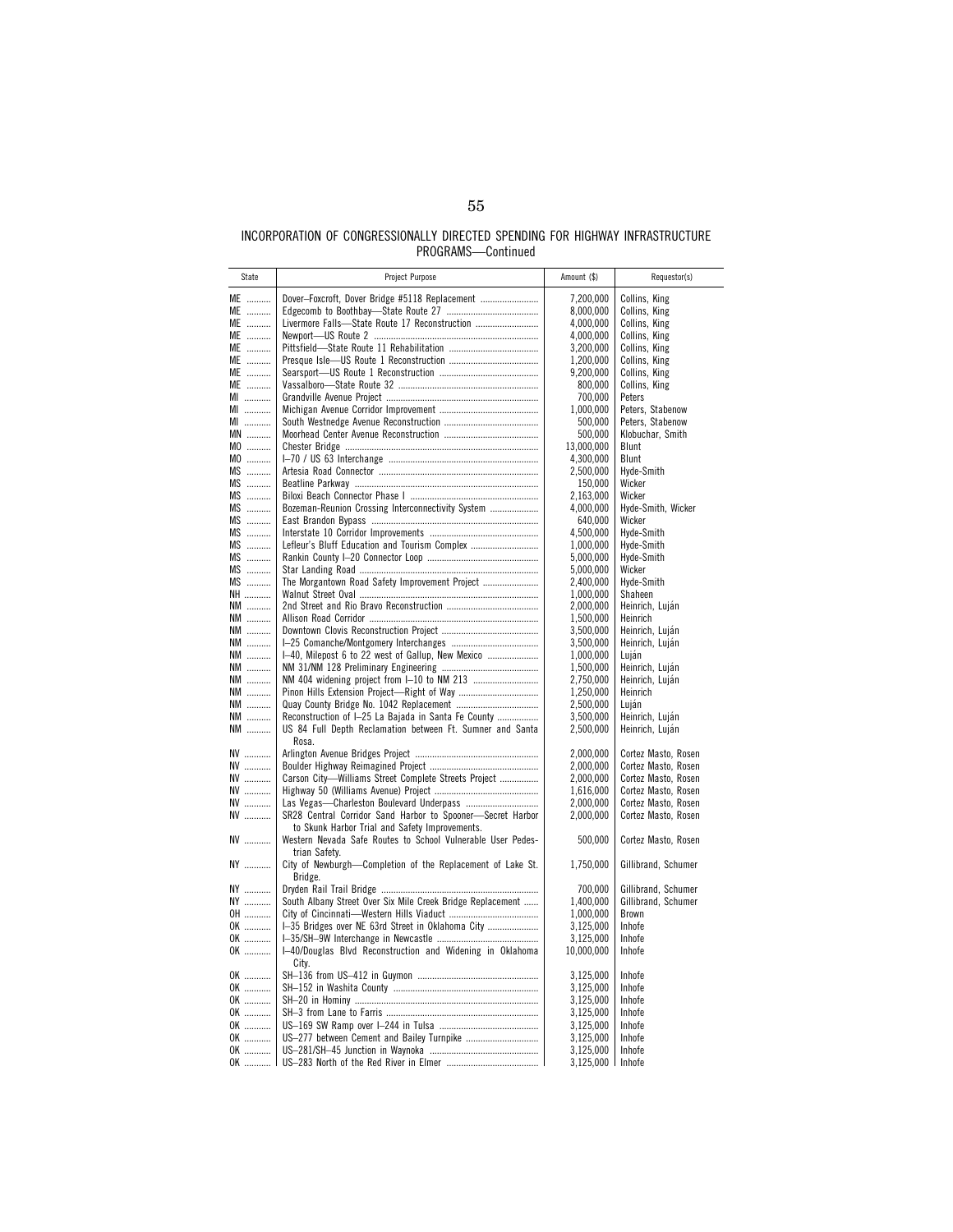# INCORPORATION OF CONGRESSIONALLY DIRECTED SPENDING FOR HIGHWAY INFRASTRUCTURE PROGRAMS—Continued

| State | Project Purpose                                                                         | Amount (\$) | Requestor(s)     |
|-------|-----------------------------------------------------------------------------------------|-------------|------------------|
| $OK$  |                                                                                         | 3,125,000   | Inhofe           |
| OK    |                                                                                         | 3,125,000   | Inhofe           |
| OR    |                                                                                         | 2.000.000   | Merkley, Wyden   |
| OR    |                                                                                         | 1.440.000   | Merklev. Wyden   |
| OR    |                                                                                         | 1,000,000   | Merkley, Wyden   |
| PA    |                                                                                         | 750,000     | Casey            |
| PA    | Rehabilitation of Bridge No. 29-Brewery Bridge, City of Latrobe                         | 500,000     | Casey            |
| RI    | Bike Path Connection-Washington Secondary Bike Path Exten-<br>sion.                     | 3,200,000   | Reed, Whitehouse |
| RI    | Centerville Road (RI-117) and Toll Gate Road Repaving in War-<br>wick and West Warwick. | 1,000,000   | Reed, Whitehouse |
| RI    |                                                                                         | 5,000,000   | Reed, Whitehouse |
| $RI$  |                                                                                         | 3,400,000   | Reed             |
| $R1$  |                                                                                         | 1.000.000   | Whitehouse       |
| RI    |                                                                                         | 2,500,000   | Reed             |
| SC    |                                                                                         | 16,172,000  | Graham           |
| SC    |                                                                                         | 15.000.000  | Graham           |
| SC    | Whiskey Road Corridor-Powderhouse Road Connector                                        | 8.000.000   | Graham           |
| $SD$  |                                                                                         | 30,000,000  | Thune            |
| $SD$  | North Sioux City Northshore Drive Realignment Project                                   | 17.000.000  | Rounds           |
| VA    |                                                                                         | 1,000,000   | Kaine, Warner    |
| VA    |                                                                                         | 6,000,000   | Kaine            |
| VA    |                                                                                         | 1.500.000   | Kaine            |
| VA    |                                                                                         | 2,000,000   | Kaine, Warner    |
| VA    |                                                                                         | 5,000,000   | Kaine, Warner    |
| VT    |                                                                                         | 2,000,000   | Sanders          |
| WA    |                                                                                         | 3,000,000   | Murray           |
| WA    | Project FIRST (Fast Tracking Improvements to Reach Strategic                            | 2.500.000   | Cantwell, Murray |
|       | Targets) Improvements to Vancouver SE 1st Street Corridor.                              |             |                  |
| WA    |                                                                                         | 3,000,000   | Murray           |
| WI    | Brown County South Bridge Regional Connector Project                                    | 5,000,000   | <b>Baldwin</b>   |
| $WV$  |                                                                                         | 500,000     | Manchin          |
|       |                                                                                         |             |                  |

### ADMINISTRATIVE PROVISIONS—FEDERAL HIGHWAY ADMINISTRATION

Section 120 distributes obligation authority among Federal-aid highway programs.

Section 121 continues a provision that credits funds received by the Bureau of Transportation Statistics to the Federal-aid highways account.

Section 122 sets forth parameters for any waiver of Buy America requirements.

Section 123 mandates 60-day notification for any grants for a project under 23 U.S.C. 117 and requires these notifications to be made within 180 days of enactment of this act.

Section 124 allows State DOTs to repurpose certain highway project funding and for those funds to be used within 25 miles of their original designation.

Section 125 requires the FHWA to adjudicate Buy America requests based on the criteria used prior to April 17, 2018.

Section 126 allows for a new future interstate route.

# FEDERAL MOTOR CARRIER SAFETY ADMINISTRATION

# PROGRAM DESCRIPTION

The Federal Motor Carrier Safety Administration [FMCSA] was established within the Department of Transportation by the Motor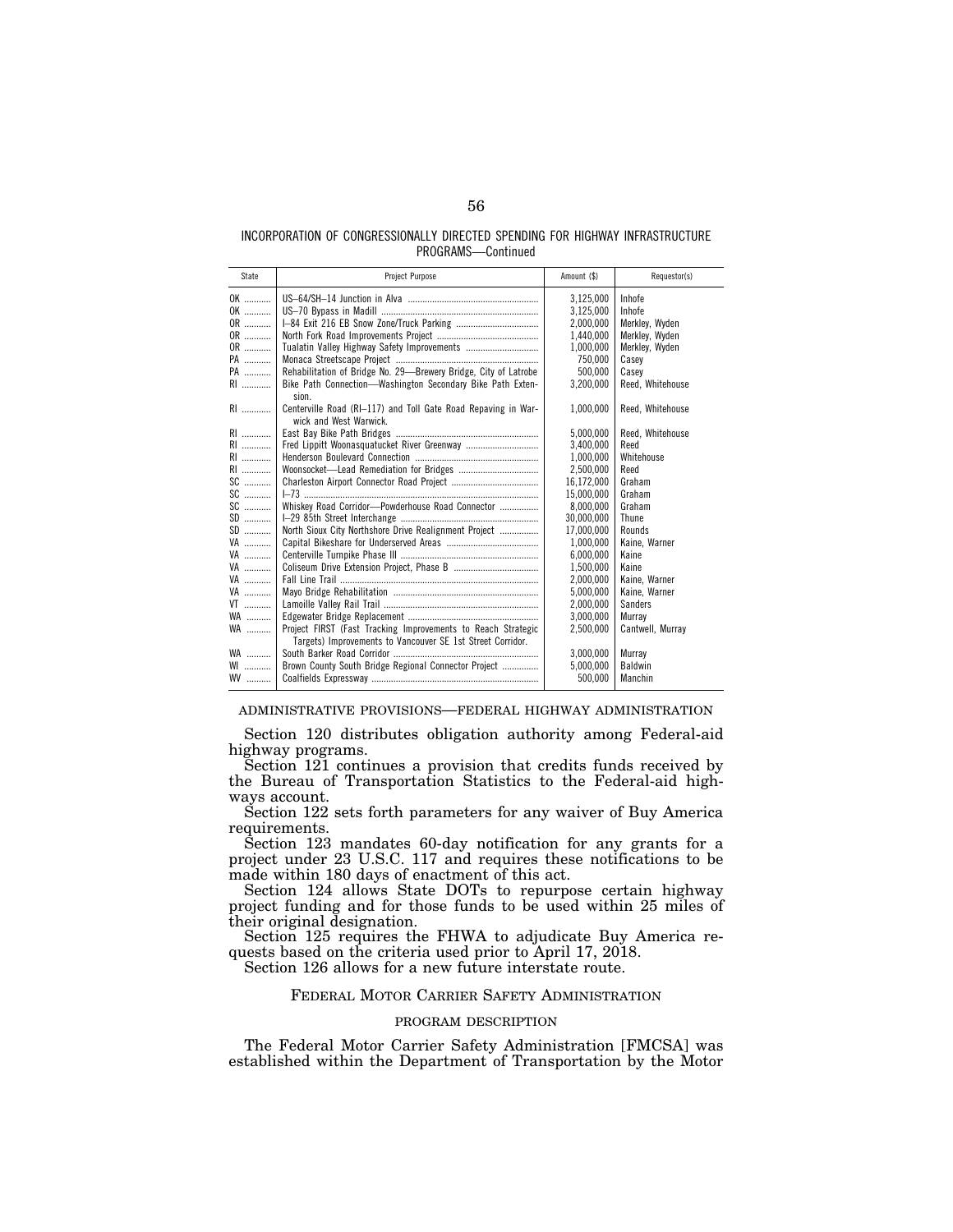Carrier Safety Improvement Act [MCSIA] (Public Law 106–159) in December 1999. Prior to this legislation, motor carrier safety responsibilities were under the jurisdiction of the Federal Highway Administration.

MCSIA (Public Law 106–159); the Safe, Accountable, Flexible, Efficient Transportation Equity Act: A Legacy for Users (Public Law 109–59); the Moving Ahead for Progress in the 21st Century Act (Public Law 112–141); and the FAST Act (Public Law 114–94) each provide funding authorization for FMCSA's Motor Carrier Safety Operations and Programs and Motor Carrier Safety Grants.

FMCSA's mission is to promote safe commercial motor vehicle and motor coach operations, as well as reduce the number and severity of accidents involving those vehicles. Agency resources and activities prevent and mitigate commercial motor vehicle and motor coach accidents through education, regulation, enforcement, stakeholder training, technological innovation, and improved information systems. The FMCSA is also responsible for ensuring that all commercial vehicles entering the United States along its Southern and Northern borders comply with all Federal motor carrier safety and hazardous materials regulations. To accomplish these activities, the FMCSA works with Federal, State, and local enforcement agencies, the motor carrier industry, highway safety organizations, and the public.

# COMMITTEE RECOMMENDATION

The Committee recommends a total level of \$681,800,000 for obligations and liquidations from the Highway Trust Fund. This level is \$6,000,000 more than the budget request and \$66,143,000 less than the fiscal year 2021 enacted level.

|                                                                         | Fiscal year-                 |                              | Committee                    |  |
|-------------------------------------------------------------------------|------------------------------|------------------------------|------------------------------|--|
|                                                                         | 2021 enacted                 | 2022 estimate                | recommendation               |  |
| Motor Carrier Safety Operations & Programs (obligation limita-<br>tion) | \$328,143,000<br>419.800.000 | \$288,000,000<br>387.800.000 | \$288,000,000<br>393.800.000 |  |
| Total                                                                   | 747.943.000                  | 675.800.000                  | 681,800,000                  |  |

#### MOTOR CARRIER SAFETY OPERATIONS AND PROGRAMS

### (LIQUIDATION OF CONTRACT AUTHORIZATION)

# (LIMITATION ON OBLIGATIONS)

### (HIGHWAY TRUST FUND)

| \$328,143,000 |
|---------------|
| 288,000,000   |
| 288,000,000   |

# PROGRAM DESCRIPTION

This account provides necessary resources to support motor carrier safety program activities and to maintain the agency's administrative infrastructure. This funding supports nationwide motor carrier safety and consumer enforcement efforts, including Federal safety enforcement activities at the United States-Mexico border in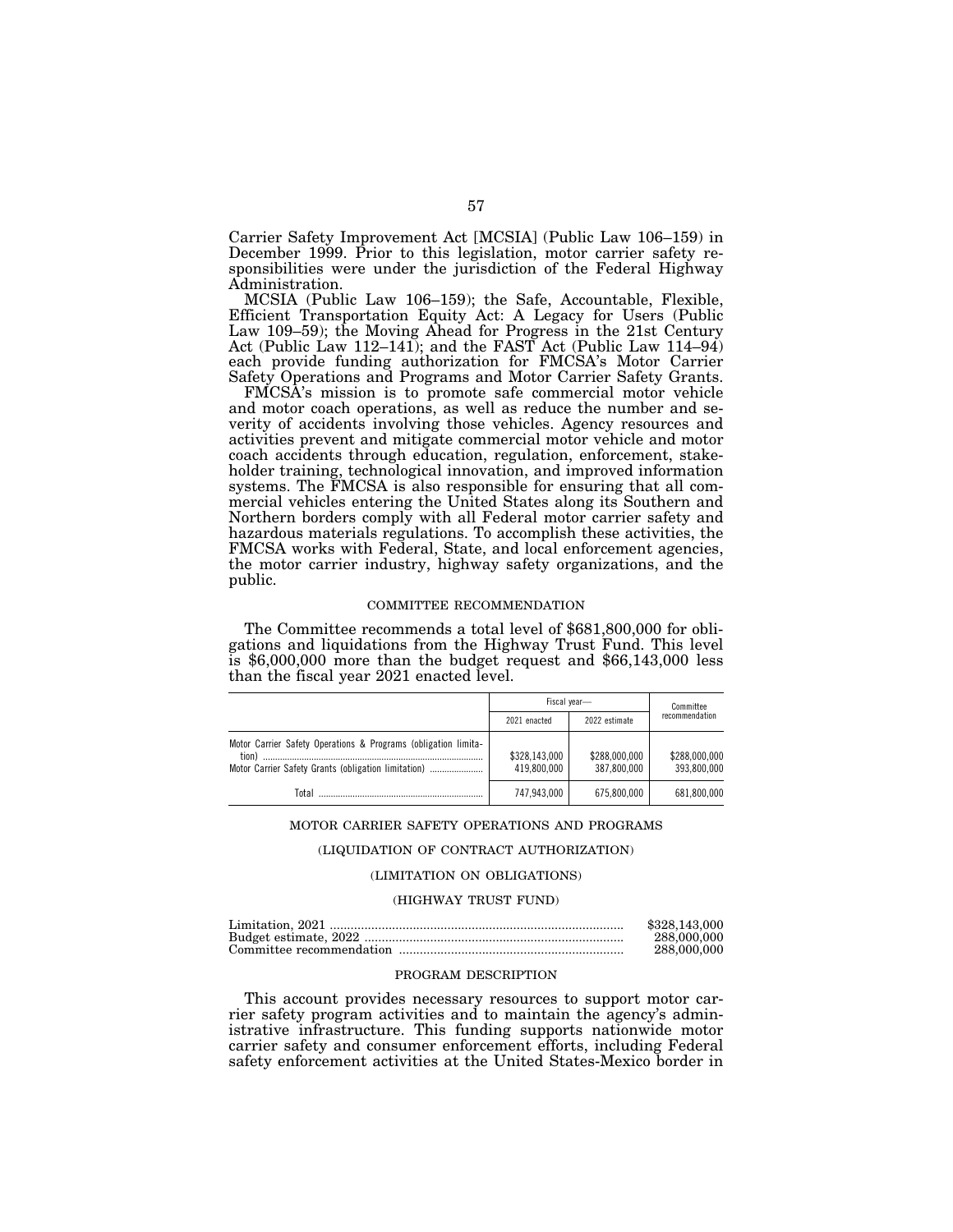order to ensure that Mexican carriers entering the United States are in compliance with FMCSA regulations. Resources are also provided to fund motor carrier regulatory development and implementation, information management, research and technology, safety education and outreach, and the 24-hour safety and consumer telephone hotline.

# COMMITTEE RECOMMENDATION

The Committee recommends a limitation on obligations and authority to liquidate an equal amount of contract authorization of \$288,000,000, for FMCSA's Operations and Programs. The recommendation is \$40,143,000 less than the fiscal year 2021 enacted level and equal to the budget request. Of the total limitation on obligations, \$9,073,000 is for research and technology, and \$35,334,000 is for information management.

*Border Crossing Capital Improvement Plan [CIP]*.—The Committee continues to support the FMCSA's efforts to upgrade inspection facilities for commercial motor vehicles entering the United States in order to ensure that inspectors have a safe, efficient workspace by replacing trailers with permanent modular buildings and providing canopy coverage and pits for ongoing inspections. The Committee directs the FMCSA to provide an annual report to the House and Senate Committees on Appropriations by March 31, 2022, on the current status of the border crossing CIP. The report shall include: a list of all funded and unfunded projects in past fiscal years; cost overruns, cost savings, and cost projections for each active project; target dates for project completion; delays and schedule changes; current challenges; and relevant safety inspection data.

*Information Technology [IT] and Information Management [IM] CIP*.—The Committee recommendation includes \$35,334,000 for IT and IM activities to prioritize the automation and modernization of its antiquated systems. The Committee continues to direct the FMCSA to report no less than annually on the spending plans for the amounts provided for IT and IM and to update the House and Senate Committees on Appropriations on modernizing its legacy systems.

# MOTOR CARRIER SAFETY GRANTS

# (LIQUIDATION OF CONTRACT AUTHORIZATION)

#### (LIMITATION ON OBLIGATIONS)

### (HIGHWAY TRUST FUND)

### (INCLUDE TRANSFER OF FUNDS)

| \$419,800,000 |
|---------------|
| 387.800.000   |
| 393,800,000   |

#### PROGRAM DESCRIPTION

This account provides resources for Federal grants to support compliance, enforcement, and other programs performed by States. Grants are also provided to States for enforcement efforts at both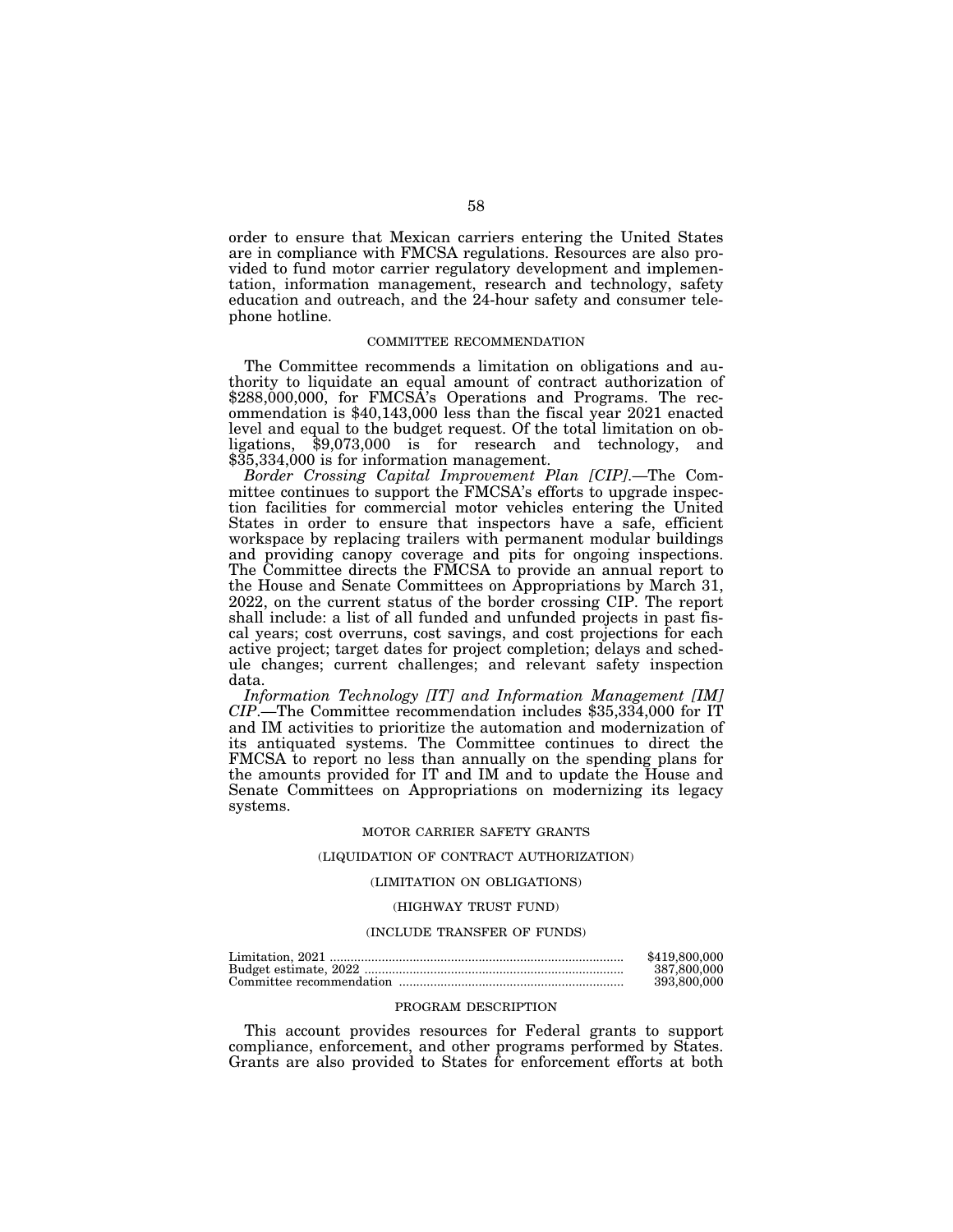the Southern and Northern borders in order to fortify points of entry into the United States with comprehensive safety measures; improve State commercial driver's license [CDL] oversight activities to prevent unqualified drivers from being issued CDLs; and support the Performance Registration Information Systems and Management [PRISM] program, which links State motor vehicle registration systems with carrier safety data in order to identify unsafe commercial motor carriers.

### COMMITTEE RECOMMENDATION

The Committee recommends a limitation on obligations and authority to liquidate an equal amount of contract authorization of \$393,800,000 for motor carrier safety grants. The recommended limitation is \$26,000,000 less than the fiscal year 2021 enacted level and \$6,000,000 more than the budget request. The Committee recommends a separate limitation on obligations for each grant program funded under this account with the funding allocation identified below. Of the funding increase above the budget request, \$5,000,000 is for High Priority Activities Program grants to States that establish programs to impound or otherwise immobilize a passenger-carrying commercial motor vehicle found to have safety violations that are serious enough to warrant immediate removal from the roadway; and \$1,000,000 is for additional Commercial Motor Vehicle Operator Grants.

| Amount                      |
|-----------------------------|
| \$308,700,000<br>49.900.000 |
| 2.000.000                   |
| 33.200.000                  |

# ADMINISTRATIVE PROVISION—FEDERAL MOTOR CARRIER SAFETY ADMINISTRATION

Section 130 requires the FMCSA to update inspection regulations for rear underride guards as specified in GAO–19–264.

Section 131 prohibits funds from being used to enforce the electronic logging device rule with respect to carriers transporting livestock or insects.

|  |  |  |  |  | NATIONAL HIGHWAY TRAFFIC SAFETY ADMINISTRATION |
|--|--|--|--|--|------------------------------------------------|
|--|--|--|--|--|------------------------------------------------|

| General fund  | Highway trust fund | Total         |
|---------------|--------------------|---------------|
| \$211.167.000 | \$778,317,000      | \$989,484,000 |
| 245.550.000   | 778.317.000        | 1.023.867.000 |
| 220.550.000   | 778,317,000        | 998.867.000   |

# PROGRAM DESCRIPTION

The National Highway Traffic Safety Administration [NHTSA] was established as a separate organizational entity within the Department of Transportation in March 1970 in order to administer motor vehicle and highway safety programs. It is the successor agency to the National Highway Safety Bureau, which was housed within the FHWA. NHTSA is responsible for administering motor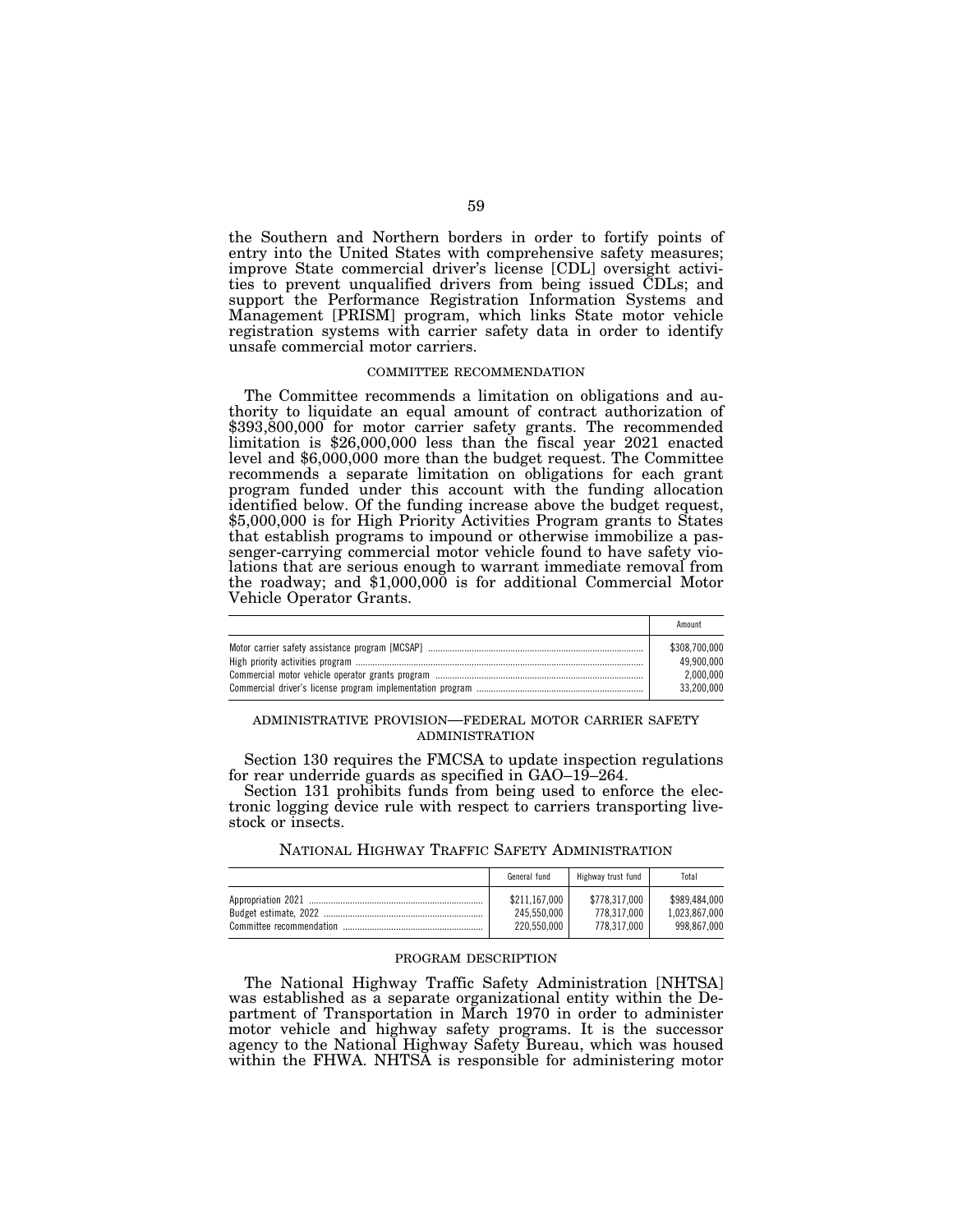vehicle safety, highway safety behavior, motor vehicle information, and automobile fuel economy programs.

NHTSA's mission is to reduce deaths, injuries, and economic losses resulting from motor vehicle crashes. To accomplish these goals, NHTSA establishes and enforces safety performance standards for motor vehicles and motor vehicle equipment, investigates safety defects in motor vehicles, and conducts research on driver behavior and traffic safety. NHTSA provides grants and technical assistance to State and local governments to enable them to conduct effective local highway safety programs. Together with State and local partners, NHTSA works to reduce the threat of drunk, impaired, and distracted driving, and to promote policies and devices with demonstrated safety benefits, including helmets, child safety seats, airbags, and graduated licenses. NHTSA establishes and ensures compliance with fuel economy standards, investigates odometer fraud, establishes and enforces vehicle anti-theft regulations, and provides consumer information on a variety of motor vehicle safety topics.

#### COMMITTEE RECOMMENDATION

The Committee recommends \$998,867,000, including both budget authority and limitations on the obligation of contract authority. This funding is \$25,000,000 less than the President's request and \$9,383,000 more than the fiscal year 2021 enacted level. The following table summarizes the Committee's recommendations:

#### OPERATIONS AND RESEARCH

|                          | General fund                                | Highway trust fund                          | Total                                       |
|--------------------------|---------------------------------------------|---------------------------------------------|---------------------------------------------|
| Committee recommendation | \$194.167.000<br>245.550.000<br>220,550,000 | \$155,300,000<br>155.300.000<br>155,300,000 | \$349.467.000<br>400.850.000<br>375.850.000 |

#### PROGRAM DESCRIPTION

These programs support traffic safety initiatives and related research, demonstrations, technical assistance, and national leadership for highway safety programs conducted by State and local governments, the private sector, universities, research units, and various safety associations and organizations. These highway safety programs emphasize alcohol and drug countermeasures, vehicle occupant protection, traffic law enforcement, emergency medical and trauma care systems, traffic records and licensing, State and community traffic safety evaluations, protection of motorcycle riders, pedestrian and bicyclist safety, pupil transportation, distracted driving prevention, young and older driver safety, and improved accident investigation procedures.

### COMMITTEE RECOMMENDATION

The Committee provides \$375,850,000 for Operations and Research, which is \$25,000,000 less than the President's budget request and \$26,383,000 more than the fiscal year 2021 enacted level. Of the total amount recommended for Operations and Research, \$220,550,000 is from the general fund, and \$155,300,000 is from the HTF. For vehicle safety research, the Committee rec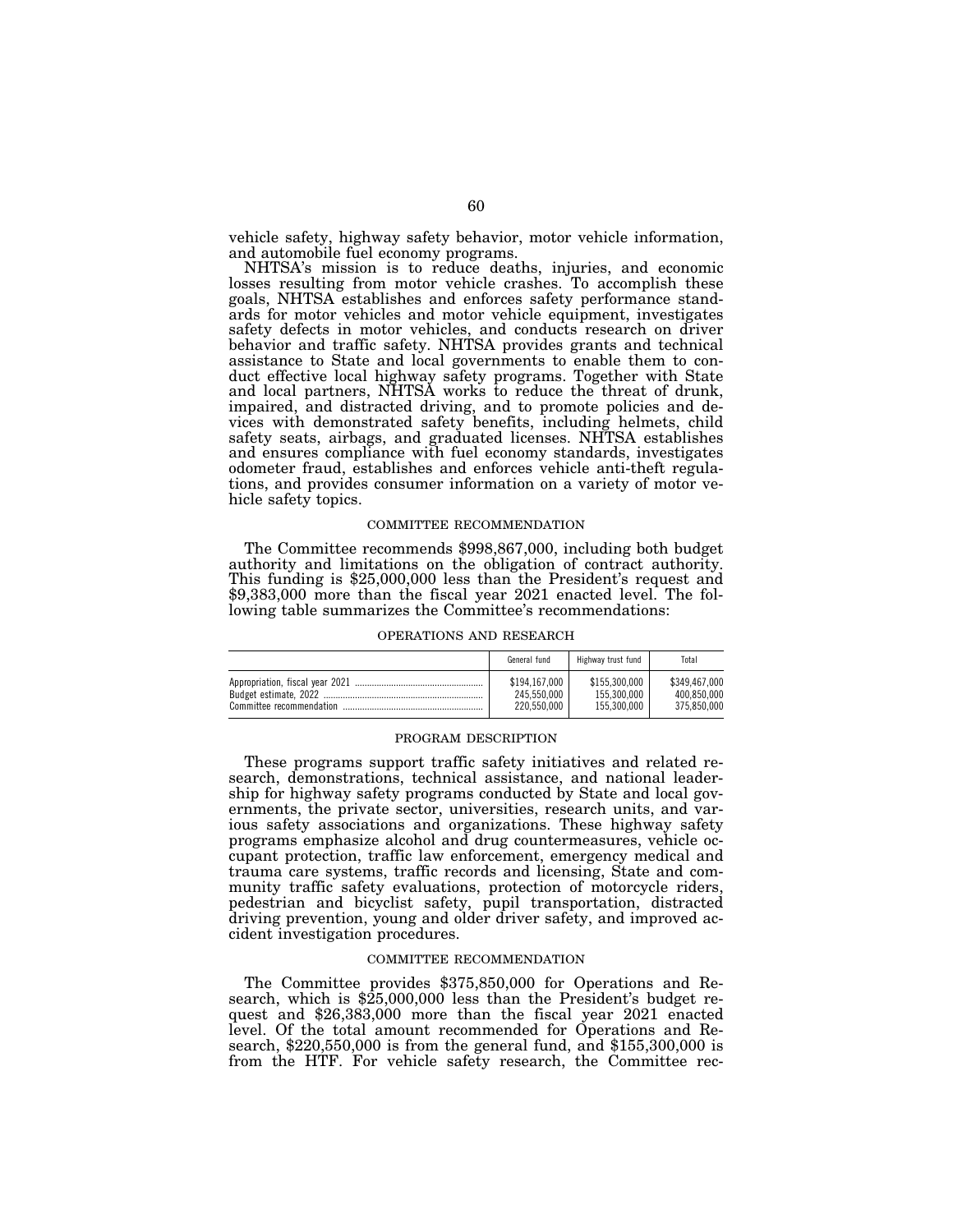ommendation includes \$14,530,000 for the New Car Assessment Program [NCAP]. For future budget estimates submitted to the House and Senate Committees on Appropriations, NHTSA is directed to include the same level of details as was included in the fiscal year 2020 budget estimate.

*Highway Fatalities*.—NHTSA's early estimates of motor vehicle traffic fatalities in 2020 shows an alarming 7.2 percent increase in fatalities at a time when vehicle miles traveled [VMTs] decreased by 13.2 percent. This translates into an alarming 23 percent increase in the crash fatality rate. The crash data also shows a dramatic 23 percent increase for non-Hispanic Black people, a 20 percent increase in occupant ejection, and a 15 percent increase in unrestrained occupants of passenger vehicles. Increased funding provided by the Committee should be used to address these disproportionate increases in highway fatalities.

*Move Over Laws*.—The Committee remains concerned about the public safety and work-zone risks related to roadway infrastructure, which can create hazardous conditions for road crews and public safety officials both in and out of vehicles. The Committee supports NHTSA's efforts to spend the funding provided in fiscal year 2020 for these purposes. In order to properly evaluate the effectiveness of digital alert technology, NHTSA should use a portion of these funds for deployment of digital alert technology with local law enforcement in the field.

*Truck Underride Safety*.—The Committee urges NHTSA to finalize the rulemaking on truck underride safety, and continue to consult with relevant experts and stakeholders to facilitate the adoption of underride protection devices. NHTSA should also implement the recommendations contained in the GAO report ''Truck Underride Guards: Improved Data Collection, Inspections, and Research Needed'' (GAO-19-264) on developing a standardized definition of underride crashes and data, and to share information with police departments in order to improve the quality and completeness of underride crash data collection.

*New Car Assessment Program [NCAP]*.—The Committee applauds NHTSA's work to expand its crash test procedures, which includes the testing of a small adult female frontal dummy, a small adult female side impact dummy, and a large child dummy, which simulates a 10-year old child. Additional testing variations in multiple seating positions, including the driver position should be considered. The Committee believes that exploring new test procedures and seating positions beyond those currently tested as part of the Federal Motor Vehicle Safety Standards [FMVSS] is critical for consumer awareness and safety. The Committee directs NHTSA to continue research to address gender inequity as evidenced through available crash data so that NCAP can transition to use the latest crash test dummy technology in tests and can be periodically updated to enhance crash protection to male and female occupants of different sizes.

In furtherance of these consumer awareness goals, the Committee also encourages NHTSA to include ratings on vehicle designs and systems related to pedestrian and bicyclist safety and injury criteria specific to older occupants when continuing to update the NCAP. The Committee supports NHTSA's ongoing work on a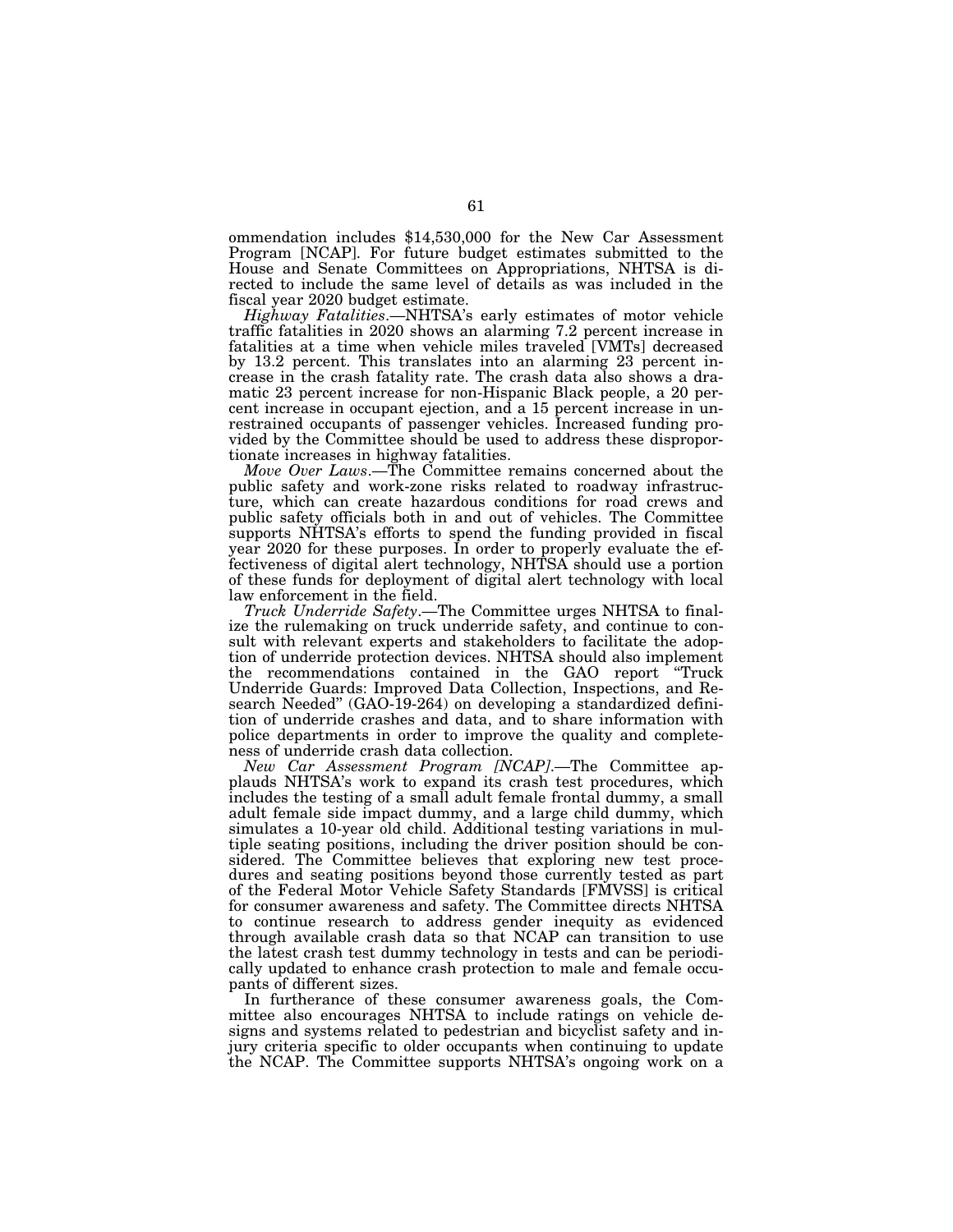rulemaking to improve NCAP, including seeking public comment on advanced crash test dummies and testing procedures.

*Child Hyperthermia Prevention*.—The Committee recommendation supports the heatstroke prevention campaign awareness program at no less than  $$2,000,000$ , and directs NHTSA to continue to raise awareness to parents and caregivers on the dangers of child hyperthermia.

*Drug Impaired Driving*.—The Committee expects NHTSA to address long-standing NTSB recommendations to: (1) develop and disseminate to appropriate State officials a common standard of practice or guidance for drug toxicology testing which should consider recommendations issued by the National Safety Council in the publication entitled, ''Recommendations for Toxicological Investigation of Drug-Impaired Driving and Motor Vehicle Facilities-2021 Update'' in consultation with relevant accredited universities; (2) develop and disseminate best practices, identify model specifications, and create a conforming products list for oral fluid drug screening devices; (3) evaluate best practices and countermeasures found to be the most effective in reducing fatalities, injuries, and crashes involving drug-impaired drivers; and (4) provide additional guidance on each of these issues to the States.

The Committee continues to support NHTSA's drug driving initiative, research initiatives such as the collection of toxicology data in fatal accidents, and continued education and training efforts with law enforcement and prosecutors, such as drug recognition expert and advanced roadside impaired driving enforcement training. NHTSA should issue clarifying guidance on the eligible uses of highway safety program grants for gathering data on individuals in fatal car crashes for substance impairments, where permissible under current law. With the opioid epidemic affecting the rates of drug impaired driving, NHTSA should also collaborate with the Centers for Disease Control and Prevention [CDC] to develop guidance to States on how funding provided by each agency can be used to reduce drug impaired driving.

The Committee is also aware of NHTSA's efforts to examine the feasibility of a standardized field test for marijuana impairment. NHTSA previously completed a project to gather, evaluate, and interpret recent literature on tests of impairment from marijuana or other drugs. A number of different tests were reviewed, including tests of cognitive ability, behavioral tests, tests of physical capability, physiological tests, and driving skills tests. The Committee encourages NHTSA to use the results of the laboratory tests to move forward to field testing and to work towards the development of a standardized field sobriety test to detect levels of marijuana impairment. NHTSA's work should focus on all commonly available cannabis products. NHTSA should also consider issuing toxicology testing guidance to State officials in accordance with recommendations issued by the National Safety Council in the publication entitled, ''Recommendations for Toxicological Investigation of Drug-Impaired Driving and Motor Vehicle Fatalities-2021 Update'' and consult with relevant accredited universities.

*Automated Vehicle Occupants*.—The Committee remains concerned by the lack of validated crash models for occupants who will be traveling in automated vehicles. However, the Committee is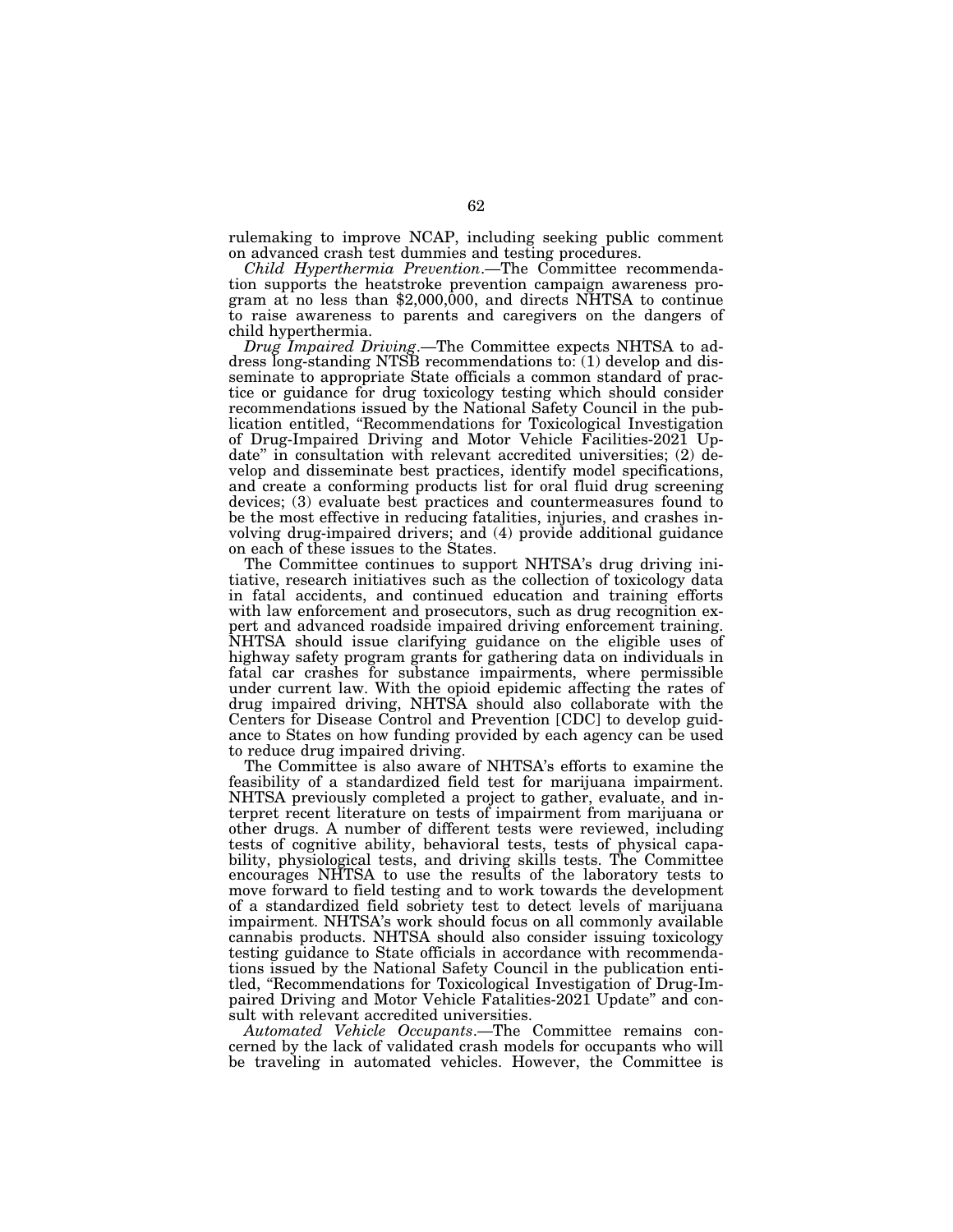aware of NHTSA's efforts to initiate an autonomous vehicle occupant study, in partnership with academic institutions. The Committee directs NHTSA to move forward on this study and report to the House and Senate Committees on Appropriations on the results of this study.

*Consumers and Automated Vehicles*.—The Committee is concerned that accidental or deliberate misuse of lower level automated systems by drivers can, and has, led to highway fatalities, as documented by the NTSB in several crash investigation reports. While much of the focus on vehicle automation has focused on vehicle capabilities and the potential improvements to roadway safety, the consumer knowledge and understanding of vehicle capabilities is also important. If consumers do not understand and trust these technologies, and when it is appropriate to use them, they are less likely to deliver safety benefits. The Committee directs the GAO to assess: (1) what is known about consumers' understanding and use of lower level automated vehicle technologies; (2) how vehicle manufacturers and governments are educating consumers about these technologies; and (3) what role the Federal Government has in helping consumers understand the safety benefits of and appropriate use of these technologies. The Committee directs the GAO to submit this report to the House and Senate Committees on Appropriations within 1 year of enactment of this act.

*Impaired driving detection*.—The Committee supports NHTSA's efforts to advance the implementation and integration of impaired driving technologies across the automotive industry, and NHTSA should also notify the Committee on any factors that may delay progress of these efforts. The Committee also directs NHTSA to update the House and Senate Committees on Appropriations on the status of the Volpe report on advanced drunk driving prevention systems, and be fully attentive to the development of all advanced technologies for direct alcohol detection and driver monitoring systems that are under development or already being offered to motorists. Certain impaired driving detection is expected to be available shortly for limited deployment in fleets administering a zero-tolerance policy for its drivers and is expected to be commercialized in the next several years. The Committee believes continued funding of impaired driving detection research is critical for completing these efforts.

*Traffic Safety Culture*.—The Committee is aware of efforts to promote Vision Zero in the Strategic Highway Safety Plans through the use of positive traffic safety culture. The Committee recommendation includes \$600,000 for NHTSA to work with a university with expertise in traffic safety culture to develop training courses for States to learn how to implement a traffic safety culture. The training should include tools to guide States on data, metrics, and strategies to change driver behavior, how to examine current safety culture, and ways to engage a broad group of stakeholders to influence positive social acceptable of traffic safety.

*Causal Factors*.—The Committee recognizes the need for more robust data collection and analysis related to vehicle, highway, and behavioral safety to develop effective countermeasures to reduce the number and severity of vehicle crashes involving intersections, pedestrians, and leaving the lane or roadway. The Committee en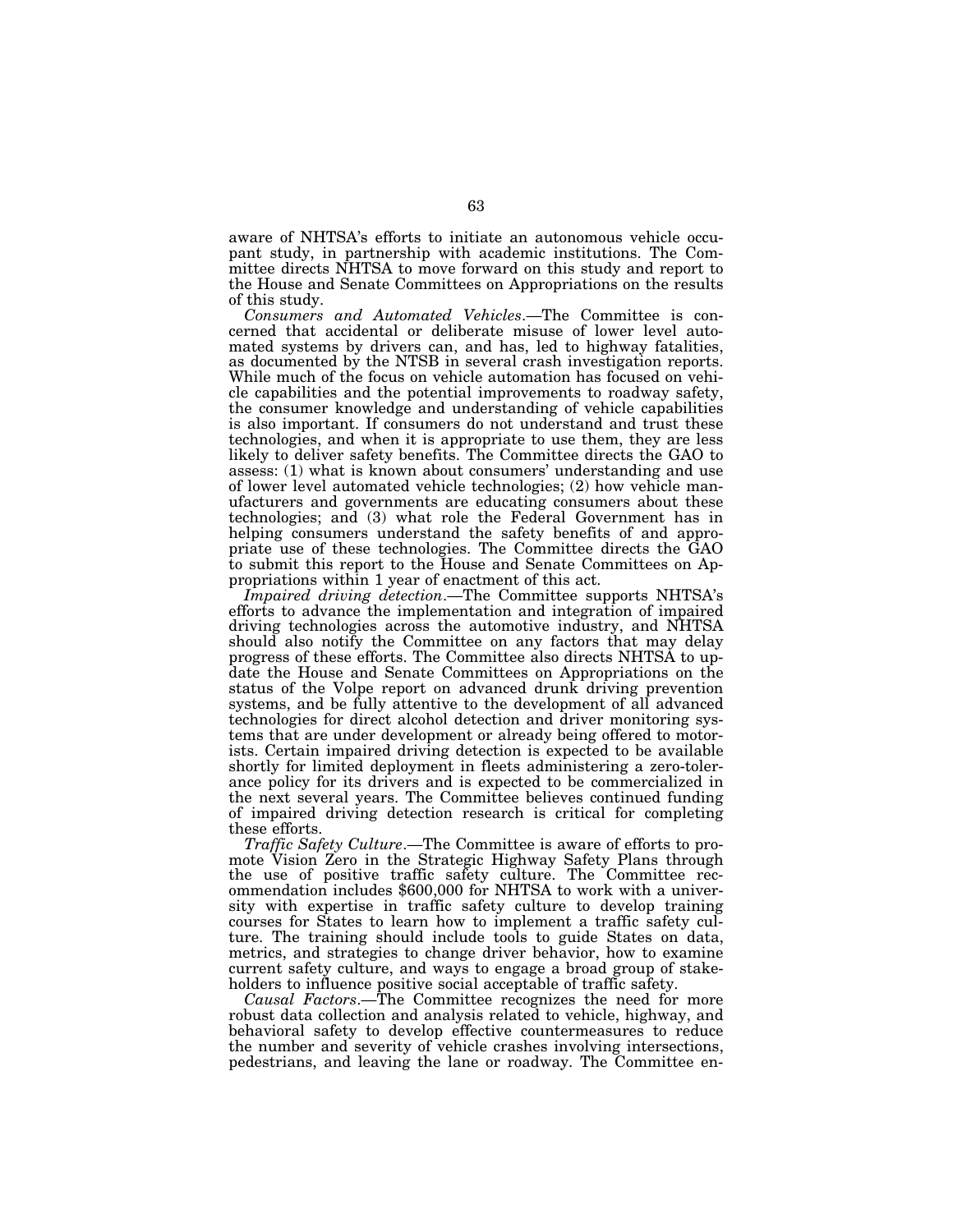courages NHTSA to focus on research on causal factors of auto crashes, such as distracted driving, road conditions, and congestion.

*AV Testing*.—The Committee recognizes that changes in driving technology will significantly change roadways for cars and large trucks. NHTSA must continue to prepare by testing how AVs react to various environmental and weather conditions. The Committee encourages NHTSA to continue to research and test facilities that replicate a wide variety of challenging weather conditions, like rain, fog, and low sun angles. NHTSA is encouraged to partner with an existing non-profit automotive vehicle test and research facility to facilitate the development and deployment of AV technology that can operate in all weather conditions, including development of methodologies to measure the performance of AV technology.

#### HIGHWAY TRAFFIC SAFETY GRANTS

### (LIQUIDATION OF CONTRACT AUTHORIZATION)

# (LIMITATION ON OBLIGATIONS)

# (HIGHWAY TRUST FUND)

| \$623,017,000 |
|---------------|
| 623.017.000   |
| 623.017.000   |

#### PROGRAM DESCRIPTION

The most recent surface transportation authorization, the FAST Act (Public Law 114–94), re-authorizes the section 402 State and community formula grants, the high visibility enforcement grants, and the consolidated National Priority Safety Program, which consists of occupant protection grants, State traffic safety information grants, impaired driving countermeasures grants, distracted driving grants, motorcycle safety grants, State graduated driver license grants, and non-motorized safety grants.

### COMMITTEE RECOMMENDATION

The Committee recommends a limitation on obligations of \$623,017,000 and authority to liquidate an equal amount of contract authorization for the highway traffic safety grant programs funded under this heading. The recommended limitation is equal to the budget estimate and the fiscal year 2021 enacted level.

The Committee continues to prohibit the use of section 402 funds for construction, rehabilitation, or remodeling costs, or for office furnishings and fixtures for State, local, or private buildings or structures.

The authorized funding for administrative expenses and for each grant program is as follows:

| \$279.800.000<br>285.900.000<br>30.500.000<br>26.817.000 |
|----------------------------------------------------------|
| 623 017 000                                              |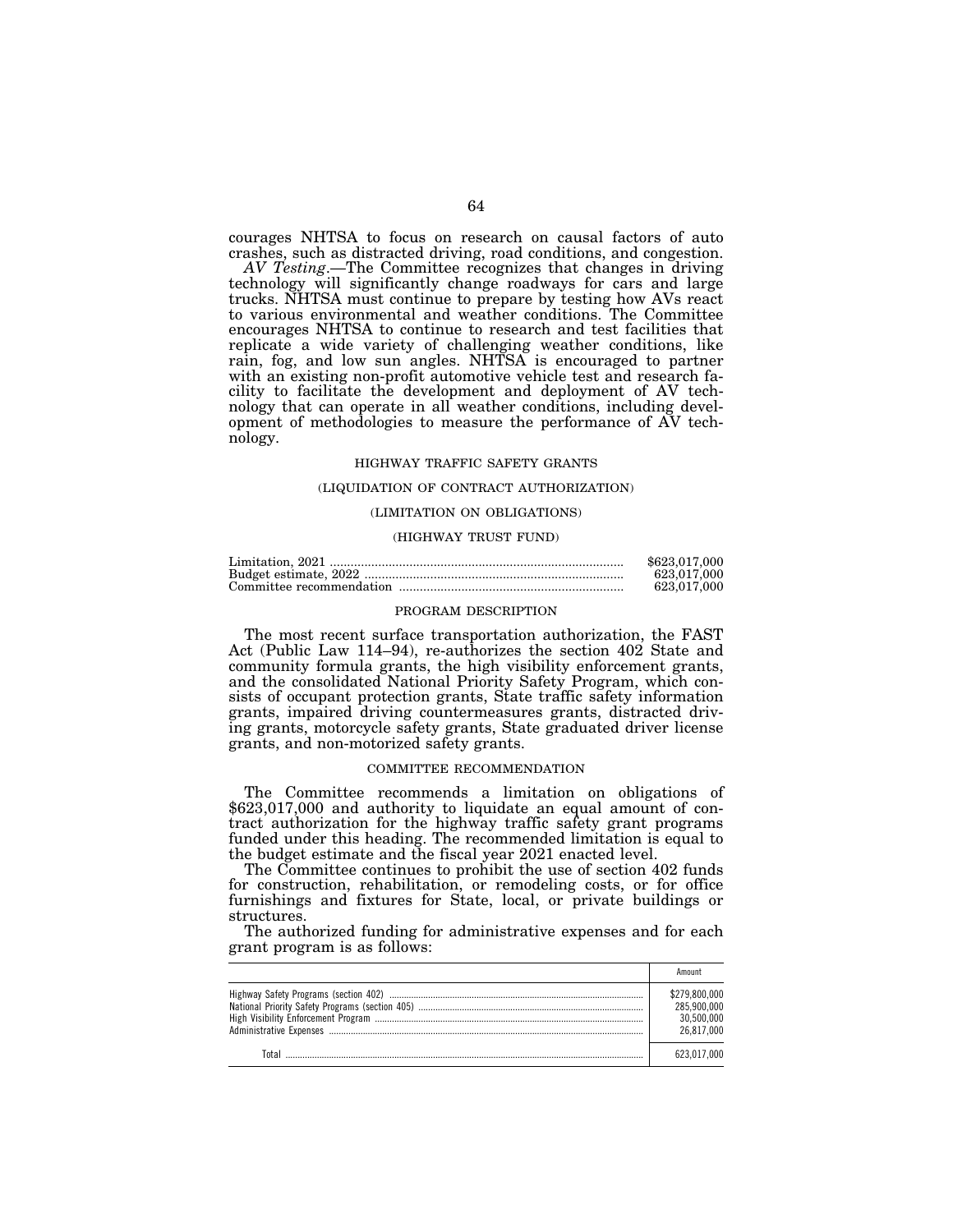# ADMINISTRATIVE PROVISIONS—NATIONAL HIGHWAY TRAFFIC SAFETY ADMINISTRATION

Section 140 makes available \$130,000 of obligation authority for 23 U.S.C. 402 to pay for travel and expenses for State management reviews and highway safety staff core competency development training.

Section 141 exempts obligation authority, which was made available in previous public laws, from limitations on obligations for the current year.

Section 142 prohibits funds from being used to enforce certain State maintenance of effort requirements under 23 U.S.C. 405.

# FEDERAL RAILROAD ADMINISTRATION

The Federal Railroad Administration [FRA] became an operating administration within the Department of Transportation on April 1, 1967. It incorporated the Bureau of Railroad Safety from the Interstate Commerce Commission, the Office of High Speed Ground Transportation from the Department of Commerce, and the Alaska Railroad from the Department of the Interior. The FRA is responsible for planning, developing, and administering programs to achieve safe operating and mechanical practices in the railroad industry. Grants to the National Railroad Passenger Corporation [Amtrak] and other financial assistance programs to rehabilitate and improve the railroad industry's physical infrastructure are also administered by the FRA.

### SAFETY AND OPERATIONS

| \$234,905,000 |
|---------------|
| 247.700.000   |
| 242,757,000   |

#### PROGRAM DESCRIPTION

The Safety and Operations account provides support for FRA rail safety activities and all other administrative and operating activities related to staff and programs.

# COMMITTEE RECOMMENDATION

The Committee recognizes the importance of taking a holistic approach to improving railroad safety and supports a comprehensive strategy of data-driven regulatory and inspection efforts, proactive approaches to identify and mitigate risks, and strategic capital investments in order to improve safety. The Committee recommends \$242,757,000 for Safety and Operations for fiscal year 2022, which is \$4,943,000 less than the budget request and \$7,852,000 more than the fiscal year 2021 enacted level. The funding recommended, in addition to carry over balances, is sufficient to fund all authorized safety inspectors and FRA programs.

*Automated Track Inspection Program [ATIP]*.—The Committee recommendation includes up to \$16,500,000 for ATIP and directs the FRA to continue prioritize the use of funds to expand the use of ATIP vehicles to support the inspection of routes transporting passengers and hazardous materials.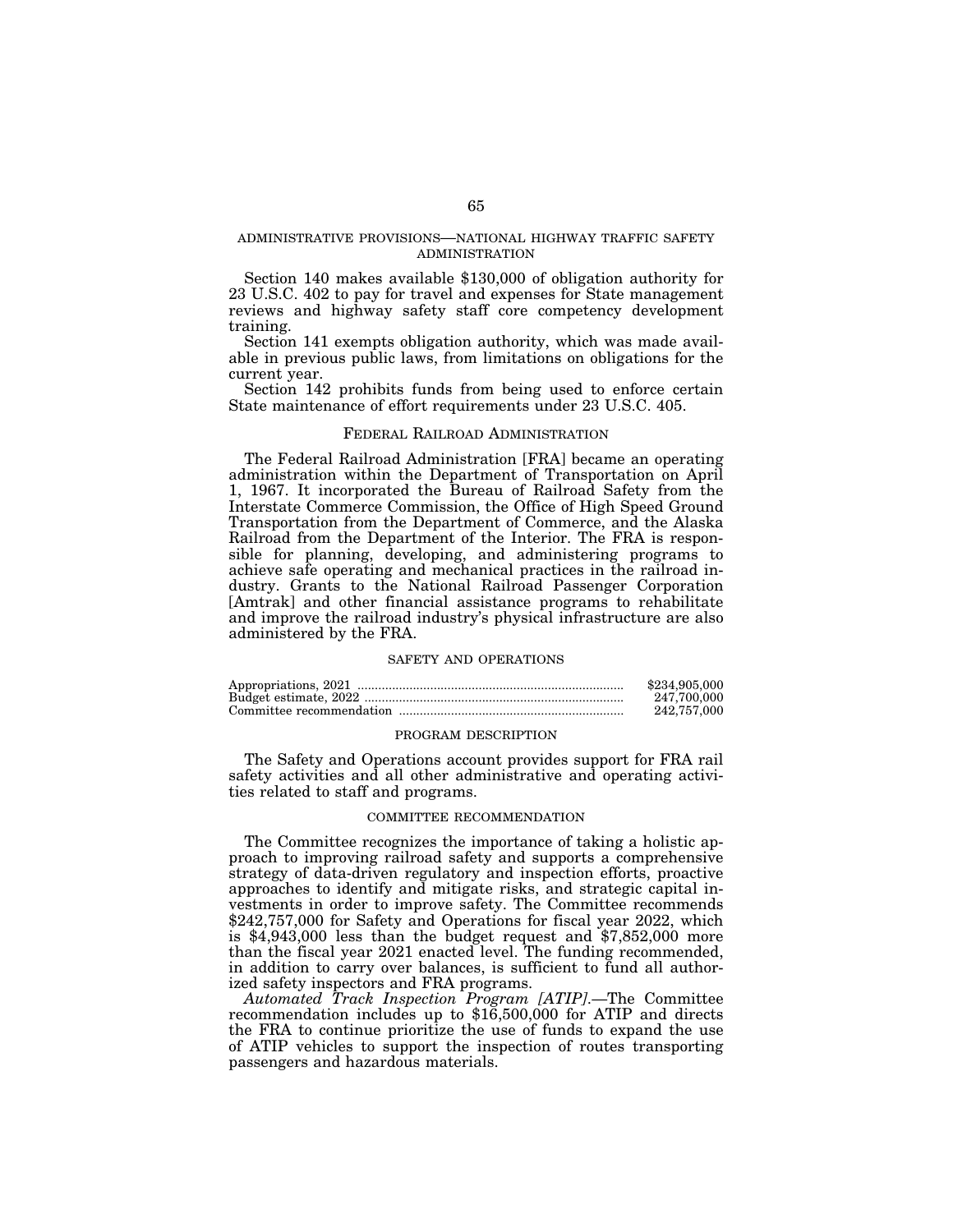*Track Inspection Pilots*.—The Committee reminds the FRA of the reporting requirement from fiscal year 2021 to provide information on the testing of automated track geometry measurement system inspection technology. The Committee directs the FRA to provide the House and Senate Committees on Appropriations the required report within 30 days of enactment of this act.

### RAILROAD RESEARCH AND DEVELOPMENT

| \$41,000,000 |
|--------------|
| 58,826,000   |
| 41,000,000   |

#### PROGRAM DESCRIPTION

The Railroad Research and Development program provides science and technology support for the FRA's rail safety rulemaking and enforcement efforts. It also supports technological advances in conventional and high-speed railroads, as well as evaluations of the role of railroads in the Nation's transportation system.

#### COMMITTEE RECOMMENDATION

The Committee recommends an appropriation of \$41,000,000 for Railroad Research and Development, which is equal to the fiscal year 2021 enacted level and \$17,826,000 less than the budget request.

*Short Line Safety Institute [SLSI]*.—The Committee remains supportive of the FRA's efforts, in partnership with short line and regional railroads, to build a stronger, more sustainable safety culture in this segment of the rail industry and includes \$2,500,000 to fund the SLSI and its mission, including continued efforts to improve the safe transportation of crude oil, other hazardous materials, freight, and passenger rail.

*Research Partnerships with Universities*.—The Committee's recommendation includes up to \$5,000,000 for partnerships with qualified universities on research related to improving the safety, capacity, and efficiency of the Nation's rail infrastructure, including \$1,000,000 for research on intelligent railroad systems. This includes basic and applied research related to rolling stock; operational reliability; infrastructure; inspection technology; maintenance; energy efficiency; the development of rail safety technologies, such as positive train control; grade crossing safety improvements; and derailment prevention, particularly for trains carrying passengers and hazardous materials. Research conducted in conjunction with the FRA at universities should also be structured to facilitate the education and training of the next generation of professionals in rail engineering and transportation.

*Alternative Fuel Locomotives*.—According to the Bureau of Transportation Statistics, the demands for freight transportation is projected to increase significantly over the next 25 years. In order to meet this demand while also reducing greenhouse gas emissions associated with rail operators, the Committee recommendation includes up to \$2,500,000 for the FRA, working in collaboration with the Department of Energy and railroads, to accelerate ongoing research into innovative technologies and solutions that will fuel locomotives with low- or no-carbon alternatives other than diesel fuel.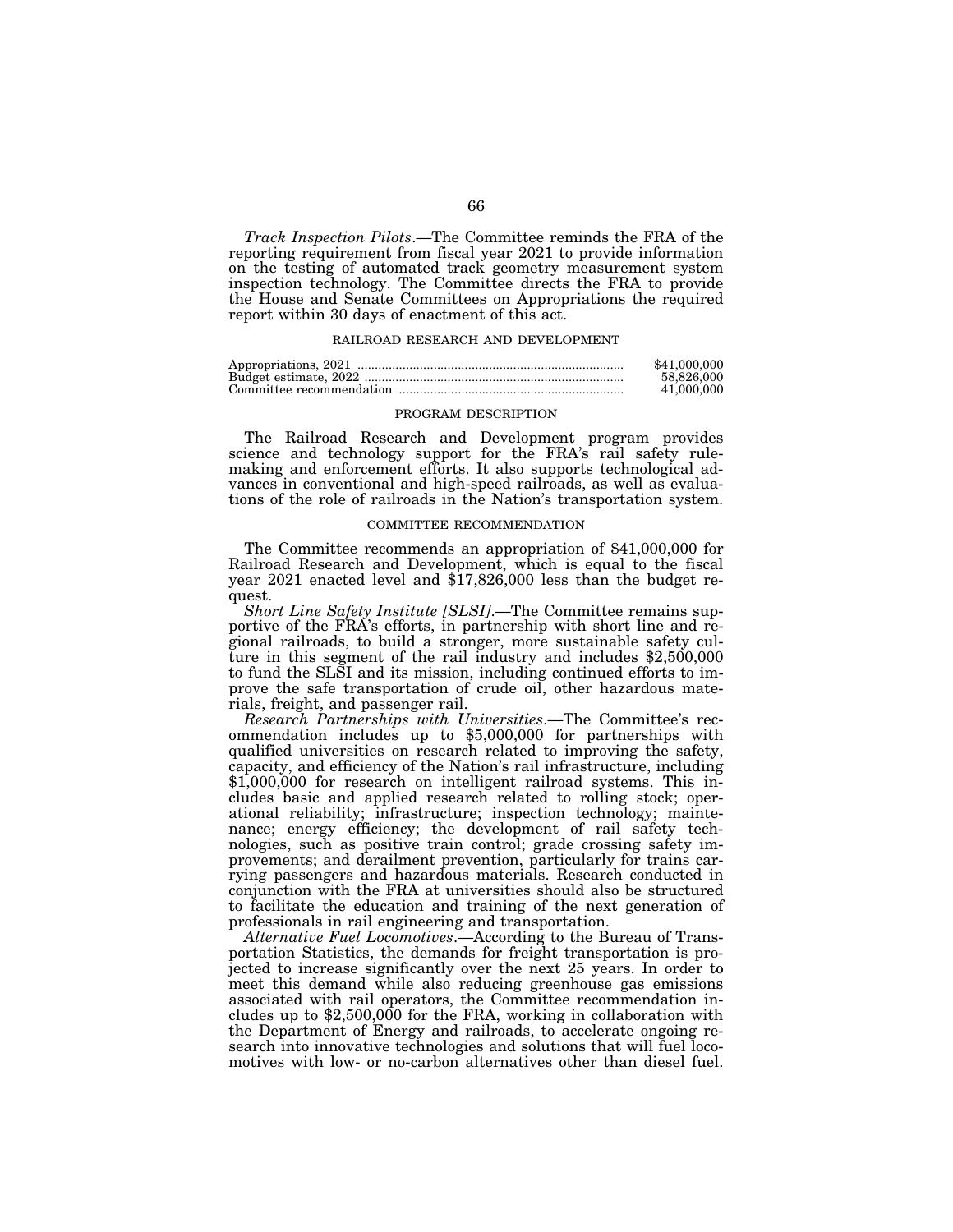The Department's research should work to hasten the availability of these solutions for widespread commercial use.

*Blocked Highway-Rail Grade Crossings*.—The Committee applauds the FRA for its efforts to begin collecting the data necessary to understand the scope of frequently blocked highway-rail grade crossings across the country. The data being collected by the FRA from both the freight railroads and from the new public reporting portal will be especially important in determining the extent of the blocked crossing problem nationally, the location of worst impacts, and how to direct Federal resources to better address the problem. The Committee urges the FRA to require States receiving funding through the Railroad Safety State Participation Program to include on their website a link with instructions for reporting incidents to the FRA blocked crossings portal.

#### FEDERAL-STATE PARTNERSHIP FOR STATE OF GOOD REPAIR GRANTS

| \$200,000,000 |
|---------------|
|               |
| 220,000,000   |

#### PROGRAM DESCRIPTION

The Federal-State Partnership for State of Good Repair Grant program provides support for capital projects that reduce the state of good repair backlog with respect to qualified railroad assets, as authorized under 49 U.S.C. 24911.

# COMMITTEE RECOMMENDATION

The Committee recommends \$220,000,000 for the Federal-State Partnership for State of Good Repair Grants program [SOGR], which is \$20,000,000 more than the fiscal year 2021 enacted level and \$220,000,000 more than the budget request, which instead proposed \$625,000,000 for a new Passenger Rail Improvement, Modernization, and Expansion Grants program.

### CONSOLIDATED RAIL INFRASTRUCTURE AND SAFETY IMPROVEMENTS GRANTS

| \$375,000,000 |
|---------------|
| 375,000,000   |
| 552,860,000   |

### PROGRAM DESCRIPTION

The Consolidated Rail Infrastructure and Safety Improvements Grants program [CRISI] was authorized to improve the safety, efficiency, and reliability of passenger and freight rail systems. Eligible activities include a wide range of freight and passenger rail capital, safety, technology deployment, planning, environmental analysis, research, workforce development, and training projects as authorized under 49 U.S.C. 24407(c). Eligible recipients include States, local governments, Class II and Class III railroads, Amtrak, and other intercity passenger rail operators, rail carriers and equipment manufacturers that partner with an eligible public-sector applicant, the Transportation Research Board, University Transportation Centers, and non-profit rail labor organizations. As authorized, the program requires a minimum non-Federal share of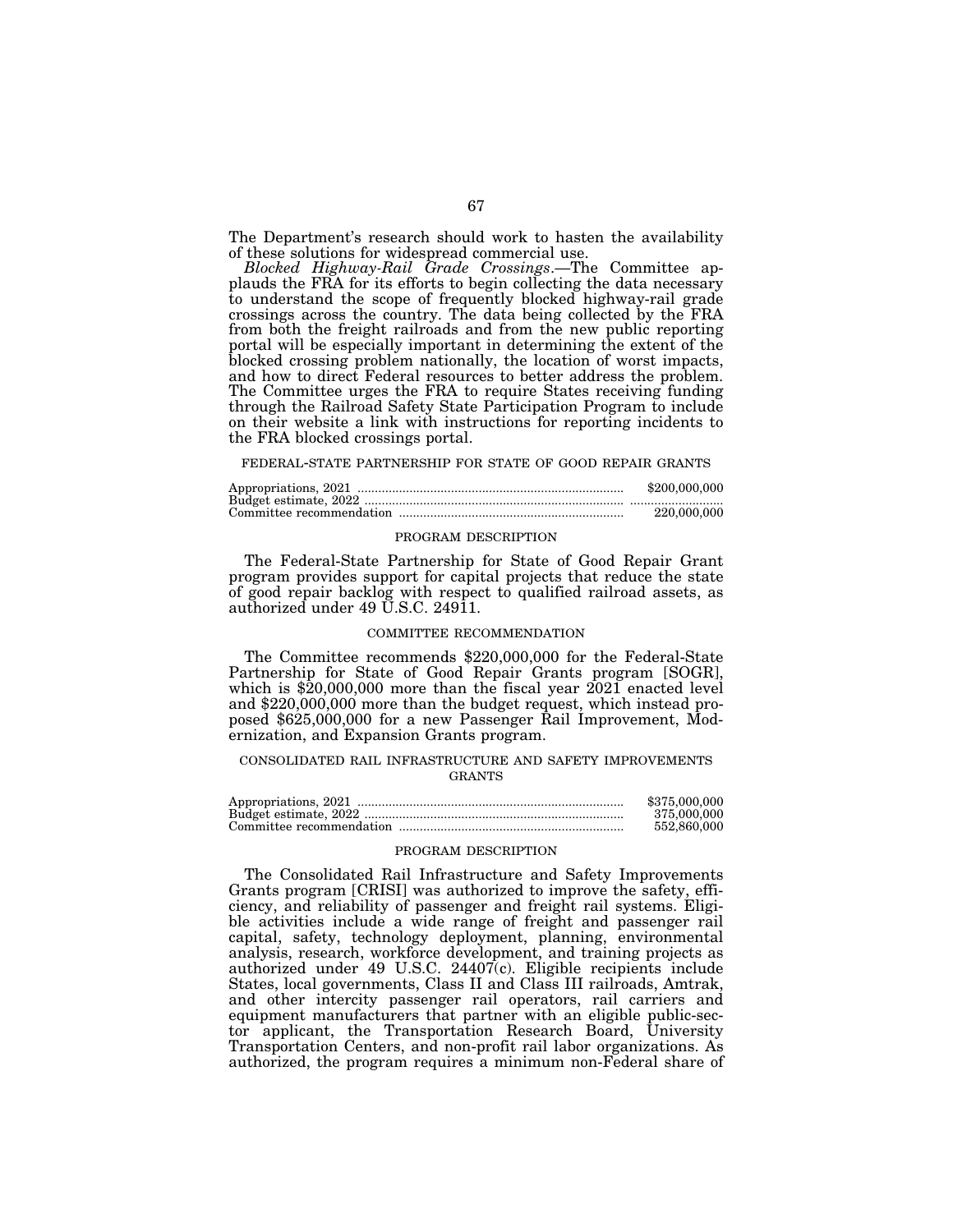20 percent, that preference be given to projects with at least a 50 percent non-Federal match, and that at least 25 percent of the funds be provided to projects in rural areas.

# COMMITTEE RECOMMENDATION

The Committee recommends \$402,000,000 for the CRISI Grants, which is \$27,000,000 more than the budget request and the fiscal year 2021 enacted level. The Committee recommendation also includes an additional \$120,860,000 to accommodate CDS for eligible projects for a total appropriation of \$522,860,000. The Committee directs the FRA to provide funding for those projects listed in the table below in the corresponding amounts. The Committee further directs that the specific funding allocated in the table below shall not diminish or prejudice any application or geographic region to receive other discretionary grants or loans.

# INCORPORATION OF CONGRESSIONALLY DIRECTED SPENDING FOR CONSOLIDATED RAIL INFRASTRUCTURE AND SAFETY IMPROVEMENTS

| State | Project Purpose                                                                               | Amount (\$)  | Requestor(s)       |
|-------|-----------------------------------------------------------------------------------------------|--------------|--------------------|
| AL    | Alabama State Port Authority Rail Expansion, Rehabilitation and<br>Modernization.             | \$67,300,000 | Shelby             |
| GA    | Atlanta to Savannah Passenger Rail Environmental Impact<br>Statement.                         | 8.000.000    | <b>Ossoff</b>      |
| GA    | Heart of Georgia Railroad Rehabilitation and Upgrades                                         | 5,000,000    | Warnock            |
|       | City of Decatur Brush College Road-Faries Parkway Grade Sep-<br>aration Project.              | 2,000,000    | Duckworth          |
| $KS$  |                                                                                               | 2,000,000    | Moran              |
| $MD$  | Baltimore Penn Station Facility Improvements                                                  | 5,000,000    | Cardin, Van Hollen |
| ME    |                                                                                               | 12,960,000   | Collins, King      |
| MI    |                                                                                               | 300,000      | Peters             |
| PA    |                                                                                               | 1,000,000    | Casey              |
| RI    | Kingston Train Station Intermodal and Parking Expansion                                       | 2,500,000    | Reed, Whitehouse   |
| $VT$  | Essex Junction Multimodal Train and Bus Station Redevelopment                                 | 3,000,000    | Leahy              |
| $VT$  | White River Junction Amtrak Station Platform Reconstruction                                   | 800,000      | <b>Sanders</b>     |
| WA    |                                                                                               | 2,500,000    | Murray             |
| WA    | Industrial Rail Corridor Expansion (IRCE) Track Expansion project<br>at the Port of Longview. | 2,500,000    | Cantwell, Murray   |
| WA    | Rail Crossings at Spokane International Airport Rail-Truck<br>Transload Facility.             | 1,000,000    | Cantwell           |
| WV    |                                                                                               | 4,000,000    | Manchin            |
| WV    |                                                                                               | 1,000,000    | Capito             |

*Use of CRISI Funds*.—The Committee continues to encourage the Secretary to allow CRISI grantees to use grant funds for eligible non-construction expenses, such as the installation of onboard locomotive apparatuses, back office server technology, and other core functionalities of Positive Train Control [PTC]. After obligation, the Secretary may reimburse recipients for such expenses even if such expenses were incurred before the completion of Federal environmental reviews conducted to support the obligation, as permitted by law. Maintenance and operations costs incurred after a PTC system is placed in revenue service are not eligible. The FRA should also continue to consider CRISI planning grants that re-evaluate infrastructure capacity and scheduling to accommodate restoration of passenger service.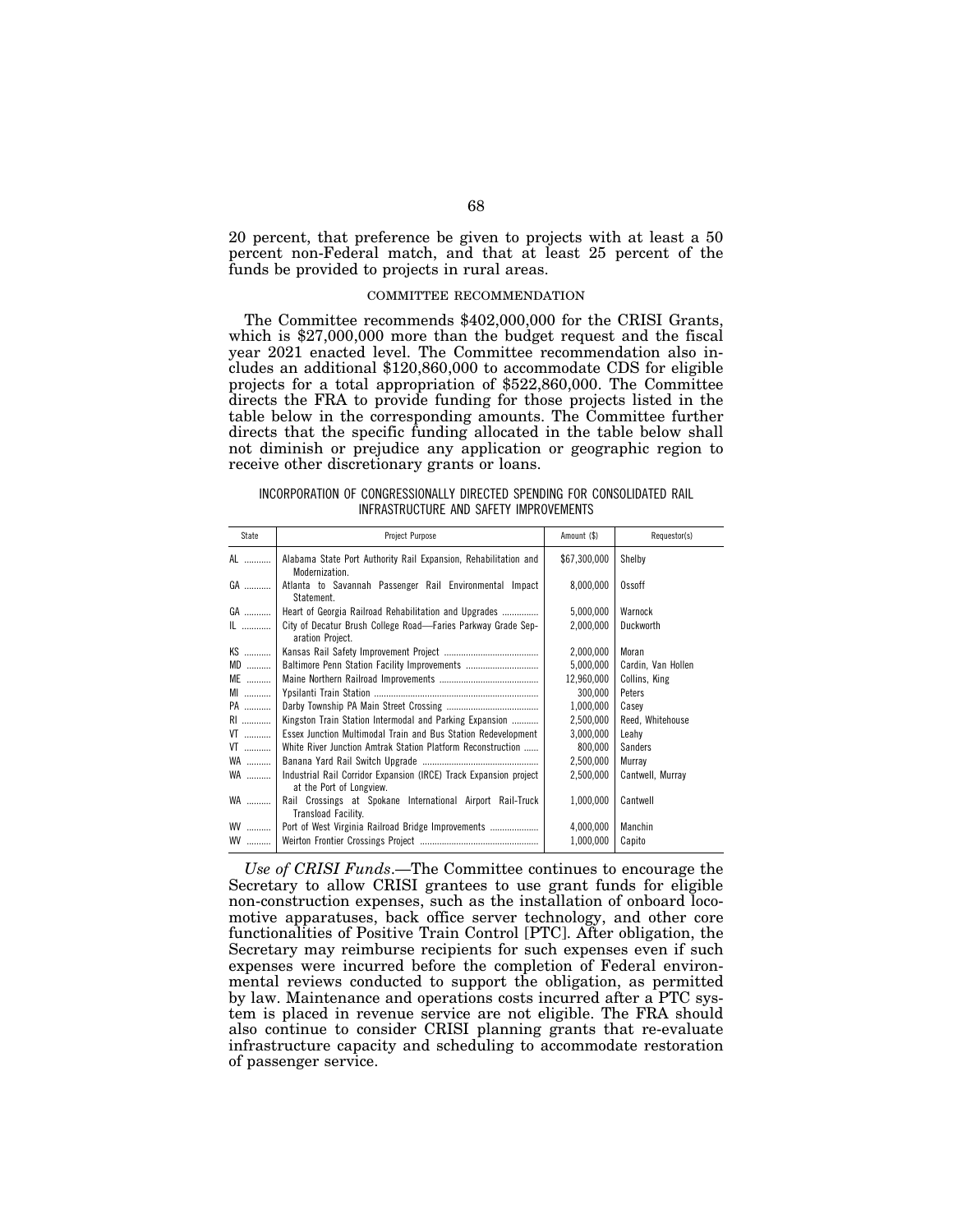# RESTORATION AND ENHANCEMENT GRANTS

| \$4,720,000 |
|-------------|
|             |
| 2,000,000   |

### PROGRAM DESCRIPTION

The Restoration and Enhancement Grant program provides support for operating assistance and capital investments to initiate, restore, or enhance intercity passenger rail service, as authorized under 49 U.S.C. 24408.

# COMMITTEE RECOMMENDATION

The Committee recommends \$2,000,000 for Restoration and Enhancement Grants, which is \$2,000,000 more than the budget request and \$2,270,000 less than the fiscal year 2021 enacted level.

### THE NATIONAL RAILROAD PASSENGER CORPORATION

| \$2,000,000,000 |
|-----------------|
| 2.700.000.000   |
| 2.700.000.000   |

### PROGRAM DESCRIPTION

Amtrak operates intercity passenger rail services in 46 States and the District of Columbia, in addition to serving as a contractor in various capacities for several commuter rail agencies. Congress created Amtrak in the Rail Passenger Service Act of 1970 (Public Law 91–518) in response to private carriers' inability to profitably operate intercity passenger rail service. Thereafter, Amtrak assumed the common carrier obligations of the private railroads in exchange for the right to priority access to their tracks for incremental cost.

# COMMITTEE RECOMMENDATION

The Committee recommends a total appropriation of \$2,700,000,000 for Amtrak, which is equal to the budget request and \$700,000,000 more than the fiscal year 2021 enacted level.

The Committee directs the FRA to make a timely disbursement of funds to maximize the Corporation's ability to efficiently manage its cash flow. Each year, Amtrak is responsible for significant onetime cash overflows at the beginning of the calendar year. In order to help facilitate these payments, the Committee directs the FRA to release adequate funding in the first quarter of the fiscal year in order to allow Amtrak to efficiently manage its financial obligations in a timely manner.

*COVID-19 Pandemic Impact on Amtrak Operations*.—The Committee appreciates Amtrak's work to become self-sufficient. The Committee notes that Amtrak had record ridership levels prior to fiscal year 2020 and reported that it was on track to break even. However, ridership and revenue plummeted in fiscal years 2020 and 2021 due to the COVID-19. As a result, for fiscal years 2020 and 2021, the Coronavirus Aid, Relief, and Economic Security Act (Public Law 116–136), the Coronavirus Response and Relief Supplemental Appropriations Act, 2021 (Public Law 116–260) and the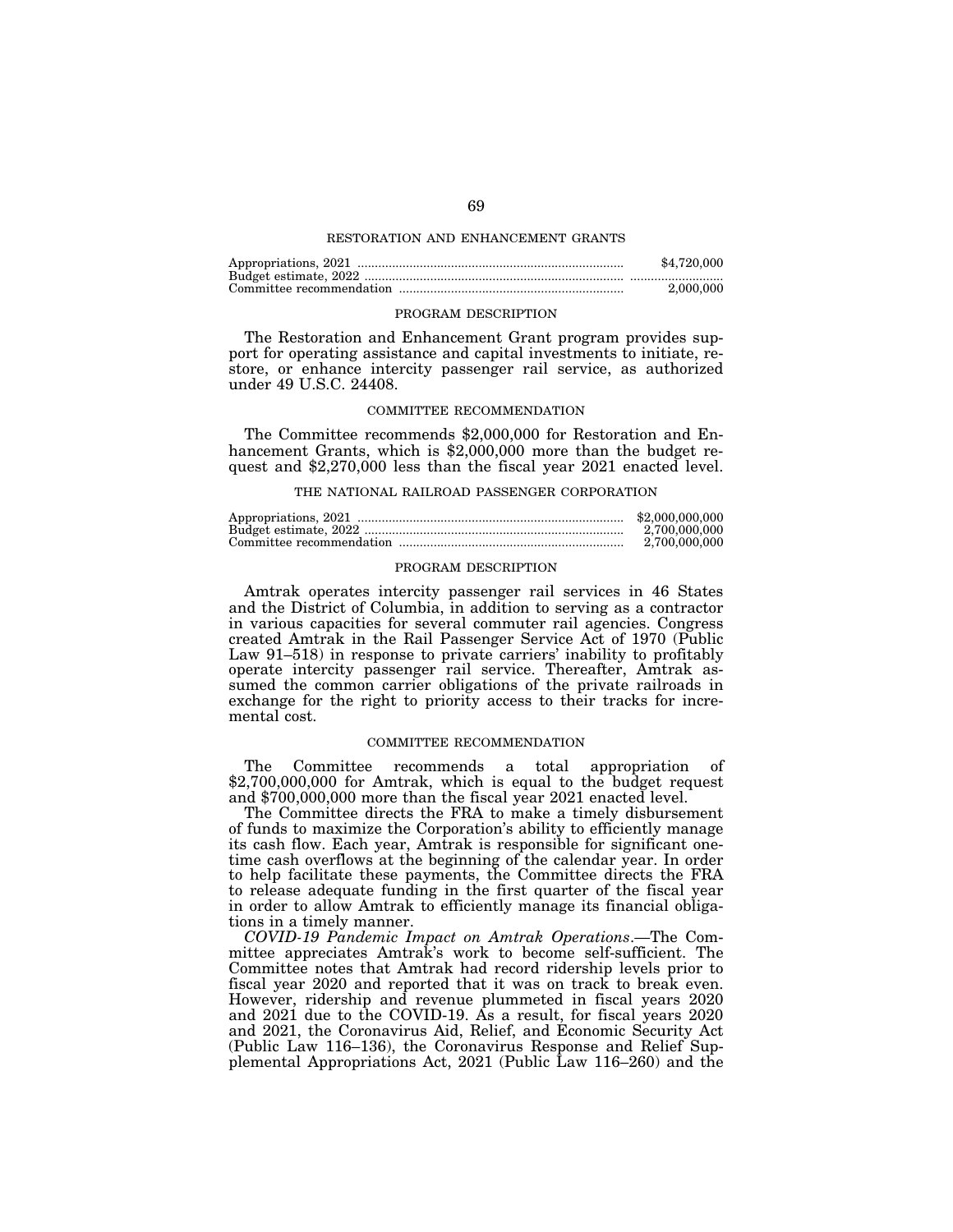American Rescue Plan Act of 2021 (Public Law 117–2), provided a total of \$3,718,000,000 in emergency supplemental funding for Amtrak to sustain operations and the workforce in order to continue to provide critical intercity transportation services. Amtrak's ridership and revenue is in the process of recovering and the Committee applauds Amtrak's efforts to ensure that funding previously provided by Congress is wisely applied across the rail network. In addition to the emergency supplemental funding previously provided, the Committee notes that the recommendation for fiscal year 2022 includes a substantial increase from the regular annual amount provided in fiscal year 2021. The Committee notes that this funding level represents extenuating circumstances regarding residual effects on Amtrak's reduced ridership and revenue. The Committee directs Amtrak to provide regular updates to the House and Senate Committees on Appropriations on any new revenue projections, estimates, or needs as they become available.

*Amfleet Replacement*.—The Committee recommendation includes \$100,000,000 to support the acquisition of new single-level passenger equipment in proportion to the use of this equipment for Amtrak's Northeast Corridor, State-supported, and long-distance services. The Committee expects Amtrak to report to the House and Senate Committees on Appropriations on its progress to find a solution toward a shared fleet replacement costs.

*Charter Trains and Private Cars*.—The Committee continues to applaud Amtrak's efforts to make itself financially more sustainable through a business-like approach to its operations. However, stakeholders continue to remain concerned with Amtrak's communication and implementation of new policies. In fiscal year 2021, the Committee directed Amtrak to report on the effects of its changes in policy to charter trains, special trains, and private trains, but stakeholders continue to express concerns with Amtrak's billing and pricing for private cars and charter trains. Amtrak is directed to once again report on the impact of its policies to charter trains and private trains in the fiscal year 2023 budget request, and to include the amounts and percentages by which revenues and usage declined, including separate figures for charter trains run with Amtrak-owned and with privately-owned cars. Amtrak should also continue to update the list of eligible locations for private car moves and continue to evaluate such locations going forward. Amtrak should continue to strive to improve public outreach and offer its stakeholders an opportunity to comment on policies that affect services prior to finalizing any such decisions.

*Amtrak Station Agents*.—Amtrak is required to provide station agents, which included either Amtrak ticket agents or caretakers, at all Amtrak stations that had a ticket agent position eliminated in fiscal year 2018. Amtrak is again directed to communicate and collaborate with local partners and take into consideration the unique needs of each community, including impacts to local jobs, when making decisions related to the staffing of Amtrak stations.

*Budget and Business Plan*.—The Committee continues to direct Amtrak to submit a business plan in accordance with section 11203(b) of Public Law 114–94 for fiscal year 2022. Amtrak shall continue to submit a budget request for fiscal year 2023 to the House and Senate Committees on Appropriations in similar format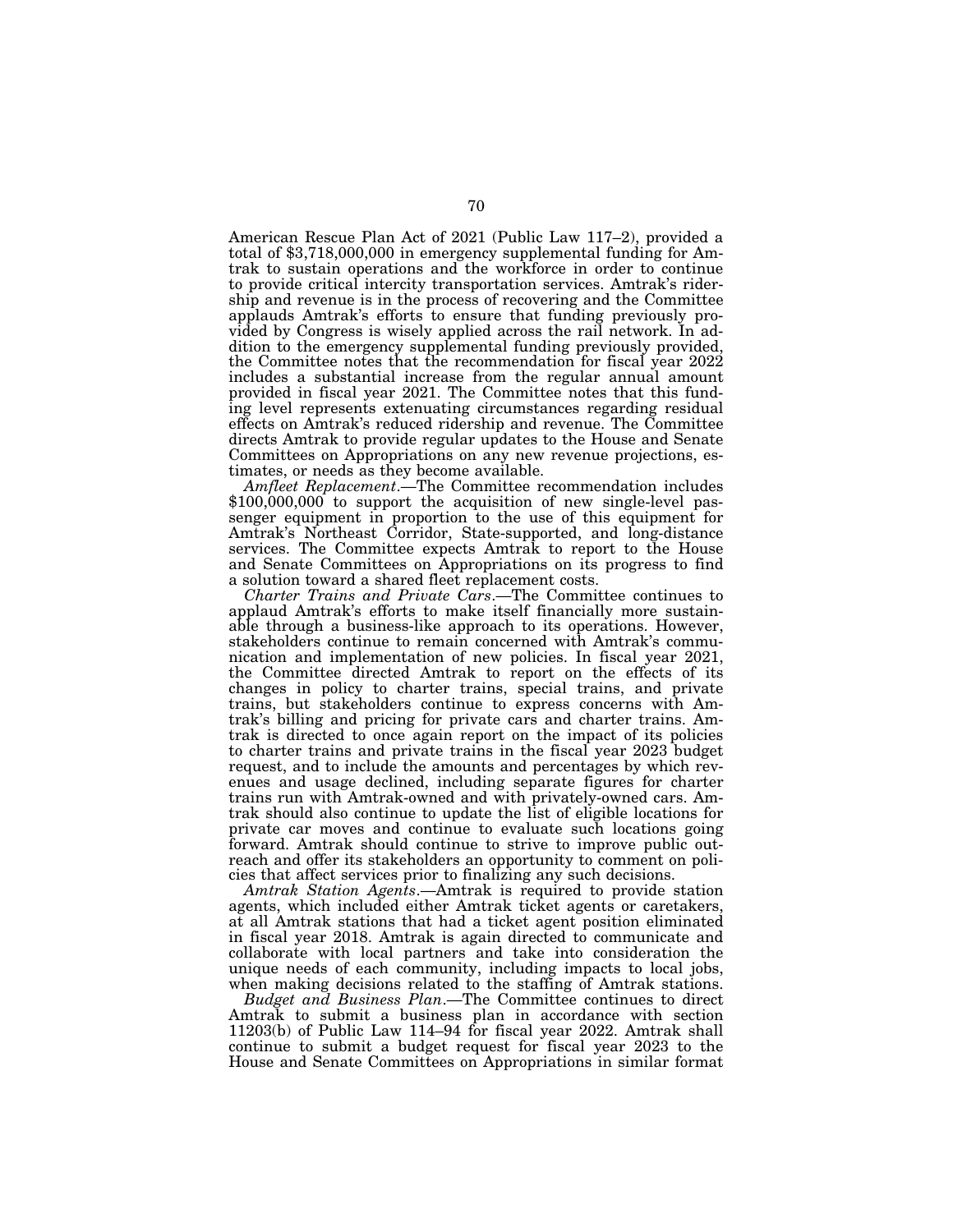and substance to those submitted by executive agencies of the Federal Government.

*FRA Grant Administration and Report Streamlining*.—The Committee recognizes that Amtrak fields a myriad of grant requirements from the FRA. The Committee is supportive of robust oversight by the FRA; however, to the extent practicable, the FRA is encouraged to work with Amtrak to reduce duplication and streamline their reporting requirements.

*Food and Beverage*.—The Committee urges Amtrak to provide food and beverage services in a cost effective manner consistent with available revenue and Federal funds. The Committee directs Amtrak to periodically update the House and Senate Committees on Appropriations on the food and beverage offerings, new initiatives, and operating loss, as appropriate.

*U.S. Services*.—The Committee is concerned with any potential offshoring of services contracts and the potential displacement of U.S. labor. Amtrak should take the necessary affirmative steps to ensure the contracts for customer service, professional, and IT services, including such subsidiary services, shall be performed within the United States.

# NORTHEAST CORRIDOR GRANTS TO THE NATIONAL RAILROAD PASSENGER CORPORATION

The Committee recommends \$968,692,693 for Northeast Corridor Grants to Amtrak. The funding level provided includes no more than \$5,000,000 for the use of the Northeast Corridor Commission established under section 24905 of title 49, United States Code; no less than \$75,000,000 between the Northeast Corridor and National Network grants for ADA compliance; and \$100,000,000 for Amfleet replacement.

# NATIONAL NETWORK GRANTS TO THE NATIONAL RAILROAD PASSENGER **CORPORATION**

The Committee recommends \$1,731,307,307 for National Network Grants to Amtrak. The funding level provided includes no more than \$2,000,000 for use of the State-Supported Route Committee established in the FAST Act (Public Law 114–94) and at least \$50,000,000 shall be for the installation of safety technology or infrastructure improvements to improve safety on certain Statesupported routes.

*National Network Services*.—Amtrak's long-distance routes provide much needed transportation access in hundreds of communities and for rural areas where mobility options are limited. Equally important are routes that provide service to rural areas from urban areas along the Northeast Corridor. During floor consideration of the Committee's fiscal year 2019 bill, the Senate voted 95–4 in favor of an amendment to express a sense of Congress that long-distance passenger routes should be sustained to ensure connectivity for the 4.7 million riders in 325 communities in 40 States that rely on this service. The Committee does not support proposals that will inevitably lead to long-term or permanent service cuts or segmentation of routes, which will lead to less service for rural communities.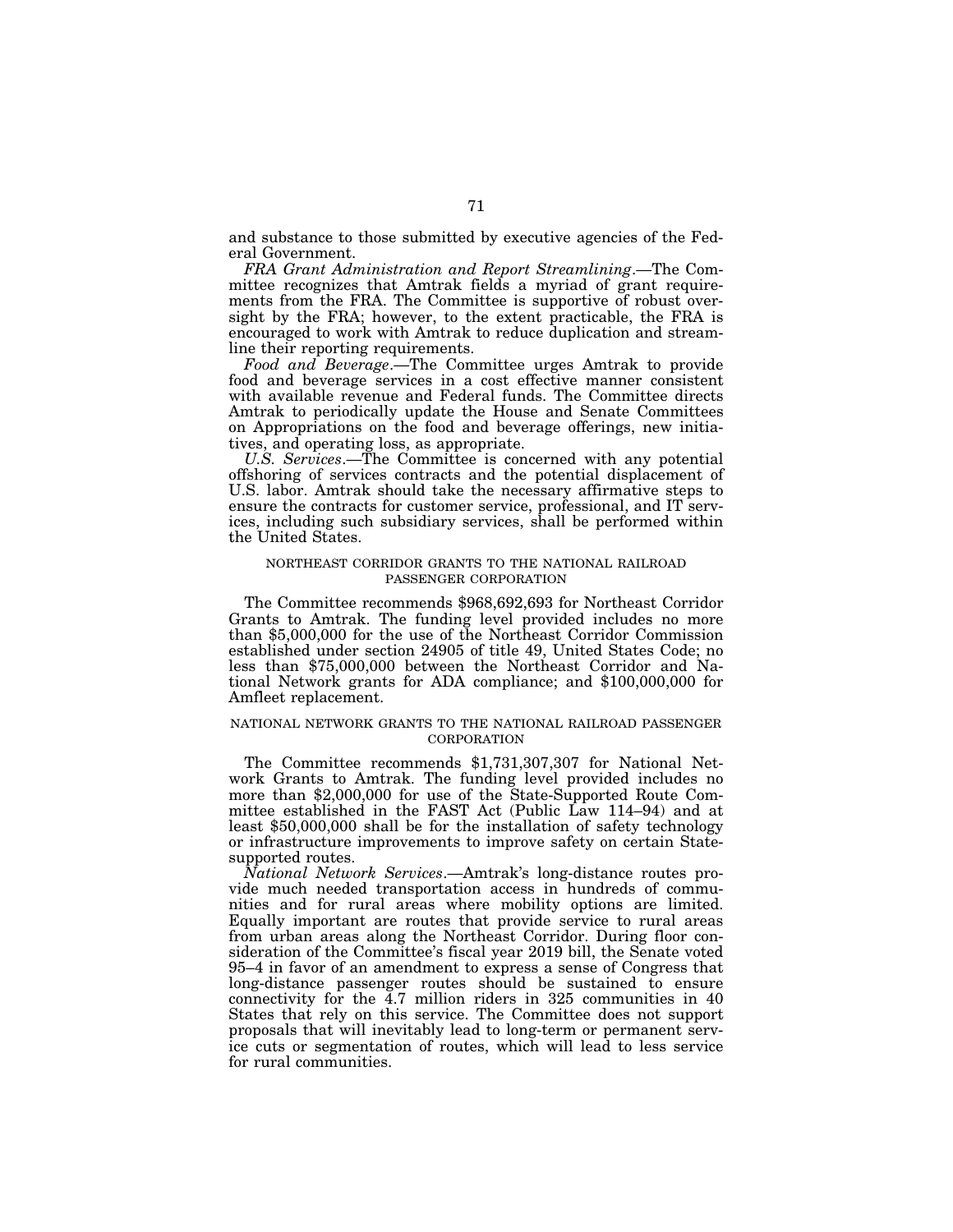# ADMINISTRATIVE PROVISIONS—FEDERAL RAILROAD ADMINISTRATION

# (INCLUDING RESCISSIONS)

Section 150 limits overtime payments to employees at Amtrak to \$35,000 per employee. However, Amtrak's president may waive this restriction for specific employees for safety or operational efficiency reasons. If the cap is waived, Amtrak must notify the House and Senate Committees on Appropriations within 30 days and specify the number of employees receiving waivers and the total amount of overtime payments made to employees receiving waivers.

Section 151 prohibits the use of funds provided to Amtrak to reduce the total number of Amtrak Police Department uniformed officers patrolling on board passenger trains or at stations, facilities or rights-of-way below the staffing level on May 1, 2019.

Section 152 prohibits the use of funds made available by this act by Amtrak in contravention of the Worker Adjustment and Retraining Notification Act.

Section 153 rescinds certain unobligated balances.

Section 154 expresses the sense of Congress in support of Amtrak's long-distance passenger routes.

# FEDERAL TRANSIT ADMINISTRATION

#### PROGRAM DESCRIPTION

The Federal Transit Administration [FTA] was established as a component of the Department of Transportation by Reorganization Plan No. 2 of 1968, effective July 1, 1968, which transferred most of the functions and programs under the Federal Transit Act of 1964, as amended (78 Stat. 302; 49 U.S.C. 1601 et seq.), from the Department of Housing and Urban Development. The missions of the FTA are: to help develop improved mass transportation systems and practices; to support the inclusion of public transportation in community and regional planning to support economic development; to provide mobility for Americans who depend on transit for transportation in both metropolitan and rural areas; to maximize the productivity and efficiency of transportation systems; and, to provide assistance to State and local governments and agencies in financing such services and systems.

# COMMITTEE RECOMMENDATION

Under the Committee recommendations, a total program level of \$13,455,612,000 is provided for FTA programs in fiscal year 2022. The recommendation is \$36,736,000 less than the budget request and \$498,450,000 more than the fiscal year 2021 enacted level.

|                          | General fund                                      | Highway trust fund                                                    | Total                            |
|--------------------------|---------------------------------------------------|-----------------------------------------------------------------------|----------------------------------|
| Committee recommendation | \$2,806.814.000<br>3.342.000.000<br>3.331.998.000 | \$10.150.348.000 \$12.957.162.000<br>10.150.348.000<br>10.150.348.000 | 13.492.348.000<br>13.455.612.000 |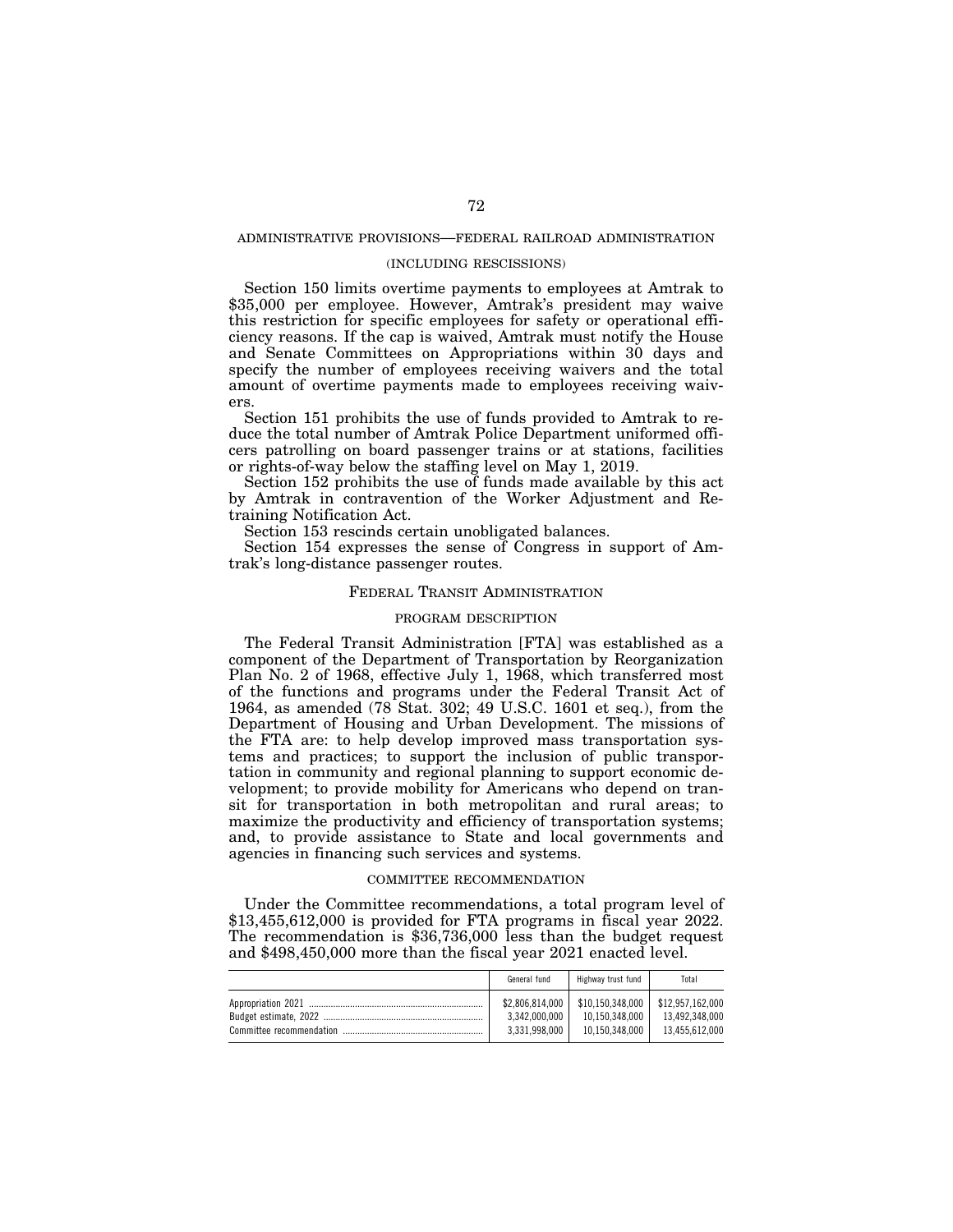### ADMINISTRATIVE EXPENSES

| \$121.052.000 |
|---------------|
| 131.500.000   |
| 131,500,000   |

#### PROGRAM DESCRIPTION

Administrative expenses fund personnel, contract resources, information technology, space management, travel, training, and other administrative expenses necessary to carry out the FTA's mission to support, improve, and help ensure the safety of public transportation systems.

# COMMITTEE RECOMMENDATION

The Committee recommends a total of \$131,500,000 from the general fund for the agency's salaries and administrative expenses. The recommended level of funding is equal to the budget request and \$10,448,000 more than the fiscal year 2021 enacted level.

*Project Management Oversight [PMO] Activities*.—The Committee directs the FTA to continue to submit to the House and Senate Committees on Appropriations the quarterly PMO reports for each project with a full funding grant agreement.

*Full Funding Grant Agreements [FFGAs]*.—Section 5309(k) of title 49, United States Code, requires that the FTA notify the House and Senate Committees on Appropriations, as well as the House Committee on Transportation and Infrastructure and the Senate Committee on Banking, Housing, and Urban Affairs, 30 days before executing a FFGA. In its notification to the House and Senate Committees on Appropriations, the Committee directs the FTA to submit the following information: (1) a copy of the proposed FFGA; (2) the total and annual Federal appropriations required for the project; (3) the yearly and total Federal appropriations that can be planned or anticipated for existing FFGAs for each fiscal year through 2023; (4) a detailed analysis of annual commitments for current and anticipated FFGAs against the program authorization, by individual project; (5) a financial analysis of the project's cost and sponsor's ability to finance the project, which shall be conducted by an independent examiner and which shall include an assessment of the capital cost estimate and finance plan; (6) the source and security of all public and private sector financing; (7) the project's operating plan, which enumerates the project's future revenue and ridership forecasts; and (8) a listing of all planned contingencies and possible risks associated with the project.

The Committee also directs the FTA to inform the House and Senate Committees on Appropriations in writing 30 days before approving schedule, scope, or budget changes to any FFGA. Correspondence relating to all changes shall include any budget revisions or program changes that materially alter the project as originally stipulated in the FFGA, including any proposed change in rail car procurement.

The Committee directs the FTA to continue to provide a monthly capital investment grant program update to the House and Senate Committees on Appropriations, detailing the status of each project. This update should include anticipated milestone schedules for ad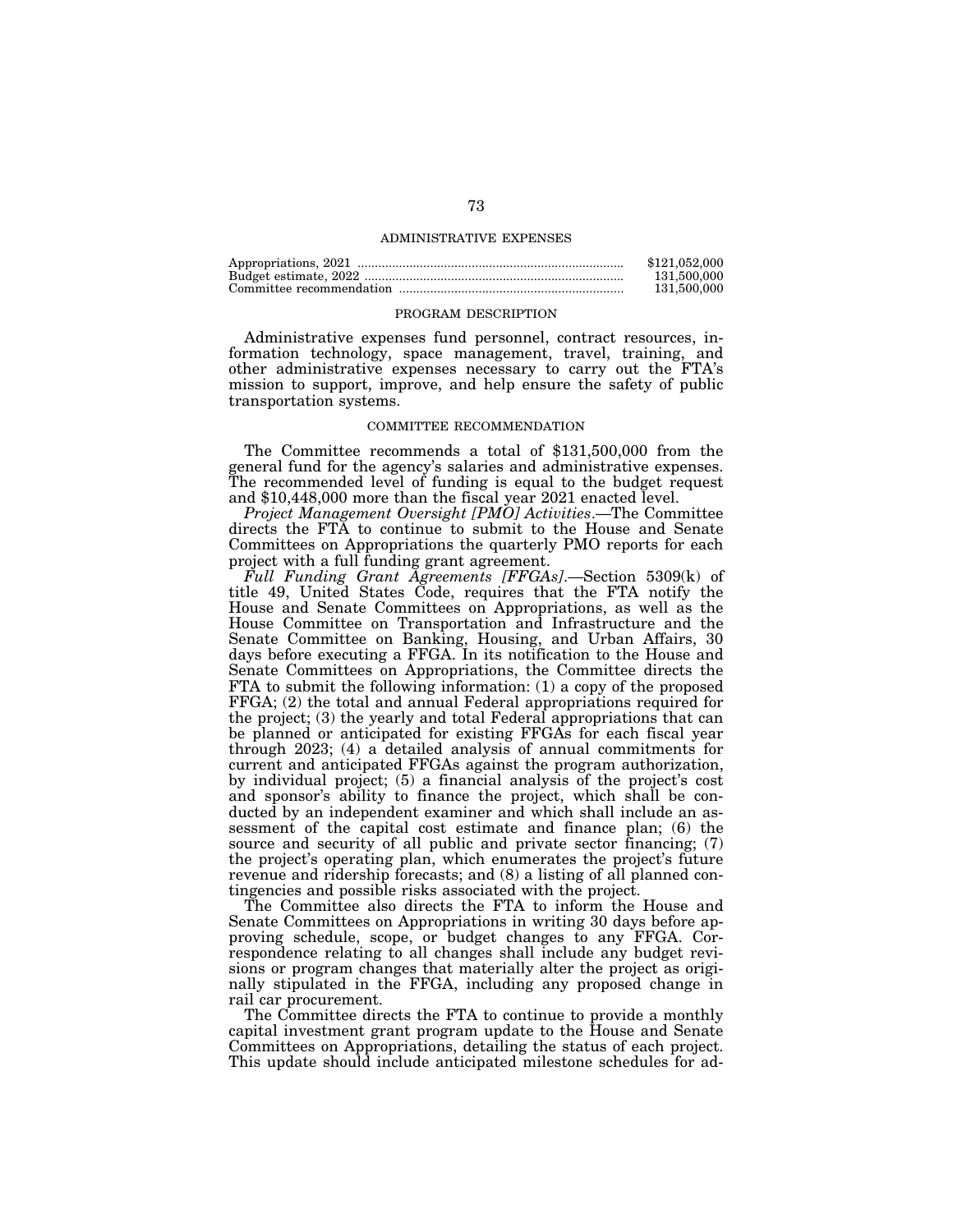vancing projects, especially those within 2 years of a proposed FFGA. It should also highlight and explain any potential cost and schedule changes affecting projects.

# TRANSIT FORMULA GRANTS

### (LIQUIDATION OF CONTRACT AUTHORITY)

# (LIMITATION ON OBLIGATIONS)

### (HIGHWAY TRUST FUND)

|                          | Obligation limitation<br>(trust fund) |
|--------------------------|---------------------------------------|
|                          | \$10.150.348.000<br>10.150.348.000    |
|                          |                                       |
| Committee recommendation | 10.150.348.000                        |

### PROGRAM DESCRIPTION

Communities use formula grants funds for bus and railcar purchases, facility repair and construction, maintenance, and where eligible, planning and operating expenses. The formula grants account includes funding for the following programs: transit-oriented development; planning programs; urbanized area formula grants; enhanced mobility for seniors and individuals with disabilities; a pilot program for enhanced mobility; formula grants for rural areas; public transportation innovation; technical assistance and workforce development, including a national transit institute; a bus testing facility; the national transit database; state of good repairs grants; bus and bus facilities formulas grants; and growing States and high-density States formula grants. Set-asides from formula funds are directed to a grant program for each State with rail systems not regulated by the FRA to meet the requirements for a State Safety Oversight program. The account also provides funding to support passenger ferry services and public transportation on Indian reservations.

### COMMITTEE RECOMMENDATION

The Committee recommends limiting obligations and the liquidation of contract authorizations in the transit formula and bus grants account in fiscal year 2022 to \$10,150,348,000. The recommendation is equal to the budget request and the fiscal year 2021 enacted level.

*Buses and Bus Facilities Grant Program*.—The Committee continues to support the FAST Act's (Public Law 114–94) inclusion of competitive grants in the buses and bus facilities grant program and continues to encourage the FTA to follow the guidance set forth in the FAST Act when developing selection criteria for the program. Consistent with section 3017 of the FAST Act, the age and condition of buses, bus fleets, related equipment, and bus-related facilities should be the primary consideration for selection criteria.

*New Transportation Projects in Low-Growth Areas*.—The Committee encourages the FTA to prioritize projects that connect communities unserved or underserved by transit to employment cen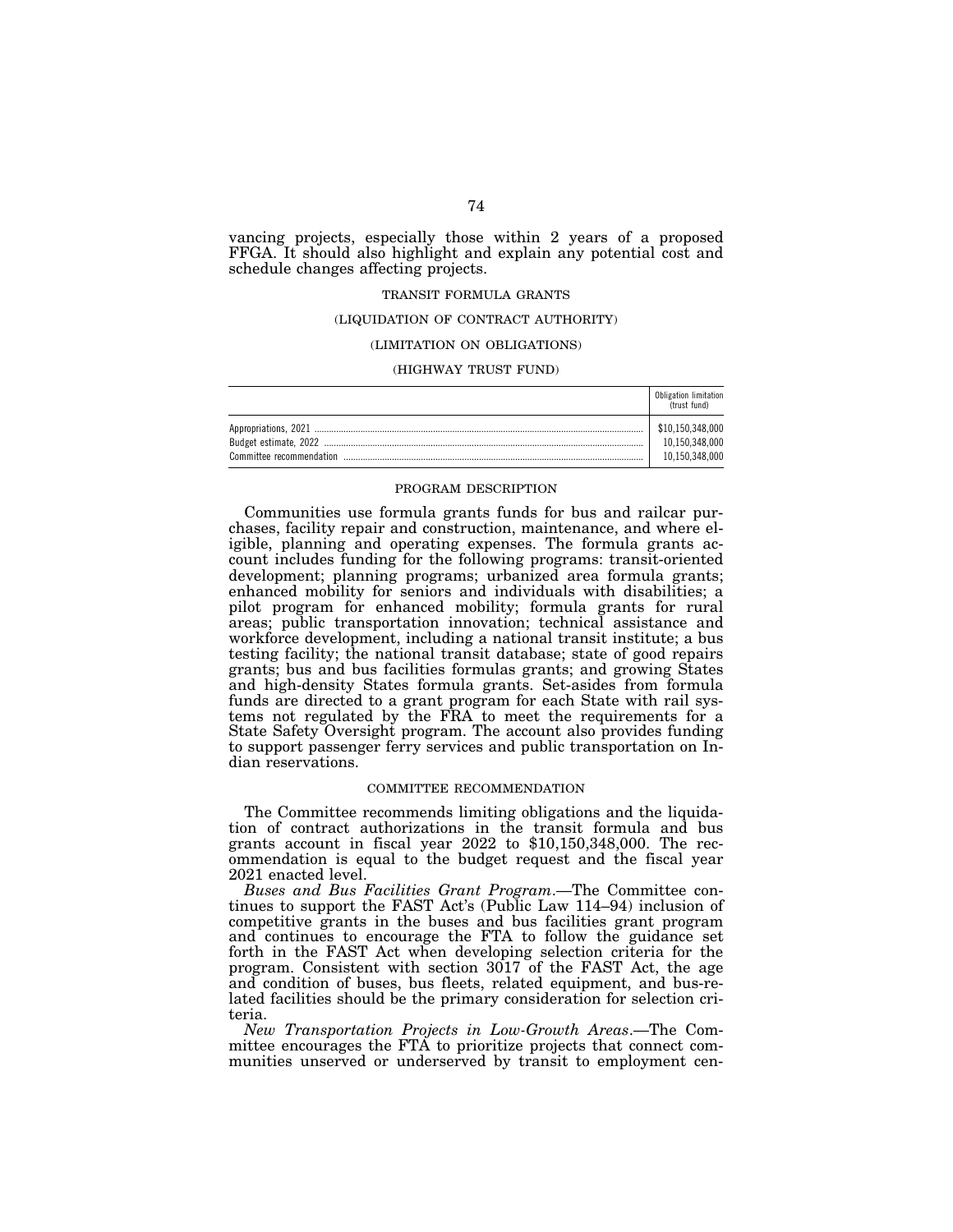ters and projects that support economic growth in disadvantaged areas.

*Innovative Procurement*.—The Committee directs the FTA to continue to permit procurement partnerships in fiscal year 2022 grant awards for the Low or No Emissions Bus Program in the same manner as in previous fiscal years. The Committee also encourages the FTA to promote greater use of the innovative procurement authorities for technologically advanced buses that were established by section 3019 of the FAST Act (Public Law 114–94), including separate battery lease agreements. The FTA should provide technical assistance to States regarding the development of State schedules that are consistent with Federal law, take steps to ensure that FTA funds purchases by transit agencies off of State schedules from other States that comply with Federal requirements, and use webinars and stakeholder events to make transit agencies more aware that they may purchase off of State schedules regardless of location.

*Low or No Emission Bus Program*.—The Committee directs the FTA to implement the low or no emission section 5339(c) competitive grant program in a manner that allows for a variety of different fuel types including electric, natural gas, hydrogen and other alternative fuel types. The FTA should give consideration for procurements that reduce an agency's overall greenhouse gas emissions and takes into consideration the resources available to the agency to do so. The Committee reminds the FTA that for some agencies, the transition to zero emission requires the use of low emission buses to bridge funding and technology gaps.

#### TRANSIT INFRASTRUCTURE GRANTS

| \$516,220,000 |
|---------------|
| 550,000,000   |
| 756.998.000   |

#### PROGRAM DESCRIPTION

The Committee provides funding for transit infrastructure grants to address targeted capital, operating, and state of good repair needs for public transportation providers and services across America.

#### COMMITTEE RECOMMENDATION

The Committee recommends an additional \$604,000,000 in transit infrastructure grants to remain available until expended, which is \$87,780,000 more than the fiscal year 2021 enacted level and \$54,000,000 more than the budget request. Of the funds provided: (1) \$300,000,000 is available for buses and bus facilities grants authorized under 49 U.S.C. 5339, of which \$200,000,000 is provided for formula grants, and \$100,000,000 is provided for competitive grants; (2) \$132,000,000 is provided for low or no emission grants authorized under 49 U.S.C. 5339(c); (3) \$45,000,000 is provided for formula grants for rural areas authorized under 49 U.S.C. 5311; (4) \$45,000,000 is provided for high density State apportionments authorized under 49 U.S.C.  $5340(d)$ ; (5) \$45,000,000 is provided for state of good repair grants authorized under 49 U.S.C. 5337; (6) \$13,000,000 is provided for ferry boat grant grants authorized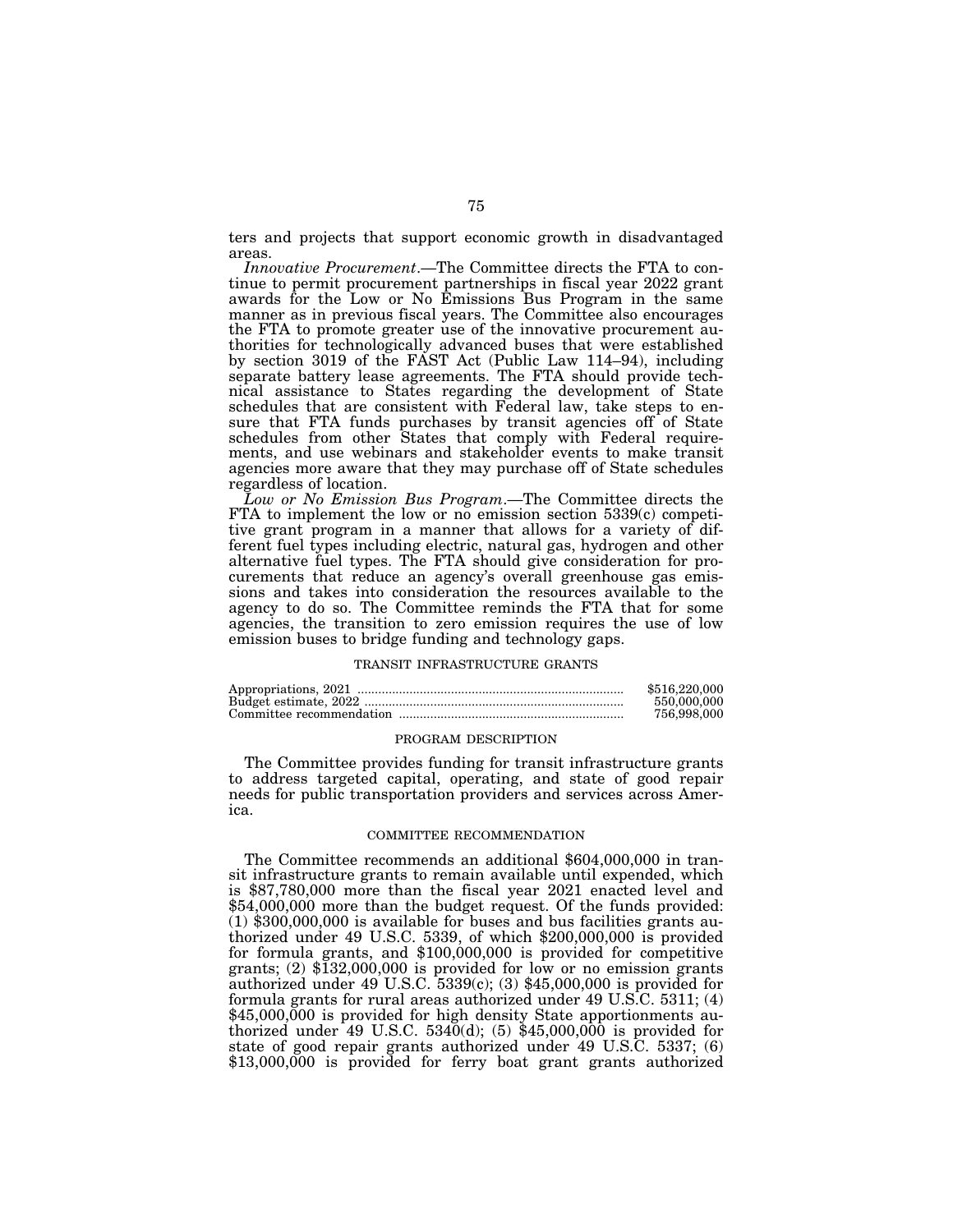under 49 U.S.C. 5307(h); (7) \$2,000,000 is provided for bus testing facilities authorized under section 5318 of such title; (8) \$20,000,000 is available for areas of persistent poverty; (9) \$1,000,000 is provided for innovative mobility demonstration projects authorized under 49 U.S.C. 5312; (10) \$1,000,000 is provided for accelerating innovating mobility demonstration projects authorized under 49 U.S.C. 5312; and (11) an additional \$152,998,000 is provided for CDS as identified in the table below in the corresponding amounts for a total appropriations of \$756,998,000. The Committee further directs that the specific funding allocated in the table below shall not diminish or prejudice the application of a specific project or geographic region to receive other discretionary grants or loans. The Committee recommendation includes funding from the general fund, and the funding is not subject to any limitation on obligations.

# INCORPORATION OF CONGRESSIONALLY DIRECTED SPENDING FOR TRANSIT INFRASTRUCTURE GRANTS

| State | Project Purpose                                                                     | Amount (\$)    | Requestor(s)         |
|-------|-------------------------------------------------------------------------------------|----------------|----------------------|
| AZ    | Northern Arizona Public Transportation Authority Bus Storage<br>Phase 1-CDL Course. | \$2,590,000    | Kelly                |
| AZ    |                                                                                     | 1,057,000      | Kelly                |
| AZ    |                                                                                     | 2,745,000      | Sinema               |
| CA    | City of Emeryville 40th Street Re-Design Project                                    | 1,000,000      | Feinstein            |
| CA    |                                                                                     | 2,000,000      | Feinstein            |
| CA    | Orange County West Santa Ana Branch High Capacity Transit                           | 750,000        | Feinstein            |
|       | Study.                                                                              |                |                      |
| CA    | San Francisco Municipal Transportation Agency Cable Car Re-<br>newal Master Plan.   | 2,000,000      | Feinstein            |
| CA    |                                                                                     | 10,000,000     | Feinstein, Padilla   |
| CA    | Los Angeles County Metropolitan Transportation Authority Sepul-                     | 3,500,000      | Feinstein, Padilla   |
|       | veda Transit Corridor.                                                              |                |                      |
| CA    | East San Fernando Valley Transit Corridor Project                                   | 5,000,000      | Padilla              |
| CA    |                                                                                     | 5,000,000      | Padilla              |
| CA    | Long Beach Zero-Emission Bus Replacement Project                                    | 1,000,000      | Padilla              |
| CO    | Colorado Statewide Transit Improvement Project-Durango Bus                          | 522,000        | Bennet, Hickenlooper |
|       | Acquisition, Charging Infrastructure and Technical Services.                        |                |                      |
| CO    | Colorado Statewide Transit Improvement Project-Eagle County                         | 1,201,000      | Bennet, Hickenlooper |
|       | Bus Facilities and Charging Infrastructure.                                         |                |                      |
| $CO$  | Colorado Statewide Transit Improvement Project-Grand Valley                         | 1,223,000      | Bennet, Hickenlooper |
|       | Bus Acquisition.                                                                    |                |                      |
| CO    | Colorado Statewide Transit Improvement Project-Gunnison Val-                        | 1,460,000      | Bennet, Hickenlooper |
|       | ley Bus Acquisition.                                                                |                |                      |
| $CO$  | Colorado Statewide Transit Improvement Project-Vail Bus Ac-                         | 1,650,000      | Bennet, Hickenlooper |
|       | quisition and Charging Infrastructure.                                              |                |                      |
| CT    | Walk Bridge-Undergrade Bridges Demolition and Replacement                           | 15.000.000     | Blumenthal, Murphy   |
|       | in Norwalk, CT.                                                                     |                |                      |
| GA    |                                                                                     | 993.000        | <b>Ossoff</b>        |
| GA    |                                                                                     | 3,850,000      | Ossoff, Warnock      |
| GA    |                                                                                     | 5,000,000      | Warnock              |
| HI    | City and County of Honolulu-Electrification of Route 40 Bus                         | 10,000,000     | Schatz               |
|       | Route.                                                                              |                |                      |
| IL    | Chicago Transit Authority Systemwide Elevator Modernization                         | 2,100,000      | Duckworth            |
|       | Program.                                                                            |                |                      |
| IL    | Chicago Transit Authority 103rd St. Garage Electric Bus Imple-                      | 2,000,000      | Durbin               |
|       | mentation Project.                                                                  |                |                      |
| IL    | Illinois Electric Bus and Charging Infrastructure Program                           | 8,250,000      | Durbin               |
| MD    |                                                                                     | 2.000.000      | Van Hollen           |
| MD    | Charles-Prince George's County Southern Maryland Rapid Transit                      | 5,000,000      | Cardin, Van Hollen   |
|       | Corridor.                                                                           |                |                      |
| $MD$  | Maryland DOT Dual Locomotives for Commuter Rail Service                             | 1,000,000      | Van Hollen           |
|       |                                                                                     | 300,000 Peters |                      |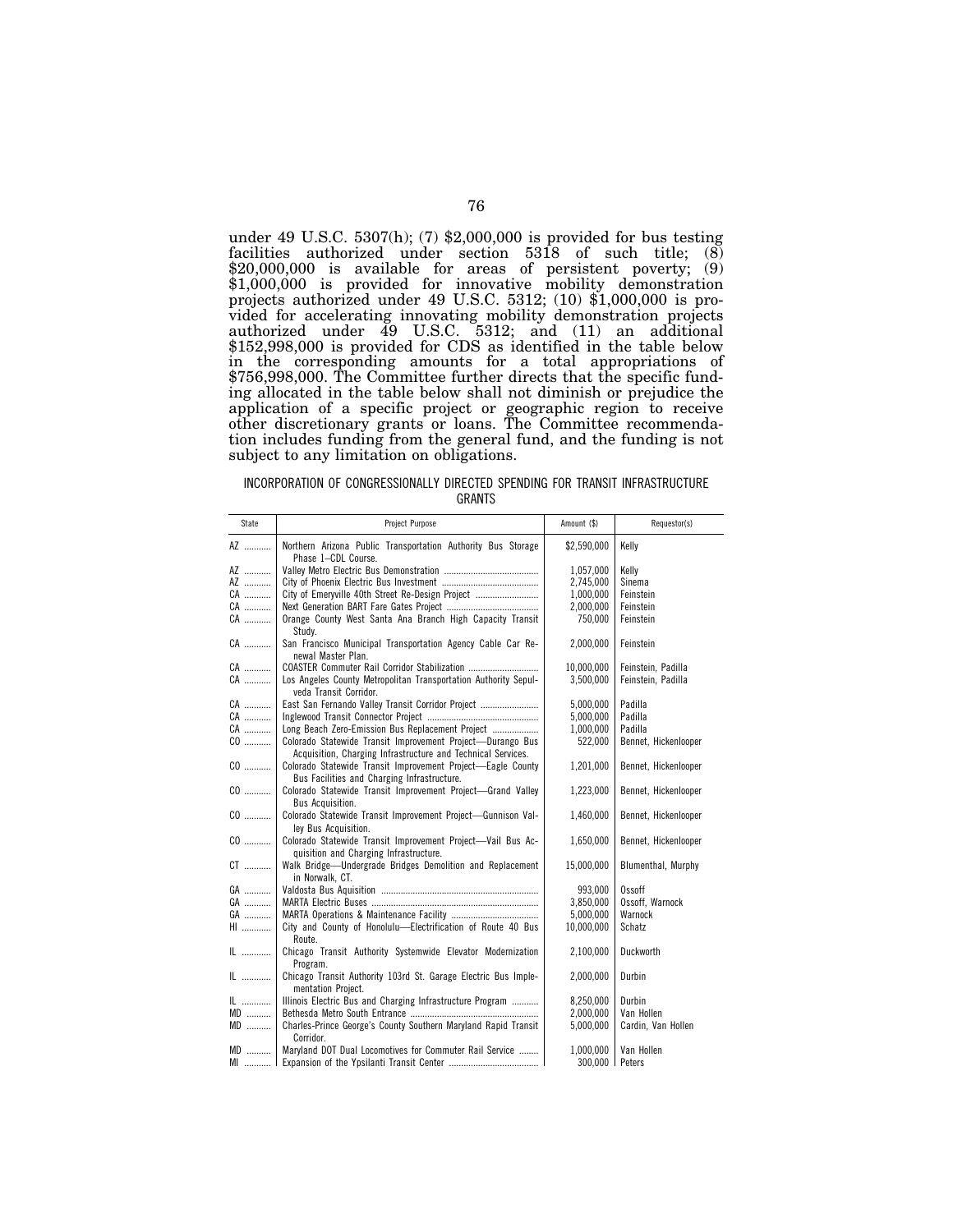# INCORPORATION OF CONGRESSIONALLY DIRECTED SPENDING FOR TRANSIT INFRASTRUCTURE GRANTS—Continued

| State                 | Project Purpose                                                                            | Amount (\$)                       | Requestor(s)                                     |
|-----------------------|--------------------------------------------------------------------------------------------|-----------------------------------|--------------------------------------------------|
| MN<br><b>MN</b><br>NV | Maryland Parkway Bus Rapid Transit Zero Emissions Fleet                                    | 500,000<br>5,000,000<br>2,000,000 | Klobuchar, Smith<br>Smith<br>Cortez Masto, Rosen |
| NY                    | Long Island Rail Road Forest Hills Platform Extensions & Ele-<br>vators.                   | 1,000,000                         | Gillibrand                                       |
| NY                    | Niagara Frontier Transportation Authority DL&W Station<br>Skybridge.                       | 2,000,000                         | Gillibrand, Schumer                              |
| NY                    | Niagara Frontier Transportation Authority Battery Electric Bus<br>Charging Infrastructure. | 1,760,000                         | Gillibrand, Schumer                              |
| NY                    |                                                                                            | 656,000                           | Schumer                                          |
| OH                    | Greater Cleveland Regional Transit Authority Rail Car Acquisition                          | 5,000,000                         | <b>Brown</b>                                     |
| OH                    | SORTA's Bus Stop Infrastructure Enhancement Project                                        | 3,300,000                         | <b>Brown</b>                                     |
| OR                    | Lane Transit District Electric Bus Replacement Project                                     | 950,000                           | Merkley, Wyden                                   |
| OR                    | Lane Transit District Trip Planner/Mobile Wallet Application                               | 600.000                           | Merkley, Wyden                                   |
| OR                    | Salem Area Mass Transit Zero-Emission Bus Fleet Electrification<br>Project.                | 6,306,000                         | Merkley, Wyden                                   |
| <b>PA</b>             |                                                                                            | 2,000,000                         | Casev                                            |
| PA                    | Harrisburg Transportation Center HVAC Upgrade                                              | 635.000                           | Casev                                            |
| RI                    | Rhode Island Public Transit Authority (RIPTA) Newport ZEV Fleet<br>Replacement.            | 4.000.000                         | Reed                                             |
| <b>WA</b>             |                                                                                            | 2,600,000                         | Cantwell                                         |
| <b>WA</b>             |                                                                                            | 2.500.000                         | Cantwell                                         |
| WA                    |                                                                                            | 1,500,000                         | Cantwell                                         |
| WA                    |                                                                                            | 2,500,000                         | Murrav                                           |
| WA                    |                                                                                            | 3,000,000                         | Murray                                           |
| <b>WI</b>             | Kenosha-Racine-Milwaukee (KRM) Regional Rail Corridor                                      | 5,000,000                         | <b>Baldwin</b>                                   |
| <b>WI</b>             |                                                                                            | 2,000,000                         | Baldwin                                          |

### TECHNICAL ASSISTANCE AND TRAINING

| \$7,500,000 |
|-------------|
| 7.500.000   |
| 7.500.000   |

### PROGRAM DESCRIPTION

The FAST Act (Public Law 114–94) authorizes the FTA to provide technical assistance under section 5314 of title 49 for human resource and training activities, and for workforce development programs.

# COMMITTEE RECOMMENDATION

The Committee recommends a total of \$7,500,000 for technical assistance and training, which is equal to the budget request and the fiscal year 2021 enacted level. The Committee recognizes the need among transit providers serving small cities, rural areas, and disadvantaged communities for technical assistance to help them take advantage of new technologies, including ride-hailing applications, autonomous shuttles, and micro-transit innovations that are transforming how Americans use public transportation. This funding will provide rural and small city transit operators with handson technical assistance that will facilitate the adoption of these new tools.

The Committee expects funding under this heading to address workforce development needs within the public transportation industry, in addition to technical assistance and training to increase mobility for people with disabilities and older adults.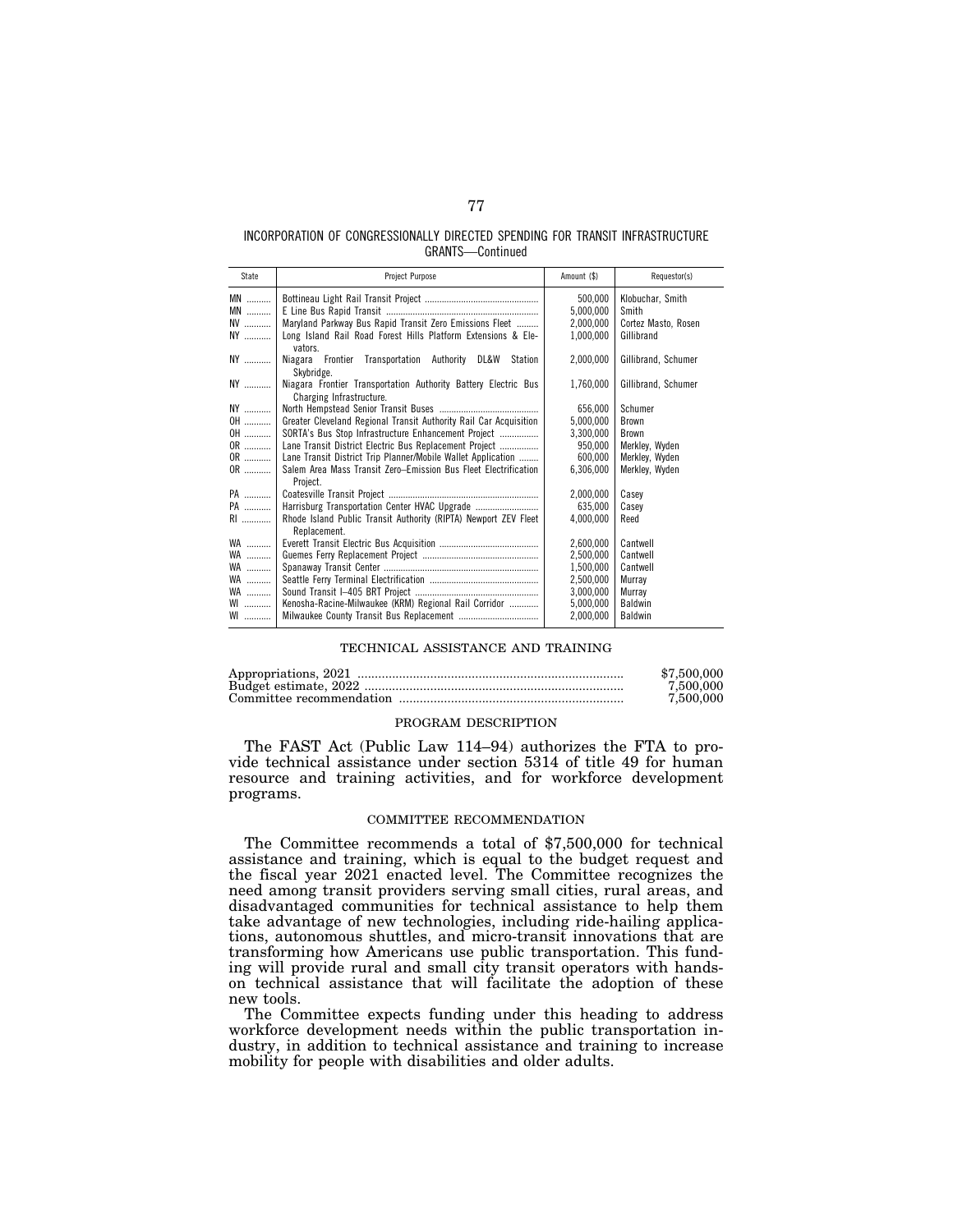*Cooperative Agreements*.—Since 2019, the Committee has required the Department to establish a technical assistance center through a cooperative agreement to assist small urban, rural, and Tribal public transit recipients and planning organizations with applied innovation and capacity building. The Committee recommendation includes \$1,500,000 for the technical assistance center agreement.

# CAPITAL INVESTMENT GRANTS

| \$2,014,000,000 |
|-----------------|
| 2.473.000.000   |
| 2.248.000.000   |

### PROGRAM DESCRIPTION

Under the Capital Investment Grants [CIG] program, the FTA provides grants to fund the building of new fixed guideway systems or extensions and improvements to existing fixed guideway systems. Eligible services include light rail, rapid rail (heavy rail), commuter rail, and bus rapid transit. The program includes funding for four categories of eligible projects authorized under 49 U.S.C. 5309, and section 3005(b) of the FAST Act (Public Law 114– 94): new starts, small starts, core capacity, and the expedited project delivery pilot program. New Starts are projects with a Federal share under this section of at least \$100,000,000 or a total net capital cost of at least \$300,000,000. By comparison, small starts are projects with a Federal share under this section of less than \$100,000,000 and total net capital cost less than \$300,000,000. Core capacity projects are those that will expand capacity by at least 10 percent in existing fixed-guideway transit corridors that are already at or above capacity, or are expected to be at or above capacity within 5 years. The FAST Act authorizes eight projects under the expedited project delivery pilot program, consisting of new starts, small starts, or core capacity that require no more than a 25 percent Federal share and are supported, in part, by a publicprivate partnership.

# COMMITTEE RECOMMENDATION

The Committee recommends \$2,248,000,000 for capital invest- ment grants, which is \$234,000,000 more than the fiscal year 2021 enacted level, and \$225,000,000 less than the budget request. The Committee recommendation includes \$1,425,000,000 for new starts projects authorized under 49 U.S.C. 5309(d), \$450,000,000 for core capacity projects authorized under 49 U.S.C. 5309(e), \$252,520,000 for small starts projects authorized under 49 U.S.C. 5309(h), \$100,000,000 for expedited project delivery for capital projects authorized under section 3005(b) of the FAST Act (Public Law 114– 94), and \$22,480,000 for oversight activities.

*Pilot Program for Expedited Project Delivery Program*.—The Committee strongly supports exploration of the use of public-private partnerships in public transportation as authorized under the pilot Expedited Project Delivery Program. The Committee urges the FTA to continue efforts to implement the pilot program expeditiously. The Committee directs the FTA to continue to work with current and potential project sponsors to provide transparent infor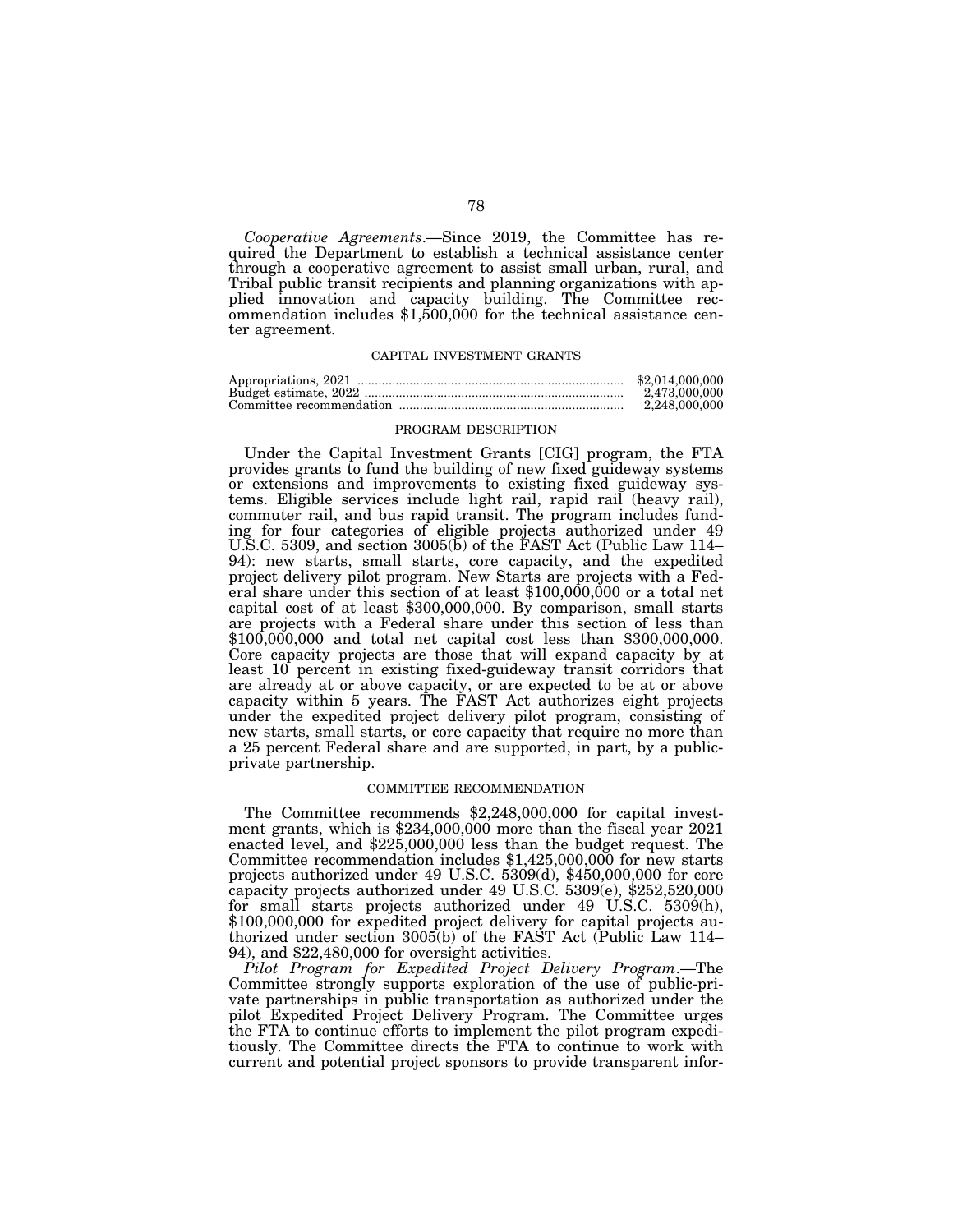mation about the selection process and the method by which future interested project sponsors are able to participate in the program. The Committee urges the FTA to provide additional information to the Committee regarding funding requirements and potential disbursement schedules of funds.

*Annual Report on Funding Recommendations*.—The Committee directs the Secretary to submit the fiscal year 2023 annual report on funding recommendations required by 49 U.S.C. 5309(o), and directs the Secretary to maintain the Federal Government funding commitments for all existing grant agreements and identify all projects with a medium or higher rating that anticipate requesting a grant agreement in fiscal year 2023.

*Core Capacity Vehicle Calculation*.—The Committee directs the FTA to reevaluate the calculation contained in the "Final Capital Investment Grant Program Interim Policy Guidance'' issued in June 2016, that it utilizes to determine interior size of railcar capacity for making core capacity eligibility determinations. This calculation was designed to be a method to determine peak hour and peak direction person capacity to evaluate whether a proposed light rail or heavy rail project corridor is at capacity today or will be within 5 years. The Committee recognizes that the FTA developed this calculation in an effort to standardize its determinations of the usable space per railcar in making these eligibility determinations, this standard calculation does not account for variations in railcar configurations and limits the ability of some public transportation agencies to utilize core capacity program funding for critical capital infrastructure investments that will increase capacity and improve on-time reliability. In reevaluating this calculation, the Committee urges the FTA to ensure that the method recognizes variation in vehicle configurations and provides flexibility for agencies in demonstrating usable space per passenger in the corridor for determining eligibility for core capacity funding.

# GRANTS TO THE WASHINGTON METROPOLITAN AREA TRANSIT AUTHORITY

| \$150,000,000 |
|---------------|
| 150,000,000   |
| 150,000,000   |

# PROGRAM DESCRIPTION

This appropriation provides assistance to the Washington Metropolitan Area Transit Authority [WMATA].

## COMMITTEE RECOMMENDATION

The Committee recommendation includes \$150,000,000 for grants to WMATA for capital and preventive maintenance expenses, including pressing safety-related investments, which is equal to the budget request and the fiscal year 2021 enacted level. These grants are in addition to the Federal formula and competitive grant funding WMATA receives, as well as the funding local jurisdictions have committed to providing to WMATA. The Committee directs WMATA, the local jurisdictions, and the FTA to continue to work with relevant authorizing committees to authorize this activity in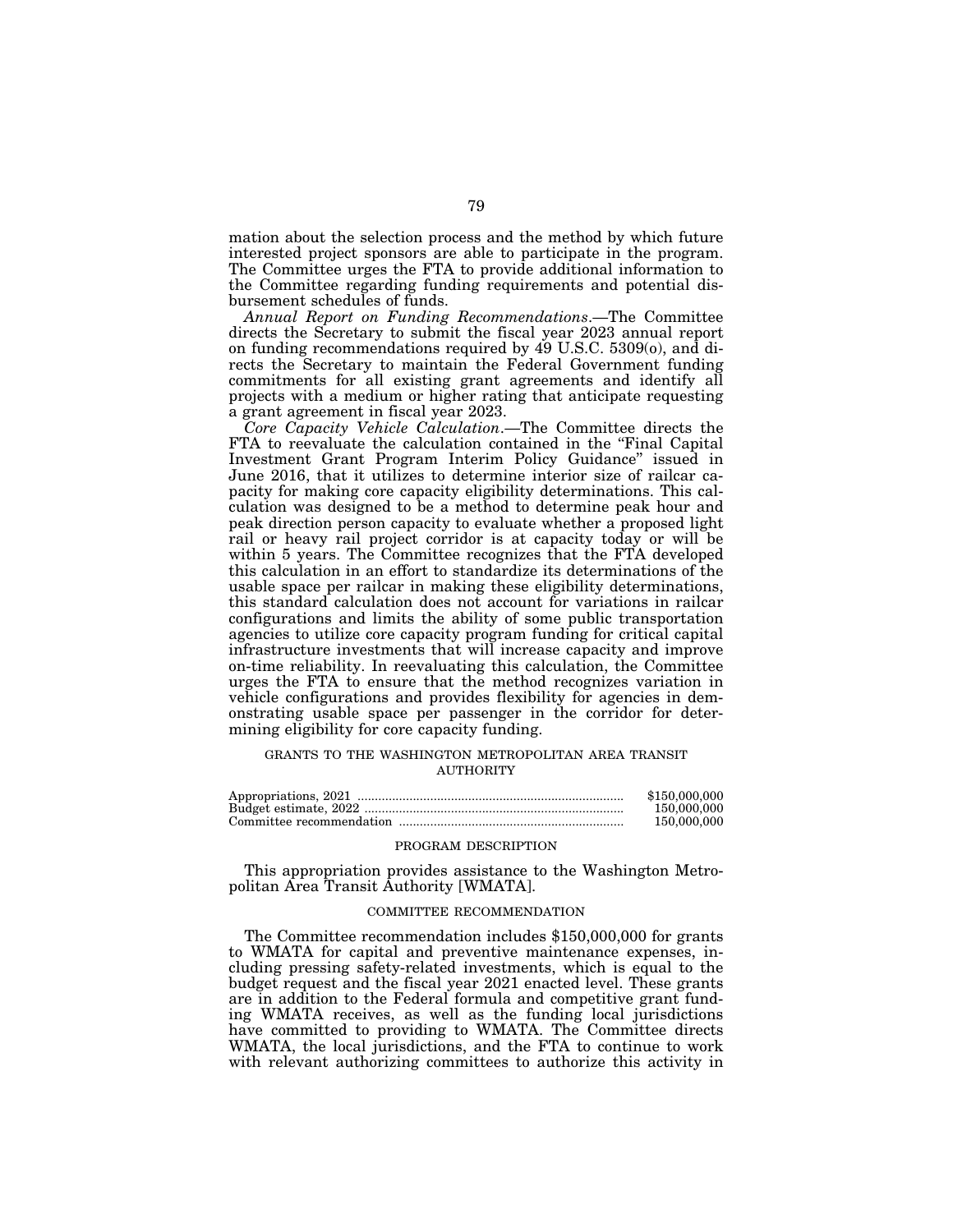order to ensure that any future Federal resources will be used efficiently.

*Financial Management*.—The bill directs the Secretary to provide grants to WMATA only after receiving and reviewing a request for each specific project to be funded under this heading. The bill requires the Secretary to determine that WMATA has placed the highest priority on funding projects that will improve the safety of its public transit system before approving these grants, using the recommendations and directives of the NTSB, the FTA, and the Washington Metrorail Safety Commission as a guide. The Committee encourages the Secretary and WMATA to consider efficiencies that can be leveraged in the procurement of capital and preventative maintenance expenses.

# TRANSIT RESEARCH

| \$30,000,000 |
|--------------|
| 18,000,000   |

### PROGRAM DESCRIPTION

Transit research will provide funding to support the research, demonstration, and deployment projects that will leverage new mobility trends, accelerate the adoption of zero-emission buses in public transit, and the advancement of transit safety innovation research.

# COMMITTEE RECOMMENDATION

The Committee recommendation provides \$18,000,000 for transit research activities, which is \$12,000,000 less than the budget request and \$18,000,000 more than the fiscal year 2021 enacted level. No less than \$10,000,000 of the amounts provided shall be allocated to projects that accelerate the adoption of low- or noemission buses and associated infrastructure.

*Transit Vehicle Innovation Deployment Centers [TVIDC] Project*.—The Committee remains keenly interested in the TVIDC project, which provides research and technical assistance to foster the production and deployment of advanced vehicle technologies and infrastructure in public transit. The January 2021 TVIDC advisory panel report identified challenges in automation, workforce development, and utility collaboration that will need to be addressed in order to accelerate the adoption of zero-emission transit technologies and reduce the impact of transportation on greenhouse gas emissions and climate change. Further, the vehicle testing facilities that are supported by TVIDC provide a platform to evaluate new components and technologies that can create additional domestic manufacturing opportunities and advance development of innovative technologies important to the economy and U.S. global competitiveness. As a result, the Committee directs the FTA to provide ongoing support to TVIDC in developing zero-emission innovation.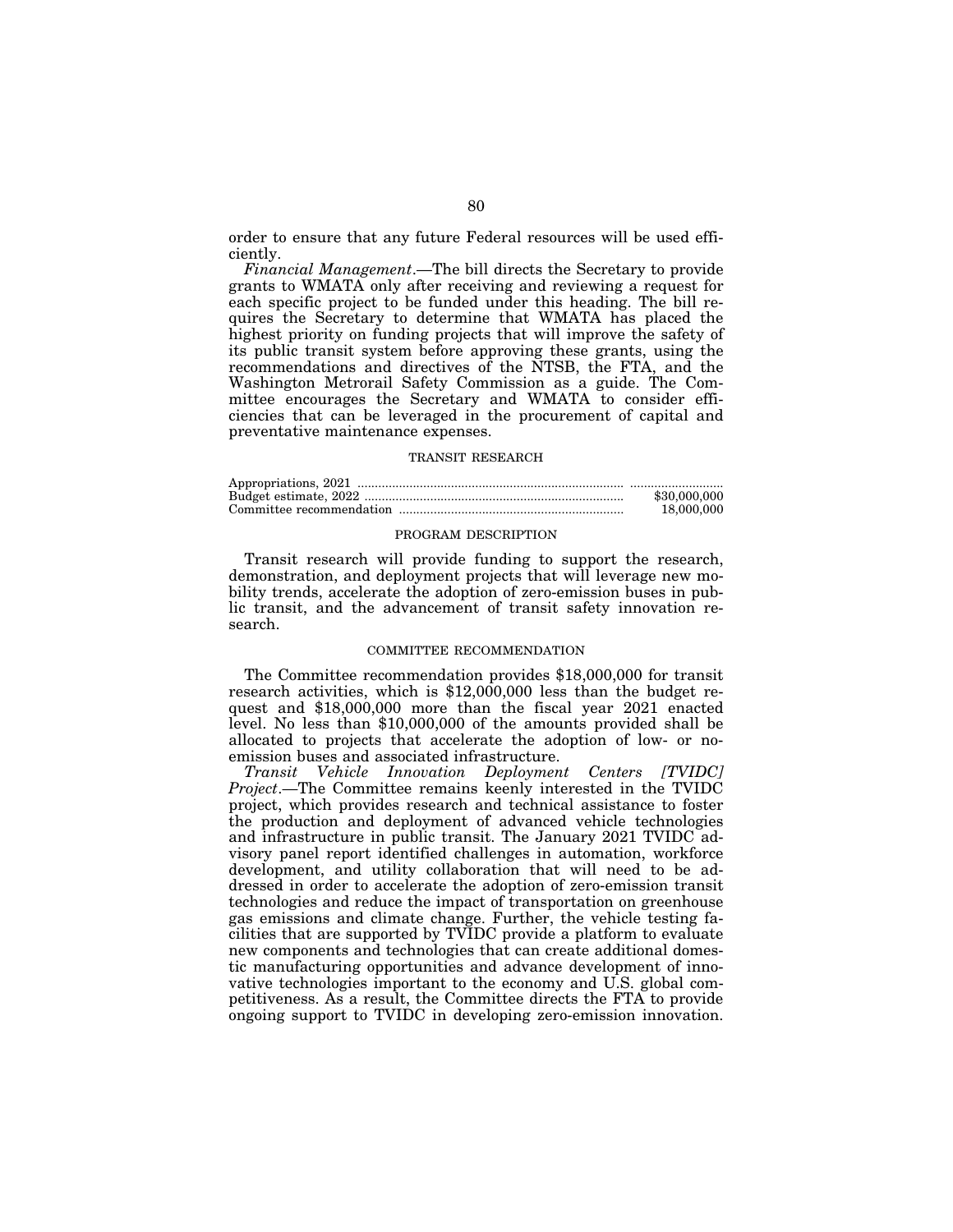# ADMINISTRATIVE PROVISIONS—FEDERAL TRANSIT ADMINISTRATION

# (INCLUDING RESCISSION OF FUNDS)

Section 160 exempts authority previously made available for programs of the FTA under section 5338 of title 49, United States Code, from the obligation limitations in this act.

Section 161 allows funds provided in this act for fixed-guideway capital investment projects that remain unobligated by September 30, 2024 to be available for projects to use the funds for the purposes for which they were originally provided.

Section 162 allows funds appropriated before October 1, 2021, that remain available for expenditure to be transferred to the most recent appropriation heading.

Section 163 prohibits the use of funds to adjust apportionments pursuant to 26 U.S.C. 9503(e)(4).

Section 164 permits recipients of low- or no-emission bus grants to continue to partner with non-profits and companies as part of their grant applications.

Section 165 prohibits the use of funds to impede or hinder project advancement or approval for any project seeking a Federal contribution from the CIG program of greater than 40 percent of project costs.

Section 166 prohibits the use of funds by the Department of Transportation to implement policies that require a project to receive a medium or higher rating within the CIG program before taking action to finalize the environmental impact statement.

Section 167 rescinds unobligated amounts made available in prior fiscal years from the formula grants account.

Section 168 permits the use of unexpended balances appropriated for low- or no-emission component assessment under 49 U.S.C. 5312(h) to be used for specified capital activities.

# GREAT LAKES ST. LAWRENCE SEAWAY DEVELOPMENT CORPORATION

# PROGRAM DESCRIPTION

The Great Lakes St. Lawrence Seaway Development Corporation [GLS] is a wholly-owned government corporation established by the Saint Lawrence Seaway Act of May 13, 1954 (33 U.S.C. 981). The Saint Lawrence Seaway [Seaway] is a vital transportation corridor for the international movement of bulk commodities, such as steel, iron, grain, and coal, serving the North American region that contains one-quarter of the United States' population and nearly onehalf of the Canadian population. GLS is responsible for the operation, maintenance, and development of the United States' portion of the Seaway between Montreal and Lake Erie.

### OPERATIONS AND MAINTENANCE

### (HARBOR MAINTENANCE TRUST FUND)

| \$38,000,000 |
|--------------|
| 37.700.000   |
| 37.700.000   |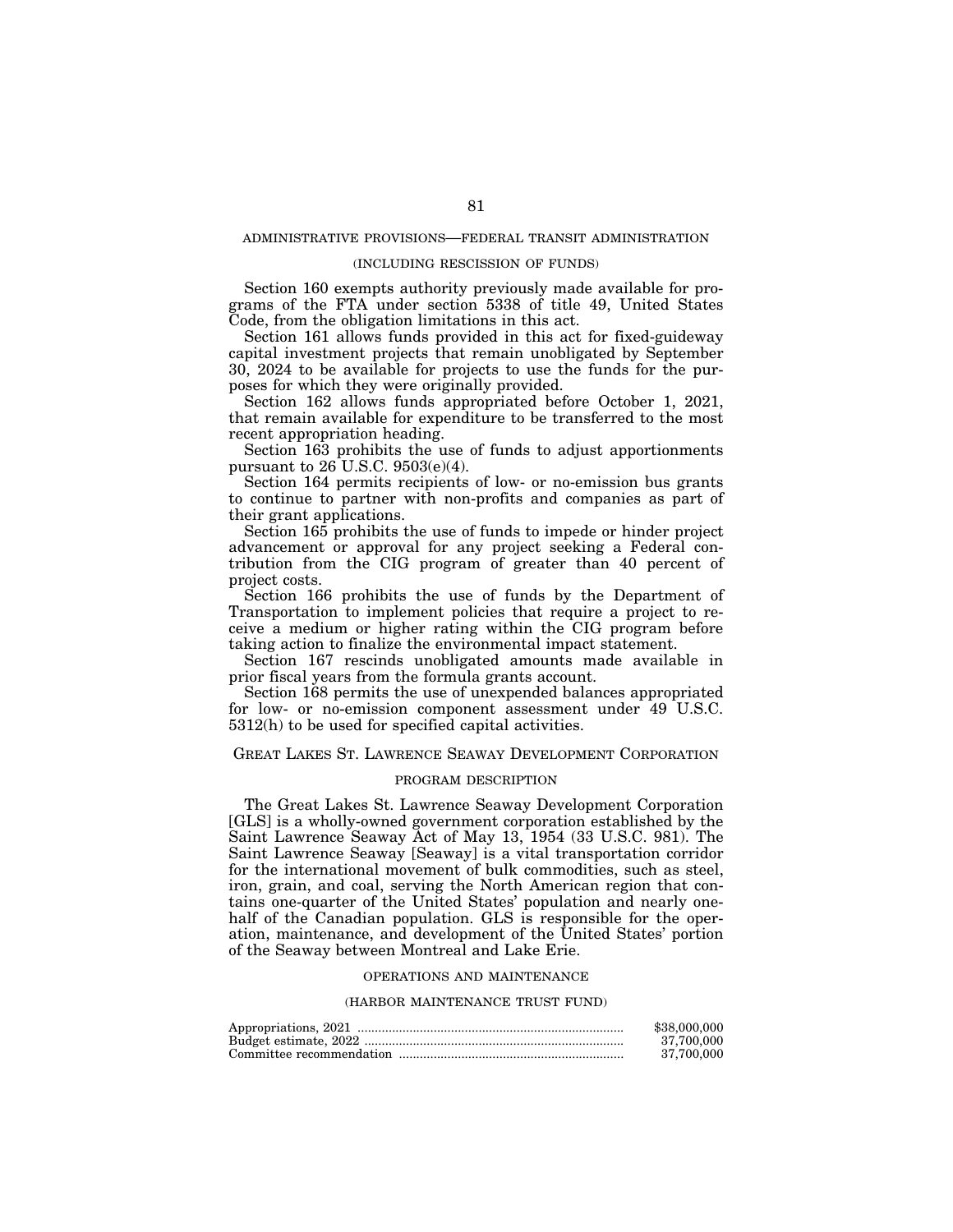## PROGRAM DESCRIPTION

The Harbor Maintenance Trust Fund [HMTF] was established by the Water Resources Development Act of 1986 (Public Law 99– 662). Since 1987, the HMTF has supported the operations and maintenance of commercial harbor projects maintained by the Federal Government. Appropriations from the HMTF and revenues from non-Federal sources finance the operation and maintenance of those portions of the Seaway for which GLS is responsible.

# COMMITTEE RECOMMENDATION

The Committee recommends \$37,700,000 for the operations, maintenance, and capital asset renewal activities of GLS, of which not less than \$14,500,000 is provided for the seaway infrastructure program. This amount is equal to the budget request and \$300,000 less than the fiscal year 2021 enacted level.

*Seaway Infrastructure Program*.—GLS has spent \$179,000,000 for a total of 59 maintenance and capital infrastructure projects between fiscal years 2009 and 2020 in the seaway infrastructure program. These investments sustained the safe and efficient operations of the Seaway, in order to accommodate future growth. The seaway infrastructure program ensures that aging machinery, equipment, and parts are rehabilitated or replaced; buildings for employees and the public, grounds, and utilities are sufficiently maintained; and commercial trade can continue to move on the Seaway safely. The Committee directs GLS to continue to submit an annual report to the House and Senate Committees on Appropriations, not later than April 30, 2022, summarizing the activities of the seaway infrastructure program during the immediate preceding fiscal year.

# MARITIME ADMINISTRATION

### PROGRAM DESCRIPTION

The Maritime Administration [MARAD] is responsible for programs authorized by the Merchant Marine Act of 1936, as amended (46 App. U.S.C. 1101 et seq.). MARAD is also responsible for programs that strengthen the U.S. maritime industry in support of the Nation's security and economic needs. MARAD prioritizes the Department of Defense's [DoD] use of ports and intermodal facilities during DoD mobilizations to guarantee the smooth flow of military cargo through commercial ports. MARAD manages the Maritime Security Program, the Voluntary Intermodal Sealift Agreement Program, and the Ready Reserve Force, which assure DoD access to commercial and strategic sealift and associated intermodal capacity. MARAD also continues to address the disposal of obsolete ships in the National Defense Reserve Fleet that are deemed a potential environmental risk. Further, MARAD administers education and training programs through the U.S. Merchant Marine Academy [USMMA] and six State maritime schools that assist in providing skilled merchant marine officers who are capable of serving defense and commercial transportation needs. The Committee continues to fund MARAD in its support of the United States as a maritime Nation.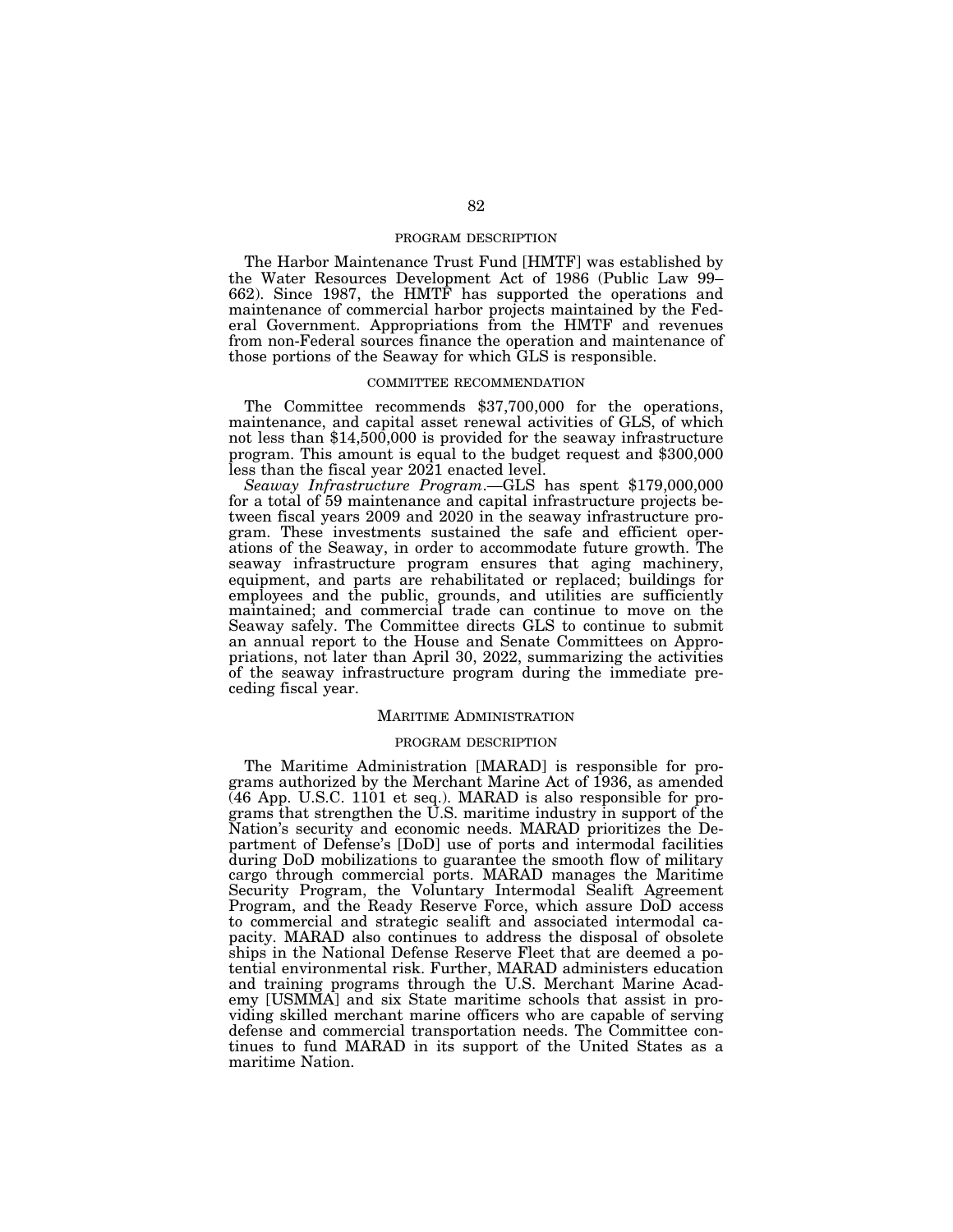# MARITIME SECURITY PROGRAM

| \$314,000,000 |
|---------------|
| 276,000,000   |
| 276,000,000   |
|               |

\* Includes \$318,000,000 in new budget authority and a rescission of \$42,000,000.

### PROGRAM DESCRIPTION

The Maritime Security Program [MSP] provides resources to maintain a U.S.-flag merchant fleet crewed by U.S. citizens to serve both the commercial and national security needs of the United States. The program provides direct payments to U.S-flag ship operators engaged in U.S. foreign trade. Participating operators are required to keep the vessels in active commercial service and provide intermodal sealift support to DoD in times of war or national emergency.

# COMMITTEE RECOMMENDATION

The Committee recommends an appropriation of \$318,000,000 for the MSP, in addition to a  $$42,000,000$  rescission of prior year balances, for a net funding level of \$276,000,000. This total amount is equal to the budget request and \$38,000,000 less than the fiscal year 2021 enacted level.

#### CABLE SECURITY FLEET

| \$10,000,000 |
|--------------|
|              |
| 10.000.000   |

### PROGRAM DESCRIPTION

Section 3521 of the National Defense Authorization Act for Fiscal Year 2021 (Public Law 116–92) authorized the cable security fleet program to establish and maintain a fleet of United States-documented cable vessels to meet the national security requirements of the United States. The cable security fleet program will provide payments to U.S. flagship commercial vessel operators that provide cable services upon the request of the United States.

#### COMMITTEE RECOMMENDATION

The Committee recommends an appropriation of \$10,000,000 for the cable security fleet program. This amount is \$10,000,000 more than the budget request and equal to the fiscal year 2021 enacted level.

# TANKER SECURITY FLEET

| \$60,000,000 |
|--------------|
| 60,000,000   |

### PROGRAM DESCRIPTION

Section 3511 of the William M. (Mac) Thornberry National Defense Authorization Act for Fiscal Year 2021 (Public Law 116–283) authorized the tanker security fleet to establish and maintain a fleet of active, commercially viable, militarily useful, privately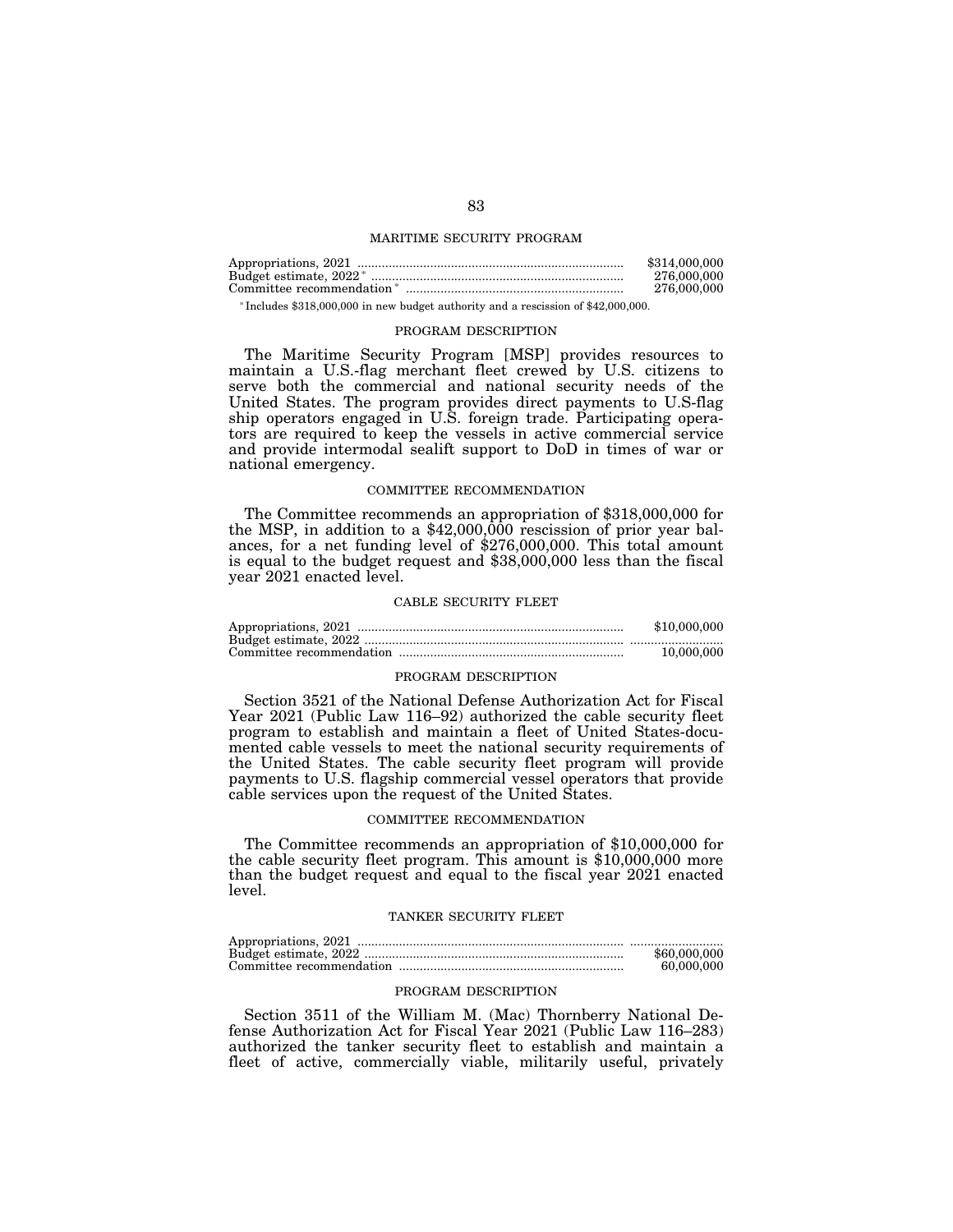owned product tank vessels to meet the national defense and other security requirements of the United States. The tanker security fleet program will provide direct payments to U.S. flagship operators, and participating operators are in turn required to operate in U.S. foreign commerce, mixed U.S. foreign commerce, and domestic trade and to make vessels available upon the request of the DoD.

### COMMITTEE RECOMMENDATION

The Committee recommends an appropriation of \$60,000,000 for the tanker security fleet program. This amount is equal to the budget request and \$60,000,000 more than the fiscal year 2021 enacted level.

### OPERATIONS AND TRAINING

| \$155,616,000 |
|---------------|
| 172,204,000   |
| 172.204.000   |

### PROGRAM DESCRIPTION

The Operations and Training appropriation primarily funds the salaries and expenses for MARAD headquarters and regional staff in the administration and direction for all MARAD programs. The account includes funding for the U.S. Merchant Marine Academy, [USMMA] port and intermodal development, cargo preference, international trade relations, deep-water port licensing, maritime environmental and technical assistance, the short sea transportation program, and administrative support costs.

### COMMITTEE RECOMMENDATION

The Committee recommends \$172,204,000 for Operations and Training. This amount is equal to the budget request and \$16,588,000 more than the fiscal year 2021 enacted level. The following table provides funding levels for activities within this account:

|       | 2022 Request                                                        | 2022 Recommendation                                                 |
|-------|---------------------------------------------------------------------|---------------------------------------------------------------------|
|       | \$85,032,000<br>5.500.000<br>10,000,000<br>10.819.000<br>60.853.000 | \$85.032.000<br>5.500.000<br>10.000.000<br>10.819.000<br>60.853.000 |
| ΤΩΤΑΙ | 172,204,000                                                         | 172.204.000                                                         |

*Sexual Assault and Sexual Harassment [SASH] at USMMA*.— The final 2017–2019 Academic Year Biennial Survey and Report on SASH at the USMMA found that 10.6 percent of women and 1.4 percent of men experienced at least one incident of unwanted sexual contact. The preliminary report from the 2018–2019 academic year survey and report suggests that the Academy is making progress towards addressing sexual assault and harassment of Midshipmen. However, incidents continue to occur during the seayear, which is disappointing given the implementation of MARAD's shipboard climate compliance team [SCCT] sea year eligibility requirements. The Committee is also aware that the 2019–2020 aca-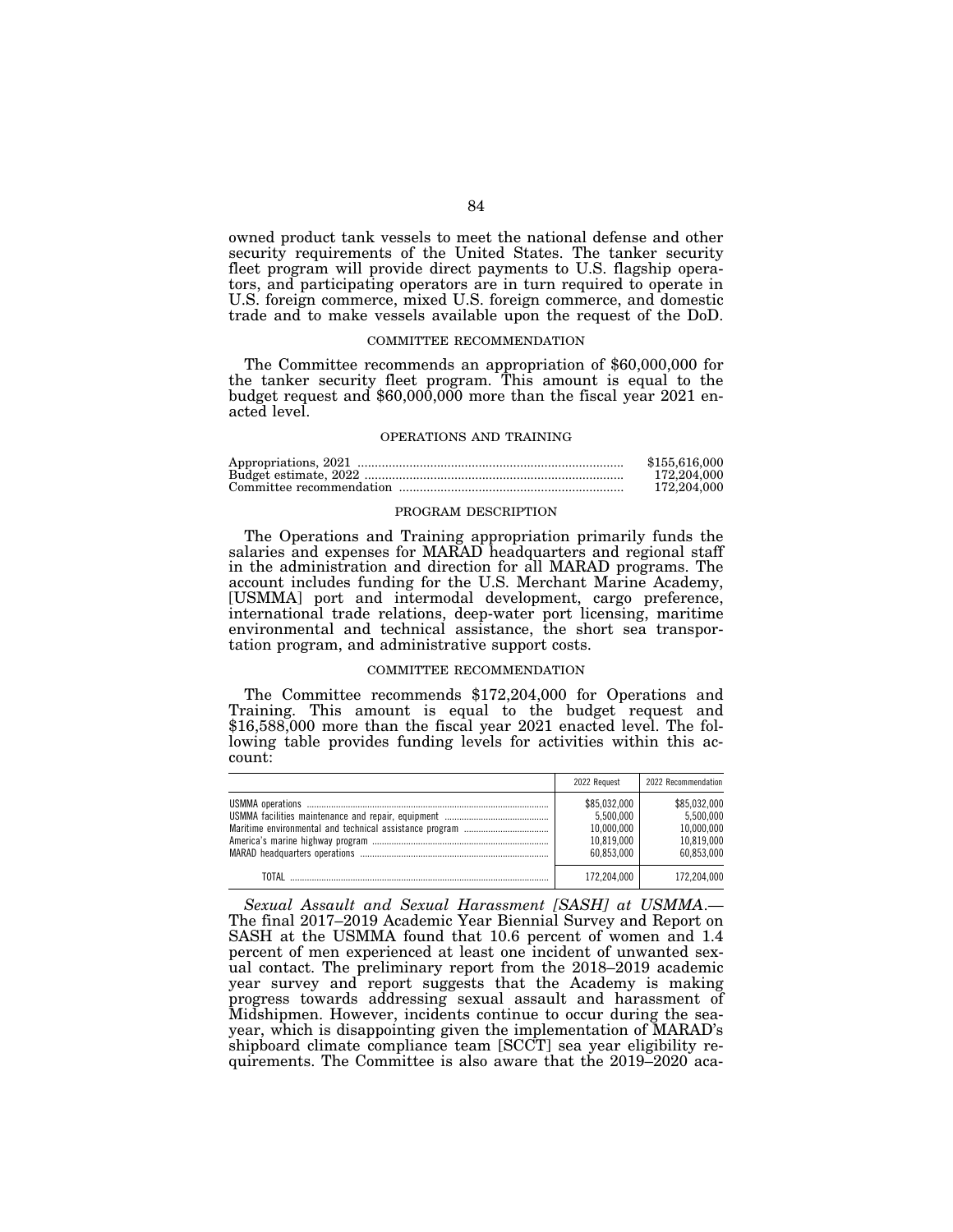demic year survey could not be completed due to extenuating circumstances and urges the Academy to find alternate means of measuring the data. The Committee also appreciates the Academy's work on the Plan of Action and encourages the Department to continue prioritizing these issues and to ensure the newly implemented policies are effectively enforced. The Committee also continues to urge the Department to implement the requirements from section 3506 of Public Law 115–232 regarding concurrent criminal jurisdiction over USMMA.

*USMMA Facility Maintenance and Capital Improvements.*—The MARAD Acting Administrator recently testified that facilities at USMMA are in disrepair due to deferred maintenance and/or poorly performed maintenance. The Department has contracted with the General Services Administration for an emergency review of six older buildings, is planning additional reviews, and is reviewing capital and maintenance management practices at the Academy. The Committee is disappointed in these findings, given that Academy leadership currently has access to over \$73,000,000 in unobligated balances from prior year appropriations. In previous fiscal years, the Committee has urged the Academy to use the unobligated balances to initiate construction of new capital improvement projects. However, given the current status of Academy facilities, the Committee directs the Secretary to repurpose or reprogram up to \$7,000,000 for maintenance, repair, and equipment at the USMMA from the unobligated balances previously appropriated under this heading in fiscal year 2018 for facilities maintenance and repair, equipment, and capital improvements at the USMMA. The Committee expects the Maritime Administration to begin addressing deferred maintenance needs of existing facilities, and directs the Maritime Administrator to brief the House and Senate Committees on Appropriations on the status of all maintenance needs at the Academy. The Committee also directs MARAD to prioritize funding increases provided for USMMA Operations salaries and benefits to hire appropriate staff to address the contracting and maintenance needs of campus infrastructure. The Committee also directs MARAD to prioritize funding increases provided for MARAD headquarters for oversight and management of the academy. With regard to the annual capital improvement plan [CIP], the Committee continues to expect the annual report by March 31, 2022, and expects the report to be provided in the same manner and context as required in previous fiscal years.

*COE for Domestic Maritime Workforce Training and Education*.—The Committee continues to support MARAD's efforts to designate certain eligible and qualified training entities as centers of excellence for domestic maritime workforce training and education, and to help provide technical education and training programs that will secure the talent pipeline for the Nation's maritime workforce. MARAD may use existing resources to expand their capacity to provide maritime and marine technology workforce training, where permissible under current law.

*Secure Composite Shipping Containers*.—The Committee is aware of Presidential Determination No. 2017–09, which identifies a critical item shortfall of industrial capacity related to secure composite shipping containers, and concurs with this determination.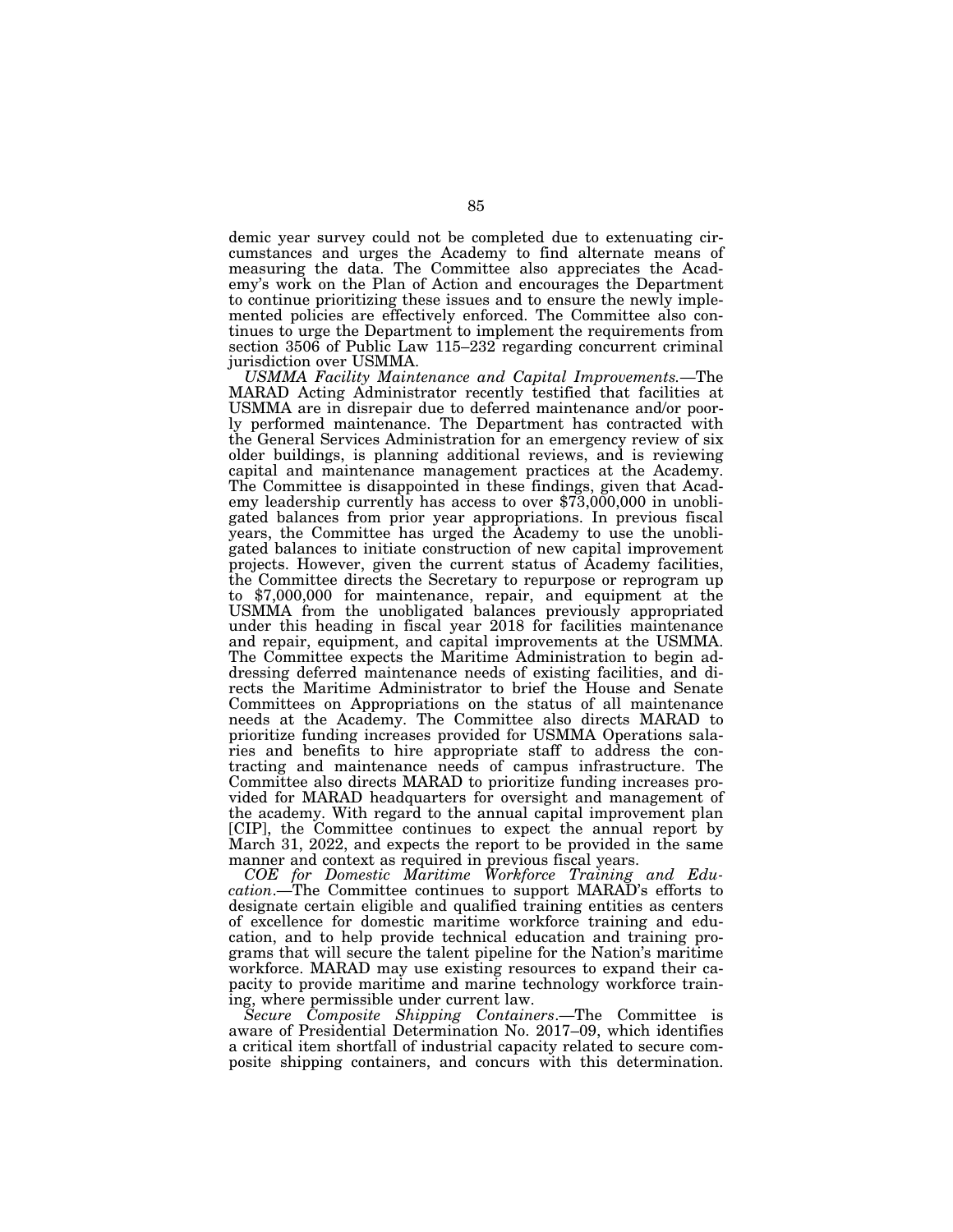Considering that containers are an integral part of maritime operations, and a domestic secure container capability is important to meet secure shipping guidelines established under the SAFE Port Act of 2006, the Committee encourages MARAD to collaborate with the Federal Maritime Commission, Department of Defense, and Department of Homeland Security to support transition of this secure composite shipping container into wider use to provide increased security, shipment visibility, and cargo facilitation. Specifically, the Committee directs MARAD to use the existing America's Marine Highway Program and the Port Infrastructure Development Program to promote and provide funding for such containers, if available and if eligible.

### STATE MARITIME ACADEMY OPERATIONS

| \$432,700,000 |
|---------------|
| 358.300.000   |
| 433,300,000   |

### PROGRAM DESCRIPTION

The Committee provides funding for the six State Maritime Academies [SMAs] to support the training and education of the Nation's marine transportation work force. Funding provided supports financial assistance for the SMAs as well as upkeep, maintenance, and operation of the school's training ships.

# COMMITTEE RECOMMENDATION

The Committee recommends an appropriation of \$433,300,000 for State Maritime Academy Operations. The following table provides funding levels for activities within this account.

| \$30.500.000 | \$30,500,000 |
|--------------|--------------|
| [8,500,000]  | [8.500.000]  |
| 390,000,000  | 390.600.000  |
| 2.400.000    | 2.400.000    |
| 3.800.000    | 3.800.000    |
| 6.000.000    | 6.000.000    |

*National Security Multi-Mission Vessel [NSMV]*.—The Committee recommendation includes sufficient funds to fully fund the fifth and final NSMV for the SMAs. The Committee is pleased with MARAD's ability to rectify all recommendations made in a recent report from the DOT OIG related to risk-management and expects the agency to continue vigorous oversight of the vessel construction manager, as well as the shipyard, to ensure that delivery of these vessels comes in on budget and on time. The Committee directs MARAD to continue to provide quarterly updates to the House and Senate Committees on Appropriations on progress of the NSMVs program, and provide immediate notification of any substantial risks to the construction schedule or cost. To the extent that there are remaining balances from fully funding the NSMVs, the recommendation allows these funds to be used for shore-side infrastructure needs for the delivery and use of the NSMVs.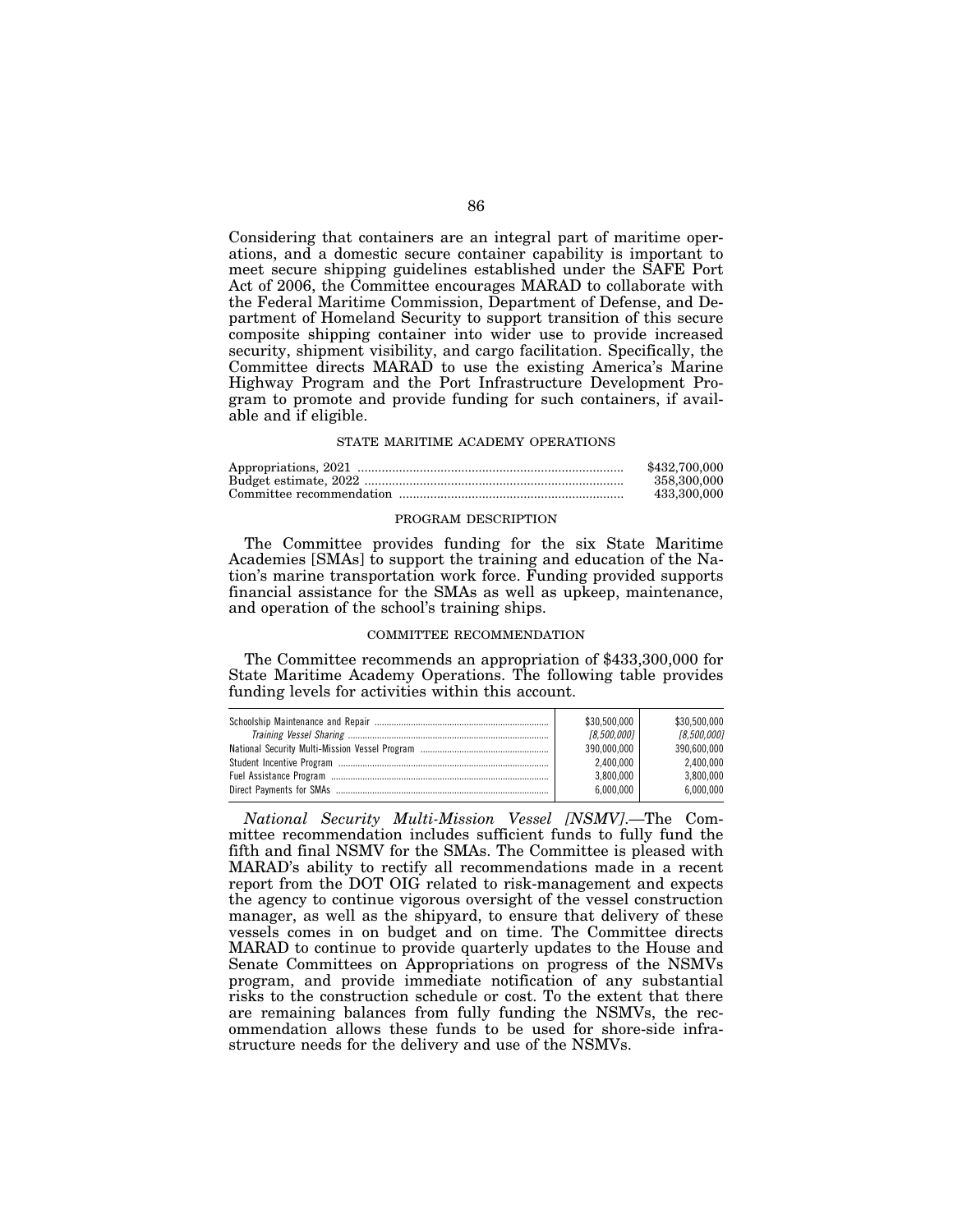# ASSISTANCE TO SMALL SHIPYARDS

| \$20,000,000 |
|--------------|
| 20.000.000   |
| 20,000,000   |

#### PROGRAM DESCRIPTION

As authorized under section 54101 of title 46, the Assistance to Small Shipyards program provides assistance in the form of grants, loans, and loan guarantees to small shipyards for capital improvements and training programs.

### COMMITTEE RECOMMENDATION

The Committee recommendation includes \$20,000,000 for assistance to small shipyards. This level of funding is equal to the fiscal year 2021 enacted level and the President's request. Funding for this program is intended to help small shipyards improve the efficiency of their operations by providing funding for equipment and other facility upgrades. The funding recommended by the Committee will help improve the competitiveness of our Nation's small shipyards, as well as workforce training and apprenticeships in communities dependent upon maritime transportation.

### SHIP DISPOSAL

| \$4,200,000 |
|-------------|
| 10,000,000  |
| 10.000.000  |

### PROGRAM DESCRIPTION

The Ship Disposal account provides resources to dispose of obsolete merchant-type vessels of 150,000 gross tons or more in the National Defense Reserve Fleet. MARAD contracts with domestic shipbreaking companies to dismantle these vessels in accordance with guidelines established by the Environmental Protection Agency.

#### COMMITTEE RECOMMENDATION

The Committee recommends an appropriation of \$10,000,000 for MARAD's Ship Disposal program. This level of funding is \$5,800,000 more than the fiscal year 2021 enacted level and equal to the budget request.

*National Maritime Heritage Grants Program*.—With the increasing cost of scrap steel, the Committee expects MARAD to ensure it is able to secure the highest price possible from vessels recycled through the ship disposal program. Funds received from the sale of scrap metal is deposited into the vessel operations revolving fund [VORF], which periodically distributes funding to the national maritime heritage grants program. The Committee supports use of funding from the VORF for these grants since maritime heritage attractions are vital to local economies and provide educational and engagement opportunities.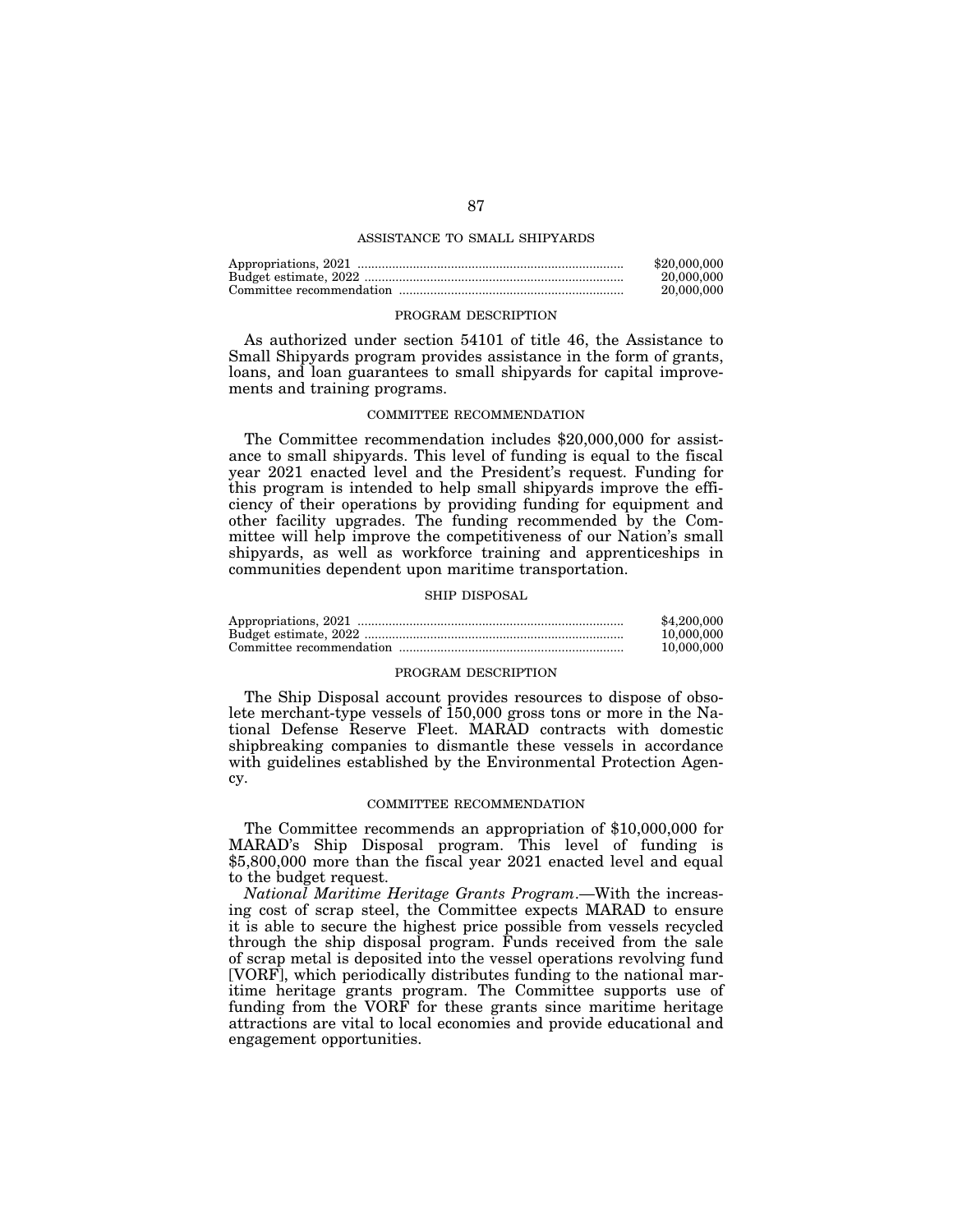# MARITIME GUARANTEED LOAN PROGRAM [TITLE XI]

# (INCLUDING TRANSFER OF FUNDS)

| \$3,000,000 |
|-------------|
| 3.000.000   |
| 3.000.000   |

#### PROGRAM DESCRIPTION

The Maritime Guaranteed Loan program was established pursuant to title XI of the Merchant Marine Act of 1936 (Public Law 74– 835), as amended. The program provides for a full faith and credit guarantee by the U.S. Government of debt obligations issued by: (1) U.S. or foreign ship-owners for the purposes of financing or refinancing either U.S.-flag vessels or eligible export vessels constructed, reconstructed, or reconditioned in U.S. shipyards; and (2) U.S. shipyards, for the purpose of financing advanced shipbuilding technology of privately owned general shipyard facilities located in the United States. Under the Federal Credit Reform Act of 1990 (Public Law 101–508), appropriations to cover the estimated costs of a project must be obtained prior to the issuance of any approvals for title XI financing.

### COMMITTEE RECOMMENDATION

The Committee provides an appropriation of \$3,000,000 for administrative expenses of the maritime guaranteed loan title XI program. This level of funding is equal to the President's budget request and the fiscal year 2021 enacted level.

#### PORT INFRASTRUCTURE DEVELOPMENT PROGRAM

| \$230,000,000 |
|---------------|
| 230,000,000   |
| 240,000,000   |

### PROGRAM DESCRIPTION

The Port Infrastructure Development program is authorized in section 50302 of title 46, United States Code to provide grants for the improvement of port facilities.

#### COMMITTEE RECOMMENDATION

The Committee recommendation includes \$240,000,000 for the Port Infrastructure Development Program, which is \$10,000,000 above the enacted level and is \$10,000,000 above the budget request.

*Prioritization*.—The Committee directs MARAD to prioritize eligible Port Infrastructure Development Grants for coastal seaports that had more than a 10 percent loss of revenue during the previous year, as well as for coastal seaports in areas with low- and moderate-income households, as determined by the Department of Housing and Urban Development. The Committee expects MARAD to set aside 18 percent of the funds for small projects, as required by 46 U.S.C. 50302. The Committee expects MARAD to allow Federal cost shares above 80 percent for projects in rural areas, as permitted by 46 U.S.C. 50302.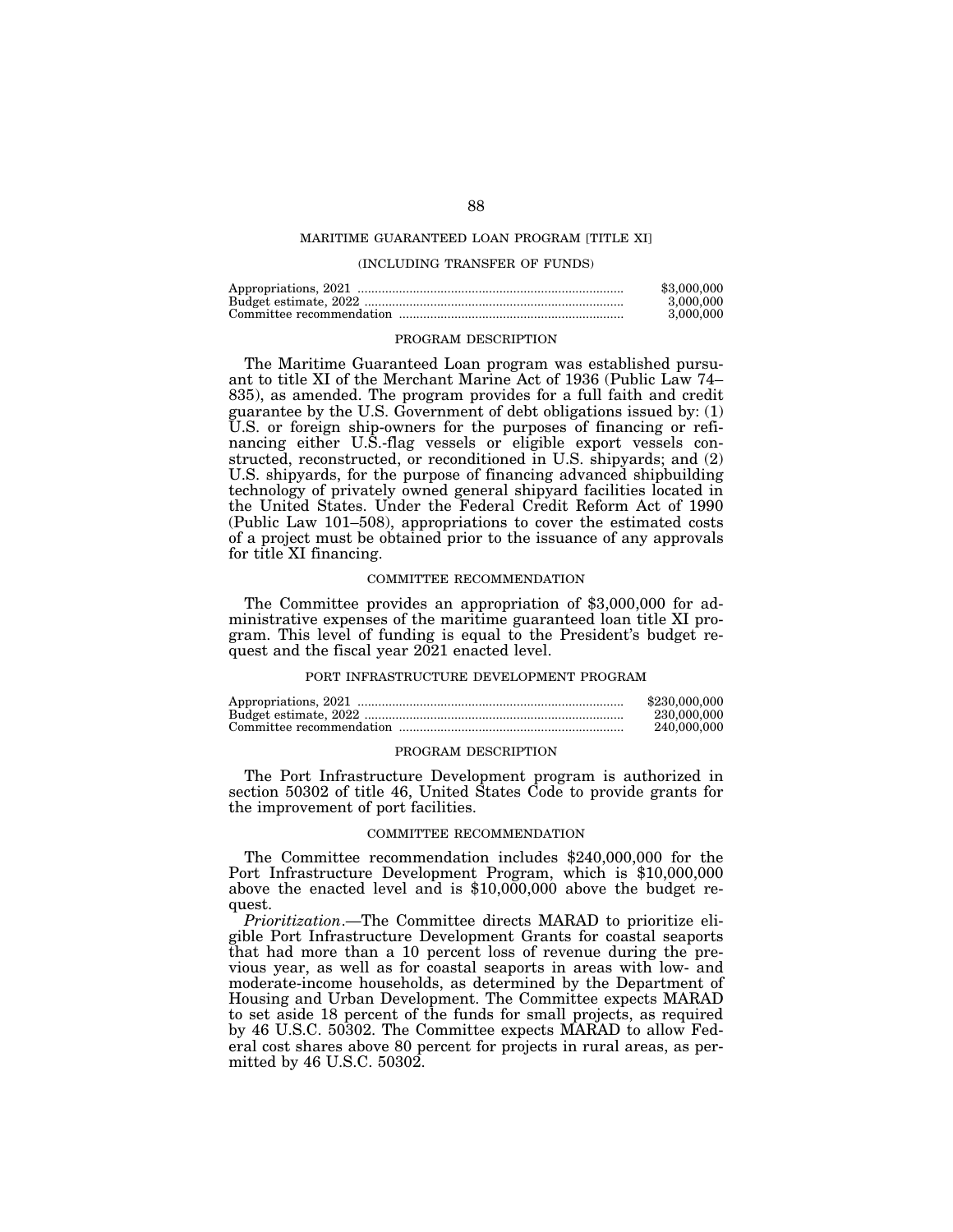## ADMINISTRATIVE PROVISIONS—MARITIME ADMINISTRATION

Section 170 authorizes MARAD to furnish utilities and to service and make repairs to any lease, contract, or occupancy involving Government property under the control of MARAD. Rental payments received pursuant to this provision shall be credited to the Treasury as miscellaneous receipts.

# PIPELINE AND HAZARDOUS MATERIALS SAFETY ADMINISTRATION

The Pipeline and Hazardous Materials Safety Administration [PHMSA] was established within the Department of Transportation on November 30, 2004, pursuant to the Norman Y. Mineta Research and Special Programs Improvement Act (Public Law 108– 426). PHMSA is responsible for the Department's pipeline safety program as well as oversight of hazardous materials transportation safety operations. The agency is dedicated to safety, including the elimination of transportation-related deaths and injuries associated with hazardous materials and pipeline transportation, and to promoting transportation solutions, which enhance communities and protect the environment.

### OPERATIONAL EXPENSES

| \$28,715,000 |
|--------------|
| 29,100,000   |
| 29,100,000   |

### PROGRAM DESCRIPTION

This account provides funding for program support costs for PHMSA, including policy development, civil rights, management, administration, and other agency-wide expenses.

# COMMITTEE RECOMMENDATION

The Committee recommends \$29,100,000 for this account, of which \$2,000,000 shall be for pipeline safety information grants to communities and \$2,500,000 shall be for emergency response grants. The Committee's recommendation is equal to the budget request and \$385,000 more than the fiscal year 2021 enacted level.

*National Center of Excellence for Liquefied Natural Gas [LNG] Safety*.—The Committee supports PHMSA's work to implement section 111 of the PIPES Act of 2020 (Public Law 116-260) to establish a National Center of Excellence for Liquefied Natural Gas Safety in order to advance research, education and training in LNG production, liquefaction, operations, export, and innovation. Understanding the critical importance of LNG safety, the Committee strongly encourages the Department to expedite the completion of the report required under section 111(c), which should identify the resources necessary to establish the center, as expeditiously as possible. Furthermore, in the implementation of section 111 the Committee recognizes the importance of coordinating with existing training and qualification centers.

*Emergency Response Grants*.—Local emergency responders are on the frontline of protecting people, property, and the environment from the harmful effects of hazardous pipeline accidents or incidents. According to the International Association of Fire Chiefs, 60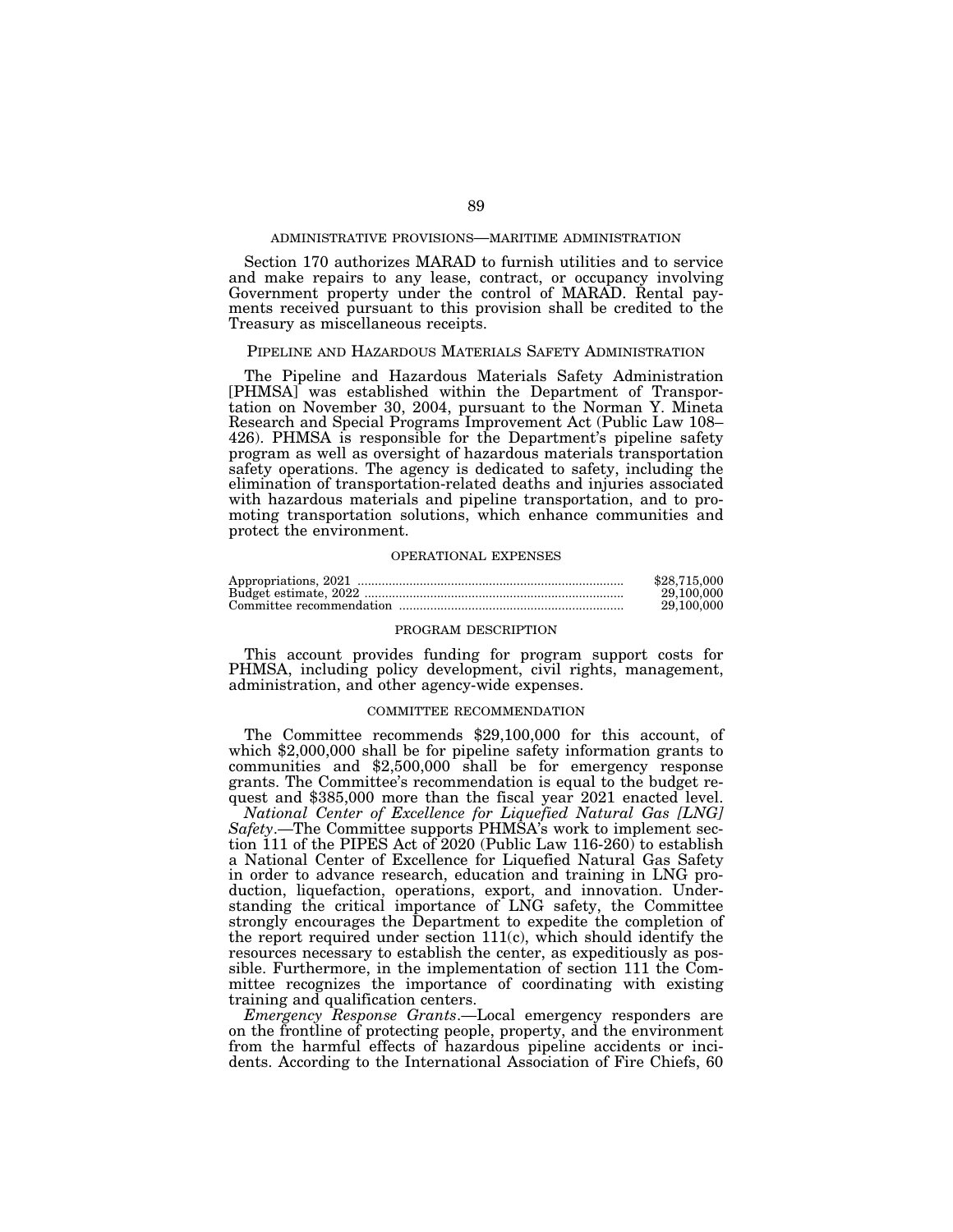percent of the Nation's fire departments provide hazmat and pipeline emergency response, but the Committee remains concerned they lack the formal training necessary to safely handle and address pipeline accidents or incidents. The Committee recommendation includes \$2,500,000 for Emergency Response grants to State and local governments to provide safety training programs preparing first responders for hazardous materials and pipeline incident response. The training gap disproportionately affects rural communities, where it is reported that 80 percent of fire departments do not have such training. The Committee continues to direct PHMSA to expand emergency response grants to rural communities, to the extent permissible under current law, and work with relevant authorizing committees to expand grant eligibility to nonprofit organizations providing emergency response training and to areas outside of high consequence areas.

## HAZARDOUS MATERIALS SAFETY

| \$62,000,000 |
|--------------|
| 69.029.000   |
| 66.829.000   |

## PROGRAM DESCRIPTION

PHMSA oversees the safety of more than one million hazardous materials shipments daily within the United States, using risk management principles and security threat assessments in order to fully review and reduce the risks inherent in hazardous materials transportation.

# COMMITTEE RECOMMENDATION

The Committee recommends an appropriation of \$66,829,000 for hazardous materials safety which is \$2,200,000 less than the budget request and \$4,829,000 more than the fiscal year 2021 enacted level. The funding provided supports additional resources for State hazardous materials inspection program as requested. The Committee recommendation includes \$1,000,000 for the Assistance for Local Emergency Response Training [ALERT] grant. The Committee directs PHMSA to prioritize ALERT grants for training in rural areas.

# PIPELINE SAFETY

### (PIPELINE SAFETY FUND)

## (OIL SPILL LIABILITY TRUST FUND)

| \$168,000,000 |
|---------------|
| 182,650,000   |
| 182,650,000   |

### PROGRAM DESCRIPTION

The Office of Pipeline Safety [OPS] promotes the safe, reliable, and sound transportation of natural gas and hazardous liquids through the Nation's more than 2.6 million miles of privatelyowned and operated pipeline.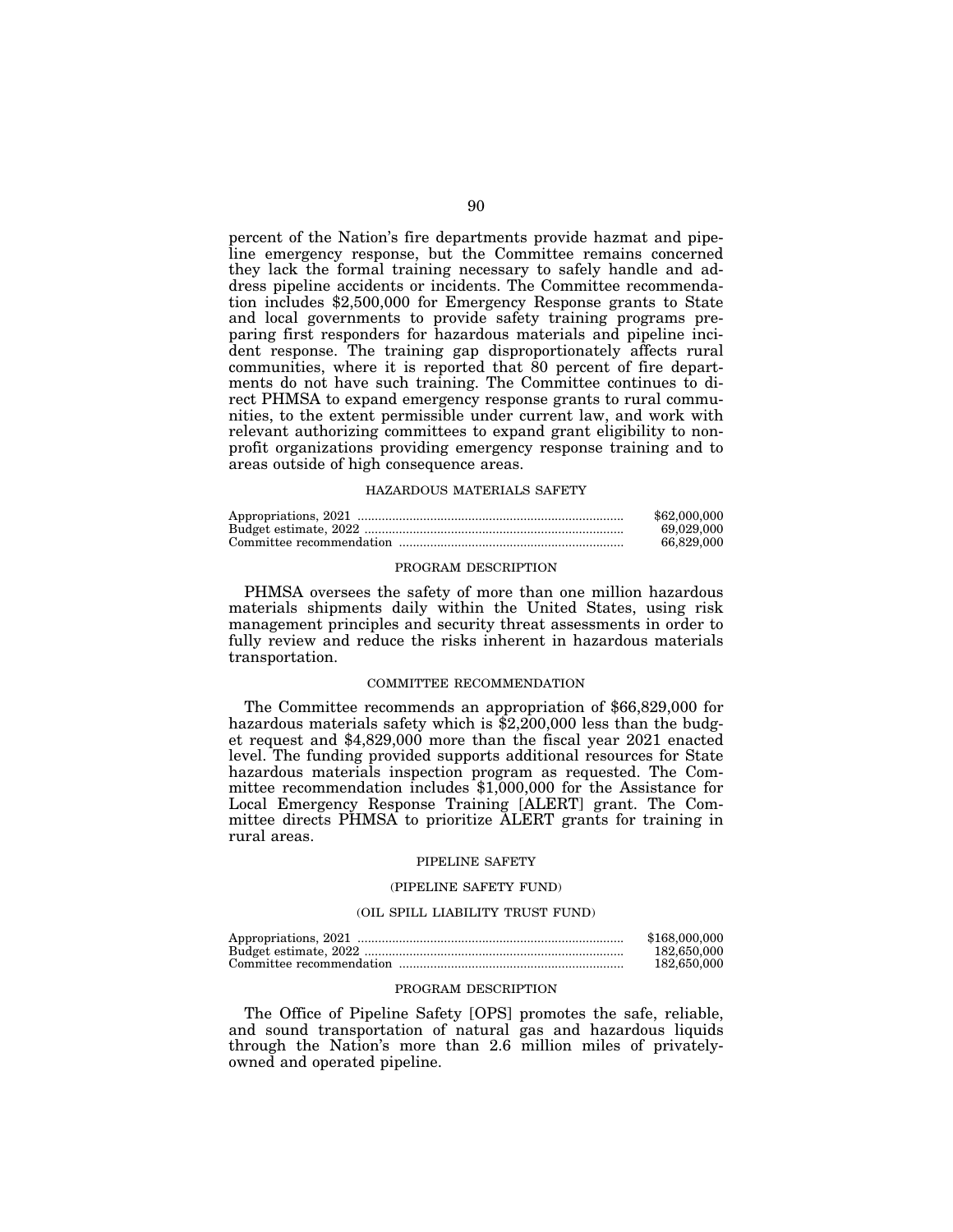### COMMITTEE RECOMMENDATION

The OPS has the important responsibility of ensuring the safety and integrity of pipelines, which run through every community in our Nation. Efforts by Congress and the OPS to invest in promising safety technologies, increase civil penalties, and educate communities about the potential risks of pipelines have resulted in a reduction in serious pipeline incidents. It is essential that PHMSA continue to make strides in protecting communities from pipeline failures and incidents. To that end, the Committee recommends an appropriation of \$182,650,000 for the OPS. The amount is \$14,650,000 more than the fiscal year 2021 enacted level and equal to the budget request. Some of the funds recommended for research and development shall be used for the Pipeline Safety Research Competitive Academic Agreement Program to focus on near-term solutions in order to improve the safety and reliability of the Nation's pipeline transportation system.

# EMERGENCY PREPAREDNESS GRANTS

#### (EMERGENCY PREPAREDNESS FUND)

| \$28,318,000 |
|--------------|
| 28.318.000   |
| 28.318.000   |

#### PROGRAM DESCRIPTION

The Hazardous Materials Transportation Uniform Safety Act of 1990 (Public Law 101–615) requires PHMSA to: (1) develop and implement a reimbursable emergency preparedness grant program; (2) monitor public sector emergency response training and planning, and provide technical assistance to States, political subdivisions, and Indian Tribes; and (3) develop and periodically update a mandatory training curriculum for emergency responders.

### COMMITTEE RECOMMENDATION

The Committee recommends \$28,318,000 for emergency preparedness grants. The recommendation continues to provide PHMSA the authority to use prior year carryover and recaptures for the development of Web-based, off-the-shelf training materials that can be used by emergency responders across the country. The Committee encourages PHMSA to continue to enhance its training curriculum for local emergency responders, including response activities for crude oil, ethanol, and other flammable liquids transported by rail. The Committee also encourages PHMSA to train public sector emergency response personnel in communities on or near rail lines, which transport a significant volume of high-risk energy commodities or toxic inhalation hazards.

*Enhanced Positive Response [EPR]*.—EPR is the practice of providing additional commonly collected-enhanced information to excavators in order to improve the accuracy of information of underground pipelines to excavators to prevent pipeline damage. The Committee encourages PHMSA to allow One-Call State Grants to be used for this purpose to advance broader adoption of this innovative technology.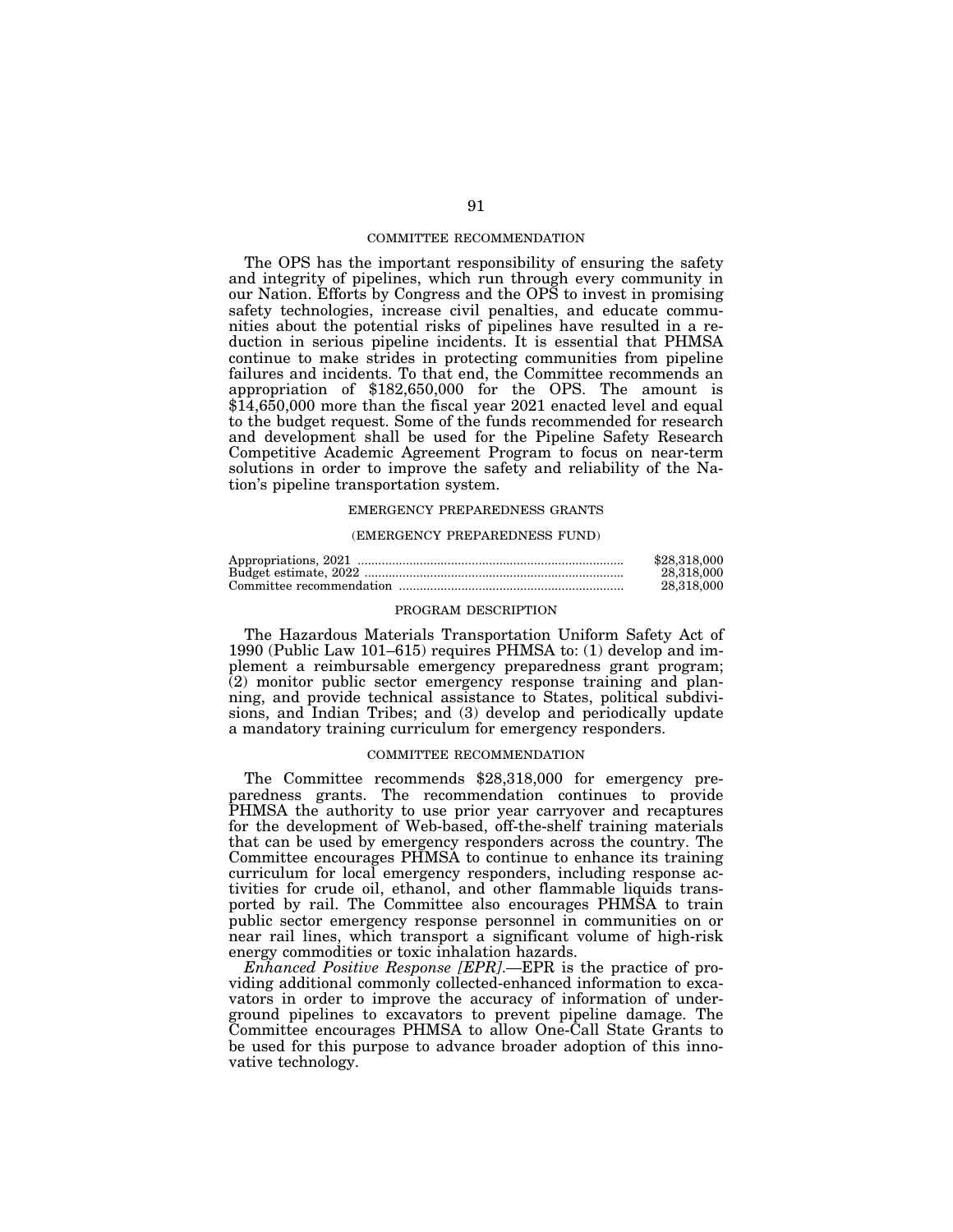# OFFICE OF INSPECTOR GENERAL

### SALARIES AND EXPENSES

| \$98,150,000 |
|--------------|
| 103.150.000  |
| 103.150.000  |

#### PROGRAM DESCRIPTION

The Inspector General Act of 1978 (Public Law 95–452) established the Office of Inspector General [OIG] as an independent, objective organization with a mission to: conduct and supervise audits and investigations relating to the programs and operations of the Department; provide leadership and recommend policies designed to promote economy, efficiency, and effectiveness in the administration of programs and operations; prevent and detect fraud, waste, and abuse; and keep the Secretary and the Congress informed regarding problems and deficiencies.

### COMMITTEE RECOMMENDATION

The Committee recommendation provides \$103,150,000 for the activities of the OIG, which is equal to the President's budget request and \$5,000,000 more than the fiscal year 2021 enacted level.

*Audit Reports*.—The OIG is directed to continue to provide copies of all audit reports to the House and Senate Committees on Appropriations as soon as they are issued, and to continue to make the Committees aware immediately of any review that recommends cancellation of, or modifications to, any major acquisition project or grant, or significant budgetary savings. The OIG is also directed to withhold from public distribution for a period of 15 days any final audit or investigative report which was requested by the House or Senate Committees on Appropriations.

*NextGen*.—The Committee appreciates the OIG's report on NextGen benefits (AV2021023) which found that the long-term benefits of NextGen continue to outpace long-term costs. The report also noted that the benefits for individual NextGen programs are challenging to determine, partly due to factors such as weather and changing flight schedules. The report also noted that even with NextGen investments, increasing delays may be attributed to increases in traffic at some large airports. The Committee directs the OIG to continue its work on NextGen implementation, and to also report on the extent to which the costs and benefits of NextGen programs can change due to actions taken by airlines, airports, and other external stakeholders.

# GENERAL PROVISIONS—DEPARTMENT OF TRANSPORTATION

Section 180 allows funds for maintenance and operation of aircraft; motor vehicles; liability insurance; uniforms; or allowances, as authorized by law.

Section 181 limits appropriations for services authorized by 5 U.S.C. 3109 not to exceed the rate for an executive level IV.

Section 182 prohibits recipients of funds from disseminating personal information obtained by State Departments of Motor Vehicles in connection to motor vehicle records, with an exception.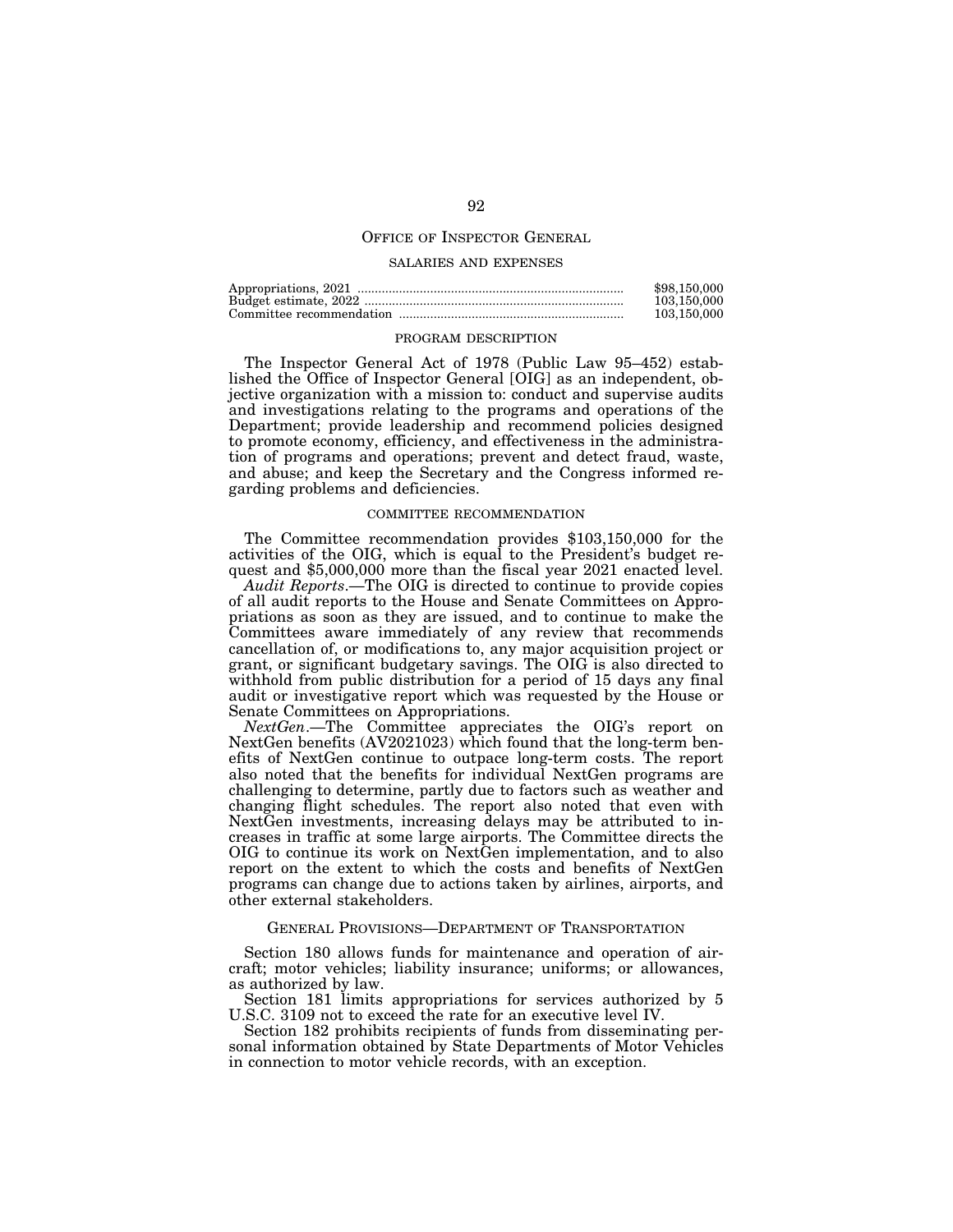Section 183 prohibits funds in this act for salaries and expenses of more than 125 political and Presidential appointees in the Department of Transportation.

Section 184 allows funds received by the Federal Highway Administration, Federal Transit Administration, and the Federal Railroad Administration from States, counties, municipalities, other public authorities, and private sources for expenses incurred for training to be credited to each agency's respective accounts.

Section 185 prohibits the use of funds in this act to make a grant or announce the intention to make a grant unless the Secretary of Transportation notifies the House and Senate Committees on Appropriations at least 3 full business days before making the grant or the announcement.

Section 186 allows rebates, refunds, incentive payments, minor fees, and other funds received by the Department of Transportation from travel management center, charge card programs, subleasing of building space, and miscellaneous sources, to be credited to appropriations of the Department of Transportation.

Section 187 allows amounts from improper payments to a third party contractor that are lawfully recovered by the Department of Transportation to be made available until expended to cover expenses incurred in the recovery of such payments.

Section 188 establishes requirements for reprogramming actions by the House and Senate Committees on Appropriations.

Section 189 prohibits funds appropriated in this act to the modal administrations from being obligated for the Office of the Secretary for costs related to assessments or reimbursable agreements unless the obligations are for services that provide a direct benefit to the applicable modal administration.

Section 190 authorizes the Secretary to carry out a program that establishes uniform standards for developing and supporting agency transit pass and transit benefits authorized under section 7905 of title 5, United States Code.

Section 191 prohibits the use of funds for any geographic, economic, or other hiring preference pilot program, regulation, or policy unless certain requirements are met related to availability of local labor, displacement of existing employees, and delays in transportation plans.

Section 192 directs the Secretary of Transportation to work with the Secretary of Homeland Security to ensure that best practices for Industrial Control Systems procurement are up to date and that systems procured with funds provided under this title were procured using such practices.

Section 193 defines areas of persistent poverty and disadvantaged communities for purposes of this act.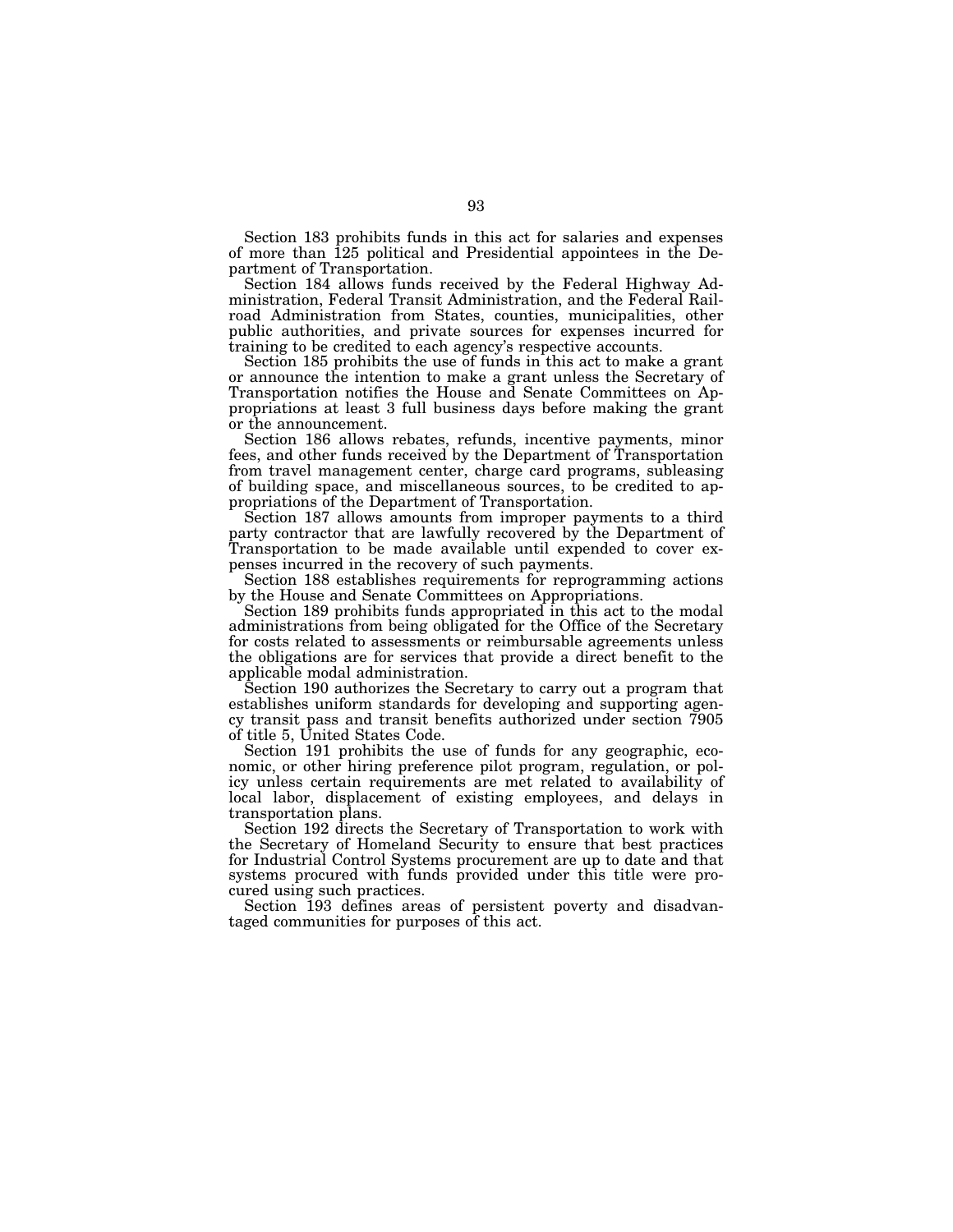# TITLE II

# DEPARTMENT OF HOUSING AND URBAN DEVELOPMENT

# MANAGEMENT AND ADMINISTRATION

The Department of Housing and Urban Development [HUD] was established by the Housing and Urban Development Act (Public Law 89–174), effective November 9, 1965. This Department is the principal Federal agency responsible for programs concerned with the Nation's housing needs, fair housing opportunities, and improving and developing communities.

*Broadband*.—Affordable and reliable broadband is critical to accessing education, healthcare, employment and other essential services–a reality that the COVID–19 pandemic has made even more apparent. The Committee urges the Department to use the tools at its disposal to address the existing gap in broadband access prevalent among residents living in public and HUD-assisted housing. These include, but are not limited to: (1) continuing the ConnectHome initiative, which provides a platform for collaboration among local governments, PHAs, Internet service providers, philanthropic foundations, nonprofit organizations, and other relevant stakeholders to collaborate and produce local solutions for narrowing the digital divide in communities across the country which are served by HUD; (2) working in partnership with the U.S. Department of Agriculture [USDA] programs and with the Federal Communications Commission [FCC] to improve broadband connectivity and promote the Lifeline universal service program; and (3) providing relevant data, guidance, and technical assistance to HUD grantees to target resources efficiently to increase broadband connectivity. The Committee encourages the Department to consider the particular accommodations and needs of specific populations, such as elderly residents and residents with disabilities during the development and implementation of these programs and initiatives.

*Review of COVID–19 Flexibilities and Participation*.—Since 2020, the Committee has provided broad flexibility regarding statutory and regulatory requirements in order to enhance the Secretary's ability to prevent, address, prepare for, and respond to the COVID– 19 pandemic and to reduce the impact on renters, homeowners, people experiencing homelessness, and housing providers. The Committee directs the Secretary to provide a report to the House and Senate Committees on Appropriations within 180 days of enactment of this act outlining: the impact of the statutory and regulatory flexibilities provided; administrative efficiencies gained; the impact on resident and grantee experiences; similarities and differences in implementation between programs; and recommenda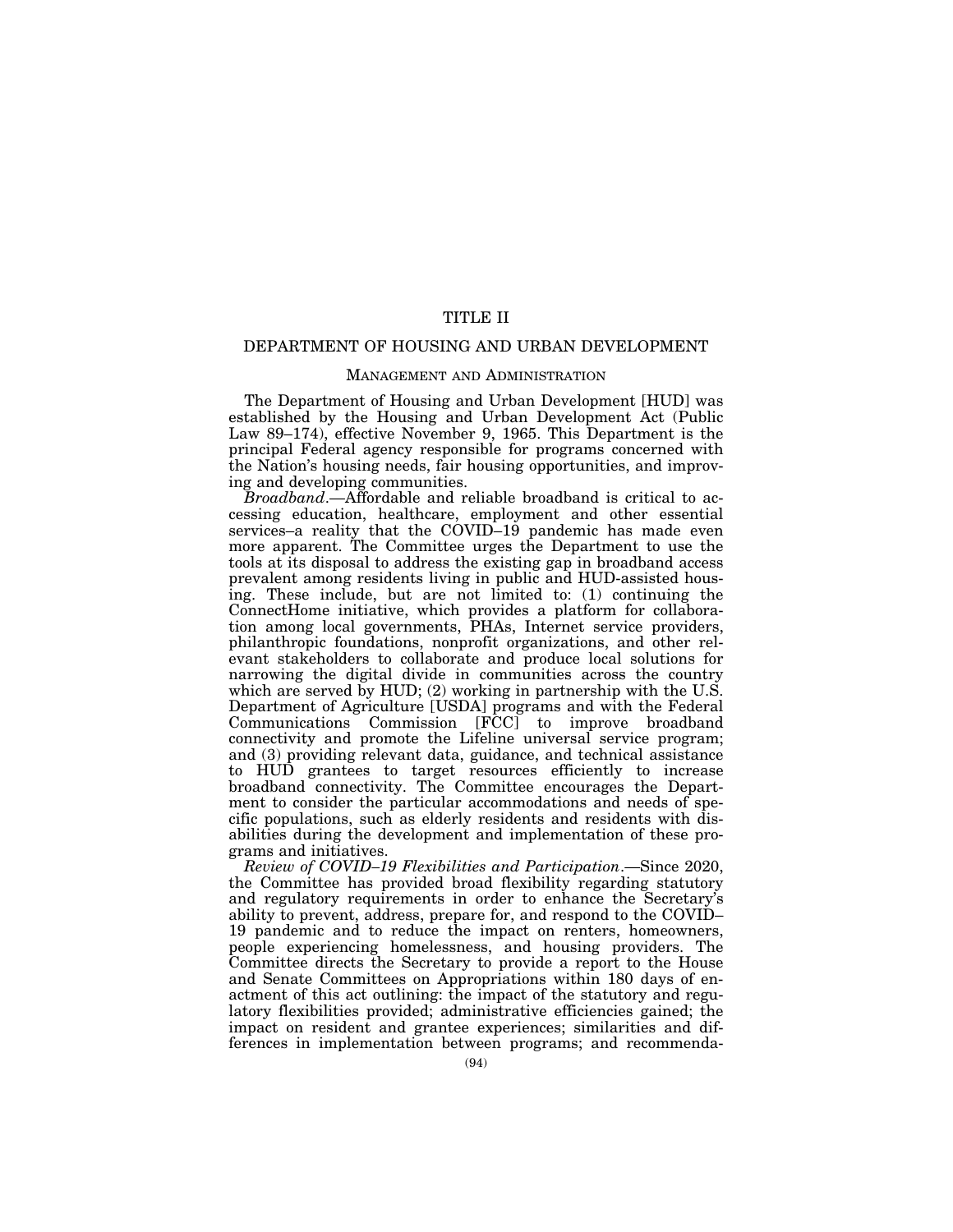tions to enhance the effective provision of services to low-income individuals and families.

The Committee is also concerned that renters and homeowners who struggled financially, as a result of the COVID–19 pandemic, were unaware of emergency relief assistance and Federal mortgage forbearance options. The Committee directs HUD, in consultation with Treasury and the Consumer Financial Protection Bureau, to report to the House and Senate Committees on Appropriations, as well as the House Financial Services and Senate Banking Committees, within 120 days of enactment of this act on the estimated number of renters and homeowners who were behind on payments, but did not participate in emergency COVID–19 relief. The Committee also directs HUD to coordinate with the Department of the Treasury to evaluate the effectiveness of Emergency Rental Assistance programs in helping households avoid eviction and homelessness and maintain housing stability.

*Energy Codes*.—The Committee is concerned the Department has yet to update minimum energy efficiency standards, as required under 42 U.S.C. 12709, since the 2009 International Energy Conservation Code and ASHRAE Standard 90.1–2007. Further, the Committee notes the Department of Energy findings that more recent model codes reduce energy use by more than 25 percent and are cost effective. The Committee urges the Department to work in partnership with USDA to expeditiously update the standards as required by law, which will reduce operating expenses for HUDowned and subsidized properties.

*Rural Areas*.—The Committee urges the Secretary to enhance its efforts to provide decent, affordable housing and to promote economic development for Americans living in rural areas. When designing programs and making funding decisions, the Secretary shall take into consideration the unique conditions, challenges, and scale of rural areas.

*Appropriations Attorneys*.—For fiscal year 2022, the Committee continues to fund appropriations attorneys in the Office of the Chief Financial Officer [OCFO] and directs HUD to refer all appropriations law issues to such attorneys within the OCFO. These appropriations law staff routinely provide prompt, accurate and reliable information on various appropriations law matters, and the Committee urges the Department to ensure the office has adequate personnel and non-personnel resources to fulfill their responsibilities, including training HUD staff in funds control procedures and directives, as required by section 214 of this act.

*Congressional Budget Justifications*.—The Committee appreciates the work HUD has undertaken to streamline its budget justification documents. However, the Committee is concerned that the work has gone too far in some cases and critical information that is necessary for the Committee to properly evaluate the budget request is lacking. A prime example is the budget justification for the Information Technology Fund, which is devoid of necessary detail for decision-making, transparency, and accountability. The Committee reminds the Department that word efficiency of budget justification materials should not come at the expense of the materials being useful and sufficiently comprehensive.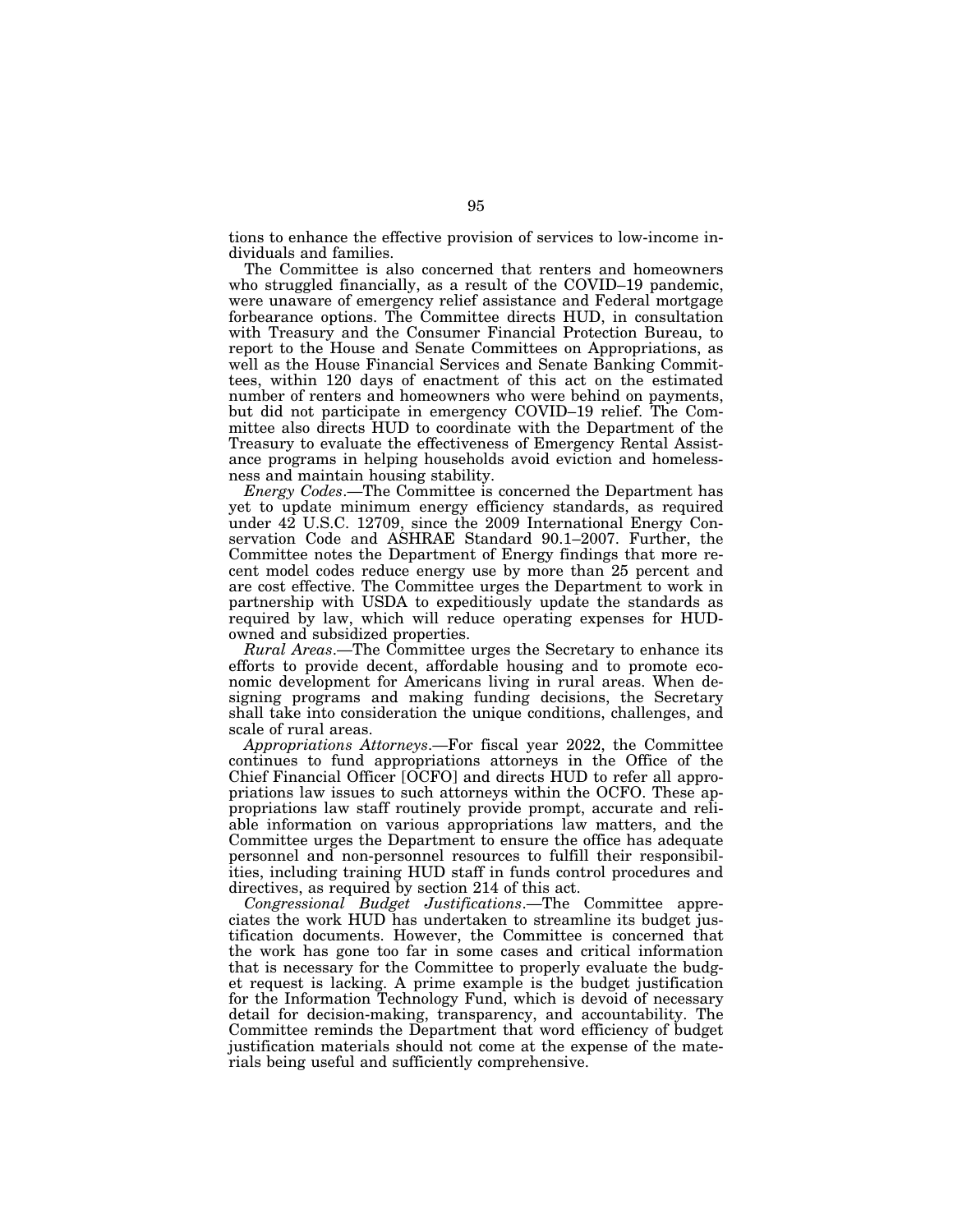*Organizational Charts and Staffing Realignments*.—The Department is directed to submit, in consultation with the House and Senate Committees on Appropriations, current and accurate organizational charts for each office within the Department as part of the fiscal year 2023 congressional justifications. The Committee further directs the Department to submit any staff realignments or restructuring to the House and Senate Committees on Appropriations consistent with section 234 of the bill accompanying this explanatory statement.

*GAO Priority Recommendations*.—The Committee notes that GAO serves an important function in helping improve the efficiency and effectiveness of HUD's programs and operations. As of June 2021, HUD had 125 open GAO recommendations. Of these, 13 are considered priority recommendations in areas including, but not limited to, information technology, lead paint hazards, Government National Mortgage Association [GNMA] risk-management, and the Real Estate Assessment Center's physical inspection process. Although the Committee recognizes that fully implementing recommended changes can take time, it is concerned that HUD's implementation rate averages only 56 percent and lags behind the government-wide average of 77 percent. The Committee directs HUD to report to the House and Senate Committees on Appropriations within 30 days after enactment of this act on all priority recommendations, the steps taken in fiscal year 2021 to implement those recommendations, and what additional actions will be undertaken in fiscal year 2022 to address outstanding recommendations.

## EXECUTIVE OFFICES

| \$17.292,000 |
|--------------|
| 16,200,000   |
| 13,000,000   |

## PROGRAM DESCRIPTION

The Executive Offices account provides the salaries and expenses funding to support the Department's senior leadership and other key functions, including the immediate offices of the Secretary, Deputy Secretary, Congressional and Intergovernmental Relations, Public Affairs, Adjudicatory Services, the Center for Faith-Based and Community Initiatives, and the Office of Small and Disadvantaged Business Utilization.

### COMMITTEE RECOMMENDATION

The Committee recommends an appropriation of \$13,000,000 for this account, which is \$4,292,000 less than the fiscal year 2021 enacted level and \$3,200,000 less than the budget request. The Committee supports the Department's efforts to restore staffing capacity across HUD. With the current estimate of nearly \$8,000,000 in anticipated carryover, the Committee recommendation will still enable the Executive Offices to increase staffing levels by nearly 25 percent. The Secretary is directed to outline how budgetary resources will be distributed among the seven offices funded under this heading as part of the Department's operating plan for fiscal year 2022.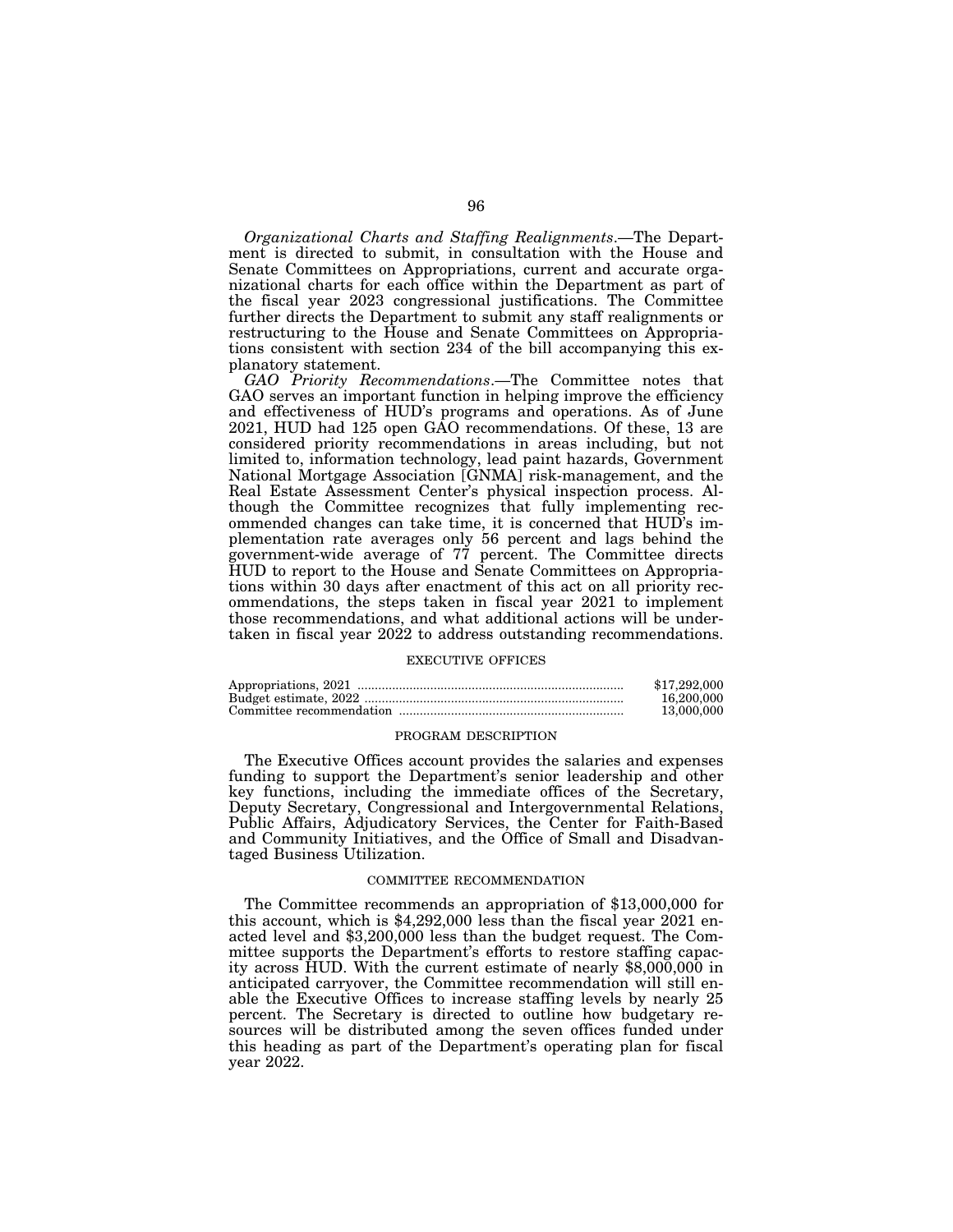### ADMINISTRATIVE SUPPORT OFFICES

| \$576,689,000 |
|---------------|
| 657.250.000   |
| 609.666.000   |

### PROGRAM DESCRIPTION

The Administrative Support Offices account is the backbone of HUD's operations, and consists of several offices that aim to work seamlessly to provide the leadership and support services to ensure the Department performs its core mission and is compliant with all legal, operational, and financial guidelines. This account funds the salaries and expenses of the Office of the General Counsel, the Office of the Chief Financial Officer, the Office of the Chief Procurement Officer, the Office of Departmental Equal Employment Opportunity, the Office of Field Policy and Management, the Office of the Chief Human Capital Officer, the Office of Administration, and the Office of the Chief Information Officer.

#### COMMITTEE RECOMMENDATION

The Committee recommends an appropriation of \$609,666,000 for this account, which is \$32,977,000 more than the fiscal year 2021 enacted level and \$47,584,000 less than the budget request.

Funds are made available as follows:

| Amount       |
|--------------|
| \$79,400,000 |
| 115,200,000  |
| 216.400.000  |
| 45.000.000   |
| 60.400.000   |
| 28.000.000   |
| 4.266.000    |
| 61.000.000   |
|              |

*Hiring and Separation Report*.—The Committee directs the OCFO and the Office of the Chief Human Capital Officer to submit semiannual reports to the House and Senate Committees on Appropriations on hiring and separations by program office. This report shall include position titles, location, and full time equivalent [FTE] positions, including the Office of the Inspector General and the GNMA.

*Expired Balances Report*.—The Committee directs HUD's OCFO to submit a report to the House and Senate Committees on Appropriations within 90 days of the end of each fiscal year on expired balances. The Committee reminds HUD to identify amounts by account and line item, including carryover and recaptures.

*Office of the Chief Financial Officer*.—The Committee recommendation includes \$79,400,000 for the OCFO. The Committee has supported OCFO's financial transformation initiative since fiscal year 2019, and applauds HUD in achieving the initiative's goal of remediating material weaknesses and obtaining an unqualified audit opinion for the first time in 8 years. The Committee encourages the OCFO to critically evaluate and identify those ongoing contract costs that are necessary and appropriate to sustain HUD's unqualified audit opinion and compliance with financial manage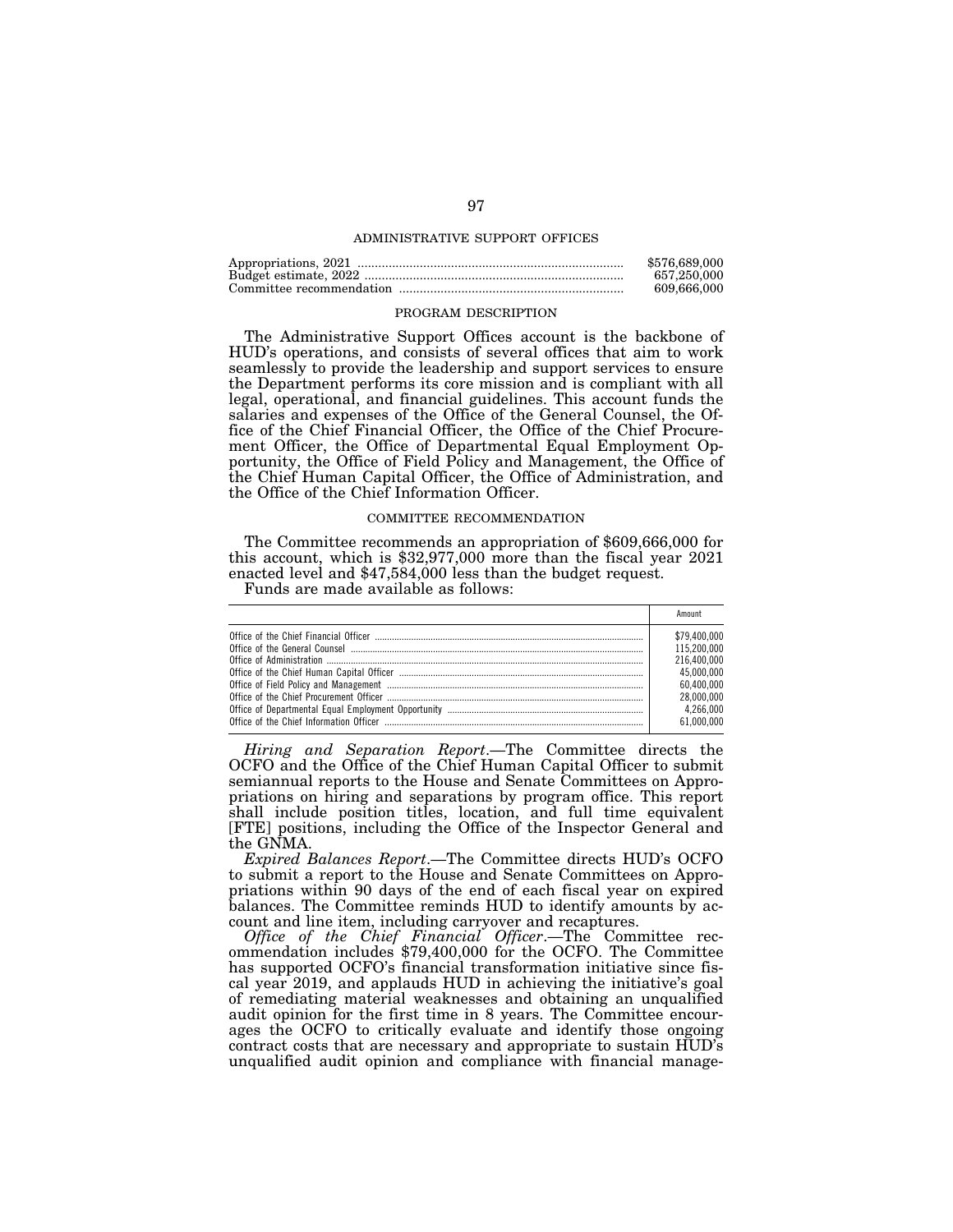ment requirements. With the goal of the financial transformation initiative having been achieved, the Committee recommendation does not provide dedicated funding for the financial transformation initiative as the appropriation for the OCFO is sufficient for the continuation of these activities in fiscal year 2022. The Committee does not require HUD to submit an expenditure plan, but directs HUD to detail any contract expenses in its operating plans and congressional justifications and expects transparent communication with the House and Senate Committees on Appropriations on this effort.

The Committee recommendation approves the following proposed reorganizations: the consolidation of the Reports and Control Division with the Payments and Collections Division, as well as additional renaming of multiple branches and divisions as identified in the congressional justification; and the creation of a Financial Data Reporting and Analysis Division within the Assistant CFO [ACFO] for Systems. The Committee does not approve the proposed reorganizations to create a Customer Experience Division within the ACFO for Budget or the creation of an Office of Chief Risk Officer. Additionally, the Committee's recommendation does not include any funding for the creation of a customer experience advisory board or other customer experience activities within the OCFO.

*Office of Administration*.—The Committee recommendation does not include the proposed consolidation of the Office of Administration, the Office of the Chief Human Capital Officer, and the Office of Procurement into a single funding line or the proposed reorganization to create the Office of Government Information Management. The Committee recommendation does not include approval for the creation of any new Offices within the Office of Administration. The Committee recommendation includes up to \$5,200,000 for critical repairs to the Weaver Building to replace obsolete systems and improve building safety and indoor air quality.

*Office of the Chief Procurement Officer [OCPO]*.—The Committee is concerned that the OCPO is currently insufficiently resourced to successfully meet the needs of the Department. For several years, the HUD OIG has named procurement as a top management challenge, identifying risks due to inadequate staffing levels, improper training, inadequate oversight of vendors, and continued difficulty among program offices in awarding contracts. In response, the Committee recommendation includes \$28,000,000 for the OCPO and directs the Department to prioritize hiring additional staff for this office.

*Office of Disaster and Emergency Management [ODEM]*.—The Committee has supported staffing increases for ODEM to improve the overall Departmental efforts to comprehensively address disaster preparedness, response, recovery and resilience. However, HUD has yet to submit to the Committees a resource allocation plan for the additional hires provided in fiscal year 2021. The Committee stresses the importance of this office to the coordination of disaster-related activities within the Department and between HUD and other agencies. Improved coordination is essential for the efficient delivery of assistance to communities and families. The Committee urges HUD to submit this required report,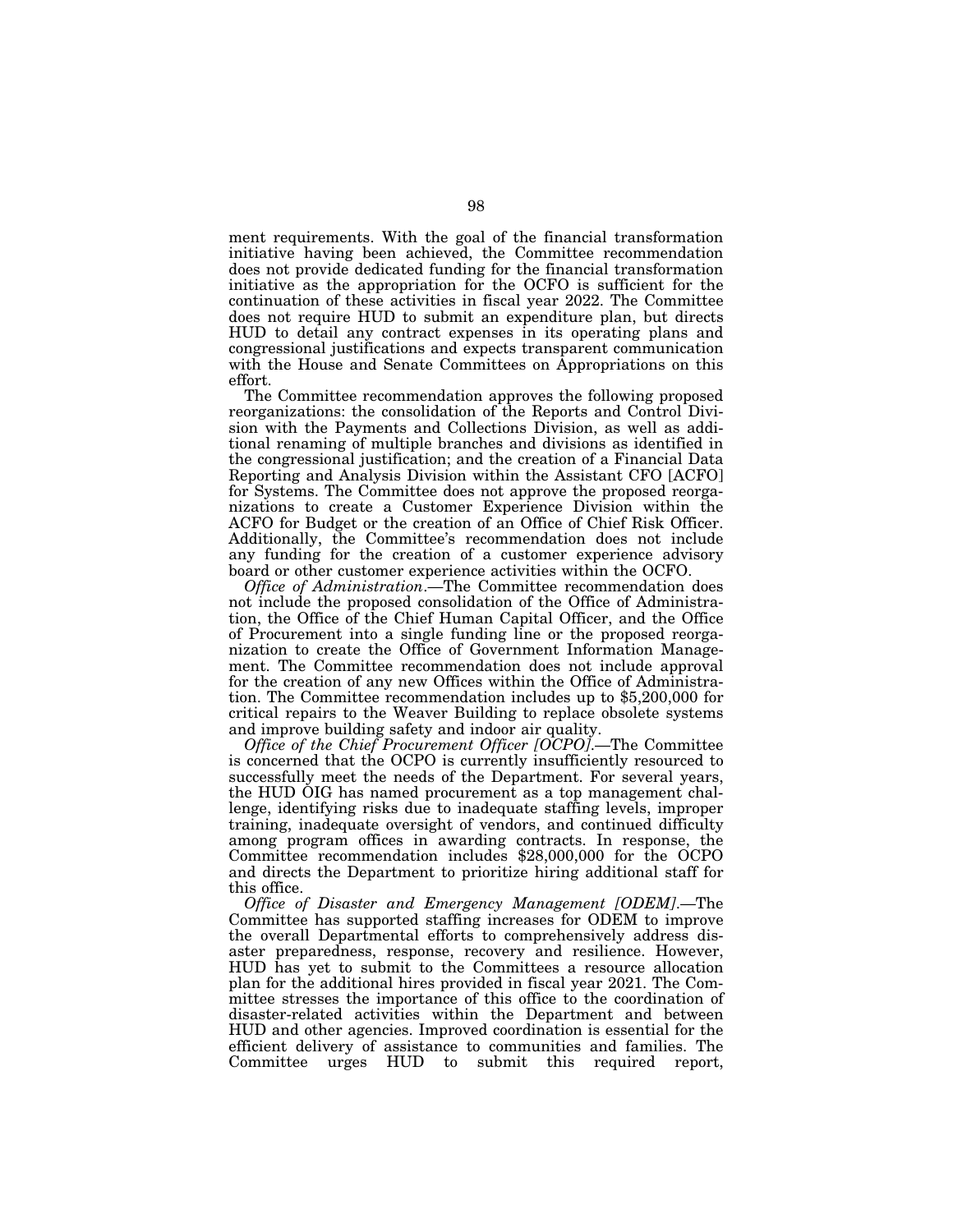operationalize this office, and increase staffing capacity for ODEM as soon as possible.

*Office of Field Policy and Management [OFPM]*.—The Promise Zones designations made by HUD and the USDA partner the Federal Government with local communities to address multiple community revitalization challenges in a collaborative way. The Committee maintains language directing HUD to continue supporting the existing Promise Zone designations for the full length of their agreements. To realize the full potential of these designations, the Committee directs the OFPM to work with designees to ensure the provision of any OMB-requested data for an effective evaluation of the initiative.

### PROGRAM OFFICES

| \$904,673,000 |
|---------------|
| 1.007.500.000 |
| 972.687.000   |

#### PROGRAM DESCRIPTION

The Program Offices account funds the salaries and expenses of six program offices, including the Offices of: Public and Indian Housing, Community Planning and Development, Housing, Policy Development and Research, Fair Housing and Equal Opportunity, and Lead Hazard Control and Healthy Homes.

#### COMMITTEE RECOMMENDATION

The Committee recommends an appropriation of \$972,687,000 for this account, which is \$68,014,000 more than the fiscal year 2021 enacted level for these offices and \$34,813,000 less than the budget request.

Funds are made available as follows:

| Amount        |
|---------------|
| \$260,500,000 |
| 147.887.000   |
| 434.000.000   |
| 35.500.000    |
| 84.100.000    |
| 10.700.000    |

*Office of Public and Indian Housing [PIH]*.—The Committee recommendation includes \$260,500,000 for the salaries and expenses of this office. Within this amount, the Committee has included funding for nearly 100 additional FTE, of which no less than 15 FTE are for the Office of Native American Programs, and no less than 35 FTE are for the Office of Public Housing and Voucher Programs. The Department is directed to inform the House and Senate Committees on Appropriations within 15 days of enactment of this act regarding how it is implementing the Committee's hiring direction.

*Office of Community Planning and Development [CPD]*.—The Committee recommendation includes funding for an estimated 115 additional FTE, of which not less than 15 FTE are provided to support the workload increase associated with community investments for Economic Development Initiatives. The Department is directed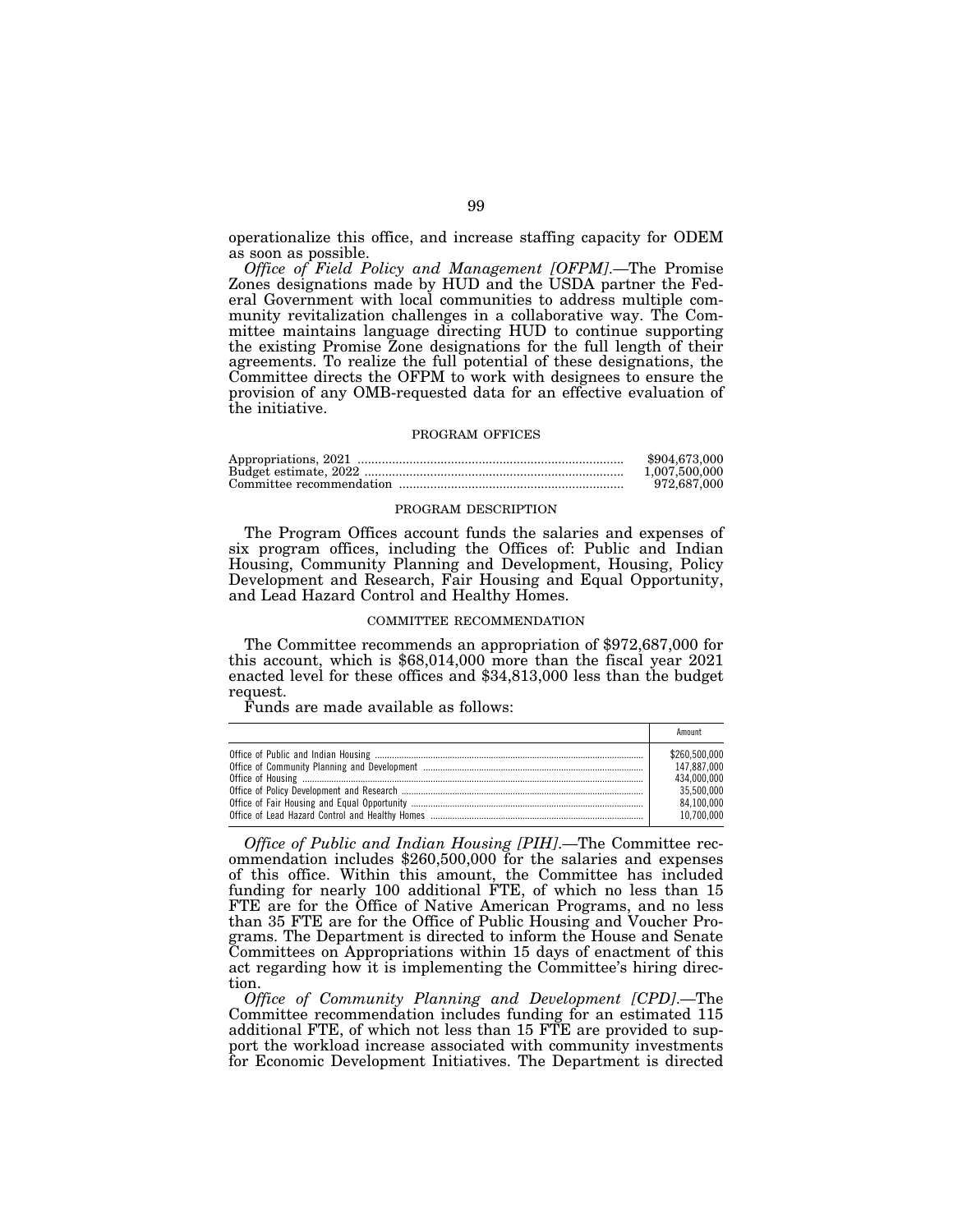to inform the House and Senate Committees on Appropriations within 15 days of enactment of this act regarding how it is implementing the Committee's hiring direction.

The Committee approves the Department's proposed reorganization to establish an Office of Disaster Recovery, realign existing functions of the Disaster Recovery and Special Issues Division to this new office, and realign the Office of Grant Programs' Coordinating Officer for Disaster Recovery and associated staff to the newly established Office of Disaster Recovery. This office manages a multi-billion dollar portfolio of complex, long-term disaster recovery grants, and the Committee strongly supports this change which will speed decision-making and improve service to grantees.

*Office of Housing*.—The Committee recommendation includes approval for the Department's proposed reorganization to relocate the Office of Manufactured Housing Programs [OMHP] to the Office of the Assistant Secretary for Housing—FHA Commissioner. The mission of OMHP is to protect the quality, durability, safety and affordability of manufactured homes, which account for 10 percent of all new single family home starts, and enable access to affordable homeownership for many households.

The Committee is concerned with the growing backlog of applications and delayed underwriting in FHA Multifamily Housing. The Committee also directs the Department to provide an after action report to the House and Senate Committees on Appropriations within 90 days of enactment of this act on the actions taken by the Department in response to recent increased volume, the efficacy of workload sharing as envisioned by the multifamily transformation, consistency of processes between regions, and lessons learned to inform future risk management plans and better prepare for future volume surges.

*Office of Lead Hazard Control and Healthy Homes*.—The Committee urges this office to prioritize funding for staffing needs to support effective coordination across the Department to improve the oversight of environmental hazard reduction, such as leadbased paint, radon or other hazards, in HUD-assisted housing.

*New Housing in High-Cost Metropolitan Areas*.—The Committee is concerned that a combination of income concentration and housing supply constraints in high-cost metropolitan areas has created barriers to access of affordable housing that is harmful to geographic and economic mobility. Upward price pressure on rents resulting from such conditions increases the cost of Federal rental assistance programs that are required to respond to private market rents. The Committee directs the Department to report to the House and Senate Committees on Appropriations no later than 90 days after the date of enactment of this act, identifying metropolitan areas where such conditions are most prevalent and recommending best practices for localities and States to help encourage the production of new housing in high-cost metropolitan areas.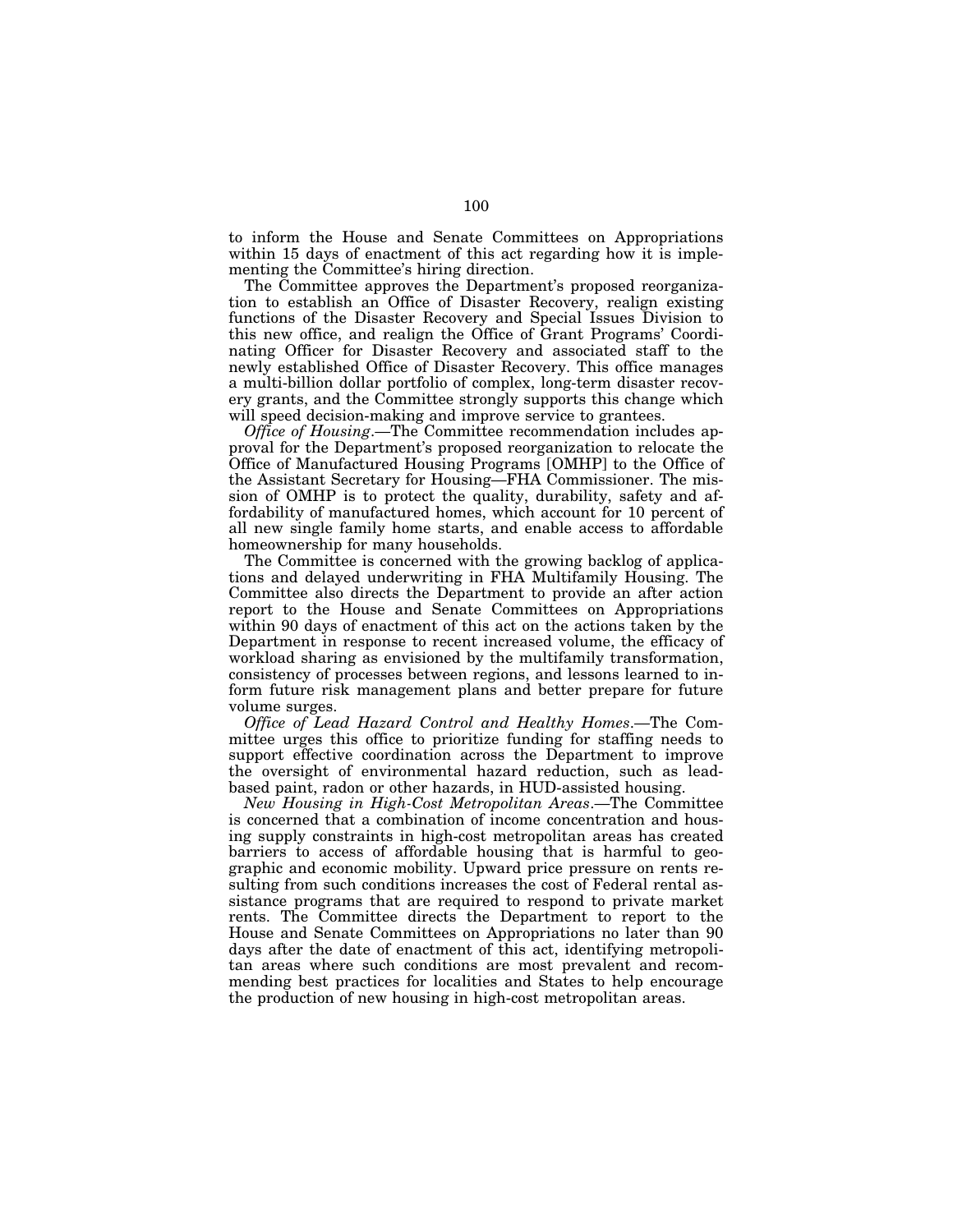### WORKING CAPITAL FUND

# (INCLUDING TRANSFER OF FUNDS)

## PROGRAM DESCRIPTION

The Working Capital Fund [WCF] allows HUD to support Federal shared services used by offices and agencies of the Department on an enterprise-wide basis. Funds transferred to the WCF are derived from salaries and expenses accounts.

### COMMITTEE RECOMMENDATION

The Committee recommendation provides the Secretary with the authority to transfer amounts provided in this title for salaries and expenses, except those for the Office of Inspector General, to this account for the purpose of funding centralized activities, such as shared service agreements executed between HUD and other Federal agencies. The Committee expects that, prior to exercising discretion to centrally fund an activity, the Secretary shall have established transparent and reliable unit cost accounting for the offices and agencies of the Department that use the activity, and shall have adequately trained staff within each affected office and agency on resource planning and accounting processes associated with the centralization of funds to this account.

Additionally, prior to exercising its authority to transfer funds for activities beyond what is required for shared service agreements, the Committee expects HUD to establish a clear execution plan for centralizing the additional activities, and to properly vet that plan with the House and Senate Committees on Appropriations prior to transferring such funds into the WCF. Financial management, procurement, travel, and relocation costs for services provided to the Office of the Inspector General are covered by the OCFO.

*Approved Activities*.—For fiscal year 2022, the Department is permitted to only centralize and fund from this account: Federal shared services for financial management, procurement, travel, relocation, and human resources including the Treasury Executive Institute contract, as newly proposed in the budget request; printing; records management; space renovation; furniture; and supply services. The Committee does not expand the authority, as proposed in the budget request, to include information technology [IT] customer devices or financial management services full cost recovery. The Committee encourages the Department to focus its efforts on improving the efficiency and customer satisfaction of the services provided, rather than on developing new business line proposals. The Committee continues to direct HUD to include in its annual operating plan a detailed outline of its plans for transferring budgetary resources to the WCF in fiscal year 2022.

#### PUBLIC AND INDIAN HOUSING

# TENANT-BASED RENTAL ASSISTANCE

| 30.442.000.000 |
|----------------|
|                |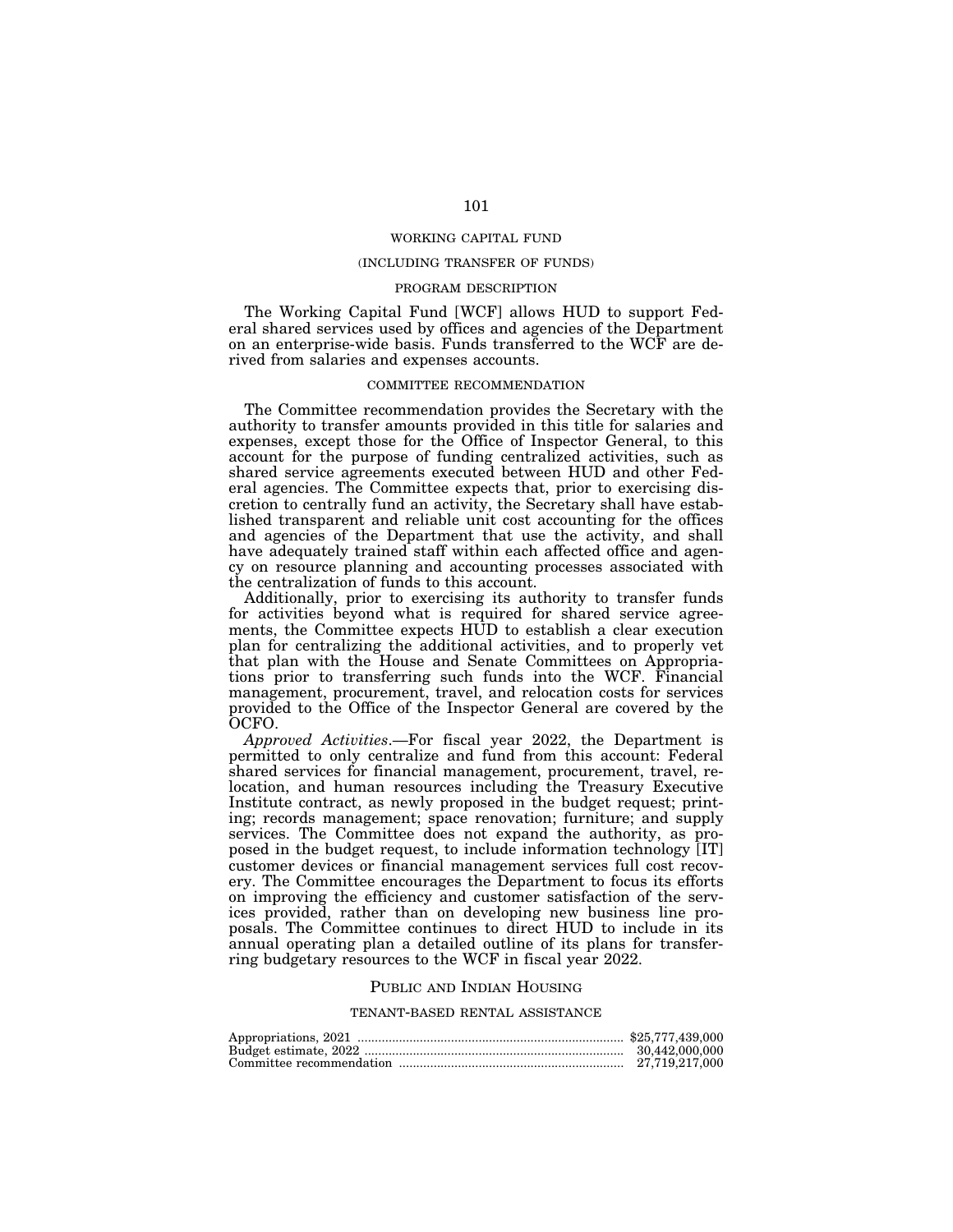## PROGRAM DESCRIPTION

This account provides funding for the Section 8 tenant-based [voucher] program. Section 8 tenant-based housing assistance is one of the principle appropriations for Federal housing assistance, serving approximately  $2.3$  million families. The program also funds incremental vouchers for tenants who live in properties where the owner has decided to leave the Section 8 program. The program provides for the replacement of units lost from the assisted housing inventory through its tenant protection vouchers. Under these programs, eligible low-income individuals and families pay 30 percent of their adjusted income for rent, and the Federal Government is responsible for the remainder of the rent, up to the fair market rent or some other payment standard. Finally, this account provides funding for administrative fees for PHAs, mainstream vouchers, HUD-Veterans Affairs Supportive Housing [HUD–VASH] and Tribal HUD-VASH programs, and other incremental vouchers for vulnerable populations.

### COMMITTEE RECOMMENDATION

The Committee recommends an appropriation of \$27,719,217,000 for fiscal year 2022, including  $$4,000,000,000$  as an advance appropriation to be made available on October 1, 2022. This amount is \$1,941,778,000 more than the fiscal year 2021 enacted level and \$2,722,783,000 less than the budget request.

*Contract Renewals*.—The Committee recommends \$24,526,926,000 for the renewal costs of Section 8 vouchers. The Committee recommendation and existing reserves will provide sufficient resources to ensure that no current voucher holders are put at risk of losing their housing assistance. The Committee will continue to monitor leasing data to make sure housing assistance is preserved.<br>Tenant

*Protection Vouchers [TPV]*.—The Committee recommendation includes \$100,000,000 for new tenant protection vouchers, equal to the budget request. Combined with anticipated carryover funds, the Committee recommendation will fully fund the estimated need for TPVs in fiscal year 2022 to help HUD-assisted families relocate and avoid hardship.<br>Administrative Fees.—The

*Administrative Fees*.—The Committee recommends \$2,474,117,000 for administrative fees, which is \$315,117,000 more than the fiscal year 2021 enacted level.

In recent years, funding for administrative fees has only been sufficient to support a prorated allocation around 80 percent to PHAs, and was as low as 70 percent in 2013 due to sequestration. At the same time, due to a continued nationwide shortage of affordable rental housing and low vacancy rates, placing voucher families in homes has become increasingly difficult.

The Committee notes that these funds are critical to the execution and success of the voucher program. These funds are used for a diverse range of activities and critical functions such as: property inspections; case management, including tenant screening, income recertification, and emergency transfers; landlord outreach; the issuance of new vouchers upon program turnover; and assistance for tenants seeking housing.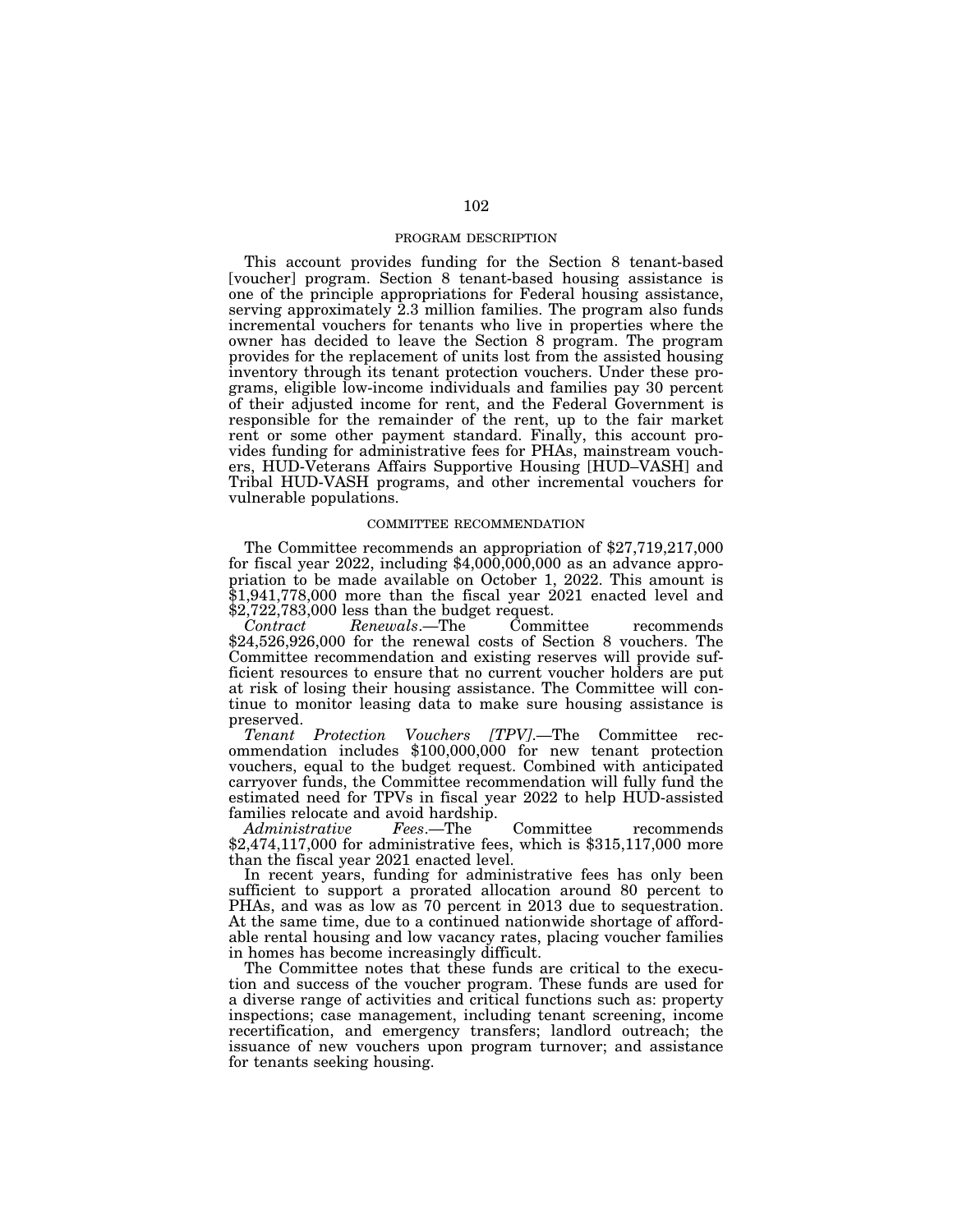The formula for allocating administrative fees primarily relies on changes to fair market rents, but as a rigorous 2010 study showed, the formula poorly reflects the cost of operating a high-performing voucher program. While past formula reform efforts have failed, a reexamination of the administrative fee formula is overdue, particularly in light of changes to programmatic policies in recent years and lessons learned through the COVID-19 pandemic. The Committee directs HUD to consult with PHAs, advocates, and researchers, and provide a report to the House and Senate Committees on Appropriations on ways to make the administrative fee formula more relevant to what it costs to administer a high-performing and efficient voucher program today, and report on the findings and recommendations within 180 days of enactment of this act.

*Section 811 Mainstream Vouchers*.—The Committee recommendation includes \$463,174,000 to fully renew the rental assistance and administrative costs of this program.

*Tribal HUD–VASH*.—The Committee recommendation includes up to \$5,000,000 for the renewal of rental assistance and associated administrative costs for the Tribal HUD–VASH demonstration. The Committee continues to encourage HUD to use its existing reallocation authority where necessary to ensure this program is utilized to the greatest extent possible.

*HUD–VASH*.—The HUD–VASH program, and the partnership between HUD and Department of Veterans Affairs [VA], has been critical to reducing veterans' homelessness by 50 percent since 2010. However, more than 37,000 veterans experienced homelessness in January 2021, and many more have experienced housing instability over the last year. Thus, the Committee again rejects the budget proposal to prematurely end funding for new HUD– VASH vouchers and includes \$50,000,000 for this purpose.

The Committee is encouraged by the reaffirmed commitment between the Secretaries of HUD and the VA to once and for all achieve the goal of ending veteran homelessness. To meet this goal, sustained and focused attention on execution will be required at the national and local level to ensure all resources are effectively put to use, including the over 26,000 HUD–VASH vouchers that remain unleased as of June 2021. For several years, the Committee has supported a wide range of initiatives to improve voucher utilization, including, but not limited to, using PHAs, Continuums of Care, and other local social service organizations to support referrals of homeless veterans, housing search and case management needs; landlord outreach and engagement initiatives; and using HUD's broad waiver authority to address local housing market constraints and the unique needs of homeless veterans. It is vital that all funds directed to this program are accounted for and used efficiently. Therefore, the Committee directs HUD and the VA to work collaboratively to develop performance metrics to track and assess the impact of these flexibilities on utilization, the reasons for unused funds, the effectiveness of the program, and the distribution of resources. These efforts to provide greater transparency to the Committee and public should be reflected through program dashboards and/or performance reports.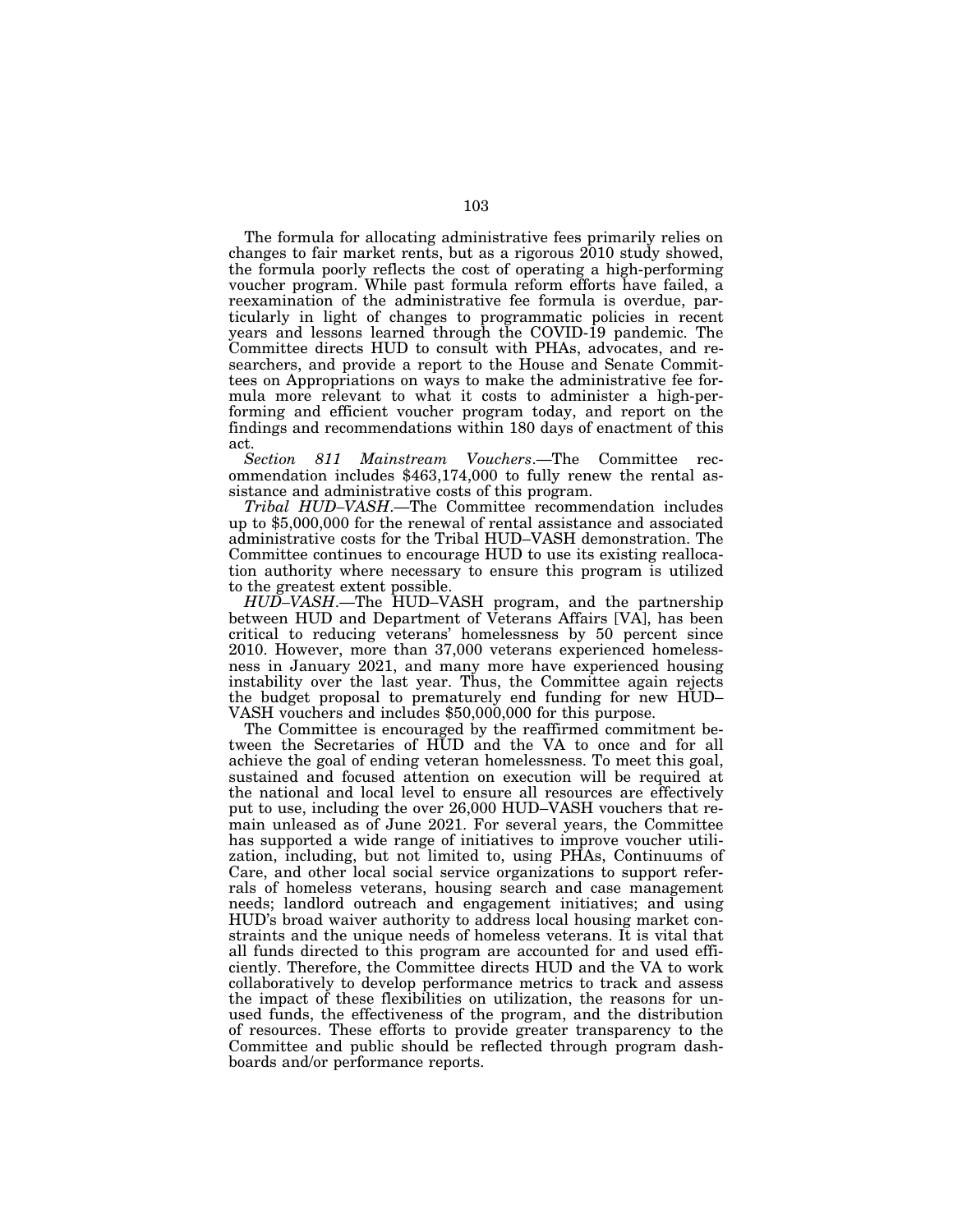The Committee continues to encourage the Department to use existing authority to recapture HUD–VASH voucher assistance from PHAs that voluntarily declare they no longer have a need for that assistance, and to reallocate such HUD–VASH voucher assistance to PHAs with an identified need. The Committee reminds HUD that the fiscal year 2021 Joint Explanatory Statement directed HUD to submit a report to the House and Senate Appropriations Subcommittee on Transportation, Housing and Urban Development, and Related Agencies and the Subcommittee on Military Construction, Veterans Affairs, and Related Agencies on methods to reallocate unused HUD–VASH vouchers, which shall include a determination of the feasibility of issuing a new solicitation of participation for unallocated HUD–VASH vouchers, and directs HUD to provide this report expeditiously.

*Family Unification Program [FUP]*.—The Committee includes \$30,000,000 for new FUP vouchers. To ensure that vouchers are available where youth need assistance, the Committee continues to allow HUD to provide a portion of the vouchers outside of a competitive NOFA process to PHAs that have partnered with public child welfare agencies [PWCAs] and have identified eligible youth. The housing assistance, as authorized under section  $8(x)$  of the 1937 Housing Act (Public Law 75–412 as amended), combined with access to supportive services through partnerships with the local PCWA, will enable youth to remain stably housed and achieve selfsufficiency. The Committee also continues language permitting the Secretary to recapture voucher assistance from PHAs that no longer have a need for that assistance and reallocate to it to PHAs with an identified need.

*Incremental Mobility Vouchers*.—The Committee provides \$75,000,000 to support over 5,000 new incremental vouchers to enable families with young children to move to low poverty areas. In awarding these funds, the Committee directs HUD to support an initial term of 12 months, and HUD may give preference to PHAs that, as part of their regular voucher program, provide preference for households with urgent housing needs, including individuals and households who are homeless, at-risk of homelessness, or are fleeing or attempting to flee domestic violence. Of the amounts provided, up to \$16,000,000 is provided for additional one-time expenses to facilitate leasing. Research has found that providing the opportunity for families with young children to move to lower-poverty neighborhoods can be instrumental in breaking generational poverty, increasing college attendance and earnings in adulthood. In the design and allocation of funds, the Committee directs HUD to incorporate key lessons learned to date from research, as well as its execution of the Emergency Housing Vouchers provided by the American Rescue Plan (Public Law 116–26) and the mobility demonstration.

*Violence Against Women Act [VAWA]*.—The Committee is disappointed that HUD has yet to submit the report required by Further Consolidated Appropriations Act, 2020 on operationalizing key provisions of the Violence Against Women Act of 2013 (Public Law 113–4). The Committee reminds the Department of the importance of these directives, and looks forward to the outcome of this work.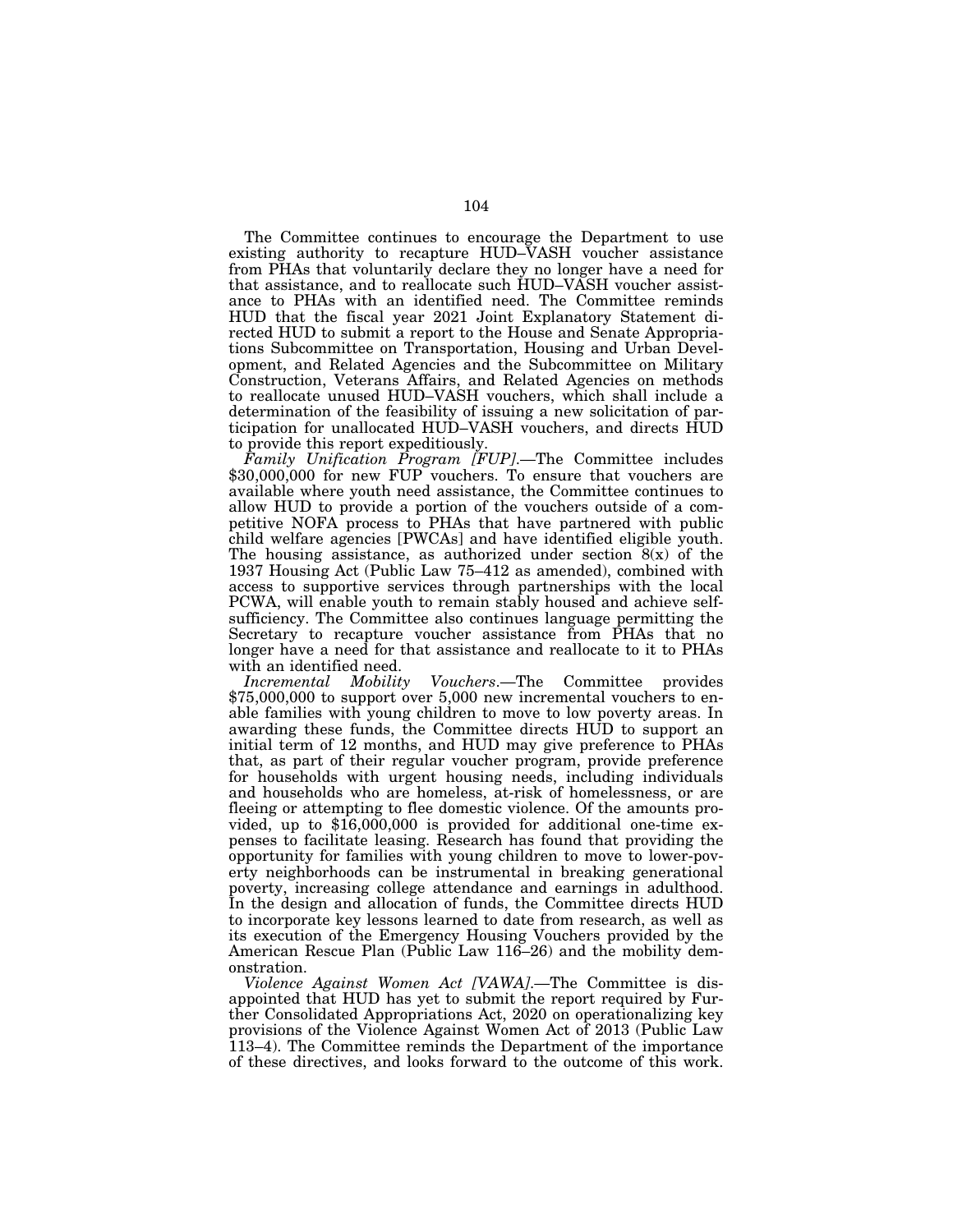*Limited English Proficiency [LEP]*.—The lack of meaningful language access can be a significant barrier to accessing and maintaining housing and related supportive services. The Committee directs the Office of Public and Indian Housing to work in collaboration with the Office of Fair Housing and Equal Opportunity to issue guidance to PHAs to clarify the eligibility of PIH program funds for LEP-related activities and identify best practices for language access plans and cost-effective strategies for accessing robust language assistance within 180 days of enactment of this act.

### HOUSING CERTIFICATE FUND

### (INCLUDING RESCISSIONS)

#### PROGRAM DESCRIPTION

Until fiscal year 2005, the Housing Certificate Fund provided funding for both the project-based and tenant-based components of the Section 8 program. Project-based rental assistance and tenantbased rental assistance are now separately funded accounts. The Housing Certificate Fund retains balances from previous years' appropriations.

## COMMITTEE RECOMMENDATION

The Committee has included language that will allow unobligated balances from specific accounts to be used to renew or amend project-based rental assistance contracts.

### PUBLIC HOUSING FUND

| \$7,806,000,000 |
|-----------------|
| 8.575.000.000   |
| 8.837.774.000   |

### PROGRAM DESCRIPTION

This account provides funding for the payment of operating subsidies, as well as modernization and capital expenses for approximately 3,000 PHAs (except tribally designated housing entities) that manage approximately 960,000 public housing units.

#### COMMITTEE RECOMMENDATION

The Committee recommends an appropriation of \$8,837,774,000 for the Public Housing Fund, which is \$262,774,000 more than the budget request and \$1,031,774,000 more than the fiscal year 2021 enacted level.

*Operating Expenses*.—The Committee recommendation includes \$5,019,000,000 for allocations to PHAs through the operating fund formula to fully fund public housing operations in 2022.

*Capital Expenses*.—The Committee recommendation includes \$3,615,774,000 for allocations to PHAs through the capital fund formula, which is \$850,774,000 more than the fiscal year 2021 enacted level.

In 2010, the national Public Housing Capital Needs Assessment estimated a total backlog of \$26,000,000,000 in public housing capital needs. Due to budget constraints, public housing capital funding has been severely underfunded over the past decade, and the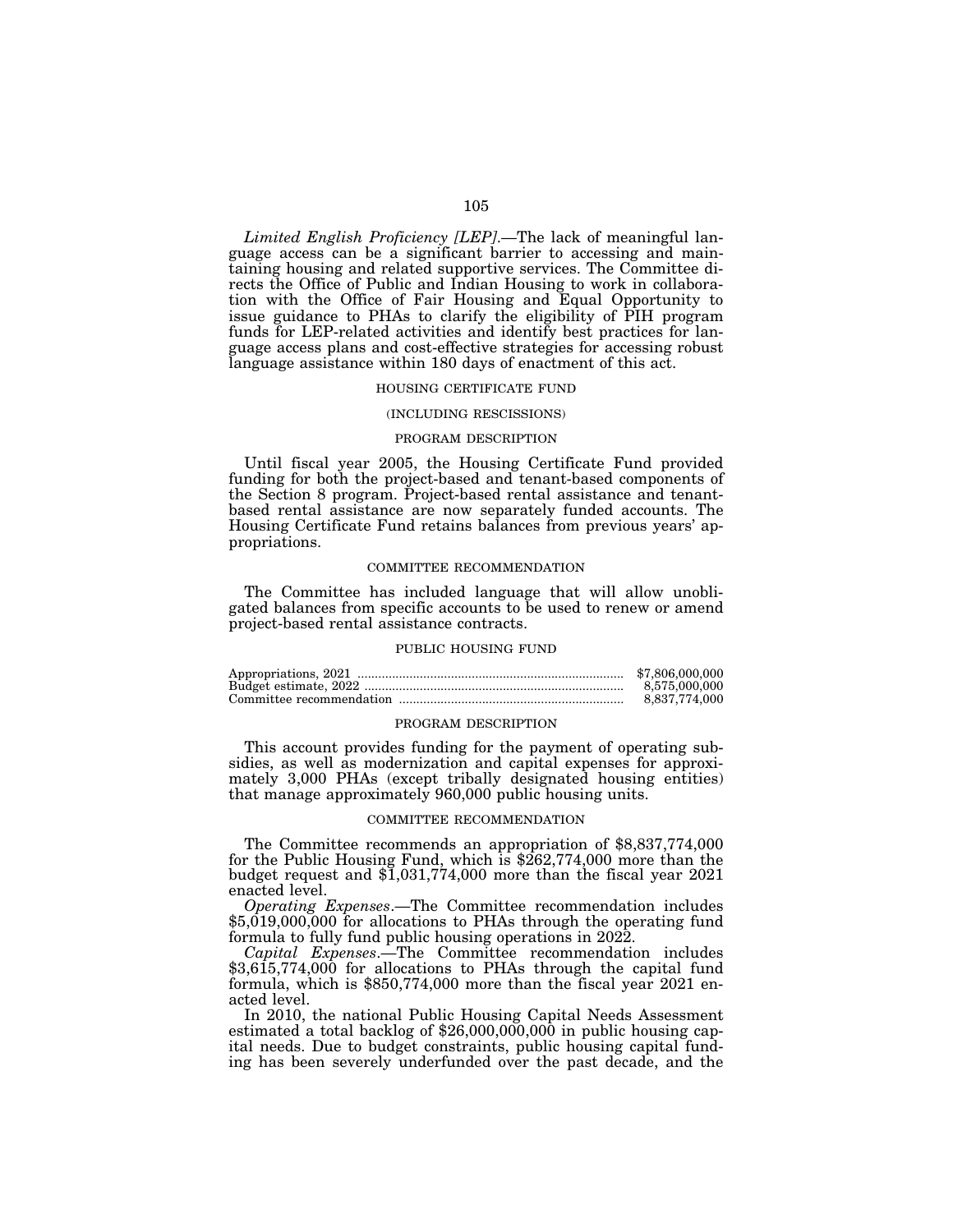backlog has grown. This backlog of capital needs manifests not just in the poor physical conditions of some properties, but also as environmental hazards, including mold, lead, radon and other contaminants that put HUD-assisted households at risk. This significant increase of flexible capital funding will provide all PHAs with much-needed resources to not only address accrued maintenance needs but also address priority capital improvements, including remediation of housing-related health hazards and energy efficiency improvements.

*Shortfall Funding*.—The Committee recommendation includes \$25,000,000 to mitigate the risk of financial shortfalls among PHAs. The Committee continues to direct that the allocation of these funds shall first be prioritized to PHAs with 249 or fewer public housing units that are determined to be experiencing shortfalls and have less than 1 month of reserves before allocating funds to larger PHAs.

*Receiverships and Troubled, Substandard or Otherwise At-Risk PHAs*.—The Committee recommendation includes \$15,000,000 for the cost of administrative and judicial receiverships and competitive grants for PHAs in receivership, designated troubled or substandard, or otherwise at risk to address capital needs.

The Committee directs the Department to report quarterly during fiscal year 2022 to the House and Senate Committees on Appropriations on the status of PHAs under receivership, including factors that informed the receivership, such as physical and financial scores, deficiencies with internal controls, and other information demonstrating why HUD believes PHAs are unable to effectively oversee their business operations. This report shall also include an identification of funding resources and technical assistance provided to each PHA for the purpose of transitioning out of receivership, and future steps HUD will take to address deficiencies in an effort to return the respective PHAs to local control.

*Physical Inspections and Financial Assessments*.—The Committee recommendation includes \$23,000,000 to support ongoing physical and financial assessment activities performed by the Real Estate Assessment Center [REAC], including implementation of the National Standards for the Physical Inspection of Real Estate [NSPIRE] model and standardizing the inspection protocol for HUD-assisted units.

The Committee remains concerned about the physical quality of some HUD-subsidized properties, including incidences of unaddressed or untimely responses to residential health hazards in HUD-assisted housing. At the direction of the Committee, the GAO reviewed REAC's physical inspection processes and published a report in March 2019. In the report, GAO identifies several weaknesses and makes 14 recommendations to improve REAC's physical inspection process as well as its selection, training, and monitoring of contract and quality assurance inspectors. All recommendations remain open, including the GAO's priority recommendation for HUD to conduct a comprehensive review of the process. The ongoing NSPIRE effort places greater focus on safeguarding the health and safety of HUD-assisted residents, and the Committee directs HUD to brief the House and Senate Committees on Appropriations during fiscal year 2022 at key milestones in implementation and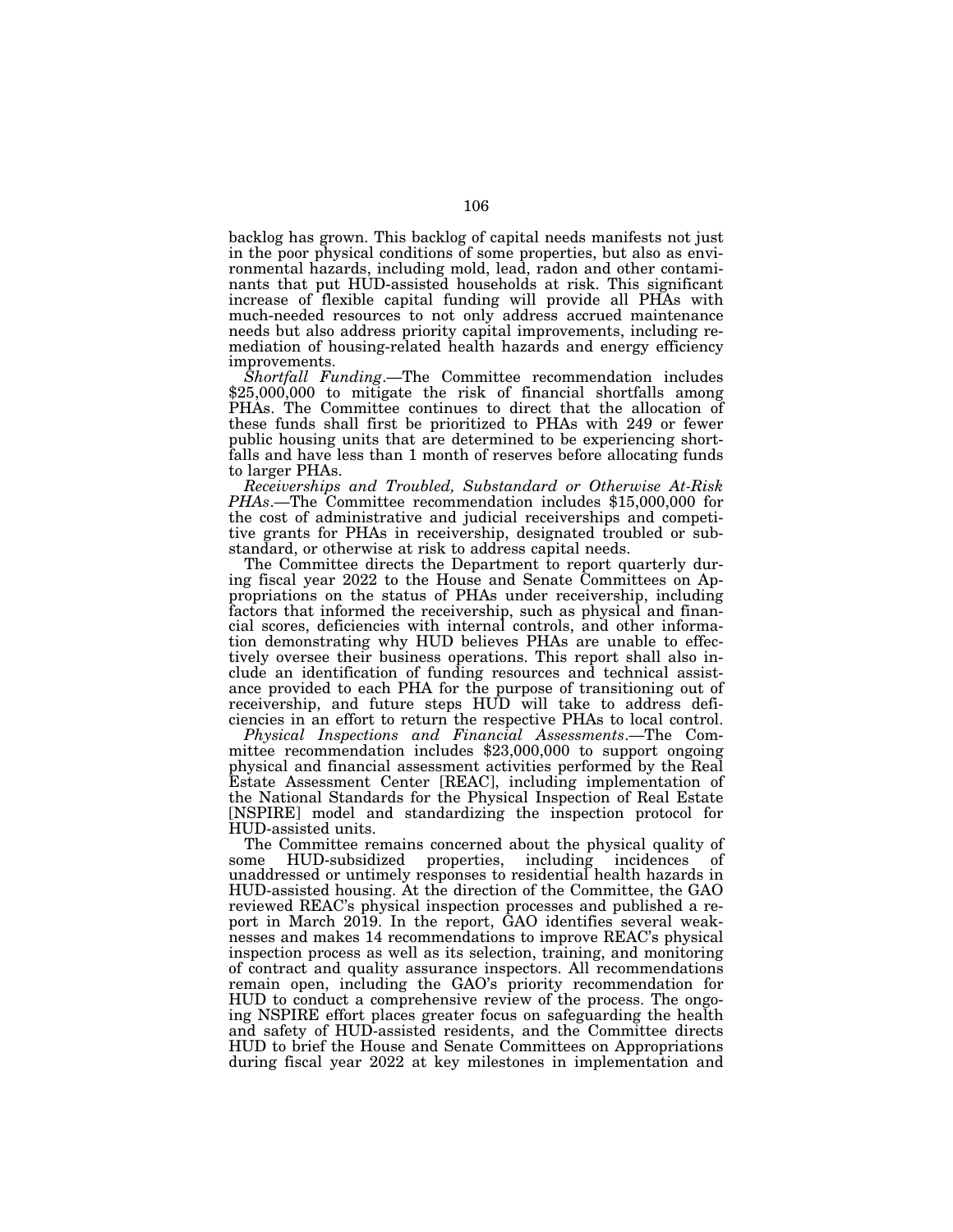rulemaking, and include in such briefings details on how the open GAO recommendations are being addressed and HUD's progress in addressing its inspection backlog.

The Committee directs the Department to identify how funds provided for REAC, including any carryover balances, will be utilized during fiscal year 2022 as part of the operating plan required by section 235.

The Committee also directs the Department to submit to the House and Senate Committees on Appropriations within 90 days of enactment of this act a report on REAC inspections of all HUD assisted and/or insured properties. This report shall include: the percentage of all inspected properties that received a REAC-inspected score of less than 65 since calendar year 2013; the number of properties in which the most recent REAC-inspected score represented a decline relative to the previous REAC score; a list of the ten metropolitan statistical areas with the lowest average REAC-inspected scores for all inspected properties; and a list of the ten States with the lowest average REAC-inspected scores for all inspected properties. The Committee encourages the Department to work with the House and Senate authorizing committees on enforcement actions, including civil monetary penalties, that HUD can take to ensure PHAs and landlords maintain the physical quality of HUD-assisted units.

*Emergency and Safety and Security Grants*.—The Committee recommendation includes \$75,000,000 for emergency capital needs, of which at least \$10,000,000 is to be used for safety and security measures in public housing in order to protect tenants. The Committee believes that the level of funding recommended will support both repairs from disasters and safety and security improvements. Therefore, the Committee directs the Department to fund eligible safety and security projects with a portion of these funds as quickly as possible. Of the \$75,000,000 for emergency capital needs, the Committee recommendation includes \$45,000,000 for PHAs under receivership or under the control of a Federal monitor, and directs HUD to award these funds based on need and not be subject to a cap on individual grant award amounts.

*Residential Health Hazards*.—The Committee recommendation includes \$65,000,000 to help PHAs address lead-based paint and other residential health hazards, including mold, carbon monoxide, radon and fire, in public housing units. The Committee reminds the Department that the intent of this funding is to help PHAs come into compliance with Federal statutes and regulations in order to improve the living conditions of public housing residents. The Committee prohibits the Department from deeming any PHA that is under the direction of a monitor to be ineligible to apply for or receive funding, provided that the PHA is in compliance with any current Memorandum of Agreement or Recovery Agreements. The Committee also prohibits HUD from deeming any PHA as ineligible to apply for or receive funding that has a violation or violations of the Lead Safe Housing or Lead Disclosure Rules and who present documentation establishing it is working in good faith to resolve such findings by meeting any deadlines it was required to reach under the terms of a settlement agreement, consent decree, voluntary agreement, or similar document as of the date of applica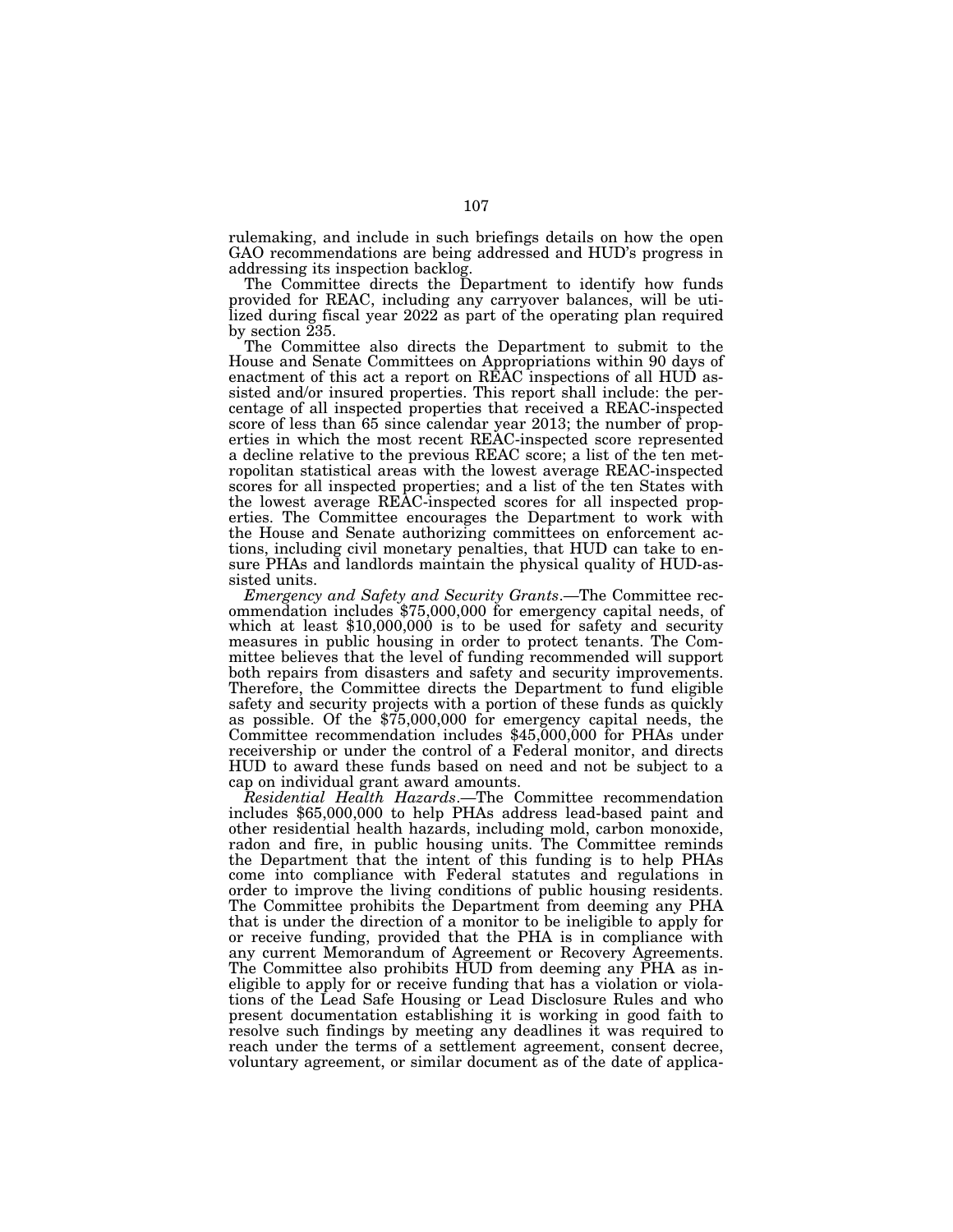tion. The Department is also prohibited from precluding funds from being used to carry out work to settle an outstanding violation. The Committee continues to expect the Department to work with PHAs to ensure that the initiative reflects the unique needs of the industry and strongly encourages HUD to work with PHAs, their maintenance staff, and tenants to help ensure potential lead-based paint risks are identified and addressed expeditiously.

The Committee directs the Office of Public and Indian Housing to continue to work with the Office of Lead-Hazard Control and Healthy Homes to improve its monitoring processes and develop procedures to ensure that HUD staff take consistent and timely steps to address health hazards, as recommended by the GAO.

*Physical Needs and Energy Conservation*.—The Committee recognizes that the lack of sufficient information on the physical needs and energy audits may hinder HUD's ability to proactively manage risk as well as its ability to better target and measure the performance of investments in energy efficiency and capital needs. However, any data collection must be balanced against the administrative burden of such collections. The Committee encourages HUD to consult with stakeholders to identify the most critical data gaps and ways to limit PHA burden in collection in addressing those gaps.

*Public Housing Agency Accreditation*.—The Committee reminds HUD that the fiscal year 2021 Joint Explanatory Statement directed HUD to report to the House and Senate Committees on Appropriations on the feasibility of partnerships between HUD and entities that provide accreditation services to PHAs to improve PHA governance and financial management.

*Public Housing Data Dashboard*.—The Committee appreciates the work HUD has undertaken to provide publicly available data on the voucher program through the Housing Choice Voucher Data Dashboard. The Committee urges the Department to swiftly put in place a similar dashboard for the public housing program.

#### CHOICE NEIGHBORHOODS INITIATIVE

| \$200,000,000 |
|---------------|
| 250,000,000   |
| 200,000,000   |

# PROGRAM DESCRIPTION

The Choice Neighborhoods Initiative provides competitive grants to transform distressed neighborhoods into sustainable, mixed-income neighborhoods with co-location of appropriate services, schools, public assets, transportation options, and access to jobs or job training. Choice Neighborhoods grants fund the preservation, rehabilitation, and transformation of public and HUD-assisted housing, as well as their neighborhoods. Grantees include PHAs, Tribes, local governments, and nonprofit organizations. For-profit developers may also apply in partnership with another eligible grantee. Grant funds can be used for resident and community services, community development and affordable housing activities in surrounding communities. Grantees undertake comprehensive local planning with input from residents and the community.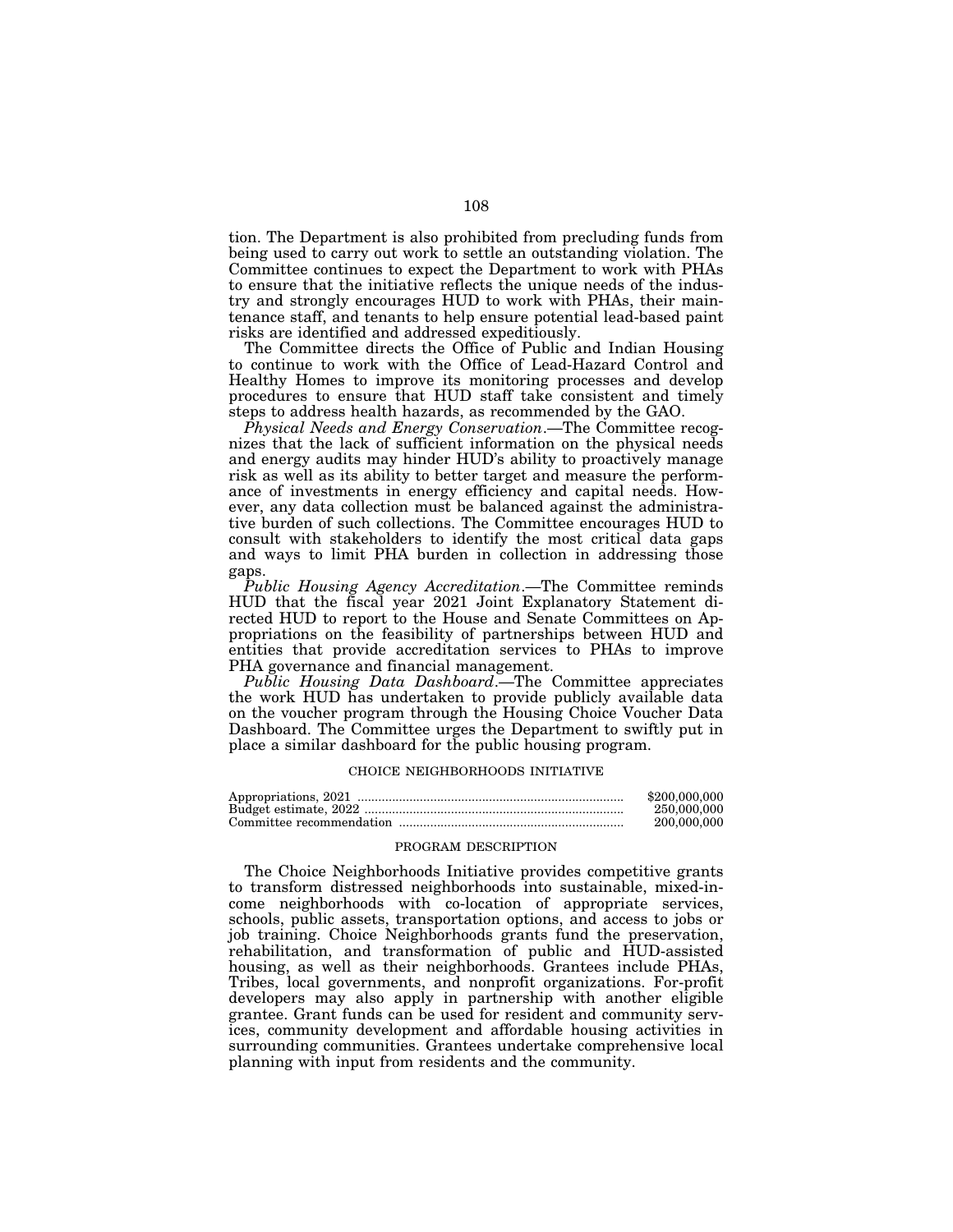### COMMITTEE RECOMMENDATION

The Committee recommends an appropriation of \$200,000,000 for the Choice Neighborhoods Initiative. This amount is equal to the fiscal year 2021 enacted level and \$50,000,000 less than the budget request. Of the total amount provided, not less than \$100,000,000 shall be awarded to projects where PHAs are the lead applicant, and no more than \$5,000,000 may be used for planning, including planning and action, grants. The Committee continues to direct the Secretary to give priority consideration to grantees that have been previously awarded planning grants when making implementation grant awards.

# SELF-SUFFICIENCY PROGRAMS

| \$155,000,000 |
|---------------|
| 175,000,000   |
| 170,000,000   |

## PROGRAM DESCRIPTION

This account provides funding for Self-Sufficiency Programs, including the Family Self Sufficiency [FSS] and the Resident Opportunities and Self-Sufficiency [ROSS] programs, and the Jobs Plus Initiative. FSS provides funding to Public Housing Authorities [PHAs] to fund FSS Coordinators to help Housing Choice Voucher, project-based Section 8, and Public Housing residents achieve selfsufficiency and economic independence. ROSS provides funding to PHAs, public housing resident associations, Native American Tribes, and non-profit organizations to fund Service Coordinators to assist households with employment and educational opportunities. The Jobs Plus Initiative provides grants to PHAs, which are required to partner with Department of Labor jobs centers, to assist public housing residents with job placement.

## COMMITTEE RECOMMENDATION

The Committee recommends a total appropriation of \$170,000,000 for self-sufficiency programs in fiscal year 2022, which is \$15,000,000 more than the fiscal year 2021 enacted level, and \$5,000,000 less than the budget request. This includes \$120,000,000 for the FSS program, \$35,000,000 for the ROSS program, and \$15,000,000 for the Jobs Plus initiative.

*Family Self-Sufficiency Program*.—The Committee strongly supports the FSS program, which provides public housing and Section 8 residents with the tools to improve their economic stability and financial management skills, and ultimately to achieve self-sufficiency. When awarding these funds, the Committee directs HUD to first prioritize the renewal of all existing coordinators and secondly to prioritize funding additional coordinators for current grantees whose program sizes qualify for additional coordinators before awarding funding to new grantees. As the program expands, the Committee expects HUD to continue to provide technical assistance and training as appropriate in order to share best-practices. Further, the Committee strongly encourages the Department to continue working with PHAs and property owners, including those converting existing FSS programs through the Rental Assistance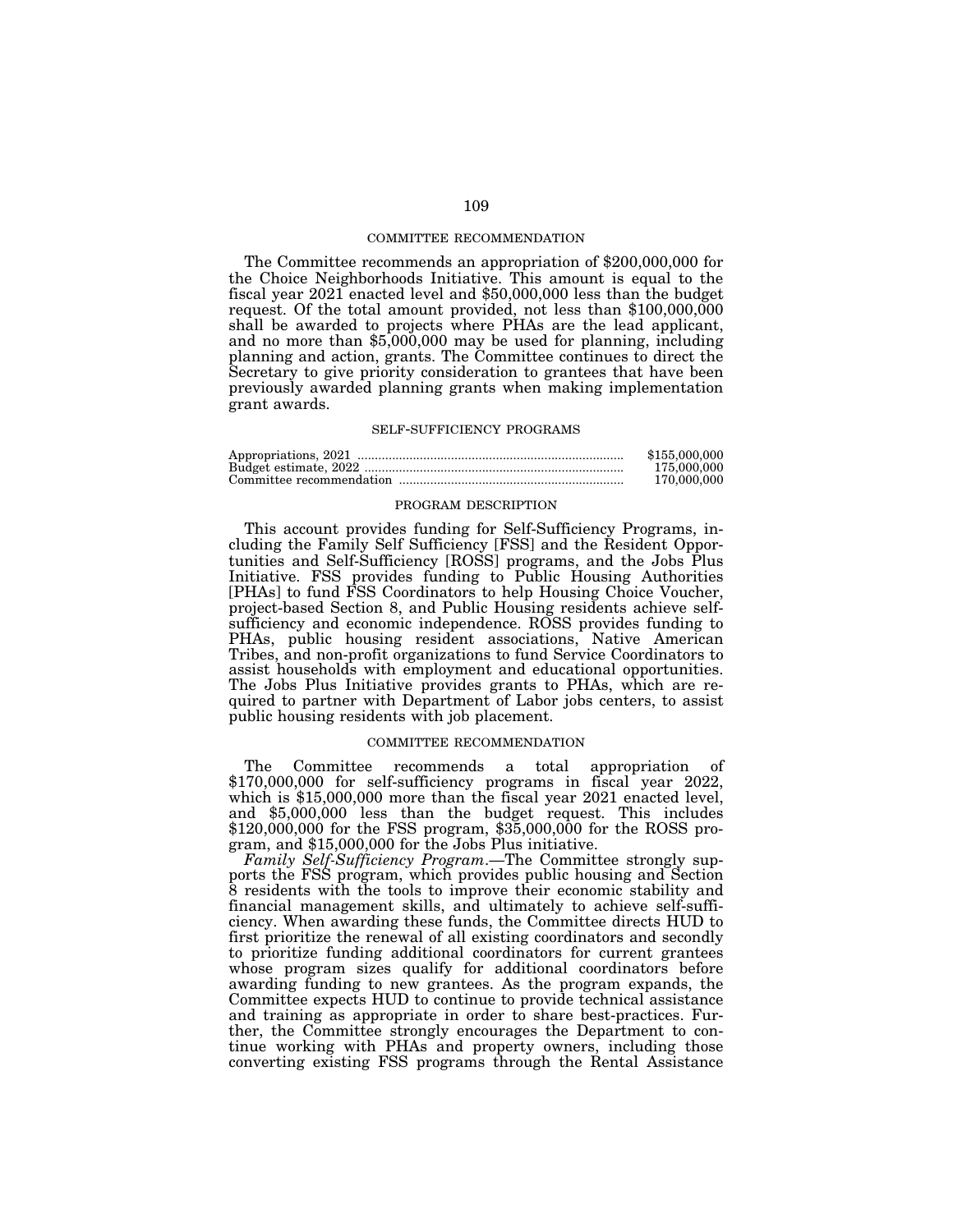Demonstration, to ensure compliance with reporting and other programmatic requirements.

*Easing Barriers to FSS Participation*.—In order to facilitate the increased participation of families, the Committee seeks to reduce barriers that can arise from understaffed FSS programs or delays in family enrollment. For the purposes of the NOFO for this program, the Committee directs HUD to use the PIH information center data from the 12-month period immediately preceding the issuance of the NOFO when calculating the number of new or additional FSS coordinators for which a PHA is eligible to apply. The Committee further directs that for new families enrolling in the FSS program in 2022, the income and rent amounts to be used in the ''Program Contract of Participation'' shall be taken from the amounts on the last reexamination or interim determination before the family's initial participation in the FSS program.

*FSS Performance Metrics*.—The Committee recognizes the important role that the FSS program can play in the lives of families receiving HUD rental assistance. The Committee has also advocated for effective performance measures that will enable the Department to promote best practices across programs and maximize the number of families that achieve self-sufficiency. To that end, the Committee supports efforts to update performance metrics for FSS, and notes that HUD is in the process of improving the quality of the data and the analysis of FSS programs. The Committee expects HUD to inform the public on the proposed improvements through the regulatory process before such metrics are applied to the program, and the Committees will continue to review the Department's work in this area.

*FSS Data*.—The Committee directs HUD to include in its annual budget submission to Congress data showing FSS participation, escrow accumulation, and graduation rates for the FSS program, including data from participating entities without coordinator grants.

#### NATIVE AMERICAN PROGRAMS

| \$825,000,000 |
|---------------|
| 1.000.000.000 |
| 1.000.000.000 |

# PROGRAM DESCRIPTION

This account funds the Indian Housing Block Grant Program [IHBG], as authorized under title I of the Native American Housing Assistance and Self-Determination Act of 1996 (Public Law 104–330), and the Indian Community Development Block Grant Program [ICDBG], authorized under title I of the Housing and Community Development Act of 1974 (Public Law 93–383). The IHBG program provides a funding allocation on a formula basis to Indian Tribes and their tribally designated housing entities to help address the housing needs within their communities. The ICDBG program provides Indian Tribes the opportunity to compete for funding to address Tribal community development needs.

#### COMMITTEE RECOMMENDATION

The Committee recommended funding level for Native American programs is \$175,000,000 more than the amount provided in fiscal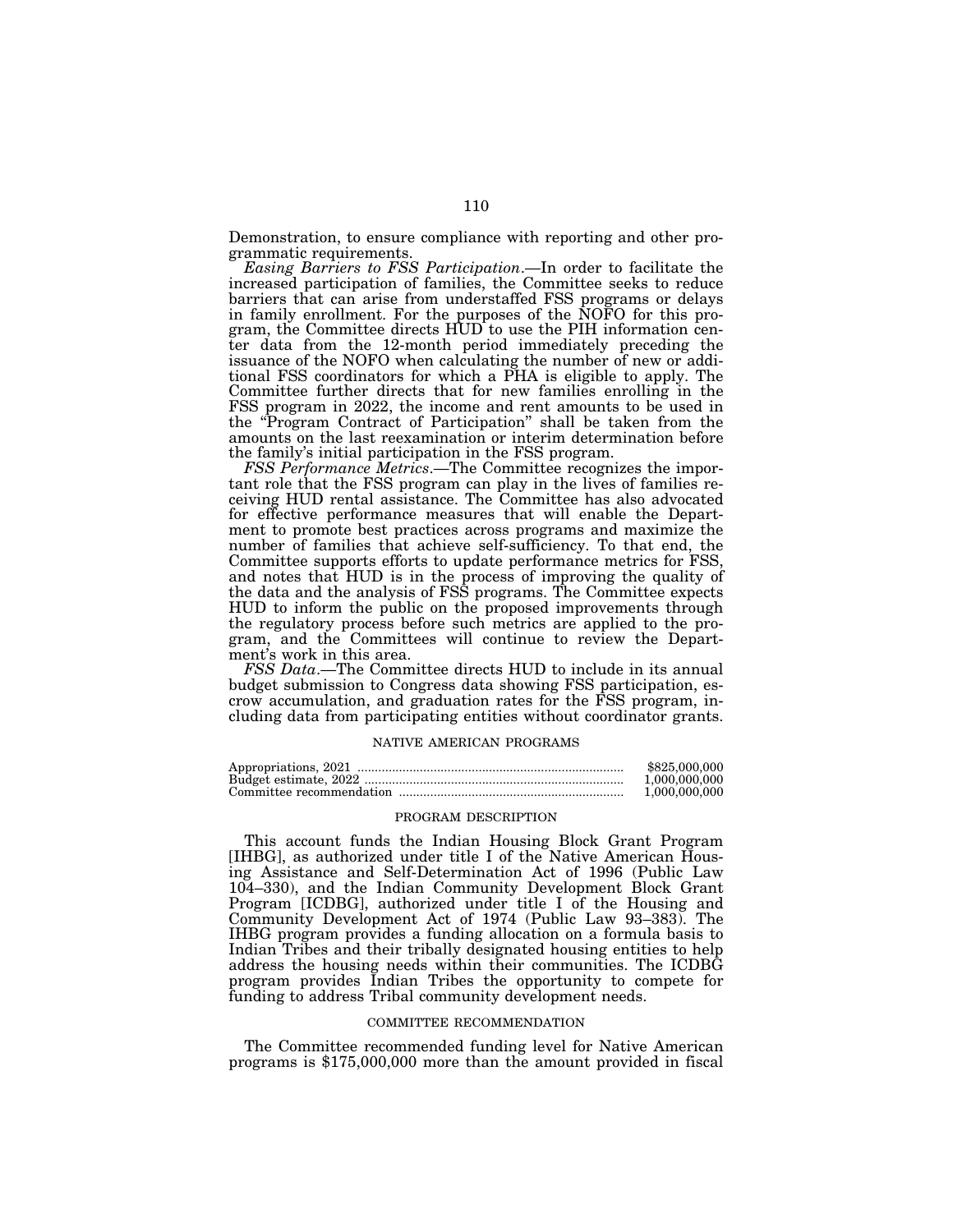year 2021 and equal to the budget request. The table below provides funding levels for activities within this account.

|       | Request                                                                | Recommendation                                                       |
|-------|------------------------------------------------------------------------|----------------------------------------------------------------------|
|       | \$723,000,000<br>100.000.000<br>70.000.000<br>100.000.000<br>7.000.000 | \$772,000,000<br>150.000.000<br>1.000.000<br>70.000.000<br>7.000.000 |
| Total | 1,000,000,000                                                          | 1,000,000,000                                                        |

*Competitive Grants*.—IHBG is a vital resource for Tribal governments to address the dire housing conditions in Indian Country, as the quality of and access to affordable housing remains in a critical state for many Tribes across the country. Native Americans living in Tribal areas are nearly twice as likely to live in poverty compared to the rest of the Nation. As a result, the housing challenges on Tribal lands are daunting. According to the American Housing Survey data for 2013, 16 percent of homes on American Indian reservations and off-reservation trust land are overcrowded, compared to two percent of households nationwide. In addition to being overcrowded, 34 percent of Native American housing units suffer from one or more physical deficiencies compared to only seven percent for U.S. households, on average. To assist Tribes with these daunting housing challenges, the Committee recommendation includes  $$150,000,000$  for competitive grants in addition to the formula funding in order to assist areas with greater need. The Committee directs HUD staff to review and score each application in its entirety. Additionally, the fiscal year 2022 appropriation shall be administered as a stand-alone competition and may not be combined with prior or future year appropriations, although any remaining balances from the fiscal year 2021 competition may be included in the fiscal year 2022 competition. Demonstrating sufficient administrative capacity to administer these grants has been, and remains, a critical consideration. Applicants should be required to meet a threshold of capacity, but the competition should not provide additional points for capacity above and beyond what is needed to successfully administer these grants. To better inform the Committee on the effectiveness of the competitive grants, HUD is directed to solicit feedback from Tribes on the competition process and challenges and to brief the House and Senate Committees on Appropriations within 180 days of enactment of this act on the results of that outreach.

*Coordinated Environmental Reviews for Tribal Housing and Related Infrastructure*.—Since fiscal year 2015, the Committee has directed HUD to collaborate with its Federal agency partners to develop a coordinated environmental review process to simplify and streamline tribal housing development and its related infrastructure needs. The Committee believes that eliminating unnecessary Federal barriers to housing development is an essential component to facilitate an effective use of Federal funding, while also balancing the need to ensure appropriate and necessary environmental protections. The Committee supports HUD's efforts to advance the tribal housing and related infrastructure interagency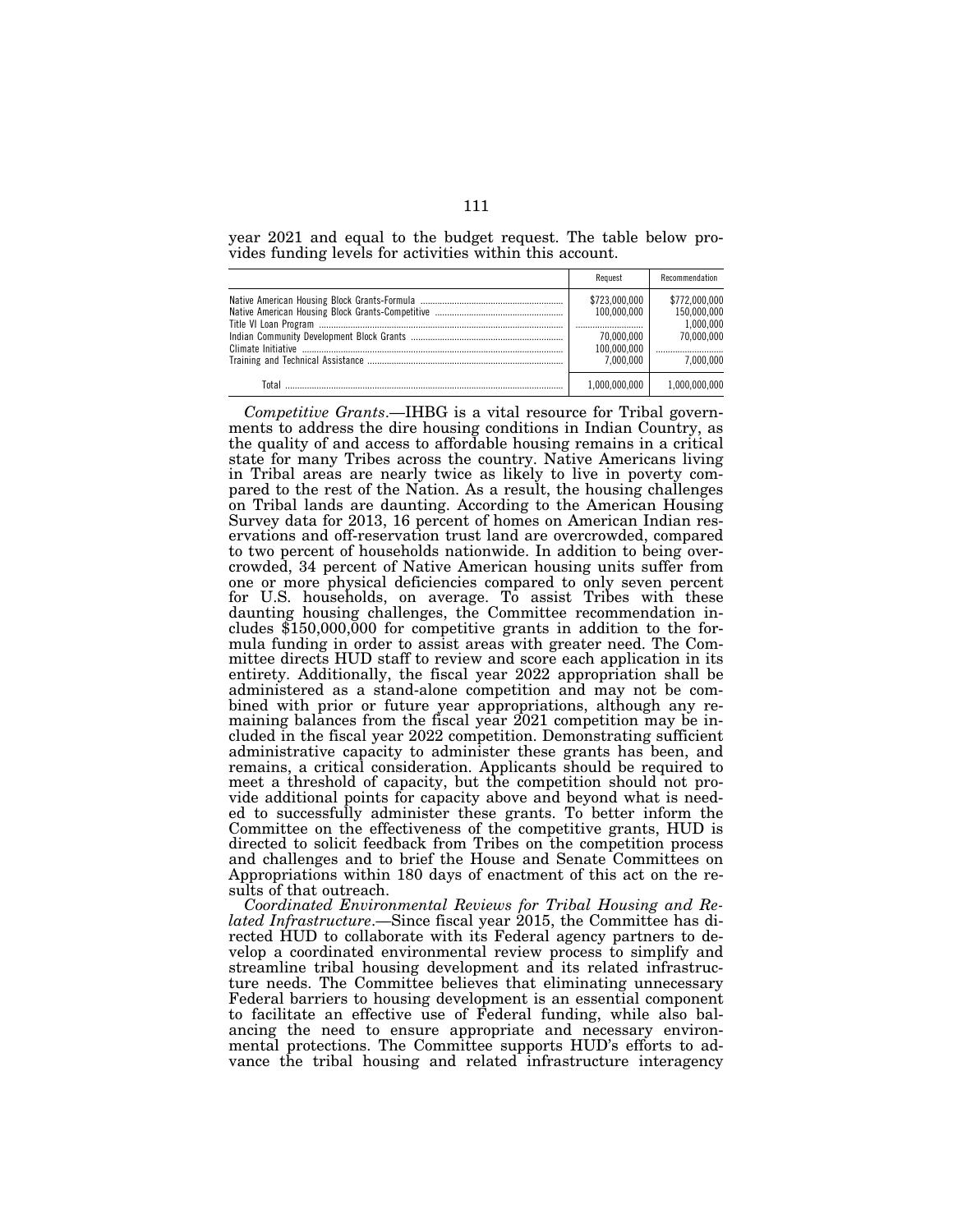task force in order to identify opportunities for greater efficiencies. The Committee expects routine reports to the House and Senate Committees on Appropriations on task force meetings, action items, goals, and recommendations.

*Technical Assistance*.—Limited capacity hinders the ability of many Tribes to effectively address their housing needs. The Committee recommendation includes \$7,000,000 for technical assistance needs in Indian Country to support the IHBG program, as well as other HUD programs, in order to meet the needs of Native American families and Indian Country. The Committee expects HUD to use the technical assistance funding provided to aid Tribes with capacity challenges, especially Tribes receiving small grant awards. The funding should be used for training, contract expertise, and other services necessary to improve data collection, increase leveraging, and address other needs identified by Tribes. The Committee also expects that these technical assistance funds will be provided to organizations with experience in providing technical assistance that reflects the unique needs and culture of Native Americans.

| Program account | Limitation on<br>guaranteed<br>loans |
|-----------------|--------------------------------------|
| \$2,000,000     | \$1,000,000,000                      |
| 3.500.000       | 1.400.000.000                        |
| 3,500,000       | 1.400.000.000                        |

### INDIAN HOUSING LOAN GUARANTEE FUND PROGRAM ACCOUNT

#### PROGRAM DESCRIPTION

This program provides access to private financing for Indian families, Indian Tribes, and their tribally designated housing entities that otherwise could not acquire housing financing because of the unique status of Indian trust land. HUD continues to be the largest single source of financing for housing in Tribal communities. This program makes it possible to promote sustainable reservation communities by providing access to financing for higher income Native Americans to achieve homeownership within their Native communities. As required by the Federal Credit Reform Act of 1990 (Public Law 101–508), this account includes the subsidy costs associated with the loan guarantees authorized under this program.

### COMMITTEE RECOMMENDATION

The Committee recommends an appropriation of \$3,000,000 in credit subsidy to support a loan level of \$1,400,000,000. In addition the recommendation provides an additional \$500,000 for administrative contract expenses, for a total appropriation of \$3,500,000. This funding level is \$1,500,000 more than the fiscal year 2021 enacted level and equal to the budget request.

## NATIVE HAWAIIAN HOUSING BLOCK GRANT

| \$2,000,000 |
|-------------|
| 7.000.000   |
| 15,000,000  |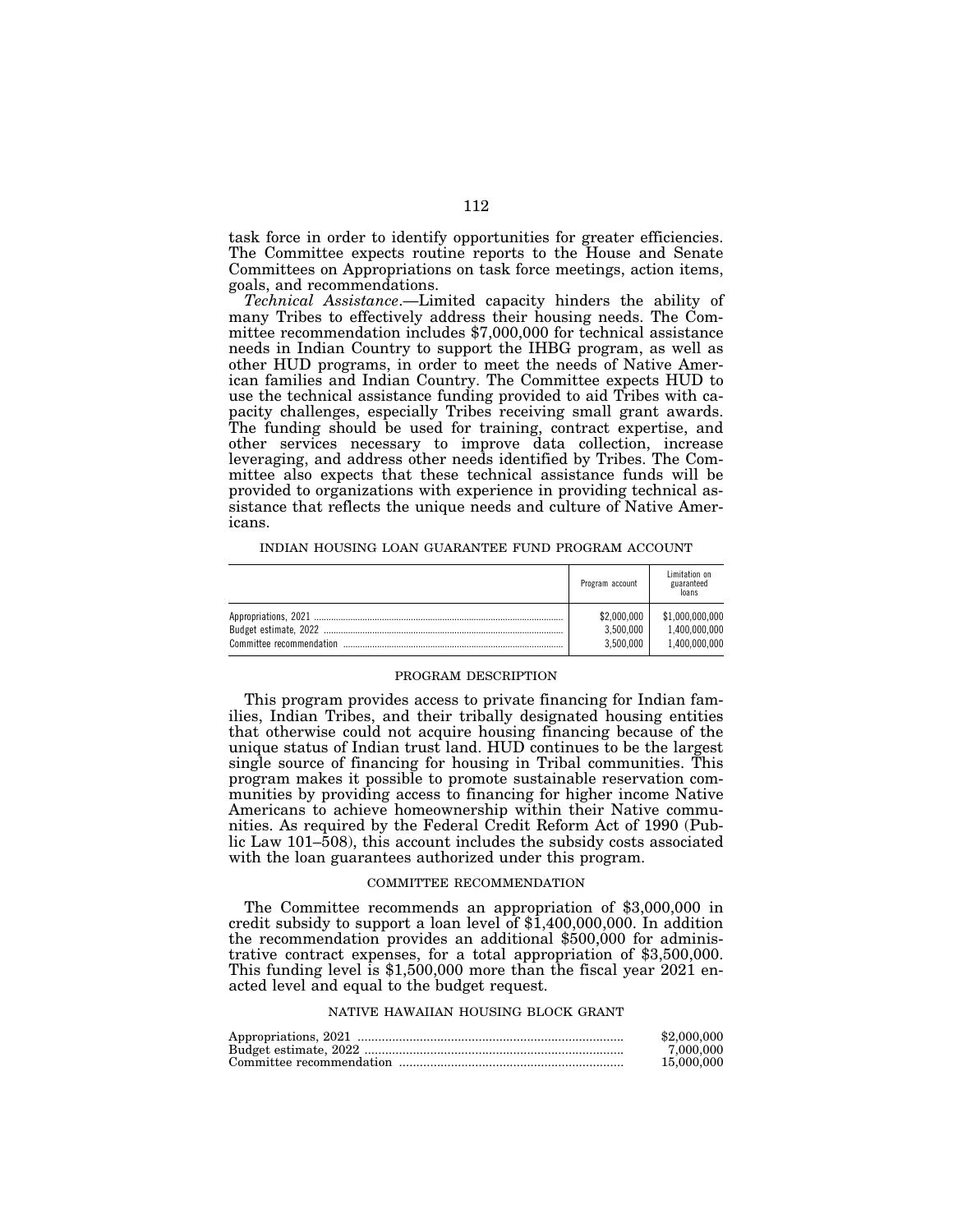## PROGRAM DESCRIPTION

The Hawaiian Homelands Homeownership Act of 2000 (Public Law 106–568) created the Native Hawaiian Housing Block Grant program to provide grants to the State of Hawaii Department of Hawaiian Home Lands [DHHL] for housing and housing-related assistance, in order to develop, maintain, and operate affordable housing for eligible low-income Native Hawaiian families. As one of the United States' indigenous people, Native Hawaiian people have a unique relationship with the Federal Government.

## COMMITTEE RECOMMENDATION

The Committee recommends an appropriation of \$15,000,000 for the Native Hawaiian Housing Block Grant Program, which is \$13,000,000 more than the fiscal year 2021 enacted level and \$8,000,000 more than the budget request.

The Committee encourages DHHL to address the rehabilitation of unsafe and unsanitary housing conditions of low-income Kapuna housing on Hawaiian homelands for which there is also great need.

The Committee directs HUD to ensure that the funds provided are administered to maximize the provision of affordable housing through the construction of high density, multi-family affordable housing and rental units, as well as housing counseling services and the rehabilitation of housing on Native Hawaiian homelands that do not meet safe and sanitary housing building standards.

### NATIVE HAWAIIAN HOUSING LOAN GUARANTEE PROGRAM ACCOUNT

|                          | Program account                     | Limitation on<br>guaranteed<br>loans |
|--------------------------|-------------------------------------|--------------------------------------|
| Committee recommendation | <br>$-$ \$5,926,000<br>$-5.926.000$ | <br>\$28,000,000<br>28,000,000       |

## PROGRAM DESCRIPTION

The Native Hawaiian Housing Loan Guarantee Fund (Section 184A program) offers Native Hawaiian homeownership, property rehabilitation, and new construction opportunities on Hawaiian home lands. The 184A program expands the market for lenders and ensures access to private-market mortgages for a traditionally underserved population. Private financing is used to cover construction or acquisitions costs, while Federal funding is used only to guarantee payment in the event of a default. Eligible borrowers include Native Hawaiian families who are eligible to reside on the Hawaiian home lands, the Department of Hawaiian Home Lands [DHHL], the Office of Hawaiian Affairs, and organizations experienced in the planning and development of affordable housing for Native Hawaiians.

## COMMITTEE RECOMMENDATION

The Committee recommendation provides \$28,000,000 in loan guarantee commitment authority, including the authority to refinance loans, and rescinds \$5,926,000 in previously appropriated credit subsidy that is no longer viable in order to align credit pro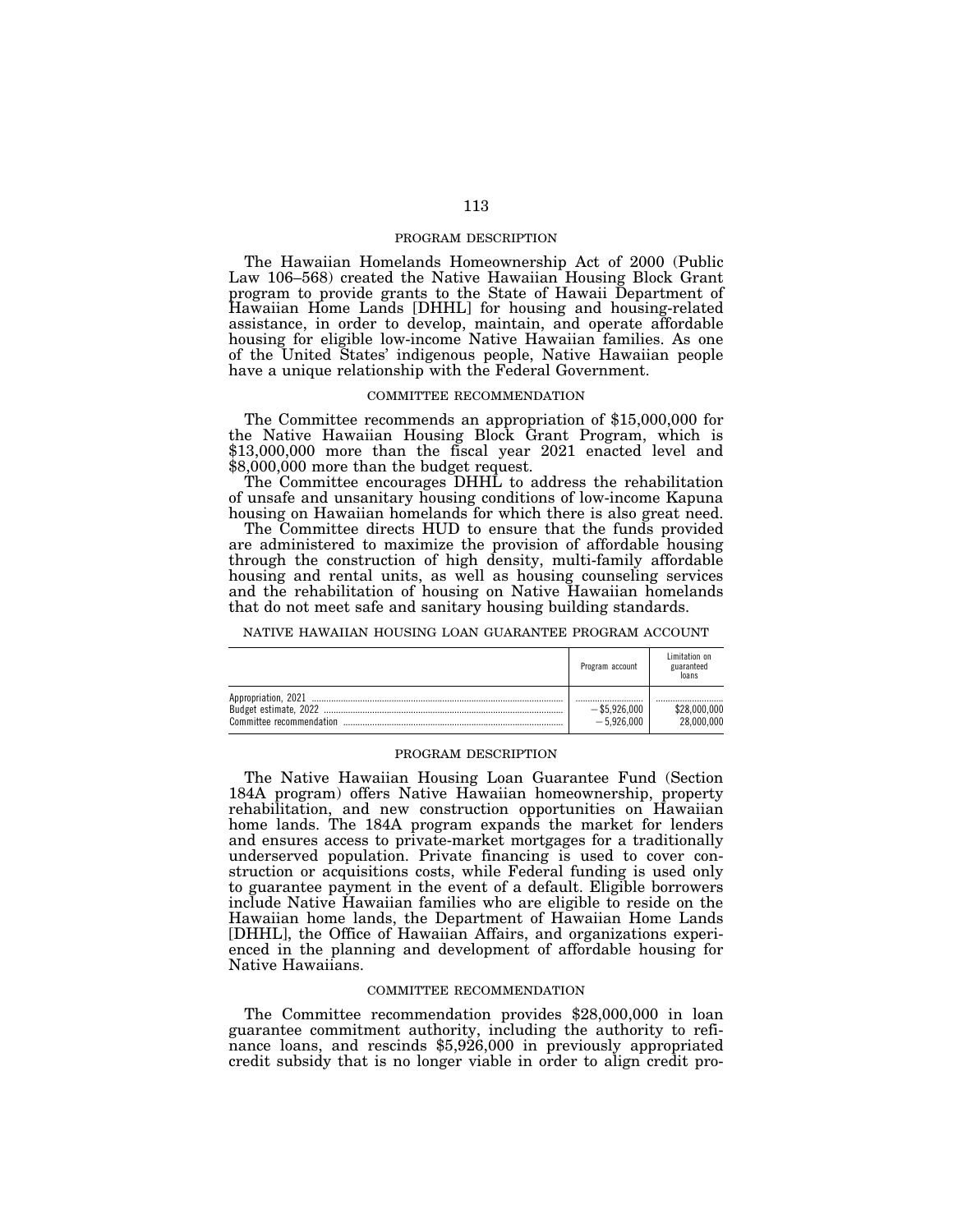grams with an annual loan limitation based on estimated demand as recommended in the budget request. Since the 184A program has operated on a negative subsidy since 2017, additional appropriations for subsidy are not necessary due to historically low defaults and high recovery rates of this successful program.

### COMMUNITY PLANNING AND DEVELOPMENT

# HOUSING OPPORTUNITIES FOR PERSONS WITH AIDS

| \$430,000,000 |
|---------------|
| 450,000,000   |
| 450.000.000   |

### PROGRAM DESCRIPTION

The Housing Opportunities for Persons With AIDS [HOPWA] program provides States and localities with resources and incentives to devise long-term, comprehensive strategies for meeting the housing and supportive service needs of persons living with HIV/ AIDS and their families.

By statute, 90 percent of appropriated funds are distributed to qualifying States and metropolitan areas on the basis of the number of living HIV and living AIDS cases, as well as poverty and local housing cost factors. The remaining 10 percent of funds are awarded through a national competition, with priority given to the renewal of funding for expiring agreements consistent with appropriations act requirements.

### COMMITTEE RECOMMENDATION

The Committee recommends an appropriation of \$450,000,000 for the HOPWA program, which is equal to the budget request and \$20,000,000 more than the fiscal year 2021 enacted level. The Committee continues to include language requiring HUD to allocate these funds in a manner that preserves existing HOPWA programs, to the extent that those programs are determined to be meeting the needs of persons with HIV/AIDS.

*Meeting the Current Needs of Communities*.—It is critical that people in every State have access to funding to support low-income persons living with HIV/AIDS. Accordingly, 10 percent of nonformula funding provides an opportunity to States and units of general local government that do not receive formula funding to apply for competitive grants. The Committee continues to include language requiring HUD to prioritize the renewal of expiring agreements in a manner that preserves existing HOPWA programs and allows active competitive grantees to modify and update their original activities to meet the current needs of persons living with HIV/ AIDS within their communities.

*Formula Modernization Implementation*.—Under the Housing Opportunities Through Modernization Act of 2016 [HOTMA] (Public Law 114-201), the formula for HOPWA grants was changed from cumulative AIDS cases to the number of people living with HIV/AIDS, which more accurately captures the geographic trends of the global epidemic and provides resources targeted to communities experiencing higher caseloads. HOTMA included a 5-year adjustment period, wherein grantees would not lose more than five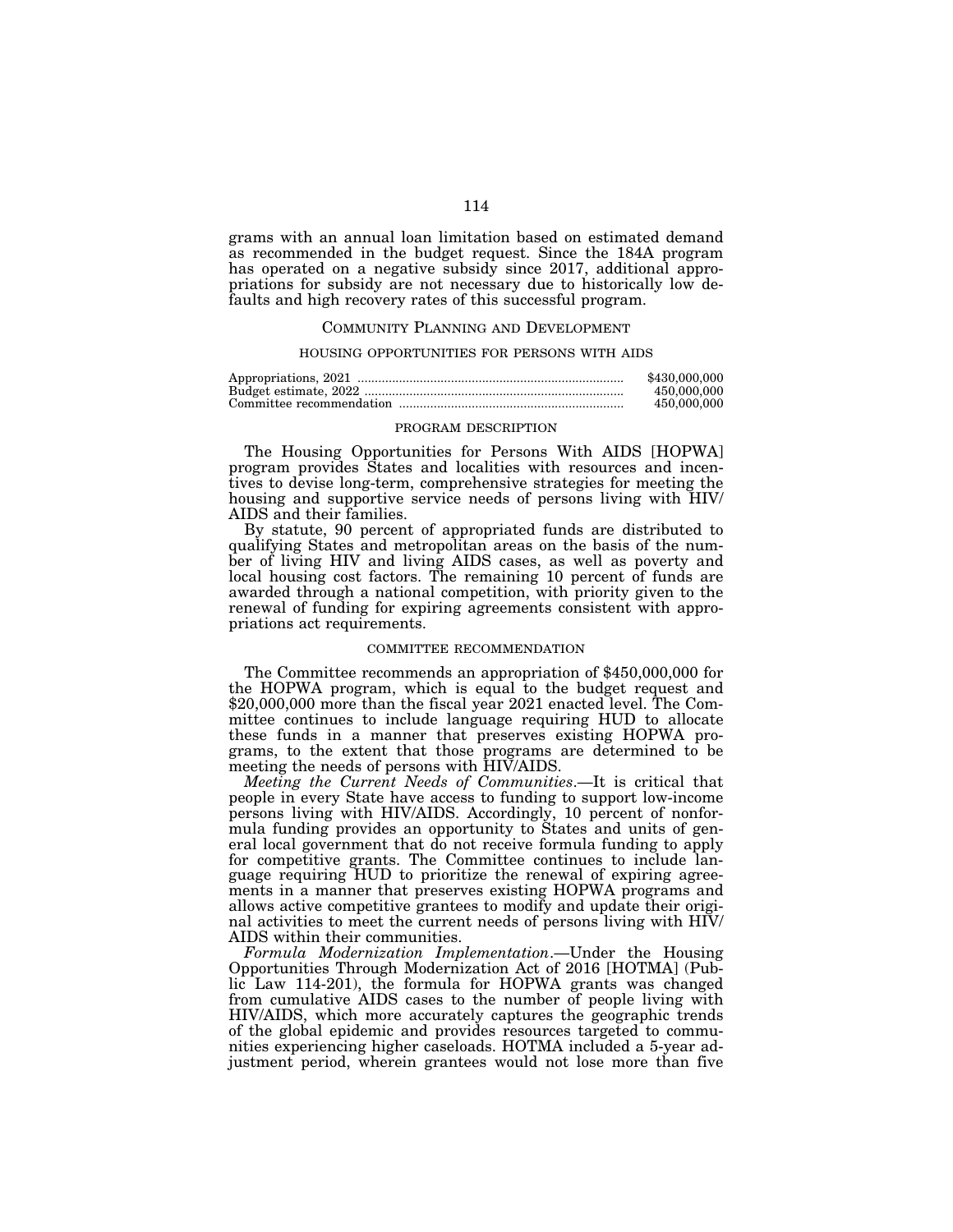percent or gain more than 10 percent of their allocation in any one year. In order to prevent service disruptions that could put vulnerable individuals at risk of experiencing homelessness, the Committee provided sufficient resources to prevent grantees from losing any portion of their allocation during this transition period. Over that time period, HUD identified highly impacted grantees and provided extensive technical assistance to help transition to the revised formula. HUD has informed the Committee that all impacted grantees are prepared for full implementation of the modernized formula in fiscal year 2022.

*Improved Coordination Between HOPWA and the Ryan White HIV/AIDS Programs*.—Housing is the strongest predictor for positive health outcomes for people living with HIV/AIDS. People living with HIV/AIDS that have permanent housing are more likely to have consistent access to health and medical services, which contribute to viral suppression and reduced mortality. Life saving and stabilizing programs like HOPWA and the Department of Health and Human Services' [HHS] Ryan White HIV/AIDS Program [RWHAP] provide medical, health, and housing services to low-income persons living with HIV/AIDS. The Committee understands that a lack of effective coordination between these programs can cause inefficiencies in service delivery for those facing emergencies or experiencing a crisis, like eviction. Therefore, the Committee directs HUD and HHS to provide a joint briefing to the House and Senate Committees on Appropriations not later than 90 days after enactment of this act. The briefing should address challenges and identify opportunities for better collaboration, including, but not limited to, data sharing, duplication of efforts, and grantee capacity to determine what best practices exist that could inform improved service delivery for all grantees.

### COMMUNITY DEVELOPMENT FUND

| \$3.475,000,000 |
|-----------------|
| 3.770.000.000   |
| 4.190.444.000   |

# PROGRAM DESCRIPTION

Under title I of the Housing and Community Development Act of 1974 (Public Law 93–383), as amended, the Department is authorized to award block grants to units of general local government and States for the funding of local community development programs. A wide range of physical, economic, and social development activities are eligible, with spending priorities determined at the local level, but the law enumerates general objectives which the block grants are designed to fulfill, including adequate housing, a suitable living environment, and expanded economic opportunities, principally for persons of low- and moderate-income. Grant recipients are required to use at least 70 percent of their block grant funds for activities that benefit low- and moderate-income persons.

Funds are distributed to eligible recipients for community development purposes utilizing the higher of two objective formulas, one of which gives somewhat greater weight to the age of housing stock. Of the funds appropriated, 70 percent are distributed to entitlement communities and 30 percent are distributed to non-entitle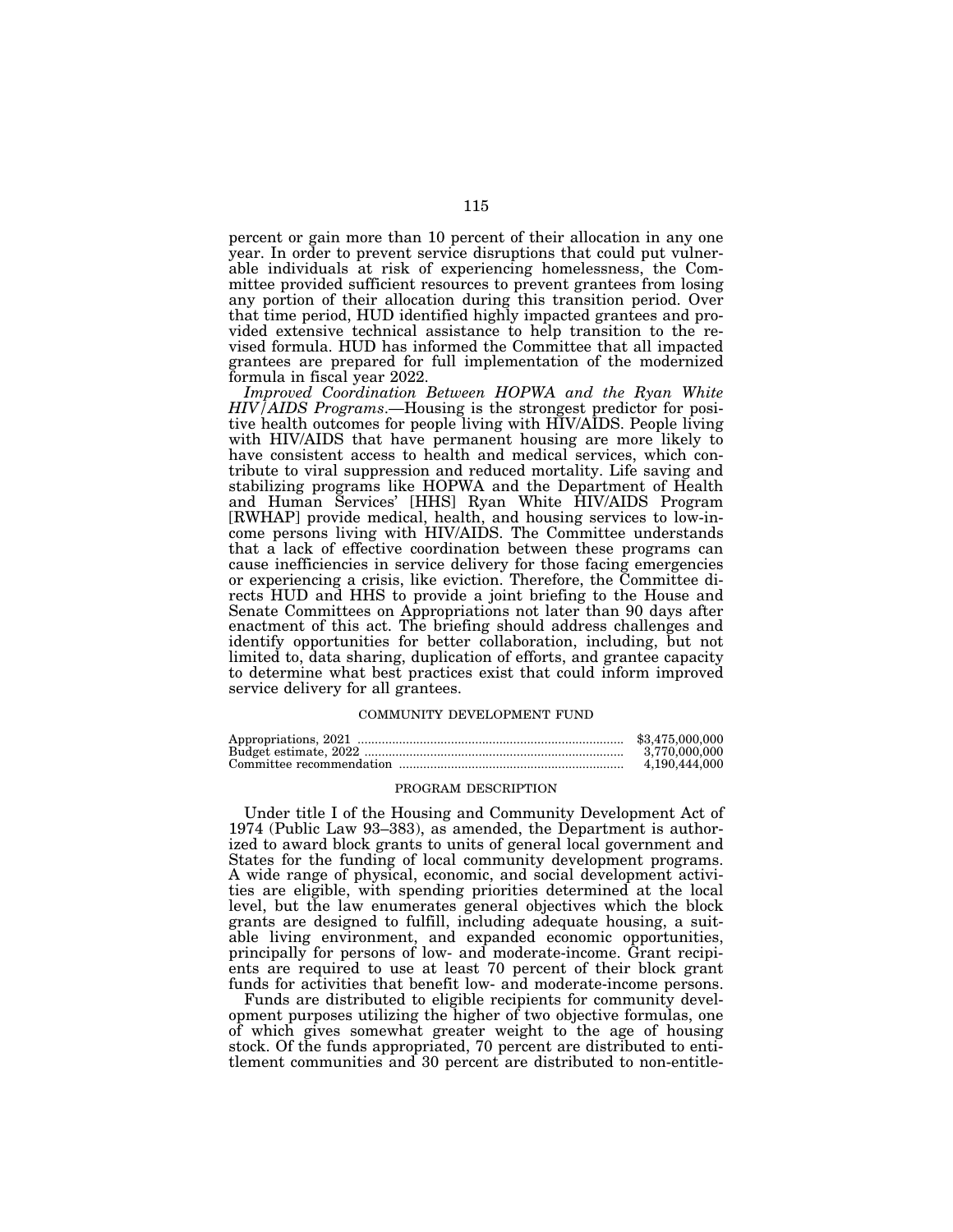ment communities after deducting designated amounts for insular areas.

Funding under this heading also accommodates investments authorized under the Substance Use-Disorder Prevention that Promotes Opioid Recovery and Treatment [SUPPORT] for Patients and Communities Act of 2018 (Public Law 115–271), in order to provide safe transitional housing for individuals recovering from substance use disorders.

## COMMITTEE RECOMMENDATION

The Committee provides \$3,575,000,000 for the Community De- velopment Fund, of which \$3,550,000,000 is for Community Development Block Grants and \$25,000,000 is for the Recovery Housing Pilot. The Committee recommendation is \$100,000,000 above the budget request and the fiscal year 2021 enacted level. In addition, the Committee recommendation includes \$615,444,000 for CDS for Economic Development Initiatives [EDIs].

Since 2005, CDBG has assisted nearly 1.5 million homeowners with services such as housing rehabilitation, down payment assistance, and lead abatement; helped create or retain over 400,000 jobs; and has benefited over 45 million people through infrastructure improvements. Every dollar of CDBG Federal investment leverages four additional dollars in non-CDBG funding. Urban and rural communities, including communities in which residents experience economic hardship, rely on this funding to serve their most vulnerable residents. This program is vital to our Nation's downtown and neighborhood revitalization efforts, and the Committee believes that every effort must be made to sustain this essential funding source.

The flexibility associated with CDBG enables State and local governments to tailor solutions to effectively meet the unique needs of their communities. As HUD works with communities to determine eligible activities that meet the national objective of benefiting lowand moderate-income persons, the Committee encourages the Department to extend flexibility to rural communities with less than 1,000 residents to use alternate sources of data when American Community Survey [ACS] data is considered by the CDBG applicant to be unreliable.

To ensure the program remains flexible, but also accountable and transparent, the Committee recommendation continues provisions in the accompanying bill that prohibit any community from selling its CDBG award to another community, and that require any funding provided to a for-profit entity for an economic development project funded under this act to undergo appropriate underwriting. The Committee has included these provisions to address concerns raised about how program dollars have been used and to mitigate risks associated with these concerns.

*Recovery Housing Pilot*.—The Committee recommendation includes \$25,000,000 for grants to States to enable communities to assist individuals recovering from substance abuse building on the \$50,000,000 provided since fiscal year 2020.

*CDBG Timely Performance Reviews*.—For fiscal year 2021, the Committee encouraged HUD to review its timely expenditure regulations for entitlement grantees to ensure HUD's regulations allow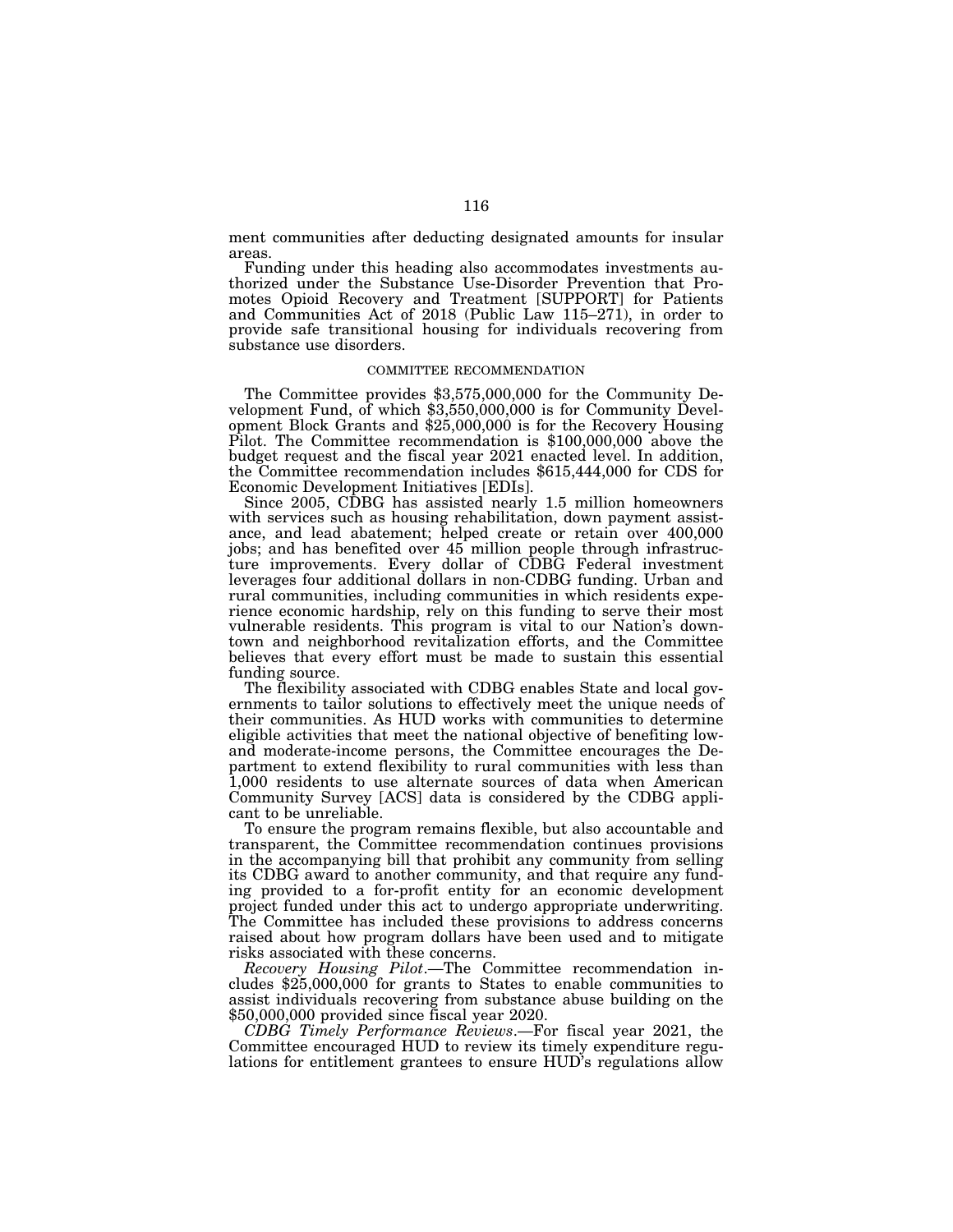for an appropriate number of days needed to effectively allocate funds to projects after receiving the annual grant award. During the COVID–19 pandemic, enforcement of timely performance reviews was suspended to allow grantees flexibility to address the impacts of the virus. As grantees return to normal operations, we encourage the Department to issue guidance on timeliness review requirements so that grantees are better able to meet deadlines in the future.

*CDBG Disaster Recovery [CDBG–DR]*.—CDBG–DR is a major part of the Federal framework for disaster recovery, especially after particularly severe disasters and for lower income households. There are ongoing discussions regarding permanent authorization of the program, but regardless of codification, the Committee directs HUD to continue to take appropriate actions to streamline and improve program operations.

The Committee directs HUD to brief the House and Senate Committees on Appropriations, within 90 days of enactment of this act, on recent and planned improvements to the Disaster Recovery Grant Reporting system, best practices in IT systems by past CDBG–DR grantees, and options for HUD deployment of shared IT systems or modules to limit grantee costs and burden.

Given the number of Federal agencies and programs involved in disaster recovery, CDBG–DR grantees rely on multiple sources of data to inform programs and decision-making. Although this is a well-known need, the process of setting up the requisite data sharing agreements can be a disjointed and months-long process for CDBG–DR grantees. The Committee directs HUD, in coordination with Federal Emergency Management Agency [FEMA], to provide a joint briefing to the House and Senate Appropriations Committees, within 180 days of enactment of this act, on: (1) actions the agencies are taking to improve data sharing and integration, (2) how such efforts are staffed, coordinated, and monitored across the agencies to ensure continual progress, (3) how such efforts can reduce redundant and burdensome data collection from survivors, (4) known challenges and barriers to advancing data sharing, (5) safeguards to protect survivor privacy, and (6) key lessons learned from prior efforts. Improved collaboration is essential to rapidly deploying assistance, preventing duplication, and ensuring funds go where they are needed most. The Committee expects HUD and FEMA to pay careful attention to the recovery needs of low income and other vulnerable households, who are most likely to be displaced.

*Disaster Recovery Acceleration Funds*.—Lower income disaster survivors often face the longest timelines and the most significant barriers to recovery. The Committee is aware that organizations, like SBP in New Orleans, Louisiana, are working to help these survivors rebuild faster through the use of recovery acceleration funds, which use private capital to help low- and moderate-income households finance the upfront costs to repair their homes while waiting for reimbursement from Federal funding. The Committee urges HUD to continue working with organizations, like SBP, to speed the recovery of low- and moderate-income households.

*Economic Development Initiatives [EDIs]*.—The Committee recommends \$615,444,000 for EDIs, which is CDS for projects that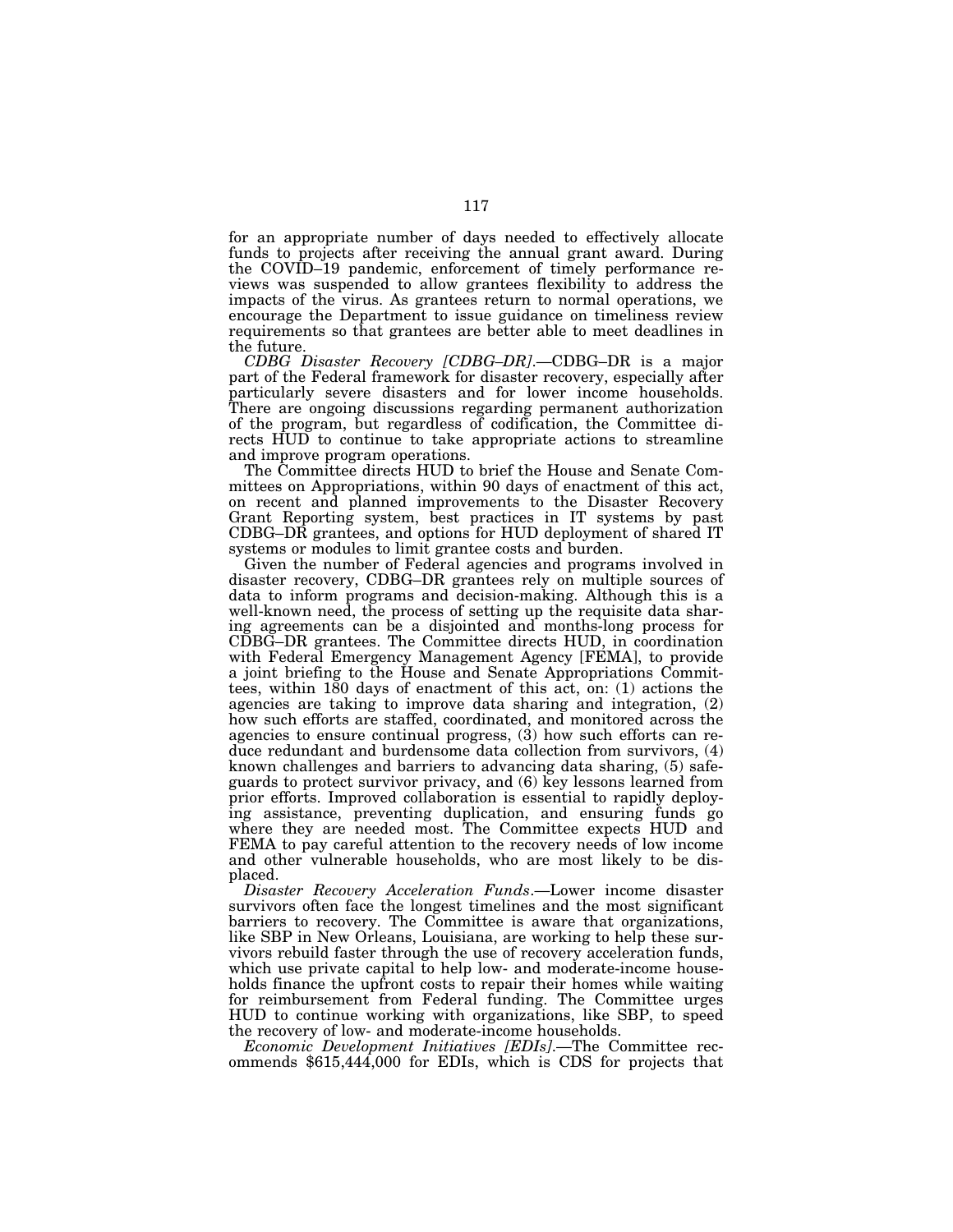support community revitalization for low- and moderate-income areas and people. The Committee directs HUD to provide funding for those projects listed in the table below in the corresponding amounts.

|  | INCORPORATION OF CONGRESSIONALLY DIRECTED SPENDING FOR ECONOMIC DEVELOPMENT |             |  |  |
|--|-----------------------------------------------------------------------------|-------------|--|--|
|  |                                                                             | INITIATIVES |  |  |

| State    | Recipient                                                   | Project Purpose                                                                          | Amount (\$)              | Requestor(s)            |
|----------|-------------------------------------------------------------|------------------------------------------------------------------------------------------|--------------------------|-------------------------|
| AK       | Alaska Housing Finance Cor-                                 | Housing for Essential Professionals In                                                   | \$2,000,000              | Murkowski               |
| AK       | poration.<br><b>First City Homeless Services</b><br>(FCHS). | Alaska's Small Communities.<br>Park Avenue Safe Shelter                                  | 250,000                  | Murkowski               |
| AK       | Mat-Su Youth Housing<br>(MYHouse).                          | The Carson Cottle Center                                                                 | 23,000,000               | Murkowski               |
| AK       | Nome Community Center                                       | From Hardship to Home: The Housing First<br>Project of Nome.                             | 1,500,000                | Murkowski               |
| AK       | United Human Services of SE<br>Alaska.                      |                                                                                          | 2,500,000                | Murkowski               |
| AK       | Women in Safe Homes (WISH)                                  | New Domestic Violence Shelter in Ketch-<br>ikan.                                         | 236,000                  | Murkowski               |
| AK<br>AL | Youth Advocates of Sitka<br>Alabama State Port Authority    | Alabama State Port Authority Facilities<br>and Improvements.                             | 2,000,000<br>132,700,000 | Murkowski<br>Shelby     |
| AZ       | City of Mesa, AZ                                            | Mesa Downtown Small Business Revital-<br>ization and Rehabilitation Program.             | 300,000                  | Kelly, Sinema           |
| AZ       | City of Tucson                                              | City of Tucson Willard Apartments Im-<br>provement Project.                              | 800,000                  | Kelly, Sinema           |
| AZ       | Pascua Yaqui Tribe                                          | Pascua Yaqui Educational & Cultural Cen-<br>ter.                                         | 840,000                  | Kelly, Sinema           |
| AZ       | Pascua Yaqui Tribe                                          | San Ignacio Health Center Improvement<br>Project.                                        | 890,000                  | Kelly, Sinema           |
| AZ       | Pinal County                                                | Copper Corridor Broadband Project                                                        | 1,000,000                | Kelly                   |
| AZ       | Pinal County                                                | West Pinal County Broadband Project                                                      | 1,000,000                | Kelly                   |
| AZ       | Tohono O'odham Nation                                       | Tohono O'odham Nation Permanent Chil-<br>dren's Home Project.                            | 750,000                  | Kelly, Sinema           |
| CA       | City of Alameda                                             | Transitional Housing Project                                                             | 500.000                  | Feinstein, Padilla      |
| CA       | City of Fresno                                              | Urban Heat Island Mitigation and Edible<br>Food Rescue and Distribution Project.         | 665,000                  | Feinstein, Padilla      |
| CA       | City of Torrance                                            | Pathway Torrance, A Community Resource<br>and Response Center.                           | 1,000,000                | Padilla                 |
| CA       | County of Monterey                                          | Homeless Youth Housing Campus                                                            | 2,000,000                | Padilla                 |
| CA       | Covenant House California                                   | Covenant House California Homeless Youth<br>Services Center.                             | 250,000                  | Feinstein, Padilla      |
| CA       | Downtown Women's Center                                     | Historic Preservation and Infrastructure<br>Repairs at the Downtown Women's Cen-<br>ter. | 500,000                  | Feinstein               |
| CA       | San Gabriel Valley Regional<br>Housing Trust.               | San Gabriel Valley Affordable Housing<br>Project Pipeline.                               | 500,000                  | Feinstein, Padilla      |
| CA       | SOMOS Mayfair, Inc.                                         | SOMOS Mayfair Community Center                                                           | 500,000                  | Feinstein, Padilla      |
| $CO$     | Adams County Government                                     | Adams County Food Bank Building Pur-<br>chase.                                           | 525,000                  | Hickenlooper            |
| $CO$     | Boys & Girls Clubs of Larimer<br>County.                    | Boys and Girls Club of Larimer County<br>collaborative childcare campus and              | 1,500,000                | Bennet                  |
| $CO$     | Centennial Mental Health Cen-                               | community hub.<br>Sterling Permanent Supportive Housing                                  | 550,000                  | Bennet                  |
| $CO$     | ter, Inc<br>City of Aurora                                  |                                                                                          | 1,224,000                | Bennet,<br>Hickenlooper |
| $CO$     | City of Craig                                               | Craig Affordable Housing Infrastructure<br>Project.                                      | 979,000                  | Bennet                  |
| $CO$     | City of Durango                                             | Durango Affordable Housing Development                                                   | 3,000,000                | Bennet,<br>Hickenlooper |
| $CO$     | Colorado West Healthcare Sys-<br>tem.                       | Design, engineering, and construction for<br>early childhood education center.           | 2,000,000                | Bennet                  |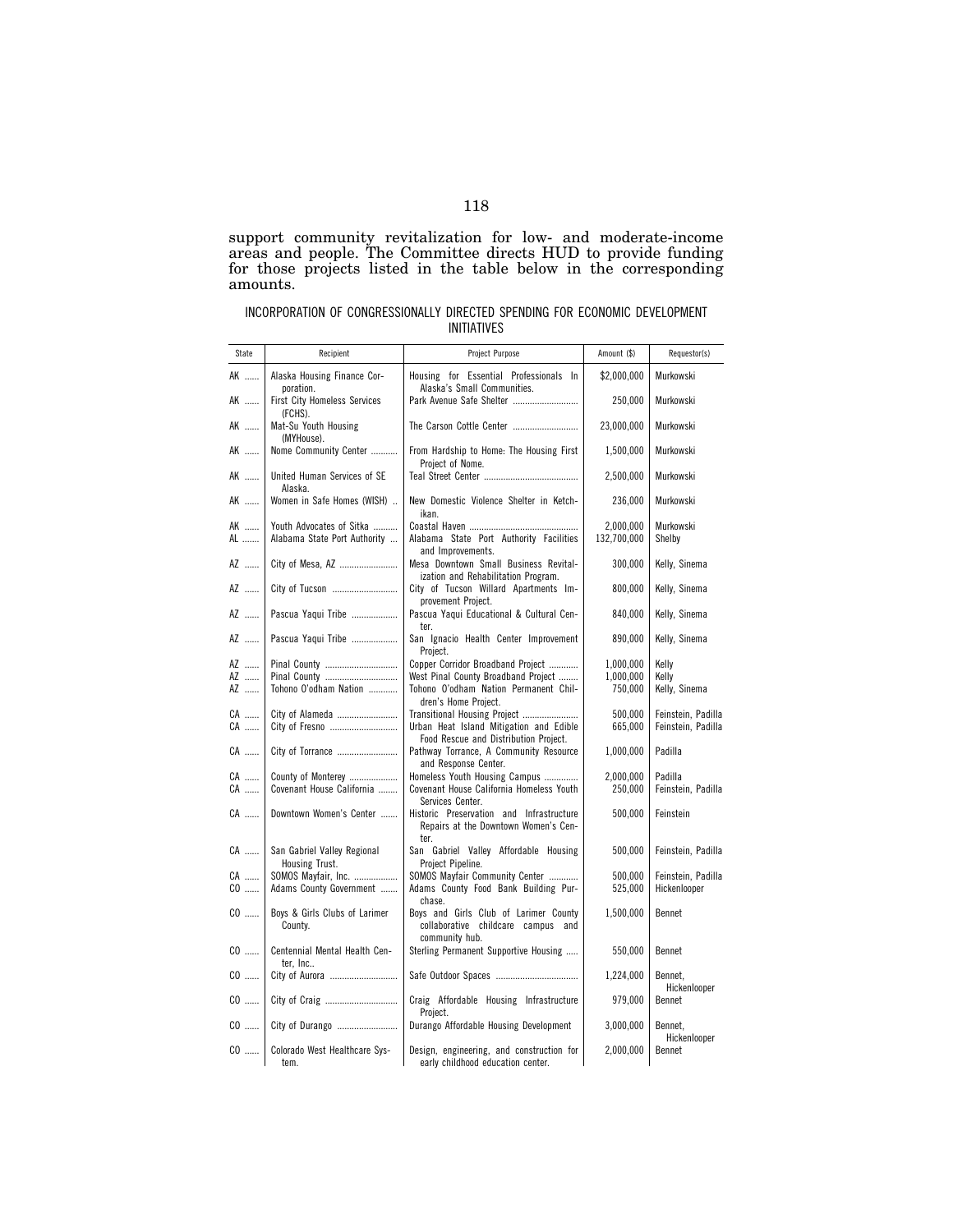| State                | Recipient                                                       | Project Purpose                                                                                                        | Amount (\$)                         | Requestor(s)                                |
|----------------------|-----------------------------------------------------------------|------------------------------------------------------------------------------------------------------------------------|-------------------------------------|---------------------------------------------|
| $CO$                 | Douglas County                                                  | Housing program expansion for families                                                                                 | 1,000,000                           | Bennet,                                     |
| $CO$                 | Easterseals Colorado                                            | experiencing homelessness.<br>Easterseals Colorado Center for Inclusive                                                | 980,000                             | Hickenlooper<br>Bennet,                     |
| $CO$                 | Grand Junction Housing Author-                                  | <b>Employment and Programs.</b><br>Grand Junction Affordable Housing Devel-<br>opment.                                 | 1,400,000                           | Hickenlooper<br>Hickenlooper                |
| $CO$<br>$CO$         | ity.<br>Montbello Organizing Committee<br>Pikes Peak United Way | Montbello FreshLo community hub<br>Pikes Peak United Way Family Success<br>Center.                                     | 1,455,000<br>250,000                | Hickenlooper<br>Bennet                      |
| $CO$<br>$CO$<br>$CO$ | Town of Hayden<br>Ute Mountain Ute Tribe                        | Permanent supportive housing<br>Hayden Entrepreneurial Center<br>Ute Mountain Ute Housing Improvement<br>Project.      | 2.000.000<br>2,867,000<br>2,000,000 | Bennet<br>Bennet<br>Bennet,<br>Hickenlooper |
| $CO$                 | West Mountain Regional Health<br>Alliance.                      | Roaring Fork Valley Permanent Supportive<br>Housing Project.                                                           | 750,000                             | Bennet                                      |
| $CO$                 | YMCA of Northern Colorado                                       | YMCA of Northern Colorado Childcare Pro-<br>gramming and Site Consolidation.                                           | 1,000,000                           | Hickenlooper                                |
| $CT$                 | Annie C Courtney Foundation,<br>Inc.                            | Housing for foster youth                                                                                               | 75,000                              | Blumenthal,<br>Murphy                       |
| $CT$                 | Beulah Land Development Cor-<br>poration.                       | Affordable housing development                                                                                         | 2,996,000                           | Blumenthal,<br>Murphy                       |
| $CT$                 | Capitol Region Council of Gov-<br>ernment.                      | Crumbling Foundation Remediation Assist-<br>ance.                                                                      | 2,000,000                           | Blumenthal,<br>Murphy                       |
| $CT$                 | City of Milford                                                 | City of Milford Recreational Enhancements<br>and Milford Boys and Girls Club Expan-<br>sion.                           | 2,500,000                           | Blumenthal,<br>Murphy                       |
| $CT$                 | <b>Connecticut Foundation Solu-</b><br>tions Indemnity Company. | Public Buildings Crumbling Foundations<br>Analysis Study.                                                              | 175,000                             | Blumenthal,<br>Murphy                       |
| $CT$                 | Economic Development Corpora-<br>tion of New Haven.             | Construct Evergreen Cooperative Laundry                                                                                | 2,000,000                           | Blumenthal,<br>Murphy                       |
| $CT$                 | Mothers United Against Violence                                 | Mothers United Against Violence impact<br>project.                                                                     | 200,000                             | Blumenthal,<br>Murphy                       |
| $CT$                 | The Nature Conservancy in Con-<br>necticut.                     | Esker Point and Palmer Cove Coastal Re-<br>silience Proiect.                                                           | 725,000                             | Blumenthal,<br>Murphy                       |
| $CT$                 | Town of New Milford                                             | Butter Brook Senior Housing Accessibility<br>Improvements.                                                             | 1,720,000                           | Blumenthal,<br>Murphy                       |
| $CT$                 | Windham Region No Freeze<br>Project. Inc.                       | Windham Region No Freeze Project                                                                                       | 500,000                             | Blumenthal,<br>Murphy                       |
| $CT$                 | Youth Continuum                                                 | Homeless Youth Services Center                                                                                         | 500,000                             | Blumenthal,<br>Murphy                       |
| DE                   | Aetna Hose Hook and Ladder<br>Company.                          | Aetna Hose Hook and Ladder Company                                                                                     | 3,000,000                           | Coons                                       |
| DE<br>DE             | City of Wilmington                                              | Gateway East Senior Residential Village<br>Park Improvements in Wilmington                                             | 100,000<br>1,200,000                | Carper, Coons<br>Coons                      |
| DE                   | <b>Delaware Community Reinvest-</b><br>ment Action Council.     | Advancing Minority Homeownership                                                                                       | 500,000                             | Coons                                       |
| DE                   | Friends of Hockessin Colored<br>School 107, Inc                 | Transforming the former Hockessin Colored<br>School #107 into a Center for Diversity,<br>Inclusion, and Social Equity. | 750,000                             | Carper, Coons                               |
| DE                   | Habitat for Humanity of New<br>Castle County.                   | New Castle County Affordable Homeowner-<br>ship Program.                                                               | 1,500,000                           | Carper, Coons                               |
| DE                   | Habitat for Humanity of Sussex<br>County.                       | Sussex County Affordable Housing Con-<br>struction.                                                                    | 500,000                             | Carper, Coons                               |
| DE                   | Nanticoke Indian Association                                    | Nanticoke Indian Association Cultural<br>Community Center and Food Bank Cap-<br>ital Improvements.                     | 750,000                             | Carper, Coons                               |
| DE<br>DE             | REACH Riverside<br>Salvation Army Delaware                      | Kingswood Community Center<br>Restoration Now Security Project to Com-                                                 | 10,000,000<br>485,000               | Carper, Coons<br>Carper, Coons              |
|                      |                                                                 | bat Human Trafficking.                                                                                                 |                                     |                                             |
| DE                   | Todmorden Foundation                                            | Affordable Housing for Senior Citizens at<br>The Flats.                                                                | 2,000,000                           | Carper, Coons                               |
| GA                   | Twin Cedars Youth and Family<br>Services, Inc                   | Twin Cedars Youth and Family Services                                                                                  | 1,150,000                           | Warnock                                     |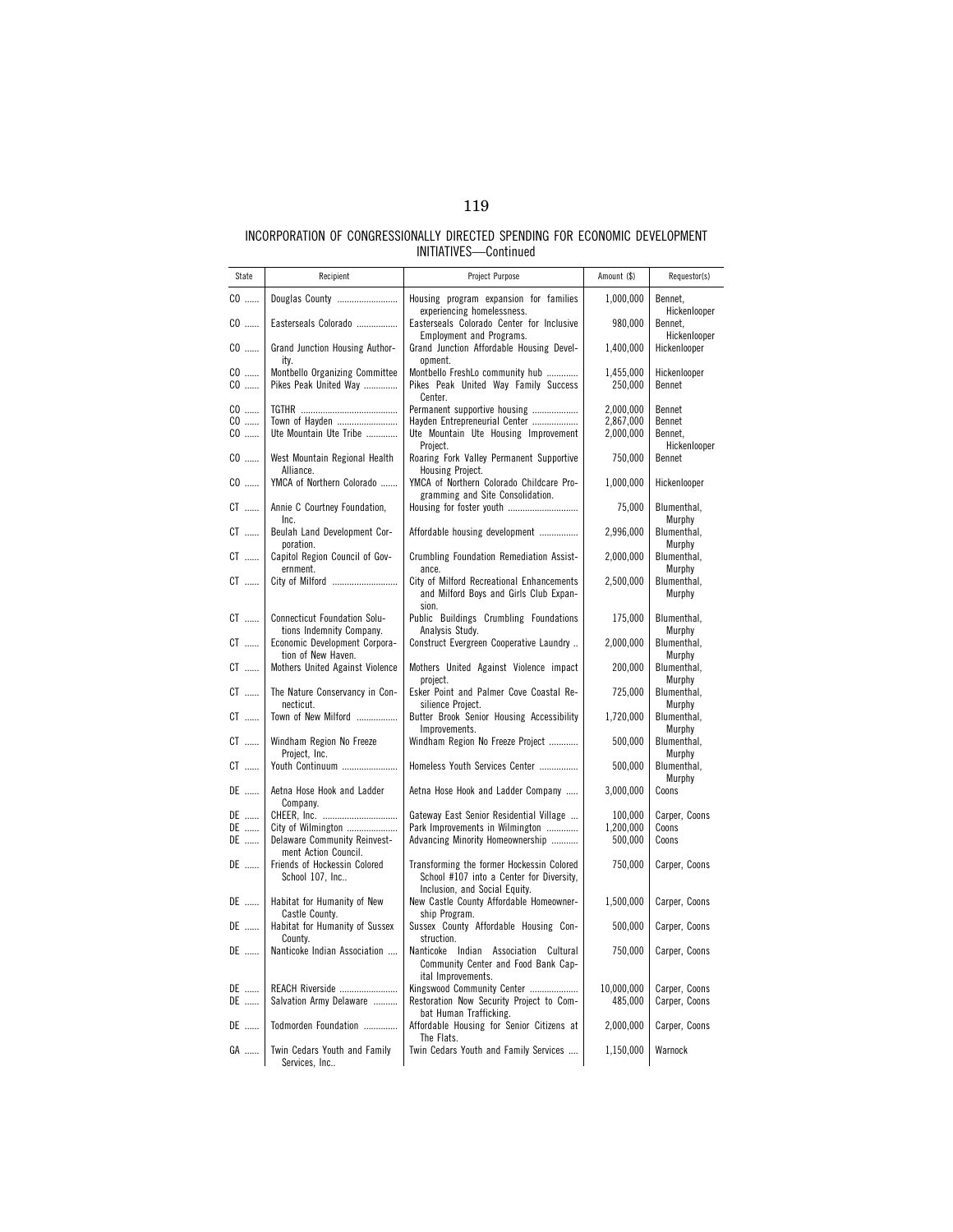| State         | Recipient                                                                   | Project Purpose                                                                                                                                                    | Amount (\$)          | Requestor(s)                     |
|---------------|-----------------------------------------------------------------------------|--------------------------------------------------------------------------------------------------------------------------------------------------------------------|----------------------|----------------------------------|
| HI            | City and County of Honolulu                                                 | City and County of Honolulu-Affordable<br>Housing for Abused Women and their<br>Children Project.                                                                  | 2,698,000            | Schatz                           |
| HI            | City and County of Honolulu                                                 | City and County of Honolulu-Crisis Out-<br>reach<br>Response<br>&<br>Engagement<br>(C.0.R.E.).                                                                     | 3,500,000            | Schatz                           |
| HI            | County of Kauai                                                             | Lima Ola Economic Development Initiative<br>Affordable Housing Development.                                                                                        | 8,495,000            | Hirono, Schatz                   |
| HI            | Hawaii County Office of Hous-<br>ing and Community Dev                      | Kukuiola Village long-term affordable<br>housing-Phase I and II.                                                                                                   | 10,000,000           | Hirono, Schatz                   |
| HI            | Self-Help Housing Corporation<br>of Hawaii.                                 | Nanaikeola Self-Help Housing Project                                                                                                                               | 1,000,000            | Hirono, Schatz                   |
| IL            | CASA Kendall County                                                         | Court Appointed Special Advocates (CASA)<br>Kendall County.                                                                                                        | 200,000              | Durbin                           |
| IL            | Chicago Park District                                                       | Chicago Park District Washington Park<br>Framework Plan Projects.                                                                                                  | 500,000              | Durbin                           |
| IL<br>IL      | City of East Saint Louis<br>Cook County Bureau of Asset<br>Management.      | The New Broadview Senior Living Facility<br>Rosemont Blue Line Redevelopment Project                                                                               | 2,000,000<br>300,000 | Duckworth<br><b>Durbin</b>       |
| IL            | Covenant House Illinois                                                     | Covenant House Illinois-Helping Chi-<br>cago's Homeless Youth Build Lives of<br>Sustainable Independence.                                                          | 1,000,000            | Duckworth                        |
| IL            | Jackie Joyner-Kersee Foundation                                             | Jackie Joyner-Kersee Foundation Commu-<br>nity Capital Improvement Project.                                                                                        | 350,000              | Durbin                           |
| IL<br>IL      | Margaret's Village<br>Saint Anthony Hospital                                | Margaret's Village Restoring to Renew<br>Saint Anthony Hospital Planning and De-<br>sign Phase, Chicago.                                                           | 478,000<br>450,000   | Durbin<br><b>Durbin</b>          |
| $\mathsf{IL}$ | United Cerebral Palsy Seguin of<br>Greater Chicago.                         | Community Day Services Center Improve-<br>ment Project for Adults with Intellectual                                                                                | 287,000              | Durbin                           |
| IL<br>LA      | Village of Oak Park<br>Sewerage & Water Board of<br>New Orleans.            | or Developmental Disabilities.<br>North Avenue Safety Improvements Project<br>New Orleans Sewerage and Water Board<br>Wastewater and Stormwater Improve-<br>ments. | 200,000<br>6,000,000 | Durbin<br>Cassidy                |
| MA            | City of Somerville                                                          | Interstate 93 Public Housing Environ-<br>mental Health Equity Project.                                                                                             | 1,873,000            | Markey, Warren                   |
| MA            | Lawrence CommunityWorks, Inc.                                               | DyeWorks Building Redevelopment at<br>Union Crossing in Lawrence, MA.                                                                                              | 1,000,000            | Markey, Warren                   |
| MA<br>MA      | New Garden Park, Inc.<br>Revitalize Community Develop-<br>ment Corporation. | Greendale Revitalization Initiative<br>GreenNFit Neighborhood Revitalization Pro-<br>gram.                                                                         | 1,000,000<br>250,000 | Markey, Warren<br>Markey, Warren |
| MA            | Roxbury Community College                                                   | Dudley House-Reclaim, Rename, Repur-<br>pose.                                                                                                                      | 4,000,000            | Markey, Warren                   |
| MA            | The Food Bank of Western Mas-<br>sachusetts. Inc                            | The Food Bank of Western Massachusetts<br>Distribution Center and Headquarters.                                                                                    | 3,000,000            | Markey, Warren                   |
| MA            | The Trustees of Reservations                                                | Piers Park III, Creating a Climate Resilient<br>Community Park in East Boston.                                                                                     | 2,000,000            | Markey, Warren                   |
| MA            | Wampanoag Tribe of Gay Head<br>Aquinnah.                                    | Wampanoag Tribe of Gay Head Aquinnah<br>Affordable Housing.                                                                                                        | 1,800,000            | Markey, Warren                   |
| MA            | Worcester Regional Strategic<br>Opportunities Foundat.                      | Worcester Station Improvements and food<br>hub.                                                                                                                    | 3,000,000            | Markey, Warren                   |
| $MD$<br>MD    | 1000 Friends of Pikesville<br>Baltimore City                                | Pikesville Armory Renovation<br>Revitalization of Pennsylvania Avenue<br>Market: Creating A Community Hub of<br>Healthy Food Living.                               | 2,400,000<br>250,000 | Cardin<br>Van Hollen             |
| MD            | <b>Beloved Community Services</b><br>Corporation.                           | P.S. 103 Thurgood Marshall Center                                                                                                                                  | 1,000,000            | Cardin, Van Hol-<br>len          |
| MD            | Bethel Empowerment and<br>Wellness Center.                                  | Bethel Empowerment and Wellness Center                                                                                                                             | 251,000              | Cardin                           |
| $MD$          | <b>Caroline County Public Schools</b>                                       | Greensboro Judy Center Early Learning Hub<br>Facility.                                                                                                             | 500,000              | Van Hollen                       |
| MD            | City of Hyattsville                                                         | City of Hyattsville David C. Driscoll Com-<br>munity Park Master Plan.                                                                                             | 400,000              | Cardin                           |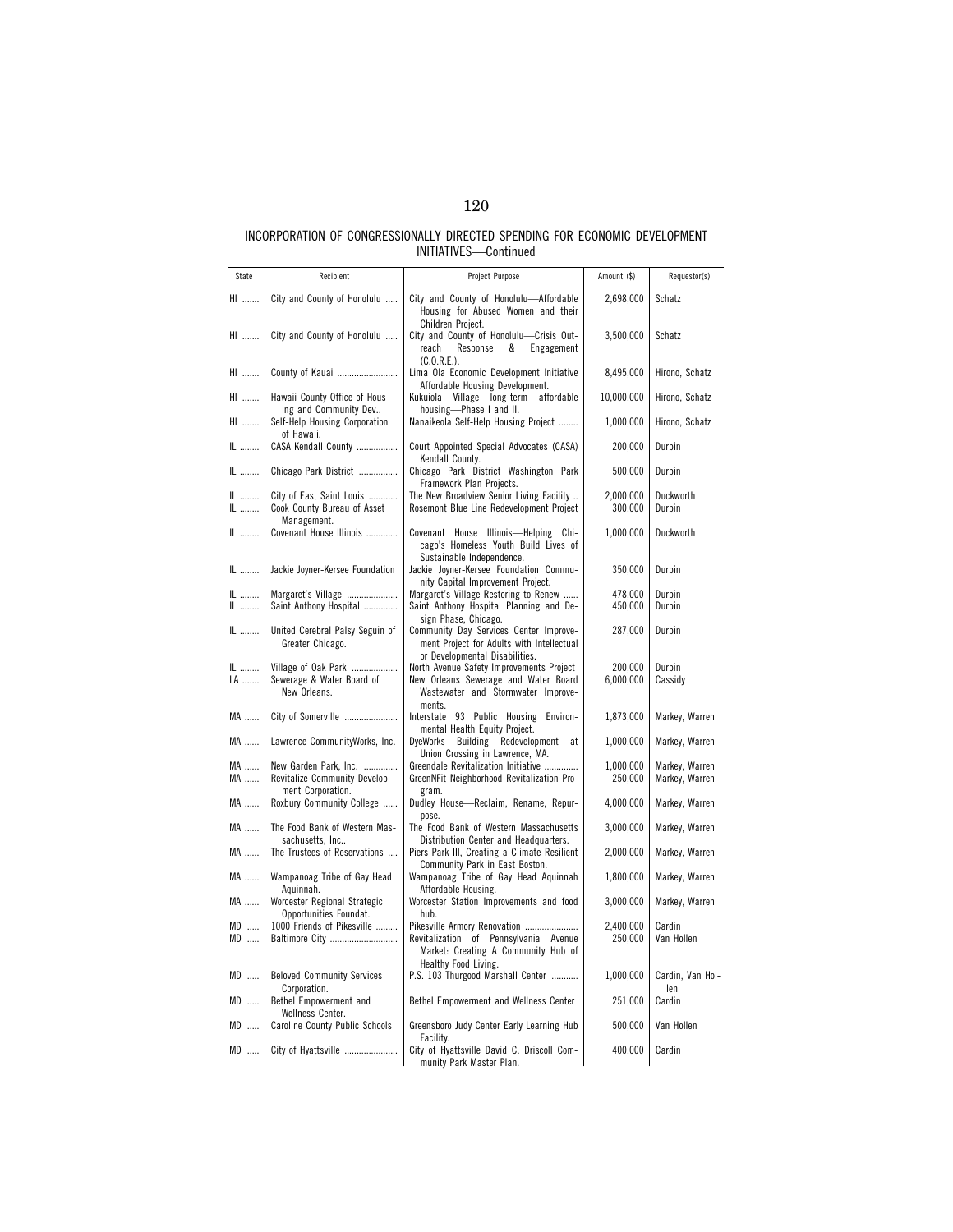| State      | Recipient                                              | Project Purpose                                                                             | Amount (\$)            | Requestor(s)             |
|------------|--------------------------------------------------------|---------------------------------------------------------------------------------------------|------------------------|--------------------------|
| MD         | Clergy United for the Trans-                           | Sandtown Center revitalization                                                              | 250,000                | Cardin                   |
| $MD$       | formation of Sandtown.<br>Cross Street Partners        | Constructing commercial kitchen to in-                                                      | 1,400,000              | Cardin                   |
| $MD$       | Girl Scouts of Central Maryland,                       | crease access to healthy food.<br>Girl Scouts of Central Maryland Inc. Out-                 | 500,000                | Van Hollen               |
| $MD$       | Inc<br>Green & Healthy Homes Initia-<br>tive.          | door Programs.<br>Baltimore Healthy Housing to Advance<br>Health and Racial Equity Project. | 1,000,000              | Van Hollen               |
| $MD$       | Kingdom Global Community De-<br>velopment Corporation. | Kingdom Cares Center                                                                        | 2,000,000              | Van Hollen               |
| MD         | Liberty's Promise                                      | Helping the Immigrant Youth of Maryland<br>Succeed.                                         | 435,000                | Van Hollen               |
| $MD$       | Mission First Housing Develop-<br>ment Corporation.    | Patuxent Commons Affordable Housing De-<br>velopment.                                       | 250,000                | Van Hollen               |
| $MD$       | Office of the Baltimore County<br>Executive.           | Sparrows Point Park Project in Baltimore<br>Countv.                                         | 3,000,000              | Cardin                   |
| MD<br>ME   | Town of Bladensburg<br>Bath Area Family YMCA           | Bladensburg Trade School<br>Early Childhood Education Expansion-                            | 1,000,000<br>1,456,000 | Cardin<br>King           |
| ME         | Boys & Girls Clubs of Kennebec                         | Bath Area Family YMCA.<br>Boys & Girls Clubs of Kennebec Valley                             | 650,000                | Collins                  |
| ME         | Valley.<br>City of Auburn                              | Youth Center.<br>Auburn Public Safety Building                                              | 2,500,000              | Collins                  |
| ME         | City of Bangor                                         | Bangor Commercial Kitchen Incubator                                                         | 1,010,000              | Collins, King            |
| $ME$       | City of Belfast                                        | Belfast Street Improvements                                                                 | 972,000                | Collins, King            |
| ME         | City of Lewiston                                       | Bates Mill #5 Brownfields Cleanup and<br>renovations.                                       | 1,000,000              | Collins, King            |
| ME         | City of Rockland                                       | Rockland Fish Pier Redevelopment                                                            | 1,500,000              | Collins, King            |
| ME         | Committee to Restore Abys-<br>sinian Meeting House.    | Abyssinian Meeting House Restoration                                                        | 1,700,000              | Collins, King            |
| ME         | Town of Danforth                                       | Town of Danforth Downtown Revitalization                                                    | 120,000                | Collins                  |
| ME         | Eastern Maine Community Col-                           | To expand and renovate the Katahdin                                                         | 4,000,000              | Collins, King            |
|            | lege.                                                  | Higher Education Center to increase ac-<br>cess to childcare.                               |                        |                          |
| ME         | Eastern Trail Management Dis-<br>trict.                | Eastern Trail Engineering Design                                                            | 700,000                | Collins, King            |
| ME         | Greater Franklin Development<br>Council.               | Carthage Group Critical Internet Infra-<br>structure.                                       | 514,000                | King                     |
| ME         | Johnson Hall, Inc.                                     | Renovation of Johnson Hall                                                                  | 350,000                | Collins, King            |
| ME         | Loring Development Authority of<br>Maine.              | Loring Economic Development Infrastruc-<br>ture Project.                                    | 3,100,000              | Collins, King            |
| ME         | Main Street Skowhegan                                  | Skowhegan Run of River Project                                                              | 2,000,000              | Collins, King            |
| ME         | Our Katahdin                                           | Millinocket-Remediation<br>and<br>Reuse<br>Study of former Wastewater Treatment             | 671,000                | Collins, King            |
|            |                                                        | Plant.                                                                                      | 394,000                |                          |
| ME<br>$ME$ | Safe Voices<br>Town of Berwick                         | Safe Voices Building Improvements<br>Downtown Berwick Safety Improvements                   | 3,142,000              | Collins, King<br>Collins |
|            |                                                        | and Revitalization.                                                                         |                        |                          |
| ME         | Town of East Millinocket                               | East Millinocket Industrial Complex Rede-<br>velopment.                                     | 2,851,000              | Collins, King            |
| ME         | Town of Gorham                                         | Gorham Industrial Park-West Campus<br>Phase One.                                            | 1,000,000              | King                     |
| ME         | Town of Houlton                                        | Walkable Houlton Project                                                                    | 732,000                | Collins, King            |
| ME         | Town of Madison                                        | Town of Madison Forest Products Hub Eco-<br>nomic Revitalization.                           | 1,000,000              | Collins, King            |
| ME         | Town of Ogunquit                                       | Perkins Cove Revitalization Project                                                         | 2,850,000              | Collins, King            |
| ME         | Town of Rumford                                        |                                                                                             | 1,000,000              | Collins                  |
| ME         | Town of Stonington                                     | Land Acquisition for Stonington Water Dis-<br>trict Development.                            | 394,000                | Collins                  |
| ME         | Town of Waldoboro                                      | Waldoboro Community Center and Medical<br>Arts Facility.                                    | 1,000,000              | King                     |
| ME         | York County Shelter Programs                           | York County Shelter Programs Community<br>Resource Center.                                  | 325,000                | King                     |
|            |                                                        | MI    City of Dowagiac    Dowagiac Housing Initiative                                       | 100,000   Peters       |                          |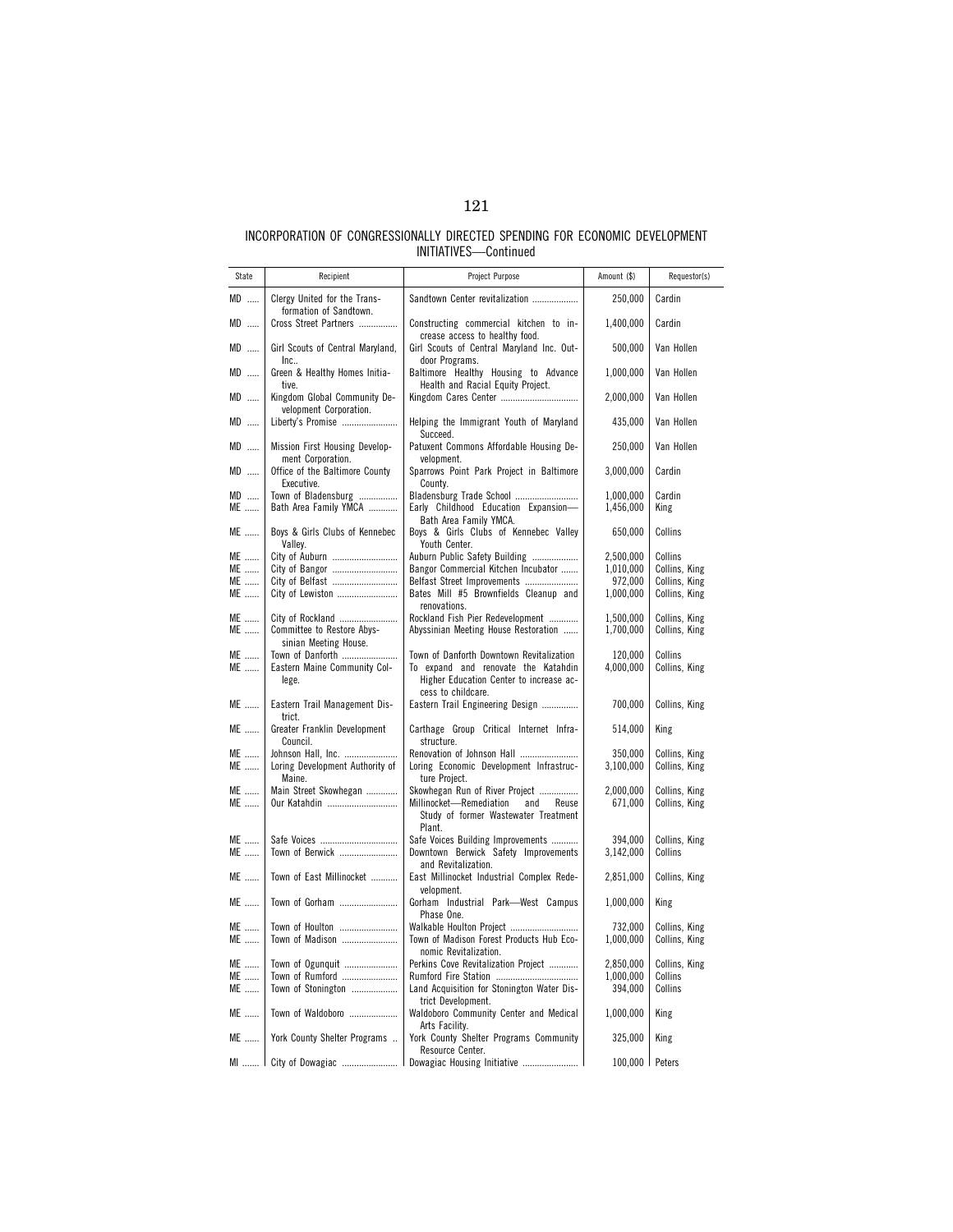| State                              | Recipient                                                             | Project Purpose                                                                                                               | Amount (\$)            | Requestor(s)                         |
|------------------------------------|-----------------------------------------------------------------------|-------------------------------------------------------------------------------------------------------------------------------|------------------------|--------------------------------------|
|                                    |                                                                       |                                                                                                                               |                        |                                      |
| MI<br>MI                           | City of Pontiac<br>City of Sterling Heights                           | Phoenix Center Renovation<br>Corridor Revitalization Project-City of<br>Sterling Heights.                                     | 1,000,000<br>850,000   | Peters<br>Peters                     |
| MI                                 | Eastern Market Corporation                                            | Eastern Market Regional Food Business<br>Accelerator.                                                                         | 1,000,000              | Stabenow                             |
| MI                                 | Grand Rapids Youth Common-<br>wealth Inc                              | Renovating the Boys & Girls Clubs of<br>Grand Rapids Youth Commonwealth<br>Buildings and Facilities.                          | 1,000,000              | Stabenow                             |
| MI                                 | Grand Traverse Band of Ottawa<br>and Chippewa Indians.                | Traverse City Sewer and Water Facility Im-<br>provements to Support Affordable Hous-<br>ing Development.                      | 750,000                | Peters, Stabenow                     |
| MI<br>MI                           | Jackson YMCA<br>Kent County Youth Agriculture<br>Association (KCYAA). | Jackson YMCA Healthy Living Campus<br>The Grand Agricultural Center of West<br>Michigan.                                      | 500,000<br>2,100,000   | Stabenow<br>Stabenow                 |
| MI                                 | North Flint Reinvestment Cor-<br>poration.                            | North Flint Food Market                                                                                                       | 650,000                | Stabenow                             |
| $MN$                               | City of Brooklyn Park Economic<br>Development Auth                    | Brooklyn Park Small Business Development<br>and Acceleration Center.                                                          | 600,000                | Klobuchar                            |
| $\textsf{MN}\ \dots\ldots$<br>$MN$ | City of Little Falls<br>City of South St. Paul                        | Little Falls Child Care Facility<br>Wakota Crossing Economic Development<br>Initiative.                                       | 1,500,000<br>2,000,000 | Klobuchar<br>Klobuchar, Smith        |
| $MN$<br>$MN$                       | Hennepin County<br>Mille Lacs Corporate Ventures<br>(MLCV).           | Emergency Shelter Program<br>Mille Lacs Tribal Economy Business Incu-<br>bator.                                               | 500,000<br>1,300,000   | Klobuchar, Smith<br>Klobuchar, Smith |
| $MN$                               | Minneapolis Public Housing Au-<br>thority.                            | Fire Protection Upgrades in High-Rise<br>Public Housing.                                                                      | 2,000,000              | Klobuchar, Smith                     |
| $MN$<br>$MN$                       | ReConnect Rondo<br>Sabathani Community Center                         | Rondo Net-Zero Community Center<br>Sabathani Community Center Building Re-<br>vitalization and Renewable Energy<br>Project.   | 1,500,000<br>127,000   | Smith<br>Klobuchar                   |
| $MN$                               | St. Peter Housing and Redevel-<br>opment Authority.                   | St. Peter HRA-Parkview Manor Restora-<br>tion.                                                                                | 300,000                | Smith                                |
| MS                                 | City of Greenville                                                    | Greenville Federal Courthouse Greenspace                                                                                      | 500,000                | Wicker                               |
| $MS$<br>MS                         | City of Long Beach<br>Mississippi Rural Water Asso-<br>ciation.       | Gateway Harbor, Long Beach, Mississippi<br>Mississippi Water and Wastewater Work-<br>force and Public Safety Training Center. | 4,300,000<br>500,000   | Wicker<br>Wicker                     |
| $MS$                               | Mississippi State University                                          | Capacity Development Initiative                                                                                               | 815,000                | Hyde-Smith                           |
| MS<br>MS                           | Mississippi State University<br>Rust College                          | Comprehensive Community Revitalization<br>Ida B. Wells Social Justice and Interpretive                                        | 1,000,000<br>1,000,000 | Hyde-Smith<br>Wicker                 |
| NC                                 | City of Bermuda Run, NC                                               | Center at Rust College.<br>Bermuda Run Recreational Infrastructure<br>and Safety Improvements.                                | 3,650,000              | Burr                                 |
| NC                                 | City of Cherryville, NC                                               | City of Cherryville City Hall ADA Project                                                                                     | 810,000                | Burr                                 |
| NC                                 | City of Ranlo, NC                                                     | South Ranlo Water System Improvement<br>Project.                                                                              | 2,000,000              | Burr                                 |
| <b>NC</b>                          | <b>Fayetteville Cumberland County</b>                                 | HR Talent Portal for Transitioning Military<br>Personnel, Military Spouses, and Vet-<br>erans, Fayetteville, NC.              | 4,000,000              | Burr, Tillis                         |
| $\mathsf{NC}$                      | Innovation Quarter                                                    | Innovation Quarter 2 Masterplan Road and<br>Bridge Improvements.                                                              | 7,210,000              | Burr                                 |
| $NC$                               | Innovation Quarter                                                    | Innovation Quarter 2 Masterplan Urban<br>Greenway Extension.                                                                  | 1,721,000              | Burr                                 |
| NH                                 | Affordable Housing, Education                                         | Littleton Regional Community Housing and                                                                                      | 970,000                | Shaheen                              |
| NH                                 | and Development, Inc.<br>CATCH Neighborhood Housing                   | Economic Empowerment Initiative.<br>Rosemary's Way Penacook Affordable<br>Housing.                                            | 250,000                | Shaheen                              |
| NH                                 | <b>Community Action Partnership</b><br>of Strafford County.           | Community Action Partnership of Strafford<br>County Innovation Center.                                                        | 1,000,000              | Shaheen                              |
| NH                                 | Easter Seals New Hampshire,<br>Inc                                    | Champlin House Improvements                                                                                                   | 1,000,000              | Shaheen                              |
| NH                                 | Manchester Housing and Rede-<br>velopment Authority.                  | Kelley Falls Affordable Housing Redevelop-<br>ment.                                                                           | 1,000,000              | Shaheen                              |
|                                    | NH    Nashua Soup Kitchen & Shelter                                   | Spring Street Forward                                                                                                         |                        | 900,000 Shaheen                      |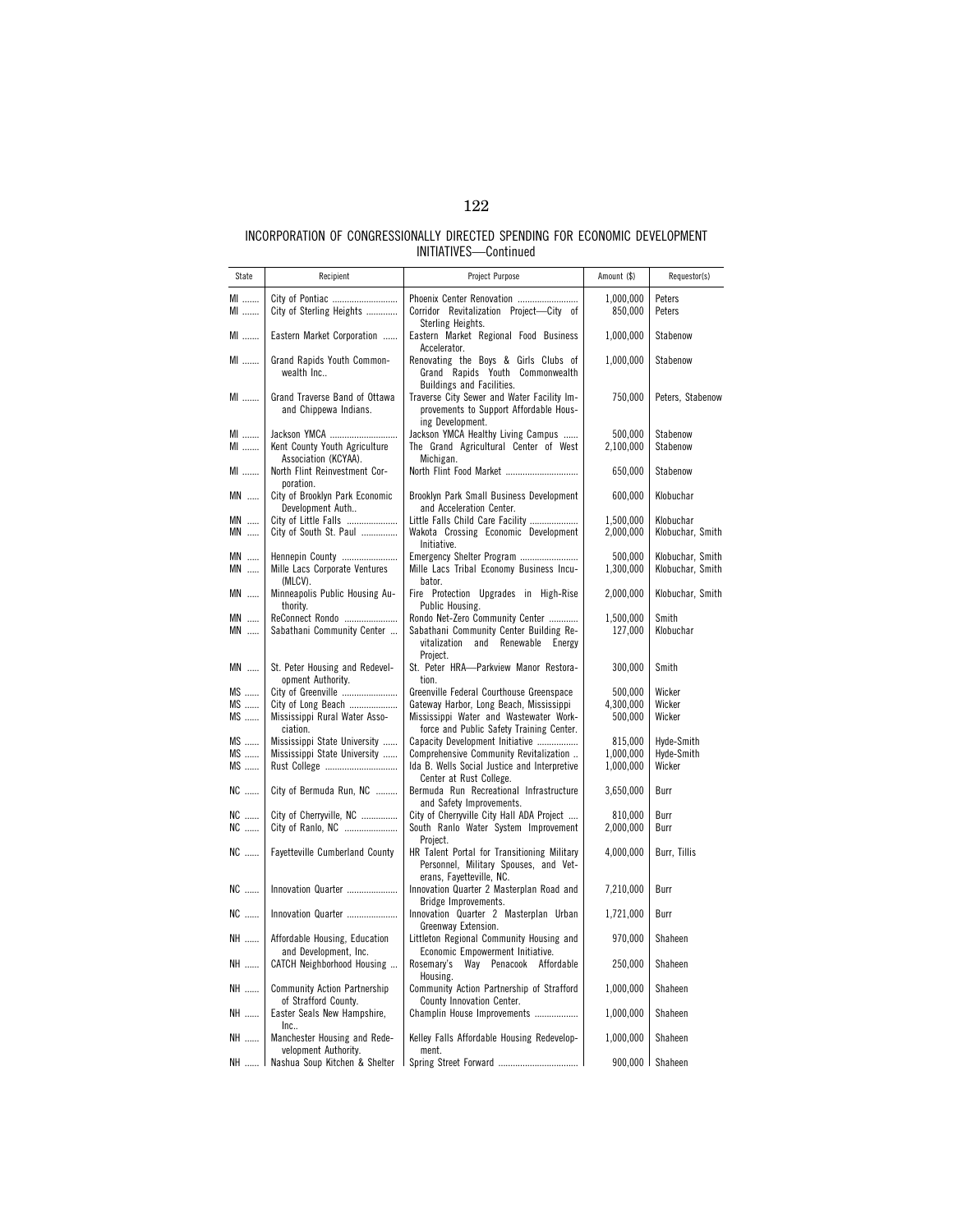| State          | Recipient                                                                          | Project Purpose                                                                                                                                    | Amount (\$)                     | Requestor(s)                      |
|----------------|------------------------------------------------------------------------------------|----------------------------------------------------------------------------------------------------------------------------------------------------|---------------------------------|-----------------------------------|
| NH<br>NH<br>NH | New Hampshire Judicial Branch<br>NH Community Loan Fund<br>Seacoast Family Promise | Landlord-Tenant Mediation Program<br>Affordable Housing in Portsmouth<br>Increased Housing for Low to Moderate In-<br>come Families with Children. | 556,000<br>343,000<br>1,000,000 | Shaheen<br>Shaheen<br>Shaheen     |
| NH             | <b>Strafford Regional Planning</b><br>Commission (SRPC).                           | New Hampshire Regional Housing Needs<br>and Comprehensive Planning.                                                                                | 950,000                         | Shaheen                           |
| NH             |                                                                                    | Shelter and Housing for Youth and Young<br>Adults Who are Homeless.                                                                                | 771,000                         | Shaheen                           |
| NJ             | Beth Medrash Govoha of Amer-<br>ica.                                               | BMG Lakewood, NJ Childcare Expansion<br>Initiative.                                                                                                | 3,000,000                       | Booker, Menen-<br>dez             |
| NJ             | Borough of Bound Brook                                                             | Hamilton Street Plaza Project                                                                                                                      | 2,200,000                       | Booker, Menen-<br>dez             |
| NJ             | Borough of Cliffside Park                                                          | West<br>Grantwood<br>Park<br>Improvements<br>Project.                                                                                              | 250,000                         | Menendez                          |
| NJ             | Borough of Woodland Park                                                           | Diane Grimes Memorial Park Improvement                                                                                                             | 95,000                          | Booker, Menen-<br>dez             |
| NJ<br>NJ       | City of Burlington<br>City of Newark                                               | Riverfront Promenade Bandshell project<br>Affordable housing opportunities                                                                         | 400,000<br>8,000,000            | Menendez<br>Booker                |
| NJ             | City of Newark                                                                     | Homelessness prevention services                                                                                                                   | 500,000                         | Booker                            |
| NJ             | City of Passaic                                                                    | City of Passaic Pedestrian Greenway                                                                                                                | 883,000                         | Booker, Menen-                    |
| NJ             | City of Paterson-Paterson, NJ                                                      | Project.<br>Wrigley Park rehabilitation                                                                                                            | 360,000                         | dez<br>Booker, Menen-<br>dez      |
| NJ             | City of Trenton                                                                    | Mixed use recreational facility                                                                                                                    | 1,000,000                       | Booker, Menen-<br>dez             |
| NJ             | City of Union City                                                                 | Union City Soccer Field and recreational<br>complex.                                                                                               | 500,000                         | Booker                            |
| NJ             | Community Loan Fund of New<br>Jersey, Inc                                          | Permanent affordable housing                                                                                                                       | 800,000                         | Booker                            |
| NJ             | Guttenberg Housing Authority                                                       | Modernization of the Golden Gardens<br>Apartment Complex Elevator.                                                                                 | 232,000                         | Menendez                          |
| NJ<br>NJ       | Township of Brick<br>Township of North Bergen                                      | Brick Township Senior Services<br>Municipal Traffic Calming Program                                                                                | 400,000<br>488,000              | Menendez<br>Booker, Menen-<br>dez |
| NJ             | Township of Woodbridge                                                             | Woodbridge Township Cypress Park                                                                                                                   | 1,000,000                       | Booker, Menen-<br>dez             |
| NJ             | Union County College                                                               | Plainfield Professional Trades Training<br>Center.                                                                                                 | 1,500,000                       | Menendez                          |
| NJ             | Winslow Township                                                                   | Improvements to West Atco Community<br>Center.                                                                                                     | 3,000,000                       | Menendez                          |
| NJ             | YWCA Eastern Union County                                                          | YWCA Union County Headquarters Rebuild-<br>ing Project.                                                                                            | 500,000                         | Booker                            |
| NM             | City of Albuquerque                                                                | Inclusive Children's Park                                                                                                                          | 750,000                         | Heinrich, Luján                   |
| NM             | Pueblo of Acoma                                                                    | Acoma Business Park                                                                                                                                | 1,500,000                       | Heinrich                          |
| NM             | Street Food Institute                                                              | Barelas Central Kitchen Street Food Insti-<br>tute.                                                                                                | 2,000,000                       | Heinrich, Luján                   |
| NV             | City of Henderson                                                                  | Nevada State College Flood Control                                                                                                                 | 2,000,000                       | Cortez Masto,<br>Rosen            |
| NV             | City of North Las Vegas                                                            | Cheyenne Sports Complex Improvement<br>Project.                                                                                                    | 750,000                         | Cortez Masto,<br>Rosen            |
| NV             |                                                                                    | City of Reno-ADA Upgrades                                                                                                                          | 1,056,000                       | Cortez Masto,<br>Rosen            |
| NV             | Clark County                                                                       | Mixed-Used Micro-Business Park & Afford-<br>able Housing.                                                                                          | 1,000,000                       | Cortez Masto,<br>Rosen            |
| NV             | Nye County                                                                         |                                                                                                                                                    | 1,000,000                       | Cortez Masto,<br>Rosen            |
| NV             | Washoe County                                                                      | Nevada Cares Campus                                                                                                                                | 12,000,000                      | Cortez Masto,<br>Rosen            |
| NY             | ARC XVI Fort Washington Cen-<br>ter, Inc                                           | Equip and build the ARC Community<br>Kitchen.                                                                                                      | 400,000                         | Gillibrand, Schu-<br>mer          |
| NY             | CAMBA, Inc.                                                                        | CAMBA Capital Improvements for Winthrop<br>Street Buildings.                                                                                       | 2,006,000                       | Gillibrand, Schu-<br>mer          |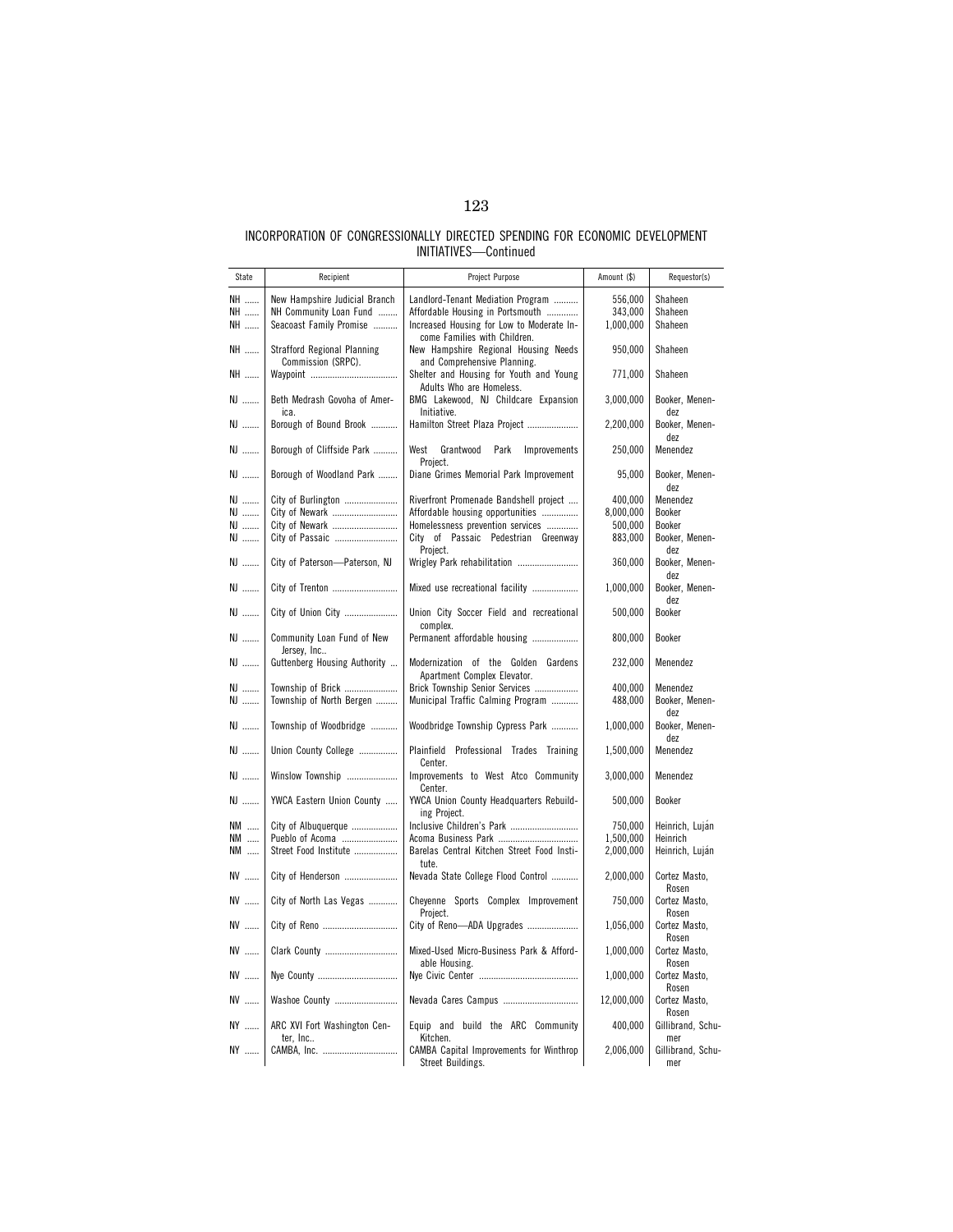| State          | Recipient                                                                                                           | Project Purpose                                                                                                                         | Amount (\$)                         | Requestor(s)                          |
|----------------|---------------------------------------------------------------------------------------------------------------------|-----------------------------------------------------------------------------------------------------------------------------------------|-------------------------------------|---------------------------------------|
| NY             | Capital Roots, Inc.                                                                                                 | Urban Grow Center Expansion                                                                                                             | 750,000                             | Schumer, Gilli-                       |
| NY             | CenterState Corporation for                                                                                         | Small business loans for underserved                                                                                                    | 500,000                             | brand<br>Gillibrand                   |
| NY             | Economic Opportunity.<br>Chhaya Community Develop-                                                                  | communities.<br>Chhaya Community Development Corpora-                                                                                   | 250,000                             | Gillibrand, Schu-                     |
| NY             | ment Corporation.<br>Churches United For Fair Hous-<br>ing.                                                         | tion's Capacity Building.<br>Affordable Housing Services                                                                                | 1,200,000                           | mer<br>Gillibrand, Schu-<br>mer       |
| NY             | City of Binghamton                                                                                                  | Youth Recreation Center for the City of<br>Binghamton.                                                                                  | 1,000,000                           | Gillibrand, Schu-<br>mer              |
| NY             | City of Cohoes, New York                                                                                            | City of Cohoes, NY Municipal Floating<br>Solar Demonstration Project.                                                                   | 1,788,000                           | Schumer                               |
| NY             | City of Ithaca                                                                                                      | Downtown Ithaca Conference Center and<br>affordable housing.                                                                            | 2,000,000                           | Schumer                               |
| NY<br>NY       | City of Newburgh<br>City of Syracuse                                                                                | Food Security in the City of Newburgh<br>Resurgent Neighborhoods Initiative New<br>Home Construction.                                   | 300,000<br>1,000,000                | Schumer<br>Gillibrand, Schu-<br>mer   |
| NY             | Covenant House New York                                                                                             | Covenant House's Purpose-Built Flagship<br>Facility.                                                                                    | 2,500,000                           | Gillibrand, Schu-<br>mer              |
| NY             | Foodlink, Inc.                                                                                                      | Foodlink Expansion Project                                                                                                              | 750,000                             | Gillibrand, Schu-<br>mer              |
| NY             | Greater Ithaca Activities Center,<br>Inc.                                                                           | Greater Ithaca Activities Center Programs<br>Expansion.                                                                                 | 800,000                             | Schumer                               |
| NY<br>NY       | Green Door Management<br>Ibero-American Action League<br>Inc.                                                       | Home Ownership Program<br>Equitable<br>(EHOP).                                                                                          | 450,000<br>400,000                  | Schumer<br>Schumer                    |
| NY             | Long Island Coalition for the<br>Homeless.                                                                          | Veterans Community Resource Center                                                                                                      | 900,000                             | Schumer                               |
| NY             | Michigan Street African Amer-<br>ican Heritage Corridor.                                                            | The Michigan Street African American Her-<br>itage Corridor Commission Strategic Ac-<br>tion Plan Project Phase II.                     | 300,000                             | Schumer                               |
| NY             | National Urban League, Inc.                                                                                         | Urban League Empowerment Center, LLC                                                                                                    | 3,000,000                           | Schumer, Gilli-<br>brand              |
| NY             | North Brooklyn Angels                                                                                               | North Brooklyn Food Hub                                                                                                                 | 676,000                             | Gillibrand, Schu-<br>mer              |
| NY             | Ohel Children's Home and Fam-<br>ily Services.                                                                      | Capital Improvements to Ohel's Camp<br>Kaylie in Wurtsboro, NY.                                                                         | 495,000                             | Schumer, Gilli-<br>brand              |
| NY             | Port of Albany, NY                                                                                                  | South end Albany Workforce Training Cen-<br>ter.                                                                                        | 1,500,000                           | Schumer                               |
| NY             | The Bronx Community Founda-<br>tion. Inc                                                                            | The Bronx Digital Equity Coalition Project                                                                                              | 650,000                             | Gillibrand, Schu-<br>mer              |
| NY             | The Campaign Against Hunger                                                                                         | The Campaign Against Hunger Community<br>Food Hub-Warehouse Acquisition.                                                                | 100,000                             | Schumer                               |
| NY             | The Trust for Public Land                                                                                           |                                                                                                                                         | 2,500,000                           | Gillibrand, Schu-<br>mer              |
| NY             | Town of North Hempstead                                                                                             | New Cassel Community Building Renova-<br>tion Project.                                                                                  | 480,000                             | Schumer                               |
| NY             | UCAN City Mission                                                                                                   | Women and Women with Families Emer-<br>gency Homeless Shelter.                                                                          | 1,000,000                           | Gillibrand                            |
| NY             | United Way of the Greater Cap-<br>ital Region.                                                                      | The Blake Annex by United Way of the<br>Greater Capital Region.                                                                         | 1,075,000                           | Schumer, Gilli-<br>brand              |
| NY             | Young Men's Christian Associa-<br>tion of Long Island.                                                              | YMCA<br>of<br>Long<br>Island-Wyandanch<br>Wellness Center.                                                                              | 2,000,000                           | Schumer                               |
| OH             | City of Dayton                                                                                                      | Kitchen At The Arcade Business support<br>services.                                                                                     | 1,300,000                           | Brown                                 |
| OH             | Community Development for All<br>People.                                                                            | Employment and job training services                                                                                                    | 250,000                             | Brown                                 |
| OH<br>OH<br>OH | Dayton Children's Hospital<br>Lead Safe Cleveland Coalition<br>United Way of Youngstown and<br>the Mahoning Valley. | Health and Housing Facility<br>Lead Safe Home Fund<br>United Way of Youngstown and the<br>Mahoning Valley Volunteer Response<br>Center. | 2.000.000<br>1,000,000<br>1,500,000 | <b>Brown</b><br>Brown<br><b>Brown</b> |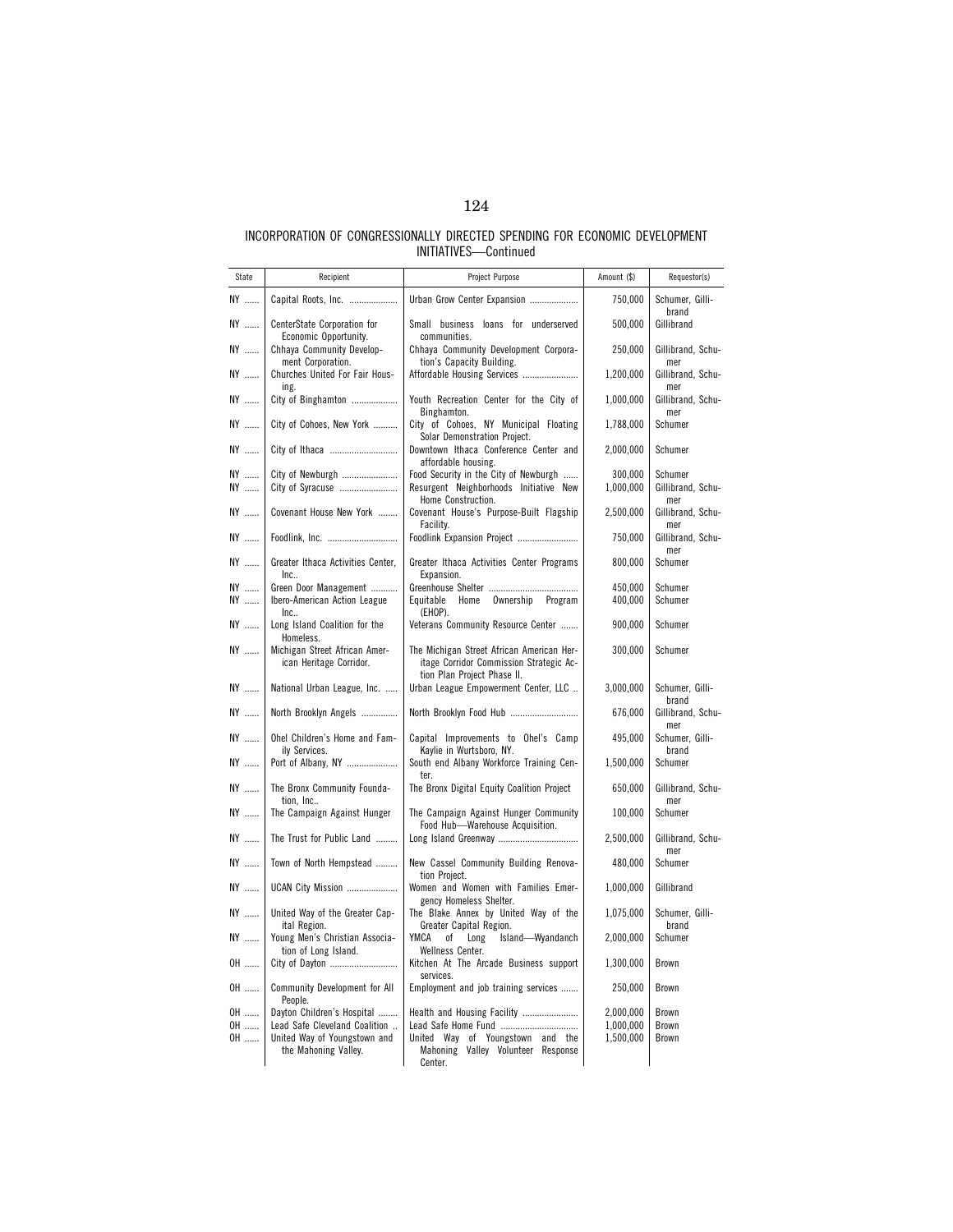| State    | Recipient                                                              | Project Purpose                                                            | Amount (\$)          | Requestor(s)                     |
|----------|------------------------------------------------------------------------|----------------------------------------------------------------------------|----------------------|----------------------------------|
| OR       | Center for Hope and Safety                                             | HOPE Plaza Housing and Economic Devel-                                     | 2,000,000            | Merkley, Wyden                   |
| OR       |                                                                        | opment Project.<br>53rd Avenue Park West Inclusive Park                    | 3.000.000            | Merkley, Wyden                   |
| OR       | Confederated Tribes of Grand<br>Ronde.                                 | Blue Heron Infrastructure Improvements                                     | 2,000,000            | Merkley, Wyden                   |
| OR       | Creating Housing Coalition                                             |                                                                            | 800,000              | Merkley, Wyden                   |
| OR       | DevNW-Community Land Trust<br>Affordable Housing.                      | Community Land Trust Developments in<br>Corvallis, and Clackamas County.   | 550,000              | Merkley, Wyden                   |
| OR       | Habitat for Humanity Portland<br>Region.                               | Foster Townhomes: Habitat's 40-Home<br>Community in East Portland.         | 2,000,000            | Merkley, Wyden                   |
| OR       | Hacienda Community Develop-<br>ment Corporation.                       | Portland Mercado Plaza Repairs & Up-<br>grades.                            | 529,000              | Merkley, Wyden                   |
| OR       | Kid Time Discovery Experience                                          | Kid Time Early Learning/Childcare Expan-<br>sion.                          | 1,172,000            | Merkley, Wyden                   |
| OR       | Mid-Willamette Valley Commu-<br>nity Action Agency.                    | Acquisition of property for permanent Vet-<br>erans' homeless shelter.     | 1,200,000            | Merkley, Wyden                   |
| OR       | Mid-Willamette Valley Commu-<br>nity Action Agency.                    | Brian's Place: Community Action Shel-<br>tering Services.                  | 1,000,000            | Merkley, Wyden                   |
| OR       | Multnomah County                                                       | Behavioral Health Resource Center Outdoor<br>Plaza.                        | 1,355,000            | Merkley, Wyden                   |
| OR       | North Willamette Valley Habitat<br>for Humanity.                       | Rural Resident Development                                                 | 1,000,000            | Merkley, Wyden                   |
| OR<br>OR | Northwest Coastal Housing<br>Oregon Housing and Community<br>Services. | Golden Eagle II in Tillamook<br>Harbor Village RV Park                     | 500,000<br>2,000,000 | Merkley, Wyden<br>Merkley, Wyden |
| OR       | Oregon Housing and Community<br>Services.                              | Lazy Days Mobile Home and RV Park                                          | 1,000,000            | Merkley, Wyden                   |
| OR       | Oregon Housing and Community<br>Services.                              | Salem YMCA Veteran Housing                                                 | 2,000,000            | Merkley, Wyden                   |
| OR       | Proud Ground                                                           | Expanding Permanently Affordable Home-<br>ownership Opportunities.         | 1,000,000            | Merkley, Wyden                   |
| PA       | ACTION-Housing, Inc.                                                   | Affordable Housing in Pittsburgh                                           | 500,000              | Casey                            |
| PA       | Borough of Jim Thorpe                                                  | Jim Thorpe Community Facility                                              | 1,468,000            | Casey                            |
| PA       | Covenant House Pennsylvania                                            | Covenant House PA Transition Housing                                       | 750,000              | Casey                            |
| PA       | Liberty Resources Inc.                                                 | Delaware County Long-Term Care Reloca-<br>tion Services.                   | 1,000,000            | Casey                            |
| PA       | <b>McKees Rocks Community De-</b><br>velopment Corporation.            | Remediation of hazardous materials and<br>downtown renewal.                | 500,000              | Casey                            |
| PA       | Philadelphia Housing Authority                                         | Sharswood Ridge mixed use project                                          | 500,000              | Casey                            |
| PA       | Philadelphia Youth Basketball                                          | Youth Development and Community Em-<br>powerment Center.                   | 100,000              | Casey                            |
| PA       | The Big SandBox                                                        | Dr. Tanner G. Duckrey Schoolyard Redevel-<br>opment.                       | 650,000              | Casey                            |
| PA       | Urban League of Philadelphia                                           | A Home for Returning Citizens                                              | 950,000              | Casey                            |
| RI       | City of Pawtucket                                                      | Public plaza site remediation and infra-<br>structure improvements.        | 3,000,000            | Reed, White-<br>house            |
| RI       | City of Warwick                                                        | Warwick City Plaza infrastructure improve-<br>ments.                       | 5,000,000            | Reed, White-<br>house            |
| RI       | Crossroads Rhode Island                                                | Summer Street Affordable Housing Phase<br>1.                               | 2,000,000            | Reed, White-<br>house            |
| RI       | Dorcas International Institute of<br>Rhode Island.                     | Dorcas International Institute Funding for<br>Refugee Housing.             | 1,000,000            | Whitehouse                       |
| RI       | Farm Fresh                                                             | Farm Fresh Rhode Island Food Hub: Build-<br>ing Fit Out and Improvements.  | 581,000              | Whitehouse                       |
| RI       | NeighborWorks Blackstone River<br>Vallev.                              | NeighborWorks Blackstone River Valley af-<br>fordable housing development. | 1,082,000            | Reed                             |
| RI       | Newport County YMCA                                                    | Newport County YMCA Renovation and Ex-<br>pansion Project.                 | 1,000,000            | Reed, White-<br>house            |
| RI       | Providence Redevelopment<br>Agency.                                    | Upper South Providence Community Hub                                       | 1,000,000            | Whitehouse                       |
| RI       | <b>RI Minority Business Develop-</b><br>ment Institute.                | Minority Business Development Hub                                          | 500,000              | Whitehouse                       |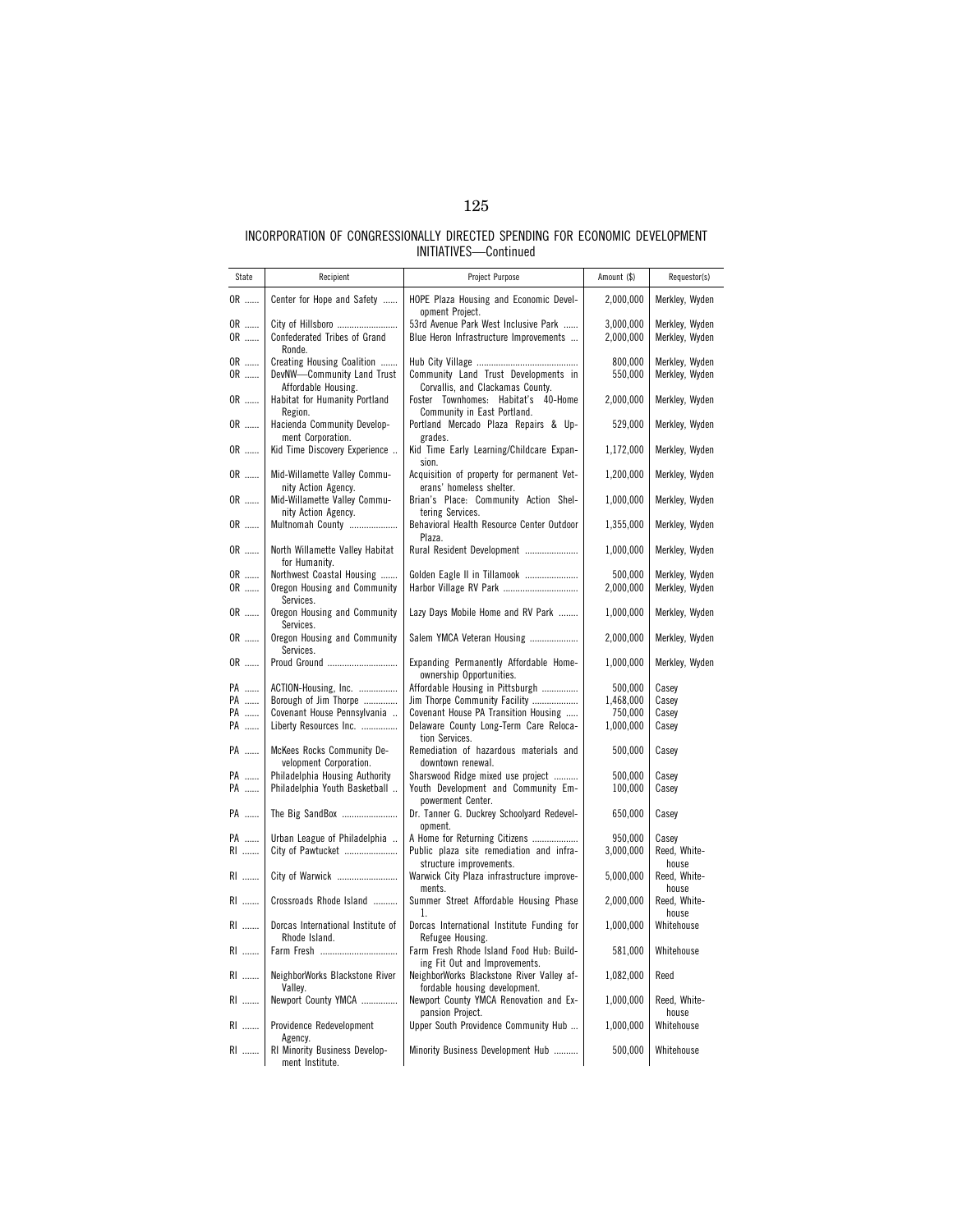| State                      | Recipient                                           | Project Purpose                                                                    | Amount (\$) | Requestor(s)     |
|----------------------------|-----------------------------------------------------|------------------------------------------------------------------------------------|-------------|------------------|
| RI                         | Sojourner House, Inc.                               | Affordable Housing for Victims of Abuse in                                         | 850,000     | Whitehouse       |
| RI                         | Southside Community Land<br>Trust.                  | Rhode Island.<br>Healthy Food Hub Commercial Kitchen                               | 190,000     | Whitehouse       |
| RI                         | The City of Cranston                                | Knightsville Revitalization Project                                                | 300,000     | Reed             |
| RI                         | Town of Burrillville                                | Improve pedestrian safety                                                          | 200.000     | Reed             |
| SC                         | City of Sumter                                      |                                                                                    | 750,000     | Graham           |
| $\ensuremath{\mathsf{SC}}$ | Dorchester County                                   | Greater St. George Wastewater Project                                              | 4,288,000   | Graham           |
| $\textsf{SD}$              | Mitchell Area Development Cor-<br>poration.         | Avera Queen of Peace and City of Mitchell<br>Workforce Housing Project.            | 2,406,000   | Rounds           |
| VA                         | City of Norfolk                                     | Historic Hunton YMCA in the St. Paul's<br>Community.                               | 400,000     | Kaine, Warner    |
| VA                         | Fairfax County                                      | Fair Ridge at West Ox Residential                                                  | 1,700,000   | Kaine, Warner    |
| VA                         | Fairfax County                                      | Residences at Government Center II-                                                | 150,000     | Warner           |
|                            |                                                     | Community Facility.                                                                |             |                  |
| VA                         | Habitat for Humanity of Greater<br>Charlottesville. | The Redevelopment of Southwood Mobile<br>Home Park.                                | 1,015,000   | Kaine            |
| VA                         | Loudoun County                                      | Loudoun View Senior Living Project                                                 | 500,000     | Kaine, Warner    |
| VA                         | People Incorporated of Virginia                     | <b>Trammel Community Revitalization Project</b>                                    | 250,000     | Warner           |
| VT                         | Broad Brook Community Center,<br>Inc.               | Broad Brook Community Center Renovation                                            | 315,000     | Leahy            |
| VT                         | Champlain Housing Trust                             | Veterans Service Center                                                            | 1,000,000   | Sanders          |
| VT                         | Cooperative Development Insti-                      | Resident Acquisition and Preservation of                                           | 1,300,000   | Sanders          |
|                            | tute.                                               | Breezy Acres and Hillcrest.                                                        |             |                  |
| $\mathsf{V}\mathsf{T}$     | Flynn Center for the Performing<br>Arts, Ltd        | Facility Improvements to Address Public<br>Health Concerns.                        | 995,000     | Leahy            |
| VT                         | Friends of Vernon Center, Inc.                      | Vernon Center Community Hub                                                        | 318,000     | Leahy            |
| VT                         | Preservation Trust of Vermont                       | Community Supported Enterprises                                                    | 1,000,000   | Leahy            |
| $\mathsf{V}\mathsf{T}$     | Springfield Regional Develop-<br>ment Corporation.  | Park Street School:Business Incubator &<br>Accelerator.                            | 3,000,000   | Leahy            |
| VT                         | United Church of Underhill                          | Inclusive and Affordable Homeownership<br>Project.                                 | 200,000     | Sanders          |
| VT                         | Vermont Center for Emerging<br>Technologies (VCET). | Recovery and Economic Resiliency Loans                                             | 9,000,000   | Leahy            |
| VT                         | Vermont Housing & Conserva-<br>tion Board.          | in.<br>Historic<br>Housing<br>Redevelopment<br>Brattleboro High School.            | 750,000     | Leahy            |
| VT                         | Vermont Housing and Conserva-<br>tion Board.        | Expanding<br>and<br>Improving<br>Vermont's<br>Shared Equity Homeownership Program. | 1,575,000   | Sanders          |
| VT                         | Vermont Housing and Conserva-<br>tion Board.        | Improving the Resiliency of the Tri-Park<br>Cooperative.                           | 1,277,000   | Sanders          |
| WA                         | American Legion Post 150                            | Veteran Housing and Resource Center                                                | 1,000,000   | Cantwell         |
| WA                         | Chief Seattle Club                                  | "Home" Housing Project                                                             | 1,670,000   | Murray           |
| WA                         |                                                     | Lacey Veterans Service Hub Access En-<br>hancements.                               | 500,000     | Cantwell         |
| WA                         | City of Pasco                                       | Martin Luther King Community Center                                                | 3.000.000   | Cantwell, Murray |
| WA                         | HomeSight                                           | Othello Square Homeownership Develop-                                              | 1,000,000   | Murray           |
| WA                         |                                                     | ment.<br>Emergency and Transitional Housing for                                    | 1,000,000   | Murray           |
| WA                         | Makah Tribe                                         | Survivors of Domestic Violence.<br>Makah Reservation Housing                       | 675,000     | Murray           |
| WA                         | Renton Housing Authority                            | Sunset Gardens Affordable Housing Project                                          | 2,500,000   | Murray           |
| WA                         | Samish Indian Nation                                | Samish Indian Nation Early Childhood                                               | 1,975,000   | Murray           |
|                            |                                                     | Learning Center.                                                                   |             |                  |
| WA                         | Seven Acres Foundation                              | Community Center at Lake Chelan                                                    | 900,000     | Murray           |
| WA                         | Shelton Youth Connection                            | Shelton Young Adult Transitional Housing                                           | 500,000     | Cantwell         |
| WA                         | Tacoma Housing Authority                            | Hilltop Affordable Housing and BIPOC                                               | 1,000,000   | Cantwell         |
| WA                         | Western Washington University                       | Commercial Space.<br>Western Washington University Child De-                       | 250,000     | Murray           |
|                            |                                                     | velopment Center.                                                                  |             |                  |
| <b>WI</b>                  | Bayview Foundation, Inc.                            | Affordable housing improvements and re-<br>development.                            | 1,000,000   | Baldwin          |
| <b>WI</b>                  | Boys and Girls Clubs of West-<br>Central Wisconsin. | Boys & Girls Club renovation                                                       | 800,000     | Baldwin          |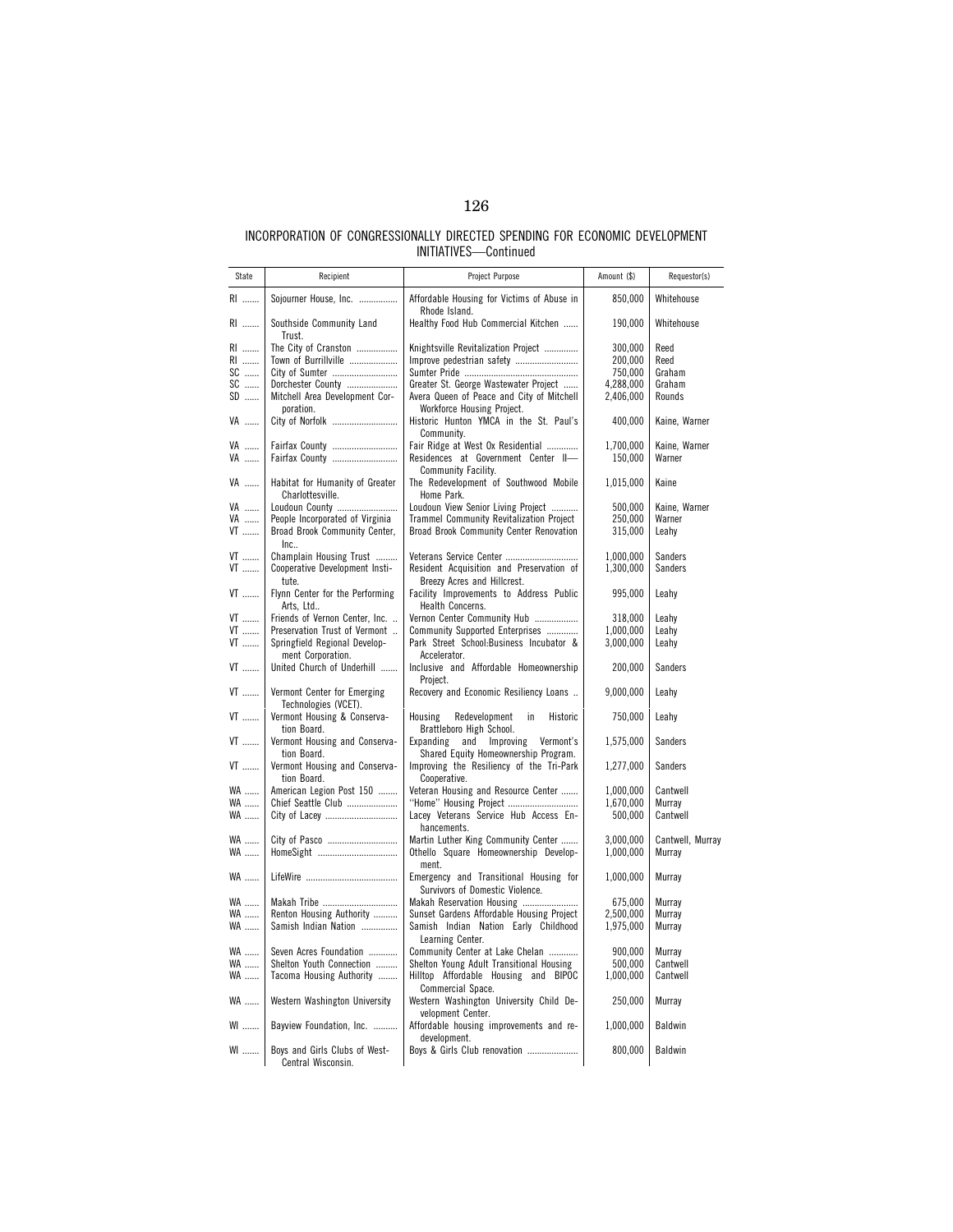| State                        | Recipient                                                  | Project Purpose                                                          | Amount (\$)          | Requestor(s)              |
|------------------------------|------------------------------------------------------------|--------------------------------------------------------------------------|----------------------|---------------------------|
| WI                           | Brown County United Way                                    | Neighborhood Community House                                             | 1,000,000            | Baldwin                   |
|                              |                                                            | Day center and supportive services for in-                               | 1,000,000            | Baldwin                   |
| $\mathsf{W}1$                |                                                            | dividuals experiencing homelessness.                                     |                      |                           |
| <b>WI</b>                    | Little John's Restaurant                                   | Food access and community event space                                    | 500,000              | Baldwin                   |
| WI                           | United Way of Greater Mil-                                 | Supportive services for eviction prevention                              | 1,000,000            | <b>Baldwin</b>            |
|                              | waukee & Waukesha County.                                  |                                                                          |                      |                           |
| WI                           | Urban League of Greater Madi-                              | Development and construction of Madison                                  | 1,000,000            | Baldwin                   |
|                              | son.                                                       | Black Business Hub.                                                      |                      |                           |
| $WW$                         | Village of Beech Bottom                                    | Beech Bottom Industrial Park Water Infra-                                | 1,957,000            | Capito, Manchin           |
|                              |                                                            | structure Expansion.                                                     |                      |                           |
| $WV$                         | Appalachia Service Project                                 | Appalachia Service Project Rural Home                                    | 400,000              | Capito, Manchin           |
|                              |                                                            | Repair.                                                                  |                      |                           |
| WV                           | Bluefield WV Economic Develop-                             | Bluefield Historic District Restoration                                  | 600,000              | Manchin                   |
|                              | ment Authority.                                            |                                                                          |                      |                           |
| WV                           | Braxton County Commission                                  | Blighted, Abandoned, and Dilapidated                                     | 500,000              | Capito, Manchin           |
|                              |                                                            | Buildings Upgrade & Removal Fund.                                        |                      |                           |
| WV                           | Charleston Urban Renewal Au-                               | City Center Business Improvement Dis-                                    | 600,000              | Capito                    |
|                              | thority.                                                   | trict-Opportunity Zone.                                                  |                      |                           |
| WV                           | City of Charles Town                                       | Revive Downtown Charles Town Project                                     | 250,000              | Capito, Manchin           |
| WV<br>WV                     | City of Charleston<br>City of Mount Hope                   | Charleston Low Barrier Shelter<br>Mount Hope Community Improvements      | 1,000,000<br>788,000 | Capito, Manchin<br>Capito |
| WV                           | City of Mount Hope                                         | Mount Hope Facilities upgrade                                            | 2,393,000            | Capito                    |
| WV                           | City of Ronceverte                                         | Design Report for Ronceverte Railroad                                    | 100,000              | Capito                    |
|                              |                                                            | Bridge Restoration.                                                      |                      |                           |
| WV                           | City of Smithers                                           | Smithers Integrated Trail System                                         | 4,688,000            | Capito, Manchin           |
| WV                           | City of Wheeling                                           | Wheeling Artisan Center Upgrade                                          | 1,000,000            | Capito                    |
| WV                           | <b>Fairmont Community Develop-</b>                         | Fairmont Regional Tech Hub                                               | 1,000,000            | Capito, Manchin           |
|                              | ment Partnership, Inc                                      |                                                                          |                      |                           |
| WV                           | Grow Ohio Valley, Inc.                                     |                                                                          | 620,000              | Capito, Manchin           |
| WV                           | Hardy County Rural Develop-                                |                                                                          | 2,268,000            | Capito                    |
|                              | ment Authority.                                            |                                                                          |                      |                           |
| $WV$                         | Jefferson County Parks and                                 | Phase II of the Amphitheatre at Sam Mi-                                  | 925,000              | Capito                    |
|                              | Recreation Commission.                                     | chaels Park.                                                             |                      |                           |
| WV                           | Keith Albee Performing Arts                                | Fire Sprinkler System at the Keith Albee                                 | 250,000              | Capito, Manchin           |
| WV                           | Center, Inc.                                               | Performing Arts Center.                                                  |                      |                           |
|                              | Morgantown Community Re-<br>sources.                       |                                                                          | 1,194,000            | Capito                    |
| $WW$                         | National Coal Heritage Area Au-                            | Coal Heritage Discovery Facility                                         | 415,000              | Capito, Manchin           |
|                              | thority.                                                   |                                                                          |                      |                           |
| WV                           | <b>Pleasants County Development</b>                        | St. Marys Business Park                                                  | 473,000              | Capito                    |
|                              | Authority.                                                 |                                                                          |                      |                           |
| WV                           | RiffRaff Arts Collective                                   | Lonnie Gunter, Jr. Center for Culture &                                  | 637,000              | Capito, Manchin           |
|                              |                                                            | History.                                                                 |                      |                           |
| WV                           | Semper Liberi                                              | Mountaineer Recovery Village-Phase 1                                     | 1,500,000            | Capito                    |
| $WV$                         | Shepherd University                                        | Shepherd University East Loop: Environ-                                  | 1,475,000            | Capito                    |
|                              |                                                            | mental Remediation and Demolition.                                       |                      |                           |
| $WV$                         | Shepherd University                                        | Shepherd University East Loop: Gateway                                   | 936,000              | Capito                    |
|                              |                                                            | Entrance.                                                                |                      |                           |
| $W \dots$                    | West Virginia Community Devel-                             | WV Community Development Hub Commu-                                      | 150,000              | Manchin                   |
|                              | opment Hub.                                                | nity Skill Training.                                                     |                      |                           |
| WV                           | West Virginia Land Stewardship                             |                                                                          | 1,000,000            | Manchin                   |
|                              | Corporation.                                               |                                                                          |                      |                           |
| $\mathsf{W}\mathsf{V}$<br>WV | West Virginia Municipal League<br>West Virginia University | WV Municipal League Cities Forward<br>Ascend WV Morgantown Working Space | 300,000<br>850,000   | Manchin                   |
| WV                           | West Virginia University                                   | Combating WV Food Deserts though Eco-                                    | 990,000              | Capito<br>Capito          |
|                              |                                                            | nomic Development and Mobile Markets.                                    |                      |                           |
| WV                           | Woodlands Development Group                                | Elkins Building Redevelopment                                            | 1,750,000            | Capito, Manchin           |
| WV                           | Woodlands Development Group                                | Thomas Multi-Use Co-Working and Small                                    | 622,000              | Capito, Manchin           |
|                              |                                                            | <b>Business Center.</b>                                                  |                      |                           |
| WV                           | WV Coalition to End Homeless-                              | Homeless Housing in Barbour & Harrison                                   | 2,000,000            | Manchin                   |
|                              | ness.                                                      | Counties.                                                                |                      |                           |
| WV                           | Wyoming County Economic De-                                | The Barkers Creek Industrial Park Power                                  | 835,000              | Capito                    |
|                              | velopment Authority.                                       | Expansion.                                                               |                      |                           |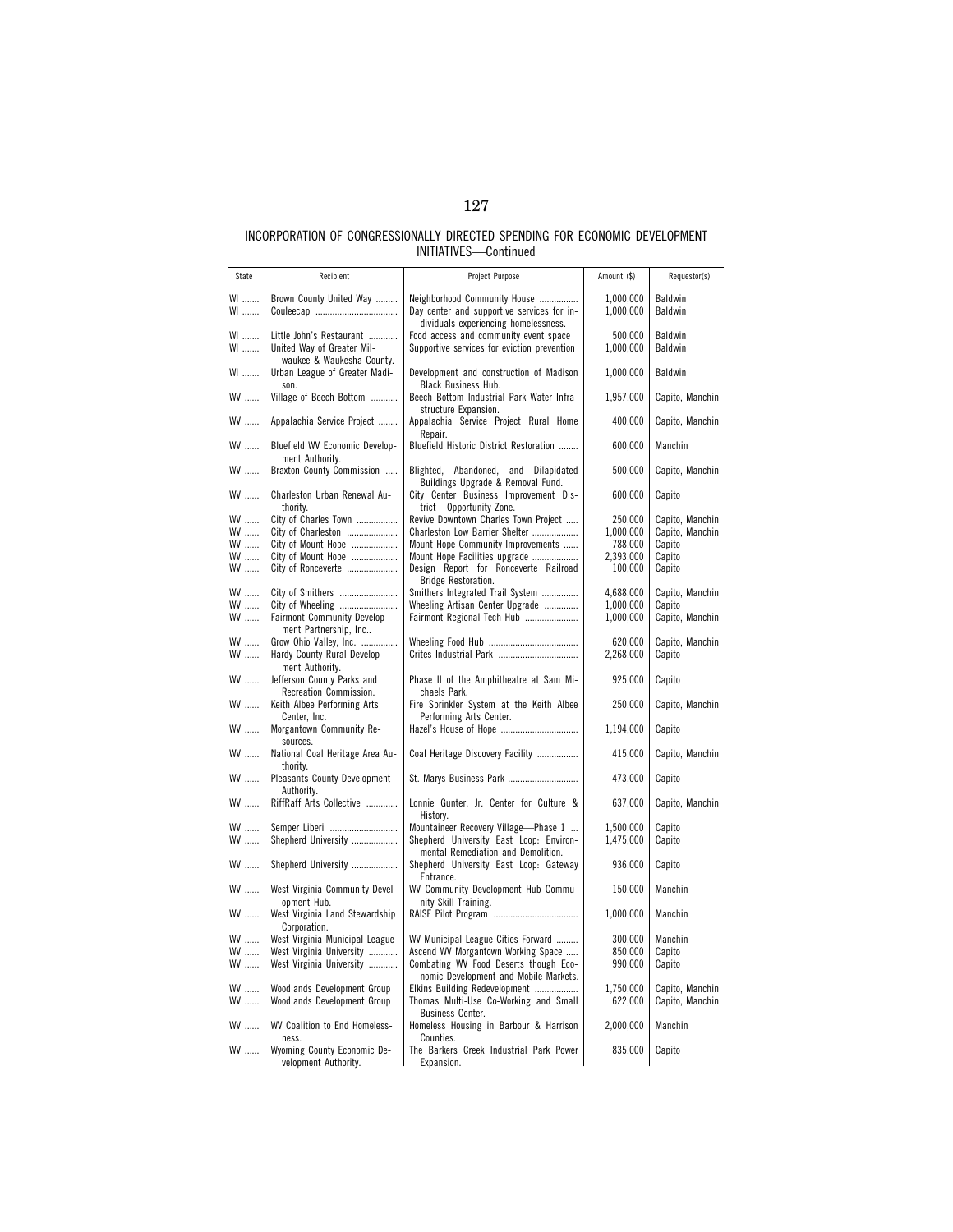| State | Recipient                                           | Project Purpose                                      | Amount (\$) | Requestor(s) |
|-------|-----------------------------------------------------|------------------------------------------------------|-------------|--------------|
| WV    | Wyoming County Economic De-<br>velopment Authority. | The Barkers Creek Industrial Park. Access<br>Bridge. | 850.000     | Capito       |

# COMMUNITY DEVELOPMENT LOAN GUARANTEES PROGRAM ACCOUNT

| Program account | Limitation on<br>guaranteed<br>loans        |
|-----------------|---------------------------------------------|
| <br>            | \$300,000,000<br>300,000,000<br>300.000.000 |
|                 |                                             |

## PROGRAM DESCRIPTION

Section 108 of the Housing and Community Development Act of 1974 (Public Law 93–383), as amended, authorizes the Secretary to issue Federal loan guarantees of private market loans used by entitlement and non-entitlement communities to cover the costs of acquiring real property, rehabilitation of publicly owned real property, housing rehabilitation, and other economic development activities.

## COMMITTEE RECOMMENDATION

The Committee recommendation provides a loan level guarantee of \$300,000,000 which is equal to the fiscal year 2021 enacted level and equal to the budget request. The Committee requires HUD to collect fees to offset credit subsidy costs such that the program operates at a net zero credit subsidy cost.

This program enables CDBG recipients to use their CDBG dollars to leverage financing for economic development projects, community facilities, and housing rehabilitation programs. Communities are allowed to borrow up to five times their most recent CDBG allocation.

#### HOME INVESTMENT PARTNERSHIPS PROGRAM

| \$1,350,000,000 |
|-----------------|
| 1.850.000.000   |
| 1.450.000.000   |

## PROGRAM DESCRIPTION

Title II of the National Affordable Housing Act (Public Law 101– 625), as amended, authorizes the HOME Investment Partnerships Program [HOME]. This program provides assistance to States and local governments for the purpose of expanding the supply and affordability of housing to low- and very low-income people. Eligible activities include tenant-based rental assistance, acquisition and rehabilitation of affordable rental and ownership housing, and housing construction. To participate in the HOME program, State and local governments must develop a comprehensive housing affordability strategy. There is a 25 percent matching requirement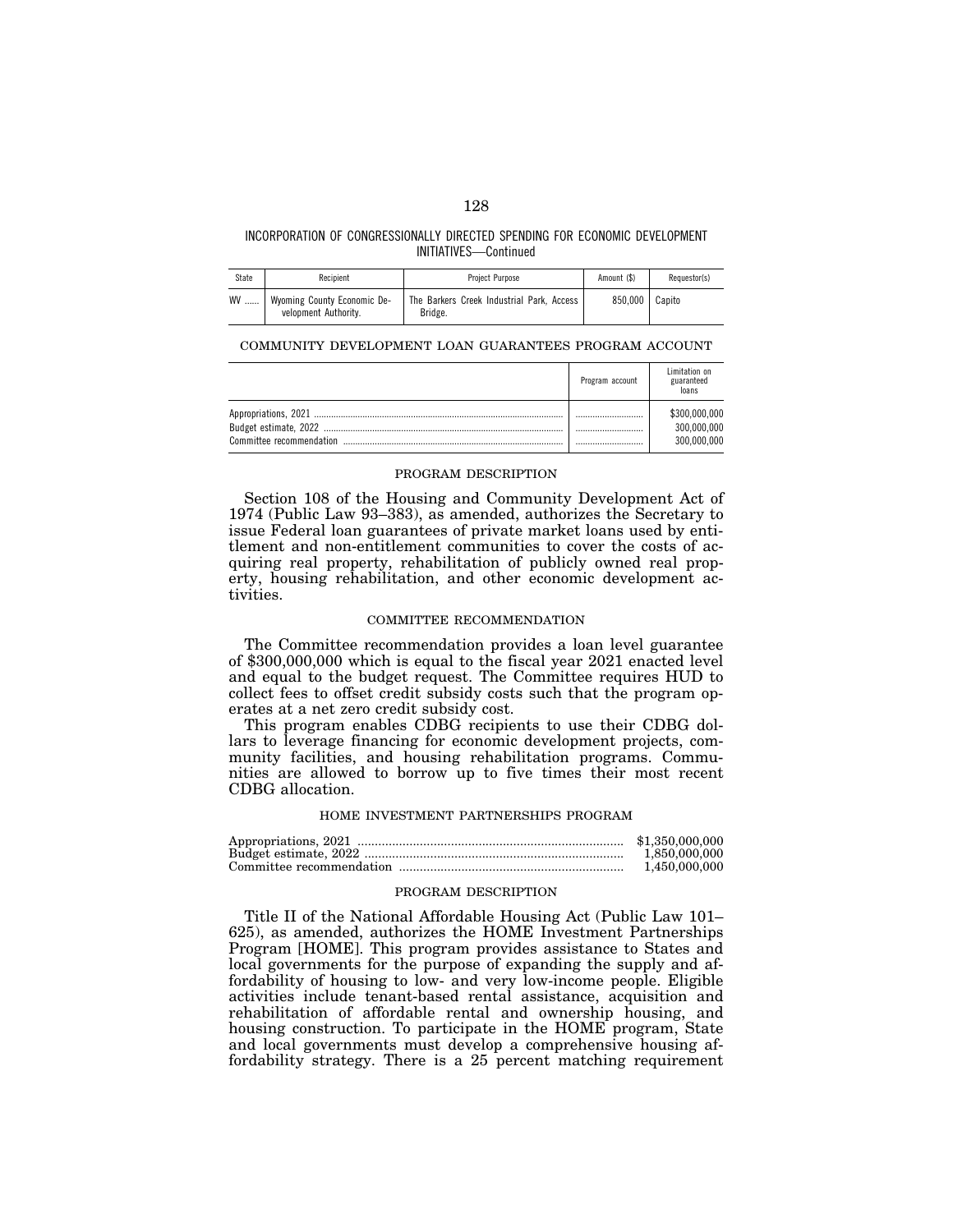for participating jurisdictions, which can be reduced or eliminated if they are experiencing fiscal distress.

### COMMITTEE RECOMMENDATION

The Committee recommends an appropriation of \$1,450,000,000 for the HOME program. This amount is \$100,000,000 more than the fiscal year 2021 enacted level and \$400,000,000 less than the budget request.

*Affordable Housing Needs*.—Communities across the country are facing an affordable housing crisis as rents are on the rise nationally, low and moderate incomes are relatively stagnant, and the production of affordable housing units lags far behind the need. Before the outbreak of COVID–19, 37.1 million households were cost burdened in 2019, spending over 30 percent of their incomes on housing. Of this total, 17.6 million households were severely cost burdened, spending over 50 percent of their income on housing. Low-income households have seen minimal improvement in affordability over the last decade, as 62 percent of the lowest-income renter households paid more than half of their incomes on housingrelated expenses in 2019. Additionally, 49 percent of renter households reported lost employment income between mid-March and September of 2020 in light of the COVID–19 pandemic. The HOME program is the largest Federal assistance program at HUD targeted to help State and local participating jurisdictions leverage public and private resources to develop and sustain affordable housing opportunities for low-income individuals and families. The program is an essential tool to address the shortfall of a marketdriven economy that is ill-equipped to bridge the lack of profitability in affordable housing development and with traditional private sector housing financing. In most cases, the HOME program provides the necessary public gap financing to facilitate private sector investment in affordable housing, enabling significant leverage capacity of public and private resources. Over the life of the program, HOME has leveraged \$158,600,000,000 of other funding sources for affordable housing, yielding \$4.50 of outside sources invested in rental and homebuyer project for every HOME dollar invested. The Committee supports innovative projects that combine public and private capital, and directs HUD to continue to work to expand the supply and affordability of housing for low- and very low-income people.

*Reconciling Income Guidelines for Disabled Veterans*.—There are 4.7 million veterans with disabilities and 1.2 million veterans living in poverty in the United States. However, connecting veterans to affordable housing based on their disability and/or income status can be difficult. Many multifamily affordable housing developments are financed with a combination of HOME funds and the Department of the Treasury's Low Income Housing Tax Credits [LIHTC]. However, the income guidelines for HUD's HOME program and LIHTC vary, and reconciling the two program's requirements can be challenging. As such, the Committee directs the Department to work with the Department of Treasury to determine policies that align HUD and LIHTC guidelines to address the housing needs of low-income disabled veterans.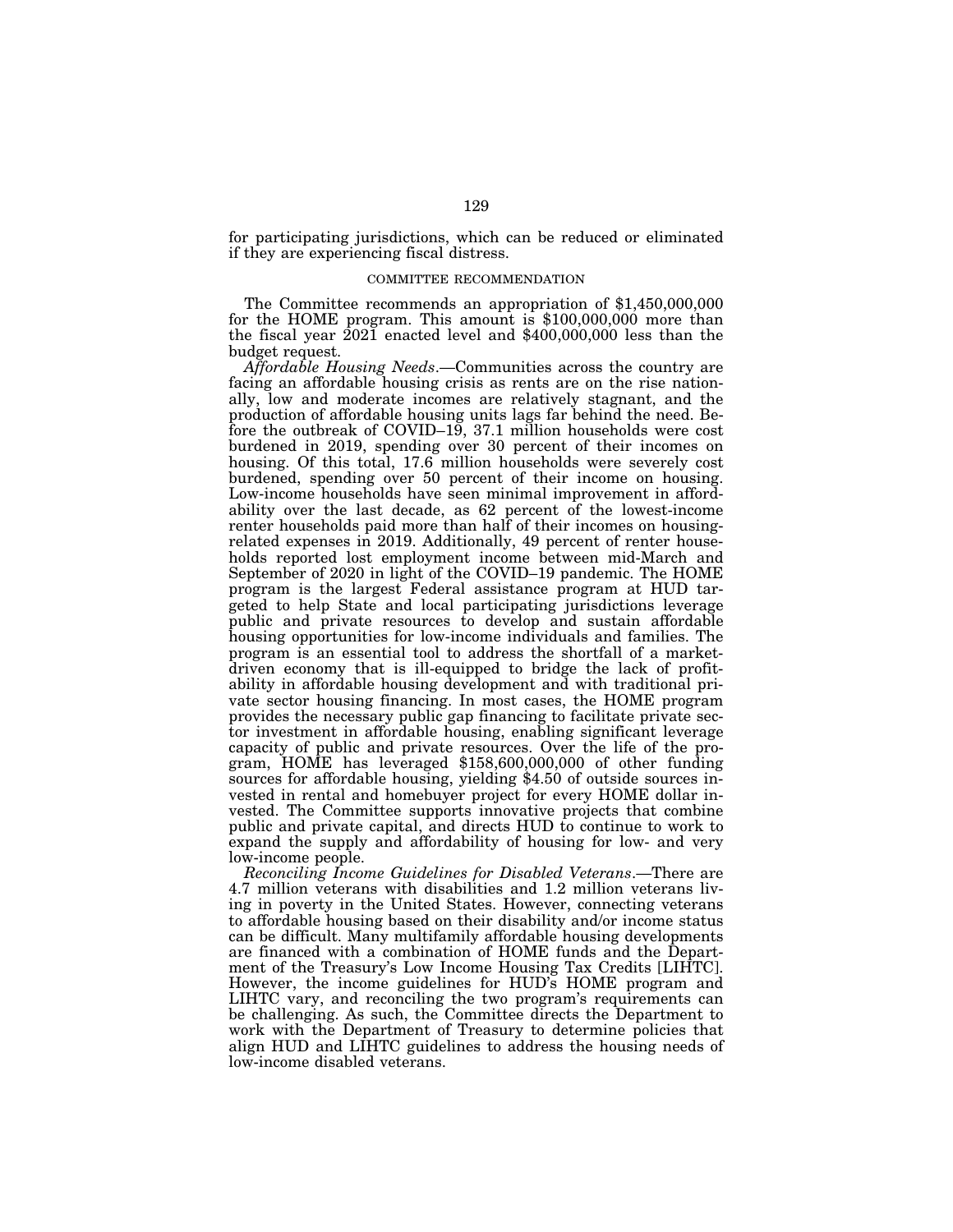### SELF-HELP AND ASSISTED HOMEOWNERSHIP OPPORTUNITY PROGRAM

| \$60,000,000 |
|--------------|
| 60.000.000   |
| 65,000,000   |

### PROGRAM DESCRIPTION

The Self-Help and Assisted Homeownership Opportunity Program provides funding for several programs, including the Self-Help Homeownership Opportunity Program [SHOP], which assists low-income homebuyers who are willing to contribute ''sweat equity'' toward the construction of their houses. These funds increase nonprofit organizations' ability to leverage funds from other sources. This account also includes funding for the Capacity Building for Community Development and Affordable Housing Program, as well as assistance to rural communities, as authorized under sections 6301 through 6305 of Public Law 110–246. These programs assist in the development of the capacity of nonprofit organizations to carry out community development and affordable housing projects. This account also provides funding for the rehabilitation and modification of the homes of veterans, who are low-income or disabled, as authorized by section 1079 of Public Law 113–291.

## COMMITTEE RECOMMENDATION

The Committee recommends \$65,000,000 for the Self-Help and Assisted Homeownership Opportunity Program, which is \$5,000,000 more than the fiscal year 2021 enacted level and \$5,000,000 more than the budget request. The Committee recommendation includes \$15,000,000 for SHOP, as authorized under section 11 of the Housing Opportunity Program Extension Act of 1996 of Public Law  $104-\tilde{1}20$ ; \$41,000,000 for capacity building, as authorized by section 4(a) of the HUD Demonstration Act of 1993 Public Law 104–120; \$5,000,000 to carry out capacity building activities in rural communities; and \$4,000,000 for a program to rehabilitate and modify housing for veterans, who are low-income or disabled. The Committee notes that funding for technical assistance is being provided under the Office of Policy Development and Research and directs that funds available for the Section 4 program be used solely for capacity building activities.

Funding for the Rural Capacity Building Program for Community Development and Affordable Housing is intended for truly national organizations. For the purposes of the National Rural Capacity Building NOFO, the Committee directs HUD to define an eligible national organization as ''a nonprofit entity, which has ongoing experience in rural housing, including experience working with rural housing organizations, local governments, and Indian Tribes, as evidenced by past and continuing work in one or more States in eight or more of HUD's Federal regions.''

*Capacity Building to Address the Housing Needs of Native Communities*.—The Section 4 Capacity Building for Community Development and Affordable Housing Program provides Federal funding to national nonprofit intermediaries to carry out affordable housing and community development activities, including increasing access to safe and affordable housing and supporting income and asset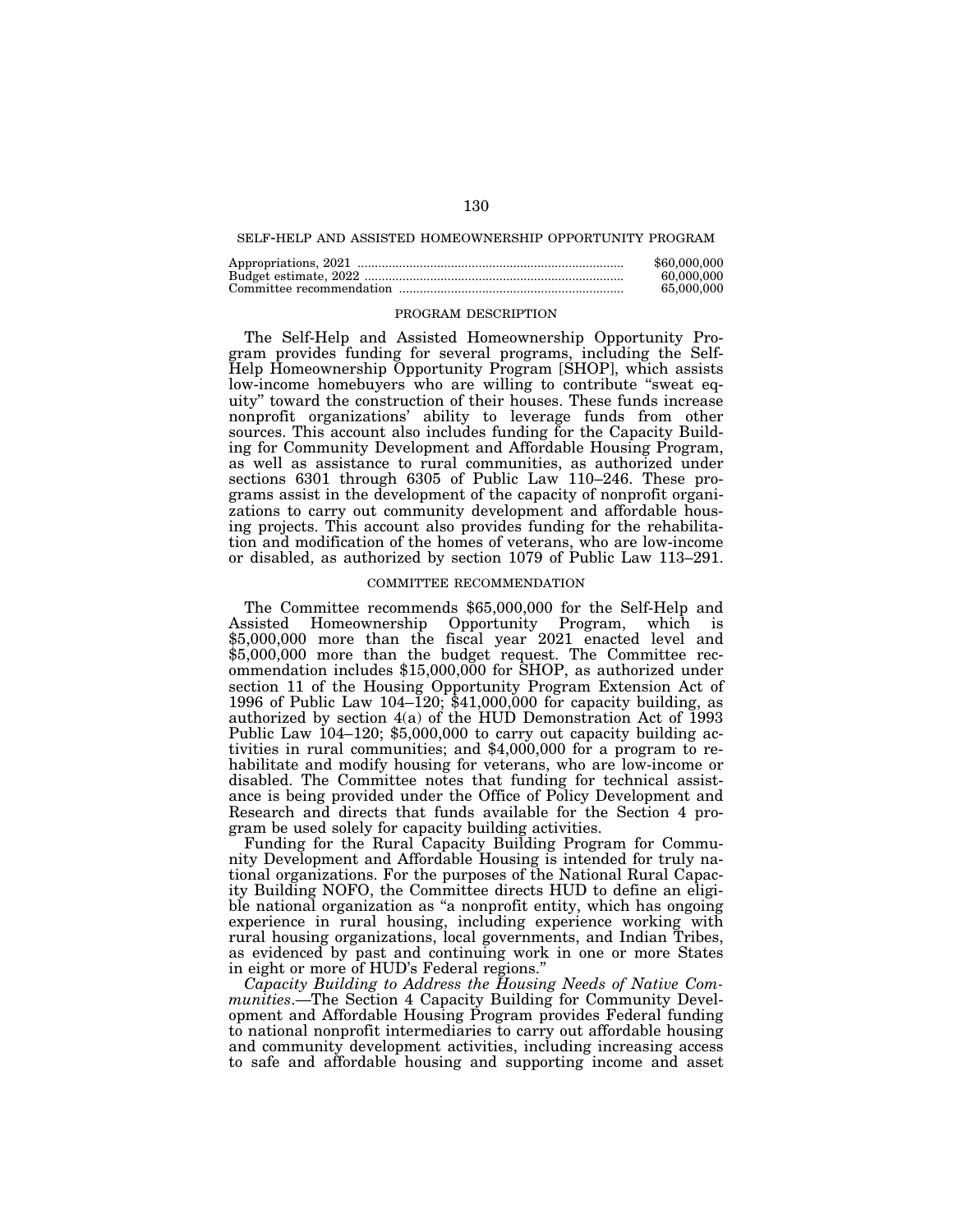building opportunities. Native American, Native Hawaiian, and Alaskan Native communities and populations, much like other communities, face rising housing cost burdens, barriers to homeownership, and disproportionate physical housing and system deficiencies. Therefore, the Committee encourages targeted capacity building activities to address housing affordability and physical needs in Tribal communities and populations.

*Assistance for Low-Income and Disabled Veterans*.—The Veterans Housing Rehabilitation and Modification pilot program awards grants to nonprofit organizations to rehabilitate or modify the primary residences of disabled, low-income veterans in order to improve accessibility and to assist some of the 4.7 million veterans in the United States with a service-connected disability and the nearly 1.2 million living in poverty. The Committee is pleased that HUD is now processing the NOFO and awards process in a timely manner and expects additional funding in this and any future year appropriations to receive similar due diligence.

*Multi-year Agreements*.—The Committee includes the Department's request to allow HUD to enter into multi-year agreements, subject to the availability of appropriations, in order to streamline the awards and implementation process for eligible grant recipients.

*Land Acquisition Costs*.—SHOP funds can be used to acquire land, purchase foreclosed or abandoned properties, and improve the infrastructure of homes for first time, low-income homeowners. The Committee recognizes these activities are some of the most difficult items for local nonprofits to finance and that building affordable homes and providing first-time homeownership opportunities, is more important than ever. Therefore, the Committee encourages HUD to consider increasing the cap for the combined cost of land acquisition and infrastructure improvements per SHOP unit for the fiscal year 2022 NOFO.

### HOMELESS ASSISTANCE GRANTS

| \$3,000,000,000 |
|-----------------|
| 3.500.000.000   |
| 3.260.000.000   |

#### PROGRAM DESCRIPTION

The Homeless Assistance Grants Program provides funding to break the cycle of homelessness and to move homeless persons and families to permanent housing. This is done by providing rental assistance, emergency shelter, transitional and permanent housing, prevention, rapid re-housing, and supportive services to homeless persons and families or those at risk of homelessness. The Emergency Solutions Grants Program is a formula grant program, while the Continuum of Care and Rural Housing Stability Programs are competitive grants. Homeless assistance grants provide Federal support to the Nation's most vulnerable populations. These grants assist localities in addressing the housing and service needs of a wide variety of homeless populations while developing coordinated Continuum of Care [CoC] systems that ensure the support necessary to help those who are homeless attain housing and move toward self-sufficiency.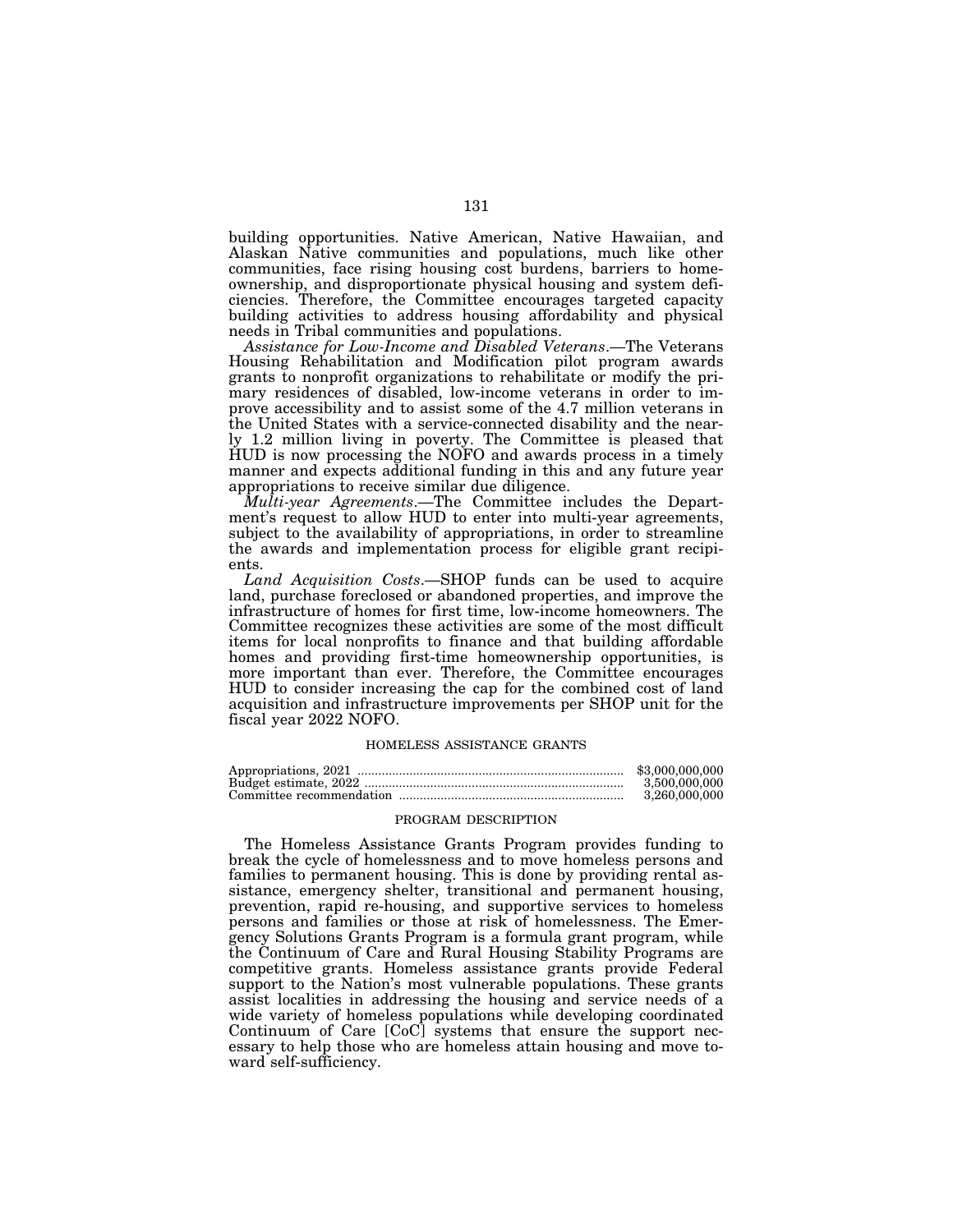### COMMITTEE RECOMMENDATION

The Committee recommends an appropriation of \$3,260,000,000 for Homeless Assistance Grants in fiscal year 2022. This amount is \$240,000,000 below the budget request, and \$260,000,000 above the fiscal year 2021 enacted level.

The Committee recommendation includes \$2,856,000,000 to support the CoC program, including the renewal of existing projects, and the Rural Housing Stability Assistance Program. Based on the renewal costs, HUD may also support planning and other activities authorized by the Homeless Emergency Assistance and Rapid Transition to Housing [HEARTH] Act of 2009 (Public Law 111–22). The Committee recommendation also includes \$290,000,000 for the Emergency Solutions Grants Program.

*Chronic and Unsheltered Homelessness*.—According to HUD's Annual Homeless Assessment Report [AHAR], the Nation has seen a 15 percent increase in chronic homelessness, and a 7 percent increase in unsheltered homelessness over the period of a single year. To address these alarming increases, the Committee recommendation includes \$50,000,000 for new CoC projects to provide permanent supportive housing activities for individuals and families experiencing chronic and/or unsheltered homelessness.

*Addressing the Needs of Victims and Survivors of Domestic Violence*.—The Committee recommendation includes no less than \$52,000,000 in CoC grants for rapid re-housing projects and supportive service projects providing coordinated entry and other critical activities in order to assist survivors of domestic violence, dating violence, and stalking. As grants through the CoC program, such projects are eligible for renewal and subject to the same terms and conditions as other renewal applicants in the CoC program.

*Comprehensive Interventions to Prevent and End Youth Homelessness*.—The Committee recommendation includes \$107,000,000 to continue implementation of comprehensive approaches to serving homeless youth, of which up to \$10,000,000 shall be used to provide technical assistance to grantees, and not less than \$25,000,000 shall be for Youth Homelessness System Improvement Grants. These competitive grants to CoCs are intended to improve youth homelessness systems on a local level and help implement successful, evidence-based intervention methods for this population. The Committee directs HUD to ensure that sufficient technical assistance resources and equal consideration for Youth Homelessness System Improvement Grants are provided to rural areas. When determining grant awards, the Committee encourages HUD to incorporate the following components as objectives for grantees: youth collaboration in project design and implementation, including establishment of local Youth Advisory Boards; quality data collection, management, utilization, and evaluation; direct coordination and communication with service providers; cross-system partnerships including juvenile justice, child welfare, and education systems; and prevention and diversion strategies. The Committee prohibits utilization of these funds for direct services or housing.

The Committee applauds HUD's decision to use a portion of its technical assistance funding to support the 100-day challenge initiative, a program that helps communities accelerate efforts to pre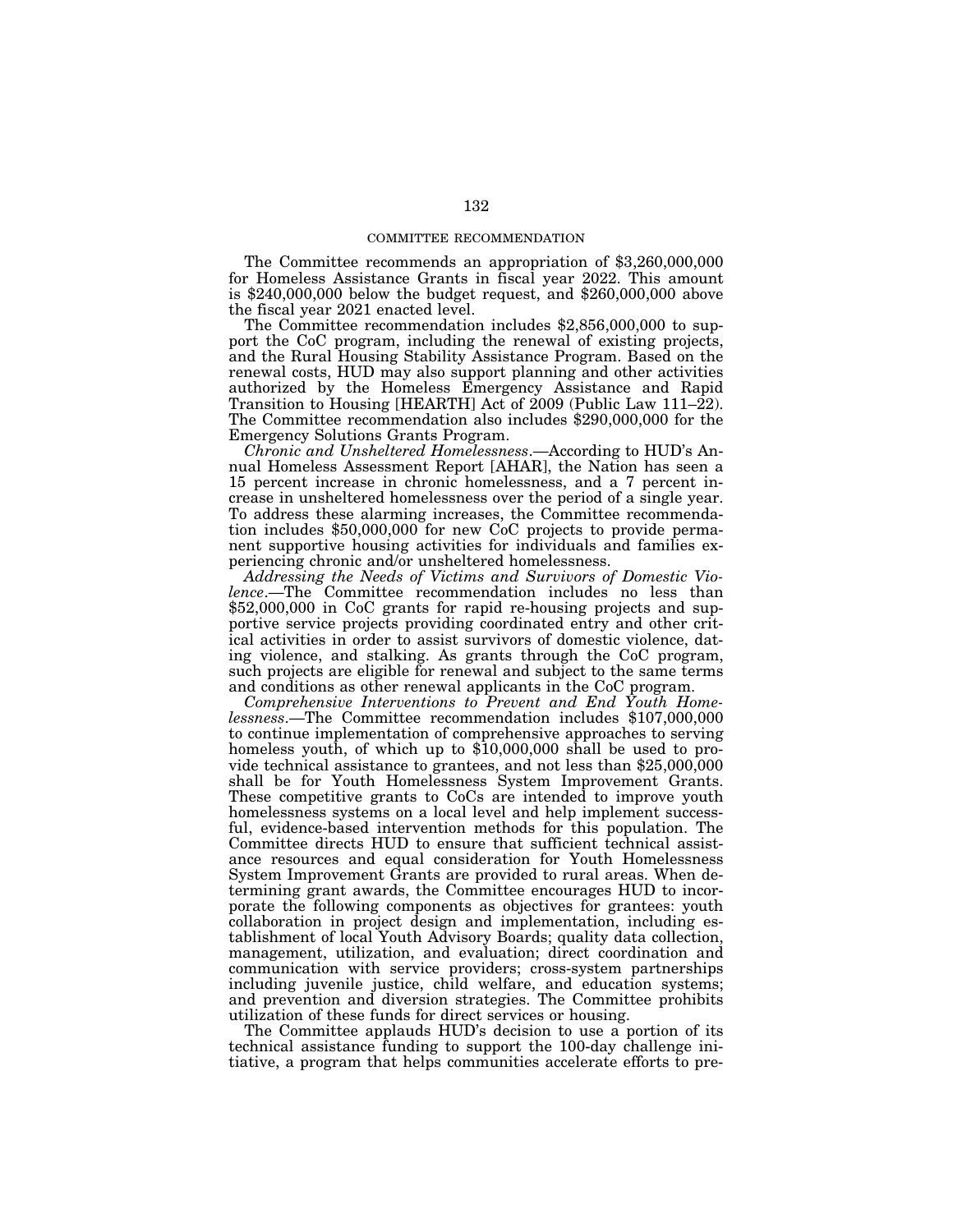vent and end youth homelessness. By offering local service providers the opportunity to come together to identify impediments and establish goals, the 100-day challenge leaves communities better prepared to confront youth homelessness in a comprehensive manner. The program also lays the groundwork for participants seeking to apply for a Youth Homelessness Demonstration Program [YHDP] grant award. Ensuring timely correspondence between the Department and grantees is important to overall grantee performance and success, therefore the Committee reminds HUD to process and deliver all responses to technical assistance requests in an expedient manner.

The Committee reminds the Department and CoCs that renewal funding provided for YHDP projects may only be used for eligible youth-specific activities upon reaching renewal status. HUD is encouraged to provide public-facing information to grantees regarding the YHDP renewal process.

*Clarifying Eligibility and Documentation Requirements for Homeless Youth*.—The Committee continues to include language that waives the requirement for youth ages 24 and under to provide third-party documentation to receive housing and supportive services within the CoC. The Committee strongly believes documentation requirements should not be a basis for denying access to necessary services. The Committee believes the Department shares the goal of effectively addressing youth homelessness and ensuring that no eligible youth go unserved where there is the local capacity to house and/or provide services. Therefore, the Committee encourages the Department to continue to clarify program requirements through guidance, notice, and webcasts as appropriate.

*Coordinated Entry and Youth Homelessness*.—The Committee encourages the use of coordinated entry as a process to ensure that youth experiencing a housing crisis have access to and are quickly identified, assessed for, referred, and connected to housing and assistance based on their strengths and needs. Coordinated entry is a key component of the coordinated community response to prevent and end youth homelessness. A successful youth-inclusive coordinated entry process includes implementation of a systems-level, youth-focused approach for youth access, screening, and assessment, prioritization, and referral to housing and supportive services. The Committee reminds HUD and service providers that transitional housing is an effective and successful housing strategy for homeless youth. The Committee directs HUD to provide information on successful youth transitional housing models on its website. The Committee also reminds HUD of the important role schools can play in identifying students experiencing homelessness and connecting youth with key community resources.

*Services for Youth Experiencing Homelessness*.—The Committee recognizes that the Department's successful targeting of YHDP resources has contributed to reducing the rate of youth experiencing homelessness from approximately 38,000 in 2017 to 34,000 in 2020 according to the latest AHAR report—a 10.7 percent decrease over the last four years. Supportive services in conjunction with housing assistance is essential to providing housing stability and decreasing the likelihood of youth re-entering unstable living conditions. Access to, and the provision of, supportive services is heavily contin-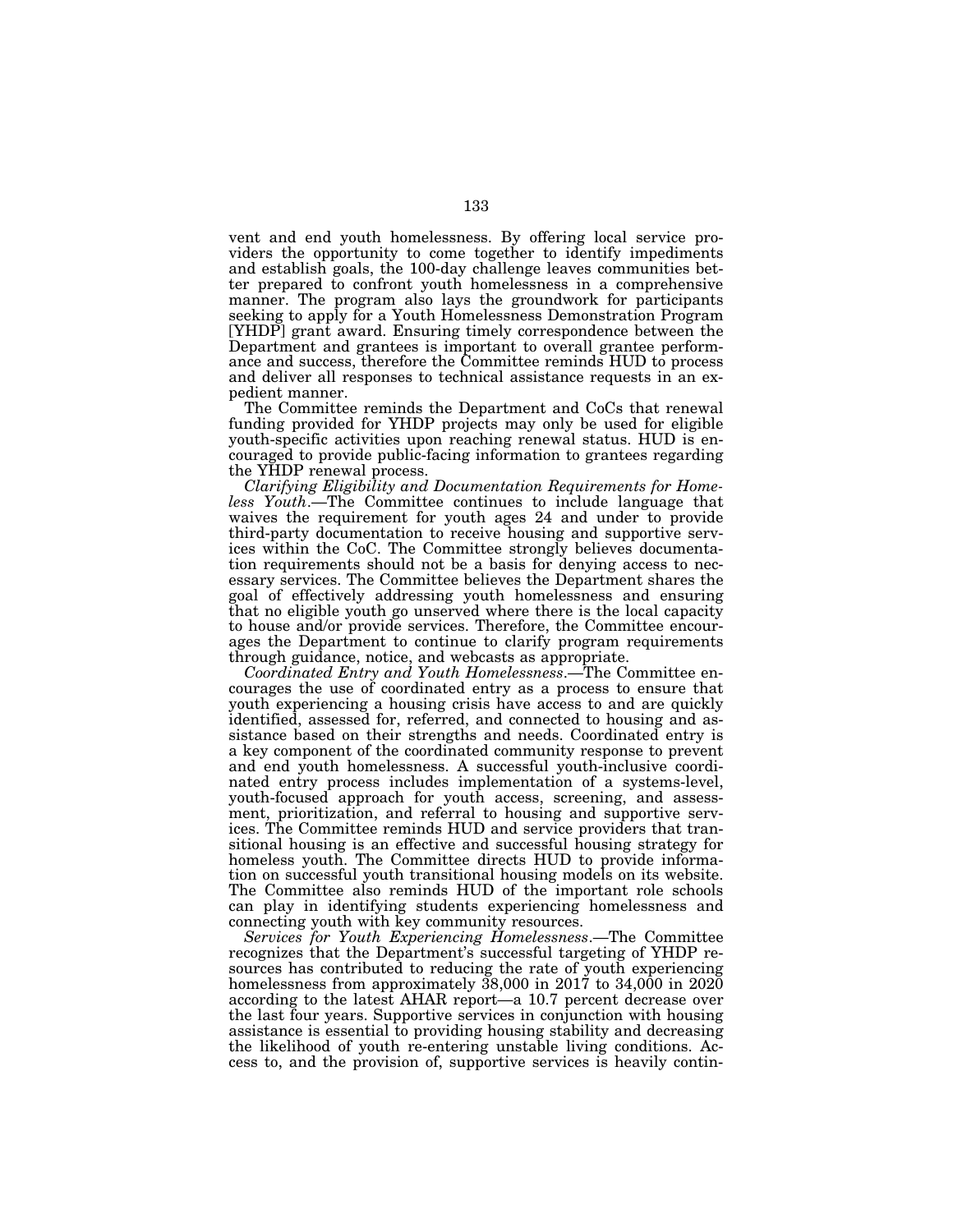gent on CoC collaboration at the local level. It is crucial that service providers understand how subgroups can be overrepresented among homeless youth. For instance, up to 40 percent of youth experiencing homelessness identify as LGBTQ and report higher rates of discrimination and physical threats or harm. In addition, 50 percent of homeless youth report having involvement with the juvenile justice system, and nearly 70 percent report mental health needs. The strain of housing instability on youth results in significantly more youth considering or attempting suicide than those with stable housing.

The Committee encourages HUD to facilitate collaboration between CoCs and specialty partners that provide mental health services, including suicide prevention, for youth experiencing homelessness. The Department is further encouraged to inform grantees of methods to strategically provide educational and outreach resources to secure the necessary mechanisms and technologies to assist youth in confidentially accessing mental health services in times of crisis.

*Tribal Inclusion in YHDP*.—The Consolidated Appropriations Act of 2021 (Public Law 116–159) expanded CoC grantee eligibility allowing federally-recognized Indian Tribes and Tribally Designated Housing Entities [TDHEs] to be recipients of CoC funds. However, in order for Tribes and TDHEs to receive a demonstration grant within the CoC program, such as YHDP awards, HUD has to clearly indicate their eligibility in the NOFO. This did not take place for the fiscal year 2021 YHDP competition, leaving these entities ineligible to receive funding for new youth homeless assistance projects. The Committee encourages HUD to include Tribes and TDHEs as eligible recipients in the fiscal year 2022 YHDP NOFO.

*Annual Homeless Assessment Report [AHAR]*.—The Committee continues to direct HUD to incorporate additional Federal data on homelessness, particularly as it relates to youth homelessness, into the AHAR. This information is important to ensure that communities develop and implement policies that respond to local needs. The Committee has included \$7,000,000 to support continued AHAR data collection and analysis. The Department shall submit the AHAR report to the House and Senate Committees on Appropriations by August 29, 2022.

## HOUSING PROGRAMS

### PROJECT–BASED RENTAL ASSISTANCE

| 14.060.000.000 |
|----------------|
| 13.970.000.000 |

### PROGRAM DESCRIPTION

Section 8 Project-Based Rental Assistance provides a rental subsidy to a private landlord that is tied to a specific housing unit, as opposed to a voucher, which allows a recipient to seek a unit, subject primarily to certain rent caps. Amounts in this account include funding for the renewal of and amendments to expiring Section 8 project-based contracts, including Section 8, moderate rehabilita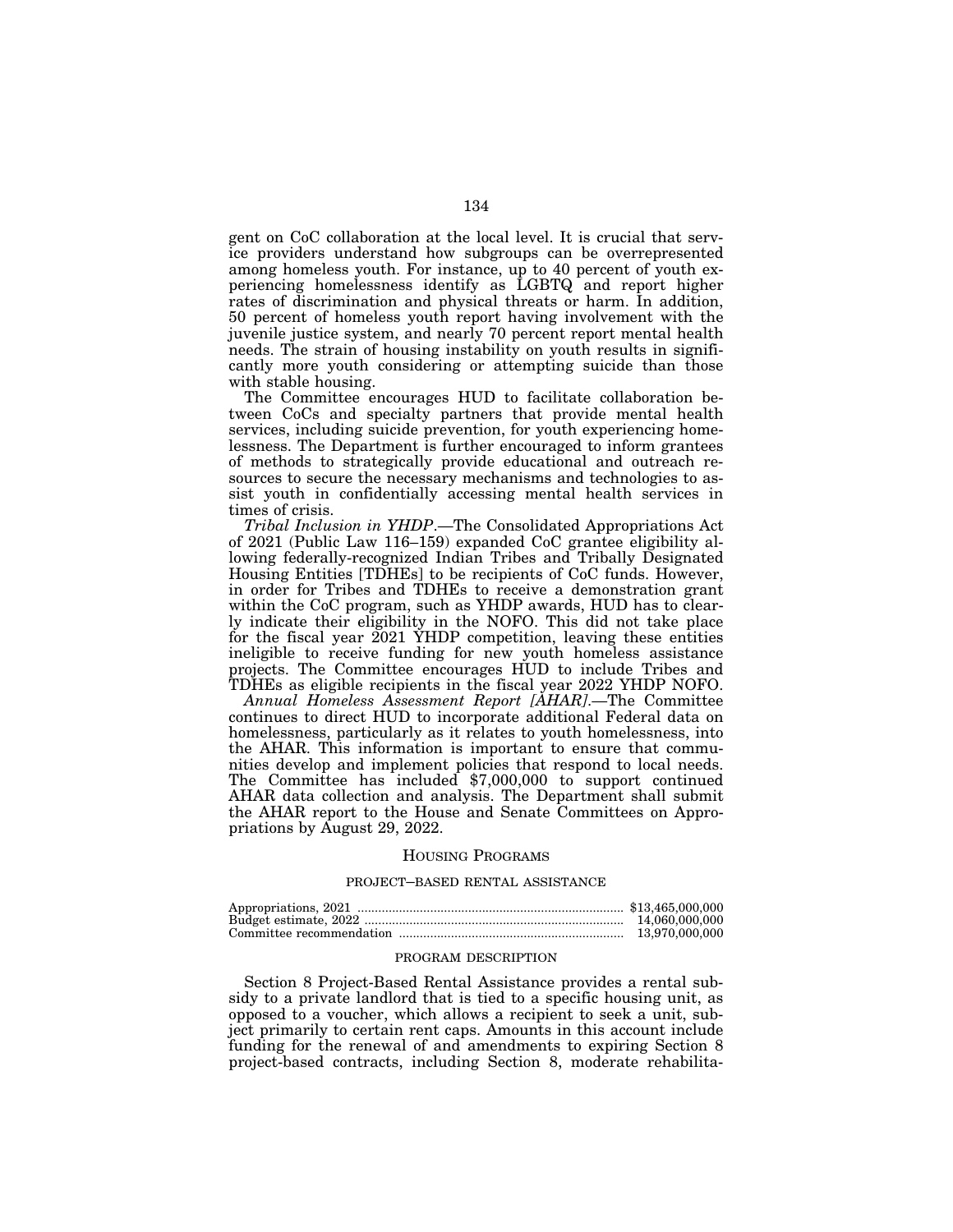tion, and single room occupancy housing. This account also provides funds for contract administrators.

The Section 8 Project-Based Rental Assistance [PBRA] program supports an estimated 17,400 contracts with private owners of multifamily housing. Through this program, HUD and private sector partners support the preservation of safe, stable, and sanitary housing for more than 1.2 million low-income households. Without PBRA, many affordable housing projects would convert to market rates with large rent increases that current tenants would be unable to afford.

### COMMITTEE RECOMMENDATION

The Committee recommends a total appropriation of \$13,970,000,000 for the annual renewal of project-based contracts, of which up to \$355,000,000 is for the cost of contract administrators. The recommended level of funding is \$505,000,000 above the amount provided in fiscal year 2021 and \$90,000,000 below the budget request.

*Performance-Based Contract Administrators*.—Performance-based contract administrators [PBCAs] are typically PHAs or State housing finance agencies [HFAs]. They are responsible for conducting on-site management reviews of assisted properties; adjusting contract rents; and reviewing, processing, and paying monthly vouchers submitted by owners, among other tasks. The Committee notes that PBCAs are integral to the Department's efforts to be more effective and efficient in the oversight and monitoring of this program, reduce improper payments, protect tenants, and ensure properties are well maintained. The Committee remains concerned that proposals to reduce the scope of work performed by PBCAs, diminish the applicability of Federal law, or consolidate PBCAs into regional awards versus State-by-State will have a detrimental effect on the oversight of these HUD-assisted properties and the individuals and families that rely on this critical source of affordable housing. The Committee recognizes that as HUD continues the complicated task of developing a PBCA procurement solicitation, it has been able to engage with PBCAs to renegotiate current contracts lowering fees while ensuring all important tasks are included. The Committee directs HUD to ensure that the solicitation does not impede HFAs from bidding on State-based contracts. Additionally, the Committee recognizes that tenants can serve a valuable role in identifying potential problems with the physical condition of a property. The Committee urges HUD to assess the effectiveness of using resident surveys as a tool to help performancebased contract administrators conduct effective oversight.

*Oversight of Property Owners*.—The Committee places a priority on providing access to safe, sanitary, and affordable housing to those most in need. If owners fail to uphold these standards, HUD should hold them accountable. The Committee continues to include a general provision requiring the Department to take specific steps to ensure that serious defects are quickly addressed. This provision requires the Secretary to take explicit actions if an owner fails to maintain its property, including imposing civil monetary penalties, securing a different owner for the property, or transferring the Section 8 contract to another property.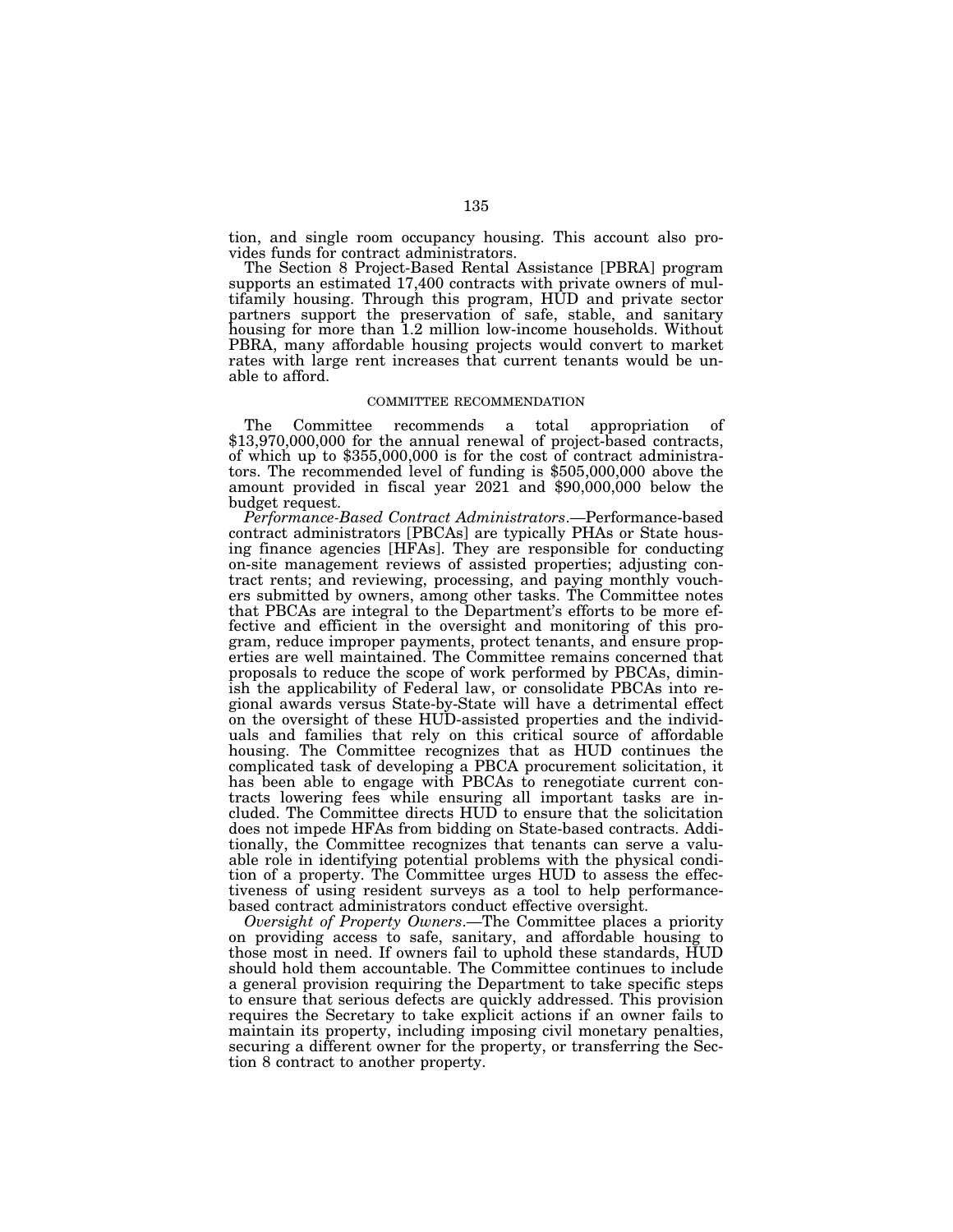*Managing Troubled Properties*.—The Committee remains concerned for tenants enduring deplorable living conditions that risk their health and safety, as a result of delayed or inaccurate REAC inspections of troubled properties and HUD's inability to track property owners under litigation for failure to maintain decent, safe, and sanitary housing. The Committee appreciates HUD's diligence in issuing guidance to local field staff to improve local and regional coordination to better manage troubled properties. The Committee continues to include a provision requiring HUD to report on properties with Uniform Condition Standards Protocol physical inspection scores of less than 60 or have received an unsatisfactory management and occupancy review within the past 36 months to the House and Senate Committees on Appropriations. For fiscal year 2022, the Committee also directs HUD to submit a report to the House and Senate Committees on Appropriations within 90 days of enactment of this act regarding the status, results, and enforcement actions, if any, of all physical inspections over the last five years of properties that received funding under this heading. If a property had not been inspected under the inspection timeline set by  $24$  C.F.R. 200.857(b), the report shall a detailed explanation for why Uniform Physical Condition Standards were not applied.

### HOUSING FOR THE ELDERLY

| \$855,000,000 |
|---------------|
| 928,000,000   |
| 956,000,000   |

### PROGRAM DESCRIPTION

This account provides funding for housing for the elderly pursuant to section 202 of the Housing Act of 1959 (Public Law 86–372). Under this program, the Department provides capital grants to eligible entities for the acquisition, rehabilitation, or construction of housing for seniors, as well as project-based rental assistance contracts [PRACs] to support the operational costs of such units. Tenants living in section 202 supportive housing units can access a variety of community-based services in order to continue living independently in their communities and effectively age in place.

#### COMMITTEE RECOMMENDATION

The Committee recommends an appropriation of \$956,000,000 for the Section 202 program. This amount is \$101,000,000 more than the amount provided in fiscal year 2021 and \$28,000,000 more than the budget request. The Committee's recommendation includes: \$700,000,000 for the costs associated with fully funding all annual PRAC renewals and amendments; \$78,000,000 to enable the Department to shift contract renewal funding to a calendar year basis, consistent with other rental assistance programs within the Department; up to \$6,000,000 to support preservation transactions originally developed with a capital advance and assisted by a PRAC; \$44,000,000 for new capital advances; and \$125,000,000 for service coordinators and the continuation of existing congregate service grants.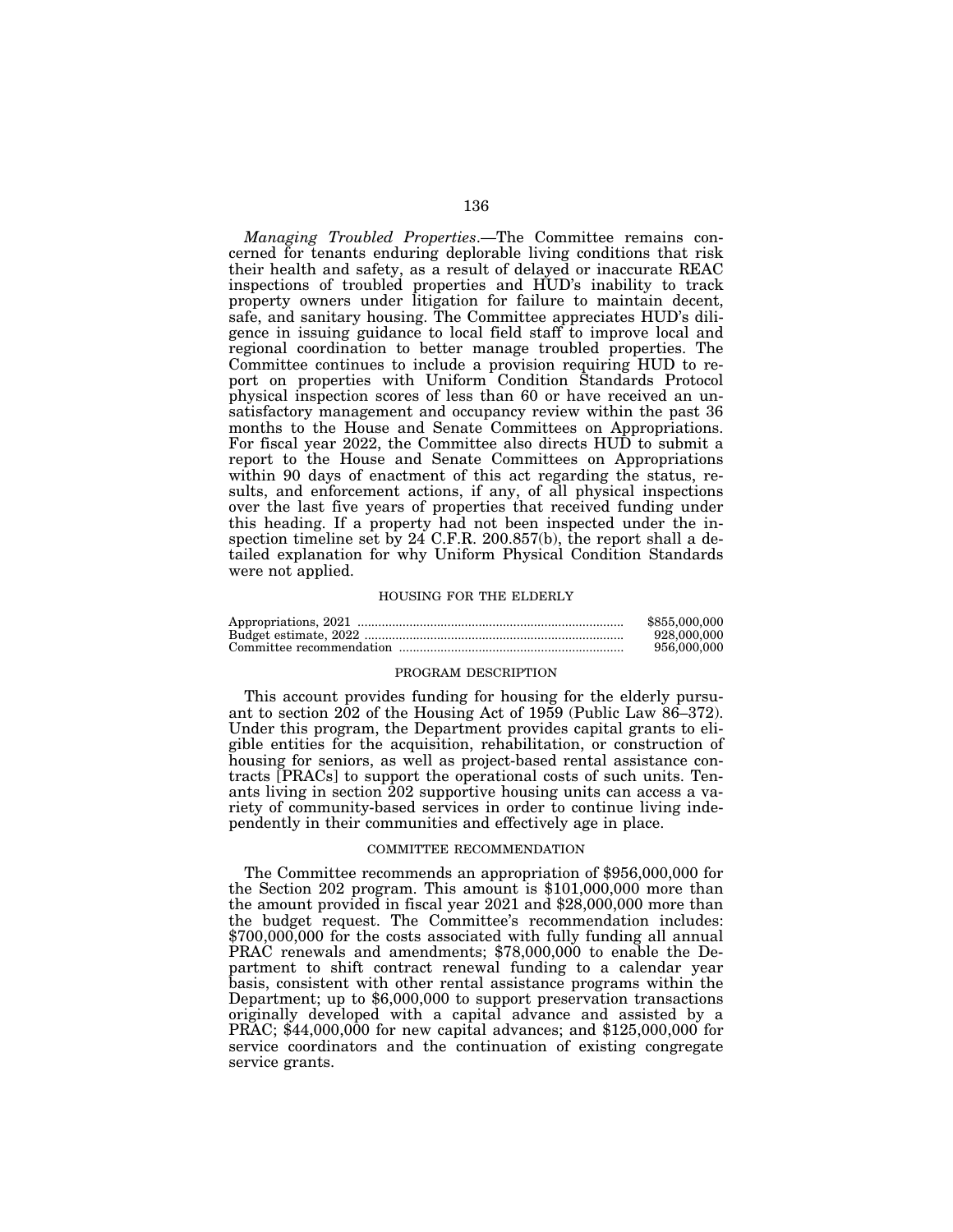*Service Coordinators*.—Service coordinators are responsible for connecting senior residents to supportive services offered by community agencies in order to further those seniors' independence and to assist them with aging in place. The service coordinator grant program pays the salaries and fringe benefits of service coordinators, as well as related program administrative costs. Retention rates for service coordinators have declined as educational requirements for the position have increased, but salaries have remained stagnant. This turnover not only disrupts the ability of the Department to provide grants that are utilized each year, but also breaks needed continuity in low-income elderly households' access to supportive services. The Committee encourages the Department to continue its ongoing work to improve retention rates by allowing grantees to increase salaries for service coordinators to market-appropriate rates, where justified. To assist with these efforts, the Committee provides \$125,000,000 for the renewal of service coordinator grants. This additional funding shall be used to minimize dependence on annual offsets to maintain the program.

The Committee remains concerned that the Department is unable to identify or locate service coordinators who serve assisted elderly housing developments, but are compensated through the operational budgets of the property rather than a service coordinator grant. The Committee is disappointed that the Department has not fully addressed the recommendations identified in the 2016 GAO report entitled ''Elderly Housing: HUD Should Do More to Oversee Efforts to Link Residents to Services'' (GAO–16–758), that found the Department's data identifying budget-based service coordinators is substandard. The Committee again directs HUD to implement the following recommendations from the GAO: (1) continue to improve the accuracy of the Department's data on Section 202 properties with service coordination; (2) develop and make available written guidance on assessing compliance with supportive services requirements; and (3) develop and implement procedures for verifying and analyzing performance data. Additionally, to ensure compliance, the Committee directs the Department to report to the House and Senate Committees on Appropriations within 60 days of enactment of this act an action plan to implement these outstanding GAO recommendations.

## HOUSING FOR PERSONS WITH DISABILITIES

| \$227,000,000 |
|---------------|
| 272,000,000   |
| 227.000.000   |

## PROGRAM DESCRIPTION

This account provides funding for housing for persons with disabilities pursuant to section 811 of the Cranston-Gonzalez National Affordable Housing Act of 1990 (Public Law 101–625). Traditionally, the Section 811 program provided capital grants to eligible entities for the acquisition, rehabilitation, or construction of housing for persons with disabilities, as well as project-based rental assistance contracts [PRACs] to support the operational costs of such units. Since fiscal year 2012, HUD has transitioned to providing project rental assistance to State housing finance agencies or other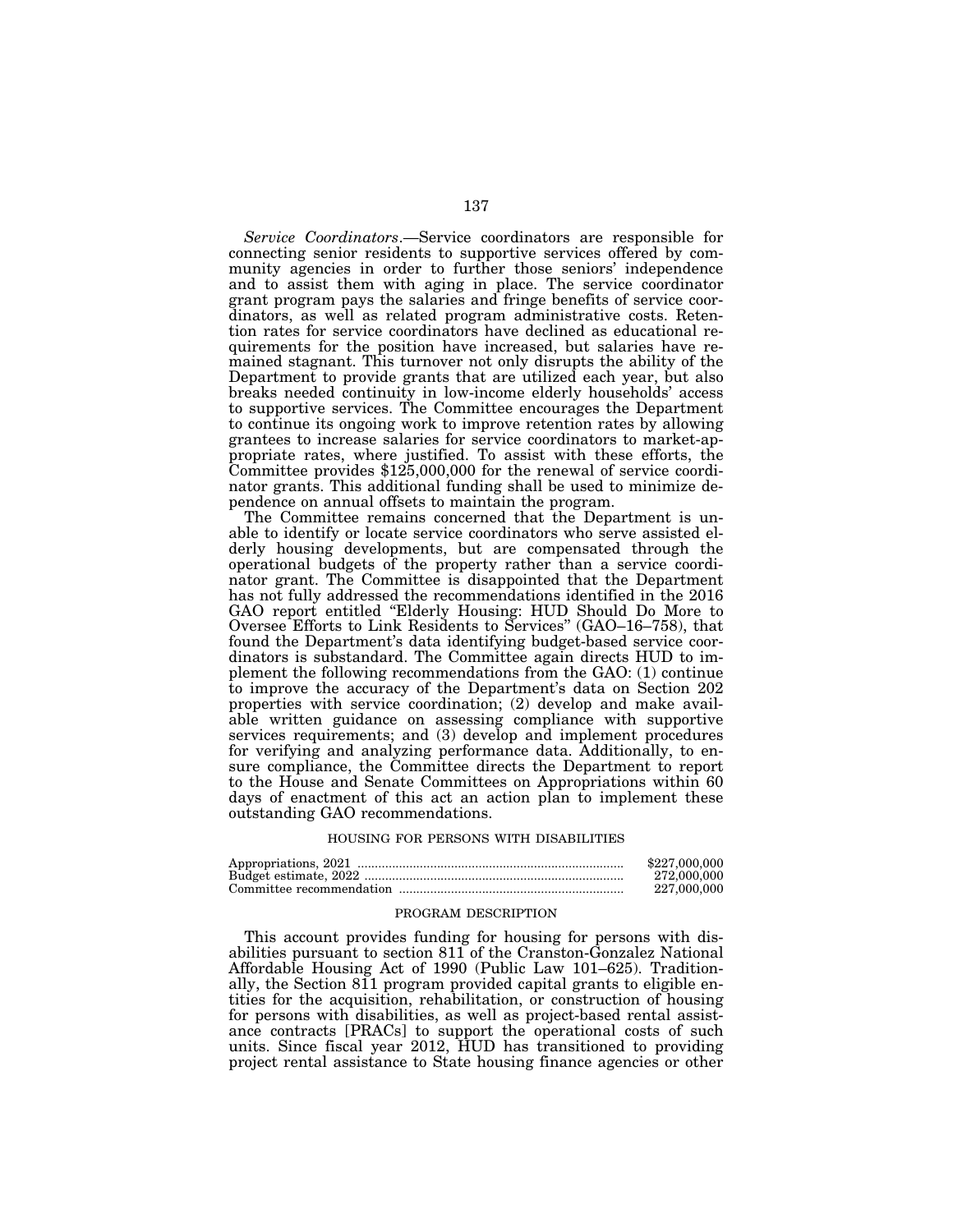appropriate entities, which act in partnership with State health and human services agencies to provide supportive services, as authorized by the Frank Melville Supportive Housing Investment Act of 2010 (Public Law 111–374).

### COMMITTEE RECOMMENDATION

The Committee recommends an appropriation of \$227,000,000 for the Section 811 program. This amount is \$45,000,000 less than the budget request and equal to the fiscal year 2021 enacted level. This level of funding, in addition to residual receipts, recaptures, and other unobligated balances, will support all PRAC renewals and amendments while also providing up to \$35,000,000 for the creation of new affordable housing for persons with disabilities through project rental assistance [PRA].

*Individuals with Intellectual and Developmental Disabilities [I/ DD]*.—As a result of deinstitutionalization, the vast majority of people with I/DD now live in their local communities. This is an important step toward full inclusion for persons with disabilities, but it has also resulted in placing the primary caregiving responsibility on parents and other unpaid family members. As these caregivers continue to age, ensuring continued care and support becomes a growing challenge. Today, about 75 percent of adults with I/DD live with their parents or other family members, and there are nearly one million households in which an adult with I/DD is living with caregivers 60 or older. Nationwide, half of these caregivers are older than 50, and 10 percent are 75 or older. To help respond to this growing need, the Committee directs HUD to continue to prioritize projects targeting and serving individuals with I/DD who have been receiving care through family members when awarding the new PRA funds provided in this act. Additionally, HUD is directed to coordinate with Federal partners, including HHS, and other public, private, and non-profit stakeholders, to thoroughly review existing programs and regulations that address the needs of this population, and identify gaps in services and existing barriers to stable housing. HUD shall provide a briefing to the House and Senate Committees on Appropriations with the findings and recommendations within 280 days of enactment of this act.

### HOUSING COUNSELING ASSISTANCE

| \$77,500,000 |
|--------------|
| 85,900,000   |
| 57.500.000   |

### PROGRAM DESCRIPTION

The housing counseling assistance program provides comprehensive housing counseling services to eligible homeowners and tenants through grants to non-profit intermediaries, State government entities, and other local and national agencies. Eligible counseling activities include: pre- and post-purchase education, personal financial management, reverse mortgage product education, foreclosure prevention and mitigation, and rental counseling.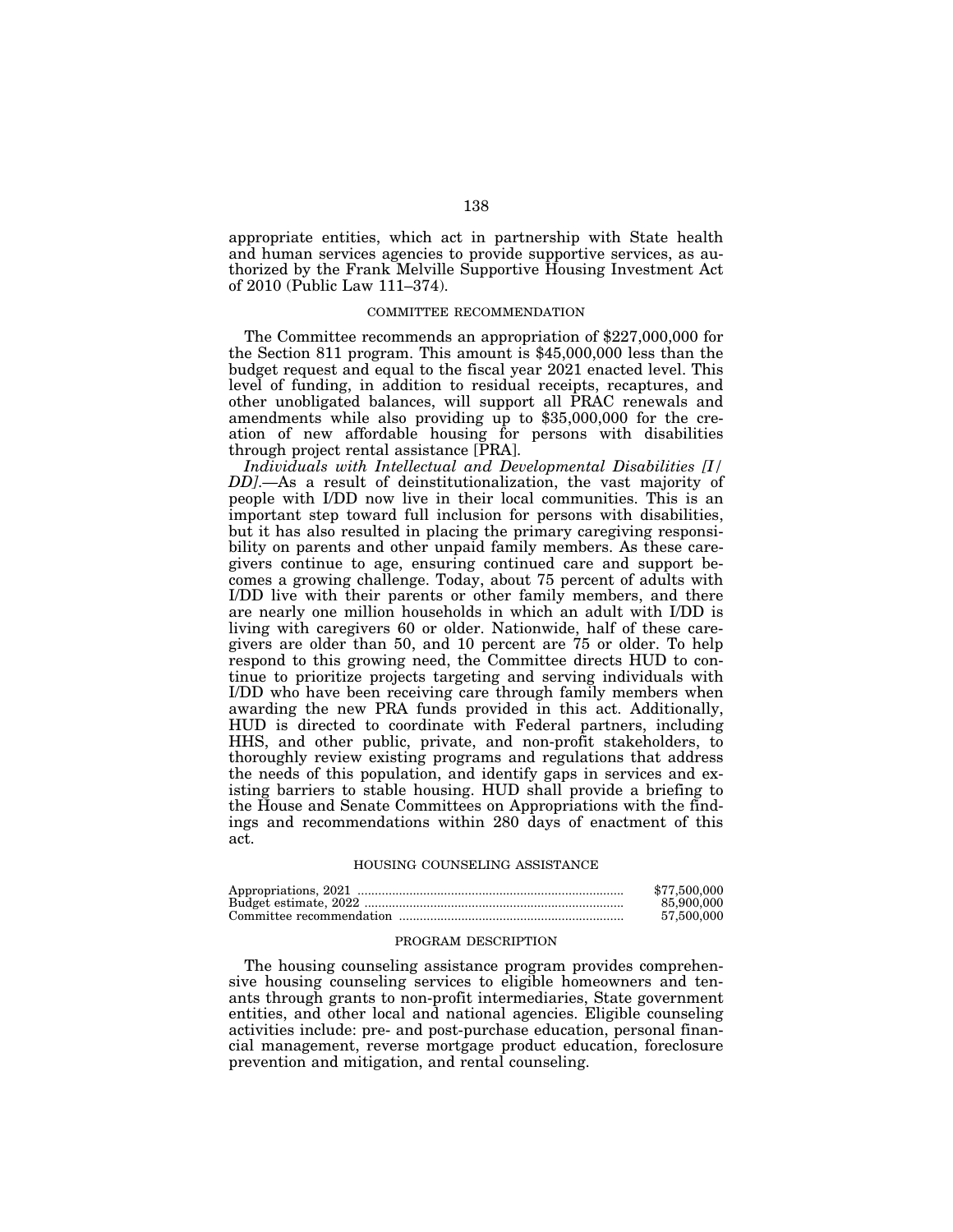## COMMITTEE RECOMMENDATION

The Committee recommends an appropriation of \$57,500,000 for the housing counseling assistance program. This level of funding is \$28,400,000 below the budget request and \$20,000,000 below the fiscal year 2021 enacted level. This funding will provide individuals and families across the country with counseling services designed to help improve their finances with the goal of attaining homeownership and maintaining their home over time. Specifically, this funding will provide competitive grants and trainings to a network of HUD-approved housing counseling organizations that make a wide variety of counseling services available to individuals and families seeking to make more informed housing decisions, including assistance with preventing foreclosure and homelessness. In addition, administrative contract support funding is provided to help achieve the goals of the housing counseling assistance program and includes assistance for conducting financial audits and providing technical assistance to housing counseling agencies. The Committee continues language requiring HUD to obligate housing counseling grants within 180 days of enactment of this act, as well as permitting HUD to publish multi-year NOFOs, contingent on annual appropriations. This should result in administrative savings for both HUD and its grantees.

*Real Estate Wire Fraud*.—The Committee is concerned about the increasing threat of real estate wire fraud in homeownership and rental housing markets. The Committee notes that HUD develops materials for housing counseling agencies and stakeholders to address this growing threat and encourages HUD to continue working with its agency partners in developing tools, guidelines, and educational materials. For fiscal year 2021 the Committee directed HUD to brief the House and Senate Committees on Appropriations on the efforts of HUD, interagency partners, and housing counseling agencies to educate consumers on real estate wire fraud. The Committee reiterates the requirement to brief the House and Senate Committees on Appropriations on the efforts of HUD, interagency partners, and counseling agencies on educating consumers on real estate wire fraud.

*Housing Counseling Agency Partnerships with Minority-Serving Institutions [MSIs]*.—The Committee continues to direct HUD to use not less than \$3,000,000 of the funds provided for the housing counseling grant program specifically for housing counseling agencies to partner with historically black colleges and universities, Tribal colleges and universities, and other MSIs.

# PAYMENT TO MANUFACTURED HOUSING FEES TRUST FUND

| \$13,000,000 |
|--------------|
| 14.000.000   |
| 14,000,000   |

# PROGRAM DESCRIPTION

The National Manufactured Housing Construction and Safety Standards Act of 1974 (Public Law 93–383), as amended by the Manufactured Housing Improvement Act of 2000 (Public Law 106– 569), authorizes the Secretary to establish Federal standards for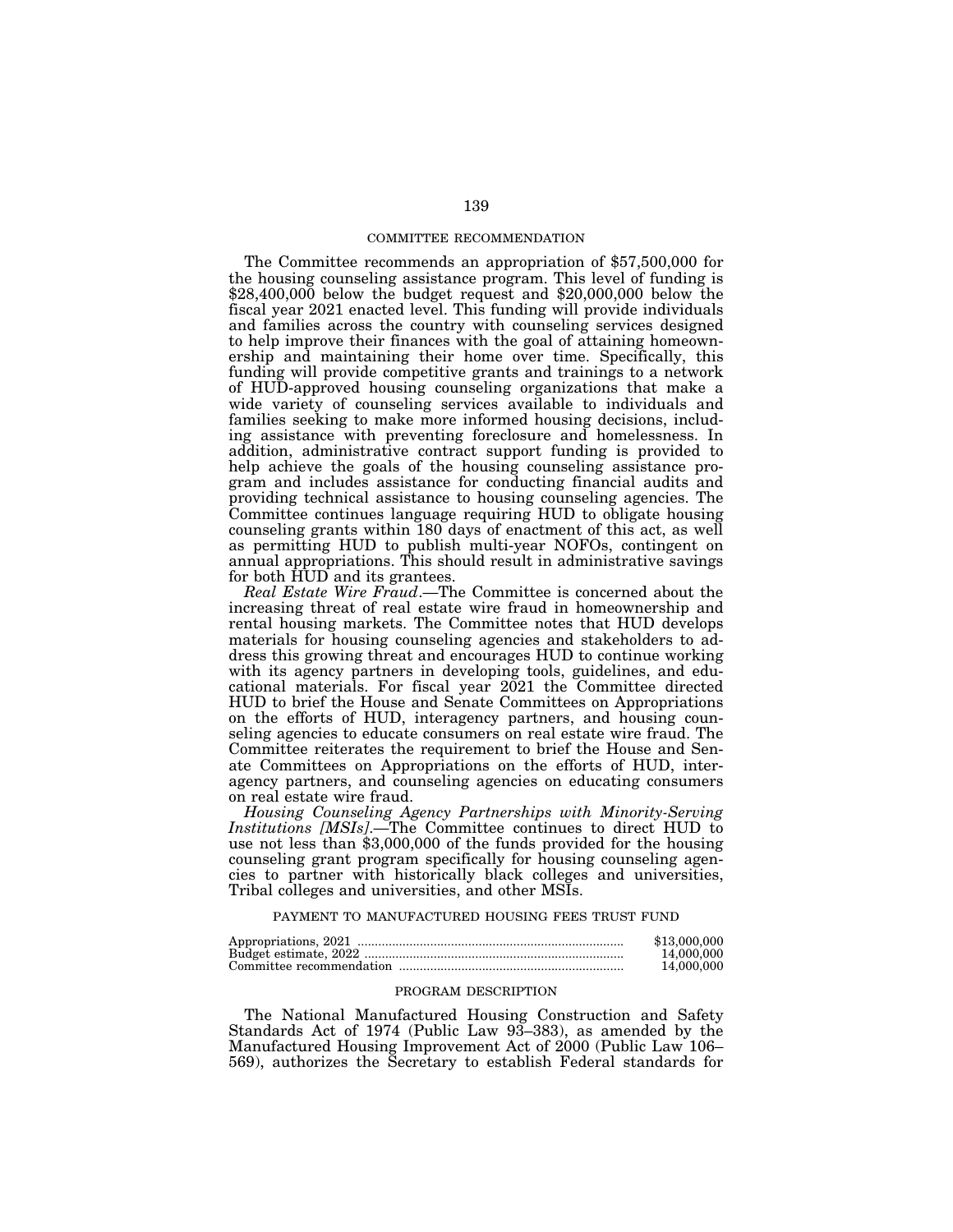the construction, design, safety, and performance of manufactured homes. All manufactured homes are required to meet these Federal standards, and fees are charged to producers to cover the costs of administering the act.

# COMMITTEE RECOMMENDATION

The Committee recommends \$14,000,000 to support the manufactured housing standards programs, of which  $$14,000,000$  is expected to be derived from fees collected and deposited into the Manufactured Housing Fees Trust Fund account [Trust Fund]. No direct appropriation is provided. The total amount recommended is equal to the budget request and \$1,000,000 more than the fiscal year 2021 enacted level. The Committee recommendation directs that not more than \$4,500,000 shall be for monitoring of manufacturers' compliance with construction and safety standards by thirdparty inspection agencies.

The Committee continues to permit the Department to collect fees from program participants in the dispute resolution and installment programs, as mandated by the Manufactured Housing Improvement Act of 2000 (Public Law 106–569). These fees are to be deposited into the Trust Fund and may be used to support the manufactured housing standards programs, subject to the overall funding limitation placed on this account.

*Manufactured Housing Consensus Committee Construction and Safety Standards Backlog*.—Over 20 million people live in manufactured housing, making it the largest source of unsubsidized affordable housing in the country. HUD is the sole regulatory source for construction and safety standards adopted by the manufactured housing industry. The Manufactured Housing Improvement Act of 2000 (Public Law 106-569) required that HUD establish a Manufactured Housing Consensus Committee [MHCC] to propose regulations and act within 120 days to review, approve, and publish recommendations. The MHCC is also required to provide their recommendations to HUD in a proposed rule or final rule format and provide an economic analysis in accordance with the act. However, in recent years, the MHCC and HUD have missed this deadline and created a significant and unacceptable backlog of unpublished construction and safety standards, some of which are over 10 years old. This backlog of unpublished standards puts the quality of these homes at risk and stifles manufactured housing production. HUD recently published its third set of standards, some of which date back 8 years. The fourth and fifth sets of standards are currently outstanding. Therefore, the Committee directs HUD to prioritize clearing the backlog of unpublished MHCC recommendations and to publish the fourth and fifth sets of standards no later than 1 year after enactment of this act.

## FEDERAL HOUSING ADMINISTRATION

#### MUTUAL MORTGAGE INSURANCE PROGRAM ACCOUNT

|                      | Limitation on direct     | Limitation on                        | Administrative               |
|----------------------|--------------------------|--------------------------------------|------------------------------|
|                      | loans                    | guaranteed loans                     | contract expenses            |
| Appropriations, 2021 | \$1,000,000<br>1.000.000 | \$400.000.000.000<br>400.000.000.000 | \$130.000.000<br>180.000.000 |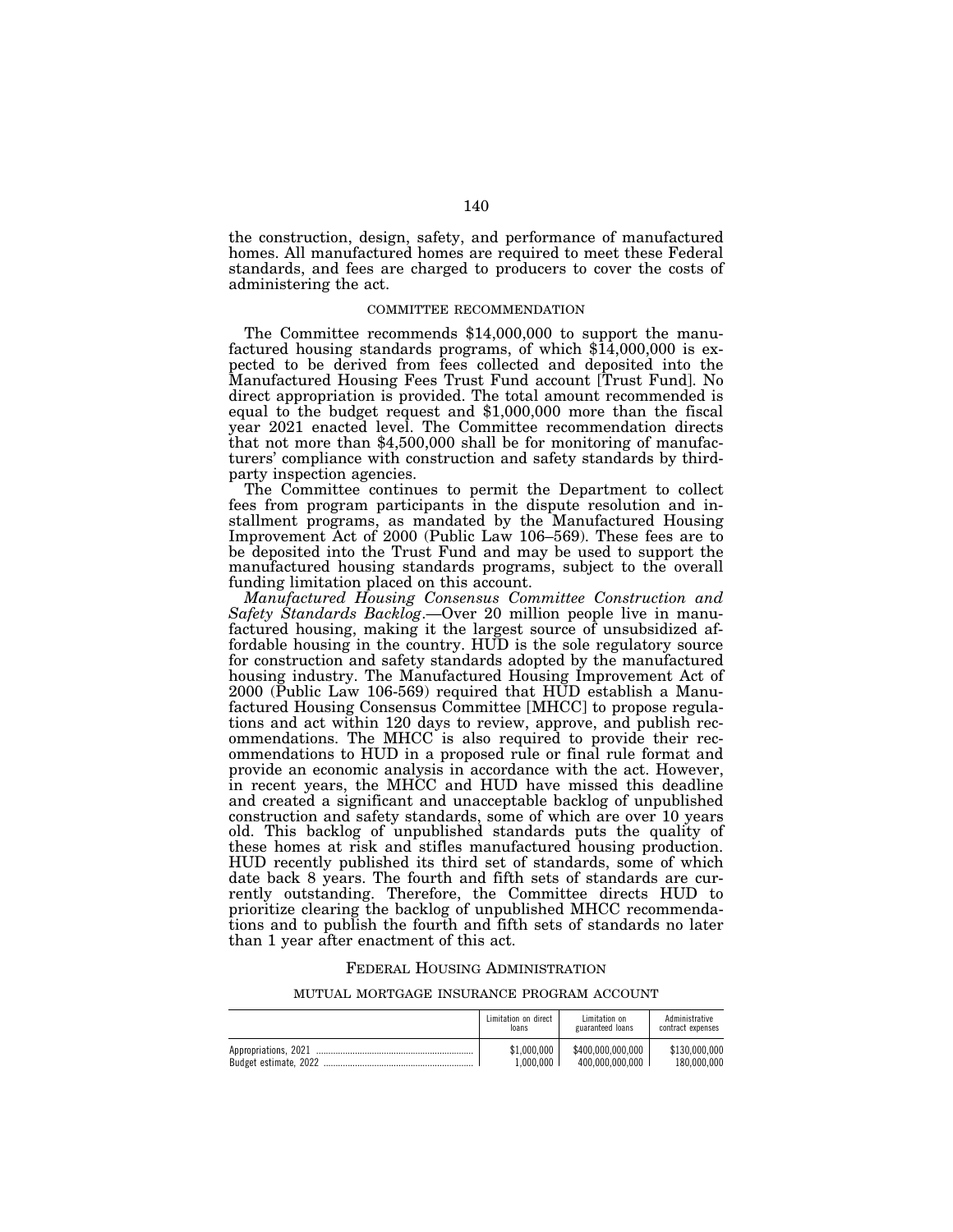|                          | Limitation on direct | Limitation on    | Administrative    |
|--------------------------|----------------------|------------------|-------------------|
|                          | loans                | guaranteed loans | contract expenses |
| Committee recommendation | 1,000,000            | 400.000.000.000  | 150.000.000       |

### GENERAL AND SPECIAL RISK PROGRAM ACCOUNT

| Limitation on direct<br>loans | Limitation on<br>guaranteed loans |
|-------------------------------|-----------------------------------|
| \$1.000.000                   | \$30,000,000,000                  |
| 1.000.000                     | 30.000.000.000                    |
| L.000.000                     | 30.000.000.000                    |

# PROGRAM DESCRIPTION

The Federal Housing Administration [FHA] fund covers the mortgage and loan insurance activity of HUD mortgage/loan insurance programs. These include the mutual mortgage insurance [MMI] fund, cooperative management housing insurance [CMHI] fund, general insurance [GI] fund, and the special risk insurance [SRI] fund. For presentation and accounting control purposes, these are divided into two sets of accounts based on shared characteristics. The unsubsidized insurance programs of the mutual mortgage insurance fund and the cooperative management housing insurance fund constitute one set; and the general risk insurance and special risk insurance funds make up the other.

## COMMITTEE RECOMMENDATION

The Committee has included the following amounts for the MMI Program account: a limitation on guaranteed loans of  $$400,000,000,000$ , a limitation on direct loans of \$1,000,000, and \$150,000,000 for administrative contract expenses. This amount for administrative contract expenses is a \$20,000,000 increase above the fiscal year 2021 enacted level for increased costs for mortgage servicing, including Home Equity Conversation Mortgage servicing and Real-Estate Owned case management. For the GI/SRI account, the Committee recommends  $$30,000,000,000$  as a limitation on guaranteed loans and a limitation on direct loans of \$1,000,000. The Committee supports the goal of improving FHA's system automation, risk management, and quality control efforts, and has included funding in the Information Technology Fund account for these purposes.

*Good Neighbor Next Door [GNND] and Home Equity Accelerator Loan [HEAL] Pilot*.—The Committee does not include additional credit subsidy for GNND program modifications or the newly proposed HEAL pilot, as requested in the budget request. However, the Committee encourages the Department to take appropriate actions to further promote and increase awareness of the existing GNND program to enable law enforcement officers, teachers, firefighters and emergency medical technicians to purchase HUDowned homes at a discount.

*Federal Financing Bank [FFB] Risk Share*.—The Committee supports the recently relaunched interagency partnership with the Department of Treasury's FFB for the Section 542 Risk Sharing program with Housing Finance Agencies. The Committee encourages the Department to continue supporting financing solutions such as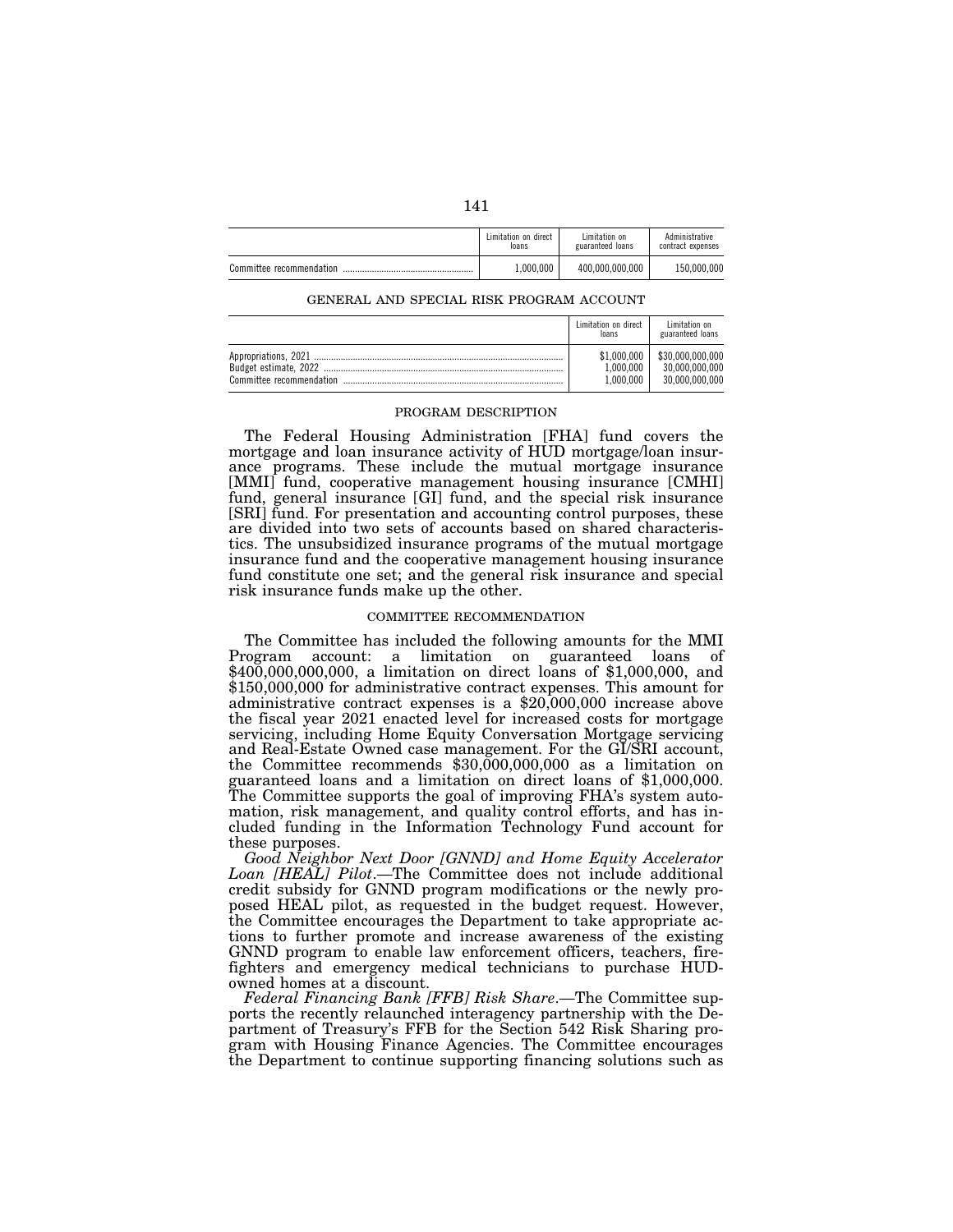this one to spur construction, reduce costs, and increase access to affordable housing.

*FHA Financing Guidelines for Manufactured Housing*.—The Committee directs the Department to review its financing guidelines for all of its manufactured housing mortgage programs to modernize policies to reflect today's market and improve the availability of this housing financing option.

*Institutional Investment in Single-Family Housing*.—The Committee is concerned by the increasing concentration of institutional financial investment in single-family housing in a number of geographic markets. Such concentration could distort local real estate markets and create barriers to affordable homeownership. The Committee notes the Administration recently announced actions FHA intends to take over the next year to encourage more owner occupants, governmental entities, and non-profit organizations to purchase HUD-insured and HUD-owned properties, rather than institutional investors. The Committee directs the Department to brief the House and Senate Committees on Appropriations on its progress in implementing these actions within 180 days of enactment of this act.

### GOVERNMENT NATIONAL MORTGAGE ASSOCIATION

# GUARANTEES OF MORTGAGE-BACKED SECURITIES LOAN GUARANTEE PROGRAM ACCOUNT

| Limitation on<br>guaranteed loans | Limitation on<br>personnel,<br>compensation and<br>administrative<br>expenses |
|-----------------------------------|-------------------------------------------------------------------------------|
| \$1,300,000,000,000               | \$33,500,000                                                                  |
| 900,000,000,000                   | 40.350.000                                                                    |
| 900.000.000.000                   | 36.000.000                                                                    |

#### PROGRAM DESCRIPTION

The Government National Mortgage Association [Ginnie Mae], through the mortgage-backed securities program, guarantees privately issued securities backed by pools of Government-guaranteed mortgages. Ginnie Mae is a wholly owned corporate instrumentality of the United States within the Department. Its powers are prescribed generally by title III of the National Housing Act (Public Law 73–479), as amended. Ginnie Mae is authorized by section 306(g) of the act to guarantee the timely payment of principal and interest on securities that are based on and backed by a trust, or pool, composed of mortgages that are guaranteed and insured by the FHA, the Rural Housing Service, or the Department of Veterans Affairs. Ginnie Mae's guarantee of mortgage-backed securities is backed by the full faith and credit of the United States. This account also funds all salaries and benefits funding to support Ginnie Mae.

### COMMITTEE RECOMMENDATION

The Committee recommends a limitation on new commitments on mortgage-backed securities of \$900,000,000,000. This level is the same as the budget request and \$400,000,000,000 below the fiscal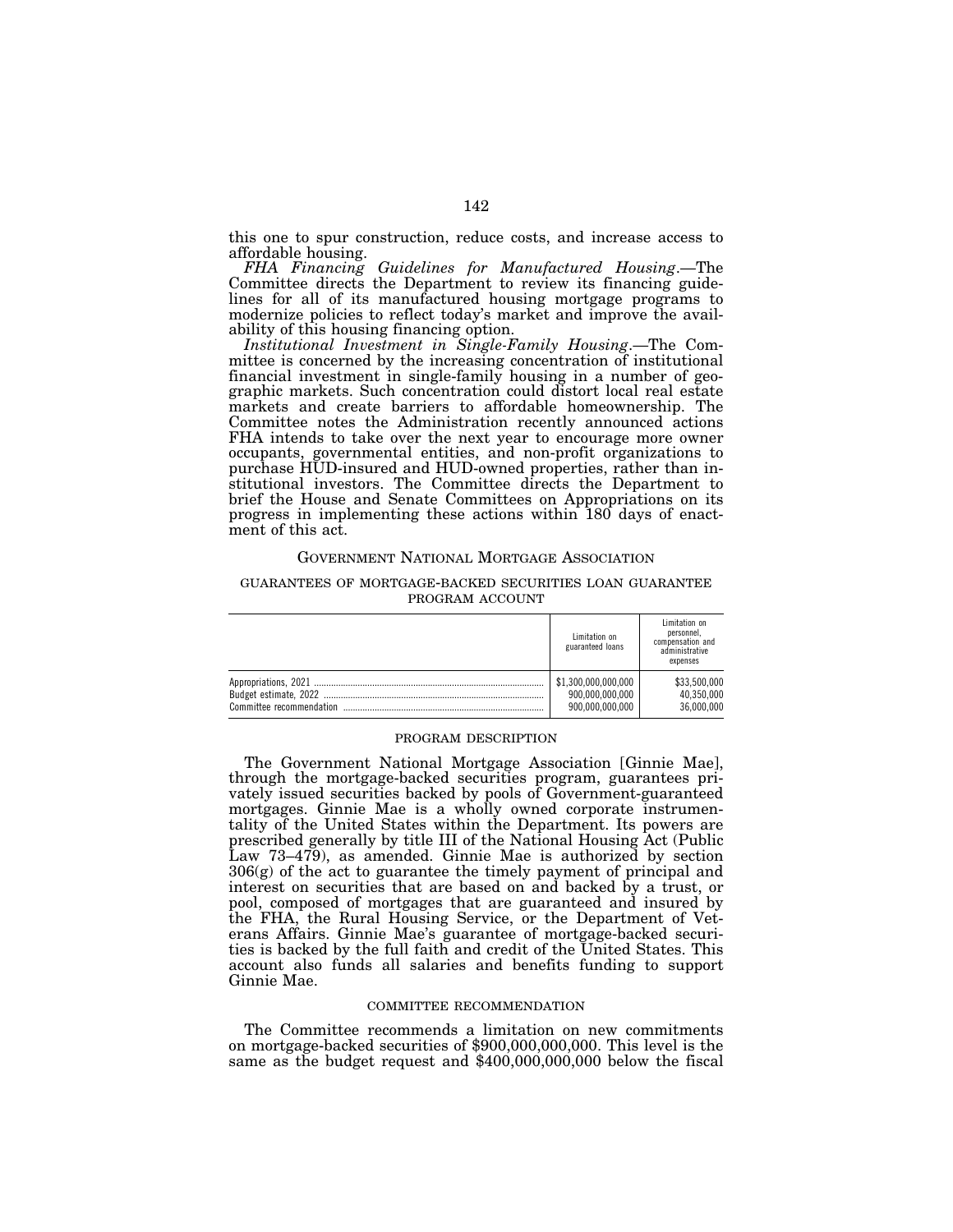year 2021 enacted level. The bill allows Ginnie Mae to use \$36,000,000 for salaries and expenses. This is \$2,500,000 more than the fiscal year 2021 enacted level and \$4,350,000 less than the budget request.

*Hiring*.—In 2019, GAO released a report on Ginnie Mae's Risk Management and Staffing-Related Challenges (GAO–19–191), which found that Ginnie Mae overwhelmingly relies on contractors to fulfill its mission critical functions. The Committee has consistently supported efforts at Ginnie Mae to ensure adequate staffing capacity, and is pleased to see the office successfully increased the number of government employees between 2019 and 2020. The Committee encourages Ginnie Mae to make continued progress on its insourcing efforts and address the four priority recommendations related to the GAO–19–191 report that remain open. The Committee urges Ginnie Mae to expeditiously complete the analysis underway regarding the optimal mix of contractor and insourced government employees, as well as its review of critical pay needs. The Committee does not approve Ginnie Mae's proposed reorganization included in the budget request at this time, but will revisit the proposal once Ginnie Mae completes the above analysis and can provide a comprehensive briefing to the Committee on the results and recommendations for future workforce needs and structure. Further, the Committee encourages the Department to continue to work with the House Committee on Financial Services and the Senate Committee on Banking, Housing, and Urban Affairs on the report findings and any recommendations related to the statutory flexibilities necessary to improve employee hiring and employee retention.

# POLICY DEVELOPMENT AND RESEARCH

### RESEARCH AND TECHNOLOGY

| \$105,000,000 |
|---------------|
| 145,000,000   |
| 105,000,000   |

## PROGRAM DESCRIPTION

Title V of the Housing and Urban Development Act of 1970 (Public Law 91–609), as amended, directs the Secretary of the Department of Housing and Urban Development to undertake programs of research, evaluation, and reports relating to the Department's mission and programs. These functions are carried out internally and through grants and contracts with industry, nonprofit research organizations, educational institutions, and through agreements with State and local governments and other Federal agencies. The research programs seek ways to improve the efficiency, effectiveness, and equity of HUD programs and to identify methods to achieve cost reductions. Additionally, this appropriation is used to support HUD evaluation and monitoring activities and to conduct housing surveys.

#### COMMITTEE RECOMMENDATION

The Committee recommends an appropriation of \$105,000,000 for the Research and Technology account in fiscal year 2022. This level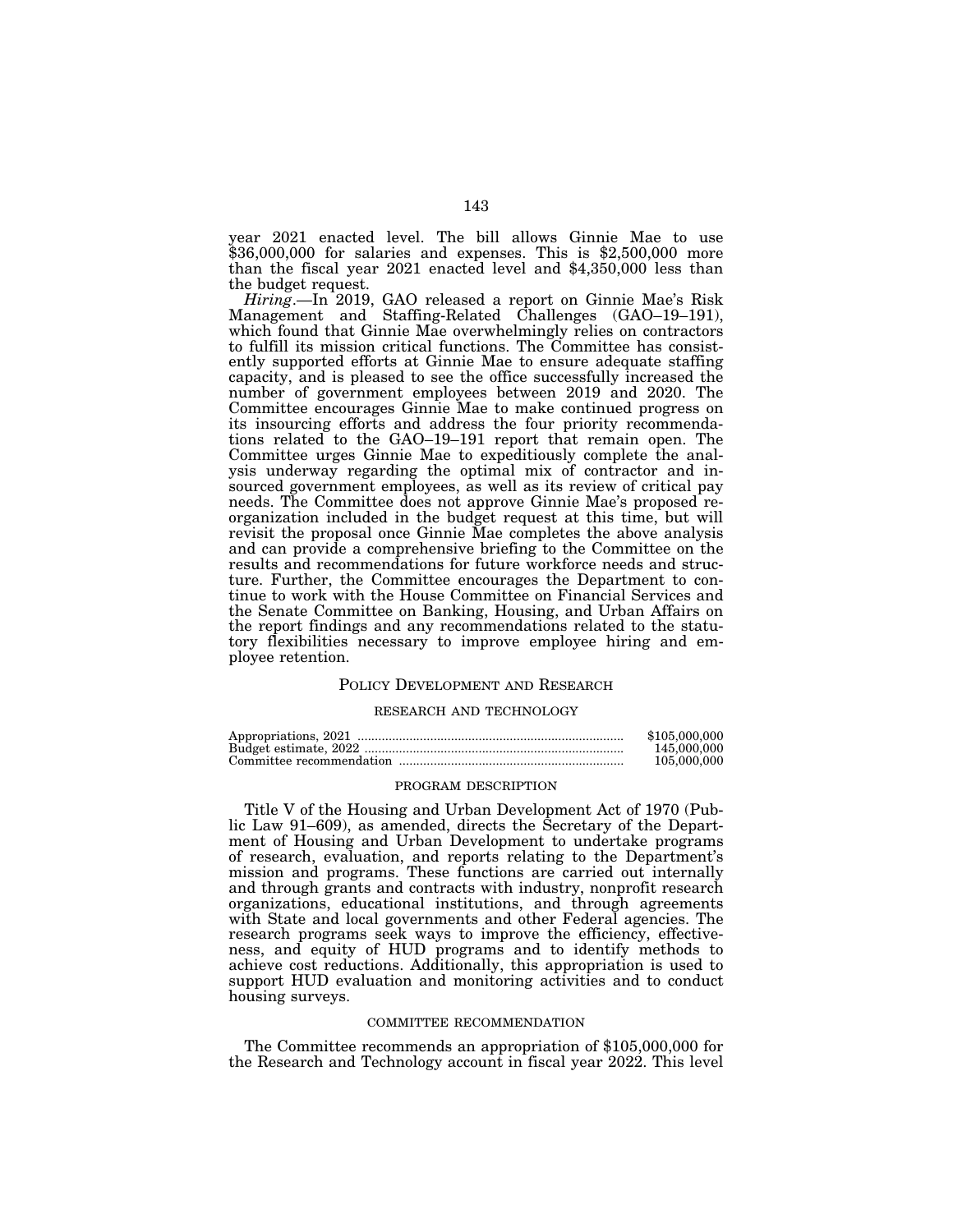is equal to the fiscal year 2021 enacted level and \$40,000,000 less

than the budget request. The Committee recommends \$61,150,000 for core research and technology, including: market surveys; research support and dissemination; data acquisition; housing finance studies; research partnerships; housing technology; \$500,000 for innovation activities; and up to \$5,500,000 for cooperative agreements and research partnerships with historically black colleges and universities. The Committee recommendation also includes \$26,000,000 for Department-wide technical assistance and \$17,850,000 for critical research, demonstrations, and evaluations.

Of the amount provided for critical research beyond the core studies, the recommendation includes:

- —Funding for continuing evaluations of the Moving-to-Work program and its expansion, the mobility demonstration, Choice Neighborhoods, and long-term tracking for the Family Options Study; and
- —Funding for new evaluations, including: PHA use of COVID– 19 waivers and effects on PHAs and tenants; broadband access for HUD-assisted households; the exposure of HUD-assisted properties to flood damage; the impact of natural disaster and flood risk on FHA loan performance; and the effectiveness of emergency rental assistance programs during COVID–19. The Committee encourages HUD to pursue COVID–19 funding related evaluations as joint efforts with other agencies, including the Department of Treasury, to allow for cost sharing and greater efficiencies.

HUD shall include details on its allocation of these resources in its operating plan.

*Fair Market Rents [FMRs]*.—The Committee remains concerned that HUD's published FMRs have not always reflected the increased need in rental subsidy and the associated operating costs. Inaccurate FMR calculations can result in significant housing search challenges for vulnerable populations, including disabled and homeless individuals, in rental markets with low vacancy rates or a lack of landlords participating in rental assistance programs. This is especially true when HUD's FMR calculation results in a decrease from the previous year. The Committee encourages the Department to continue its progress towards ensuring that FMRs adequately reflect the conditions of local markets. HUD is strongly encouraged, to the extent permissible under current regulations, to set FMRs at no lower than the previous year's level for an FMR area, unless the Department has sufficient local data to justify such a change. Upon completion of current studies underway to improve FMR estimates, HUD shall brief the House and Senate Committees on Appropriations on the findings, including any lessons related to alternative data sources and methods to decrease PHA cost burden.

*Regulatory Barriers Clearinghouse*.—The Committee supports HUD's continued efforts to collect, assess, and disseminate information on State and local regulations and policies affecting the creation and maintenance of affordable housing, including through the publication of regular articles and other policy guidance through the Department's Regulatory Barriers Clearinghouse.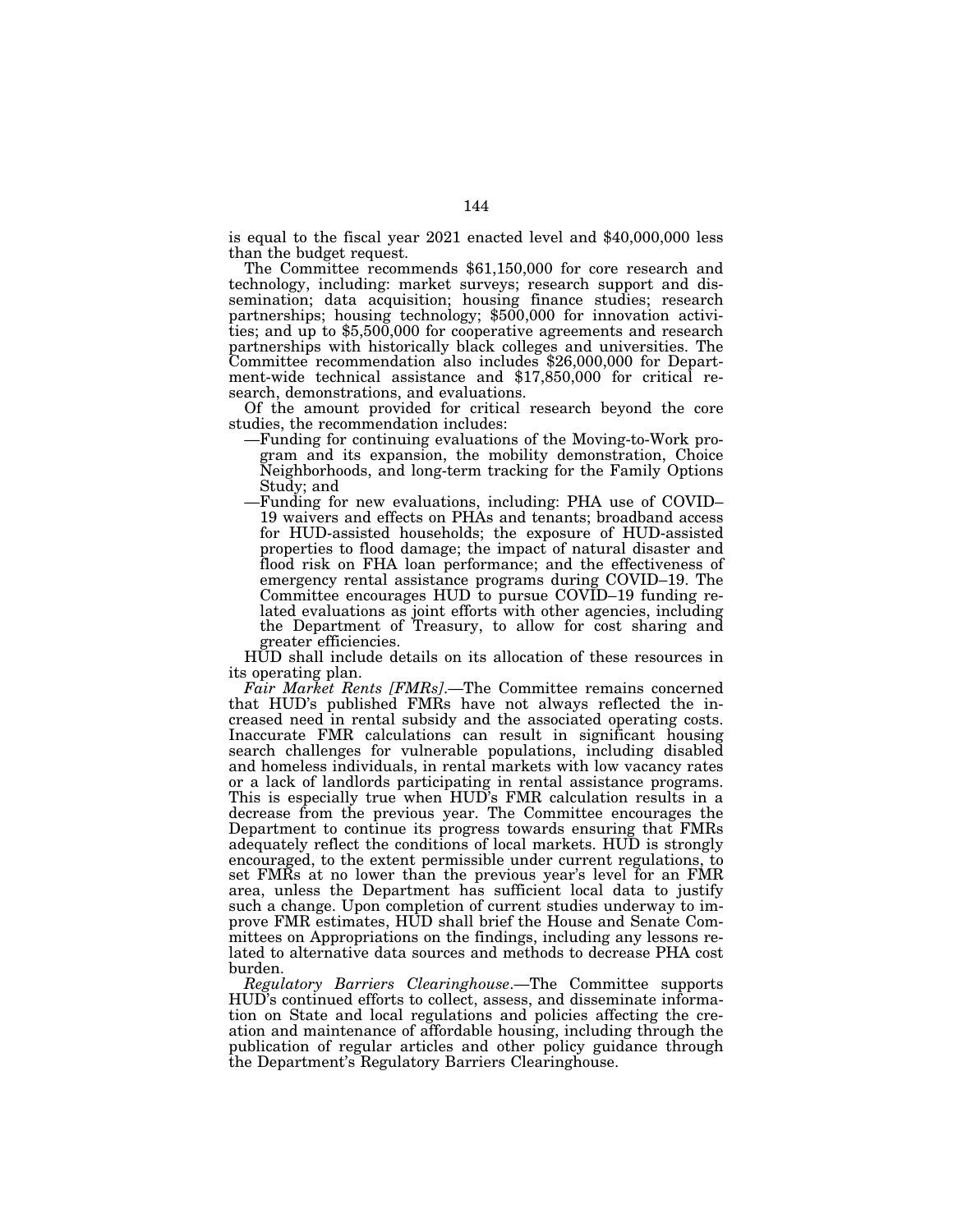## FAIR HOUSING AND EQUAL OPPORTUNITY

### FAIR HOUSING ACTIVITIES

| \$72,555,000 |
|--------------|
| 85,000,000   |
| 85,000,000   |

### PROGRAM DESCRIPTION

The fair housing activities appropriation includes funding for both the Fair Housing Assistance Program [FHAP] and the Fair Housing Initiatives Program [FHIP], among others.

FHAP assists State and local fair housing agencies with implementing title VIII of the Civil Rights Act of 1968 (Public Law 90– 284), as amended, which prohibits discrimination in the sale, rental, and financing of housing and in the provision of brokerage services. The major objective of the program is to ensure prompt and effective processing of title VIII complaints, with appropriate remedies for complaints being provided by State and local fair housing agencies.

FHIP is authorized by section 561 of the Housing and Community Development Act of 1987 (Public Law 100–242), as amended, and by section 905 of the Housing and Community Development Act of 1992 (Public Law 102–550). This program provides support to public and private organizations for the purpose of eliminating or preventing discrimination in housing, and enhances fair housing opportunities.

### COMMITTEE RECOMMENDATION

The Committee recommends an appropriation of \$85,000,000 for the Office of Fair Housing and Equal Opportunity. This amount is equal to the budget request and \$12,445,000 more than the fiscal year 2021 enacted level. Of the amounts provided: (1) \$25,000,000 is for the fair housing assistance program;  $(2)$  \$56,000,000 is for the fair housing initiatives program, including not less than \$10,400,000 for education and outreach programs and not less than \$3,700,000 for fair housing organization initiatives; (3) \$1,000,000 is for the creation, promotion, and dissemination of translated materials that support the assistance of persons with limited English proficiency; and (4) \$3,000,000 is for the National Fair Housing Training Academy. The Committee encourages the Department to pursue ways to make the Academy self-sustaining.

*Test Coordinator Training*.—Testing remains one of the most effective investigative tools for the successful enforcement of fair housing laws. Those who coordinate testing investigations need specialized training from skilled, experienced professionals in this field. The Committee directs the Department to continue to operate a comprehensive program which provides ongoing training, technical assistance, and resources to test coordinators working in fair housing organizations throughout the country. The Committee directs the Department not to merge existing test coordinator training with other fair housing activities, including the National Fair Housing Training Academy.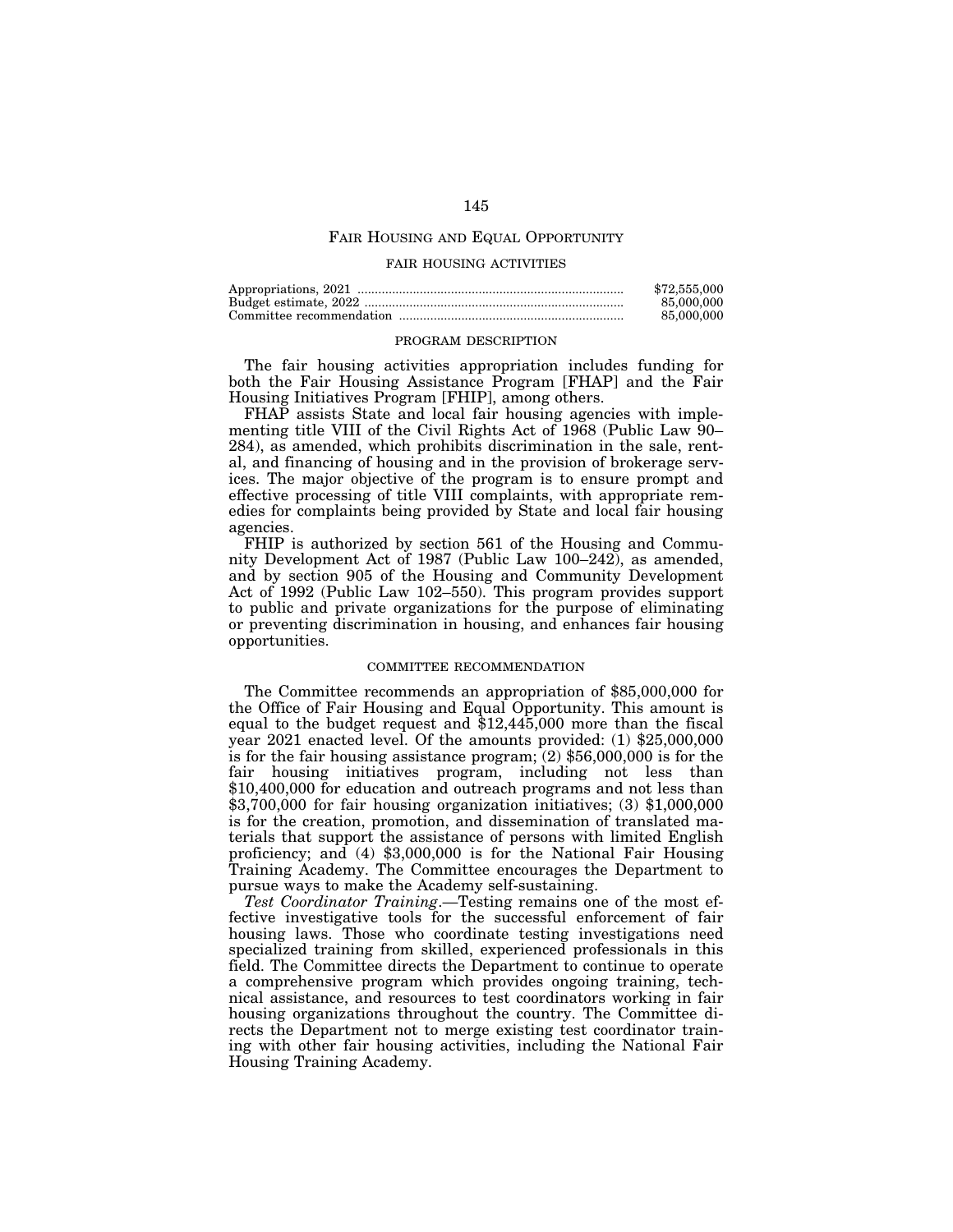## OFFICE OF LEAD HAZARD CONTROL AND HEALTHY HOMES

#### LEAD HAZARD REDUCTION

| \$360,000,000 |
|---------------|
| 400,000,000   |
| 400,000,000   |

#### PROGRAM DESCRIPTION

Title X of the Housing and Community Development Act of 1992 (Public Law 102–550) established the Residential Lead-Based Paint Hazard Reduction Act, under which HUD is authorized to make grants to States, localities, and Native American Tribes in order to conduct lead-based paint hazard remediation and abatement activities in private, low-income housing. Lead is a significant environmental health hazard, particularly for young children and pregnant women, and exposure can result in neurological damage, learning disabilities, and impaired growth. The healthy homes initiative, which was authorized under sections 501 and 502 of the Housing and Urban Development Act of 1970 (Public Law 91–609), provides grants to remediate hazards in housing that have been scientifically shown to negatively impact occupant health and safety.

#### COMMITTEE RECOMMENDATION

The Committee recommends an appropriation of \$400,000,000 for lead-based paint hazard reduction and abatement activities, of which \$90,000,000 is for the healthy homes initiative, which includes research, studies, testing, and demonstration efforts. This appropriation is equal to the President's budget request and \$40,000,000 more than the fiscal year 2021 enacted level.

The Committee remains committed to protecting children in communities with the highest rates of childhood lead poisoning and the oldest housing stock. Lead-based paint hazards are far more prevalent in older homes and in low-income housing in particular, where maintenance is less robust and paint surfaces are more likely to deteriorate and release lead-contaminated dust into the air. In order to target funding to those communities, the Committee directs HUD to award no less than \$95,000,000 in grants to those jurisdictions with the highest lead-based paint abatement needs. The Committee notes that this set-aside is a minimum floor and encourages HUD to exceed this threshold.

*Aging-in-Place Home Modification Grants*.—The Committee recommendation includes \$15,000,000 within the healthy homes initiative for aging-in-place home modification grants in order to enable low-income seniors to remain in their homes through low-cost, high-impact home modifications. The intended beneficiaries of these grants have always been low-income senior homeowners, and HUD shall ensure the use of funds appropriated in this and previous fiscal years will reflect that intent. In designing the NOFO for this program, HUD is directed to continue to take into account successful models of low-barrier, participant-led, holistic approaches to aging in place, including Johns Hopkins University's community aging in place-advancing better living for elders program and the community aging in place program of the Maine State Housing Authority. The Committee continues to direct HUD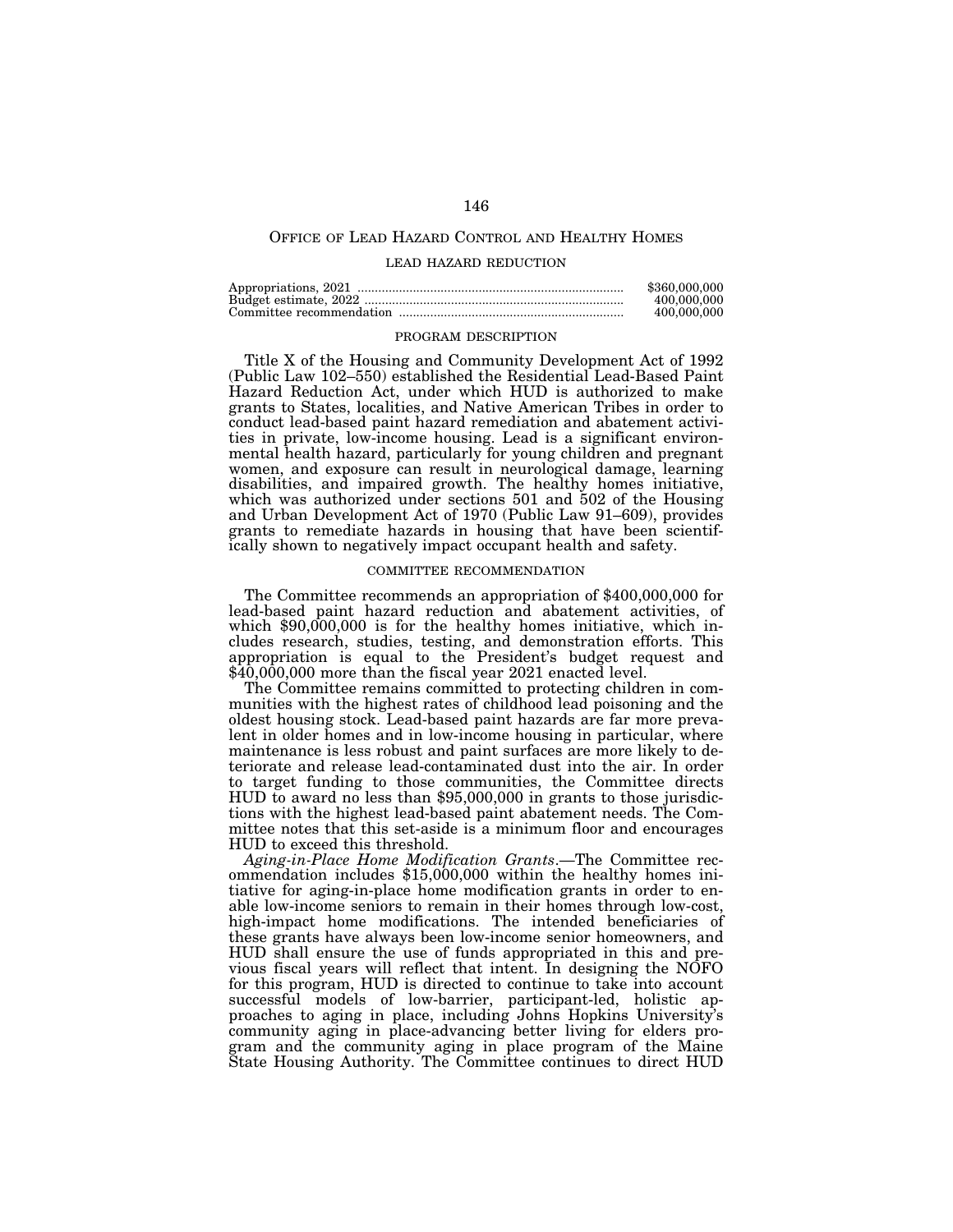to track the outcomes of seniors whose homes have been modified in order to better understand the effectiveness of this funding in reducing at home falls, hospitalizations, and emergency response calls, as well as improving independence and tenure in home over time.<br>Radon Testing and Mitigation Resident Safety Demonstration.—

The Committee supports the radon testing and mitigation resident safety demonstration as proposed in the fiscal year 2022 congressional budget justification, and includes \$5,000,000 for radon testing and mitigation activities in public housing units with radon levels at or above the Environmental Protection Agency's [EPA] radon action level located in areas identified by the EPA or a State or local government as having high potential for elevated indoor radon levels. The Office of Lead Hazard Control and Healthy Homes [OLHCHH] shall coordinate with the Office of Public and Indian Housing throughout the length of the demonstration to ensure proper engagement and communication with the impacted PHAs.

The Committee expects HUD to issue a broad, agency-wide radon policy in response to the HUD Office of Inspector General's [OIG] 2021 evaluation of HUD Program Offices' Policies an Approaches for Radon (Report Number: 2020–OE–0003). The Committee is pleased by HUD's proactive responses to the OIG's recommendations to ensure housing residents and beneficiaries of other HUD programs are safe from radon exposure.

Additionally, in the fiscal year 2021 Joint Explanatory Statement, the Department was directed to complete the objectives outlined in the multi-agency Federal Radon Action Plan [FRAP]. According to the EPA's final FRAP Scorecard issued in 2016, HUD failed to complete the following commitments assigned to the agency in regards to healthy homes activities: (1) collaborating with EPA, HHS, and USDA on an interagency radon outreach initiative; and  $(2)$  working with EPA and USDA to engage the philanthropic community to support radon risk reduction. These objectives have been subsumed into a subsequent, broader public-private National Radon Action Plan led by the American Lung Association. The Committee continues to direct HUD to complete these objectives.

*Improving the Lead Grant Application Process*.—Successful remediation of lead-based paint hazards within affected communities can be challenging. Some of the challenges come from the nature of the remediation work itself, while other challenges can arise from the grant application process. This can result in smaller, and more rural, communities opting not to apply altogether. In recognizing limitations such as a lack of initial capacity to apply for a grant or an inability to meet matching requirements which may dissuade some communities from applying, HUD has undertaken efforts to simplify the application process. Through utilizing the technical assistance and NOFO improvements provided by the Department, applicants and grantees are encouraged to develop and utilize public-private partnerships as a means to leverage capital, as well as assist with grant and project management. The Committee appreciates the efforts undertaken by the Department, and directs HUD to continue to improve the NOFOs to encourage more grantees to apply, especially those that may not have access to professional grant writers. Additionally, HUD shall continue to clearly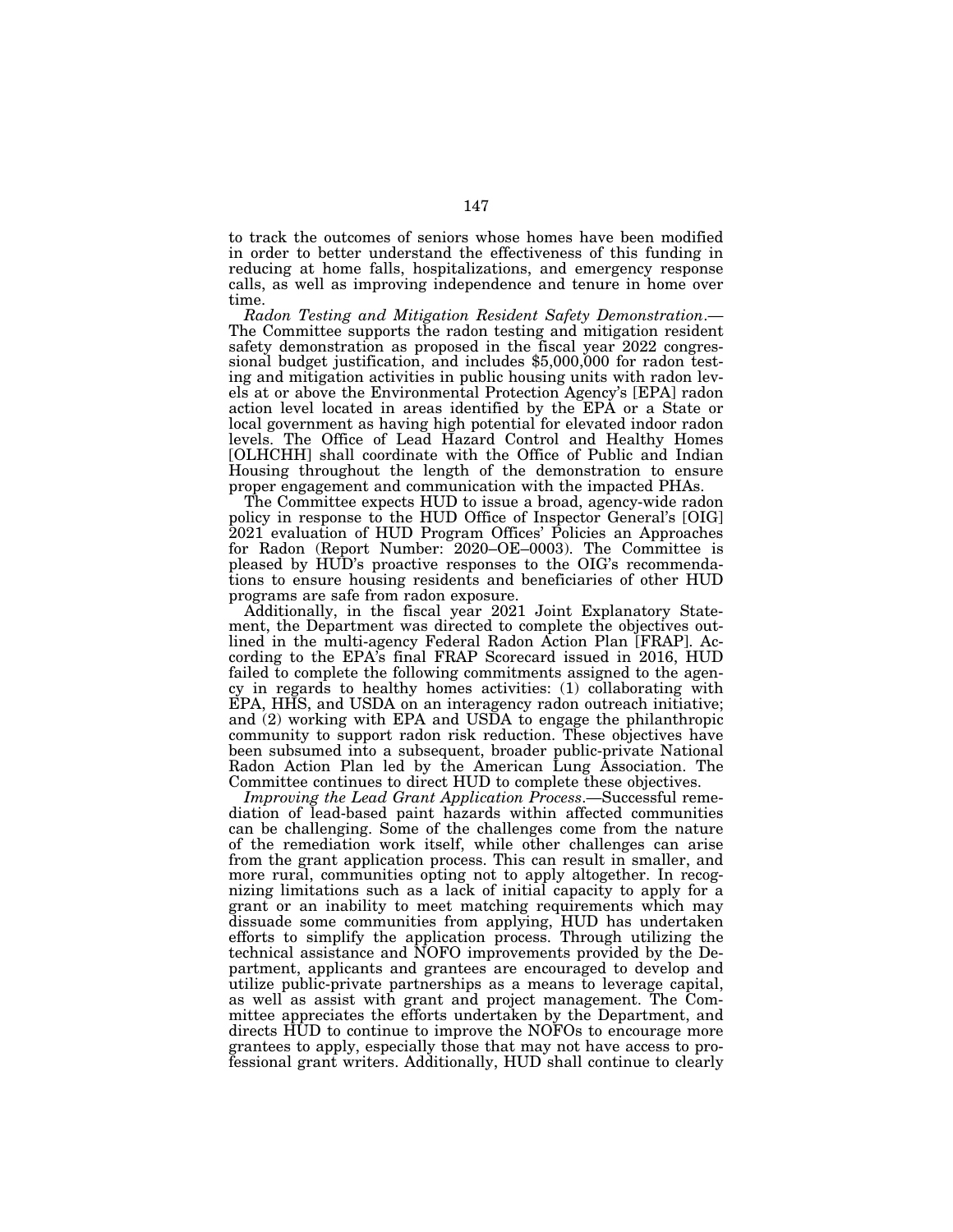state in the NOFO that an application may include non-profit coapplicants, provided that an eligible city, county/parish, other unit of local government, or eligible State or Native American Tribe are identified as the lead or co-applicant.

In addition to challenges faced during the grant application process, many communities have identified issues with synchronizing successive grants that allow for sustained and consistent investment in the remediation of lead-based paint hazards. The construction workforce that participates in mitigating lead-based paint hazards in housing is very specialized with costly training and certification requirements that are necessary to limit lead exposure in the surrounding community and protect employee occupational safety. Allowing communities to overlap grants will help to preserve the workforce, sustain experienced grant managers, and result in increased efficiency and production. Therefore, the Committee continues to direct HUD to allow for an overlap in grant cycles in order to ensure continuity and improved program management at the local level. Further, HUD is directed to continue the weighting of criteria that ensures proper consideration is given to applicants that demonstrate previous successful completion of lead grants.

*Weatherization Assistance Program*.—Funding from HUD's leadbased paint hazard control grant program is often used to replace windows in homes that generate lead dust that is harmful to children. These homes are also often eligible for assistance under the Department of Energy's [DOE's] weatherization assistance program [WAP], which will replace those same windows with more energy efficient ones. However, even with the establishment of DOE's leadsafe weatherization program, many WAP contractors are hesitant to work in units where lead-based paint hazards may be present because of the additional time and cost involved with each project. There is a tremendous opportunity for these programs to complement one another in a manner that saves grantees money and allows for more work to be completed.

The Committee also supports OLHCHH's continued participation in the interagency working group on healthy homes and energy. OLHCHH is encouraged to continue to leverage partnerships between DOE, WAP grantees, and sub-grantees to perform window removal and installation work in older low-income housing. HUD is directed to collect information on how many units benefit from this coordination and how much this coordination has reduced costs for hardware and labor. HUD is directed to provide this information to the House and Senate Committees on Appropriations no later than 180 days after the end of each grant cycle on an annual basis.

*Lead Inspection Standards Report*.—The Committee is awaiting the submission of the report required by the fiscal year 2021 Joint Explanatory Statement, outlining recommendations to strengthen lead inspection standards beyond a visual lead assessment in federally-assisted housing, HCV units, and households with a child under age six. This report is now overdue, and continued delay hinders the deliverance of key data that can be used to address the severe in-home hazards facing families with young children living in HCV units. HUD is directed to submit this report to the House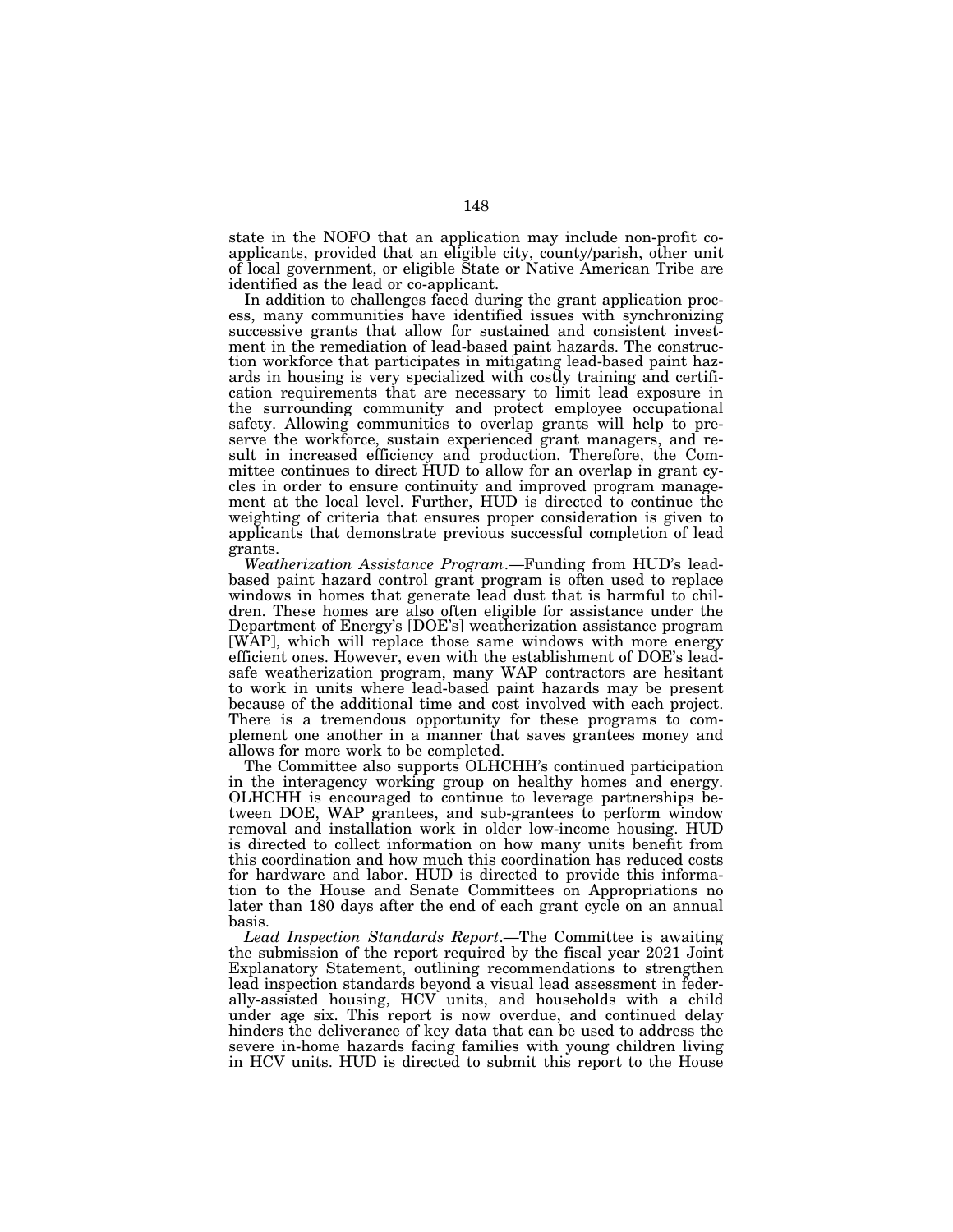and Senate Committees on Appropriations within 30 days of enactment of this act.

## INFORMATION TECHNOLOGY FUND

| \$300,000,000 |
|---------------|
| 323.200.000   |
| 300,000,000   |

### PROGRAM DESCRIPTION

The Information Technology Fund finances the IT systems that support departmental programs and operations, including FHA Mortgage Insurance, housing assistance and grant programs, as well as core financial and general operations.

### COMMITTEE RECOMMENDATION

The Committee recommends \$300,000,000 for the Information Technology Fund for fiscal year 2022, which is \$23,200,000 less than the budget request and equal to the fiscal year 2021 enacted level.

*IT Fund Reporting and Oversight*.—The level of detail contained in HUD's IT Fund budget request has significantly diminished in recent years. To better inform decisions and avoid unnecessary delays between appropriation and execution, the Committee directs HUD to include greater detail in its congressional justifications to: (1) delineate between funding for operations and maintenance and development, modernization, and enhancement [DME], including planning; (2) consistent with OMB guidance, summarize spending by major, non-major, and standard IT investments; and (3) include plain language summaries of proposed DME projects, total costs and savings potential, and target functionality and mission benefits. The bill includes language requiring HUD to provide updated reports on a quarterly basis to the House and Senate Committees on Appropriations on all DME projects, with additional detail on major modernization projects. The Committee directs the Department to brief the House and Senate Committees on Appropriations within 30 days of enactment of this act on its plans to comply with this directive to ensure the format and clarity of such reports meets the Committees' needs. For fiscal year 2022, major modernization projects are those projects that are part of the FHA and PIH IT Modernization efforts.

*FHA IT Modernization*.—The Committee recommendation includes \$20,000,000 to continue the modernization of FHA's IT systems, which the Committee designates as a major modernization project. These funds are to be used for improving single-family insured mortgage processing, underwriting and delivery, modernizing the single-family asset management and claims systems, and addressing lender management activities and program compliance. These funds may also be used for more immediate IT needs including improvements to FHA's system interface with the Department of Treasury's Do Not Pay System, FHA's origination systems for HUD IT security policy compliance, and the reverse mortgage system. Up to \$5,000,000 of these funds may also be used toward modernizing FHA Multifamily Housing IT systems, but are limited to planning activities and development of the automated underwriting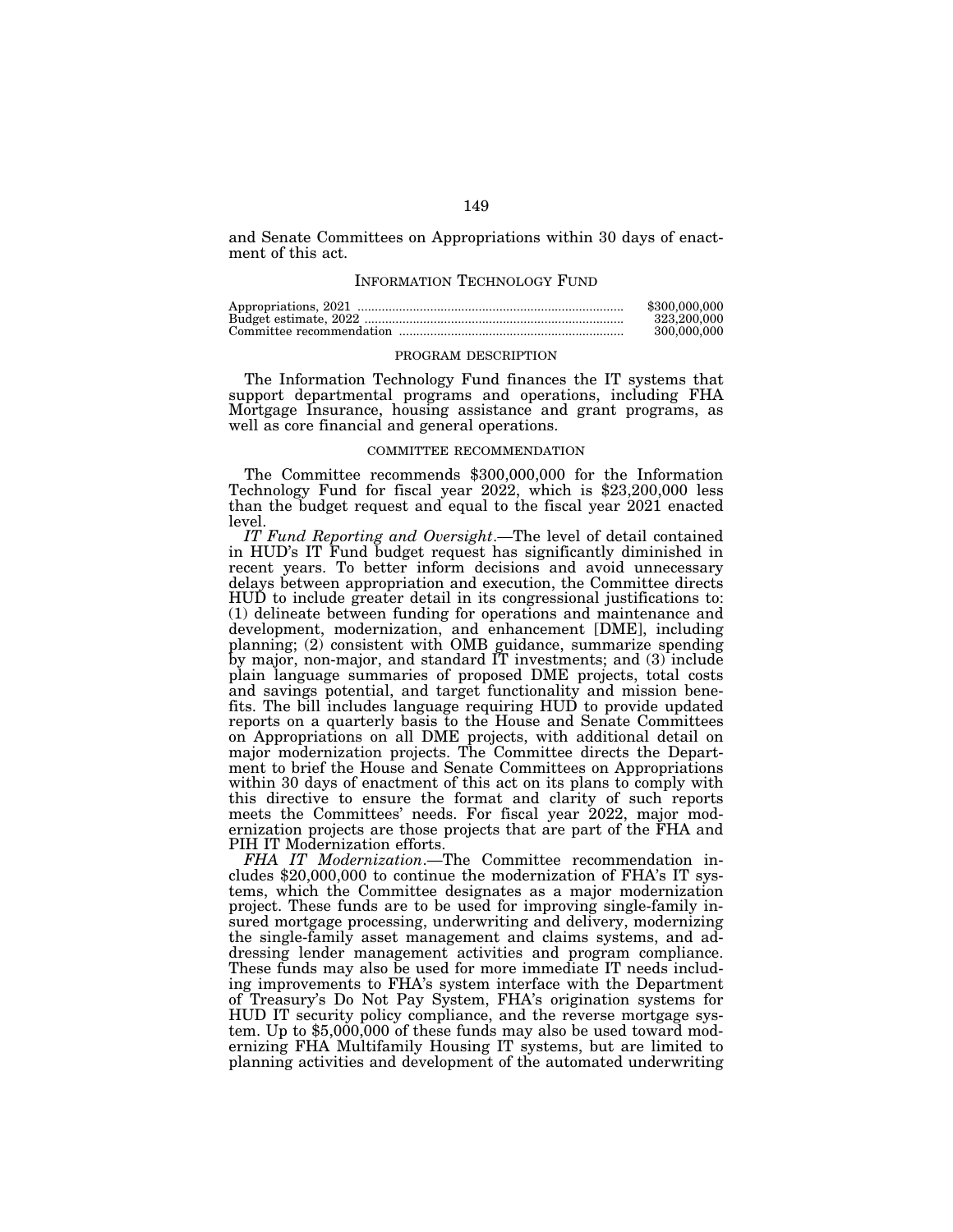system. The Committee expects the Department to provide timely updates on the project scope, total costs, savings, timeline, and major milestones as FHA Multifamily planning efforts conclude. The Committee is disappointed that the FHA modernization project has been delayed, and has serious concerns with the gaps in funds control, contract oversight, staffing, and training potentially associated with those delays. The Committee expects the Department to continue to provide updates on corrective actions to put this project on track, including actions to ensure capacity gaps are addressed so that other development projects are not similarly affected.

*Office of Public and Indian Housing IT Modernization*.—The Committee recommendation includes \$20,000,000 to make critical investments in the modernization and development of PIH IT systems, which the Committee designates as a major modernization project. The Committee directs these funds to be used for development, modernization, and enhancement work related to the public housing information center, voucher management systems, the operating fund web portal, property inspections, and loan guarantee programs. The Committee expects HUD to prioritize completion of already identified projects to achieve full functionality and/or targeted decommissioning of outdated systems prior to proposing any new additional projects.

*Non-Major Modernization Project Priorities*.—Within the total amounts available for the development, modernization, and enhancement of HUD IT system, the Committee directs HUD to prioritize the Disaster Recovery Data Portal and modifications needed to accommodate the Economic Development Initiatives if funding for such projects are not already approved by the date of the enactment of this act.

*Improving IT Modernization Management and Cybersecurity*.—IT investments to enhance systems and infrastructure can help agencies deliver services more effectively and achieve cost savings and operational efficiencies. HUD has long struggled with its IT management capabilities, and the Committee is concerned with HUD's ability to implement modernization projects that successfully result in the replacement of costly antiquated systems and improve program data and operations. The Committee urges the OCIO to address the following priority GAO recommendations that remain open: (1) to establish an enterprise-wide view of cost savings and operational efficiencies generated by investments and governance processes and (2) to identify and correctly categorize critical cybersecurity staffing needs.

### OFFICE OF INSPECTOR GENERAL

| \$137,200,000 |
|---------------|
| 147,000,000   |
| 140,000,000   |

## PROGRAM DESCRIPTION

The Office of Inspector General [OIG] conducts independent investigations, audits, and evaluations not only to prevent and detect fraud, waste, and abuse, but also to promote efficiency and effectiveness in the programs and operations of the Department of Housing and Urban Development. This appropriation will finance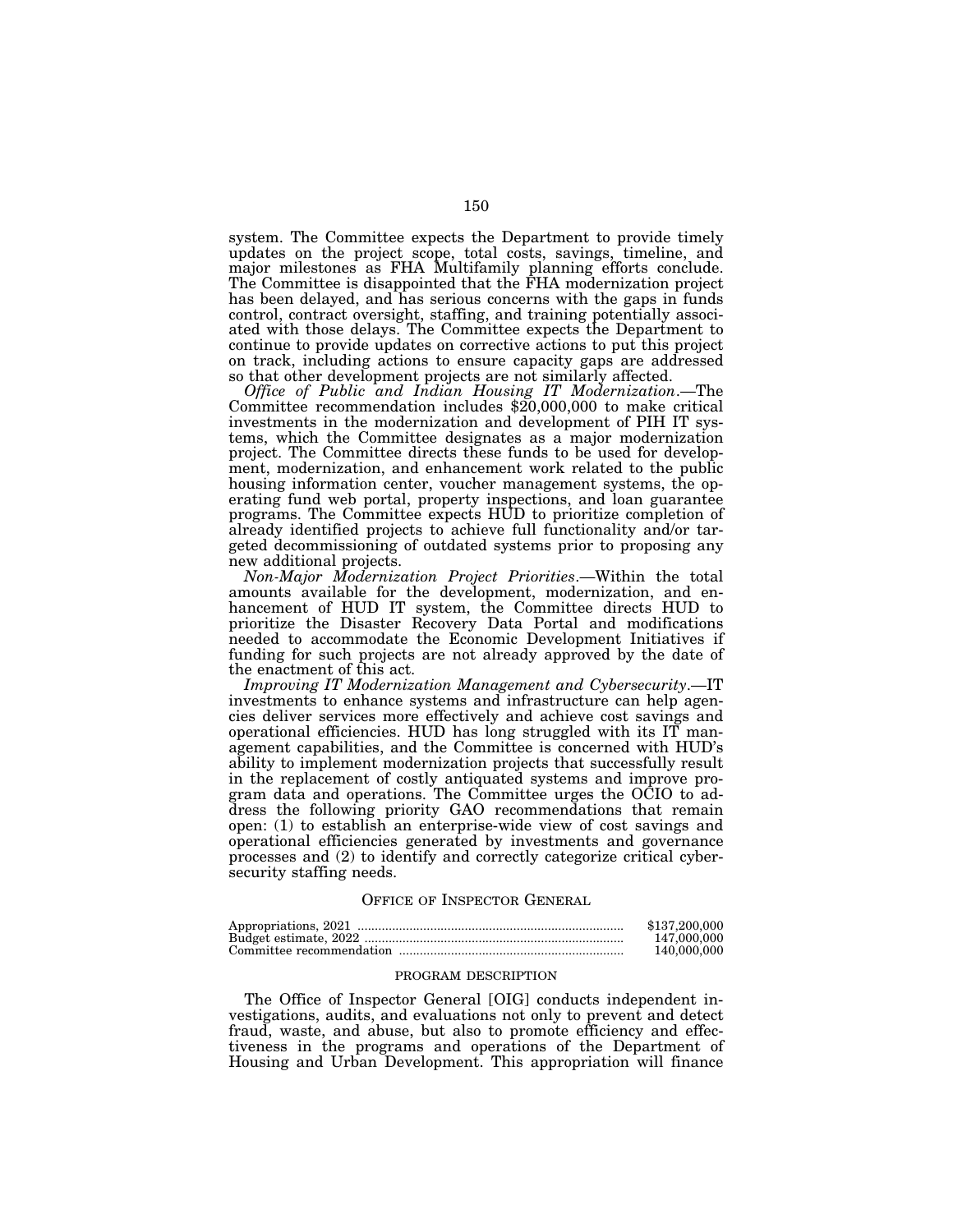all salaries and related expenses associated with the operation of the OIG.

#### COMMITTEE RECOMMENDATION

The Committee recommends an appropriation of \$140,000,000 for the OIG, which is \$7,000,000 below the budget request and \$2,800,000 above the fiscal year 2021 enacted level.

*Audit Reports*.—The Committee expects the OIG to continue providing copies of all audit reports to the Committee immediately after they are issued and to make the Committee aware immediately of any review which recommends significant budgetary savings.

*Contracting Audits of Annual Financial Statements*.—The fiscal year 2020 and 2021 Appropriations Acts established the requirement for the OIG to procure and rely upon the services of an independent external auditor, or auditors, to audit the fiscal year 2020 and subsequent fiscal years financial statements of the Department, including the financial statements of FHA and GNMA. The Committee directs the OIG to continue to adhere to this requirement.

## GENERAL PROVISIONS—SDEPARTMENT OF HOUSING AND URBAN DEVELOPMENT

#### (INCLUDING TRANSFER OF FUNDS)

### (INCLUDING RESCISSION)

The Committee recommends administrative provisions. A brief description follows.

Sec. 201. This section promotes the refinancing of certain housing bonds.

Sec. 202. This section clarifies a limitation on the use of funds under the Fair Housing Act (Public Law 90–284).

Sec. 203. This section requires HUD to award funds on a competitive basis unless otherwise provided.

Sec. 204. This section allows funds to be used to reimburse Government-Sponsored Enterprises and other Federal entities for various administrative expenses, and clarifies expenditure authority for entities subject to the Government Corporation Control Act.

Sec. 205. This section limits HUD's spending to amounts set out in the budget justification.

Sec. 206. This section requires quarterly reports on all uncommitted, unobligated, and excess funds associated with HUD programs.

Sec. 207. This section exempts GNMA from certain requirements of the Federal Credit Reform Act of 1990 (Public Law 101–508).

Sec. 208. This section allows HUD to authorize the transfer of existing project-based subsidies and liabilities from obsolete housing to housing that better meets the needs of the assisted tenants.

Sec. 209. This section sets forth certain requirements for section 8 eligibility and rent calculations.

Sec. 210. This section provides allocation requirements for Native Alaskans under the Indian Housing Block Grant program.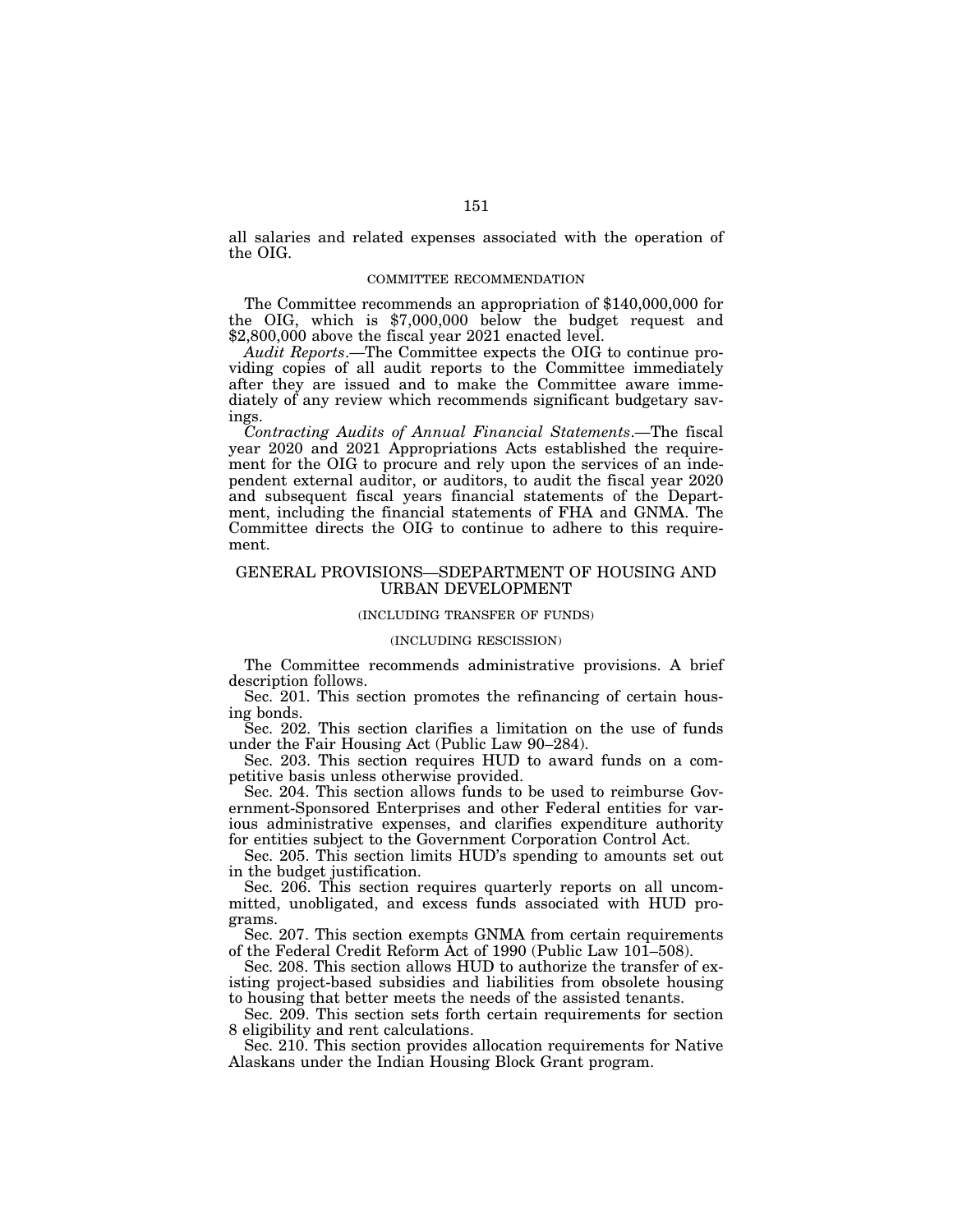Sec. 211. This section requires HUD to maintain section 8 assistance on HUD-held or owned multifamily housing.

Sec. 212. This section allows PHAs with less than 400 units to be exempt from management requirements in the operating fund rule.

Sec. 213. This section restricts the Secretary from imposing any requirement or guideline relating to asset management that restricts or limits the use of capital funds for central office costs, up to the limit established in law.

Sec. 214. This section requires that no employee of the Department shall be designated as an allotment holder unless the CFO determines that such employee has received certain training.

Sec. 215. This section requires the Secretary to publish all notices of funding opportunity that are competitively awarded on the Internet.

Sec. 216. This section limits attorney fees.

Sec. 217. This section allows the Secretary to transfer up to 10 percent of funds or \$5,000,000, whichever is less, appropriated under the headings ''Administrative Support Offices'' or ''Program Offices'' to any other office funded under such headings.

Sec. 218. This section requires HUD to take certain actions against owners receiving rental subsidies that do not maintain safe properties.

Sec. 219. This section places limits on PHA compensation.

Sec. 220. This section requires the Secretary to provide the Committee with advance notification before discretionary awards are made.

Sec. 221. This section prohibits funds to be used to require or enforce the Physical Needs Assessment.

Sec. 222. This section prohibits funds for HUD financing of mortgages for properties that have been subject to eminent domain.

Sec. 223. This section prohibits funds from being used to terminate the status of a unit of local government as a metropolitan city, with respect to Community Development Block Grants.

Sec. 224. This section allows funding for research, evaluation, and statistical purposes that is unexpended at the time of completion of the contract, grant, or cooperative agreement to be reobligated for additional research.

Sec. 225. This section prohibits funds to be used for financial awards for employees subject to administrative discipline.

Sec. 226. This section allows program income to be used as an eligible match for Continuum of Care funds.

Sec. 227. This section permits HUD to provide 1 year transition grants under the continuum of care program.

Sec. 228. This section prohibits the use of funds to direct a grantee to undertake specific changes to existing zoning laws as part of carrying out the final rule entitled, ''Affirmatively Furthering Fair Housing'' or the notice entitled, ''Affirmatively Further Fair Housing Assessment Tool''.

Sec. 229. This section maintains current Promise Zone designations and agreements.

Sec. 230. This section clarifies the use of funds for the Family Self-Sufficiency program.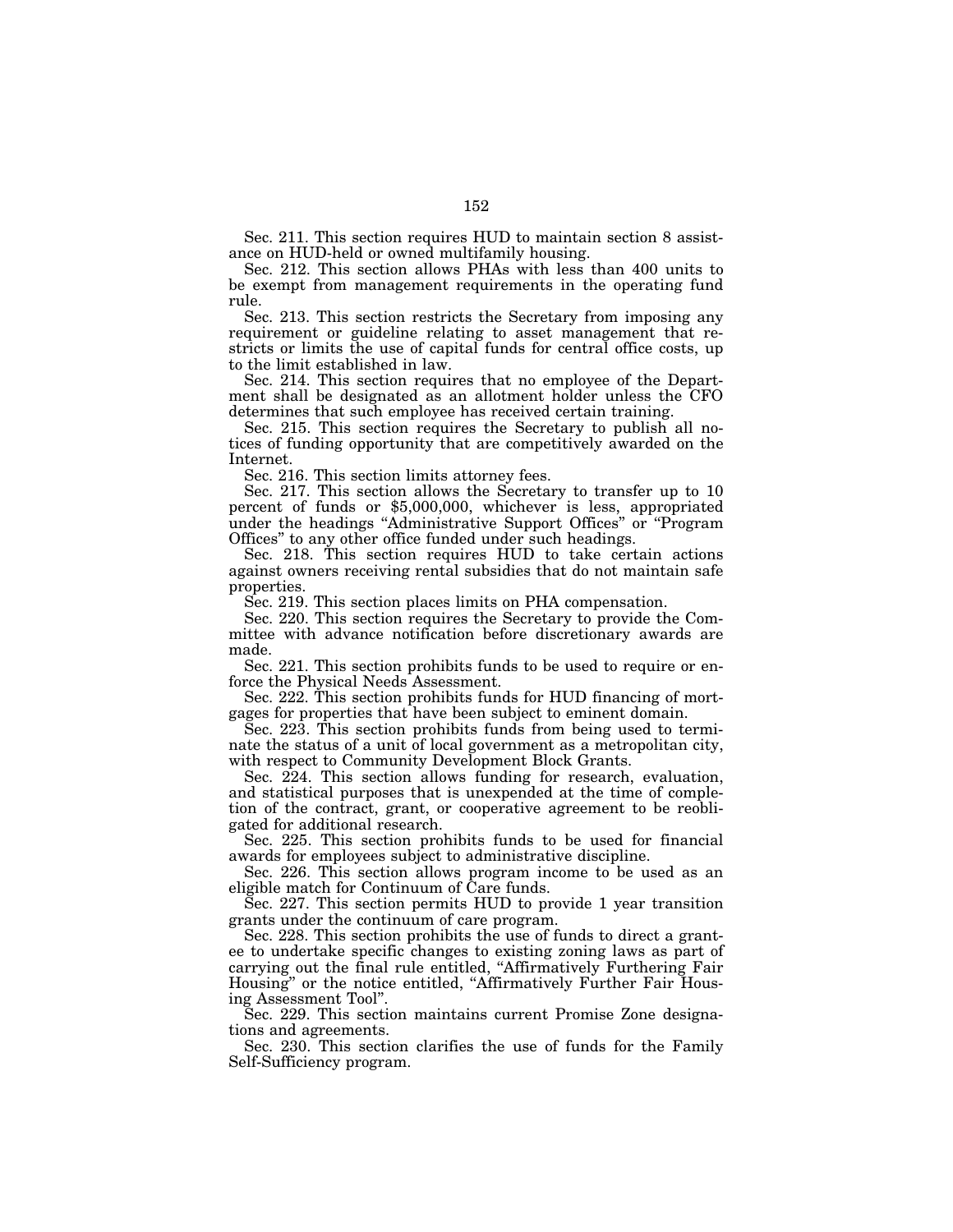Sec. 231. This section addresses the establishment of reserves for public housing agencies designated as Moving to Work agencies.

Sec. 232. This section prohibits funds from being used to make certain eligibility limitations as part of a Notice of Fund Opportunity for competitive grant awards under the Public Housing Capital Fund.

Sec. 233. This section prohibits funds from being used to issue rules or guidance in contravention of specified disaster-related laws.

Sec. 234. This section specifies requirements for the reprogramming of funds.

Sec. 235. This section requires HUD to submit a report in order to establish the baseline for application of reprogramming and transfer authorities.

Sec. 236. This section makes changes to the Rental Assistance Demonstration.

Sec. 237. This section addresses the manner in which HUD makes adjustments for formula allocation corrections.

Sec. 238. This section extends the time period certain disaster recovery funds from the Disaster Relief Appropriations Act, 2013 (Public Law 113–2, division A; 127 Stat 36) are available for the liquidation of valid obligations.

Sec. 239. This section amends the eligible use of funds provided in Public Law 110–252.

Sec. 240. This section places limitations on mortgages that are insured or guaranteed by HUD.

Sec. 241. This section governs the participation of Indian tribes and tribally designated housing entities in the Continuum of Care program.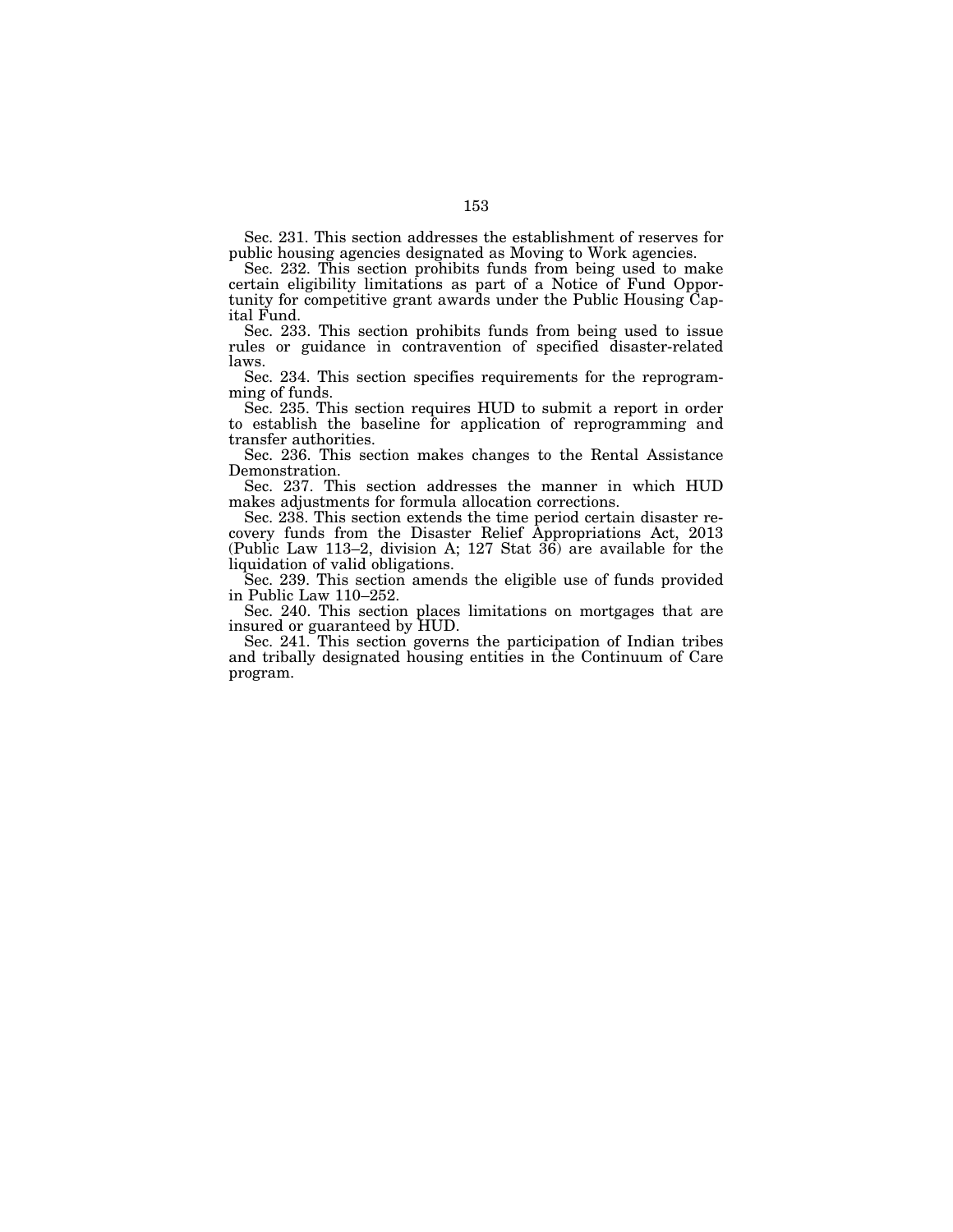## TITLE III

## INDEPENDENT AGENCIES

## ACCESS BOARD

#### SALARIES AND EXPENSES

| \$9,200,000 |
|-------------|
| 9.750.000   |
| 9.750,000   |

### PROGRAM DESCRIPTION

The Access Board, formerly known as the Architectural and Transportation Barriers Compliance Board, was established by section 502 of the Rehabilitation Act of 1973 (Public Law 93–112). The Access Board is responsible for developing guidelines under the Americans with Disabilities Act of 1990 (Public Law 101–336), the Architectural Barriers Act of 1968 (Public Law 90–480), and the Telecommunications Act of 1996 (Public Law 104–104). These guidelines ensure that buildings and facilities, transportation vehicles, and telecommunications equipment covered by these laws are readily accessible to and usable by people with disabilities. The Access Board is also responsible for developing standards for accessible electronics and information technology used by Federal agencies under section 508 of the Rehabilitation Act (Public Law 93– 112) and for medical diagnostic equipment under section 510 of the Rehabilitation Act. The Access Board also enforces the Architectural Barriers Act, ensuring accessibility to a wide range of Federal agencies, including national parks, post offices, social security offices, and prisons. In addition, the Access Board provides training and technical assistance on its guidelines and standards regarding the removal of accessibility barriers to Government agencies, public and private organizations, individuals, and businesses.

The Access Board was given additional responsibilities under the Help America Vote Act of 2002 (Public Law 107–252). The Access Board now serves on the Board of Advisors and the Technical Guidelines Development Committee, which helps the Election Assistance Commission to develop voluntary guidelines and guidance for voting systems, including for accessibility for people with disabilities.

### COMMITTEE RECOMMENDATION

The Committee recommends \$9,750,000 for the operations of the Access Board. This level of funding is equal to the budget request and \$550,000 more than the fiscal year 2021 enacted level.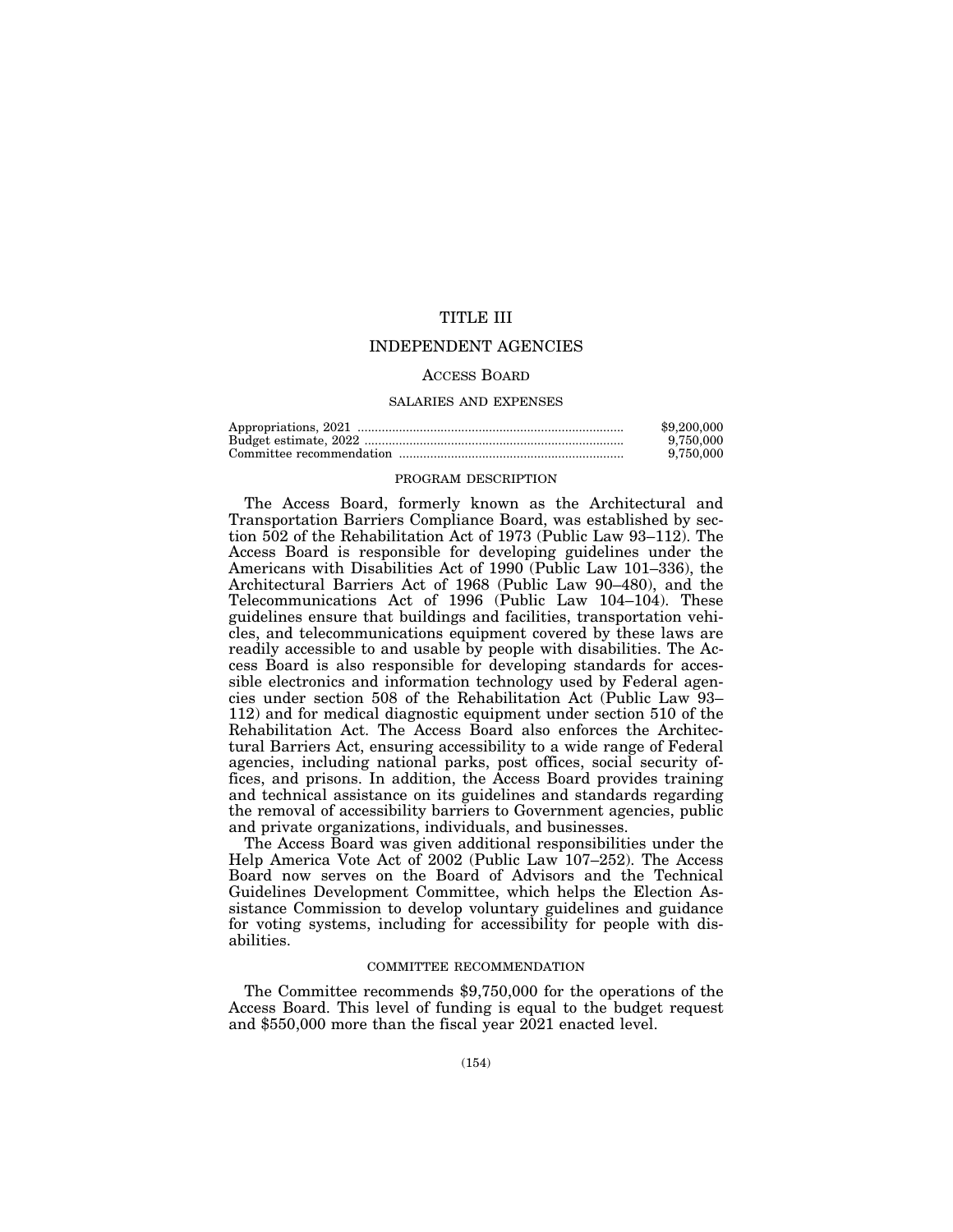## FEDERAL MARITIME COMMISSION

### SALARIES AND EXPENSES

| \$30,300,000 |
|--------------|
| 30.873.000   |
| 32.869.000   |

#### PROGRAM DESCRIPTION

The Federal Maritime Commission [FMC] is an independent regulatory agency, which administers the Shipping Act of 1984 (Public Law 98–237), as amended by the Ocean Shipping Reform Act of 1998 (Public Law 105–258); section 19 of the Merchant Marine Act of 1920 (41 Stat. 998); the Foreign Shipping Practices Act of 1988 (Public Law 100–418); and Public Law  $89-777$ .

FMC's mission is to foster a fair, efficient, and reliable international ocean transportation system and to protect the public from unfair and deceptive practices. To accomplish this mission, FMC regulates the international waterborne commerce of the United States. In addition, FMC has responsibility for licensing and bonding ocean transportation intermediaries and for ensuring that vessel owners or operators establish financial responsibility to pay judgments for death or injury to passengers, or nonperformance of a cruise, on voyages from United States ports.

#### COMMITTEE RECOMMENDATION

The Committee recommends \$32,869,000 for the salaries and expenses of FMC for fiscal year 2022. This amount is \$1,996,000 more than the budget request and \$2,569,000 more than the fiscal year 2021 enacted level.

*Shipping Practices*.—The FMC recently authorized a formal investigation to examine issues related to detention and demurrage practices, container return practices, and the availability of containers for export cargo, and to determine if the policies and practices of vessel-operating common carriers [VOCCs] violate section 44102(c) of title 46, United States Code. The FMC is also reviewing information provided by VOCCs and marine terminal operators [MTOs] on their current practices. The FMC has also established a national shipper advisory committee for exporters and importers to advise the FMC on policies relating to the competitiveness, reliability, integrity, and fairness of the international ocean freight delivery system. Funding provided in the Committee recommendation above the budget request should be used for these activities. The Committee also directs the FMC to brief the House and Senate Committees on Appropriations no later than 90 days after enactment of this act on the progress of fact finding number 29 and its investigation, any subsequent enforcement actions, and an analysis on any additional resources and authorities the FMC may deem necessary as a result of the findings from fact finding number 29. The Committee also encourages the FMC to use its existing authorities and enforcement tools to investigate and address instances in which VOCCs that are regulated under the Shipping Act of 1984 are engaging in unfair or unjust discriminatory practices, giving undue or unreasonable preferences, or unreasonably refusing to deal or negotiate. The FMC should continue to assist U.S.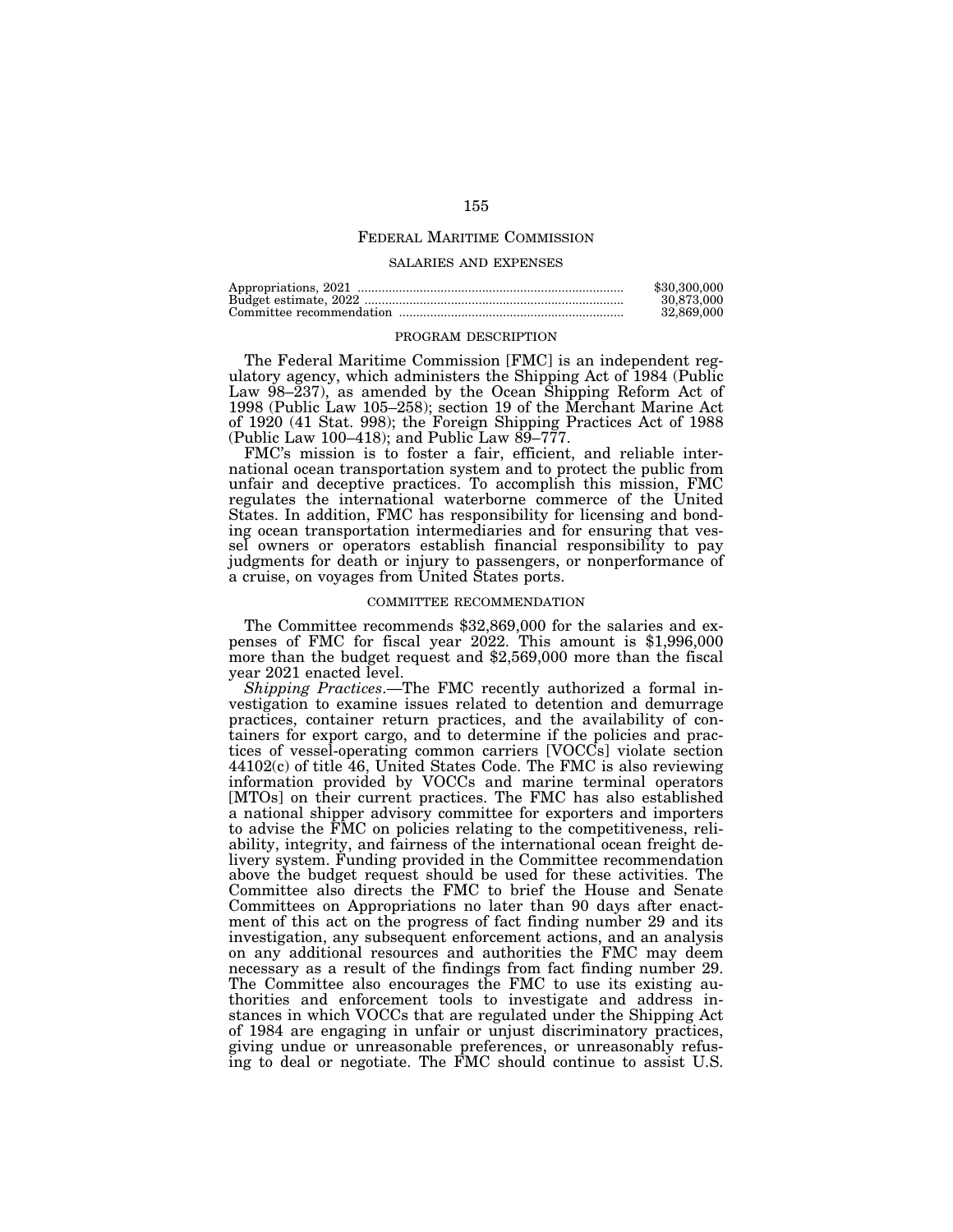exporters and importers, ocean transportation intermediaries [OTIs], and truckers in engaging with VOCCs and MTOs, and, as requested, intercede on their behalf in disputes with such entities. In submitting the report required by section 46106 of title 46, United States Code, the FMC should provide a summary of its efforts to protect U.S. exporters and importers, OTIs, and truckers against unfair and unjust discriminatory practices.

### NATIONAL RAILROAD PASSENGER CORPORATION

## OFFICE OF INSPECTOR GENERAL

#### SALARIES AND EXPENSES

| \$25,274,000 |
|--------------|
| 26,248,000   |
| 26.248.000   |

### PROGRAM DESCRIPTION

The Office of Inspector General for Amtrak was created by the Inspector General Act Amendment of 1988 (Public Law 100–504). The act recognized Amtrak as a ''designated Federal entity'' and required the railroad to establish an independent and objective unit to conduct and supervise audits and investigations relating to the programs and operations of Amtrak; recommend policies designed to promote economy, efficiency, and effectiveness in Amtrak, and prevent and detect fraud and abuse; and to provide a means for keeping the Amtrak leadership and the Congress fully informed about problems in Amtrak operations and the corporation's progress in making corrective action.

## COMMITTEE RECOMMENDATION

The Committee recommendation includes \$26,248,000 for the Amtrak Office of Inspector General [OIG]. This funding level is equal to the budget request and \$974,000 more than the fiscal year 2021 enacted level. The Committee retains language that requires the Amtrak OIG to submit a budget request in similar format and substance to those submitted by other executive agencies in the Federal Government.

### NATIONAL TRANSPORTATION SAFETY BOARD

## SALARIES AND EXPENSES

| \$118,400,000 |
|---------------|
| 121.400.000   |
| 123,400,000   |

#### PROGRAM DESCRIPTION

Initially established along with the Department of Transportation, the National Transportation Safety Board [NTSB] commenced operations on April 1, 1967, as an independent Federal agency. The Board is charged by Congress with investigating every civil aviation accident in the United States, as well as significant accidents in the other modes of transportation-railroad, highway, marine, and pipeline-and issuing safety recommendations aimed at preventing future accidents. Although it has always operated inde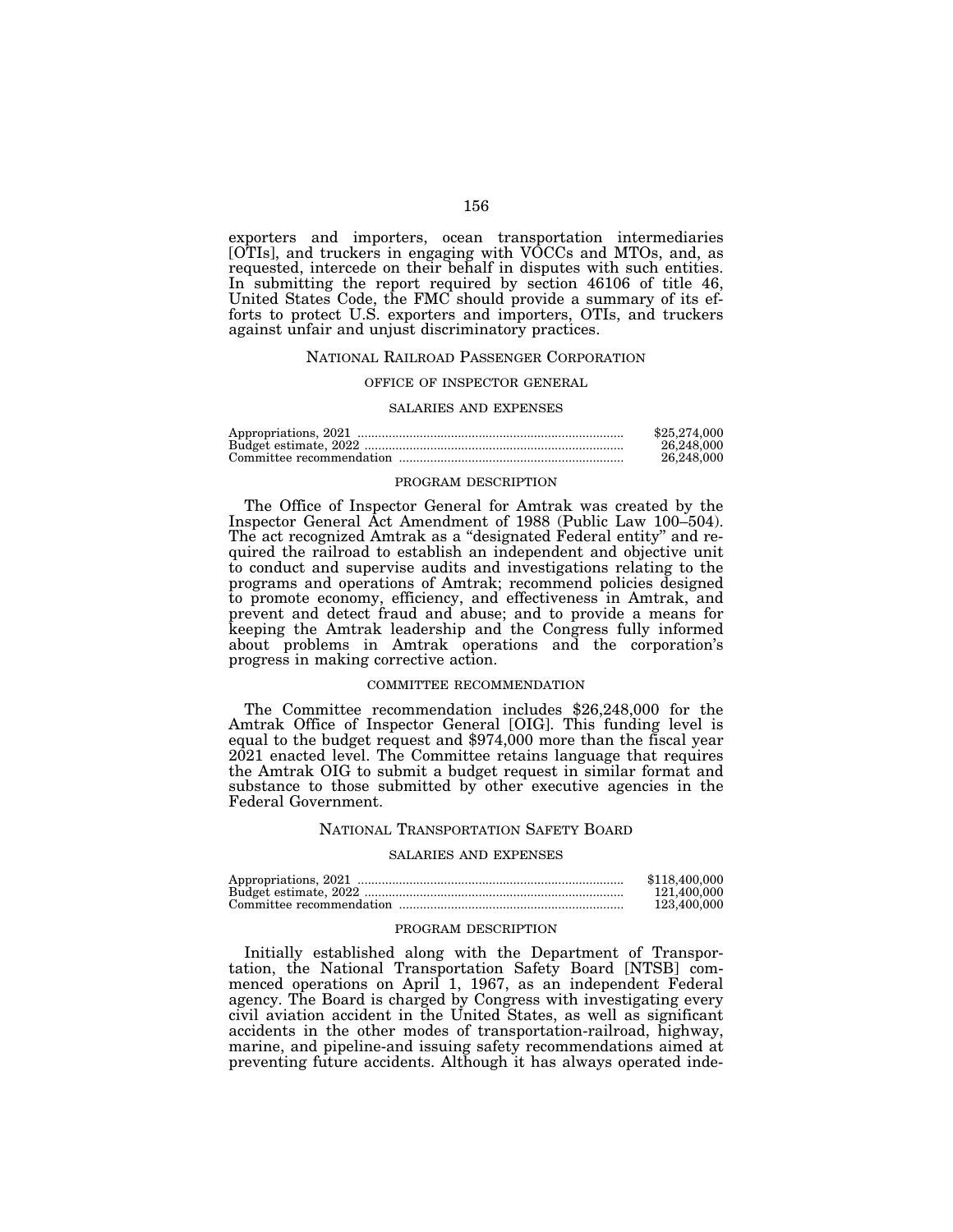pendently, NTSB relied on DOT for funding and administrative support until the Independent Safety Board Act of 1974 (Public Law 93–633) severed all ties between the two organizations starting in 1975.

In addition to its investigatory duties, NTSB is responsible for maintaining the Government's database of civil aviation accidents and also conducts special studies of transportation safety issues of national significance. Furthermore, in accordance with the provisions of international treaties, NTSB supplies investigators to serve as U.S. accredited representatives for aviation accidents overseas involving U.S.-registered aircraft, or involving aircraft or major components of U.S. manufacture. NTSB also serves as the ''court of appeals'' for any airman, mechanic, or mariner whenever certificate action is taken by the FAA or the U.S. Coast Guard Commandant, or when civil penalties are assessed by the FAA.

### COMMITTEE RECOMMENDATION

The Committee recommends \$123,400,000 for the National Transportation Safety Board, which is \$2,000,000 more than the budget request and \$5,000,000 more than the fiscal year 2021 enacted level.

*Recommendations to the Department of Transportation*.—The Committee appreciates the NTSB's ''most wanted list'' of safety recommendations for DOT and directs the NTSB to continue to provide the compliance report required under section 1135(e) of title 49, United States Code.

### NEIGHBORHOOD REINVESTMENT CORPORATION

## PAYMENT TO THE NEIGHBORHOOD REINVESTMENT CORPORATION

| \$165,000,000 |
|---------------|
| 170,000,000   |
| 166,000,000   |

#### PROGRAM DESCRIPTION

The Neighborhood Reinvestment Corporation was created by the Neighborhood Reinvestment Corporation Act (Title VI of the Housing and Community Development Amendments of 1978, Public Law 95–557). The Neighborhood Reinvestment Corporation, operating under the trade name ''NeighborWorks America,'' helps local communities to establish efficient, effective partnerships between residents and representatives of the public and private sectors. These partnership-based organizations are independent, tax-exempt, nonprofit entities, collectively known as the ''NeighborWorks Network.'' Nearly 250 NeighborWorks organizations serve almost 3,000 urban, suburban, and rural communities in every State, the District of Columbia, and Puerto Rico.

## COMMITTEE RECOMMENDATION

The Committee recommends an appropriation of \$166,000,000 for NeighborWorks America, which includes \$3,000,000 for the promotion and development of shared equity housing models. This total amount is \$4,000,000 less than the budget request and \$1,000,000 greater than the fiscal year 2021 enacted level. The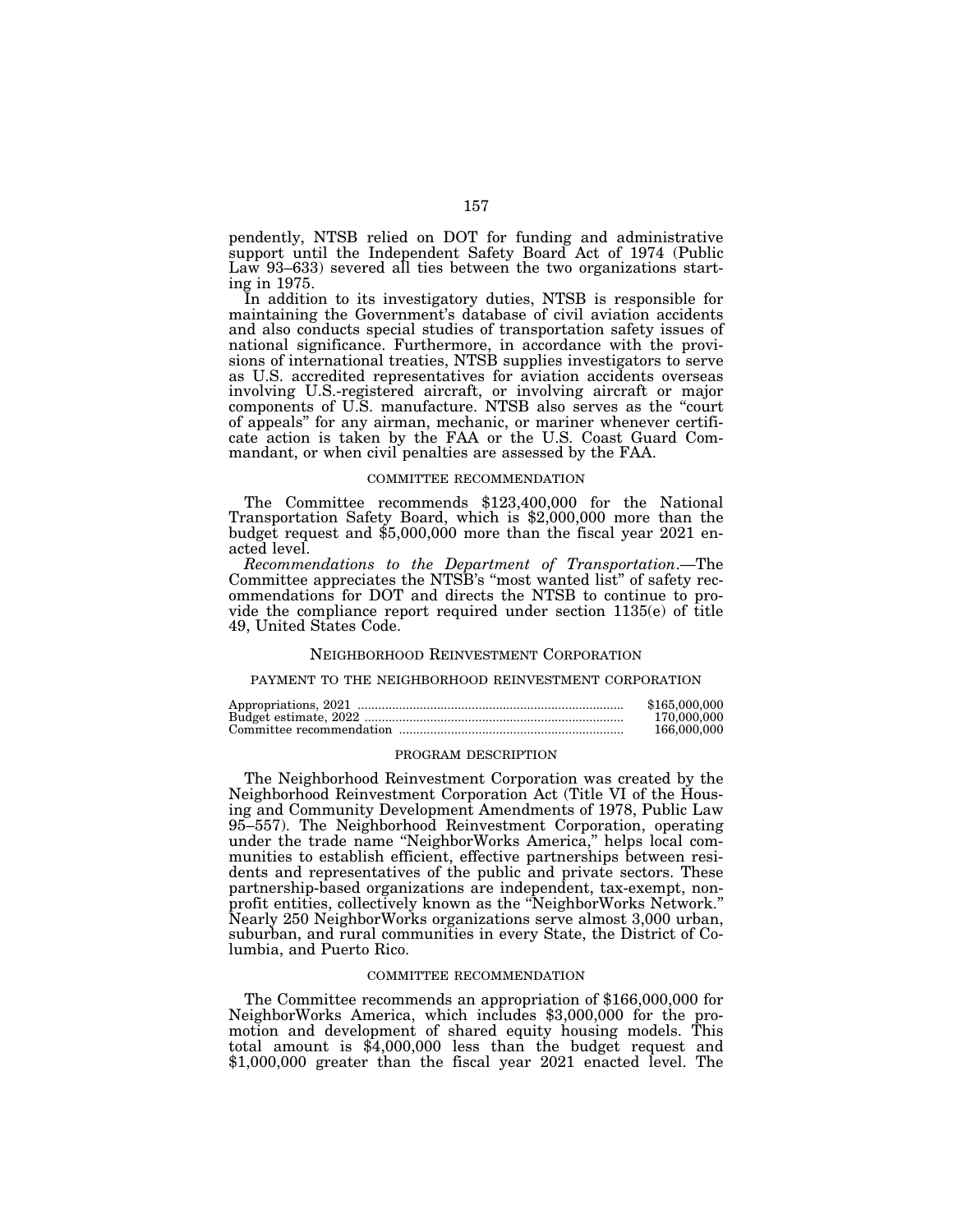Committee directs NeighborWorks to provide at least three days' advance notice to the House and Senate Committees on Appropriations prior to the announcement of any grant exceeding \$50,000 that is awarded to a NeighborWorks Network organization.

*Rural Areas*.—The Committee commends NeighborWorks' efforts to build capacity in rural areas and urges NeighborWorks to continue those initiatives.<br> *Multilingual* Train

*Multilingual Training Courses*.—The Committee directs NeighborWorks to continue in the surveying of the NeighborWorks Network to determine whether there is sufficient need for additional professional development and certification training courses for non-profit community development staff to be offered in additional languages. NeighborWorks is encouraged to develop new courses, including translated materials, to meet those needs.

*Shared Equity Homeownership*.—The Committee recommendation includes \$3,000,000 for the promotion and development of shared equity housing portfolios among its affiliates. NeighborWorks is directed to invest \$1,000,000 in technical assistance and \$2,000,000 for capital grants for affiliates to bring new homes into their existing shared equity portfolios. When awarding capital grants, the committee encourages NeighborWorks to invest in at least one recipient that serves a rural area or a city of under 50,000 people that has demonstrated success in managing a shared equity portfolio. NeighborWorks is directed to work with affiliated organizations with extensive experience in offering shared equity homeownership opportunities as technical assistance providers.

## SURFACE TRANSPORTATION BOARD

#### SALARIES AND EXPENSES

| Appropriation | Crediting offsetting<br>collections |
|---------------|-------------------------------------|
| \$37,500,000  | \$1,250,000                         |
| 39.152.000    | 1,250,000                           |
| 39,152,000    | 1.250.000                           |

#### PROGRAM DESCRIPTION

The Surface Transportation Board [STB] was created on January 1, 1996, by the Interstate Commerce Commission Termination Act of 1995 [ICCTA] (Public Law 104–88). The Board is a five-member, bipartisan, decisionally independent adjudicatory body, and is responsible for the regulation of the rail and pipeline industries and certain non-licensing regulations of motor carriers and water carriers.

STB's rail oversight activities include rate reasonableness, car service and interchange, mergers, line acquisitions, line constructions, and abandonments. STB's jurisdiction also includes certain oversight of the intercity bus industry, pipeline carriers, intercity passenger train service, rate regulation involving noncontiguous domestic water transportation, household goods carriers, and collectively determined motor carrier rates.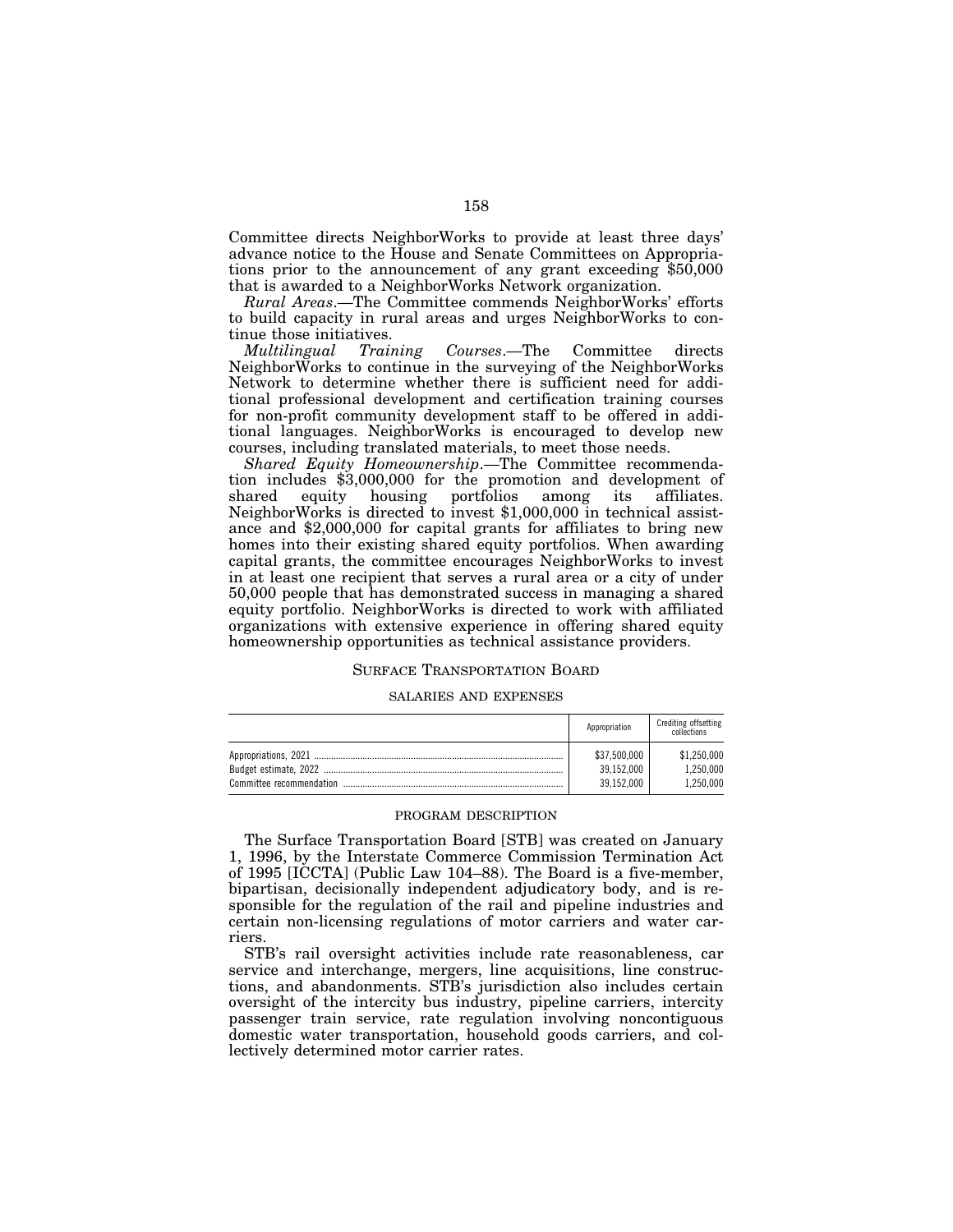### COMMITTEE RECOMMENDATION

The Committee recommends a total appropriation of \$39,152,000. This funding level is equal to the budget request and \$1,652,000 more than the fiscal year 2021 enacted level. Included in the recommendation is \$1,250,000 in fees, which will offset the appropriated funding, resulting in final appropriation from the general fund estimated at no more than \$37,902,000.

*Regulatory Proceedings*.—There remain a number of pending regulatory proceedings that would reform existing regulations at the STB. The Committee continues to encourage the STB to provide a timely and decisive regulatory process.

*Cost-Benefit Analysis*.—In November 2019, the Board issued a solicitation of information to request comments from stakeholders on whether, and how, particular cost-benefit analysis approaches might be more formally integrated into the Board's rulemaking process. The Committee continues to encourage the Board to thoroughly review and consider all comments received, including those from independent agencies that are not statutorily required to have cost-benefit analysis procedural rules, in response to that solicitation of information. If the Board decides to adopt a cost-benefit analysis procedure for significant rulemakings, the Committee encourages the Board to request additional resources, as necessary, to ensure the Board has the necessary staffing and expertise to undertake such cost-benefit analysis.

## UNITED STATES INTERAGENCY COUNCIL ON HOMELESSNESS

#### OPERATING EXPENSES

| \$3,800,000 |
|-------------|
| 4.000.000   |
| 3.800.000   |

#### PROGRAM DESCRIPTION

The United States Interagency Council on Homelessness [USICH] is an independent agency created by the McKinney-Vento Homeless Assistance Act of 1987 (Public Law 100–77) to coordinate and direct the multiple efforts of Federal agencies and other designated groups. USICH was authorized to review Federal programs that assist homeless persons and to take necessary actions to reduce duplication. USICH can recommend improvements in programs and activities conducted by Federal, State, and local governments, as well as local volunteer organizations. USICH consists of the heads of 19 Federal agencies, including the Departments of Housing and Urban Development [HUD], Health and Human Services, Veterans Affairs [VA], Agriculture, Commerce, Defense [DoD], Education, Labor [DOL], Transportation, and other entities as deemed appropriate.

### COMMITTEE RECOMMENDATION

The Committee recommends an appropriation of \$3,800,000 for USICH. This amount is \$200,000 less than the budget request and equal to the fiscal year 2021 enacted level. The Committee reminds USICH of its obligations pursuant to section 405 of this act, includ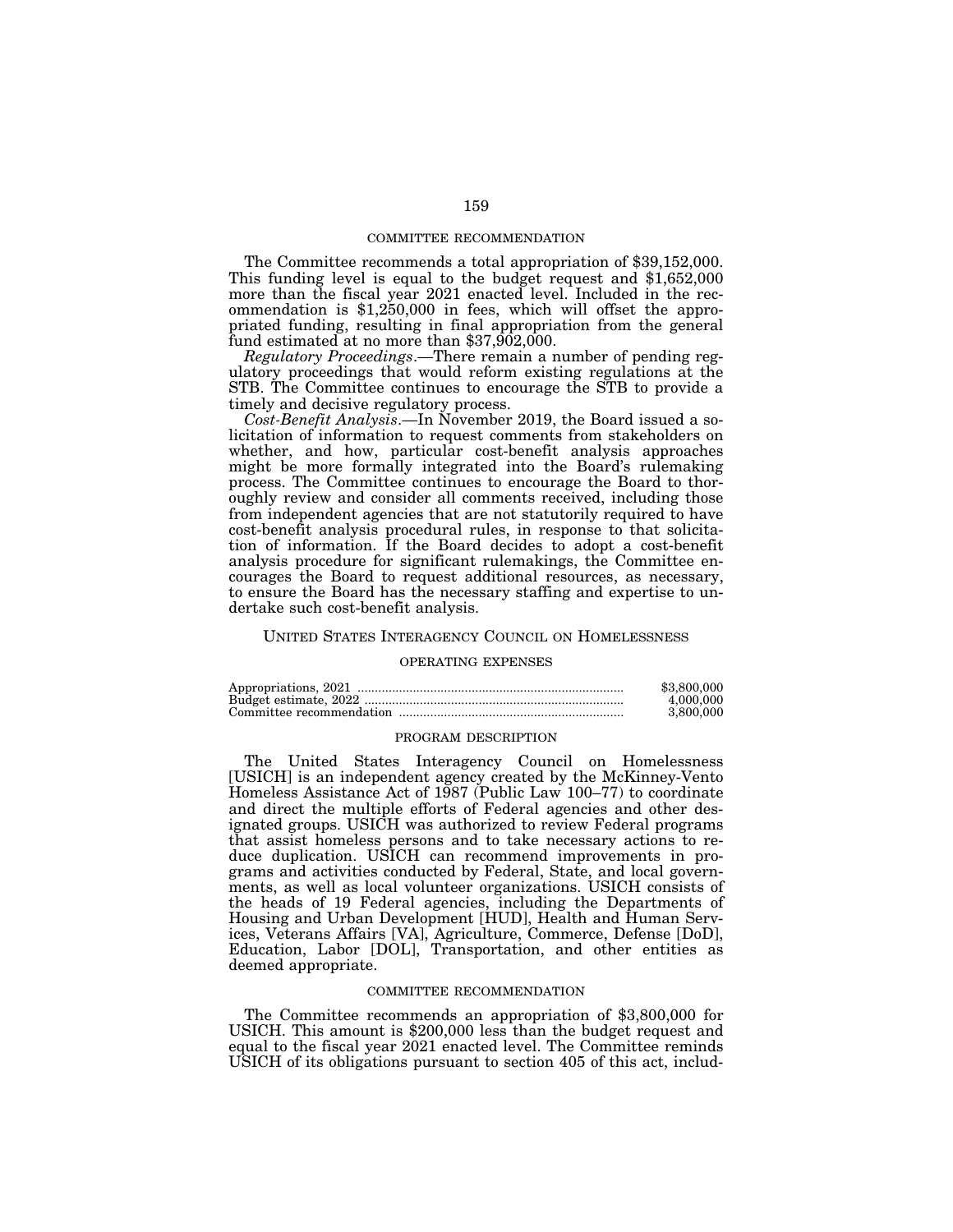ing the need to receive Committee approval prior to any reorganization.

*Supporting Transitioning Service Members*.—As a part of interagency collaborative efforts in response to congressional directives and facilitated by USICH, DoD was tasked to ensure transitioning service members are effectively referred to employment and housing services, a process referred to as a ''warm handover''. Service members are discharged with the assistance from DoD support staff and referred to VA and DOL liaisons for a seamless transition into civilian life. To evaluate the impact of these programmatic changes, specific data points are necessary to determine the outcomes of this transition initiative. The Committee applauds USICH's collaborative efforts in forming an interagency working group in response to these directives, and encourages the agency to continue coordinating with DoD and other Federal partners in generating the necessary data to ensure an effective "warm handover" process for this population.

The Committee understands USICH's concerted efforts in coordinating with DoD and other Federal partners yielded the improved availability of necessary data, ensuring an effective warm handover, positively impacting the rate of veterans being stably housed after discharge. USICH is thereby directed, within 180 days of enactment of this act, to provide a briefing to the House and Senate Committees on Appropriations, summarizing the progress of this data sharing effort, identifying metrics noting an improvement to the warm handover process, providing a direct comparison of warm handovers before 2018 when USICH identified the need for data transparency and each year thereafter, as well as include any other relevant deliverables noting the progress of this interagency collaboration. The briefing shall also include next steps USICH intends to take to continue on this progress, and, if applicable, outline areas of further improvement to continue decreasing rates of veteran homelessness.

*Homelessness Among Veterans*.—Since 2010, the Nation has seen a 50 percent decrease in the number of veterans experiencing homelessness. Building on this success and ending veterans' homelessness requires cross-agency collaboration to ensure existing HUD–VASH vouchers are successfully leased, new vouchers are allocated and implemented efficiently, and transitioning service members can readily access services upon discharge. The Committee is concerned that HUD's 2020 AHAR identified 37,353 veterans experienced homelessness on a single night in January 2020, while HUD's Office of Public and Indian Housing reports over 26,000 HUD–VASH vouchers unleased as of June 2021. The administration must do more to connect veterans experiencing homelessness with unleased vouchers. The Committee notes that the current chair of USICH is the HUD Secretary and that the vicechair is the VA Secretary. The Committee believes that this arrangement provides USICH the unique opportunity to be a means of facilitating not just collaboration, but also solutions and improved performance of Federal programs. The Committee urges USICH to take full advantage of this opportunity.

*Technical Assistance in Providing Transitional Housing for Survivors of Domestic Violence*.—Survivors fleeing domestic violence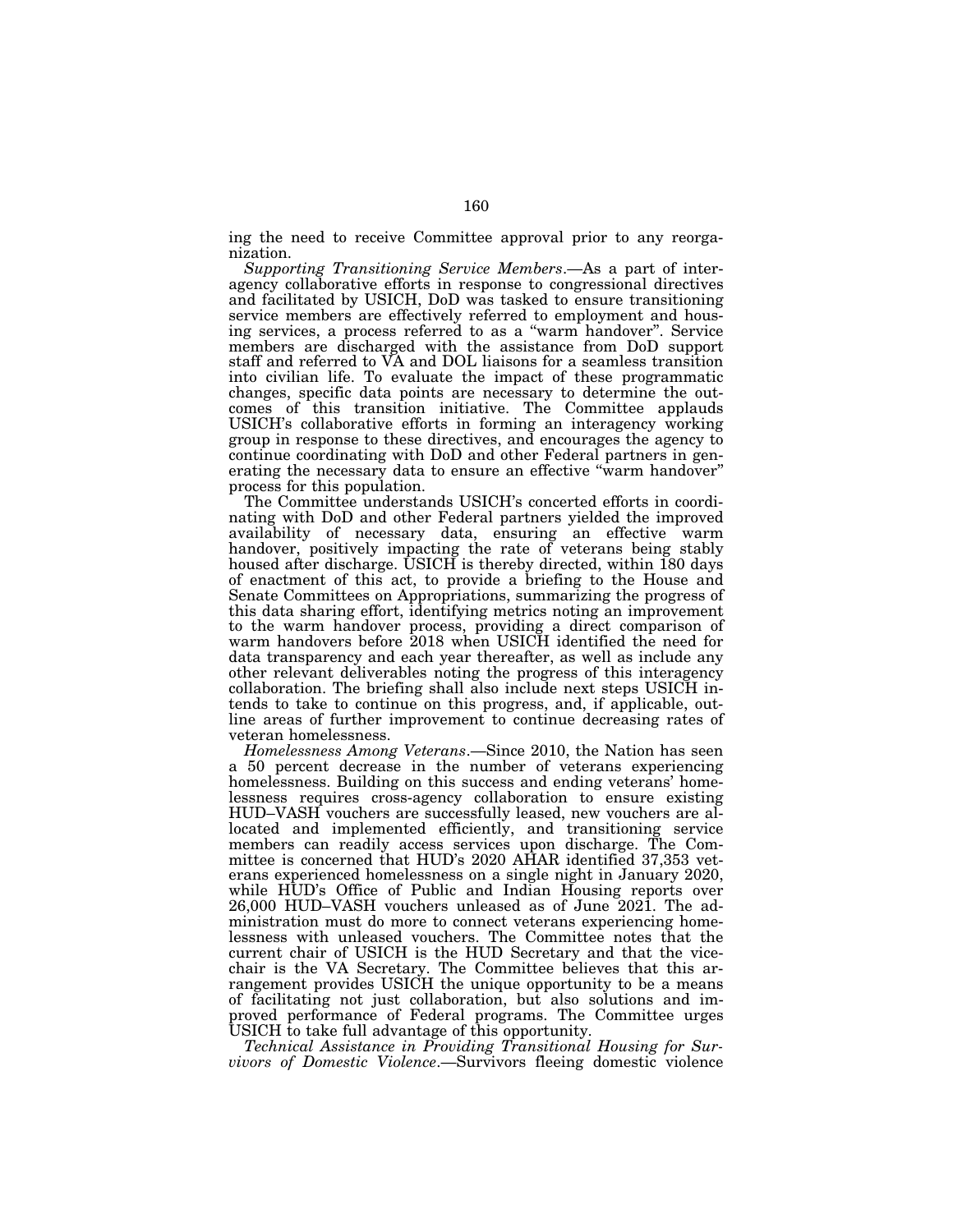have a significant risk of homelessness. Providing safe and stable housing requires specialized training for CoCs due to the traumatic and high-risk situations survivors face. The Committee supports USICH and their efforts in providing data, technical assistance, and best practices for CoCs administering housing services through their partnership with the Domestic Violence and Housing Technical Assistance Consortium. In working with local entities, USICH can be a resource for advocates and service providers, and help ensure that the safety and stability of domestic violence survivors remain a high priority during the CoC intake process. The Committee directs USICH to continue collaborating with affected stakeholders to improve the intake methodology and practices for at-risk populations by providing necessary technical assistance that CoCs can efficiently implement. USICH shall continue providing periodic updates to the Committee as they progress with this directive.

*Housing and Supportive Services*.—The combination of housing and supportive services is critical to successfully addressing, reducing, and ending homelessness. The Committee supports the Housing First framework and the importance of low-barrier access to housing. The Committee also understands that the success of Housing First depends on the availability of supportive services to help transition individuals and families from homelessness to stably housed. The Committee is aware of disconnects between housing and the provision of supportive services, either through a lack of service connections or a level of supportive services that are insufficient to meet the needs of formerly chronically homeless individuals living with substance use disorders or mental and/ or behavioral health issues. To better inform the Committee's policy and funding decisions, the Committee directs USICH to submit to the House and Senate Committees on Appropriations within 270 days of enactment of this act a report identifying current federally funded supportive service programs, how those programs interact with federally funded housing programs, and challenges or barriers that hinder improved performance.

*Annual Reporting Requirements*.—Section 203(c) of the McKinney-Vento Homeless Assistance Act (42 U.S.C. 11313(c)) requires the head of each member agency to submit an annual report to Congress and the council. The report is required to describe: each program assisting homeless individuals administered by each member agency of the council; the number of homeless individuals served by such program; impediments, including any statutory and regulatory restrictions, to the use by individuals experiencing homelessness of each program; any barriers individuals experiencing homelessness may encounter to obtaining services and benefits under each program; and efforts made by such agency to increase the opportunities for homeless individuals to obtain shelter, food, and supportive services. USICH shall compile all information required by section 203(c) and summarize into an annual report, to be submitted to the House and Senate Committees on Appropriations. USICH is further directed to identify any challenges in obtaining the required data, the rationale behind any incomplete data, and shall include discussion on these matters in the annual report. For fiscal year 2022, this report shall be submitted no later than September 30, 2022.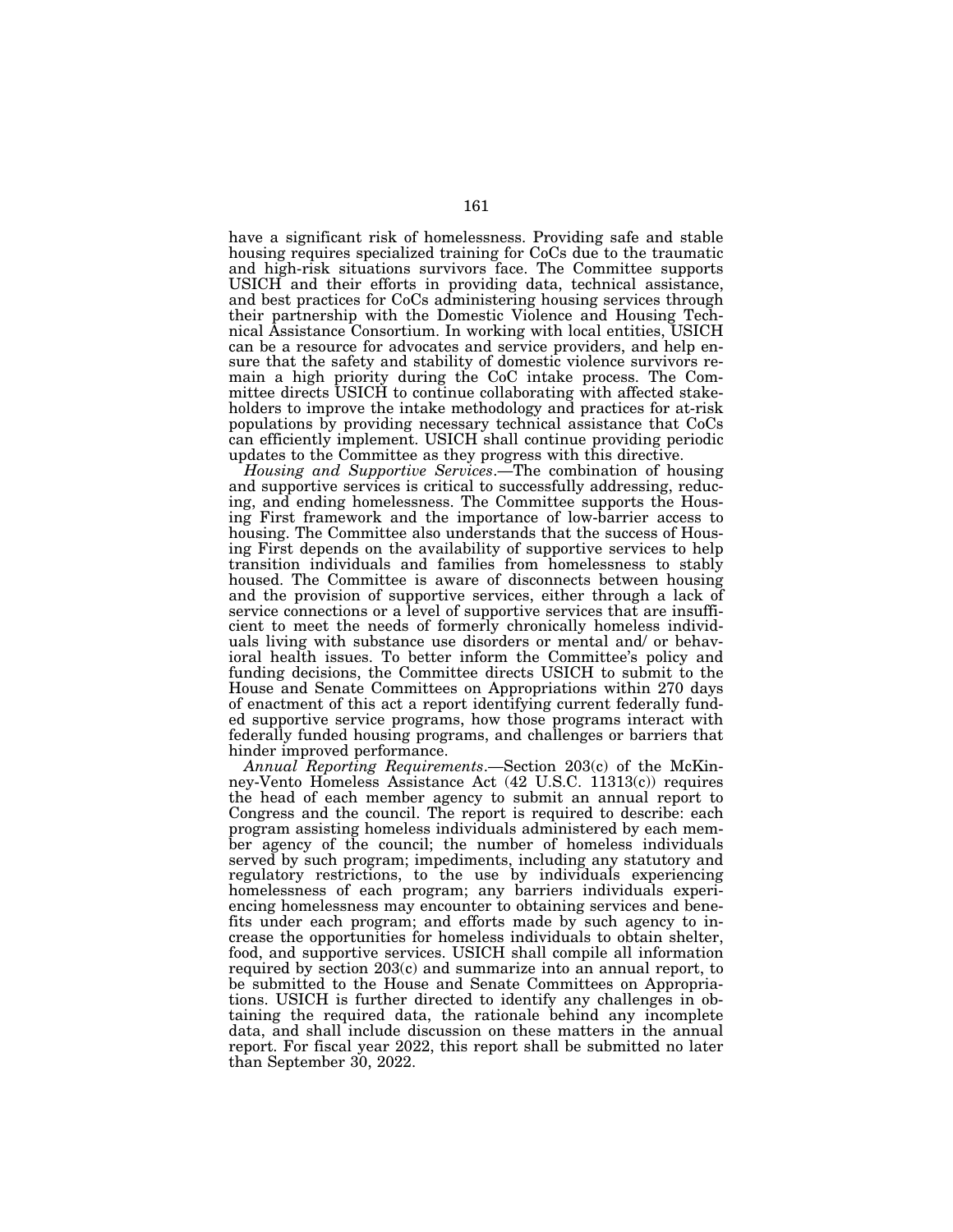*Federal Agency Data Collection of Homeless Individuals and Grantees*.—Homeless assistance programs are spread across multiple Federal agencies as evidenced by the 19 agencies that comprise the USICH. The Committee is concerned that the numerous data collection efforts across agencies are not being leveraged to their full potential. Disconnects in data sharing undermine comprehensive understandings of the causes, scale, and solutions to homelessness at both the Federal and local levels. The Committee directs USICH to submit to the House and Senate Committees on Appropriations within 270 days of enactment of this act a report identifying the homeless data collection systems being used by the member agencies of USICH including the identification of which systems interact with, or are accessible by, multiple agencies.

*Implementation of Best Practices*.—To prevent USICH from misusing Federal funds through sharing inaccurate or misleading data with Federal partners, community practitioners, and other stakeholders, the Committee directs USICH to ensure best practices and evidence-based conclusions are central to any technical assistance and recommendations released by the agency.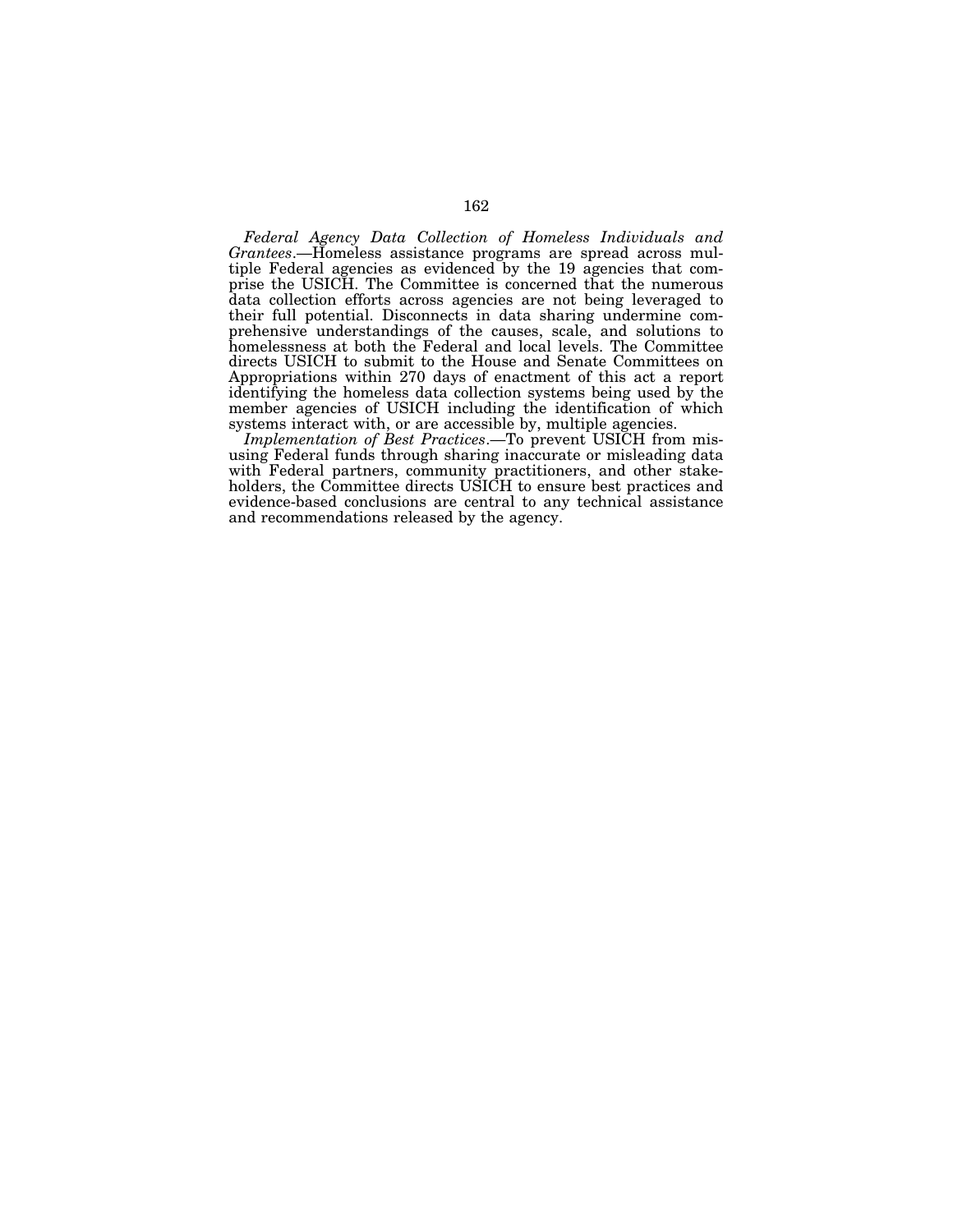## TITLE IV

## GENERAL PROVISIONS—THIS ACT

Section 401 prohibits pay and other expenses for non-Federal parties in regulatory or adjudicatory proceedings funded in this act.

Section 402 prohibits obligations beyond the current fiscal year and prohibits transfers of funds unless expressly so provided herein.

Section 403 limits expenditures for consulting services through procurement contracts where such expenditures are a matter of public record and available for public inspection.

Section 404 prohibits the use of funds for employee training unless such training bears directly upon the performance of official duties.

Section 405 authorizes the reprogramming of funds within a budget account and specifies the reprogramming procedures for agencies funded by title I and III of this act.

Section 406 ensures that 50 percent of unobligated balances may remain available for certain purposes.

Section 407 prohibits the use of funds for eminent domain unless such taking is employed for public use.

Section 408 prohibits funds in this act to be transferred without express authority.

Section 409 protects employment rights of Federal employees who return to their civilian jobs after assignment with the Armed Forces.

Section 410 prohibits the use of funds for activities not in compliance with the Buy American Act.

Section 411 prohibits funding for any person or entity convicted of violating the Buy American Act.

Section 412 prohibits funds for first-class airline accommodation in contravention of section 301–10.122 and 301–10.123 of title 41 CFR.

Section 413 prohibits funds from being used for the approval of a new foreign air carrier permit or exemption application if that approval would contravene United States law or article 17 bis of the U.S.-E.U.-Iceland-Norway Air Transport Agreement and specifies that nothing in this section shall prohibit, restrict, or preclude the Secretary of DOT from granting a permit or exemption where such authorization is consistent with the U.S.-E.U.-Iceland-Norway Air Transport Treaty and the U.S. law.

Section 414 restricts the number of employees that agencies funded in this act may send to international conferences.

Section 415 prohibits the Surface Transportation Board from charging filing fees for rate or practice complaints that are greater than the fees authorized for district court civil suits.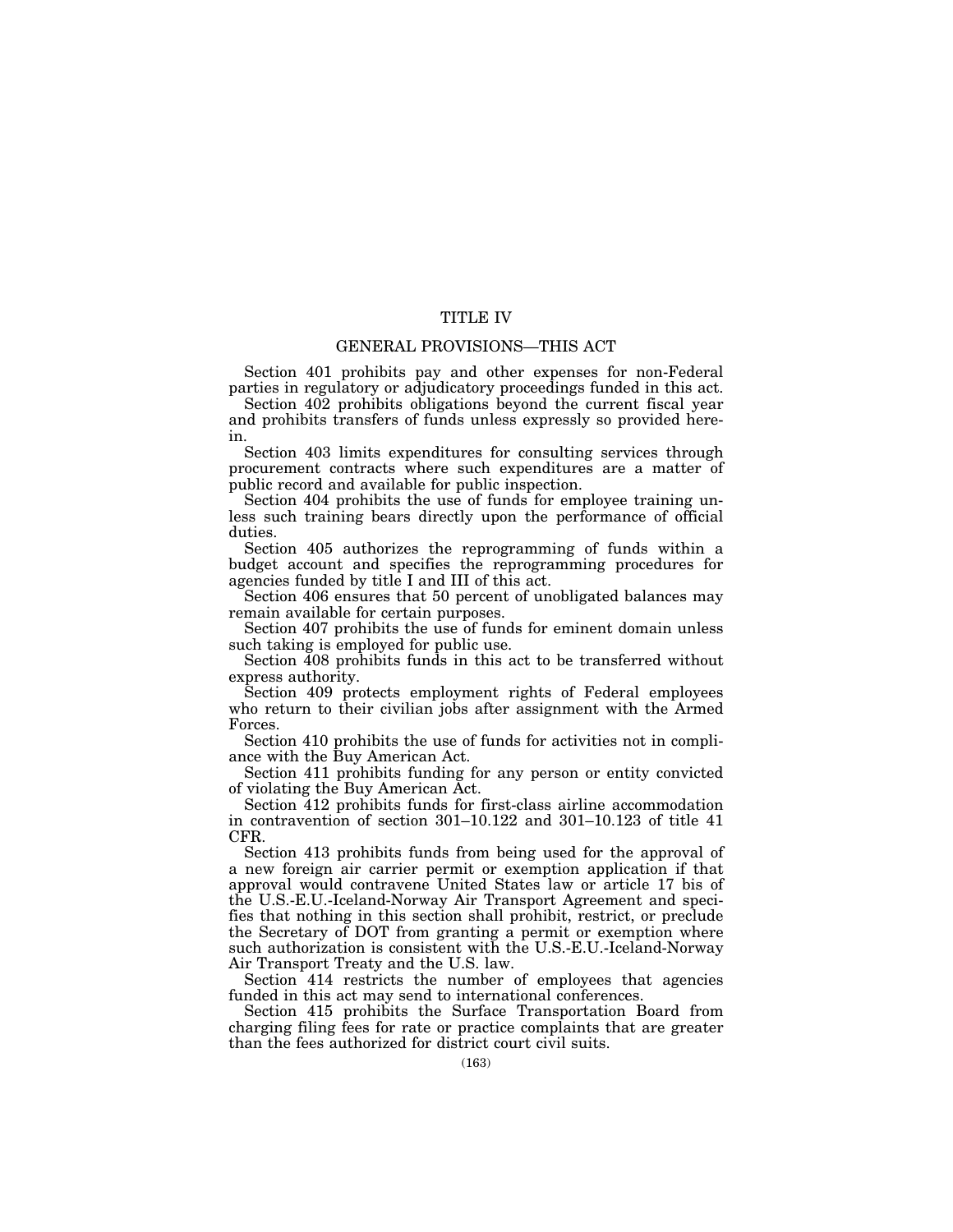Section 416 prohibits funds from being used to maintain or establish computer networks unless such networks block the viewing, downloading, or exchange of pornography.

Section 417 prohibits funds from denying an Inspector General timely access to any records, documents, or other materials available to the department or agency over which that Inspector General has responsibilities, or to prevent or impede that Inspector General's access.

Section 418 prohibits funds from being used to pay awards or fees for contractors with poor performance.

Section 419 extends the period of authorization of the Native American Housing and Self-Determination Act [NAHASDA] through fiscal year 2023.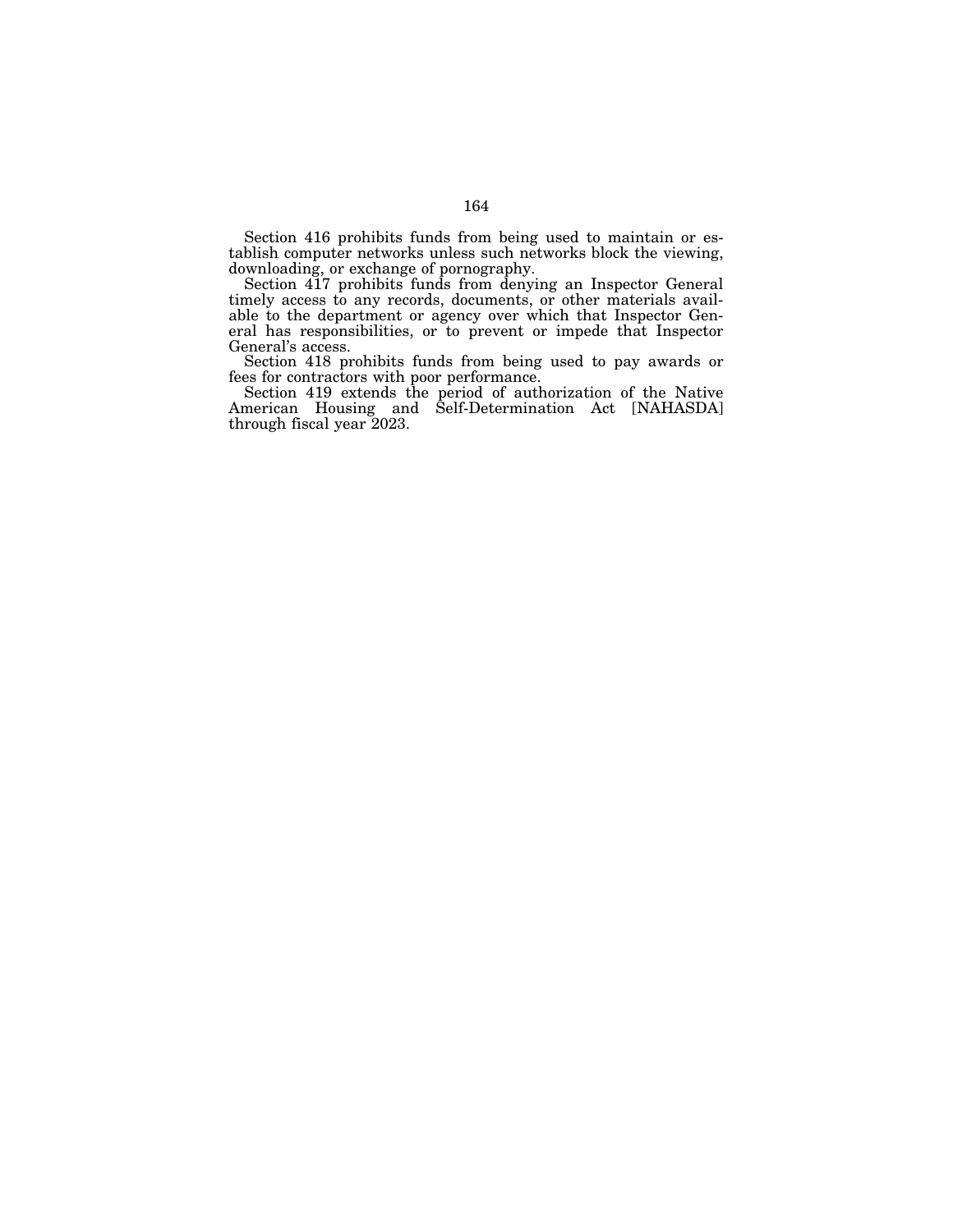## TITLE V

## REFORMING DISASTER RECOVERY ACT

*HUD Community Development Block Grant Disaster Recovery [CDBG–DR]*.—The CDBG–DR program was first deployed by Congress in 1993. Since then, nearly \$90,000,000,000 has been appropriated for CDBG–DR and allocated to almost every State. Despite being a major component of the Federal long-term disaster recovery framework for almost three decades, the CDBG-DR program lacks permanent authorization, which creates confusion and frustration for disaster-impacted communities and survivors. Due to the lack of predictable funding and program regulations, implementation of CDBG–DR funds is uneven and slow, taking anywhere from 8 months to multiple years to reach impacted households.

The Reforming Disaster Recovery Act included in title V of this act will accelerate assistance to disaster-impacted communities by: (1) creating a Long-Term Disaster Recovery Fund to make funding more predictable; (2) permanently authorizing CDBG–DR, which will allow HUD to issue regulations in a way that supports resilience, reduces administrative burden, and reduces conflicts between Federal agency requirements; and (3) quickly supporting grantee capacity following major disasters.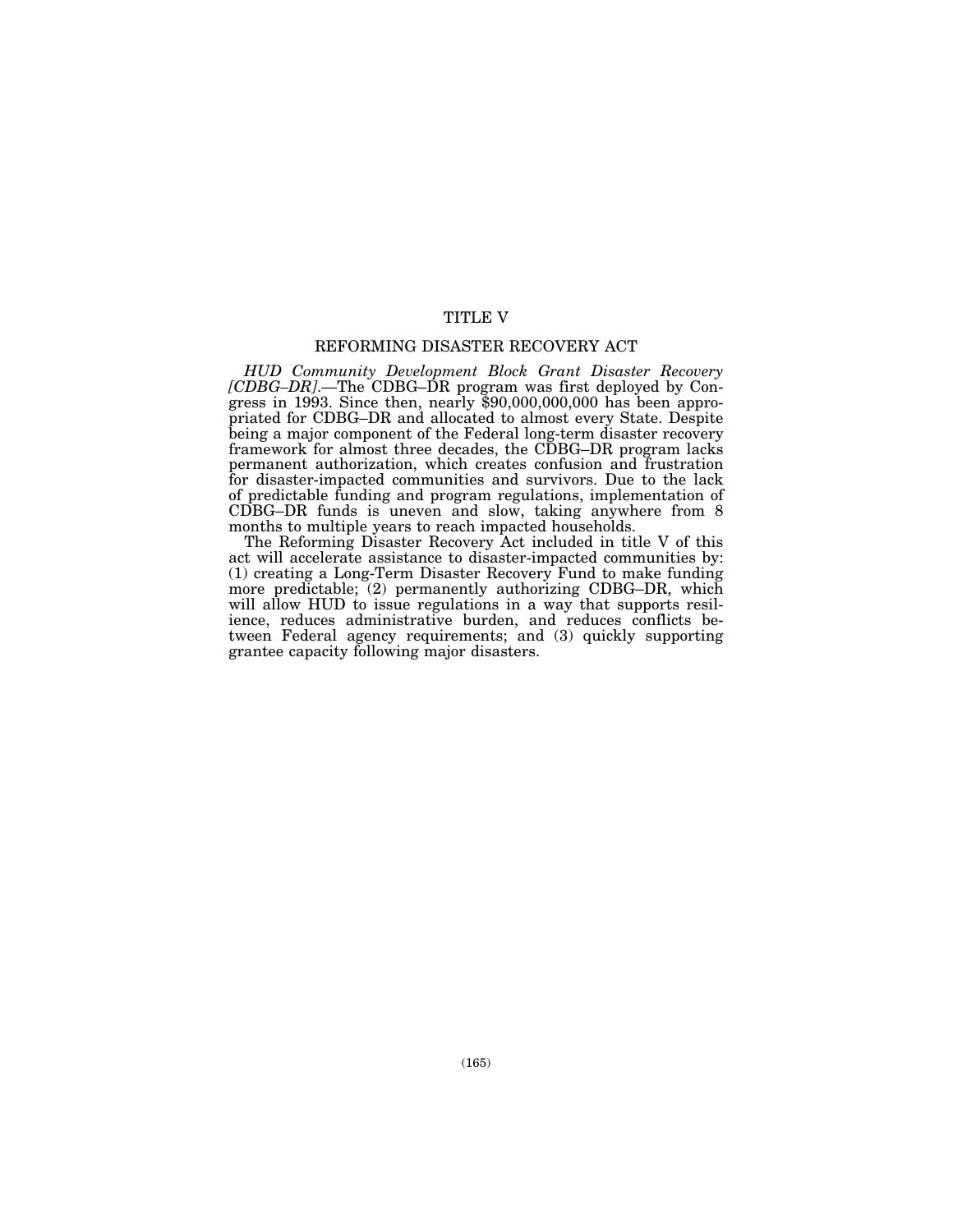## COMPLIANCE WITH PARAGRAPH 7, RULE XVI, OF THE STANDING RULES OF THE SENATE

Paragraph 7 of rule XVI requires that Committee reports accompanying general appropriations bills identify each recommended amendment which proposes an item of appropriation which is not made to carry out the provisions of an existing law, a treaty stipulation, or an act or resolution previously passed by the Senate during that session.

The Committee is filing an original bill, which is not covered under this rule, but reports this information in the spirit of full disclosure.

The Committee recommends funding for the following programs or activities which currently lack authorization for fiscal year 2022:

## TITLE I-DEPARTMENT OF TRANSPORTATION

National Infrastructure Investments Building Resilient Infrastructure Through Innovative Solutions Safe and Accessible Roadways for All Federal Highway Administration Federal Motor Carrier Safety Administration National Highway Traffic Safety Administration Federal Railroad Administration Federal Transit Administration Washington Metropolitan Area Transit Authority Pipeline and Hazardous Materials Safety Administration—Hazardous Materials Safety Maritime Administration

TITLE II—DEPARTMENT OF HOUSING AND URBAN DEVELOPMENT

Rental Assistance Programs Indian Housing Block Grants Indian Housing Loan Guarantee Fund Native Hawaiian Housing Block Grant Housing Opportunities for Persons with AIDS Community Development Fund Community Development Loan Guarantee Home Investment Partnerships Program Choice Neighborhoods Initiatives Self-Help Homeownership Opportunity Program Homeless Assistance Housing for the Elderly Housing for Persons with Disabilities FHA General and Special Risk Program Account GNMA Mortgage Backed Securities Loan Guarantee Program Account

Policy Development and Research

(166)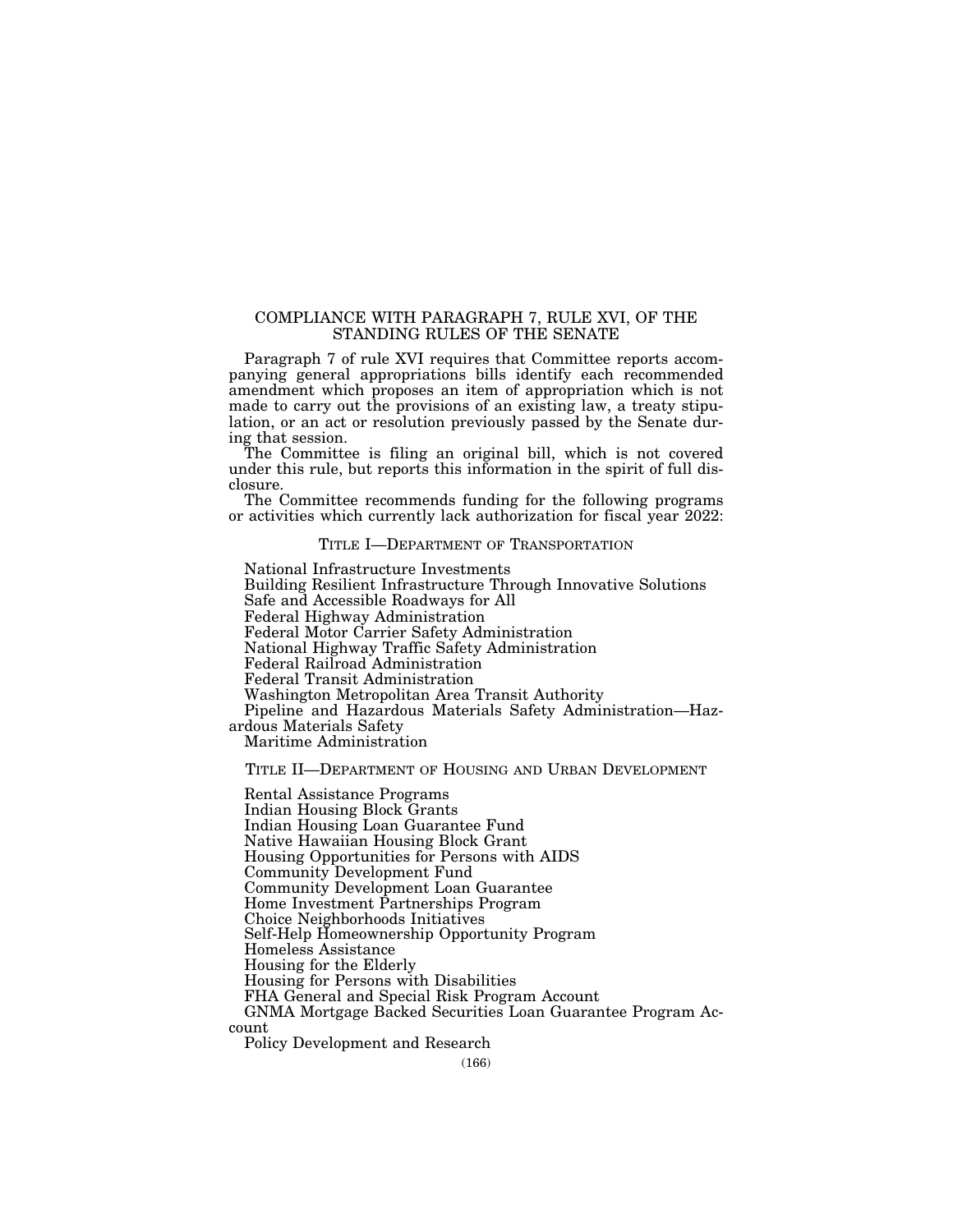Fair Housing Activities, Fair Housing Program Lead Hazard Reduction Program Salaries and Expenses

## TITLE III—RELATED AGENCIES

Access Board Federal Maritime Commission Neighborhood Reinvestment Corporation Surface Transportation Board

## COMPLIANCE WITH PARAGRAPH 12, RULE XXVI, OF THE STANDING RULES OF THE SENATE

Paragraph 12 of rule XXVI requires that Committee reports on a bill or joint resolution repealing or amending any statute or part of any statute include " $(a)$  the text of the statute or part thereof which is proposed to be repealed; and (b) a comparative print of that part of the bill or joint resolution making the amendment and of the statute or part thereof proposed to be amended, showing by stricken-through type and italics, parallel columns, or other appropriate typographical devices the omissions and insertions which would be made by the bill or joint resolution if enacted in the form recommended by the Committee.''

In compliance with this rule, changes in existing law proposed to be made by the bill are shown as follows: existing law to be omitted is enclosed in black brackets; new matter is printed in italic; and existing law in which no change is proposed is shown in roman.

## **TITLE 12—BANKS AND BANKING**

## **CHAPTER 13—NATIONAL HOUSING**

### SUBCHAPTER II—MORTGAGE INSURANCE

## **§ 1715z–13a. Loan guarantees for Indian housing**

### **(a) Authority**

\* \* \* \* \* \* \*

## **(i) Indian Housing Loan Guarantee Fund**

### **(1) Establishment**

\* \* \* \* \* \* \*

- **(5) Limitation on commitments to guarantee loans and mortgages** 
	- **(A) Requirement of appropriations**

\* \* \* \* \* \* \*

## **(C) Limitation on outstanding aggregate principal amount**

Subject to the limitations in subparagraphs (A) and (B), the Secretary may enter into commitments to guarantee loans under this section in each of fiscal years  $2008$  through  $[2012]$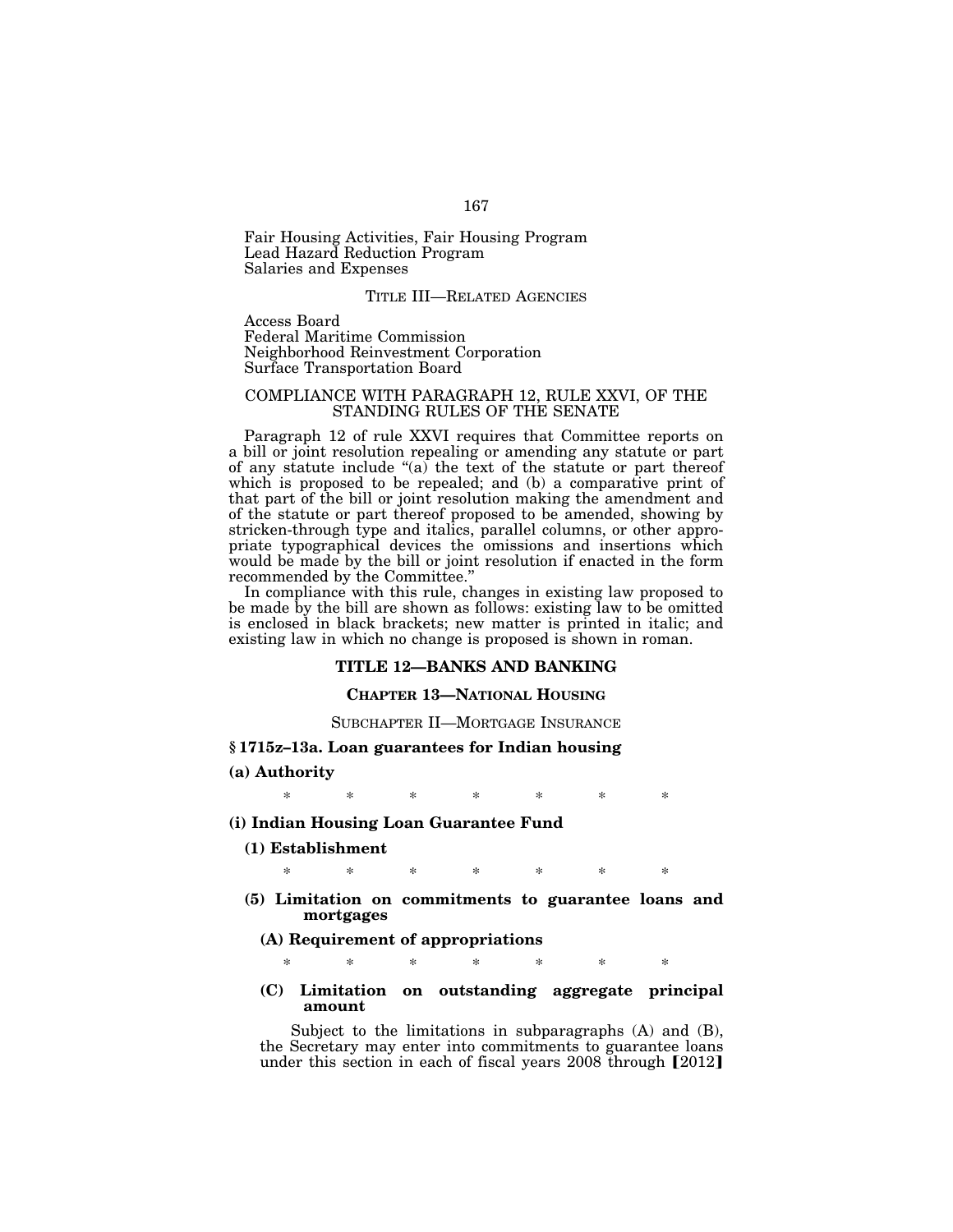*2023* with an aggregate outstanding principal amount not exceeding such amount as may be provided in appropriation Acts for such fiscal year.

\* \* \* \* \* \* \*

**§ 1715z–13b. Loan guarantees for Native Hawaiian housing (a) Definitions** 

\* \* \* \* \* \* \*

**(j) Hawaiian Housing Loan Guarantee Fund** 

## **(1) Establishment**

\* \* \* \* \* \* \*

**(5) Limitation on commitments to guarantee loans and mortgages** 

## **(A) Requirement of appropriations**

\* \* \* \* \* \* \*

**(C) Limitation on outstanding aggregate principal amount** 

Subject to the limitations in subparagraphs (A) and (B), the Secretary may enter into commitments to guarantee loans under this section for each of fiscal years  $2001$ ,  $2002$ ,  $2003$ , 2004, and 2005] *through 2023* with an aggregate outstanding principal amount not exceeding \$100,000,000 for each such fiscal year.

\* \* \* \* \* \* \*

## **(7) Authorization of appropriations**

There are authorized to be appropriated to the Guarantee Fund to carry out this section such sums as may be necessary for each of fiscal years 2001**[**, 2002, 2003, 2004, and 2005**]** *through 2023*.

## **TITLE 25—INDIANS**

## **CHAPTER 43—NATIVE AMERICAN HOUSING ASSISTANCE AND SELF-DETERMINATION**

## SUBCHAPTER I—BLOCK GRANTS AND GRANT REQUIREMENTS

## **§ 4117. Authorization of appropriations**

There are authorized to be appropriated for grants under this subchapter such sums as may be necessary for each of fiscal years 2009 through [2013] 2023. This section shall take effect on October 26, 1996.

\* \* \* \* \* \* \*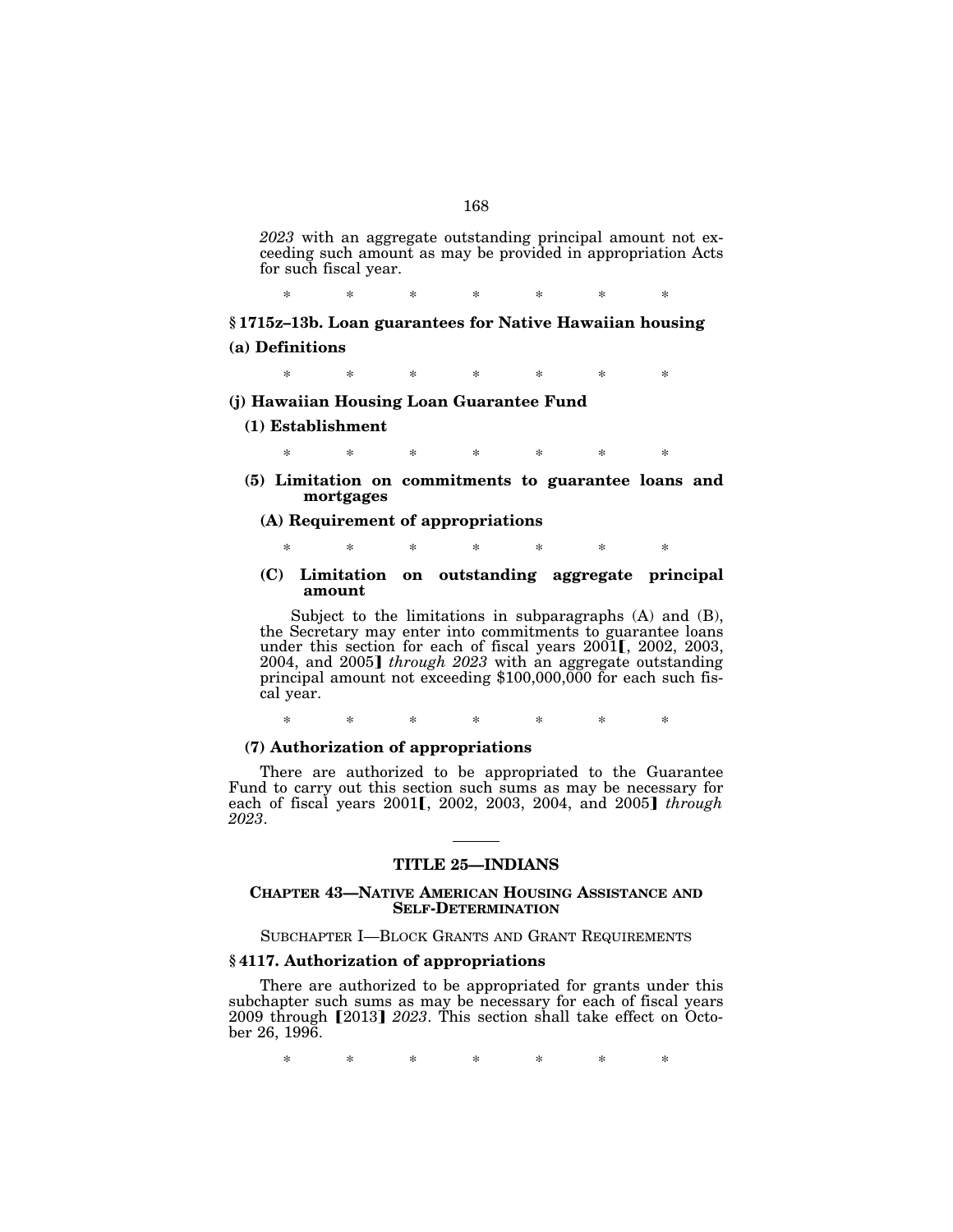## SUBCHAPTER VI—FEDERAL GUARANTEES FOR FINANCING FOR TRIBAL HOUSING ACTIVITIES

### **§ 4195. Limitations on amount of guarantees**

### **(a) Aggregate fiscal year limitation**

Notwithstanding any other provision of law and subject only to the absence of qualified applicants or proposed activities and to the authority provided in this subchapter, to the extent approved or provided in appropriations Acts, the Secretary may enter into commitments to guarantee notes and obligations under this subchapter with an aggregate principal amount not to exceed \$400,000,000 for each of fiscal years 2009 through [2013] 2023.

## **(b) Authorization of appropriations for credit subsidy**

There are authorized to be appropriated to cover the costs (as such term is defined in section 661a of title 2) of guarantees under this subchapter such sums as may be necessary for each of fiscal years 2009 through [2013] *2023*.

\* \* \* \* \* \* \*

SUBCHAPTER VIII—HOUSING ASSISTANCE FOR NATIVE HAWAIIANS

## **§ 4243. Authorization of appropriations**

There are authorized to be appropriated to the Department of Housing and Urban Development for grants under this subchapter such sums as may be necessary for each of fiscal years 2001 [, 2002, 2003, 2004, and 2005] *through 2023*.

## **TITLE 42—THE PUBLIC HEALTH AND WELFARE**

## **CHAPTER 8—LOW-INCOME HOUSING**

SUBCHAPTER I—GENERAL PROGRAM OF ASSISTED HOUSING

### **§ 1437a. Rental payments**

\* \* \* \* \* \* \* **(f) Availability of income matching information** 

# \* \* \* \* \* \* \*

*(g) Restrictions on Assistance and Eligibility.— (1) No assistance shall be provided under section 8 of this* 

*Act to any individual who—* 

*(A) is enrolled as a student at an institution of higher education (as defined under section 102 of the Higher Education Act of 1965 (20 U.S.C. 1002));* 

*(B) is under 24 years of age;* 

*(C) is not a veteran;* 

*(D) is unmarried;* 

*(E) does not have a dependent child;* 

*(F) is not a person with disabilities, as such term is defined in subsection (b)(3)(E) of this section and was not receiving assistance under such section 8 as of November 30, 2005;*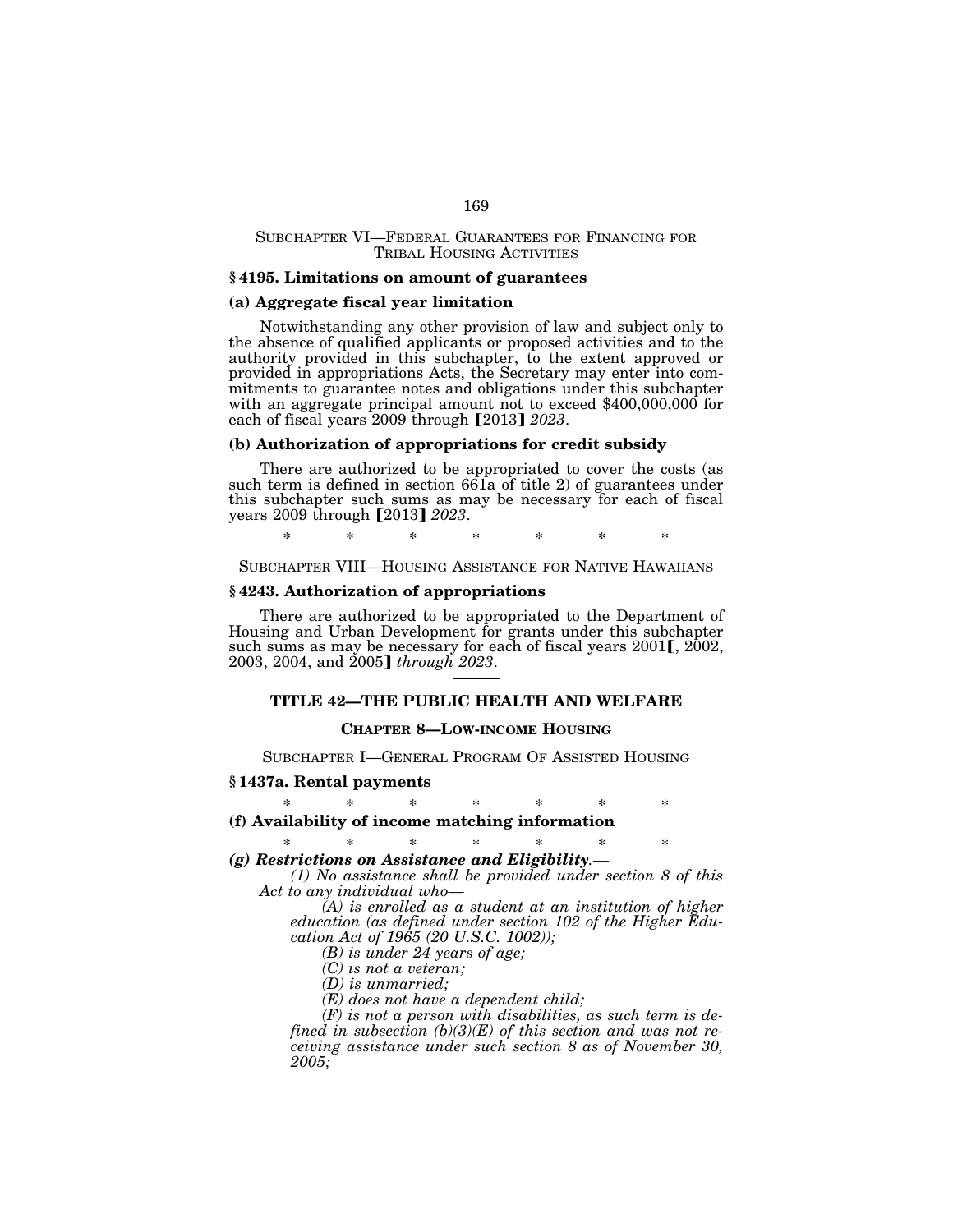*(G) is not a youth who left foster care at age 14 or older and is at risk of becoming homeless; and* 

*(H) is not otherwise individually eligible, or has parents who, individually or jointly, are not eligible, to receive assistance under section 8 of this Act.* 

*(2) For purposes of determining the income of a person under section 8 of this Act, any financial assistance (in excess of amounts received for tuition and any other required fees and charges) that an individual receives under the Higher Education Act of 1965 (20 U.S.C. 1001 et seq.), from private sources, or from an institution of higher education (as defined under section 102 of the Higher Education Act of 1965 (20 U.S.C. 1002)), shall be considered income to that individual, except for a person over the age of 23 with dependent children.* 

## **§ 1437f. Low-income housing assistance**

\* \* \* \* \* \* \*

*\* \* \* \* \* \* \** 

## RENTAL ASSISTANCE DEMONSTRATION

To conduct a demonstration designed to preserve and improve public housing and certain other multifamily housing through the voluntary conversion of properties with assistance under section 9 of the United States Housing Act of 1937, (hereinafter, ''the Act''), or the moderate rehabilitation program under section  $8(e)(2)$  of the Act, to properties with assistance under a project-based subsidy contract under section 8 of the Act, which shall be eligible for renewal under section 524 of the Multifamily Assisted Housing Reform and Affordability Act of 1997, or assistance under section 8(o)(13) of the Act, the Secretary may transfer amounts provided through contracts under section 8(e)(2) of the Act or under the headings "Public Housing Capital Fund" [ and "Public Housing Operating Fund"], "Public Housing Operating Fund", and "Public *Housing Fund''* to the headings ''Tenant-Based Rental Assistance'' or "Project-Based Rental Assistance" (herein the "First Component''): *Provided,* That the initial long-term contract under which converted assistance is made available may allow for rental adjustments only by an operating cost factor established by the Secretary, and shall be subject to the availability of appropriations for each year of such term: *Provided further,* That project applications may be received under this demonstration until September 30, [2024] 2028: *Provided further*, That any increase in cost for "Tenant-Based Rental Assistance'' or ''Project-Based Rental Assistance'' associated with such conversion in excess of amounts made available under this heading shall be equal to amounts transferred from "Public Housing Capital Fund" and "Public Housing Operating Fund" or other account from which it was transferred: *Provided* further, That not more than [455,000]*500,000* units currently receiving assistance under section 9 or section  $8(e)(2)$  of the Act shall be converted under the authority provided under this heading: *Provided further, That at properties with assistance under section 9 of the Act requesting to partially convert such assistance, and where an event under section 18 of the Act occurs that results in the eligi-*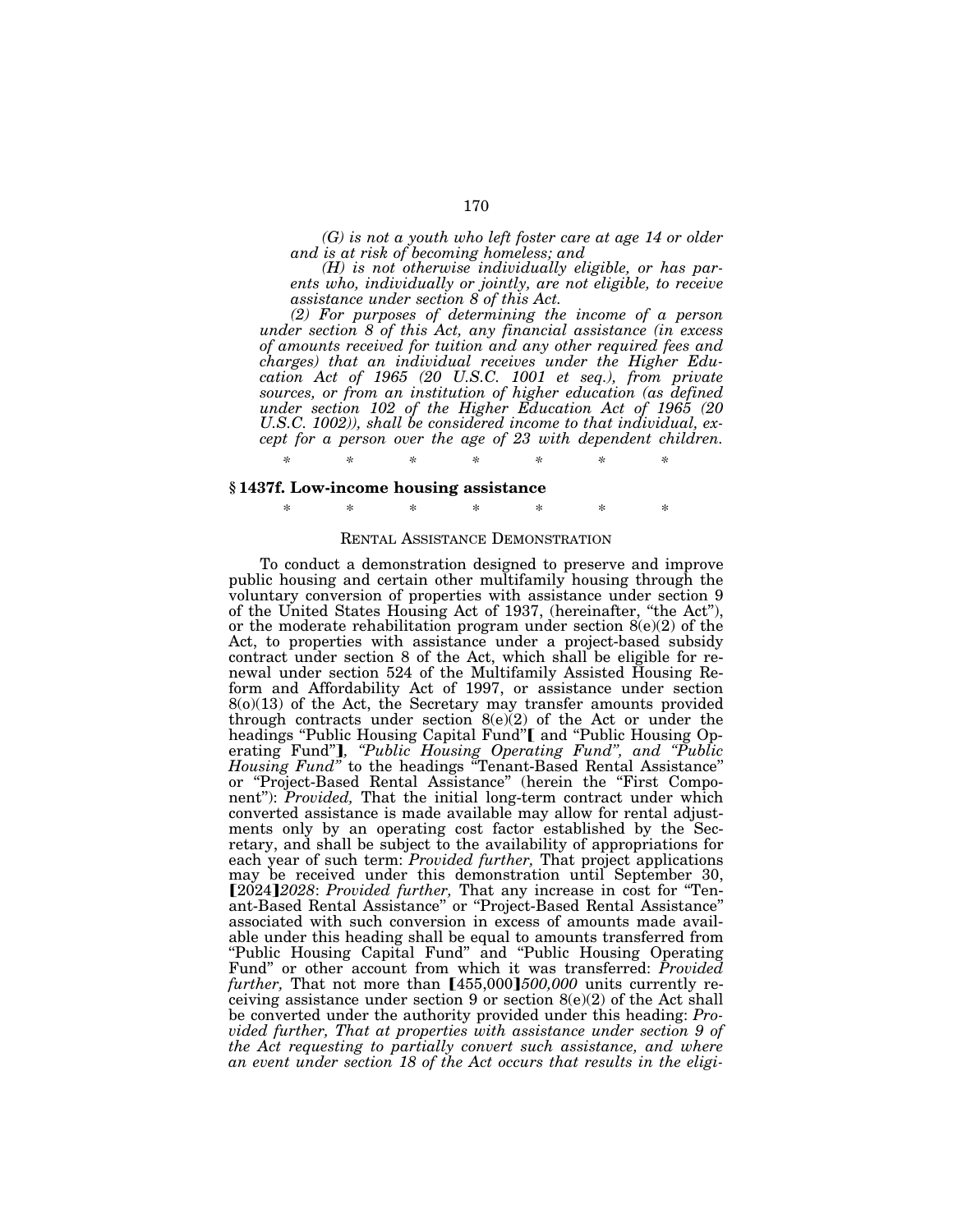*bility for tenant protection vouchers under section 8(o) of the Act, the Secretary may convert the tenant protection voucher assistance to assistance under a project-based subsidy contract under section 8 of the Act, which shall be eligible for renewal under section 524 of the Multifamily Assisted Housing Reform and Affordability Act of 1997, or assistance under section 8(o)(13) of the Act, so long as the property meets any additional requirements established by the Secretary to facilitate conversion: Provided further, That to facilitate the conversion of assistance under the preceding proviso, the Secretary may transfer an amount equal to the total amount that would have been allocated for tenant protection voucher assistance for properties that have requested such conversions from amounts made available for tenant protection voucher assistance under the heading ''Tenant-Based Rental Assistance'' to the heading ''Project-Based Rental Assistance'': Provided further,* That tenants of such properties with assistance converted from assistance under section 9 shall, at a minimum, maintain the same rights under such conversion as those provided under sections 6 and 9 of the Act: *Provided further,* That the Secretary shall select properties from applications for conversion as part of this demonstration through a competitive process: *Provided further,* That in establishing criteria for such competition, the Secretary shall seek to demonstrate the feasibility of this conversion model to recapitalize and operate public housing properties (1) in different markets and geographic areas, (2) within portfolios managed by public housing agencies of varying sizes, and (3) by leveraging other sources of funding to recapitalize properties: *Provided further,* That the Secretary shall provide an opportunity for public comment on draft eligibility and selection criteria and procedures that will apply to the selection of properties that will participate in the demonstration: *Provided further,* That the Secretary shall provide an opportunity for comment from residents of properties to be proposed for participation in the demonstration to the owners or public housing agencies responsible for such properties: *Provided further,* That the Secretary may waive or specify alternative requirements for (except for requirements related to fair housing, nondiscrimination, labor standards, and the environment) any provision of section  $8(0)(13)$  or any provision that governs the use of assistance from which a property is converted under the demonstration or funds made available under the headings of ''Public Housing Capital Fund'', ''Public Housing Operating Fund'', *''Public Housing Fund'', ''Self-Sufficiency Programs'', ''Family Self-Sufficiency''* and ''Project-Based Rental Assistance'', under this Act or any prior Act or any Act enacted during the period of conversion of assistance under the demonstration for properties with assistance converted under the demonstration, upon a finding by the Secretary that any such waivers or alternative requirements are necessary for the effective conversion of assistance under the demonstration *or the ongoing availability of services for residents*: *Provided further*, That the Secretary shall publish by notice in the Federal Register any waivers or alternative requirements pursuant to the previous proviso no later than 10 days before the effective date of such notice: *Provided further,* That the demonstration may proceed after the Secretary publishes notice of its terms in the Federal Register: *Provided further,* That notwithstanding sections 3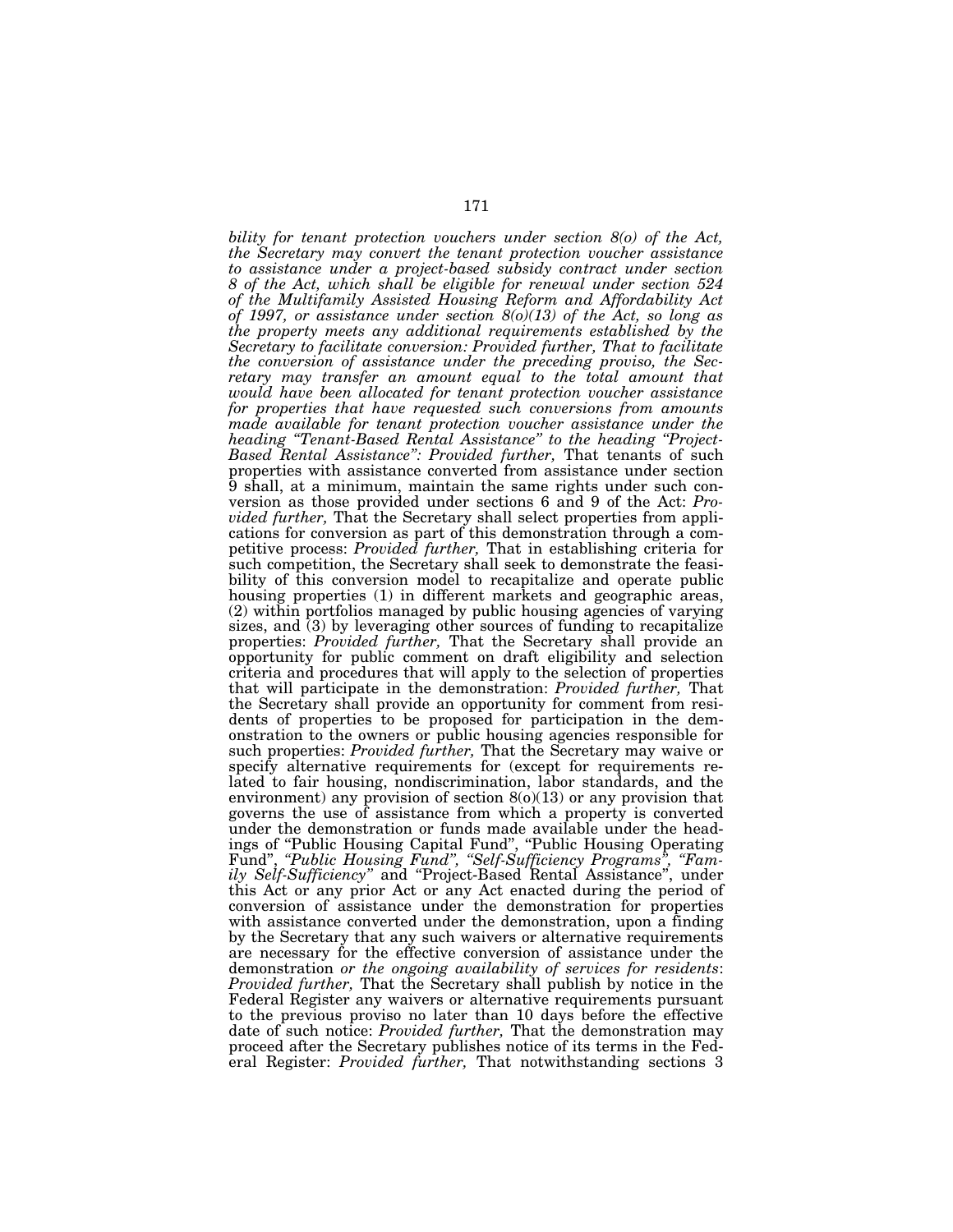and 16 of the Act, the conversion of assistance under the demonstration shall not be the basis for re-screening or termination of assistance or eviction of any tenant family in a property participating in the demonstration, and such a family shall not be considered a new admission for any purpose, including compliance with income targeting requirements: *Provided further,* That in the case of a property with assistance converted under the demonstration from assistance under section 9 of the Act, section 18 of the Act shall not apply to a property converting assistance under the demonstration for all or substantially all of its units, the Secretary shall require ownership or control of assisted units by a public or nonprofit entity except as determined by the Secretary to be necessary pursuant to foreclosure, bankruptcy, or termination and transfer of assistance for material violations or substantial default, in which case the priority for ownership or control shall be provided to a capable public or nonprofit entity, then a capable entity, as determined by the Secretary, shall require long-term renewable use and affordability restrictions for assisted units, and may allow ownership to be transferred to a for-profit entity to facilitate the use of tax credits only if the public housing agency or a nonprofit entity preserves an interest in the property in a manner approved by the Secretary, and upon expiration of the initial contract and each renewal contract, the Secretary shall offer and the owner of the property shall accept renewal of the contract subject to the terms and conditions applicable at the time of renewal and the availability of appropriations each year of such renewal: *Provided further,* That the Secretary may permit transfer of assistance at or after conversion under the demonstration to replacement units subject to the requirements in the previous proviso: *Provided further,*  That the Secretary may establish the requirements for converted assistance under the demonstration through contracts, use agreements, regulations, or other means: *Provided further,* That the Secretary shall assess and publish findings regarding the impact of the conversion of assistance under the demonstration on the preservation and improvement of public housing, the amount of private sector leveraging as a result of such conversion, and the effect of such conversion on tenants: *Provided further, That conversions of assistance under the following provisos herein shall be considered as the ''Second Component'' and shall be authorized for fiscal year 2012*  and thereafter: *[Provided further*, That for fiscal year 2012 and hereafter, owners of properties assisted under section 101 of the Housing and Urban Development Act of 1965, section 236(f)(2) of the National Housing Act, or section 8(e)(2) of the United States Housing Act of 1937, for which an event after October 1, 2006 has caused or results in the termination of rental assistance or affordability restrictions and the issuance of tenant protection vouchers under section 8(o) of the Act, or with a project rental assistance contract under section  $202(c)(2)$  of the Housing Act of 1959, shall be eligible, subject to requirements established by the Secretary, including but not limited to the subordination, restructuring, or both, of any capital advance documentation, including any note, mortgage, use agreement or other agreements, evidencing or securing a capital advance previously provided by the Secretary under section  $202(c)(1)$  of the Housing Act of 1959 as necessary to facili-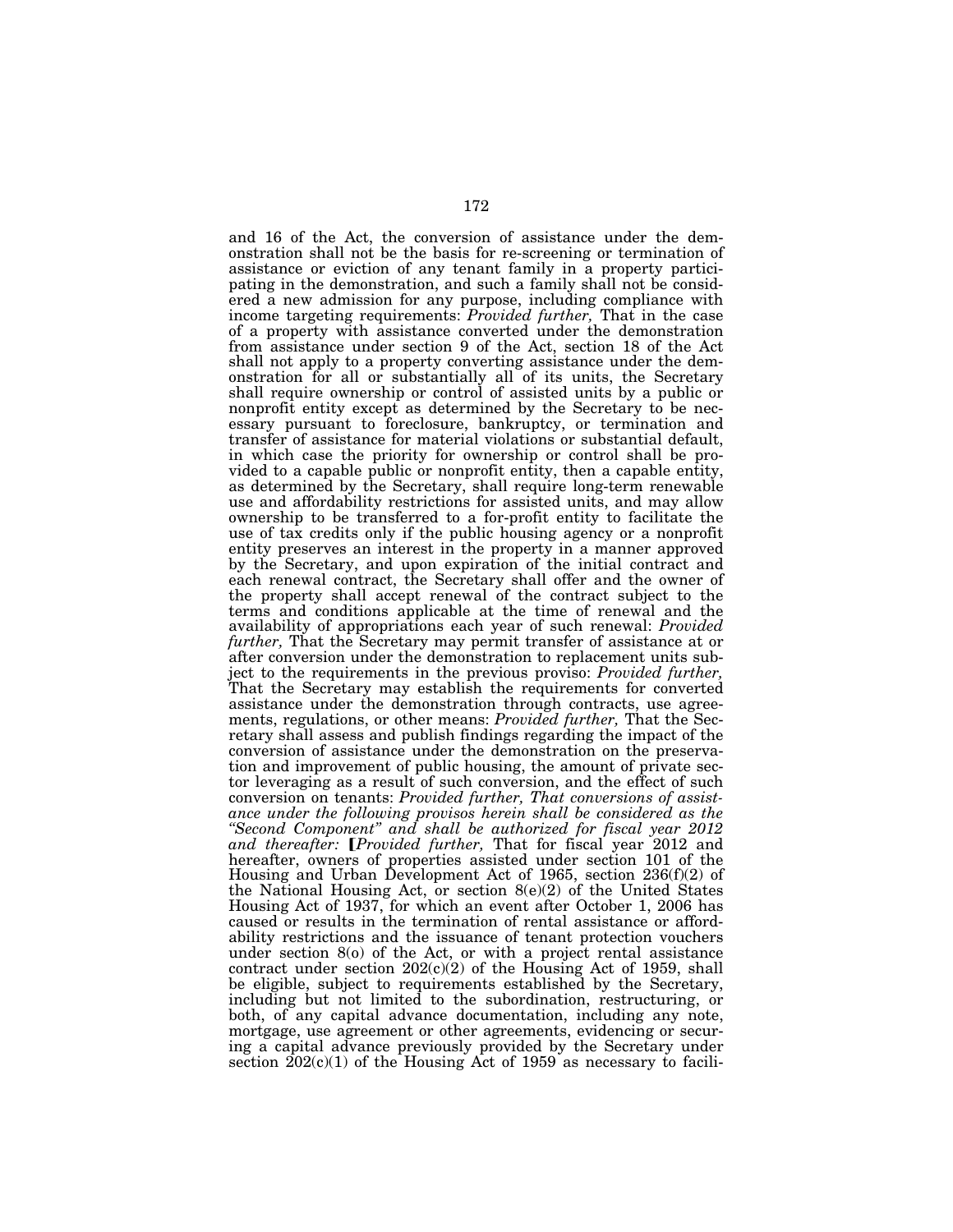tate the conversion of assistance while maintaining the affordability period and the designation of the property as serving elderly persons, and, tenant consultation procedures, for conversion of assistance available for such vouchers or assistance contracts to assistance under a long-term project-based subsidy contract under section 8 of the Act, which shall have a term of no less than 20 years, with rent adjustments only by an operating cost factor established by the Secretary, which shall be eligible for renewal under section 524 of the Multifamily Assisted Housing Reform and Affordability Act of 1997 (42 U.S.C. 1437f note), or, subject to agreement of the administering public housing agency, to assistance under section  $8(0)(13)$  of the Act, to which the limitation under subsection  $(B)$  of section  $8(0)(13)$  of the Act shall not apply and for which the Secretary may waive or alter the provisions of subparagraphs (C) and (D) of section 8(o)(13) of the Act (herein the ''Second Component"): *Provided further, That owners of properties assisted under section 101 of the Housing and Urban Development Act of 1965, section 236(f)(2) of the National Housing Act, or section 8(e)(2) of the United States Housing Act of 1937, for which an event after October 1, 2006 has caused or results in the termination of rental assistance or affordability restrictions and the issuance of tenant protection vouchers under section 8(o) of the Act shall be eligible, subject to requirements established by the Secretary, for conversion of assistance available for such vouchers or assistance contracts to assistance under a long term project-based subsidy contract under section 8 of the Act: Provided further, That owners of properties with a project rental assistance contract under section 202(c)(2) of the Housing Act of 1959 shall be eligible, subject to requirements established by the Secretary, including but not limited to the subordination, restructuring, or both, of any capital advance documentation, including any note, mortgage, use agreement or other agreements, evidencing or securing a capital advance previously provided by the Secretary under section 202(c)(1) of the Housing Act of 1959 as necessary to facilitate the conversion of assistance while maintaining the affordability period and the designation of the property as serving elderly persons, and tenant consultation procedures, for conversion of assistance available for such assistance contracts to assistance under a long term project-based subsidy contract under section 8 of the Act: Provided further, That owners of properties with a project rental assistance contract under section 811(d)(2) of the Cranston-Gonzalez National Affordable Housing Act, shall be eligible, subject to requirements established by the Secretary, including but not limited to the subordination, restructuring, or both, of any capital advance documentation, including any note, mortgage, use agreement or other agreements, evidencing or securing a capital advance previously provided by the Secretary under section 811(d)(2) of the Cranston-Gonzalez National Affordable Housing Act as necessary to facilitate the conversion of assistance while maintaining the affordability period and the designation of the property as serving persons with disabilities, and tenant consultation procedures, for conversion of assistance contracts to assistance under a long term project-based subsidy contract under section 8 of the Act: Provided further, That long term project-based subsidy contracts under section 8 of the Act which are established under this Second*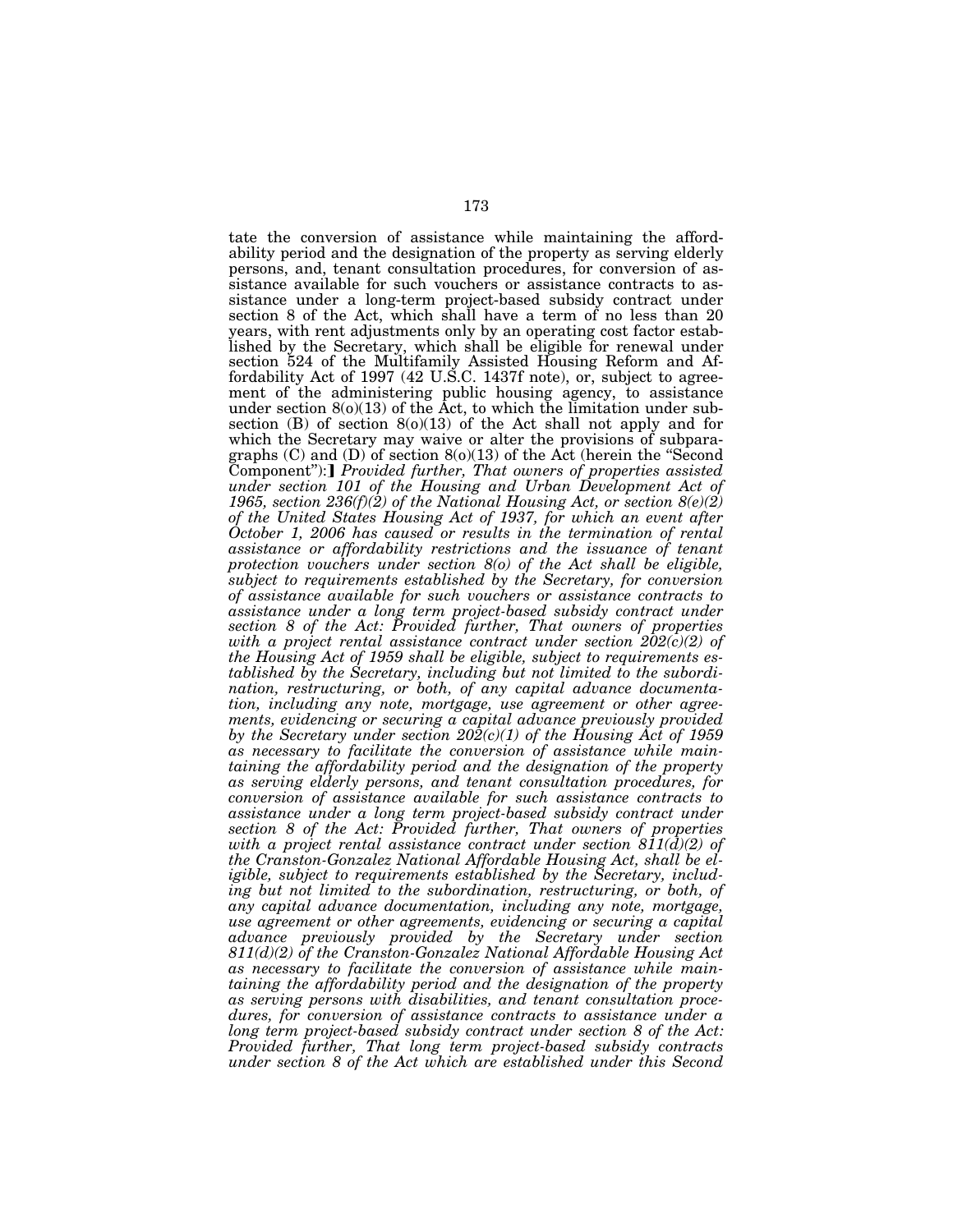*Component shall have a term of no less than 20 years, with rent adjustments only by an operating cost factor established by the Secretary, which shall be eligible for renewal under section 524 of the Multifamily Assisted Housing Reform and Affordability Act of 1997 (42 U.S.C. 1437f note), or, subject to agreement of the administering public housing agency, to assistance under section 8(o)(13) of the Act, to which the limitation under subsection (B) of section 8(o)(13) of the Act shall not apply and for which the Secretary may waive or alter the provisions of subparagraphs (C) and (D) of section 8(o)(13) of the Act: Provided further,* That contracts provided to properties converting assistance from section 101 of the Housing and Urban Development Act of 1965 or section 236(f)(2) of the National Housing Act located in high-cost areas shall have initial rents set at comparable market rents for the market area: *Provided further, That the Secretary may waive or alter the requirements of section 8(c)(1)(A) of the Act for contracts provided to properties converting assistance from section 202(c)(2) of the Housing Act of 1959 or section 811(d)(2) of the Cranston-Gonzalez National Affordable Housing Act as necessary to ensure the ongoing provision and coordination of services or to avoid a reduction in project subsidy: Provided further,* That conversions of assistance under the Second Component may not be the basis for re-screening or termination of assistance or eviction of any tenant family in a property participating in the demonstration and such a family shall not be considered a new admission for any purpose, including compliance with income targeting: *Provided further,* That amounts made available under the heading ''Rental Housing Assistance'' during the period of conversion under the Second Component, except for conversion of section 202 project rental assistance contracts, shall be available for project-based subsidy contracts entered into pursuant to the Second Component: *Provided further*, That amounts, including contract authority, recaptured from contracts following a conversion under the Second Component, except for conversion of section 202 project rental assistance contracts, are hereby rescinded and an amount of additional new budget authority, equivalent to the amount rescinded is hereby appropriated, to remain available until expended for such conversions: *Provided further,* That the Secretary may transfer amounts made available under the heading ''Rental Housing Assistance'', amounts made available for tenant protection vouchers under the heading ''Tenant-Based Rental Assistance'' and specifically associated with any such conversions, and amounts made available under the previous proviso as needed to the account under the ''Project-Based Rental Assistance'' heading to facilitate conversion under the Second Component, except for conversion of section 202 project rental assistance contracts, and any increase in cost for ''Project-Based Rental Assistance'' associated with such conversion shall be equal to amounts so transferred: *Provided further, That the Secretary may transfer amounts made*<br>available under the *[heading "Housing for the Elderly"] <i>headings ''Housing for the Elderly'' and ''Housing for Persons with Disabilities''* to the accounts under the headings ''Project-Based Rental Assistance'' or ''Tenant-Based Rental Assistance'' to facilitate any section 202 project rental assistance contract *or section 811 project rental assistance contract* conversions under the Second Compo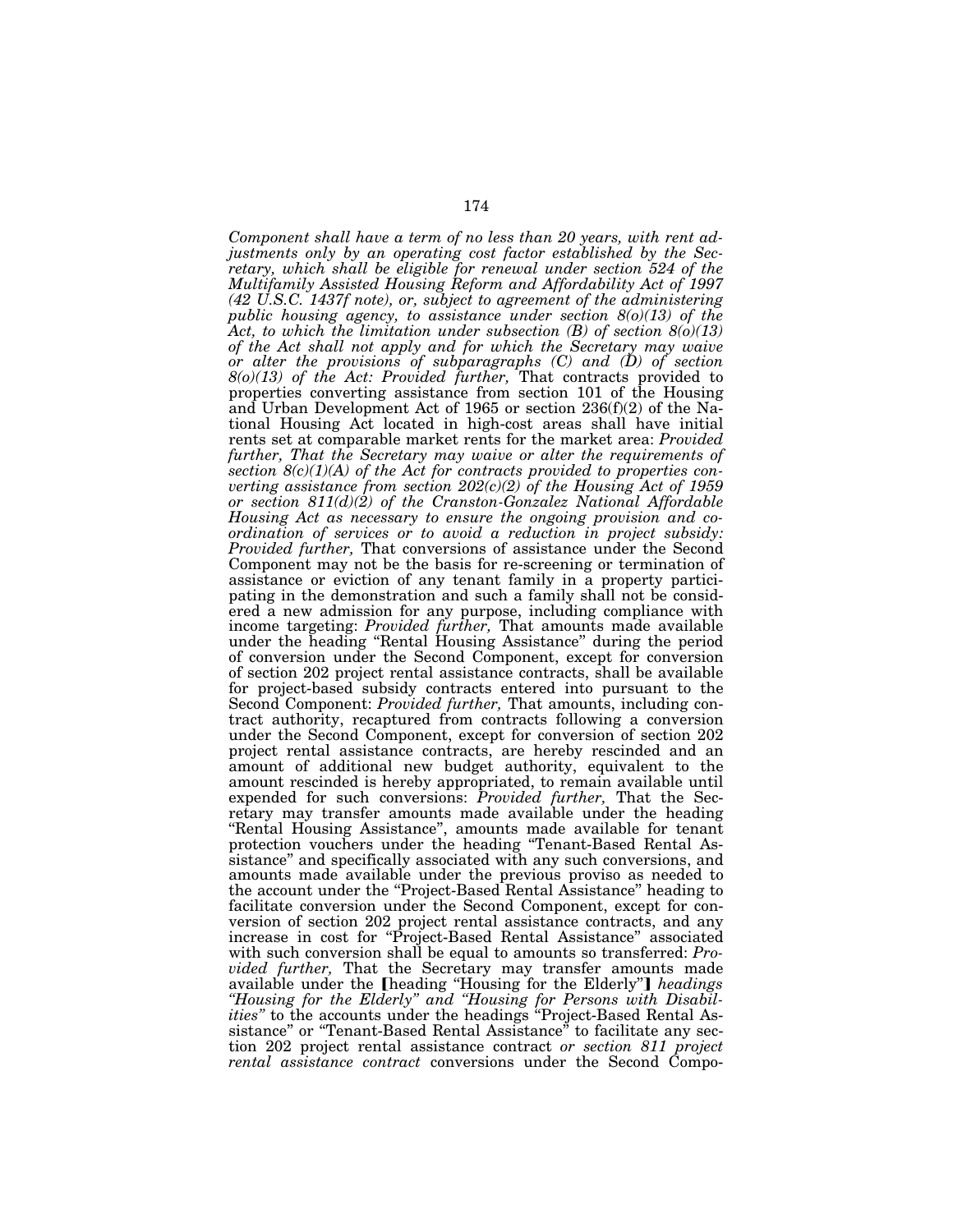nent, and any increase in cost for "Project-Based Rental Assistance'' or ''Tenant-Based Rental Assistance'' associated with such conversion shall be equal to amounts so transferred: *Provided further,* That with respect to the previous four provisos, the Comptroller General of the United States shall conduct a study of the long-term impact of the fiscal year 2012 and 2013 conversion of tenant protection vouchers to assistance under section 8(o)(13) of the Act on the ratio of tenant-based vouchers to project-based vouchers.

\* \* \* \* \* \* \* **(k) Verification of income** 

\* \* \* \* \* \* \* *(l) Authority to Transfer Project-Based Assistance and Debt.—* 

*(1) IN GENERAL.—Notwithstanding any other provision of law, subject to the conditions listed under this section, the Secretary may authorize the transfer of some or all project-based assistance, debt held or insured by the Secretary and statutorily required low-income and very low-income use restrictions if any, associated with one or more multifamily housing project or projects to another multifamily housing project or projects.* 

*(2) PHASED TRANSFERS.—Transfers of project-based assistance under this section may be done in phases to accommodate the financing and other requirements related to rehabilitating or constructing the project or projects to which the assistance is transferred, to ensure that such project or projects meet the standards under paragraph (3).* 

*(3) CONDITIONS.—The transfer authorized in paragraph (1) is subject to the following conditions:* 

*(A) NUMBER AND BEDROOM SIZE OF UNITS.—* 

*(i) For occupied units in the transferring project: The number of low-income and very low-income units and the configuration (i.e., bedroom size) provided by the transferring project shall be no less than when transferred to the receiving project or projects and the net dollar amount of Federal assistance provided to the transferring project shall remain the same in the receiving project or projects.* 

*(ii) For unoccupied units in the transferring project: The Secretary may authorize a reduction in the number of dwelling units in the receiving project or projects to allow for a reconfiguration of bedroom sizes to meet current market demands, as determined by the Secretary and provided there is no increase in the project-based assistance budget authority.* 

*(B) The transferring project shall, as determined by the Secretary, be either physically obsolete or economically nonviable, or be reasonably expected to become economically nonviable when complying with state or Federal requirements for community integration and reduced concentration of individuals with disabilities.*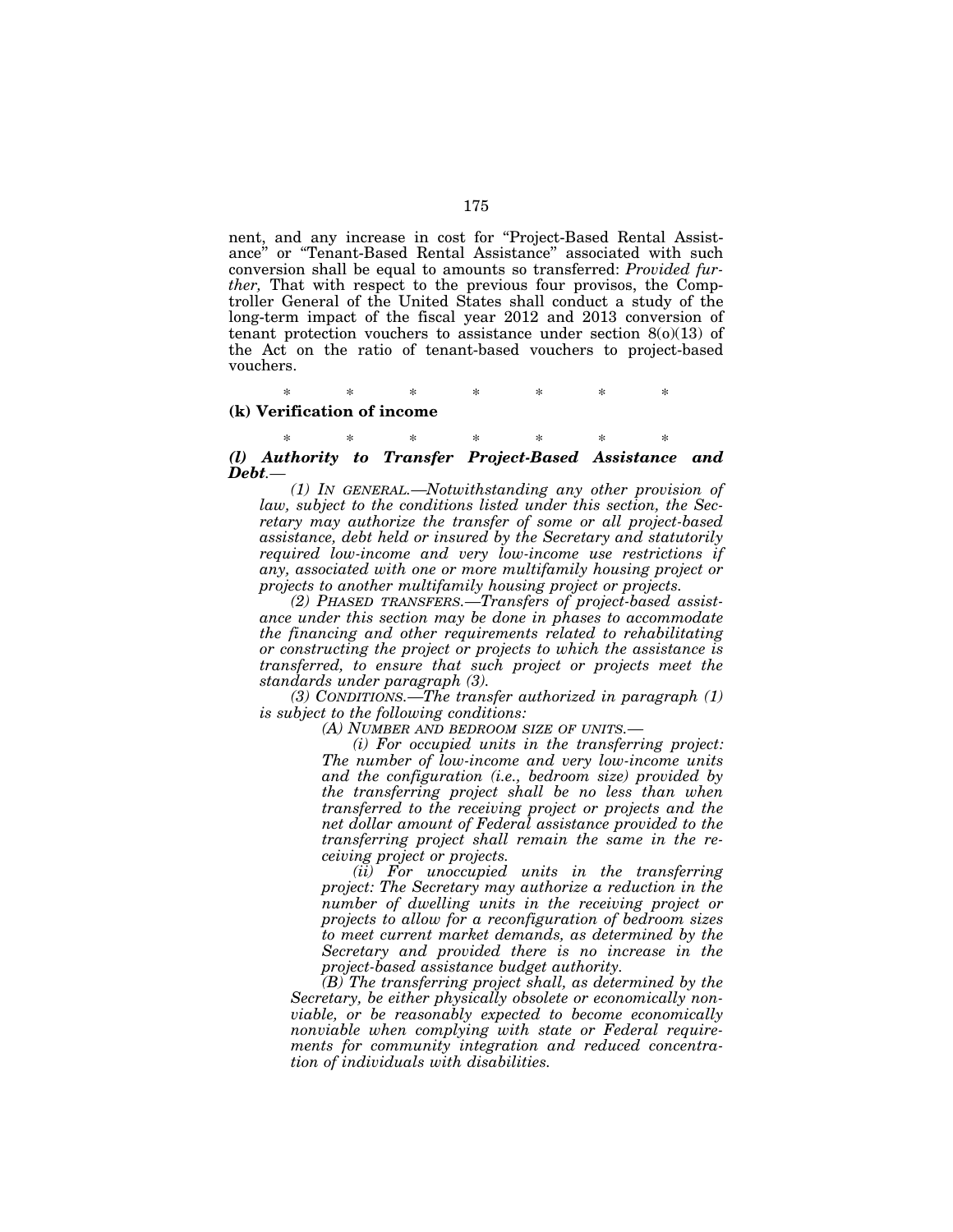*(C) The receiving project or projects shall meet or exceed applicable physical standards established by the Secretary.* 

*(D) The owner or mortgagor of the transferring project shall notify and consult with the tenants residing in the transferring project and provide a certification of approval by all appropriate local governmental officials.* 

*(E) The tenants of the transferring project who remain eligible for assistance to be provided by the receiving project or projects shall not be required to vacate their units in the transferring project or projects until new units in the receiving project are available for occupancy.* 

*(F) The Secretary determines that this transfer is in the best interest of the tenants.* 

*(G) If either the transferring project or the receiving project or projects meets the condition specified in paragraph (4)(B)(i), any lien on the receiving project resulting from additional financing obtained by the owner shall be subordinate to any lien insured by the Federal Housing Administration transferred to, or placed on, such project by the Secretary, except that the Secretary may waive this requirement upon determination that such a waiver is necessary to facilitate the financing of acquisition, construction, and/or rehabilitation of the receiving project or projects.* 

*(H) If the transferring project meets the requirements of paragraph (4)(A), the owner or mortgagor of the receiving project or projects shall execute and record either a continuation of the existing use agreement or a new use agreement for the project where, in either case, any use restrictions in such agreement are of no lesser duration than the existing use restrictions; and* 

*(I) The transfer does not increase the cost (as defined in section 502 of the Congressional Budget Act of 1974 (2 U.S.C. 661a)) of any FHA-insured mortgage, except to the extent that appropriations are provided in advance for the amount of any such increased cost.* 

*(4) For purposes of this section—* 

*(A) the terms ''low-income'' and ''very low-income'' shall have the meanings provided in section 3 of this Act;* 

*(B) the term ''multifamily housing project'' means housing that meets one of the following conditions—* 

*(i) housing that is subject to a mortgage insured under the National Housing Act;* 

*(ii) housing that has project-based assistance attached to the structure including projects undergoing mark to market debt restructuring under the Multifamily Assisted Housing Reform and Affordability Housing Act;* 

*(iii) housing that is assisted under section 202 of the Housing Act of 1959 (12 U.S.C. 1701q);* 

*(iv) housing that is assisted under section 202 of the Housing Act of 1959 (12 U.S.C. 1701q), as such sec-*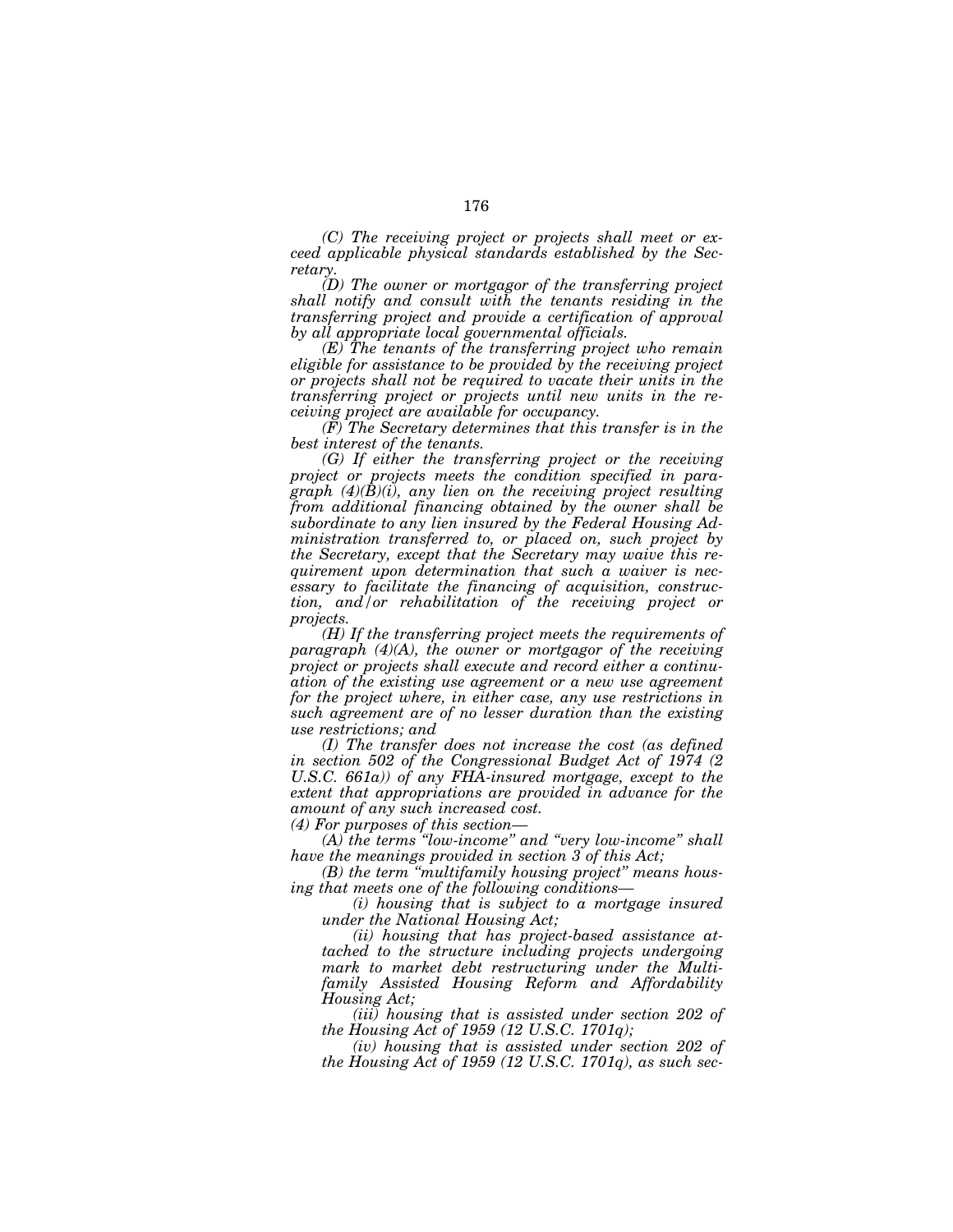*tion existed before the enactment of the Cranston-Gonzales National Affordable Housing Act;* 

*(v) housing that is assisted under section 811 of the Cranston-Gonzales National Affordable Housing Act (42 U.S.C. 8013); or* 

*(vi) housing or vacant land that is subject to a use agreement;* 

*(C) the term ''project-based assistance'' means—* 

*(i) assistance provided under subsection (b) of this section;* 

*(ii) assistance for housing constructed or substantially rehabilitated pursuant to assistance provided under subsection (b)(2) of this section (as such section existed immediately before October 1, 1983);* 

*(iii) rent supplement payments under section 101 of the Housing and Urban Development Act of 1965 (12 U.S.C. 1701s);* 

*(iv) interest reduction payments under section 236 and/or additional assistance payments under section 236(f)(2) of the National Housing Act (12 U.S.C. 1715z–1);* 

*(v) assistance payments made under section 202(c)(2) of the Housing Act of 1959 (12 U.S.C. 1701q(c)(2)); and* 

*(vi) assistance payments made under section 811(d)(2) of the Cranston-Gonzalez National Affordable Housing Act (42 U.S.C. 8013(d)(2));* 

*(D) the term ''receiving project or projects'' means the multifamily housing project or projects to which some or all of the project-based assistance, debt, and statutorily required low-income and very low-income use restrictions are to be transferred; and* 

*(E) the term ''transferring project'' means the multifamily housing project which is transferring some or all of the project-based assistance, debt, and the statutorily required low-income and very low-income use restrictions to the receiving project or projects.* 

*(5) IMPLEMENTATION.—The Secretary shall implement this subsection by publishing notice in the Federal Register.* 

*(m) Maintaining Rental Assistance Programs During the Disposition of Multifamily Property.— (1) AUTHORITY.—Notwithstanding any other provision of* 

*law, in managing and disposing of any multifamily property that is owned or has a mortgage held by the Secretary, and during the process of foreclosure on any property with a contract for rental assistance payments under this section or other programs administered by the Secretary, the Secretary shall maintain any rental assistance payments under this section and other programs that are attached to any dwelling units in the property.* 

*(2) COST CONSIDERATIONS.—To the extent the Secretary determines, in consultation with the tenants and the local government that such a multifamily property owned or having a mortgage held by the Secretary is not feasible for continued rental*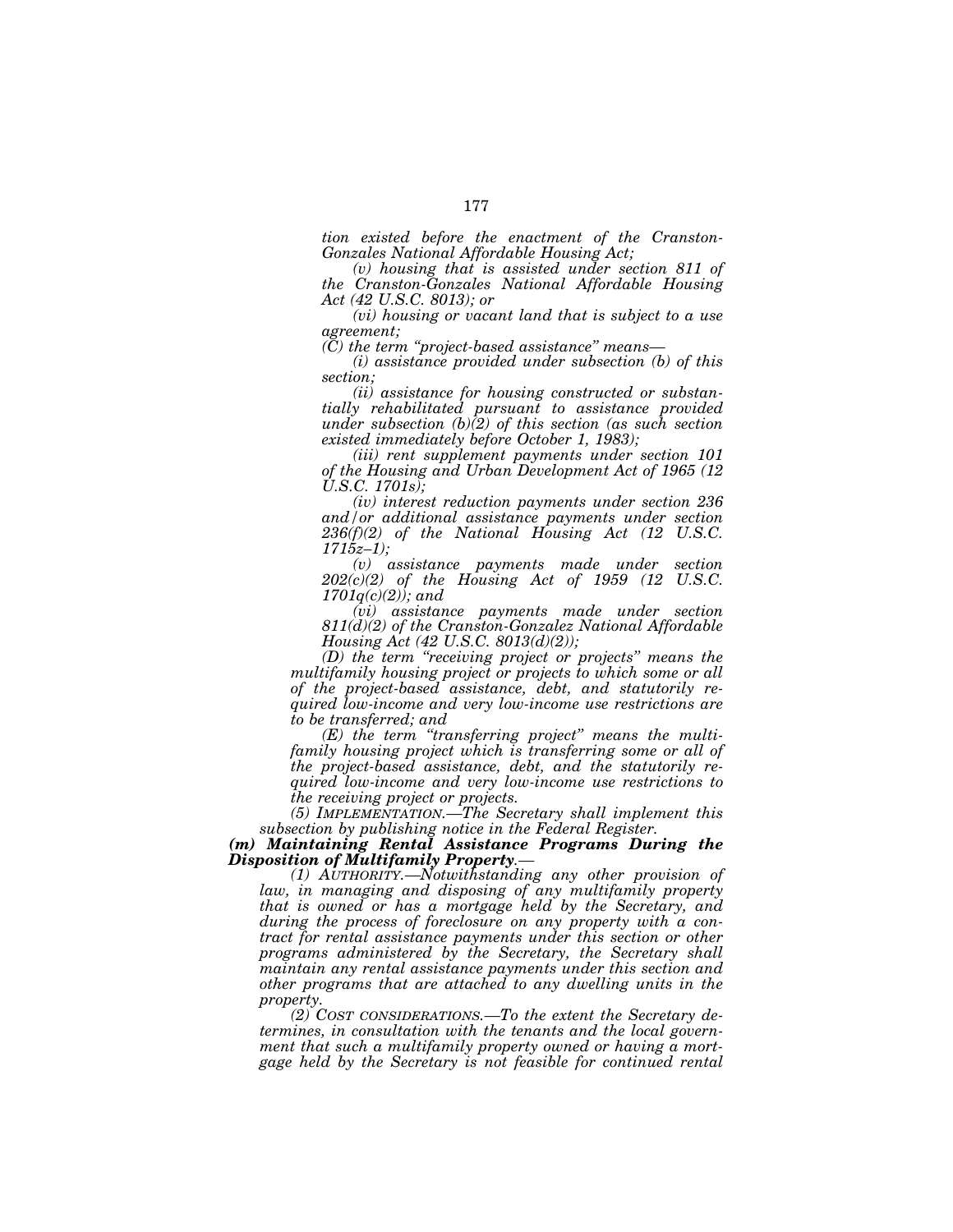*assistance payments under such section 8 or other programs, based on consideration of—* 

*(A) the costs of rehabilitating and operating the property and all available Federal, State, and local resources, including rent adjustments, if applicable, under section 524 of the Multifamily Assisted Housing Reform and Affordability Act of 1997 (''MAHRAA'') (42 U.S.C. 1437f note); and* 

*(B) environmental conditions that cannot be remedied in a cost-effective fashion, the Secretary may, in consultation with the tenants of that property, contract for projectbased rental assistance payments with an owner or owners of other existing housing properties, or provide other rental assistance.* 

*(3) CONTINUATION OF CONTRACT.—The Secretary shall also take appropriate steps to ensure that project-based contracts remain in effect prior to foreclosure, subject to the exercise of contractual abatement remedies to assist relocation of tenants for imminent major threats to health and safety after written notice to and informed consent of the affected tenants and use of other available remedies, such as partial abatements or receivership.* 

*(4) POST-DISPOSITION.—After disposition of any multifamily property described under this subsection, the contract and allowable rent levels on such properties shall be subject to the requirements of MAHRAA.* 

\* \* \* \* \* \* \*

## **CHAPTER 44—DEPARTMENT OF HOUSING AND URBAN DEVELOPMENT**

## **§ 3533. Officers of Department**

**(a) Deputy Secretary, Assistant Secretaries, and General Counsel** 

\* \* \* \* \* \* \*

**(i) Office of Disaster Management and Resiliency**.—

(1) ESTABLISHMENT.—There is established, in the Office of the Secretary, the Office of Disaster Management and Resiliency.

(2) DUTIES.—The Office of Disaster Management and Resiliency shall—

(A) be responsible for oversight and coordination of all departmental disaster preparedness and response responsibilities; and

(B) coordinate with the Federal Emergency Management Agency, the Small Business Administration, and the Office of Community Planning and Development and other offices of the Department in supporting recovery and resilience activities to provide a comprehensive approach in working with communities.

\* \* \* \* \* \* \*

## **§ 3535. Administrative provisions**

\* \* \* \* \* \* \*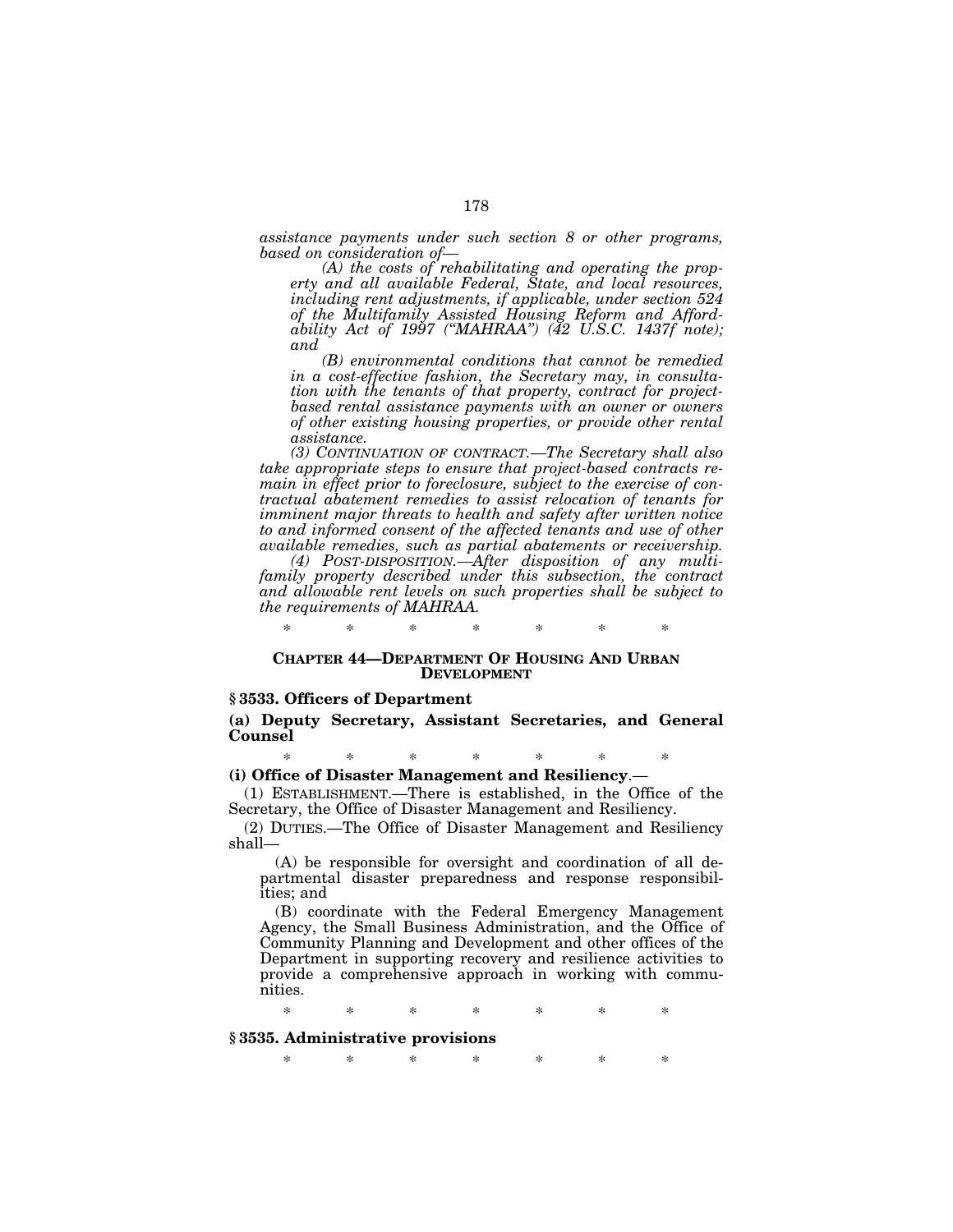*(u)(1) Funds of the Department of Housing and Urban Development subject to the Government Corporation Control Act or section 402 of the Housing Act of 1950 shall be available, without regard to the limitations on administrative expenses, for legal services on a contract or fee basis, and for utilizing and making payment for services and facilities of the Federal National Mortgage Association, Government National Mortgage Association, Federal Home Loan Mortgage Corporation, Federal Financing Bank, Federal Reserve banks or any member thereof, Federal Home Loan banks, and any insured bank within the meaning of the Federal Deposit Insurance Corporation Act, as amended (12 U.S.C. 1811–1).* 

*(2) Corporations and agencies of the Department of Housing and Urban Development which are subject to the Government Corporation Control Act are hereby authorized to make such expenditures, within the limits of funds and borrowing authority available to each such corporation or agency and in accordance with law, and to make such contracts and commitments without regard to fiscal year limitations as provided by section 104 of such Act as may be necessary in carrying out the programs set forth in the budget for such corporation or agency except as hereinafter provided: Provided, That collections of these corporations and agencies may be used for new loan or mortgage purchase commitments only to the extent expressly provided for in an appropriations Act (unless such loans are in support of other forms of assistance provided for in appropriations Acts), except that this proviso shall not apply to the mortgage insurance or guaranty operations of these corporations, or where loans or mortgage purchases are necessary to protect the financial interest of the United States Government.* 

\* \* \* \* \* \* \*

## **CHAPTER 69—COMMUNITY DEVELOPMENT**

## **§ 5302. General provisions**

### **(a) Definitions**

\* \* \* \* \* \* \* (20)(A) The terms ''persons of low and moderate income'' and ''low- and moderate-income persons'' mean families and individuals whose incomes do not exceed 80 percent of the median income of the area involved, as determined by the Secretary with adjustments for smaller and larger families. The term "persons of low income" means families and individuals whose incomes do not exceed 50 percent of the median income of the area involved, as determined by the Secretary with adjustments for smaller and larger families. The term "persons of moderate income'' means families and individuals whose incomes exceed 50 percent, but do not exceed 80 percent, of the median income of the area involved, as determined by the Secretary with adjustments for smaller and larger families. For purposes of such terms, the area involved shall be determined in the same manner as such area is determined for purposes of assistance under section 1437f of this title.

*(B) The term ''persons of extremely low income'' means families and individuals whose income levels do not exceed house-*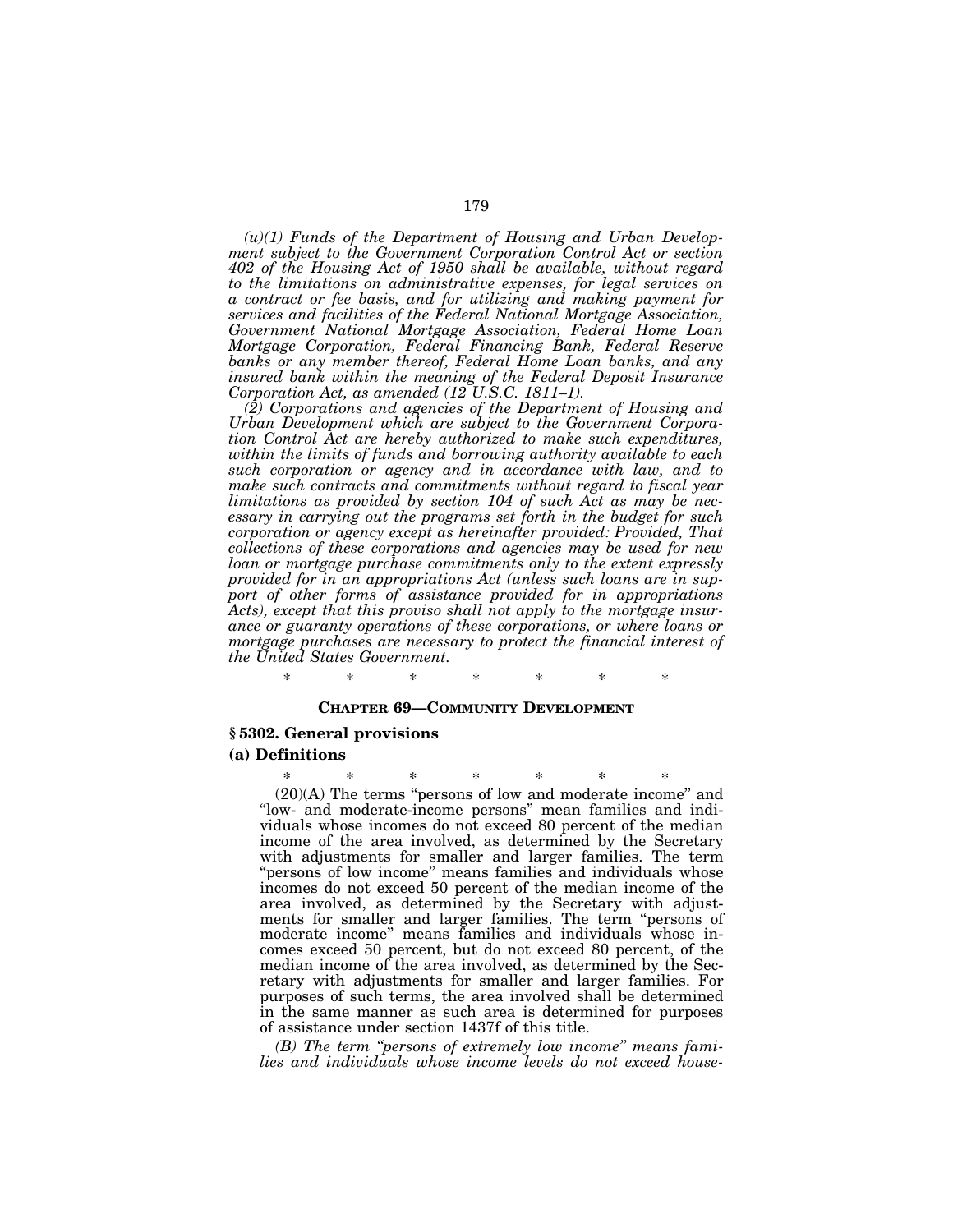*hold income levels determined by the Secretary under section 3(b)(2) of the United States Housing Act of 1937 (42 U.S.C. 1437a(b)(2)(C)), except that the Secretary may provide alternative definitions for the Commonwealth of Puerto Rico, Guam, the Commonwealth of the Northern Mariana Islands, the United States Virgin Islands, and American Samoa.* 

 $[(B)](C)$  The Secretary may establish percentages of median income for any area that are higher or lower than the percentages set forth in subparagraph (A) *or (B)*, if the Secretary finds such variations to be necessary because of unusually high or low family incomes in such area.

\* \* \* \* \* \* \* *(25) The term ''major disaster'' has the meaning given the term in section 102 of the Robert T. Stafford Disaster Relief and Emergency Assistance Act (42 U.S.C. 5122).'';* 

\* \* \* \* \* \* \*

## **§ 5306. Allocation and distribution of funds**

**(a) Amounts allocated to Indian tribes, discretionary fund, and metropolitan cities and urban counties; limitations on amount of annual grants** 

\* \* \* \* \* \* \* **(c) Reallocation of undistributed funds within same metropolitan area as original allocation; amount and calculation of reallocation grant; disaster relief** 

\* \* \* \* \* \* \* (4)(A) Notwithstanding paragraph (1), in the event of a major disaster *declared* by the President under the Robert T. Stafford Disaster Relief and Emergency Assistance Act (42 U.S.C. 5121 et seq.)], the Secretary shall make available, to *States for use in nonentitlement areas and to* metropolitan cities and urban counties located or partially located in the areas affected by the *major* disaster, any amounts that become available as a result of actions under section 5304(e) or 5311 of this title.

\* \* \* \* \* \* \*  $(C)$  The Secretary may provide assistance to any [metropolitan city or *State, metropolitan city, or urban county under this* paragraph only to the extent necessary to meet emergency community development needs, as the Secretary shall determine (subject to subparagraph  $(D)$ ), of the  $[$ city or county¿*State, city, or county* resulting from the *major* disaster that are not met with amounts otherwise provided under this chapter, the Robert T. Stafford Disaster Relief and Emergency Assistance Act, and other sources of assistance.

(D) Amounts provided to *[metropolitan cities and]States, metropolitan cities, and* urban counties under this paragraph may be used only for eligible activities under section 5305 of this title, and in implementing this section, the Secretary shall evaluate the natural hazards to which any permanent replace-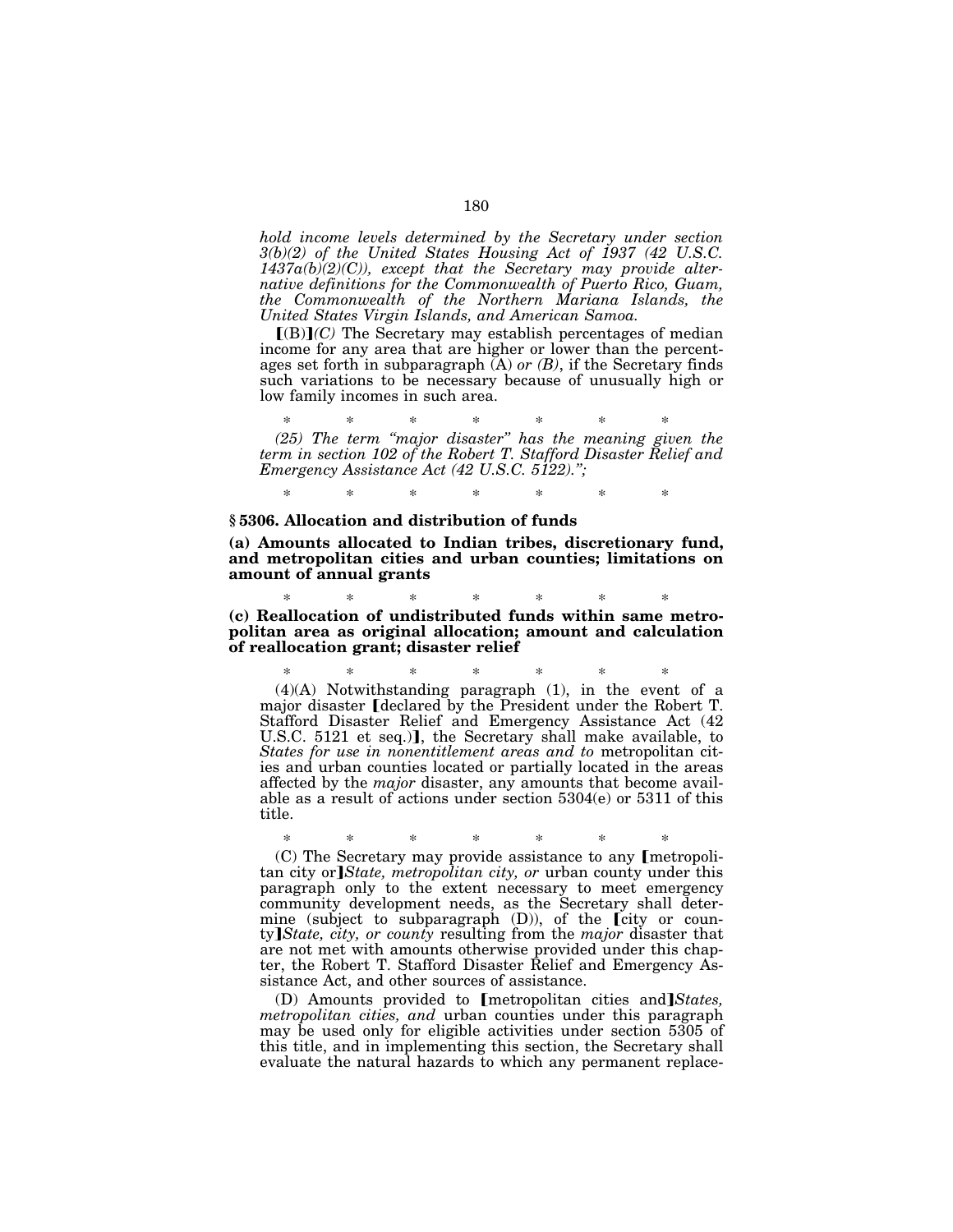ment housing is exposed and shall take appropriate action to mitigate such hazards.

\* \* \* \* \* \* \* (F) A *[metropolitan city or]State, metropolitan city, or urban* county eligible for assistance under this paragraph may receive such assistance only in each of the fiscal years ending during the 3-year period beginning on the date of the declaration of the *major* disaster by the President.

(G) This paragraph may not be construed to require the Secretary to reserve any amounts that become available as a result of actions under section 5304(e) or 5311 of this title for assistance under this paragraph if, when such amounts are to be<br>reallocated under paragraph (1), no [metropolitan city or]*State, metropolitan city, or urban county qualifies for assist*ance under this paragraph.

# **§ 5321. Suspension of requirements for disaster areas**

For funds designated under this chapter by a recipient to address the damage in an area for which the President has declared a *[dis*aster under title IV of the Robert T. Stafford Disaster Relief and Emergency Assistance Act (42 U.S.C. 5170 et seq.)*]major disaster*, the Secretary may suspend all requirements for purposes of assistance under section 5306 of this title for that area, except for those related to public notice of funding availability, nondiscrimination, fair housing, labor standards, environmental standards, and requirements that activities benefit persons of low- and moderate-income.

\* \* \* \* \* \* \*

#### *SEC. 123. COMMUNITY DEVELOPMENT BLOCK GRANT DISASTER RE-COVERY PROGRAM.*

*(a) AUTHORIZATION, FORMULA, AND ALLOCATION.— (1) AUTHORIZATION.—The Secretary is authorized to make community development block grant disaster recovery grants from the Long-Term Disaster Recovery Fund established under section 505 of the Reforming Disaster Recovery Act (hereinafter referred to as the ''Fund'') for necessary expenses for activities authorized under subsection (f)(1) related to disaster relief, long-term recovery, restoration of housing and infrastructure, economic revitalization, and mitigation in the most impacted and distressed areas resulting from a catastrophic major disaster.* 

*(2) GRANT AWARDS.—Grants shall be awarded under this section to States, units of general local government, and Indian tribes based on capacity and the concentration of damage, as determined by the Secretary, to support the efficient and effective administration of funds.* 

*(3) SECTION 106 ALLOCATIONS.—Grants under this section shall not be considered relevant to the formula allocations made pursuant to section 106.* 

*(4) FEDERAL REGISTER NOTICE.—* 

*(A) IN GENERAL.—Not later than 30 days after the date of enactment of this section, the Secretary shall issue a notice in the Federal Register containing the latest formula*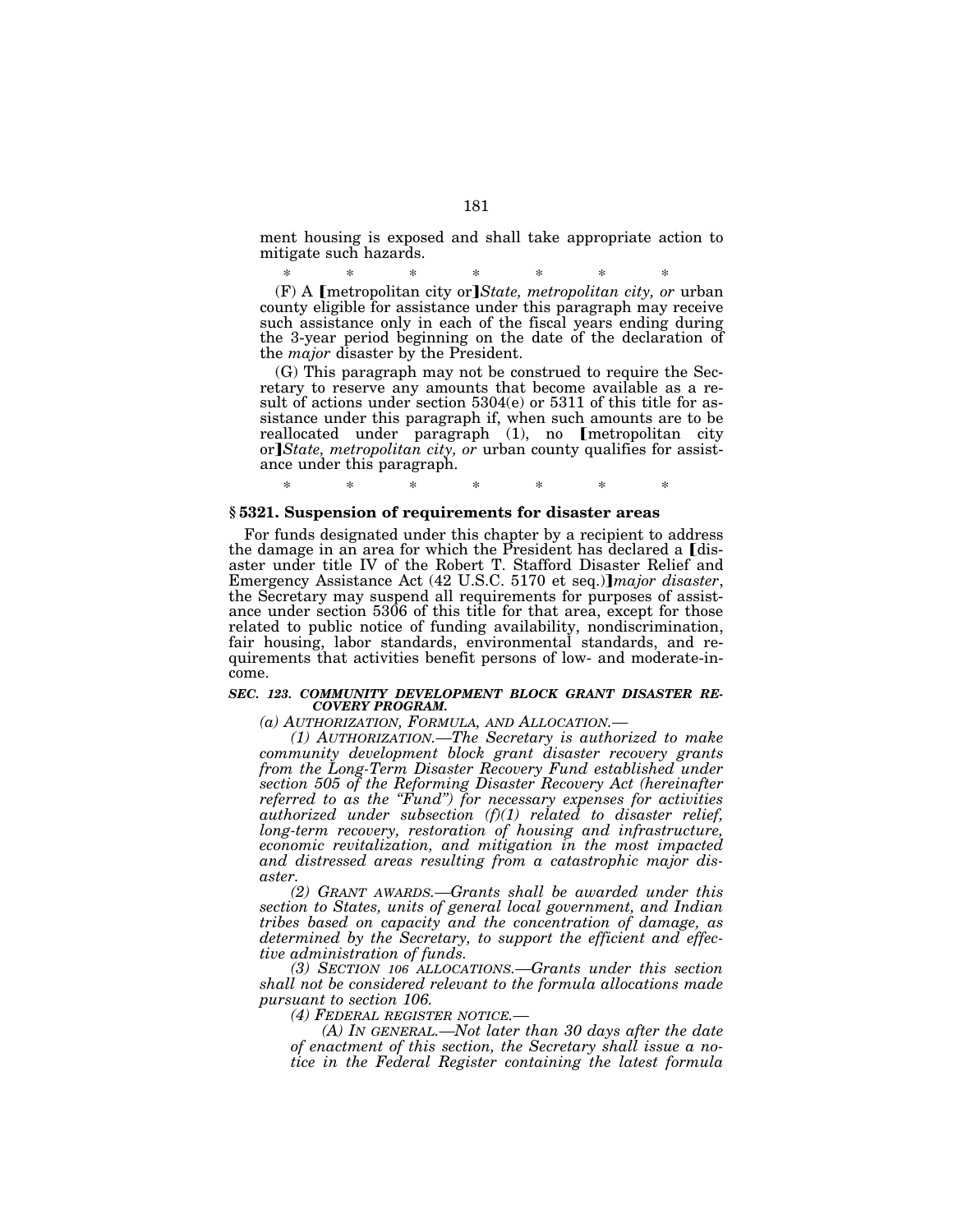*allocation methodologies used to determine the total estimate of unmet needs related to housing, economic revitalization, and infrastructure in the most impacted and distressed areas resulting from a catastrophic major disaster.* 

*(B) PUBLIC COMMENT.—In the notice issued under subparagraph (A), the Secretary shall solicit public comments on—* 

*(i) the methodologies described in subparagraph (A) and seek alternative methods for formula allocation within a similar total amount of funding;* 

*(ii) the impact of formula methodologies on rural areas and Tribal areas;* 

*(iii) adjustments to improve targeting to the most serious needs;* 

*(iv) objective criteria for grantee capacity and concentration of damage to inform grantee determinations and minimum allocation thresholds; and* 

*(v) research and data to inform an additional amount to be provided for mitigation depending on type of disaster, which shall be no more than 30 percent of the total estimate of unmet needs.* 

*(5) REGULATIONS.—* 

*(A) IN GENERAL.—The Secretary shall, by regulation, establish a formula to allocate assistance from the Fund to the most impacted and distressed areas resulting from a catastrophic major disaster.* 

*(B) FORMULA REQUIREMENTS.—The formula established under subparagraph (A) shall—* 

*(i) set forth criteria to determine that a major disaster is catastrophic, which criteria shall consider the presence of a high concentration of damaged housing or businesses that individual, State, Tribal, and local resources could not reasonably be expected to address without additional Federal assistance, or other nationally encompassing data that the Secretary determines are adequate to assess relative impact and distress across geographic areas.* 

*(ii) include a methodology for identifying most impacted and distressed areas, which shall consider unmet serious needs related to housing, economic revitalization, and infrastructure;* 

*(iii) include an allocation calculation that considers the unmet serious needs resulting from the catastrophic major disaster and an additional amount up to 30 percent for activities to reduce risks of loss resulting from other natural disasters in the most impacted and distressed area, primarily for the benefit of lowand moderate-income persons, with particular focus on activities that reduce repetitive loss of property and critical infrastructure; and* 

*(iv) establish objective criteria for periodic review and updates to the formula to reflect changes in available science and data.*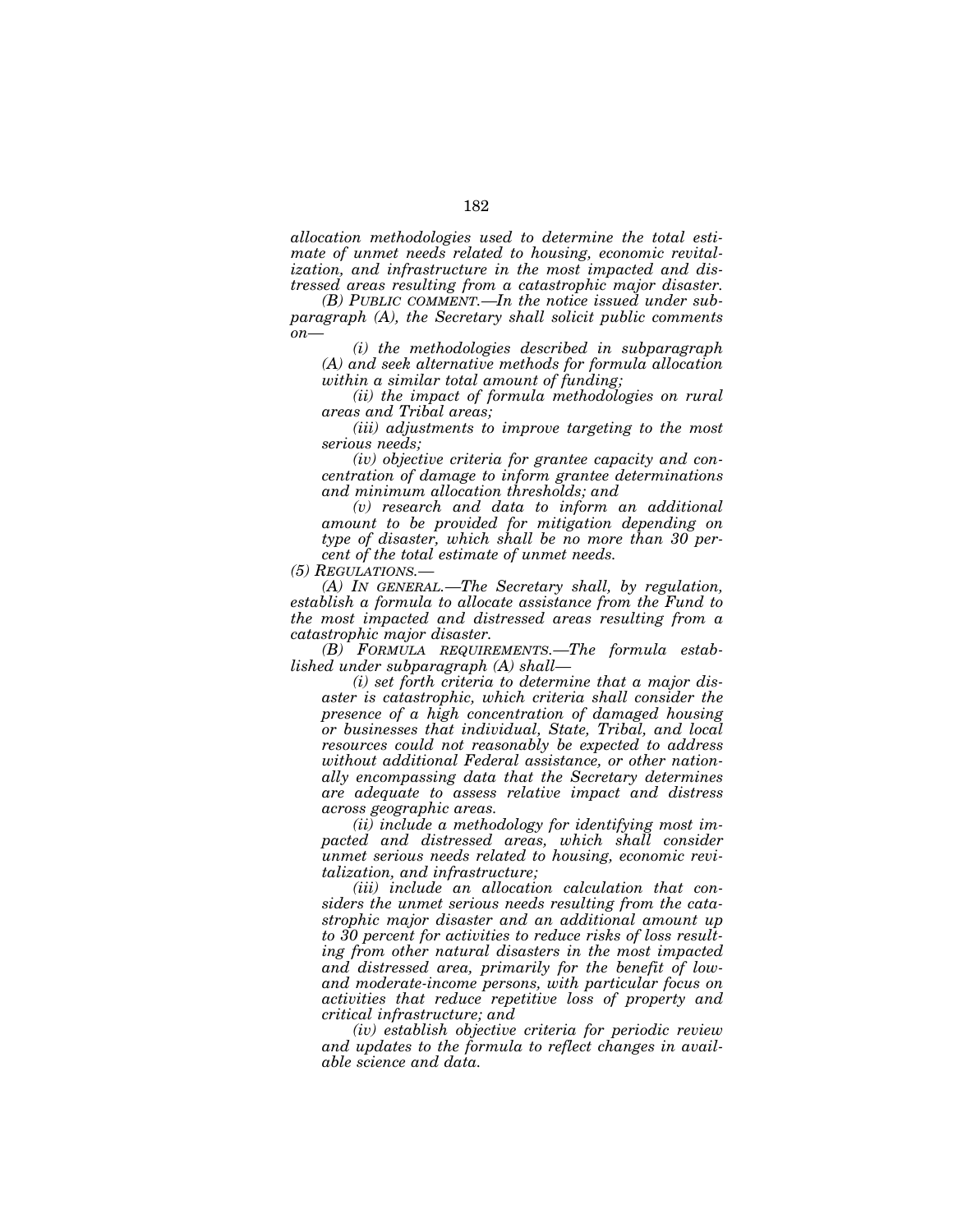*(C) MINIMUM ALLOCATION THRESHOLD.—The Secretary shall, by regulation, establish a minimum allocation threshold.* 

*(D) INTERIM ALLOCATION.—Until such time that the Secretary issues final regulations under this paragraph, the Secretary shall—* 

*(i) allocate assistance from the Fund using the formula allocation methodology published in accordance with paragraph (4); and* 

*(ii) include an additional amount for mitigation equal to 15 percent of the total estimate of unmet need. (6) ALLOCATION OF FUNDS.— (A) IN GENERAL.—The Secretary shall—* 

*(i) except as provided in clause (ii), not later than 90 days after the President declares a major disaster, use best available data to determine whether the major disaster is catastrophic and qualifies for assistance under the formula in paragraph (4) or (5), unless data is insufficient to make this determination; and* 

*(ii) if the best available data is insufficient to make the determination required under clause (i) within the 90-day period described in that clause, the Secretary shall determine whether the major disaster qualifies when sufficient data becomes available, but in no case shall the Secretary make the determination later than 120 days after the declaration of the major disaster.* 

*(B) ANNOUNCEMENT OF ALLOCATION.—If amounts are available in the Fund at the time the Secretary determines that the major disaster is catastrophic and qualifies for assistance under the formula in paragraph (4) or (5), the Secretary shall immediately announce an allocation for a grant under this section.* 

*(C) ADDITIONAL AMOUNTS.—If additional amounts are appropriated to the Fund after amounts are allocated under subparagraph (B), the Secretary shall announce an allocation or additional allocation (if a prior allocation under subparagraph (B) was less than the formula calculation) within 15 days of any such appropriation.* 

*(7) PRELIMINARY FUNDING.—* 

*(A) IN GENERAL.—To speed recovery, the Secretary is authorized to allocate and award preliminary grants from the Fund before making a determination under paragraph (6) if the Secretary projects, based on a preliminary assessment of impact and distress, that a major disaster is catastrophic and would likely qualify for funding under the formula in paragraph (4) or (5).* 

*(B) AMOUNT.—* 

*(i) MAXIMUM.—The Secretary may award preliminary funding under subparagraph (A) in an amount that is not more than \$5,000,000.* 

*(ii) SLIDING SCALE.—The Secretary shall, by regulation, establish a sliding scale for preliminary funding awarded under subparagraph (A) based on the size of the preliminary assessment of impact and distress.*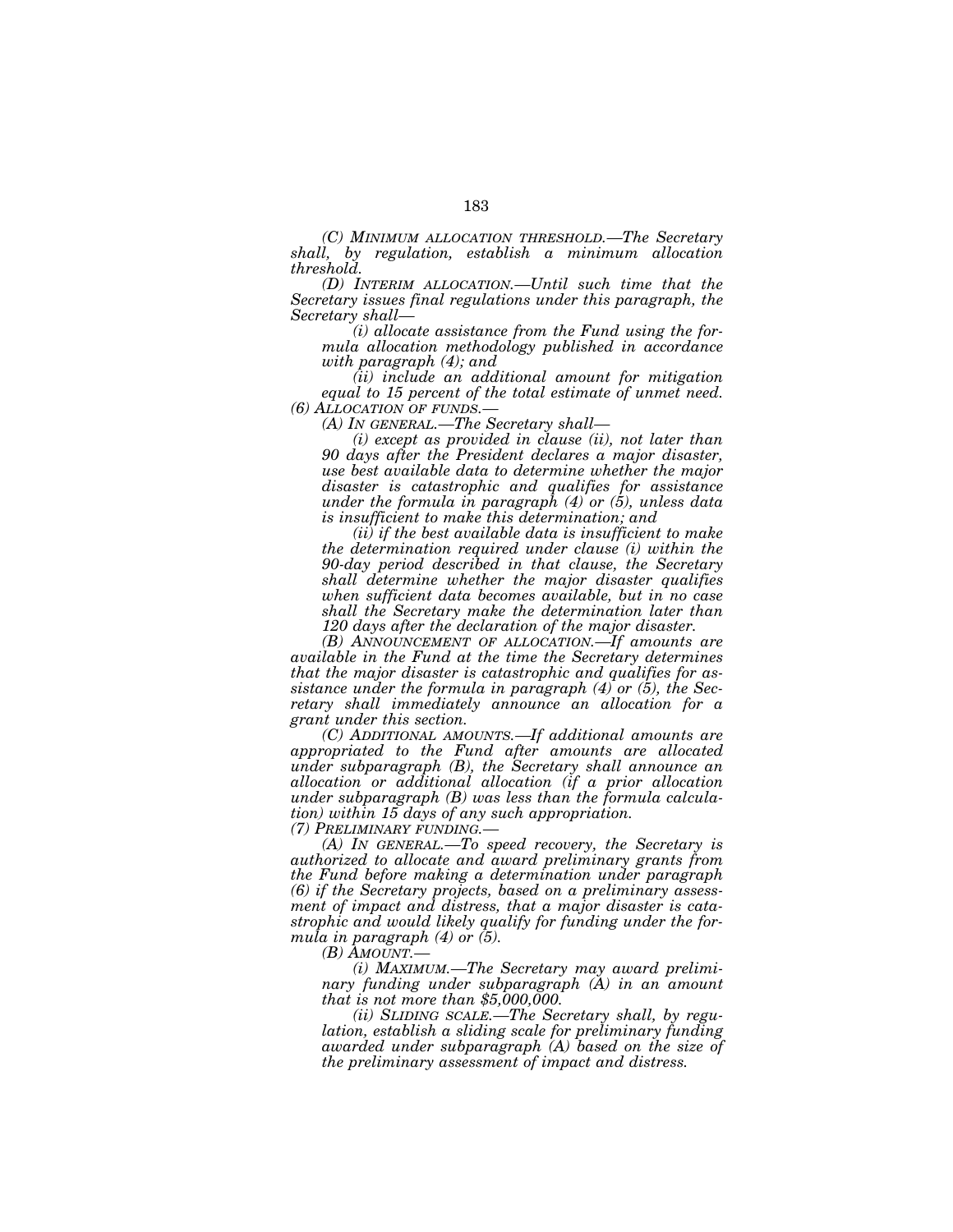*(C) USE OF FUNDS.—The uses of preliminary funding awarded under subparagraph (A) shall be limited to eligible activities that—* 

*(i) in the determination of the Secretary, will support faster recovery, improve the ability of the grantee to assess unmet recovery needs, plan for the prevention of improper payments, and reduce fraud, waste, and abuse; and* 

*(ii) may include evaluating the interim housing, permanent housing, and supportive service needs of the disaster impacted community, with special attention to vulnerable populations, such as homeless and low- to moderate-income households, to inform the grantee action plan required under subsection (c).* 

*(D) CONSIDERATION OF FUNDING.—Preliminary funding awarded under subparagraph (A)—* 

*(i) is not subject to the certification requirements of paragraph (h)(1); and* 

*(ii) shall not be considered when calculating the amount of the grant used for administrative costs, technical assistance, and planning activities that are subject to the requirements under subsection (f)(2).* 

*(E) WAIVER.—To expedite the use of preliminary funding for activities described in this paragraph, the Secretary may waive requirements of this section in accordance with subsection (i).* 

*(F) AMENDED AWARD.—* 

*(i) IN GENERAL.—An award for preliminary funding under subparagraph (A) may be amended to add any subsequent amount awarded because of a determination by the Secretary that a major disaster is catastrophic and qualifies for assistance under the formula.* 

*(ii) APPLICABILITY.—Notwithstanding subparagraph (D), amounts provided by an amendment under clause (i) are subject to the requirements under subsections (h)(1) and (f)(1) and other requirements on grant funds under this section.* 

*(G) TECHNICAL ASSISTANCE.—Concurrent with the allocation of any preliminary funding awarded under this paragraph, the Secretary shall assign or provide technical assistance to the recipient of the grant.* 

*(b) INTERCHANGEABILITY.—The Secretary—* 

*(1) is authorized to approve the use of grants under this section to be used interchangeably and without limitation for the same activities in the most impacted and distressed areas resulting from a declaration of another catastrophic major disaster that qualifies for assistance under the formula established under paragraph (4) or (5) of subsection (a); and* 

*(2) shall establish requirements to expedite the use of grants under this section for the purpose described in paragraph (1).* 

*(c) GRANTEE PLANS.—*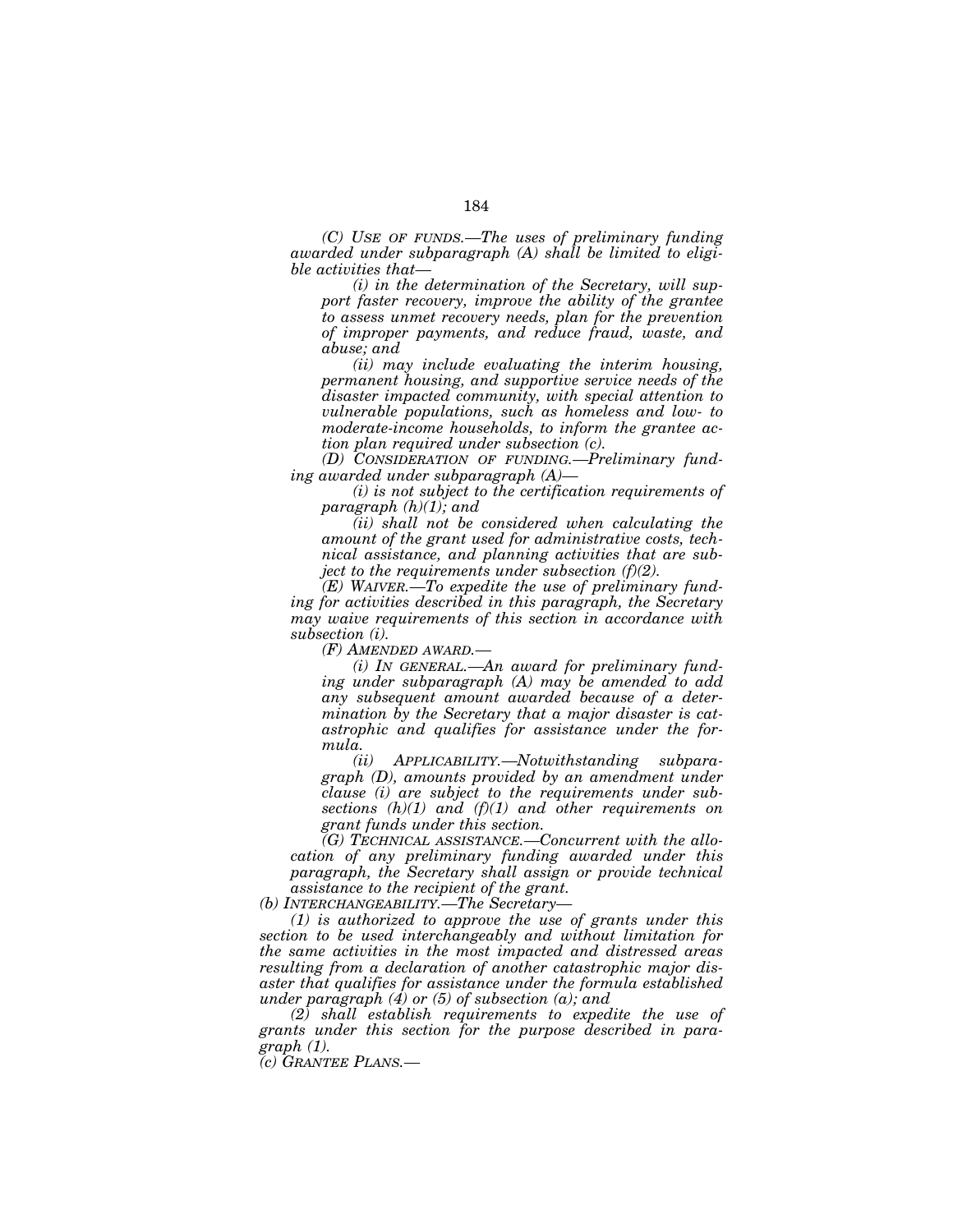*(1) REQUIREMENT.—Not later than 90 days after the date on which the Secretary announces a grant allocation under this section, unless an extension is granted by the Secretary, the grantee shall submit to the Secretary a plan for approval describing—* 

*(A) the activities the grantee will carry out with the grant under this section;* 

*(B) the criteria of the grantee for awarding assistance and selecting activities;* 

*(C) how the use of the grant under this section will address disaster relief, long-term recovery, restoration of housing and infrastructure, economic revitalization, and mitigation in the most impacted and distressed areas* 

*(D) how the use of the grant funds for mitigation is consistent with hazard mitigation plans submitted to the Federal Emergency Management Agency under section 322 of the Robert T. Stafford Disaster Relief and Emergency Assistance Act (42 U.S.C. 5165);* 

*(E) the estimated amount proposed to be used for activities that will benefit persons of low- and moderate-income;* 

*(F) how the use of grant funds will repair and replace existing housing stock for vulnerable populations, including low- to moderate-income households;* 

*(G) how the grantee will address the priorities described in paragraph (5);* 

*(H) how uses of funds are proportional to unmet needs, as required under paragraph (5);* 

*(I) for State grantees that plan to distribute grant amounts to units of general local government, a description of the method of distribution; and* 

*(J) such other information as may be determined by the Secretary in regulation.* 

*(2) PUBLIC CONSULTATION.—To permit public examination and appraisal of the plan described in paragraph (1), to enhance the public accountability of grantees, and to facilitate coordination of activities with different levels of government, when developing the plan or substantial amendments proposed to the plan required under paragraph (1), a grantee shall—* 

*(A) publish the plan before adoption;* 

*(B) provide citizens, affected units of general local government, and other interested parties with reasonable notice of, and opportunity to comment on, the plan, with a public comment period of not less than 14 days;* 

*(C) consider comments received before submission to the Secretary;* 

*(D) follow a citizen participation plan for disaster assistance adopted by the grantee that, at a minimum, provides for participation of residents of the most impacted and distressed area affected by the major disaster that resulted in the grant under this section and other considerations established by the Secretary; and* 

*(E) undertake any consultation with interested parties as may be determined by the Secretary in regulation.*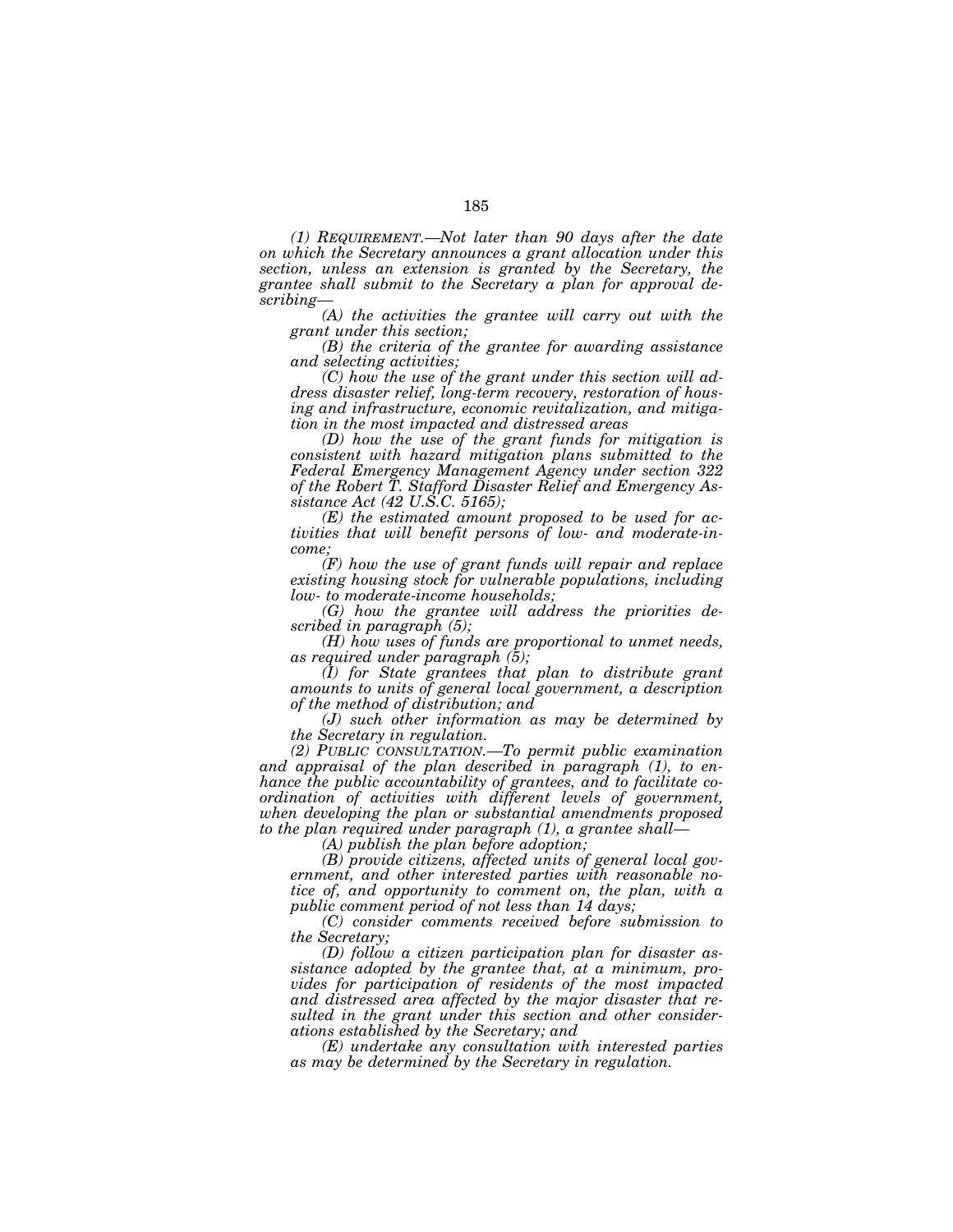*(A) by regulation, specify criteria for the approval, partial approval, or disapproval of a plan submitted under paragraph (1), including approval of substantial amendments to the plan;* 

*(B) review a plan submitted under paragraph (1) upon receipt of the plan;* 

*(C) allow a grantee to revise and resubmit a plan or substantial amendment to a plan under paragraph (1) that the Secretary disapproves;* 

*(D) by regulation, specify criteria for when the grantee shall be required to provide the required revisions to a disapproved plan or substantial amendment under paragraph (1) for public comment prior to resubmission of the plan or substantial amendment to the Secretary; and* 

*(E) approve, partially approve, or disapprove a plan or substantial amendment under paragraph (1) not later than 60 days after the date on which the plan or substantial amendment is received by the Secretary.* 

*(4) LOW- AND MODERATE-INCOME OVERALL BENEFIT.—* 

*(A) USE OF FUNDS.—Not less than 70 percent of a grant made under this section shall be used for activities that benefit persons of low and moderate income unless the Secretary—* 

*(i) specifically finds that—* 

*(I) there is compelling need to reduce the percentage for the grant; and* 

*(II) the housing needs of low- and moderateincome residents have been addressed; and* 

*(ii) issues a waiver and alternative requirements pursuant to subsection (i) to lower the percentage.* 

*(B) REGULATIONS.—The Secretary shall, by regulation, establish protocols consistent with the findings of section 502 of the Reforming Disaster Recovery Act to prioritize the use of funds by a grantee under this section to meet the needs of low- and moderate-income persons and businesses serving primarily persons of low and moderate income.* 

*(5) PRIORITIZATION.—The grantee shall prioritize activities that—* 

*(A) assist persons with extremely low, low, and moderate incomes and other vulnerable populations to better recover from and withstand future disasters, emphasizing those with the most severe needs;* 

*(B) address affordable housing, including affordable rental housing, needs arising from a disaster or those needs present prior to a disaster;* 

*(C) prolong the life of housing and infrastructure;* 

*(D) use cost-effective means of preventing harm to people and property and incorporate protective features, redundancies, energy savings; and* 

*(E) other measures that will assure the continuation of critical services during future disasters.* 

*(6) PROPORTIONAL ALLOCATION.—*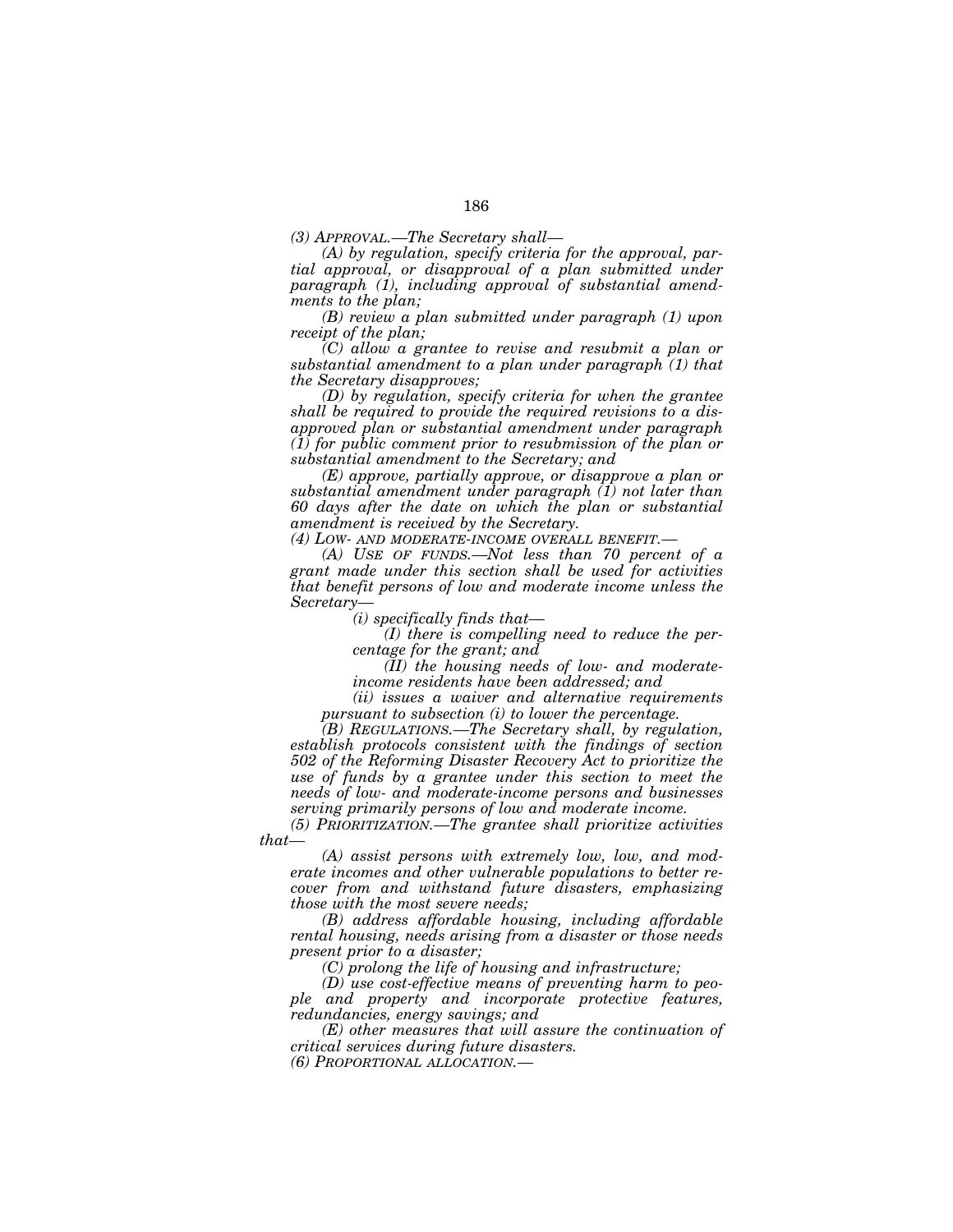*(A) IN GENERAL.—A grantee under this section shall allocate grant funds proportional to unmet needs between housing activities, economic revitalization, and infrastructure, unless the Secretary—* 

*(i) specifically finds that—* 

*(I) there is a compelling need for a disproportional allocation among those unmet needs; and* 

*(II) the disproportional allocation described in subclause (I) is not inconsistent with the requirements under paragraph (4); and* 

*(ii) issues a waiver and alternative requirement pursuant to subsection (i) to allow for the disproportional allocation described in clause (i)(I).* 

*(B) HOUSING ACTIVITIES.—With respect to housing activities described in subparagraph (A)(i), grantees should address proportional needs between homeowners and renters, including low-income households in public housing and federally subsidized housing.* 

*(7) DISASTER RISK MITIGATION.—* 

*(A) DEFINITION.—In this paragraph, the term ''hazardprone areas''—* 

*(i) means areas identified by the Secretary, in consultation with the Administrator of the Federal Emergency Management Agency, at risk from natural hazards that threaten property damage or health, safety, and welfare, such as floods, wildfires (including Wildland-Urban Interface areas), earthquakes, lava inundation, tornados, and high winds; and* 

*(ii) includes areas having special flood hazards as identified under the Flood Disaster Protection Act of 1973 (42 U.S.C. 4002 et seq.) or the National Flood Insurance Act of 1968 (42 U.S.C. 4001 et seq.).* 

*(B) HAZARD-PRONE AREAS.—The Secretary, in consultation with the Administrator of the Federal Emergency Management Agency, shall establish minimum construction standards, insurance purchase requirements, and other requirements for the use of grant funds in hazard-prone areas.* 

*(C) SPECIAL FLOOD HAZARDS.—For the areas described in subparagraph (A)(ii), the insurance purchase requirements established under subparagraph (B) shall meet or exceed the requirements under section 102(a) of the Flood Disaster Protection Act of 1973(42 U.S.C. 4012a(a)).* 

*(D) CONSIDERATION OF FUTURE RISKS.—The Secretary may consider future risks to protecting property and health, safety, and general welfare, and the likelihood of those risks, when making the determination of or modification to hazard-prone areas under this paragraph. (8) RELOCATION.—* 

*(A) IN GENERAL.—The Uniform Relocation Assistance and Real Property Acquisition Policies Act of 1970 (42 U.S.C. 4601 et seq.) shall apply to activities assisted under this section to the extent determined by the Secretary in reg-*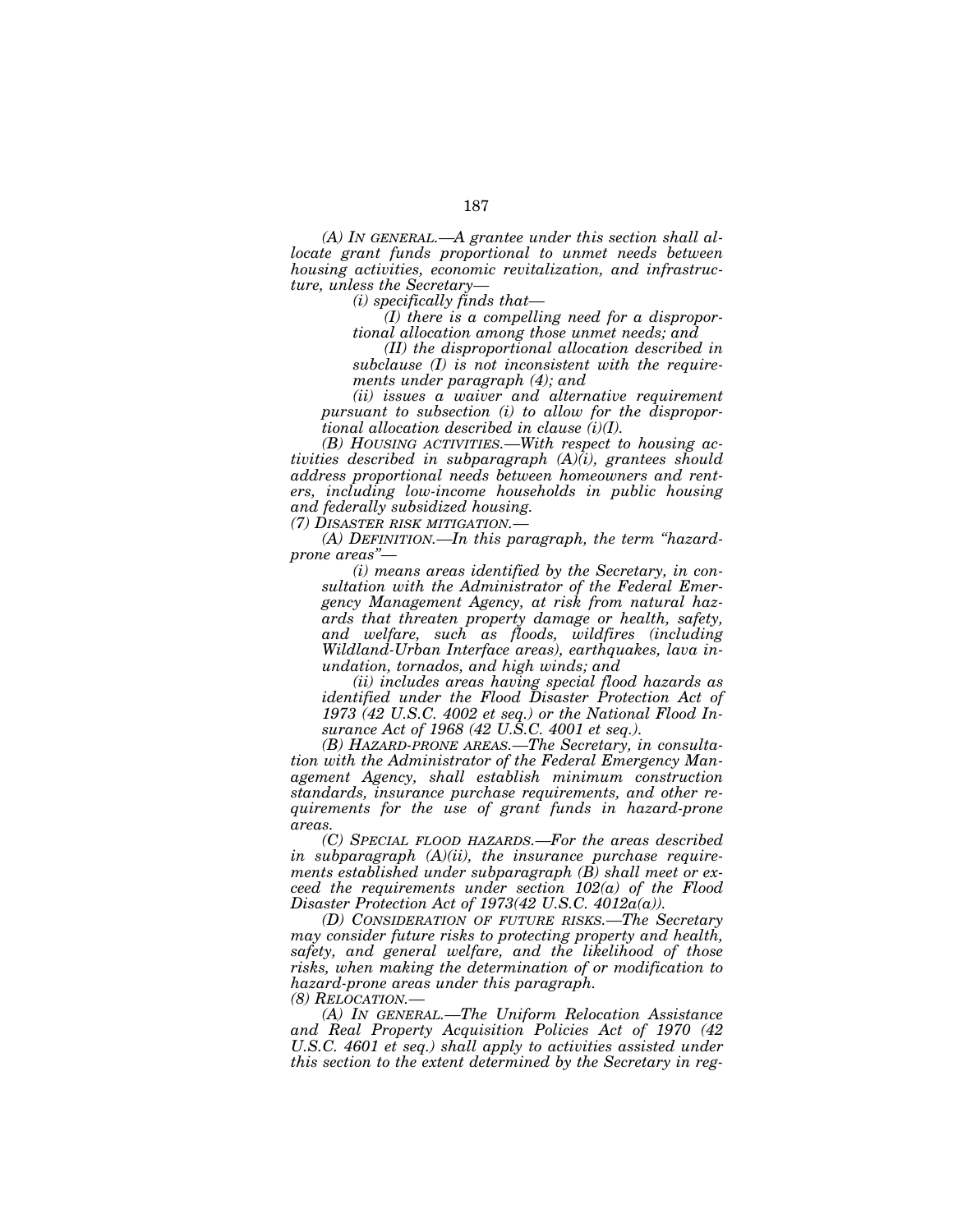*ulation, or as provided in waivers and alternative requirements authorized in accordance with subsection (i).* 

*(B) POLICY.—Each grantee under this section shall establish a relocation assistance policy that—* 

*(i) minimizes displacement and describes the benefits available to persons displaced as a direct result of acquisition, rehabilitation, or demolition in connection with an activity that is assisted by a grant under this section; and* 

*(ii) includes any appeal rights or other requirements that the Secretary establishes by regulation.* 

*(d) CERTIFICATIONS.—Any grant under this section shall be made only if the grantee certifies to the satisfaction of the Secretary that—* 

*(1) the grantee is in full compliance with the requirements under subsection (c)(2);* 

*(2) for grants other than grants to Indian tribes, the grant will be conducted and administered in conformity with the Civil Rights Act of 1964 (42 U.S.C. 2000a et seq.) and the Fair Housing Act (42 U.S.C. 3601 et seq.);* 

*(3) the projected use of funds has been developed so as to give maximum feasible priority to activities that will benefit extremely low-, low-, and moderate-income families and activities described in subsection (c)(5), and may also include activities that are designed to aid in the prevention or elimination of slum and blight to support disaster recovery, meet other community development needs having a particular urgency because existing conditions pose a serious and immediate threat to the health or welfare of the community where other financial resources are not available to meet such needs, and alleviate future threats to human populations, critical natural resources, and property that an analysis of hazards shows are likely to result from natural disasters in the future;* 

*(4) the grant funds shall principally benefit persons of low and moderate income as described in subsection (c)(4);* 

*(5) for grants other than grants to Indian tribes, within 24 months of receiving a grant or at the time of its 3 or 5-year update, whichever is sooner, the grantee will review and make modifications to its non-disaster housing and community development plans and strategies required by subsections (c) and (m) of section 104 to reflect the disaster recovery needs identified by the grantee and consistency with the plan under subsection*   $(c)(1);$ 

*(6) the grantee will not attempt to recover any capital costs of public improvements assisted in whole or part under this section by assessing any amount against properties owned and occupied by persons of low and moderate income, including any fee charged or assessment made as a condition of obtaining access to such public improvements, unless—* 

*(A) funds received under this section are used to pay the proportion of such fee or assessment that relates to the capital costs of such public improvements that are financed from revenue sources other than under this chapter; or*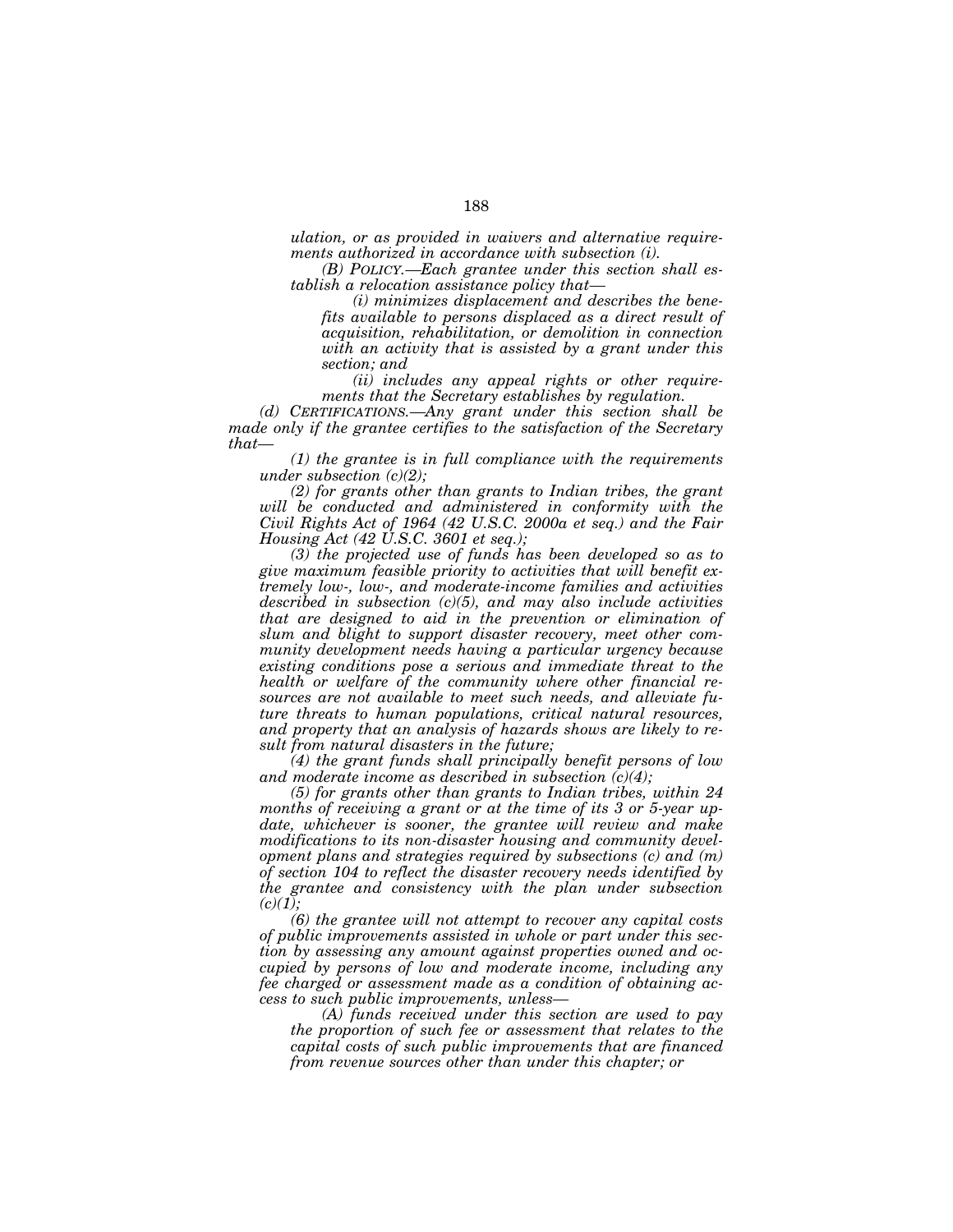*(B) for purposes of assessing any amount against properties owned and occupied by persons of moderate income, the grantee certifies to the Secretary that the grantee lacks sufficient funds received under this section to comply with the requirements of subparagraph (A);* 

*(7) the grantee will comply with the other provisions of this title that apply to assistance under this section and with other applicable laws;* 

*(8) the grantee will follow a relocation assistance policy that includes any minimum requirements identified by the Secretary; and* 

*(9) the grantee will adhere to construction standards, insurance purchase requirements, and other requirements for development in hazard-prone areas described in subsection (c)(7). (e) PERFORMANCE REVIEWS AND REPORTING.—* 

*(1) IN GENERAL.—The Secretary shall, on not less frequently than an annual basis, make such reviews and audits as may be necessary or appropriate to determine whether a grantee under this section has—* 

*(A) carried out activities using grant funds in a timely manner;* 

*(B) met the performance targets established by paragraph (2);* 

*(C) carried out activities using grant funds in accordance with the requirements of this section, the other provisions of this title that apply to assistance under this section, and other applicable laws; and* 

*(D) a continuing capacity to carry out activities in a timely manner.* 

*(2) PERFORMANCE TARGETS.—The Secretary shall develop and make publicly available critical performance targets for review, which shall include spending thresholds for each year from the date on which funds are obligated by the Secretary to the grantee until such time all funds have been expended.* 

*(3) FAILURE TO MEET TARGETS.—* 

*(A) SUSPENSION.—If a grantee under this section fails to meet 1 or more critical performance targets under paragraph (2), the Secretary may temporarily suspend the grant.* 

*(B) PERFORMANCE IMPROVEMENT PLAN.—If the Secretary suspends a grant under subparagraph (A), the Secretary shall provide to the grantee a performance improvement plan with the specific requirements needed to lift the suspension within a defined time period.* 

*(C) REPORT.—If a grantee fails to meet the spending thresholds established under paragraph (2), the grantee shall submit to the Secretary, the appropriate committees of Congress, and each member of Congress who represents a district or State of the grantee a written report identifying technical capacity, funding, or other Federal or State impediments affecting the ability of the grantee to meet the spending thresholds.* 

*(4) COLLECTION OF INFORMATION AND REPORTING.—*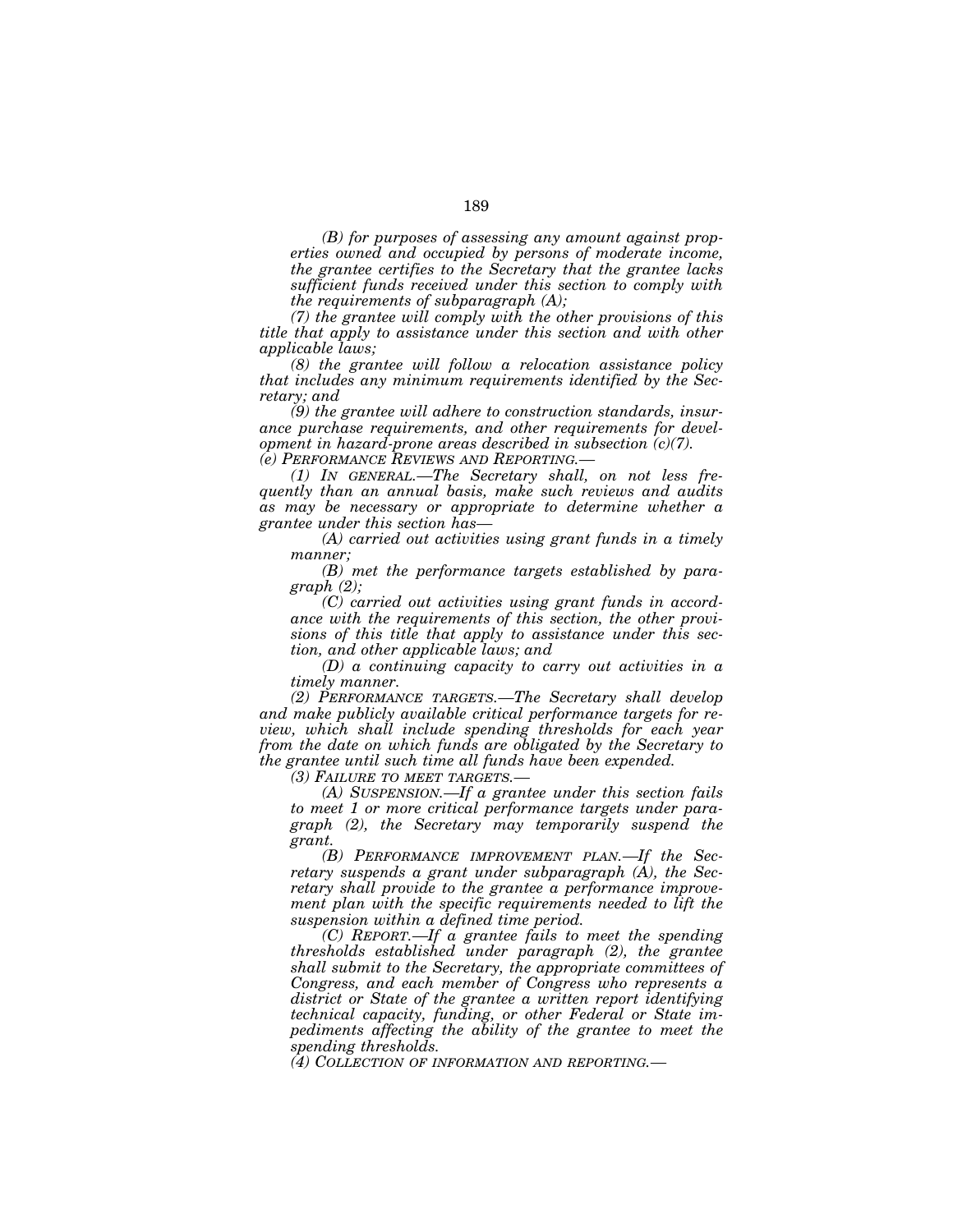*(A) REQUIREMENT TO REPORT.—A grantee under this section shall provide to the Secretary such information as the Secretary may determine necessary for adequate oversight of the grant program under this section.* 

*(B) PUBLIC AVAILABILITY.—Subject to subparagraph (D), the Secretary shall make information submitted under subparagraph (A) available to the public and to the Inspector General for the Department of Housing and Urban Development, disaggregated by income, geography, and all classes of individuals protected under section 109.* 

*(C) SUMMARY STATUS REPORTS.—To increase transparency and accountability of the grant program under this section the Secretary shall, on not less frequently than an annual basis, post on a public facing dashboard summary status reports for all active grants under this section that includes—* 

*(i) the status of funds by activity;* 

*(ii) the percentages of funds allocated and expended to benefit low- and moderate-income communities;* 

*(iii) performance targets, spending thresholds, and accomplishments; and* 

*(iv) other information the Secretary determines to be relevant for transparency.* 

*(D) CONSIDERATIONS.—In carrying out this paragraph, the Secretary—* 

*(i) shall take such actions as may be necessary to ensure that personally identifiable information regarding applicants for assistance provided from funds made available under this section is not made publicly available; and* 

*(ii) may make full and unredacted information available to academic institutions for the purpose of researching into the equitable distribution of recovery funds and adherence to civil rights protections.* 

*(f) ELIGIBLE ACTIVITIES.— (1) IN GENERAL.—Activities assisted under this section—* 

*(A) may include activities permitted under section 105 or other activities permitted by the Secretary by waiver or alternative requirement pursuant to subsection (i); and* 

*(B) shall be related to disaster relief, long-term recovery, restoration of housing and infrastructure, economic revitalization, and mitigation in the most impacted and distressed areas resulting from the major disaster for which the grant was awarded.* 

*(2) PROHIBITION.—Grant funds under this section may not be used for costs reimbursable by, or for which funds have been made available by, the Federal Emergency Management Agency or the United States Army Corps of Engineers.* 

*(3) ADMINISTRATIVE COSTS, TECHNICAL ASSISTANCE AND*  $PLANNING$ 

*(A) IN GENERAL.—The Secretary shall establish in regulation the maximum grant amounts a grantee may use for administrative costs, technical assistance and planning ac-*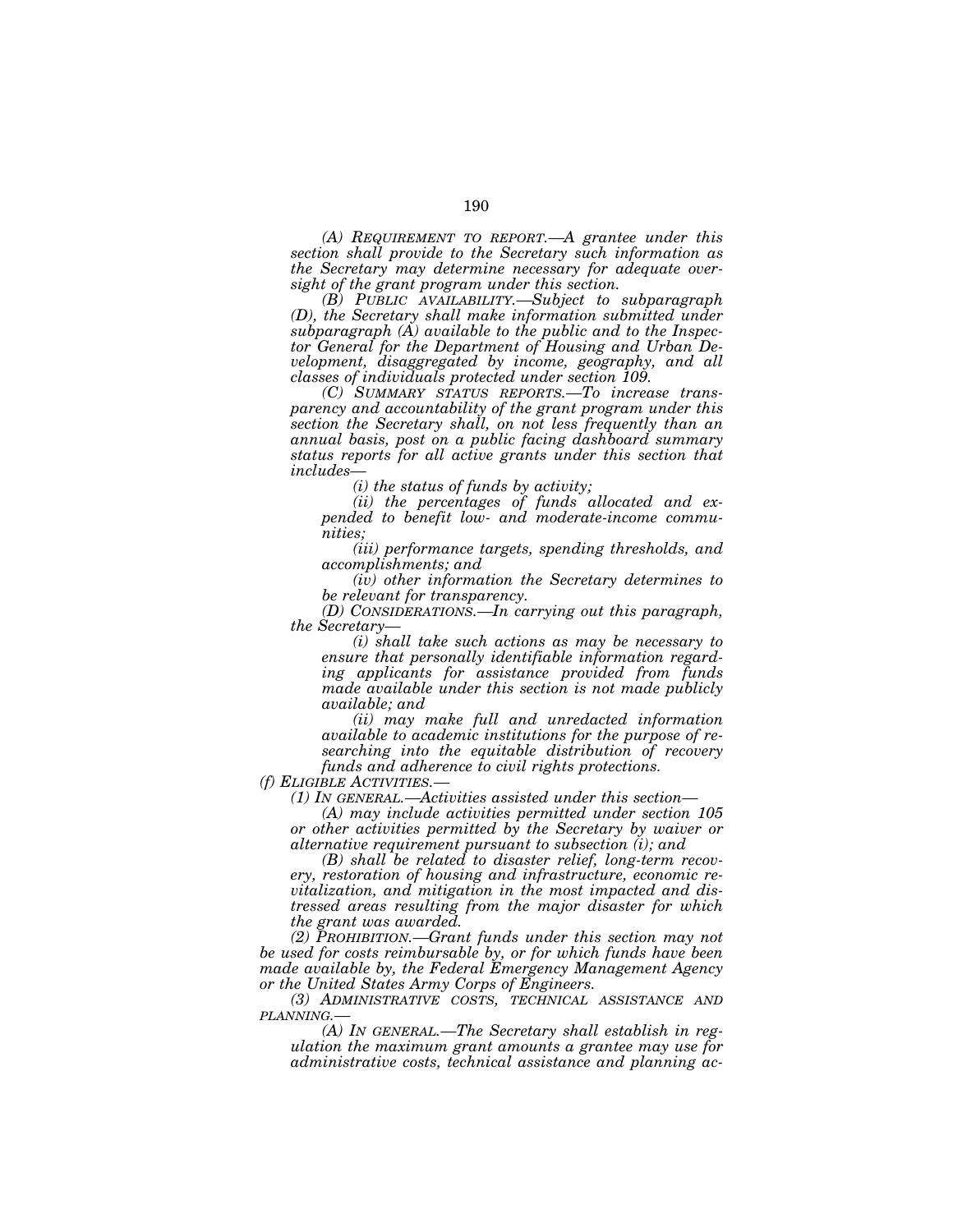*tivities, taking into consideration size of grant, complexity of recovery, and other factors as determined by the Secretary, but not to exceed 10 percent for administration and 20 percent in total.* 

*(B) AVAILABILITY.—Amounts available for administrative costs for a grant under this section shall be available for eligible administrative costs of the grantee for any grant made under this section, without regard to a particular disaster.* 

*(4) PROGRAM INCOME.—Notwithstanding any other provision of law, any grantee under this section may retain program income that is realized from grants made by the Secretary under this section if the grantee agrees that the grantee will utilize the program income in accordance with the requirements for grants under this section, except that the Secretary may—* 

*(A) by regulation, exclude from consideration as program income any amounts determined to be so small that compliance with this paragraph creates an unreasonable administrative burden on the grantee; or* 

*(B) permit the grantee to transfer remaining program*  income to the other grants of the grantee under this title *upon closeout of the grant.* 

*(5) PROHIBITION ON USE OF ASSISTANCE FOR EMPLOYMENT RELOCATION ACTIVITIES.—* 

*(A) IN GENERAL.—Grants under this section may not be used to assist directly in the relocation of any industrial or commercial plant, facility, or operation, from one area to another area, if the relocation is likely to result in a significant loss of employment in the labor market area from which the relocation occurs.* 

*(B) APPLICABILITY.—The prohibition under subparagraph (A) shall not apply to a business that was operating in the disaster-declared labor market area before the incident date of the applicable disaster and has since moved, in whole or in part, from the affected area to another State or to a labor market area within the same State to continue business.* 

*(6) REQUIREMENTS.—Grants under this section are subject to the requirements of this section, the other provisions of this title that apply to assistance under this section, and other applicable laws, unless modified by waivers and alternative requirements in accordance with subsection (i).* 

*(g) ENVIRONMENTAL REVIEW.—* 

*(1) ADOPTION.—A recipient of funds provided under this section that uses the funds to supplement Federal assistance provided under section 402, 403, 404, 406, 407, 408(c)(4), 428, or 502 of the Robert T. Stafford Disaster Relief and Emergency Assistance Act (42 U.S.C. 5170a, 5170b, 5170c, 5172, 5173, 5174(c)(4), 5189f, 5192) may adopt, without review or public comment, any environmental review, approval, or permit performed by a Federal agency, and that adoption shall satisfy the responsibilities of the recipient with respect to the environmental review, approval, or permit under section 104(g)(1).*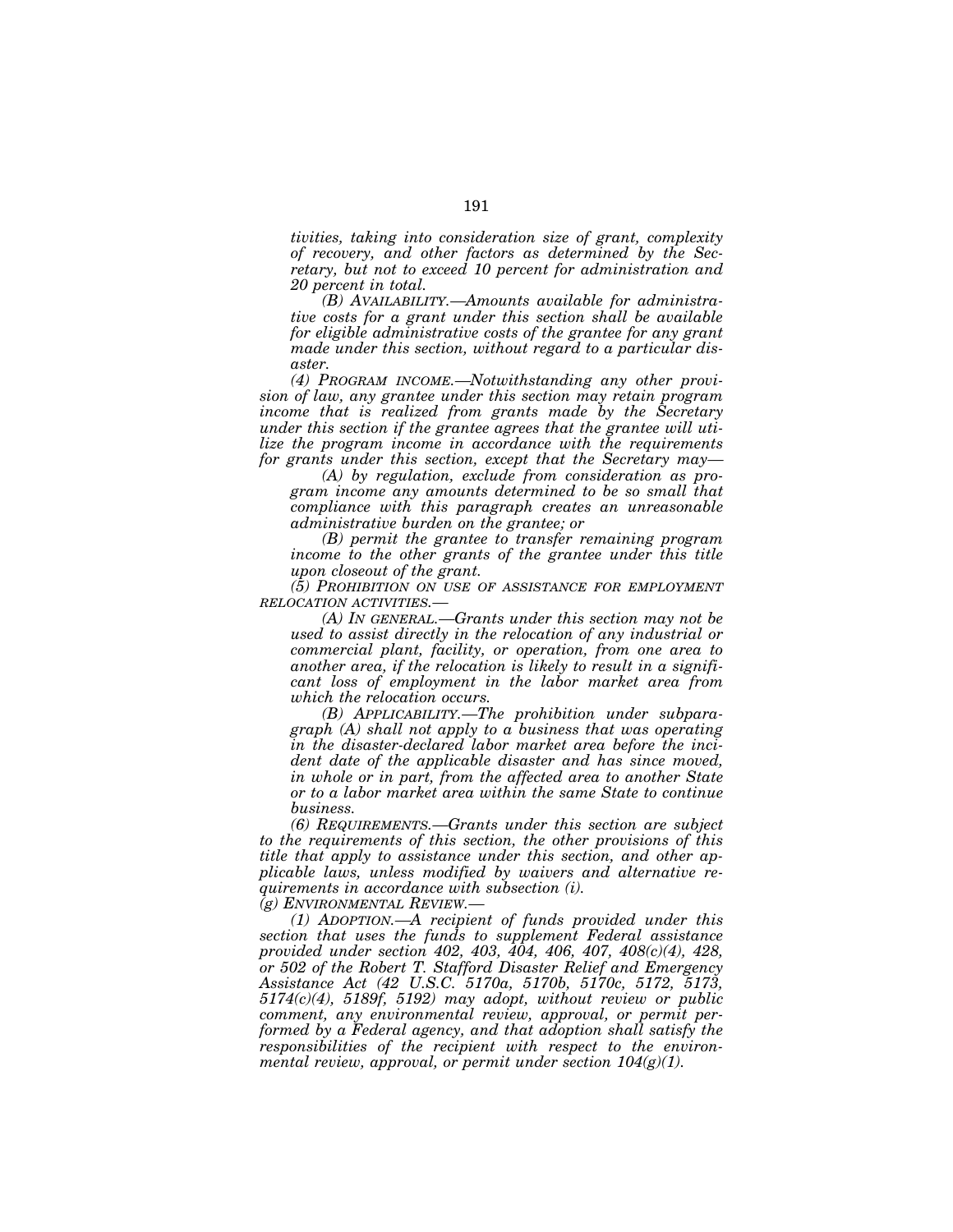*(2) APPROVAL OF RELEASE OF FUNDS.—Notwithstanding section 104(g)(2), the Secretary or a State may, upon receipt of a request for release of funds and certification, immediately approve the release of funds for an activity or project to be assisted under this section if the recipient has adopted an environmental review, approval, or permit under paragraph (1) or the activity or project is categorically excluded from review under the National Environmental Policy Act of 1969 (42 U.S.C. 4321 et seq.).* 

*(3) UNITS OF GENERAL LOCAL GOVERNMENT.—The provisions of section 104(g)(4) shall apply to assistance under this section that a State distributes to a unit of general local govern*ment.<br>(h) Financial Controls and Procedures.—

*(1) IN GENERAL.—The Secretary shall develop requirements and procedures to demonstrate that a grantee under this section—* 

*(A) has adequate financial controls and procurement processes;* 

*(B) has adequate procedures to detect and prevent fraud, waste, abuse and duplication of benefit; and* 

*(C) maintains a comprehensive and publicly accessible website.* 

*(2) CERTIFICATION.—Before making a grant under this section, the Secretary shall certify that the grantee has in place proficient processes and procedures to comply with the requirements developed under paragraph (1), as determined by the Secretary.* 

*(3) COMPLIANCE BEFORE ALLOCATION.—The Secretary may permit a State, unit of general local government, or Indian tribe to demonstrate compliance with the requirements for adequate financial controls developed under paragraph (1) before a disaster occurs and before receiving an allocation for a grant under this section.* 

*(4) DUPLICATION OF BENEFITS.— (A) IN GENERAL.—Funds made available under this subsection shall be used in accordance with section 312 of the Robert T. Stafford Disaster Relief and Emergency Assistance Act (42 U.S.C. 5155), as amended by section 1210 of the Disaster Recovery Reform Act of 2018 (division D of Public Law 115–254), and such rules as may be prescribed under such section 312.* 

*(B) PENALTIES.—In any case in which the use of grant funds under this section results in a prohibited duplication of benefits, the grantee shall—* 

*(i) apply an amount equal to the identified duplication to any allowable costs of the award consistent with actual, immediate cash requirement;* 

*(ii) remit any excess amounts to the Secretary to be credited to the obligated, undisbursed balance of the grant consistent with requirements on Federal payments applicable to such grantee; and* 

*(iii) if excess amounts under clause (ii) are identified after the period of performance or after the close-*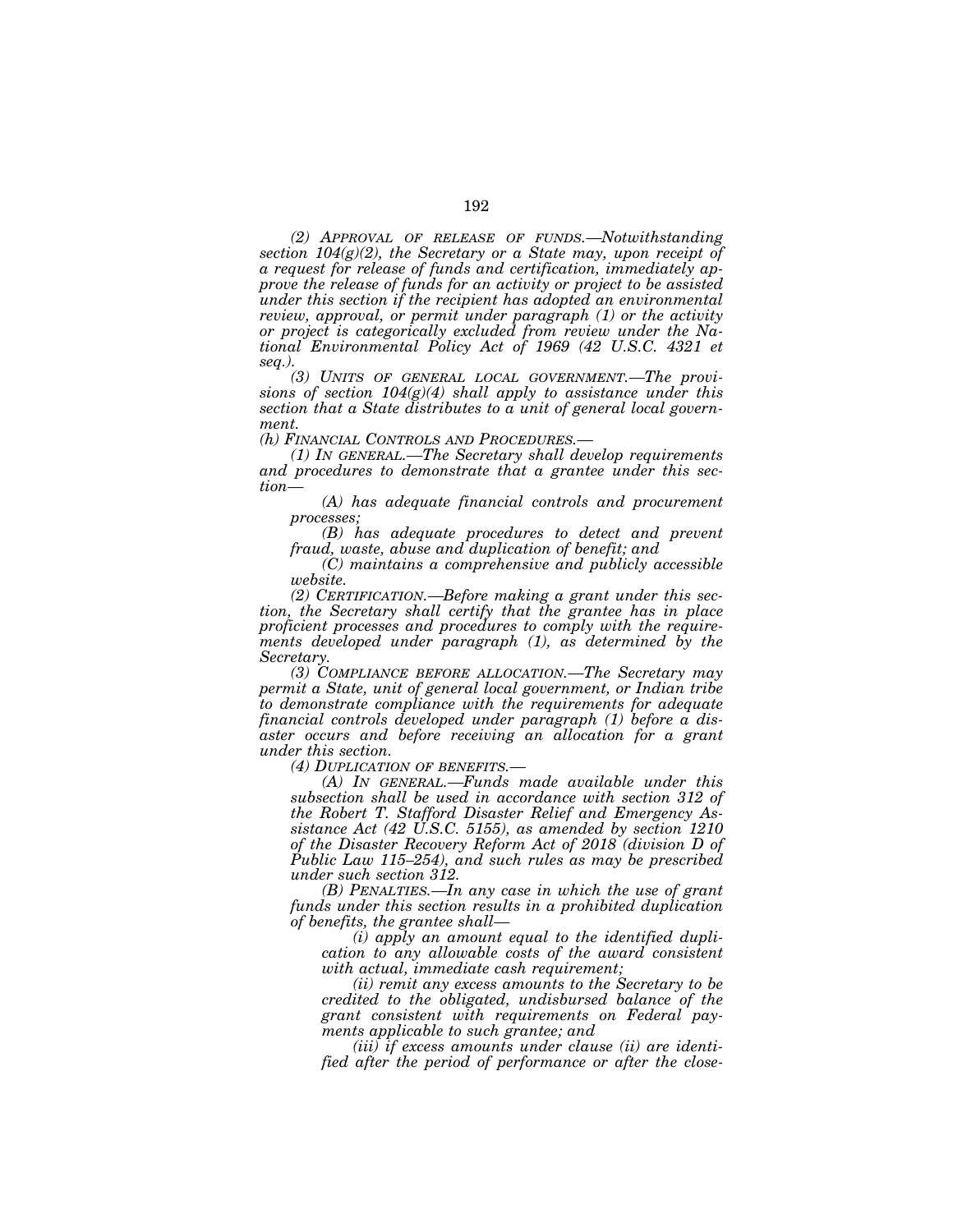*out of the award, remit such amounts to the Secretary to be credited to the Fund.* 

*(C) FAILURE TO COMPLY.—A grantee that fails to comply with subparagraph (A) shall be subject to remedies for noncompliance under section 111, unless the Secretary publishes a determination in the Federal Register that it is not in the best interest of the Federal Government to pursue re-*

*medial actions.* 

*(1) In GENERAL.—In administering grants under this section, the Secretary may waive, or specify alternative requirements for, any provision of any statute or regulation that the Secretary administers in connection with the obligation by the Secretary or the use by the grantee of those funds (except for requirements related to fair housing, nondiscrimination, labor standards, the environment, and the requirements of this section that do not expressly authorize modifications by waiver or alternative requirement), if the Secretary makes a public finding that good cause exists for the waiver or alternative requirement and the waiver or alternative requirement would not be inconsistent with the findings in section 502 of the Reforming Disaster Recovery Act.* 

*(2) EFFECTIVE DATE.—A waiver or alternative requirement described in paragraph (1) shall not take effect before the date that is 5 days after the date of publication of the waiver or alternative requirement on the website of the Department of Housing and Urban Development or the effective date for any regulation published in the Federal Register.* 

*(3) PUBLIC NOTIFICATION.—The Secretary shall notify the public of all waivers described in paragraph (1) in accordance with the requirements of section 7(q)(3) of the Department of Housing and Urban Development Act (42 U.S.C. 3535(q)(3)). (j) UNUSED AMOUNTS.—* 

*(1) DEADLINE TO USE AMOUNTS.—A grantee under this section shall use an amount equal to the grant within 6 years beginning on the date on which the Secretary obligates the*  amounts to the grantee, as such period may be extended under *paragraph (4).* 

*(2) RECAPTURE.—The Secretary shall recapture and credit to the Fund any amount that is unused by a grantee under this section upon the earlier of—* 

*(A) the date on which the grantee notifies the Secretary that the grantee has completed all activities identified in the disaster grantee's plan under subsection (c); or* 

*(B) the expiration of the 6-year period described in paragraph (1), as such period may be extended under paragraph (4).* 

*(3) RETENTION OF FUNDS.—Notwithstanding paragraph (1), the Secretary may allow a grantee under this section to retain—* 

*(A) amounts needed to close out grants; and* 

*(B) up to 10 percent of the remaining funds to support maintenance of the minimal capacity to launch a new program in the event of a future disaster and to support predisaster long-term recovery and mitigation planning.*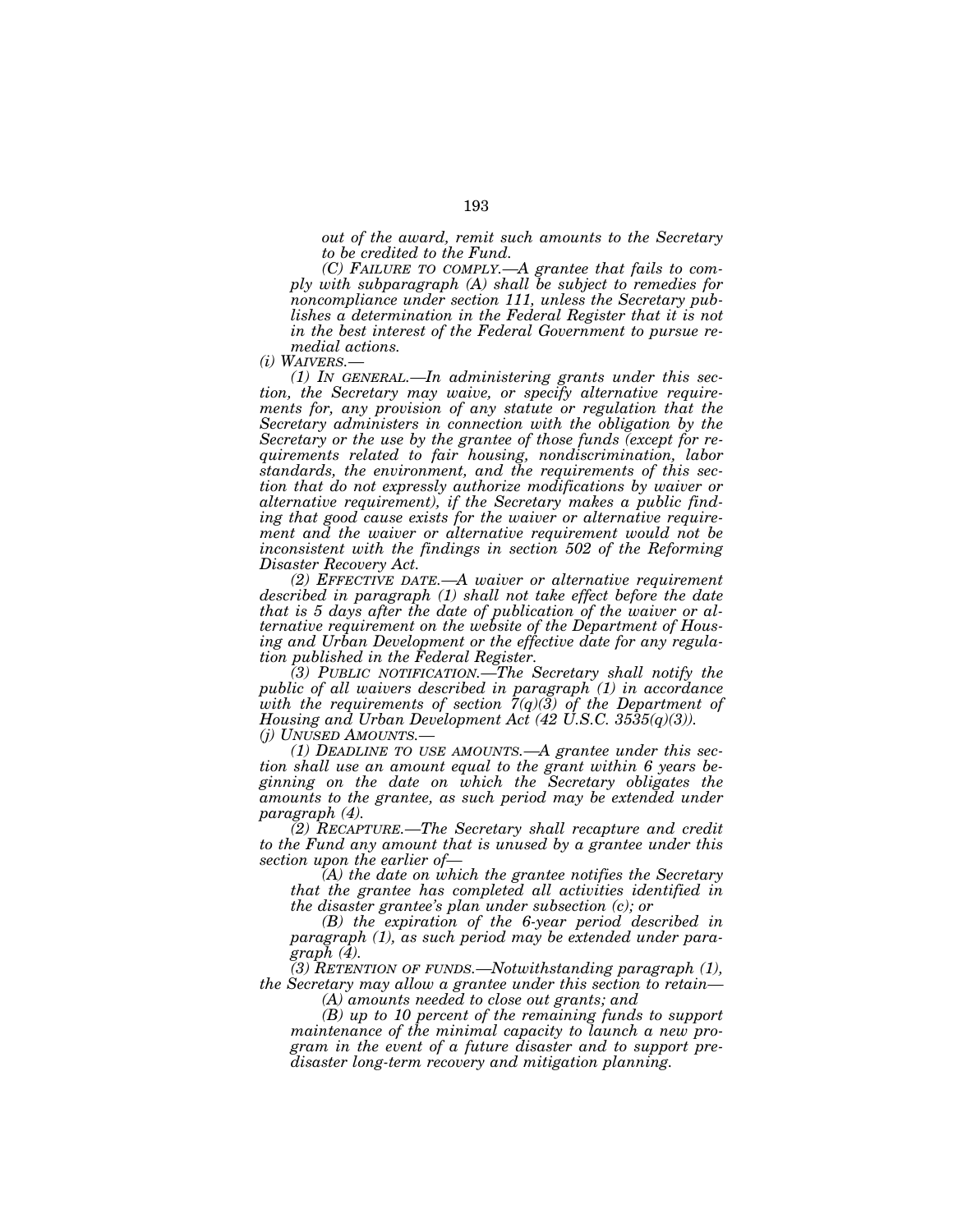*(4) EXTENSION OF PERIOD FOR USE OF FUNDS.—The Secretary may extend the 6-year period described in paragraph (1) by not more than 4 years, or not more than 6 years for mitigation activities, if—* 

*(A) the grantee submits to the Secretary—* 

*(i) written documentation of the exigent circumstances impacting the ability of the grantee to expend funds that could not be anticipated; or* 

*(ii) a justification that such request is necessary due to the nature and complexity of the program and projects; and* 

*(B) the Secretary submits a written justification for the extension to the Committees on Appropriations of Senate and the House of Representatives that specifies the period of that extension.* 

# **TITLE 49—TRANSPORTATION**

SUBTITLE I—DEPARTMENT OF TRANSPORTATION

# **CHAPTER 3—GENERAL DUTIES AND POWERS**

SUBCHAPTER I—DUTIES OF THE SECRETARY OF TRANSPORTATION

### **§ 312. Alternative timing system**

(a) IN GENERAL.—Subject to the availability of appropriations, the Secretary of Transportation shall provide for the establishment, sustainment, and operation of a [land-based,] resilient, and reliable alternative timing system—

#### **PUBLIC LAW 102–240**

## **TITLE I—SURFACE TRANSPORTATION**

**Part A—Title 23 Programs** 

\* \* \* \* \* \* \*

## **SEC. 1105. HIGH PRIORITY CORRIDORS ON NATIONAL HIGHWAY SYSTEM.**

(a) FINDINGS.—THE CONGRESS FINDS THAT—

\* \* \* \* \* \* \*

(e) PROVISIONS APPLICABLE TO CORRIDORS.—

(1) LONG-RANGE PLAN.—

\* \* \* \* \* \* \* (5) INCLUSION OF CERTAIN ROUTE SEGMENTS ON INTERSTATE SYSTEM.—

(A) IN GENERAL.—The portions of the routes referred to in subsection  $(c)(1)$ , subsection  $(c)(3)$  (relating solely to the Kentucky Corridor), clauses (i), (ii), and (except with respect to Georgetown County) (iii) of subsection  $(c)(5)(B)$ , subsection (c)(9), subsection (c)(13), subsection (c)(18), subsection  $(c)(20)$ , subparagraphs  $(A)$  and  $(B)(i)$  of subsection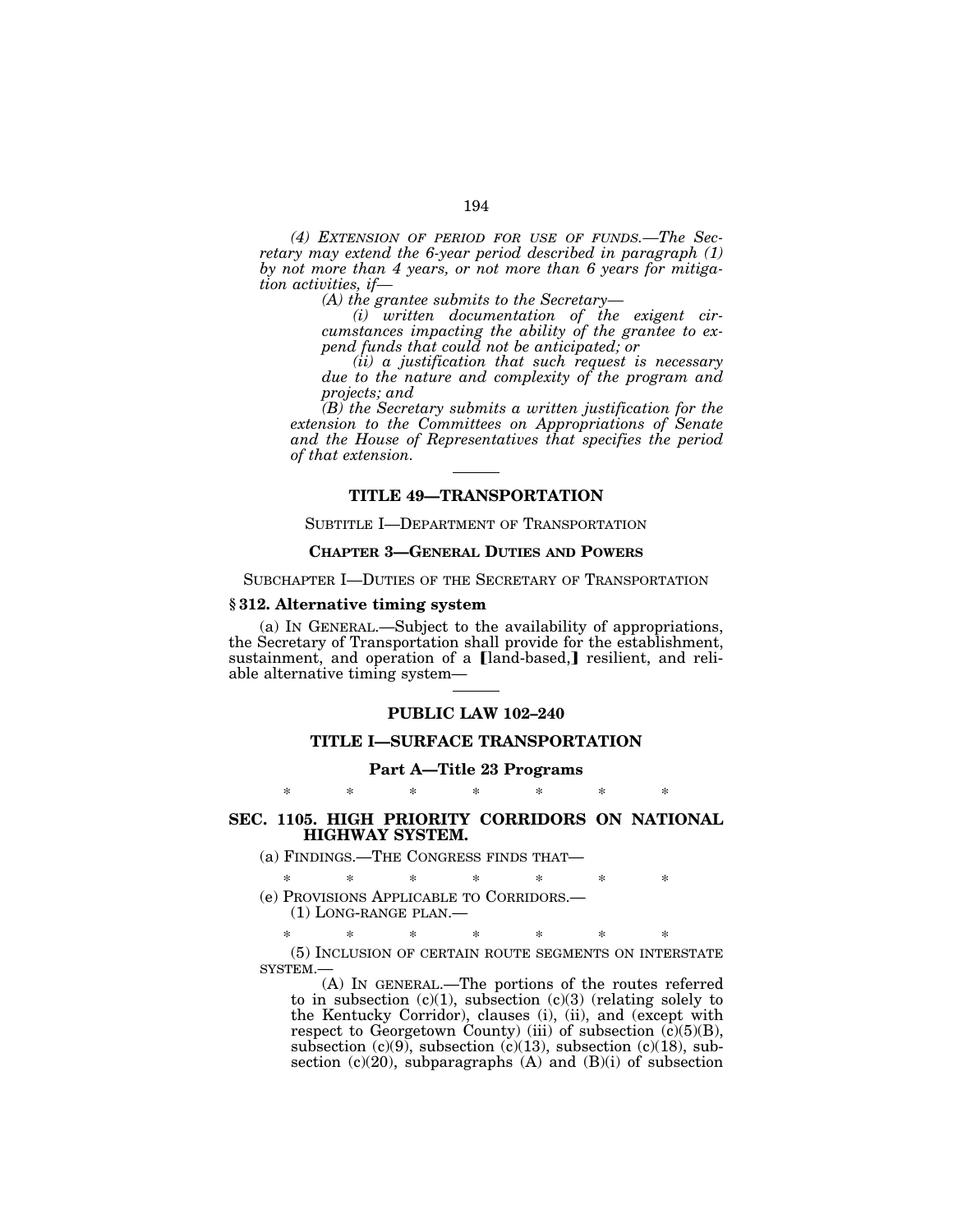(c)(26), subsection (c)(36), subsection (c)(37), *clauses (i) and*   $(iv)$  of subsection(c)(38)(A), subsection (c)(40), subsection  $(c)(42)$ , subsection  $(c)(45)$ , subsection  $(c)(54)$ , subsection  $(c)(57)$ , subsection  $(c)(68)(B)$ , subsection  $(c)(81)$ , subsection (c)(82), subsection (c)(83), subsection (c)(89), subsection  $(c)(90)$ , and subsection  $(c)(91)$  that are not a part of the Interstate System are designated as future parts of the Interstate System. Any segment of such routes shall become a part of the Interstate System atsuch time as the Secretary determines that the segment meets the Interstate System design standards approved by the Secretary under section 109(b) of title 23, United States Code, and is planned to connect to an existing Interstate System segment by the date that is 25 years after the date of enactment of the MAP–21.

#### DISCLOSURE OF CONGRESSIONALLY DIRECTED SPENDING ITEMS

The Constitution vests in the Congress the power of the purse. The Committee believes strongly that Congress should make the decisions on how to allocate the people's money. As defined in Rule XLIV of the Standing Rules of the Senate, the term congressionally directed spending item means a provision or report language included primarily at the request of a Senator, providing, authorizing, or recommending a specific amount of discretionary budget authority, credit authority, or other spending authority for a contract, loan, loan guarantee, grant, loan authority, or other expenditure with or to an entity, or targeted to a specific State, locality or congressional district, other than through a statutory or administrative, formula-driven, or competitive award process.

For each item, a Member is required to provide a certification that neither the Member nor the Member's immediate family has a pecuniary interest in such congressionally directed spending item. Such certifications are available to the public on the website the Senate Committee on www.appropriations.senate.gov/congressionally-directed-spendingrequests). Following is a list of congressionally directed spending items included in the Senate recommendation discussed in this explanatory statement, along with the name of each Senator who submitted a request to the Committee of jurisdiction for each item so identified. Neither the Committee recommendation nor this report contains any limited tax benefits or limited tariff benefits as defined in rule XLIV.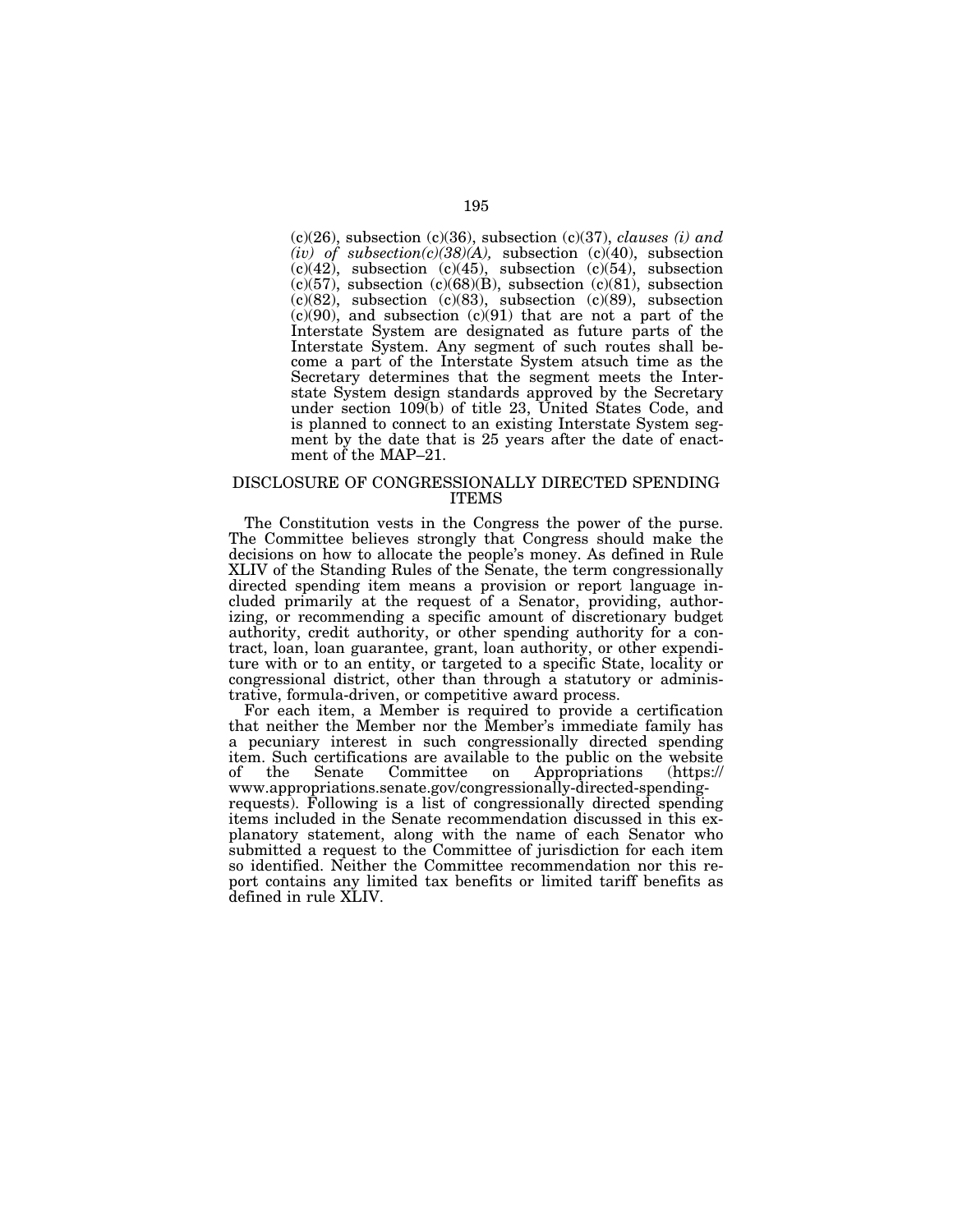Requestor(s) Agency Account (\$) | Amount State | Amount State Project Name Amount (\$) Requestor(s); | Requestor(s); | Requestor(s); | 2,000,000 Feinstein, Padilla Feinstein, Padilla MA ...... Border to Boston Trail Gap Design ........................................ 1,200,000 Markey, Warren Markey, Warren 500,000 Collins, King Hickenlooper 450,000 Hickenlooper Collins, King isbury-Ocean City Wicomico Regional Airport (SBY) Run- |<br>way Extension. AK ....... EV ferry pilot program ............................................................ 2,000,000 Murkowski Van Hollen Murkowski ment Project. 1,316,000 Menendez Menendez Feinstein CA ....... West Santa Ana Branch Transit Corridor ............................... 1,000,000 Feinstein Graham Baldwin Durbin<br>Cassidy SC ....... Saluda Grade Rail Trail .......................................................... 250,000 Graham ter. 750,000 Baldwin Sinema 1,200,000 Cassidy Department of Transportation ...................... Airport Improvement Program ..................... AZ ....... Glendale Arizona Airport (GEU) Apron Reconstruction ........... 2,070,000 Sinema Collins ME ...... America's Volunteer Driver Center ......................................... 1,000,000 Collins Casey Shelby Collins tension. 3,500,000 Collins 100,000,000 Shelby Department of Transportation ...................... Airport Improvement Program ..................... IL ........ Rockford Airport International (RFD) Cargo Ramp Project .... 5,000,000 Durbin 100,000 Casey 2,070,000 500,000 3,500,000  $.200,000$ 100,000 250,000 750,000  $5,000,000$ <br> $1,200,000$  $.000,000$  $.316,000$  $100,000,000$ 450,000  $500,000$ 2,000,000 1,000,000 Amount (\$) ter.<br>Mobile Downtown Airport (BFM) Planning and Design Re-<br>lated to Airfield and Terminal Improvements, Reconstruct<br>Apron, Construct New Terminal, Construct Terminal Ac-<br>cess and Perimeter Roads, Make Other Airfield Improv lated to Airfield and Terminal Improvements, Reconstruct PA ....... Study to Reestablish Passenger Rail Between Reading and Upgrades.<br>Rockford Airport International (RFD) Cargo Ramp Project ...<br>Baton Rouge Metropolitan Airport (BTR) Northwest Aviation Department of Transportation ...................... Airport Improvement Program ..................... LA ....... Baton Rouge Metropolitan Airport (BTR) Northwest Aviation Development Taxiway.<br>Salisbury-Ocean City Wicomico Regional Airport (SBY) Run-Connected, Automated, Electric Vehicle Demonstration Cen-WI ....... Connected, Automated, Electric Vehicle Demonstration Cencess and Perimeter Roads, Make Other Airfield Improve-Department of Transportation ...................... Airport Improvement Program ..................... MD ...... Salisbury-Ocean City Wicomico Regional Airport (SBY) Run-Study to Reestablish Passenger Rail Between Reading and Protection Facility.<br>Fryeburg Eastern Slope Regional Airport (IZG) Runway Ex-Apron, Construct New Terminal, Construct Terminal Acments, Remove Obstructions, and Acquire New Airport Department of Transportation ...................... Airport Improvement Program ..................... ME ...... Fryeburg Eastern Slope Regional Airport (IZG) Runway Ex-Department of Transportation ...................... Airport Improvement Program ..................... AL ....... Mobile Downtown Airport (BFM) Planning and Design Rements, Remove Obstructions, and Acquire New Airport Sayreville Waterfront Multimodal Transportation Improve-NJ ........ Sayreville Waterfront Multimodal Transportation Improve-Department of Transportation ...................... Airport Improvement Program ..................... CO ....... Las Animas County Perry Stokes Airport (TAD) Pavement Las Animas County Perry Stokes Airport (TAD) Pavement Department of Transportation ...................... Airport Improvement Program ..................... ME ...... Brunswick Executive Airport (BXM) Customs and Border Brunswick Executive Airport (BXM) Customs and Border Glendale Arizona Airport (GEU) Apron Reconstruction ..<br>Fresno Yosemite Airport (FAT) Terminal Expansion and Department of Transportation ...................... Airport Improvement Program ..................... CA ....... Fresno Yosemite Airport (FAT) Terminal Expansion and West Santa Ana Branch Transit Corridor Rescue and Firefighting Equipment. Rescue and Firefighting Equipment. Project Name Border to Boston Trail Gap Design CONGRESSIONALLY DIRECTED SPENDING ITEMS America's Volunteer Driver Center CONGRESSIONALLY DIRECTED SPENDING ITEMS Safety Enhancement Project. Safety Enhancement Project. Saluda Grade Rail Trail Development Taxiway. EV ferry pilot program Protection Facility. way Extension. ment Project. Philadelphia. Philadelphia tension.  $\vdots$ State  $\frac{\mathsf{K}}{\mathsf{K}}$  $\mathfrak{S}$ ŃМ  $\equiv$  $\mathbb{E}$  $\mathsf{S}$ ΨĖ ₩ SC  $\overline{\phantom{a}}$  $\overline{a}$ **ZS**  $\rm ^{c}$  $\preceq$   $\preceq$  $\equiv$ fransportation Planning, Research, and Department of Transportation ...................... Transportation Planning, Research, and Transportation Planning, Research, and<br>Development. Department of Transportation ...................... Transportation Planning, Research, and Transportation Planning, Research, and Department of Transportation ...................... Transportation Planning, Research, and Transportation Planning, Research, and Department of Transportation ...................... Transportation Planning, Research, and Transportation Planning, Research, and Department of Transportation ...................... Transportation Planning, Research, and fransportation Planning, Research, and Department of Transportation ...................... Transportation Planning, Research, and Transportation Planning, Research, and Department of Transportation ...................... Transportation Planning, Research, and Transportation Planning, Research, and Department of Transportation ...................... Transportation Planning, Research, and Airport Improvement Program<br>Airport Improvement Program Development.<br>Airport Improvement Program Airport Improvement Program<br>Airport Improvement Program Airport Improvement Program Airport Improvement Program Airport Improvement Program Airport Improvement Program Account Development Development. Development. Development Development. Development. Development. Development. Development. Development Development. Development. Development. Development. Department of Transportation Department of Transportation Department of Transportation Department of Transportation<br>Department of Transportation Department of Transportation Department of Transportation<br>Department of Transportation Department of Transportation Department of Transportation Department of Transportation Department of Transportation Department of Transportation Department of Transportation Department of Transportation Department of Transportation Department of Transportation Agency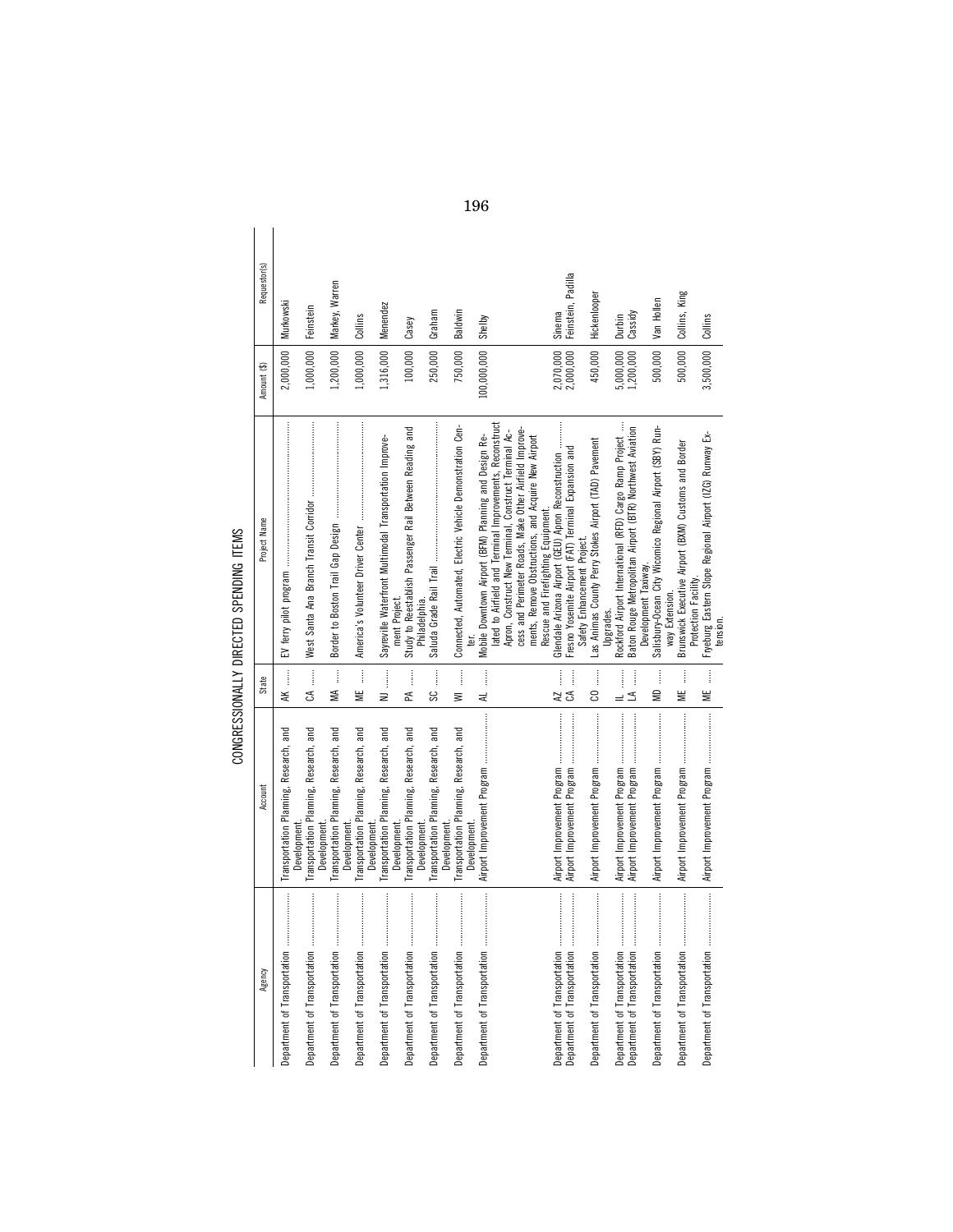|                                                                                                                                                                                                                                                                                                                                                                                                                                                                                                                                                                             | $\begin{minipage}{0.5\textwidth} \centering \begin{tabular}{ l l l } \hline \multicolumn{1}{ l l l } \hline \multicolumn{1}{ l l } \multicolumn{1}{ l l } \multicolumn{1}{ l l } \multicolumn{1}{ l } \multicolumn{1}{ l } \multicolumn{1}{ l } \multicolumn{1}{ l } \multicolumn{1}{ l } \multicolumn{1}{ l } \multicolumn{1}{ l } \multicolumn{1}{ l } \multicolumn{1}{ l } \multicolumn{1}{ l } \multicolumn{1}{ l } \multicolumn{1}{ $<br>Airport Improvement Program | ME                                           | Machias Airport (MVM) Environmental Review and Property<br>Acquisition.                                                      | 1,250,000 Collins     |                                  |
|-----------------------------------------------------------------------------------------------------------------------------------------------------------------------------------------------------------------------------------------------------------------------------------------------------------------------------------------------------------------------------------------------------------------------------------------------------------------------------------------------------------------------------------------------------------------------------|---------------------------------------------------------------------------------------------------------------------------------------------------------------------------------------------------------------------------------------------------------------------------------------------------------------------------------------------------------------------------------------------------------------------------------------------------------------------------|----------------------------------------------|------------------------------------------------------------------------------------------------------------------------------|-----------------------|----------------------------------|
|                                                                                                                                                                                                                                                                                                                                                                                                                                                                                                                                                                             |                                                                                                                                                                                                                                                                                                                                                                                                                                                                           | ļ<br>Ξ                                       | Gerald R. Ford International Airport (GRR) Concourse A-<br>Enabling Phases                                                   | 1,294,000             | <b>Peters</b>                    |
|                                                                                                                                                                                                                                                                                                                                                                                                                                                                                                                                                                             |                                                                                                                                                                                                                                                                                                                                                                                                                                                                           | $\vdots$<br>Ξ                                | Capital Regional International Airport (LAN) Cargo Ramp<br>Expansion.                                                        | 8,183,000             | Peters, Stabenow                 |
|                                                                                                                                                                                                                                                                                                                                                                                                                                                                                                                                                                             |                                                                                                                                                                                                                                                                                                                                                                                                                                                                           | Î<br>Š                                       | Thief River Falls Regional Airport (TVF) Air Cargo Develop-<br>ment                                                          | 7,500,000             | Klobuchar, Smith                 |
| Department of Transportation                                                                                                                                                                                                                                                                                                                                                                                                                                                                                                                                                | Airport Improvement Program                                                                                                                                                                                                                                                                                                                                                                                                                                               | Î<br>QM                                      | Waynesville St. Robert Regional Airport (TBN) Terminal Fa-<br>cility, Apron, and Parking Construction.                       | 9,000,000             | Blunt                            |
| Department of Transportation<br>Department of Transportation                                                                                                                                                                                                                                                                                                                                                                                                                                                                                                                | Airport Improvement Program                                                                                                                                                                                                                                                                                                                                                                                                                                               | $\vdots$<br>j<br>ΜŚ<br>ΣM                    | Gulfport-Biloxi International Airport (GPT) Site Mitigation<br>Gulfport-Biloxi International Airport (GPT) T-Hangar Facility | 250,000<br>3,897,000  | Hyde-Smith, Wicker<br>Hyde-Smith |
| Department of Transportation                                                                                                                                                                                                                                                                                                                                                                                                                                                                                                                                                | Airport Improvement Program                                                                                                                                                                                                                                                                                                                                                                                                                                               | $\vdots$<br>SW                               | Laurel-Hattiesburg Regional Airport (PIB) Approach Light<br><b>Rehabilitation</b><br><b>Taxiway</b>                          | 300,000               | Wicker                           |
| Department of Transportation<br>Department of Transportation                                                                                                                                                                                                                                                                                                                                                                                                                                                                                                                | Airport Improvement Program<br>Airport Improvement Program                                                                                                                                                                                                                                                                                                                                                                                                                | $\vdots$<br>$\vdots$<br>ΞĐ                   | Manchester-Boston Regional Airport (MHT) West Cargo<br><b>Vewport Airport (2B3) Runway Resurfacing</b>                       | 650,000<br>9,350,000  | Shaheen<br>Shaheen               |
| Department of Transportation                                                                                                                                                                                                                                                                                                                                                                                                                                                                                                                                                | Airport Improvement Program                                                                                                                                                                                                                                                                                                                                                                                                                                               | $\vdots$<br>≧                                | Dona Ana County International Jetport (DNA) T-Hanger Ex-<br>Apron Development.                                               | 2,250,000             | Heinrich                         |
|                                                                                                                                                                                                                                                                                                                                                                                                                                                                                                                                                                             |                                                                                                                                                                                                                                                                                                                                                                                                                                                                           | $\vdots$<br>H                                | Columbus Regional Airport (CMH) Taxiway C Relocation De-<br>pansion.                                                         | 2,250,000             | Brown                            |
|                                                                                                                                                                                                                                                                                                                                                                                                                                                                                                                                                                             | Airport Improvement Program                                                                                                                                                                                                                                                                                                                                                                                                                                               | $\vdots$<br>$\geq$                           | Tulsa International Airport (TUL) Federal Inspection Service<br>Project.<br>sign.                                            | 5,000,000             | Inhofe                           |
| $\label{def:1} \begin{minipage}{0.9\linewidth} \begin{minipage}{0.9\linewidth} \begin{minipage}{0.9\linewidth} \begin{minipage}{0.9\linewidth} \end{minipage} \begin{minipage}{0.9\linewidth} \begin{minipage}{0.9\linewidth} \end{minipage} \end{minipage} \begin{minipage}{0.9\linewidth} \begin{minipage}{0.9\linewidth} \begin{minipage}{0.9\linewidth} \end{minipage} \end{minipage} \begin{minipage}{0.9\linewidth} \begin{minipage}{0.9\linewidth} \end{minipage} \end{minipage} \begin{minipage}{0.9\linewidth} \begin{minipage}{0$<br>Department of Transportation |                                                                                                                                                                                                                                                                                                                                                                                                                                                                           | $\frac{1}{2}$<br>$\approx$                   | Tillamook Municipal Airport (TMK) Automated Weather Ob-<br>serving System Replacement.                                       | 500,000               | Merkley, Wyden                   |
| Department of Transportation<br>Department of Transportation                                                                                                                                                                                                                                                                                                                                                                                                                                                                                                                | Airport Improvement Program<br>Airport Improvement Program                                                                                                                                                                                                                                                                                                                                                                                                                | İ<br>E<br>굳                                  | Philadelphia Airport (PHL) Taxiway Y&U Repairs<br>T.F. Green Airport (PVD) Cargo Improvements and Corporate                  | 000,000,<br>6,600,000 | Casey<br>Reed                    |
| Department of Transportation                                                                                                                                                                                                                                                                                                                                                                                                                                                                                                                                                | Airport Improvement Program                                                                                                                                                                                                                                                                                                                                                                                                                                               | ļ<br>₹                                       | Richmond International Airport (RIC) Federal Inspection<br>Service Facility Renovation Project<br>Aviation Improvements.     | 3,969,000             | Kaine, Warner                    |
| Department of Transportation                                                                                                                                                                                                                                                                                                                                                                                                                                                                                                                                                | Airport Improvement Program                                                                                                                                                                                                                                                                                                                                                                                                                                               | ļ<br>$\overline{=}$                          | Burlington International Airport (BVT) Jet Bridge and Pas-<br>senger Hold Room.                                              | 2,000,000             | Leahy                            |
| Department of Transportation                                                                                                                                                                                                                                                                                                                                                                                                                                                                                                                                                | Airport Improvement Program                                                                                                                                                                                                                                                                                                                                                                                                                                               | I<br>5                                       | ₽,<br>Burlington International Airport (BVT) Taxiway Extension<br>General Aviation Ramp.                                     | 5,000,000             | Leahy                            |
| Department of Transportation                                                                                                                                                                                                                                                                                                                                                                                                                                                                                                                                                | Airport Improvement Program                                                                                                                                                                                                                                                                                                                                                                                                                                               | $\vdots$<br>$\vdots$<br>ЖW<br>$\overline{z}$ | Pullman-Moscow Regional Airport (PUW) New Terminal<br>Highgate Airport (FSO) Runway Extension                                | 2,000,000             | Cantwell<br>Leahy                |
| Department of Transportation                                                                                                                                                                                                                                                                                                                                                                                                                                                                                                                                                | Airport Improvement Program                                                                                                                                                                                                                                                                                                                                                                                                                                               | $\overline{\mathsf{z}}$                      | Appleton Airport (ATW) Concourse Addition<br>Building and Apron Design/Construction                                          | 500,000   Baldwin     |                                  |

197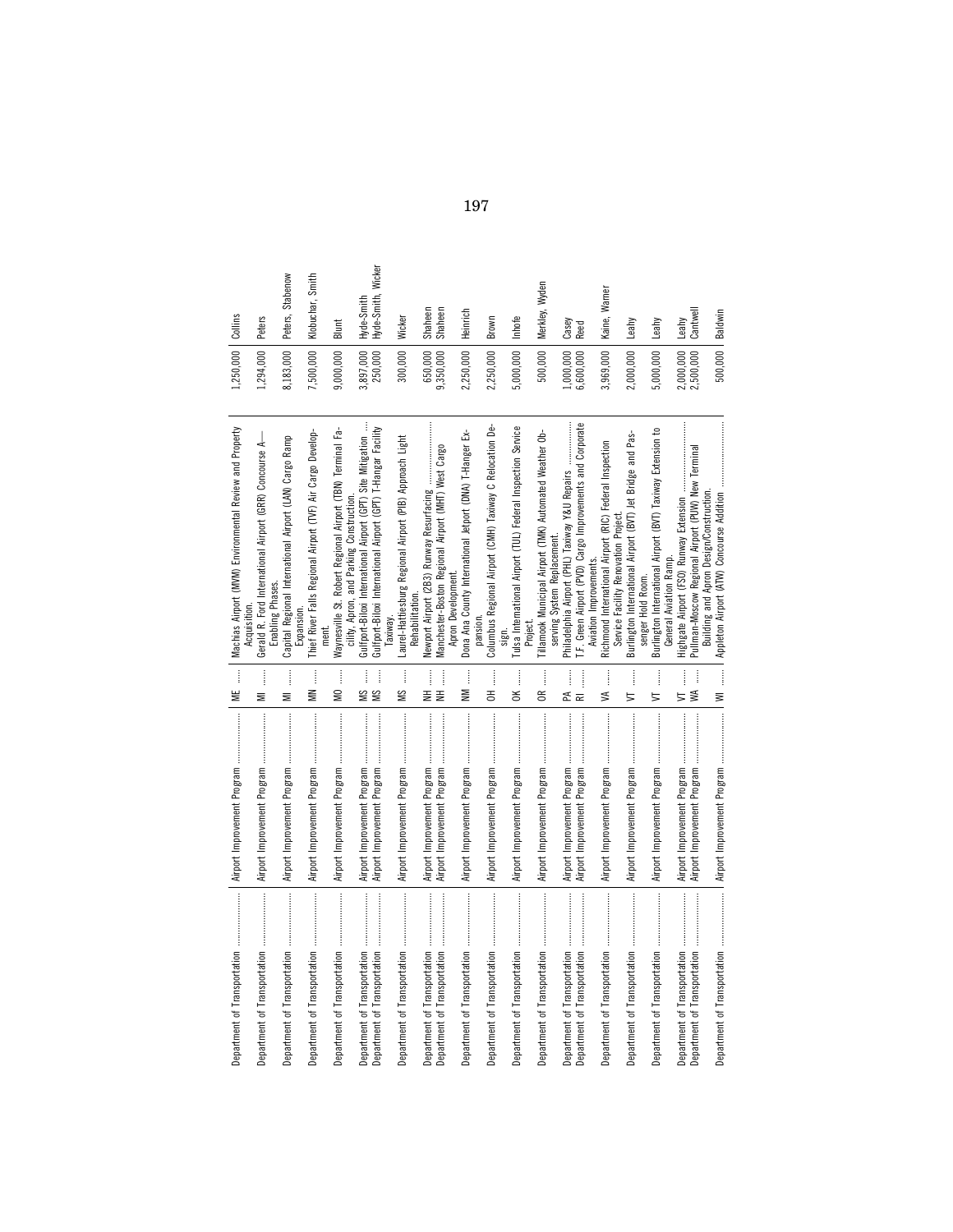| i<br>:<br>}<br>]<br>-<br>-<br>-<br>-<br>Ć<br>יה ומדי<br><b>CHARGES</b><br>١<br>J<br>$\ddot{\phantom{0}}$<br>:<br>$-200$ |  |  |
|-------------------------------------------------------------------------------------------------------------------------|--|--|
|                                                                                                                         |  |  |
|                                                                                                                         |  |  |
|                                                                                                                         |  |  |
|                                                                                                                         |  |  |

|                                                                                                                                                                                                                                                                                                                                                                                                                                                                                                                |                                                                    |                                                                                                                                                                                                                                                                                                           | CONGRESSIONALLY DIRECTED SPENDING ITEMS--Continued                                             |                          |                                    |
|----------------------------------------------------------------------------------------------------------------------------------------------------------------------------------------------------------------------------------------------------------------------------------------------------------------------------------------------------------------------------------------------------------------------------------------------------------------------------------------------------------------|--------------------------------------------------------------------|-----------------------------------------------------------------------------------------------------------------------------------------------------------------------------------------------------------------------------------------------------------------------------------------------------------|------------------------------------------------------------------------------------------------|--------------------------|------------------------------------|
| Agency                                                                                                                                                                                                                                                                                                                                                                                                                                                                                                         | Account                                                            | State                                                                                                                                                                                                                                                                                                     | Project Name                                                                                   | Amount (\$)              | Requestor(s)                       |
|                                                                                                                                                                                                                                                                                                                                                                                                                                                                                                                | Airport Improvement Program                                        | Ì<br>$\geq$                                                                                                                                                                                                                                                                                               | Yeager Airport (CRW) General Aviation Apron Construction<br>and Rehabilitation.                | 3,121,000                | Capito, Manchin                    |
|                                                                                                                                                                                                                                                                                                                                                                                                                                                                                                                |                                                                    | Ĵ<br>$\geq$                                                                                                                                                                                                                                                                                               | Eastern West Virginia Regional Airport (MRB) Taxiway Echo                                      | 850,000                  | Capito, Manchin                    |
| $\frac{1}{2}$<br>Department of Transportation                                                                                                                                                                                                                                                                                                                                                                                                                                                                  |                                                                    | ĺ<br>$\geq$<br>$\geq$                                                                                                                                                                                                                                                                                     | Appalachian Regional Airport (EBD) Mingo County Airport<br>Expansion.                          | 5,000,000<br>3,300,000   | Capito, Manchin<br>Capito, Manchin |
|                                                                                                                                                                                                                                                                                                                                                                                                                                                                                                                |                                                                    | $\vdots$<br>ļ<br>$\geq$                                                                                                                                                                                                                                                                                   | Mid-Ohio Valley Regional Airport (PKB) Main Terminal Im-<br>Access Road.                       | 398,000                  | Manchin                            |
|                                                                                                                                                                                                                                                                                                                                                                                                                                                                                                                |                                                                    | ļ<br>$\geq$                                                                                                                                                                                                                                                                                               | Mid-Ohio Valley Regional Airport (PKB) Parking Area Re-<br>provements.                         | 339,000                  | Manchin                            |
|                                                                                                                                                                                                                                                                                                                                                                                                                                                                                                                |                                                                    |                                                                                                                                                                                                                                                                                                           | pairs.                                                                                         |                          |                                    |
|                                                                                                                                                                                                                                                                                                                                                                                                                                                                                                                | Highway Infrastructure Programs<br>Highway Infrastructure Programs | ļ<br>¥∉                                                                                                                                                                                                                                                                                                   |                                                                                                | 27,662,000<br>18,000,000 | Murkowski<br>Boozman               |
|                                                                                                                                                                                                                                                                                                                                                                                                                                                                                                                | Highway Infrastructure Programs                                    | $\vdots$                                                                                                                                                                                                                                                                                                  |                                                                                                | 5.000.000                | Boozman                            |
|                                                                                                                                                                                                                                                                                                                                                                                                                                                                                                                | Programs<br>ghway Infrastructure                                   |                                                                                                                                                                                                                                                                                                           |                                                                                                | 18,000,000               | Boozman                            |
|                                                                                                                                                                                                                                                                                                                                                                                                                                                                                                                | Highway Infrastructure Programs                                    | $\begin{array}{c}\nAR \\ AR \\ AR \\ \hline\nR\n\end{array}$                                                                                                                                                                                                                                              | Highway 67 Corridor Improvements                                                               | 18,000,000               | Boozman                            |
| $\begin{minipage}{0.9\linewidth} \begin{tabular}{ c c c } \hline & \multicolumn{3}{ c }{\textbf{r}} & \multicolumn{3}{ c }{\textbf{r}} & \multicolumn{3}{ c }{\textbf{r}} & \multicolumn{3}{ c }{\textbf{r}} & \multicolumn{3}{ c }{\textbf{r}} & \multicolumn{3}{ c }{\textbf{r}} & \multicolumn{3}{ c }{\textbf{r}} & \multicolumn{3}{ c }{\textbf{r}} & \multicolumn{3}{ c }{\textbf{r}} & \multicolumn{3}{ c }{\textbf{r}} & \multicolumn{3}{ c$<br>Department of Transportation                           | Highway Infrastructure Programs                                    |                                                                                                                                                                                                                                                                                                           | Shelby Drive Business Development Improvements to Road-                                        | 500,000                  | Kelly                              |
|                                                                                                                                                                                                                                                                                                                                                                                                                                                                                                                | Highway Infrastructure Programs                                    | $\overline{M}$                                                                                                                                                                                                                                                                                            | Snowflake Street Light and Sidewalk Improvements to SR<br>ways.                                | 1,200,000                | Kelly                              |
|                                                                                                                                                                                                                                                                                                                                                                                                                                                                                                                |                                                                    |                                                                                                                                                                                                                                                                                                           |                                                                                                |                          |                                    |
| İ<br>Department of Transportation                                                                                                                                                                                                                                                                                                                                                                                                                                                                              | Highway Infrastructure Programs                                    | $\frac{1}{64}$                                                                                                                                                                                                                                                                                            |                                                                                                | 293,000                  | Kelly                              |
|                                                                                                                                                                                                                                                                                                                                                                                                                                                                                                                | Highway Infrastructure Programs<br>Highway Infrastructure          |                                                                                                                                                                                                                                                                                                           |                                                                                                | 2,000,000<br>480,000     | Feinstein, Padilla<br>Padilla      |
| Department of Transportation                                                                                                                                                                                                                                                                                                                                                                                                                                                                                   | Highway Infrastructure                                             |                                                                                                                                                                                                                                                                                                           |                                                                                                | 1,000,000                | Hickenlooper                       |
| $\label{def:1} \begin{array}{lllllllllllllllll} \multicolumn{3}{l}{} & \multicolumn{3}{l}{} & \multicolumn{3}{l}{} & \multicolumn{3}{l}{} & \multicolumn{3}{l}{} & \multicolumn{3}{l}{} & \multicolumn{3}{l}{} & \multicolumn{3}{l}{} & \multicolumn{3}{l}{} & \multicolumn{3}{l}{} & \multicolumn{3}{l}{} & \multicolumn{3}{l}{} & \multicolumn{3}{l}{} & \multicolumn{3}{l}{} & \multicolumn{3}{l}{} & \multicolumn{3}{l}{} & \multicolumn{3}{l}{} & \multicolumn{3}{l}{} &$<br>Department of Transportation | Programs<br>Highway Infrastructure                                 |                                                                                                                                                                                                                                                                                                           |                                                                                                | 5,000,000                | Blumenthal, Murphy                 |
|                                                                                                                                                                                                                                                                                                                                                                                                                                                                                                                | Highway Infrastructure                                             | $rac{1}{5}$ $rac{1}{5}$ $rac{1}{5}$ $rac{1}{5}$ $rac{1}{5}$ $rac{1}{5}$ $rac{1}{5}$ $rac{1}{5}$ $rac{1}{5}$ $rac{1}{5}$ $rac{1}{5}$ $rac{1}{5}$ $rac{1}{5}$ $rac{1}{5}$ $rac{1}{5}$ $rac{1}{5}$ $rac{1}{5}$ $rac{1}{5}$ $rac{1}{5}$ $rac{1}{5}$ $rac{1}{5}$ $rac{1}{5}$ $rac{1}{5}$ $rac{1}{5}$ $rac{1}{$ |                                                                                                | 1,120,000                | Carper, Coons                      |
| Department of Transportation                                                                                                                                                                                                                                                                                                                                                                                                                                                                                   | Highway Infrastructure Programs                                    |                                                                                                                                                                                                                                                                                                           |                                                                                                | 5,000,000                | Ossoff, Warnock                    |
|                                                                                                                                                                                                                                                                                                                                                                                                                                                                                                                | Highway Infrastructure Programs                                    | $GA$                                                                                                                                                                                                                                                                                                      |                                                                                                | 2,500,000                | Ossoff, Warnock                    |
|                                                                                                                                                                                                                                                                                                                                                                                                                                                                                                                | Highway Infrastructure Programs                                    |                                                                                                                                                                                                                                                                                                           |                                                                                                | 3,000,000                | Narnock                            |
|                                                                                                                                                                                                                                                                                                                                                                                                                                                                                                                | Highway Infrastructure Programs                                    | $\begin{array}{c}\n\mathsf{GA} & \dots \\ \mathsf{H1} & \dots\n\end{array}$                                                                                                                                                                                                                               | City and County of Honolulu-Oahu Electric Vehicle Char-                                        | 1,960,000                | Schatz                             |
|                                                                                                                                                                                                                                                                                                                                                                                                                                                                                                                |                                                                    |                                                                                                                                                                                                                                                                                                           |                                                                                                |                          |                                    |
|                                                                                                                                                                                                                                                                                                                                                                                                                                                                                                                | Highway Infrastructure Programs                                    | İ<br>도                                                                                                                                                                                                                                                                                                    | County of Kauai-Level 3 Electric Vehicle Charging Net-<br>work.                                | 905,000                  | Hirono, Schatz                     |
|                                                                                                                                                                                                                                                                                                                                                                                                                                                                                                                | Highway Infrastructure Programs                                    | $\begin{array}{c}\n\vdots \\ \hline\n\vdots \\ \hline\n\end{array}$                                                                                                                                                                                                                                       | County of Maui-Honoapiilani Highway Realignment Project                                        |                          |                                    |
|                                                                                                                                                                                                                                                                                                                                                                                                                                                                                                                | Highway Infrastructure Programs                                    | $\begin{array}{ccc}\n & \cdots & \cdots \\  & \cdots & \cdots\n\end{array}$                                                                                                                                                                                                                               | Alton Great Streets-Phase 1 Implementation: Broadway<br>between Ridge Street and Third Street. | 23,000,000               | Schatz<br>Duckworth                |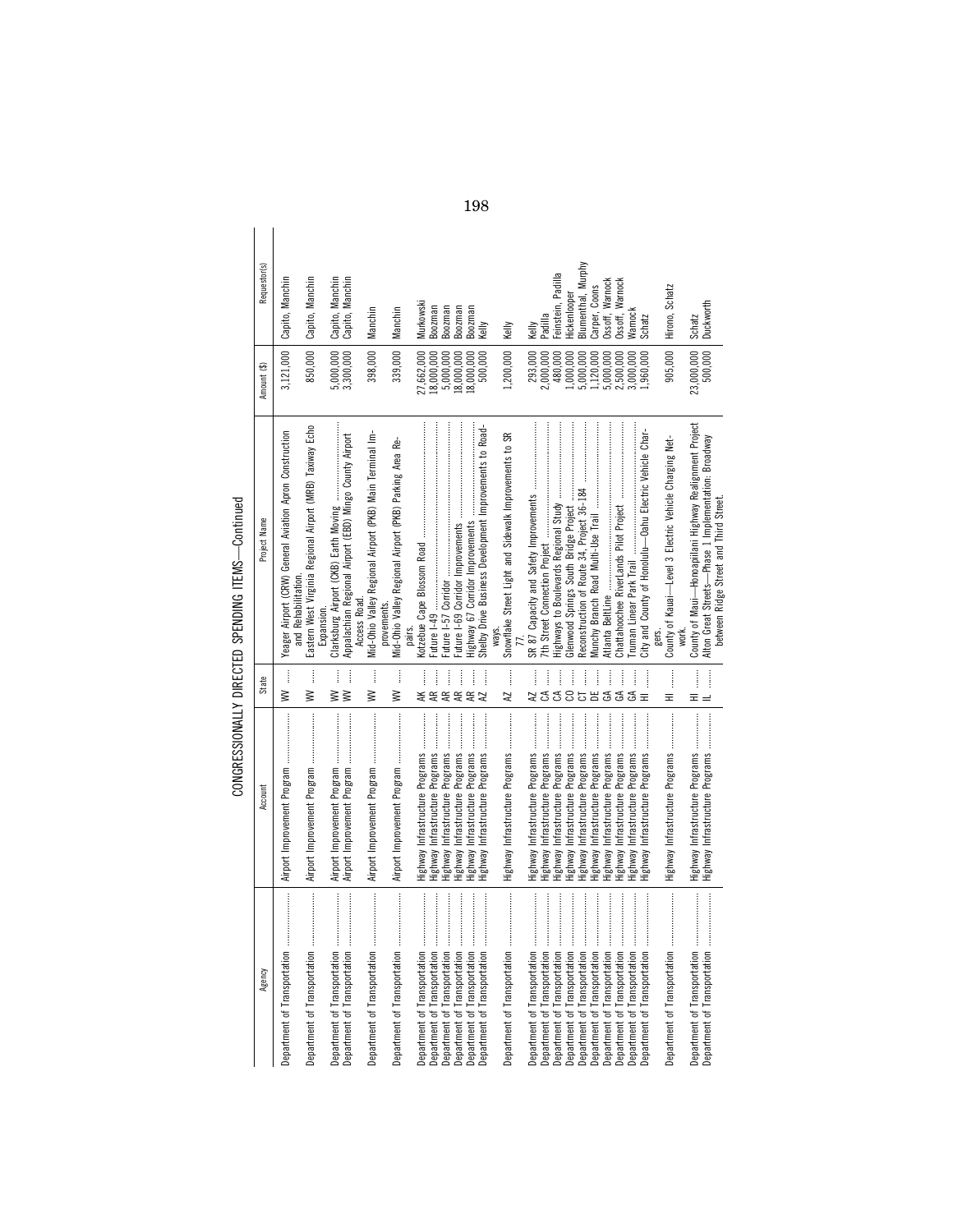| Department of Transportation<br>Department of Transportation                                                                                                                                                                                                                                                                                                                                                                                               | Highway Infrastructure Programs<br>Highway Infrastructure Programs                                    | İ<br>$\vdots$          | Chicago-State/Lake Loop Elevated Station Improvements<br>Decatur/Macon County Reas Bridge Replacement Project | $\begin{array}{c} 1,000,000 \ 3,500,000 \ 3,100,000 \end{array}$                       | Durbin<br>Duckworth,<br>Durbin                  |
|------------------------------------------------------------------------------------------------------------------------------------------------------------------------------------------------------------------------------------------------------------------------------------------------------------------------------------------------------------------------------------------------------------------------------------------------------------|-------------------------------------------------------------------------------------------------------|------------------------|---------------------------------------------------------------------------------------------------------------|----------------------------------------------------------------------------------------|-------------------------------------------------|
| Department of Transportation<br>Department of Transportation<br>Department of Transportation                                                                                                                                                                                                                                                                                                                                                               | lighway Infrastructure Programs<br>Highway Infrastructure Programs<br>Highway Infrastructure Programs | $\vdots$<br>$\ddot{}}$ | Marion Main, Bainbridge, Penecost Streets Project<br>Randall Road from Alexandra Boulevard to Polaris Drive/  | 3,000,000<br>600,000                                                                   | Duckworth<br>Duckworth<br>Durbin                |
| Department of Transportation                                                                                                                                                                                                                                                                                                                                                                                                                               | Highway Infrastructure Programs                                                                       | ļ                      | Acorn Lane                                                                                                    |                                                                                        | Moran                                           |
| Department of Transportation                                                                                                                                                                                                                                                                                                                                                                                                                               | Highway Infrastructure Programs                                                                       | $\vdots$<br>ss₹        | Passing Lanes in Kiowa, Meade, and Pratt Counties                                                             | 6,000,000<br>6,000,000                                                                 | Moran                                           |
| Department of Transportation<br>Department of Transportation                                                                                                                                                                                                                                                                                                                                                                                               | Highway Infrastructure Programs<br>Highway Infrastructure Programs                                    | ļ<br>ļ                 | City of Northampton-Rocky Hill Greenway Shared Use Trai                                                       | 3,600,000<br>500,000                                                                   | Markey, Warren<br>Van Hollen                    |
| Department of Transportation                                                                                                                                                                                                                                                                                                                                                                                                                               | Highway Infrastructure Programs                                                                       | $\vdots$<br>§§         | Frederick East Street Rails with Trails: Liberty Road Bridge                                                  | 535,000                                                                                | Van Hollen                                      |
|                                                                                                                                                                                                                                                                                                                                                                                                                                                            |                                                                                                       |                        |                                                                                                               |                                                                                        |                                                 |
| $\begin{minipage}{0.9\linewidth} \begin{tabular}{l} \hline \textbf{1} & \textbf{2} & \textbf{3} & \textbf{4} & \textbf{5} & \textbf{6} & \textbf{8} & \textbf{9} & \textbf{10} & \textbf{10} & \textbf{10} & \textbf{10} & \textbf{10} & \textbf{10} & \textbf{10} & \textbf{10} & \textbf{10} & \textbf{10} & \textbf{10} & \textbf{10} & \textbf{10} & \textbf{10} & \textbf{10} & \textbf{10} & \textbf{10} & \textbf{$<br>Department of Transportation | Highway Infrastructure Programs                                                                       | ļ<br>WD                | Garrett Trails—Eastern Continental Divide Loop Trail (Otto<br>Lane—New Germany)                               | 975,000                                                                                | Van Hollen                                      |
| Department of Transportation                                                                                                                                                                                                                                                                                                                                                                                                                               | Highway Infrastructure Programs                                                                       | ļ<br>S                 | MD 4 Corridor and Thomas Johnson Bridge Capacity Im-                                                          | ,000,000,                                                                              | Van Hollen                                      |
|                                                                                                                                                                                                                                                                                                                                                                                                                                                            |                                                                                                       |                        | provements Project.                                                                                           |                                                                                        |                                                 |
| Department of Transportation                                                                                                                                                                                                                                                                                                                                                                                                                               | Highway Infrastructure Programs                                                                       | ļ<br>€                 | Reconstruction of MD 97 at Montgomery Hills                                                                   | ,000,000                                                                               | Van Hollen                                      |
| Department of Transportation                                                                                                                                                                                                                                                                                                                                                                                                                               | Highway Infrastructure Programs                                                                       | €                      |                                                                                                               | .500,000                                                                               | Van Hollen                                      |
| Department of Transportation                                                                                                                                                                                                                                                                                                                                                                                                                               | Programs<br><b>Highway Infrastructure</b>                                                             | €                      | Russell and Monroe Street Ramp Bridge Replacements                                                            | ,000,000,                                                                              | Van Hollen                                      |
| Department of Transportation                                                                                                                                                                                                                                                                                                                                                                                                                               | Programs<br>Highway Infrastructure                                                                    | ¥                      | Augusta: Bangor Street Improvements                                                                           | 1,800,000                                                                              | Collins, King                                   |
| Department of Transportation                                                                                                                                                                                                                                                                                                                                                                                                                               | Programs<br>Highway Infrastructure                                                                    |                        |                                                                                                               | 5,000,000<br>7,200,000<br>8,000,000                                                    | Collins, King                                   |
| Department of Transportation                                                                                                                                                                                                                                                                                                                                                                                                                               | <b>Highway Infrastructure Programs</b>                                                                |                        | Dover-Foxcroft, Dover Bridge #5118 Replacemen                                                                 |                                                                                        | Collins, H                                      |
| Department of Transportation                                                                                                                                                                                                                                                                                                                                                                                                                               | Programs<br>Highway Infrastructure                                                                    |                        | Edgecomb to Boothbay-State Route 27                                                                           |                                                                                        | <b>KER SEE SEE</b><br>KER SEE SEE<br>Collins, I |
| Department of Transportation                                                                                                                                                                                                                                                                                                                                                                                                                               | lighway Infrastructure Programs                                                                       |                        | ivermore Falls-State Route 17 Reconstruction                                                                  | $1,000,000$<br>$1,000,000$                                                             | Collins,                                        |
| Department of Transportation                                                                                                                                                                                                                                                                                                                                                                                                                               | Programs<br>Highway Infrastructure                                                                    |                        |                                                                                                               |                                                                                        | Collins, I                                      |
| Department of Transportation                                                                                                                                                                                                                                                                                                                                                                                                                               | Programs<br>lighway Infrastructure                                                                    |                        | Pittsfield-State Route 11 Rehabilitation                                                                      |                                                                                        | Collins, I                                      |
| Department of Transportation                                                                                                                                                                                                                                                                                                                                                                                                                               | Programs<br>Highway Infrastructure                                                                    | 光                      | Presque Isle-US Route 1 Reconstruction                                                                        |                                                                                        | Collins, <b>H</b>                               |
| Department of Transportation                                                                                                                                                                                                                                                                                                                                                                                                                               | Programs<br>Highway Infrastructure                                                                    |                        | Searsport-US Route 1 Reconstruction                                                                           | $\begin{array}{c} 3,200,000 \\ 1,200,000 \\ 9,200,000 \\ \mathbf{8}00,000 \end{array}$ | King<br>King<br>Collins, I<br>Collins, I        |
| Department of Transportation                                                                                                                                                                                                                                                                                                                                                                                                                               | Programs<br>Highway Infrastructure                                                                    |                        |                                                                                                               |                                                                                        |                                                 |
| Department of Transportation                                                                                                                                                                                                                                                                                                                                                                                                                               | <b>Highway Infrastructure Programs</b>                                                                |                        |                                                                                                               | 700,000                                                                                | <b>Peters</b>                                   |
| Department of Transportation                                                                                                                                                                                                                                                                                                                                                                                                                               | lighway Infrastructure Programs                                                                       |                        | Vichigan Avenue Corridor Improvement                                                                          | 1,000,000                                                                              | Peters, Stabenow                                |
| Department of Transportation                                                                                                                                                                                                                                                                                                                                                                                                                               | Highway Infrastructure Programs                                                                       | $\equiv$               |                                                                                                               | 500,000                                                                                | Peters, Stabenow                                |
| Department of Transportation                                                                                                                                                                                                                                                                                                                                                                                                                               | Programs<br>Highway Infrastructure                                                                    | ļ                      | Moorhead Center Avenue Reconstruction                                                                         | 500,000                                                                                | Klobuchar, Smith                                |
| Department of Transportation                                                                                                                                                                                                                                                                                                                                                                                                                               | Programs<br><b>Highway Infrastructure</b>                                                             | ļ<br>S                 | Chester Bridge                                                                                                | 3,000,000                                                                              | Blunt                                           |
| Department of Transportation                                                                                                                                                                                                                                                                                                                                                                                                                               | Programs<br><b>Highway Infrastructure</b>                                                             | ļ<br>Š                 | -70 / US 63 Interchange                                                                                       | 4,300,000<br>2,500,000                                                                 | Blunt                                           |
| Department of Transportation                                                                                                                                                                                                                                                                                                                                                                                                                               | <b>Highway Infrastructure Programs</b>                                                                | ζŠ                     |                                                                                                               |                                                                                        | lyde-Smith                                      |
| Department of Transportation                                                                                                                                                                                                                                                                                                                                                                                                                               | Highway Infrastructure Programs                                                                       | $\leq$                 | Beatline Parkway                                                                                              | 150,000<br>2,163,000                                                                   | Wicker                                          |
| Department of Transportation                                                                                                                                                                                                                                                                                                                                                                                                                               | <b>Highway Infrastructure Programs</b>                                                                | S                      |                                                                                                               |                                                                                        | Wicker                                          |
| Department of Transportation                                                                                                                                                                                                                                                                                                                                                                                                                               | Highway Infrastructure Programs                                                                       | SM                     | Bozeman-Reunion Crossing Interconnectivity System                                                             | 000,000.                                                                               | lyde-Smith, Wicker                              |
| Department of Transportation                                                                                                                                                                                                                                                                                                                                                                                                                               | <b>Highway Infrastructure Programs</b>                                                                |                        | East Brandon Bypass                                                                                           | 640.000                                                                                | Wicker                                          |

199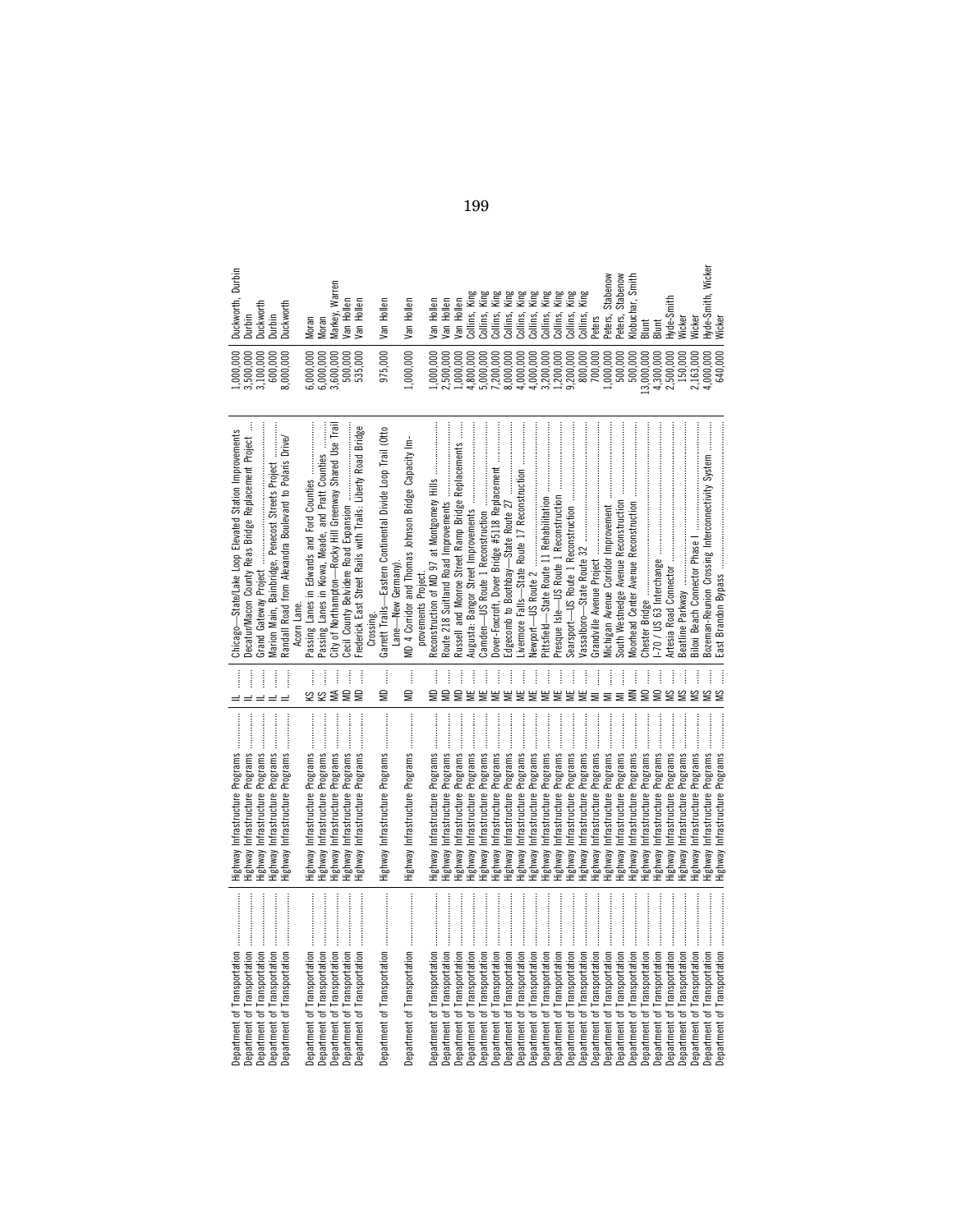| <b>Contract</b><br>١                             |
|--------------------------------------------------|
| :<br>l<br>l<br>Ï                                 |
| Ĺ<br>ļ<br>i<br>ï                                 |
| $\ddot{\phantom{a}}$<br>i<br>$\frac{1}{3}$<br>ໍ່ |

| Agency                                                                                                                                                                                                                                                                                                                                                                                                                                                                  | Account                                                            | State                                                                               | Project Name                                             | Amount (\$)            | Requestor(s)                               |
|-------------------------------------------------------------------------------------------------------------------------------------------------------------------------------------------------------------------------------------------------------------------------------------------------------------------------------------------------------------------------------------------------------------------------------------------------------------------------|--------------------------------------------------------------------|-------------------------------------------------------------------------------------|----------------------------------------------------------|------------------------|--------------------------------------------|
| Department of Transportation                                                                                                                                                                                                                                                                                                                                                                                                                                            | Highway Infrastructure Programs                                    | $\vdots$<br>SM                                                                      | Interstate 10 Corridor Improvements                      | 4,500,000              | Hyde-Smith                                 |
| bepartment of Transportation                                                                                                                                                                                                                                                                                                                                                                                                                                            | Highway Infrastructure Programs                                    | χø                                                                                  |                                                          | 000,000,               | lyde-Smith                                 |
| Department of Transportation                                                                                                                                                                                                                                                                                                                                                                                                                                            | Highway Infrastructure Programs                                    |                                                                                     |                                                          | 5,000,000              | łyde-Smith                                 |
| Department of Transportation                                                                                                                                                                                                                                                                                                                                                                                                                                            | Highway Infrastructure Programs                                    | M.S.                                                                                |                                                          | 5,000,000              | Wicker                                     |
| Department of Transportation                                                                                                                                                                                                                                                                                                                                                                                                                                            | Highway Infrastructure Programs                                    |                                                                                     | The Morgantown Road Safety Improvement Project           | 2,400,000              | lyde-Smith                                 |
| Department of Transportation                                                                                                                                                                                                                                                                                                                                                                                                                                            | Highway Infrastructure Programs                                    | $\begin{array}{cccc}\n\mathbf{N} & \mathbf{H} & \dots & \dots & \dots\n\end{array}$ |                                                          | 1,000,000              | Shaheen                                    |
| Department of Transportation                                                                                                                                                                                                                                                                                                                                                                                                                                            | Highway Infrastructure Programs                                    | ļ<br>Š                                                                              |                                                          | 2,000,000              | Luján<br>Heinrich,                         |
| Department of Transportation                                                                                                                                                                                                                                                                                                                                                                                                                                            | Highway Infrastructure Programs                                    | ļ<br>Š                                                                              |                                                          | 1,500,000              | Heinrich                                   |
| Department of Transportation                                                                                                                                                                                                                                                                                                                                                                                                                                            | Highway Infrastructure Programs                                    | ļ<br>$\geq$                                                                         |                                                          | 3,500,000              | Heinrich, Lujár                            |
| Department of Transportation                                                                                                                                                                                                                                                                                                                                                                                                                                            | Highway Infrastructure Programs                                    | $\vdots$<br>$\geq$                                                                  |                                                          | 3,500,000              | Heinrich, Luján                            |
| Department of Transportation                                                                                                                                                                                                                                                                                                                                                                                                                                            | Highway Infrastructure Programs                                    | ļ<br>$\geq$                                                                         |                                                          | 1,000,000              | uian                                       |
| Department of Transportation                                                                                                                                                                                                                                                                                                                                                                                                                                            | Highway Infrastructure Programs                                    | ļ<br>$\geq$                                                                         |                                                          | .500,000.              | Heinrich, Lujár                            |
| Department of Transportation                                                                                                                                                                                                                                                                                                                                                                                                                                            | Highway Infrastructure Programs                                    | ļ<br>≷                                                                              |                                                          | 2,750,000              | Heinrich, Luján                            |
|                                                                                                                                                                                                                                                                                                                                                                                                                                                                         | Highway Infrastructure Programs                                    | ļ<br>$\geq$                                                                         |                                                          | 1,250,000              | Heinrich                                   |
| Department of Transportation<br>Department of Transportation                                                                                                                                                                                                                                                                                                                                                                                                            | Highway Infrastructure Programs                                    | ļ<br>Š                                                                              |                                                          | 2,500,000              | Luján                                      |
| Department of Transportation                                                                                                                                                                                                                                                                                                                                                                                                                                            | Highway Infrastructure Programs                                    | $\vdots$<br>Š                                                                       | Reconstruction of I-25 La Bajada in Santa Fe County      | 3,500,000              | Heinrich, Lujár                            |
| Department of Transportation                                                                                                                                                                                                                                                                                                                                                                                                                                            | Highway Infrastructure Programs                                    | ļ<br>M                                                                              | US 84 Full Depth Reclamation between Ft. Sumner and      | 2,500,000              | Heinrich, Luján                            |
|                                                                                                                                                                                                                                                                                                                                                                                                                                                                         |                                                                    |                                                                                     | Santa Rosa.                                              |                        |                                            |
|                                                                                                                                                                                                                                                                                                                                                                                                                                                                         | Highway Infrastructure Programs                                    | $W$                                                                                 |                                                          | 2,000,000              | Rosen<br>Cortez Masto,                     |
|                                                                                                                                                                                                                                                                                                                                                                                                                                                                         | Highway Infrastructure Programs                                    | $\vdots$<br>$\geq$                                                                  |                                                          | 2,000,000              | Rosen<br>Cortez Masto,                     |
|                                                                                                                                                                                                                                                                                                                                                                                                                                                                         | Highway Infrastructure Programs                                    | $W$                                                                                 | Carson City-Williams Street Complete Streets Project     | 2,000,000              | Rosen<br>Cortez Masto,                     |
|                                                                                                                                                                                                                                                                                                                                                                                                                                                                         | Highway Infrastructure Programs                                    | Î<br>$\geq$                                                                         |                                                          | .616,000               | Rosen<br>Cortez Masto,                     |
|                                                                                                                                                                                                                                                                                                                                                                                                                                                                         | Highway Infrastructure Programs                                    | ļ<br>$\geq$                                                                         | Las Vegas—Charleston Boulevard Underpass                 | 2,000,000              | Rosen<br>Cortez Masto,                     |
| Department of Transportation                                                                                                                                                                                                                                                                                                                                                                                                                                            | Highway Infrastructure Programs                                    | ļ<br>$\geq$                                                                         | SR28 Central Corridor Sand Harbor to Spooner-Secret      | 2,000,000              | Rosen<br>Cortez Masto,                     |
|                                                                                                                                                                                                                                                                                                                                                                                                                                                                         |                                                                    |                                                                                     | Harbor to Skunk Harbor Trial and Safety Improvements.    |                        |                                            |
|                                                                                                                                                                                                                                                                                                                                                                                                                                                                         | Highway Infrastructure Programs                                    | $\frac{1}{2}$<br>$\geq$                                                             | Western Nevada Safe Routes to School Vulnerable User Pe- | 500,000                | Cortez Masto, Rosen                        |
|                                                                                                                                                                                                                                                                                                                                                                                                                                                                         |                                                                    |                                                                                     | destrian Safety                                          |                        |                                            |
|                                                                                                                                                                                                                                                                                                                                                                                                                                                                         | Highway Infrastructure Programs                                    | $\mathbf{W}$                                                                        | City of Newburgh-Completion of the Replacement of Lake   | 1,750,000              | Gillibrand, Schumer                        |
|                                                                                                                                                                                                                                                                                                                                                                                                                                                                         |                                                                    |                                                                                     | St. Bridge.                                              |                        |                                            |
| :<br>:<br>:<br>Department of Transportation<br>Department of Transportation                                                                                                                                                                                                                                                                                                                                                                                             | Highway Infrastructure Programs<br>Highway Infrastructure Programs | $\mathbb{N}$<br>$\mathbf{N}$                                                        | South Albany Street Over Six Mile Creek Bridge Replace-  | 700,000<br>1,400,000   | Gillibrand, Schumer<br>Gillibrand, Schumer |
| $\begin{minipage}{0.9\linewidth} \begin{tabular}{l} \hline \textbf{1} & \textbf{2} & \textbf{3} & \textbf{4} & \textbf{5} & \textbf{6} & \textbf{6} & \textbf{7} & \textbf{8} & \textbf{9} & \textbf{10} & \textbf{10} & \textbf{10} & \textbf{10} & \textbf{10} & \textbf{10} & \textbf{10} & \textbf{10} & \textbf{10} & \textbf{10} & \textbf{10} & \textbf{10} & \textbf{10} & \textbf{10} & \textbf{10} & \textbf{10$                                              |                                                                    |                                                                                     | men                                                      |                        |                                            |
|                                                                                                                                                                                                                                                                                                                                                                                                                                                                         | Highway Infrastructure Programs                                    | $\begin{array}{c}\n\mathbf{0} \\ \mathbf{H} \\ \mathbf{0}\n\end{array}$             |                                                          | 1,000,000              | Brown                                      |
| Department of Transportation                                                                                                                                                                                                                                                                                                                                                                                                                                            | Highway Infrastructure Programs                                    | $0K$                                                                                | 1-35 Bridges over NE 63rd Street in Oklahoma City        | 3,125,000<br>3,125,000 | Inhofe                                     |
| $\begin{minipage}{0.9\linewidth} \begin{tabular}{l} \hline \textbf{1} & \textbf{1} & \textbf{1} & \textbf{1} & \textbf{1} & \textbf{1} & \textbf{1} & \textbf{1} & \textbf{1} & \textbf{1} & \textbf{1} & \textbf{1} & \textbf{1} & \textbf{1} & \textbf{1} & \textbf{1} & \textbf{1} & \textbf{1} & \textbf{1} & \textbf{1} & \textbf{1} & \textbf{1} & \textbf{1} & \textbf{1} & \textbf{1} & \textbf{1} & \textbf{1} & \textbf{1} &$<br>Department of Transportation |                                                                    | OK                                                                                  |                                                          |                        | Inhofe                                     |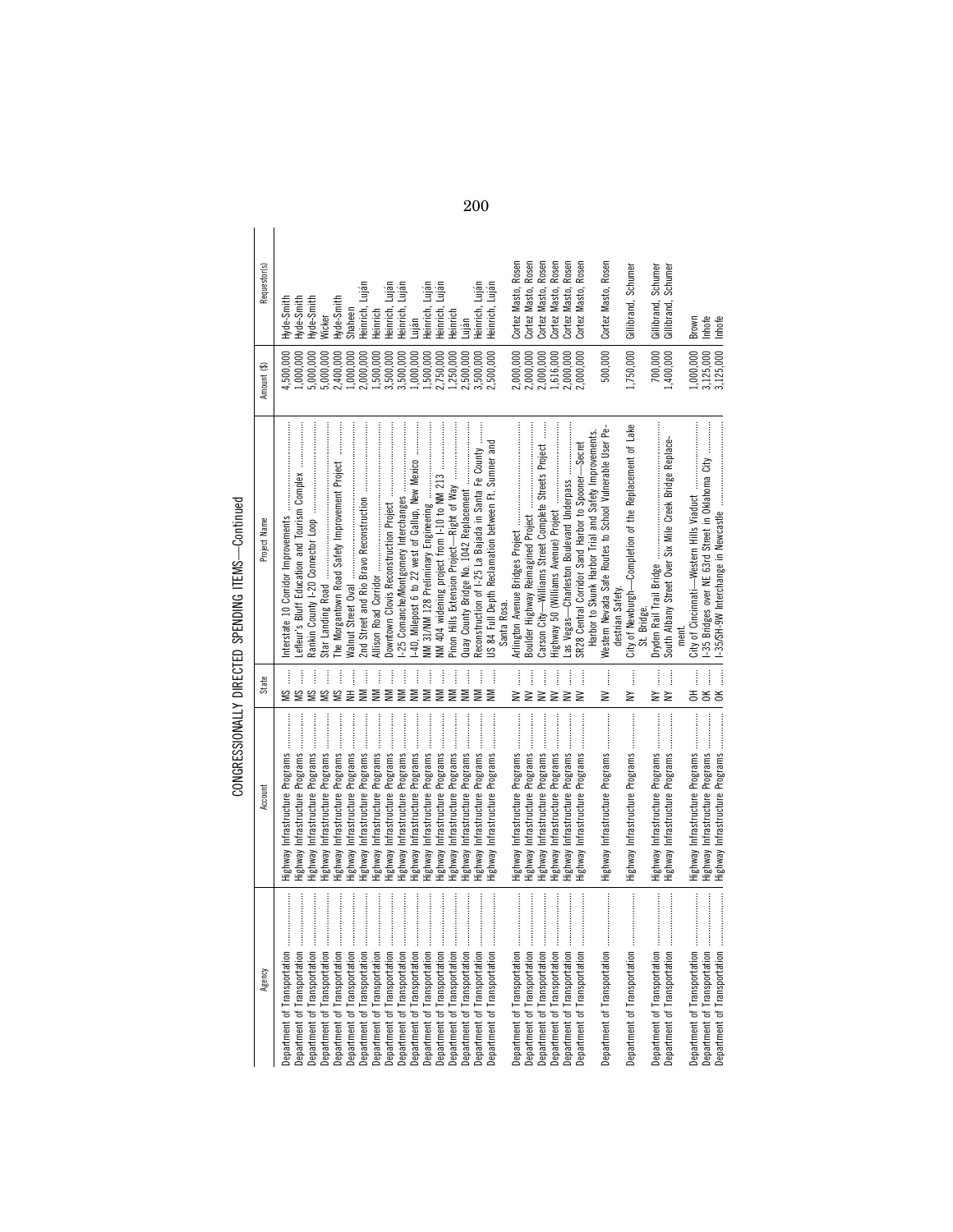| $\begin{minipage}{0.9\linewidth} \begin{tabular}{l} \toprule \multicolumn{3}{c}{\textbf{0.9\linewidth}} \begin{tabular}{l} \multicolumn{3}{c}{\textbf{0.9\linewidth}} \end{tabular} \end{minipage} \end{minipage} \begin{minipage}{0.9\linewidth} \begin{tabular}{l} \multicolumn{3}{c}{\textbf{0.9\linewidth}} \end{tabular} \end{minipage} \end{minipage} \begin{minipage}{0.9\linewidth} \begin{tabular}{l} \multicolumn{3}{c}{\textbf{0.9\linewidth}} \end{tabular} \end{minipage} \end{minipage} \begin{minipage}{0.9$<br>Department of Transportation | Highway Infrastructure Programs        | Î<br>$\breve{\phantom{a}}$     | 1-40/Douglas Blvd Reconstruction and Widening in Okla-                            | 10,000,000                              | Inhofe              |
|-------------------------------------------------------------------------------------------------------------------------------------------------------------------------------------------------------------------------------------------------------------------------------------------------------------------------------------------------------------------------------------------------------------------------------------------------------------------------------------------------------------------------------------------------------------|----------------------------------------|--------------------------------|-----------------------------------------------------------------------------------|-----------------------------------------|---------------------|
|                                                                                                                                                                                                                                                                                                                                                                                                                                                                                                                                                             |                                        |                                | noma City                                                                         |                                         |                     |
| Department of Transportation                                                                                                                                                                                                                                                                                                                                                                                                                                                                                                                                | Highway Infrastructure Programs        | ļ<br>$\leq$                    |                                                                                   | 3,125,000                               | nhofe               |
|                                                                                                                                                                                                                                                                                                                                                                                                                                                                                                                                                             | Highway Infrastructure Programs        | $\check{\epsilon}$             |                                                                                   | 3,125,000                               | nhofe               |
| Department of Transportation                                                                                                                                                                                                                                                                                                                                                                                                                                                                                                                                | lighway Infrastructure Programs        | $\vdots$<br>$\mathsf{K}$       |                                                                                   | 3,125,000                               | nhofe               |
| Department of Transportation                                                                                                                                                                                                                                                                                                                                                                                                                                                                                                                                |                                        | $\vdots$<br>$\check{\epsilon}$ |                                                                                   | 3,125,000                               | nhofe               |
| Department of Transportation                                                                                                                                                                                                                                                                                                                                                                                                                                                                                                                                |                                        | İ<br>$\check{\epsilon}$        |                                                                                   | 3,125,000                               | nhofe               |
| Department of Transportation                                                                                                                                                                                                                                                                                                                                                                                                                                                                                                                                | Highway Infrastructure Programs        | İ<br>$\check{\epsilon}$        | US-277 between Cement and Bailey Turnpike                                         | 3,125,000                               | nhofe               |
| Department of Transportation                                                                                                                                                                                                                                                                                                                                                                                                                                                                                                                                | lighway Infrastructure Programs        | ļ<br>$\check{\epsilon}$        | US-281/SH-45 Junction in Waynoka                                                  | 3,125,000                               | Inhofe              |
| Department of Transportation                                                                                                                                                                                                                                                                                                                                                                                                                                                                                                                                | lighway Infrastructure Programs        | $\vdots$<br>$\mathsf{K}$       |                                                                                   | 3,125,000                               | Inhofe              |
| Department of Transportation                                                                                                                                                                                                                                                                                                                                                                                                                                                                                                                                | lighway Infrastructure Programs        | j<br>$\mathsf{X}$              |                                                                                   | 3,125,000                               | nhofe               |
| Department of Transportation                                                                                                                                                                                                                                                                                                                                                                                                                                                                                                                                | Highway Infrastructure Programs        | $\frac{1}{2}$<br>$\mathsf{K}$  |                                                                                   | 3,125,000                               | nhofe               |
| Department of Transportation                                                                                                                                                                                                                                                                                                                                                                                                                                                                                                                                | lighway Infrastructure Programs        | ļ<br>$\mathfrak{g}$            |                                                                                   | 2,000,000                               | Wyden<br>Merkley,   |
| Department of Transportation                                                                                                                                                                                                                                                                                                                                                                                                                                                                                                                                | lighway Infrastructure Programs        | Î<br>$\epsilon$                |                                                                                   | ,440,000                                | Wyden<br>Merkley,   |
| Department of Transportation                                                                                                                                                                                                                                                                                                                                                                                                                                                                                                                                | lighway Infrastructure Programs        | ļ<br>$\epsilon$                | Tualatin Valley Highway Safety Improvements                                       | 000,000.                                | Wyden<br>Merkley,   |
| Department of Transportation                                                                                                                                                                                                                                                                                                                                                                                                                                                                                                                                | lighway Infrastructure Programs        | Æ                              | Monaca Streetscape Project                                                        | 750,000                                 | Casey               |
| Department of Transportation                                                                                                                                                                                                                                                                                                                                                                                                                                                                                                                                | ghway Infrastructure Programs          | ļ                              | Rehabilitation of Bridge No. 29-Brewery Bridge, City                              | 500,000                                 | Casey               |
| ļ<br>Department of Transportation                                                                                                                                                                                                                                                                                                                                                                                                                                                                                                                           | Highway Infrastructure Programs        | İ<br>ᇎ                         | Path<br>Bike Path Connection-Washington Secondary Bike                            | 3,200,000                               | Reed, Whitehouse    |
|                                                                                                                                                                                                                                                                                                                                                                                                                                                                                                                                                             |                                        |                                | Extension                                                                         |                                         |                     |
| İ<br>Department of Transportation                                                                                                                                                                                                                                                                                                                                                                                                                                                                                                                           | Highway Infrastructure Programs        | İ<br>굳                         | Centerville Road (RI-117) and Toll Gate Road Repaving<br>Narwick and West Warwick | 1,000,000                               | Reed, Whitehouse    |
| Department of Transportation                                                                                                                                                                                                                                                                                                                                                                                                                                                                                                                                | <b>Highway Infrastructure Programs</b> | İ                              | East Bay Bike Path Bridges                                                        | 5,000,000                               | Whitehouse<br>Reed, |
| Department of Transportation                                                                                                                                                                                                                                                                                                                                                                                                                                                                                                                                | <b>Highway Infrastructure Programs</b> |                                | Fred Lippitt Woonasquatucket River Greenway                                       | 3,400,000                               | Reed                |
| Department of Transportation                                                                                                                                                                                                                                                                                                                                                                                                                                                                                                                                | ghway Infrastructure Programs          | j                              | Henderson Boulevard Connection                                                    | 1,000,000                               | Vhitehouse          |
| Department of Transportation                                                                                                                                                                                                                                                                                                                                                                                                                                                                                                                                | ghway Infrastructure Programs          |                                | Noonsocket-Lead Remediation for Bridges                                           | 2,500,000<br>16,172,000                 | Peed                |
| Department of Transportation                                                                                                                                                                                                                                                                                                                                                                                                                                                                                                                                | ghway Infrastructure Programs          |                                |                                                                                   |                                         | Graham              |
| Department of Transportation                                                                                                                                                                                                                                                                                                                                                                                                                                                                                                                                | ghway Infrastructure Programs          |                                |                                                                                   |                                         | Graham              |
| Department of Transportation                                                                                                                                                                                                                                                                                                                                                                                                                                                                                                                                | ghway Infrastructure Programs          | <b>포포포포용용용용</b>                | Whiskey Road Corridor-Powderhouse Road Connector                                  | $15,000,000$<br>8,000,000<br>30,000,000 | Graham              |
| Department of Transportation                                                                                                                                                                                                                                                                                                                                                                                                                                                                                                                                | Highway Infrastructure Programs        |                                |                                                                                   |                                         | hune                |
| Department of Transportation                                                                                                                                                                                                                                                                                                                                                                                                                                                                                                                                | lighway Infrastructure Programs        |                                | North Sioux City Northshore Drive Realignment Project                             | 17,000,000                              | Rounds              |
| Department of Transportation                                                                                                                                                                                                                                                                                                                                                                                                                                                                                                                                | ghway Infrastructure Programs          |                                |                                                                                   | $1,000,000$<br>$6,000,000$              | Kaine, Warner       |
| Department of Transportation                                                                                                                                                                                                                                                                                                                                                                                                                                                                                                                                | lighway Infrastructure Programs        | ₹                              |                                                                                   |                                         | <b>Gaine</b>        |
| Department of Transportation                                                                                                                                                                                                                                                                                                                                                                                                                                                                                                                                | lighway Infrastructure Programs        | ₹                              |                                                                                   | 1,500,000                               | (aine)              |
| Department of Transportation                                                                                                                                                                                                                                                                                                                                                                                                                                                                                                                                | lighway Infrastructure Programs        | ₹                              |                                                                                   | 2,000,000                               | (aine, Warner       |
| Department of Transportation                                                                                                                                                                                                                                                                                                                                                                                                                                                                                                                                | lighway Infrastructure Programs        | ≤                              |                                                                                   | 5,000,000                               | Kaine, Warner       |
| Department of Transportation                                                                                                                                                                                                                                                                                                                                                                                                                                                                                                                                | lighway Infrastructure Programs        |                                |                                                                                   | 2,000,000                               | Sanders             |
| Department of Transportation                                                                                                                                                                                                                                                                                                                                                                                                                                                                                                                                | Highway Infrastructure Programs        |                                | Edgewater Bridge Replacement                                                      | 000,000,                                | Murray              |

201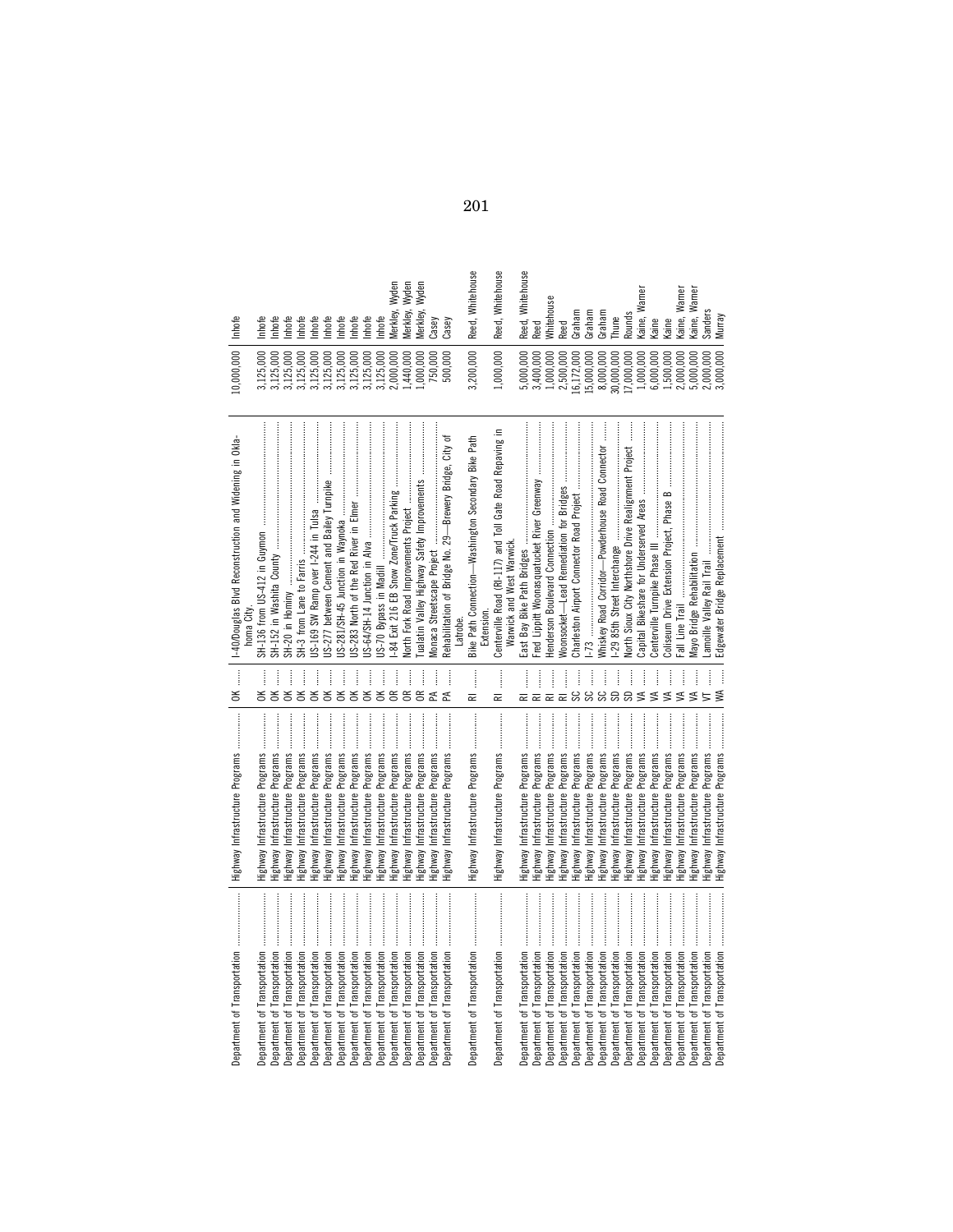| く・・・・<br>ı       |
|------------------|
| .<br>.<br>.<br>Ï |
| l<br>י           |
| ı<br>ໍ           |

| Agency                                   | Account                                                                             | State                                                                                                            | Project Name                                                                                                                       | Amount (\$)            | Requestor(s)       |
|------------------------------------------|-------------------------------------------------------------------------------------|------------------------------------------------------------------------------------------------------------------|------------------------------------------------------------------------------------------------------------------------------------|------------------------|--------------------|
| $\vdots$<br>Department of Transportation | Highway Infrastructure Programs                                                     | M                                                                                                                | tegic Targets) Improvements to Vancouver SE 1st Street<br>Stra-<br>Project FIRST (Fast Tracking Improvements to Reach<br>Corridor. | 2,500,000              | Cantwell, Murray   |
| $\vdots$<br>Department of Transportation | Highway Infrastructure Programs<br>$\frac{1}{2}$<br>Highway Infrastructure Programs | Ì<br>$WA$<br>$\geq$                                                                                              | Brown County South Bridge Regional Connector Project                                                                               | 3,000,000<br>5,000,000 | Baldwin<br>Murray  |
| Department of Transportation             | Consolidated Rail Infrastructure and Safe-<br>Highway Infrastructure Programs       | Ì<br>AL $\ldots$<br>$\geq$                                                                                       | Alabama State Port Authority Rail Expansion, Rehabilitation<br>Coalfields Expressway                                               | 67,300,000<br>500,000  | Manchin<br>Shelby  |
|                                          | Consolidated Rail Infrastructure and Safe-<br>ty Improvements.                      | $GA$                                                                                                             | Atlanta to Savannah Passenger Rail Environmental Impact<br>and Modernization.                                                      | 8,000,000              | Ossoff             |
|                                          | Consolidated Rail Infrastructure and Safe-<br>ty Improvements.                      |                                                                                                                  | Heart of Georgia Railroad Rehabilitation and Upgrades<br>Statement.                                                                | 5,000,000              | Warnock            |
| İ<br>Department of Transportation        | Consolidated Rail Infrastructure and Safe-<br>ty Improvements.                      | $\ddot{\ddot{\phantom{a}}}\,$<br>$\equiv$                                                                        | City of Decatur Brush College Road-Faries Parkway Grade                                                                            | 2,000,000              | Duckworth          |
| İ<br>Department of Transportation        | Consolidated Rail Infrastructure and Safe-<br>ty Improvements.                      | İ<br>ΚŚ                                                                                                          | Separation Project.                                                                                                                | 2,000,000              | Moran              |
| İ<br>Department of Transportation        | Consolidated Rail Infrastructure and Safe-<br>ty Improvements                       | $\frac{1}{2}$<br>ΜD                                                                                              | Baltimore Penn Station Facility Improvements                                                                                       | 5,000,000              | Cardin, Van Hollen |
|                                          | Consolidated Rail Infrastructure and Safe-<br>ty Improvements.                      | <b>ME</b>                                                                                                        |                                                                                                                                    | 12,960,000             | Collins, King      |
| ļ<br>Department of Transportation        | Consolidated Rail Infrastructure and Safe-<br>ty Improvements.                      | $\begin{array}{c} \begin{array}{c} 1 \\ 1 \end{array} \\ \begin{array}{c} 1 \end{array} \end{array}$<br>$\equiv$ |                                                                                                                                    | 300,000                | Peters             |
| İ<br>Department of Transportation        | Consolidated Rail Infrastructure and Safe-<br>ty Improvements.                      | $\vdots$<br>Æ                                                                                                    |                                                                                                                                    | 1,000,000              | Casey              |
| İ<br>Department of Transportation        | Consolidated Rail Infrastructure and Safe-<br>ty Improvements.                      | $\begin{array}{c} \vdots \\ \vdots \\ \vdots \\ \vdots \end{array}$<br>$\overline{\mathbf{r}}$                   | Kingston Train Station Intermodal and Parking Expansion                                                                            | 2,500,000              | Reed, Whitehouse   |
| l<br>Department of Transportation        | Consolidated Rail Infrastructure and Safe-<br>ty Improvements.                      | $\frac{1}{2}$<br>$\overline{5}$                                                                                  | Essex Junction Multimodal Train and Bus Station Redevel-                                                                           | 3,000,000              | Leahy              |
|                                          | Consolidated Rail Infrastructure and Safe-<br>ty Improvements.                      | $\vdots$<br>$\overline{5}$                                                                                       | White River Junction Amtrak Station Platform Reconstruc-<br>opment.                                                                | 800,000                | Sanders            |
| İ<br>Department of Transportation        | Consolidated Rail Infrastructure and Safe-<br>ty Improvements.                      | ļ<br>≸                                                                                                           |                                                                                                                                    | 2,500,000              | Murray             |
| Department of Transportation             | Consolidated Rail Infrastructure and Safe-<br>ty Improvements.                      | $\vdots$<br>УÃ                                                                                                   | Industrial Rail Corridor Expansion (IRCE) Track Expansion                                                                          | 2,500,000              | Cantwell, Murray   |
|                                          | Consolidated Rail Infrastructure and Safe-<br>ty Improvements.<br>ty Improvements   | $WA$                                                                                                             | Rail Crossings at Spokane International Airport Rail-Truck<br>project at the Port of Longview.<br>Transload Facility.              | 1,000,000              | Cantwell           |
|                                          |                                                                                     |                                                                                                                  |                                                                                                                                    |                        |                    |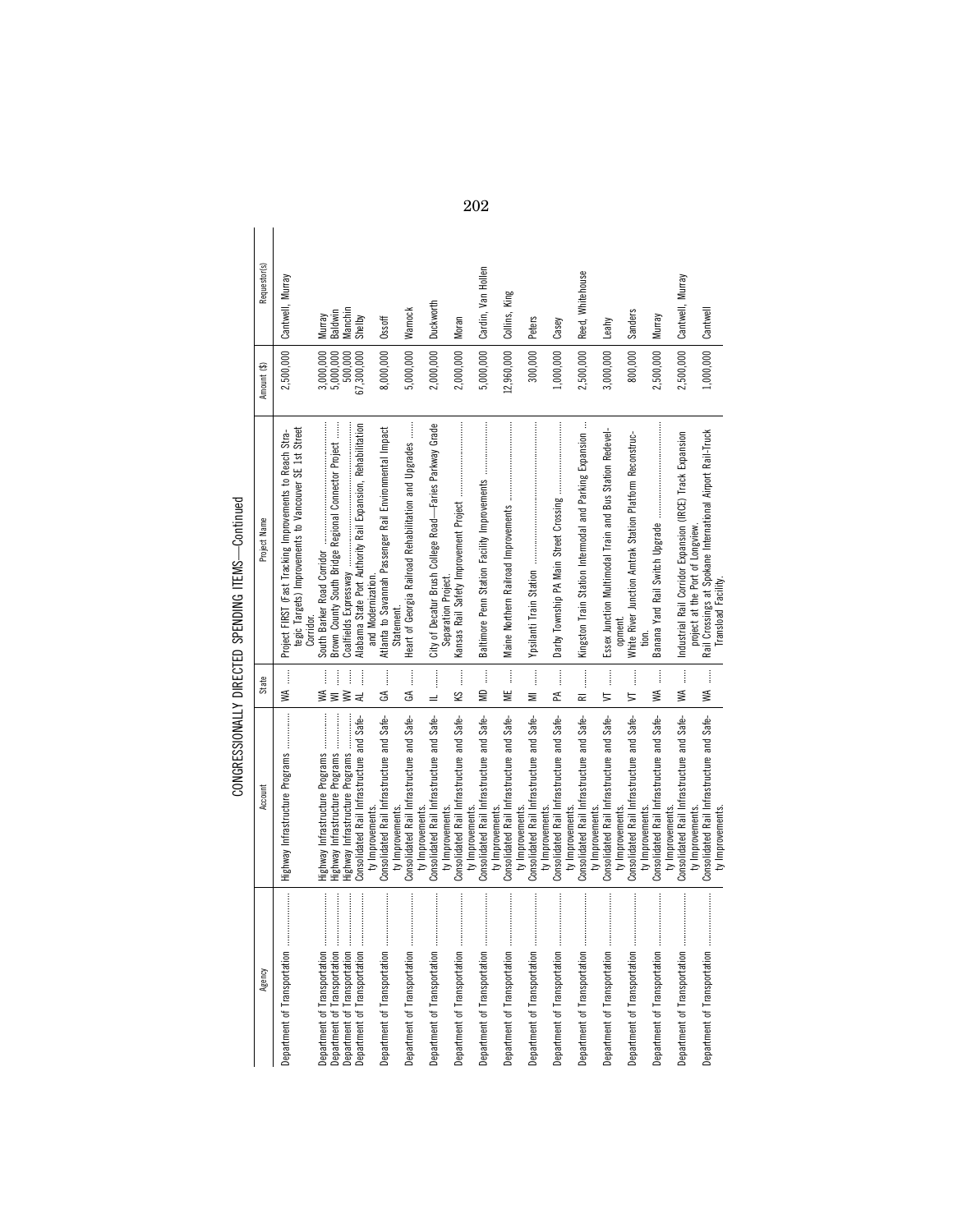| Department of Transportation                                 |                                                                                                                                                                                                                                                                                                                                                                                                                            | Consolidated Rail Infrastructure and Safe-                     | $\overline{\mathbf{a}}$<br>$\geq$                                                                                                                                                                                                                                       | Port of West Virginia Railroad Bridge Improvements                                          | 4,000,000                | Manchin                |
|--------------------------------------------------------------|----------------------------------------------------------------------------------------------------------------------------------------------------------------------------------------------------------------------------------------------------------------------------------------------------------------------------------------------------------------------------------------------------------------------------|----------------------------------------------------------------|-------------------------------------------------------------------------------------------------------------------------------------------------------------------------------------------------------------------------------------------------------------------------|---------------------------------------------------------------------------------------------|--------------------------|------------------------|
| Department of Transportation                                 |                                                                                                                                                                                                                                                                                                                                                                                                                            | Consolidated Rail Infrastructure and Safe-<br>ty Improvement:  | $\frac{1}{2}$<br>≩                                                                                                                                                                                                                                                      | Weirton Frontier Crossings Project                                                          | 1,000,000                | Capito                 |
| Department of Transportation                                 |                                                                                                                                                                                                                                                                                                                                                                                                                            | Transit Infrastructure Grants<br>ty Improvements               | R                                                                                                                                                                                                                                                                       | Northern Arizona Public Transportation Authority Bus Stor-<br>age Phase 1- CDL Course.      | 2,590,000                | Kelly                  |
| Department of Transportation                                 |                                                                                                                                                                                                                                                                                                                                                                                                                            | Transit Infrastructure Grants                                  |                                                                                                                                                                                                                                                                         | Valley Metro Electric Bus Demonstration                                                     | .057,000                 | Kelly                  |
| Department of Transportation                                 |                                                                                                                                                                                                                                                                                                                                                                                                                            | Transit Infrastructure Grants                                  |                                                                                                                                                                                                                                                                         | City of Phoenix Electric Bus Investment                                                     | 2,745,000                | Sinema                 |
| Department of Transportation<br>Department of Transportation |                                                                                                                                                                                                                                                                                                                                                                                                                            | Transit Infrastructure Grants<br>Transit Infrastructure Grants | $\begin{array}{c} \mathbf{A} \mathbf{Z} \\ \mathbf{A} \mathbf{Z} \\ \mathbf{A} \mathbf{A} \\ \mathbf{A} \mathbf{A} \end{array}$                                                                                                                                         | City of Emeryville 40th Street Re-Design Project                                            | 000,000<br>2,000,000     | Feinstein<br>Feinstein |
| Department of Transportation                                 |                                                                                                                                                                                                                                                                                                                                                                                                                            | Transit Infrastructure Grants                                  | S                                                                                                                                                                                                                                                                       | Orange County West Santa Ana Branch High Capacity Tran-                                     | 750,000                  | Feinstein              |
| Department of Transportation                                 | $\begin{minipage}{0.9\linewidth} \begin{tabular}{l} \hline \textbf{1} & \textbf{2} & \textbf{3} & \textbf{4} & \textbf{5} & \textbf{6} & \textbf{8} & \textbf{9} & \textbf{10} & \textbf{10} & \textbf{10} & \textbf{10} & \textbf{10} & \textbf{10} & \textbf{10} & \textbf{10} & \textbf{10} & \textbf{10} & \textbf{10} & \textbf{10} & \textbf{10} & \textbf{10} & \textbf{10} & \textbf{10} & \textbf{10} & \textbf{$ | Transit Infrastructure Grants                                  | ļ<br>E                                                                                                                                                                                                                                                                  | San Francisco Municipal Transportation Agency Cable Car<br>sit Study.                       | 2,000,000                | Feinstein              |
|                                                              |                                                                                                                                                                                                                                                                                                                                                                                                                            |                                                                |                                                                                                                                                                                                                                                                         | Renewal Master Plan.                                                                        |                          |                        |
| Department of Transportation                                 |                                                                                                                                                                                                                                                                                                                                                                                                                            | Transit Infrastructure Grants                                  | Î<br>E                                                                                                                                                                                                                                                                  | COASTER Commuter Rail Corridor Stabilization                                                | 10,000,000               | Feinstein, Padilla     |
| Department of Transportation                                 |                                                                                                                                                                                                                                                                                                                                                                                                                            | Transit Infrastructure Grants                                  | $\vdots$<br>E                                                                                                                                                                                                                                                           | Los Angeles County Metropolitan Transportation Authority<br>Sepulveda Transit Corridor.     | 3,500,000                | Feinstein, Padilla     |
| Department of Transportation                                 |                                                                                                                                                                                                                                                                                                                                                                                                                            | Transit Infrastructure Grants                                  | l<br>E                                                                                                                                                                                                                                                                  | East San Fernando Valley Transit Corridor Project                                           | 5,000,000                | Padilla                |
| Department of Transportation                                 |                                                                                                                                                                                                                                                                                                                                                                                                                            | Transit Infrastructure Grants                                  |                                                                                                                                                                                                                                                                         | Inglewood Transit Connector Project                                                         | 5,000,000                | Padilla                |
| Department of Transportation                                 |                                                                                                                                                                                                                                                                                                                                                                                                                            | Transit Infrastructure Grants                                  | $\begin{array}{c} \begin{array}{c} \begin{array}{c} \end{array} \\ \end{array} \\ \begin{array}{c} \begin{array}{c} \end{array} \\ \end{array} \\ \begin{array}{c} \end{array} \\ \begin{array}{c} \end{array} \\ \begin{array}{c} \end{array} \end{array} \end{array}$ | Long Beach Zero-Emission Bus Replacement Project                                            | $1,000,000$<br>$522,000$ | Padilla                |
| Department of Transportation                                 |                                                                                                                                                                                                                                                                                                                                                                                                                            | Transit Infrastructure Grants                                  |                                                                                                                                                                                                                                                                         | Colorado Statewide Transit Improvement Project-Durango                                      |                          | Bennet, Hickenlooper   |
|                                                              |                                                                                                                                                                                                                                                                                                                                                                                                                            |                                                                |                                                                                                                                                                                                                                                                         | Bus Acquisition, Charging Infrastructure and Technical                                      |                          |                        |
|                                                              |                                                                                                                                                                                                                                                                                                                                                                                                                            | Transit Infrastructure Grants                                  | 8                                                                                                                                                                                                                                                                       | Colorado Statewide Transit Improvement Project-Eagle<br>Services.                           | 1,201,000                | Bennet, Hickenlooper   |
|                                                              |                                                                                                                                                                                                                                                                                                                                                                                                                            |                                                                |                                                                                                                                                                                                                                                                         | County Bus Facilities and Charging Infrastructure.                                          |                          |                        |
| Department of Transportation                                 | $\begin{minipage}{0.9\linewidth} \begin{tabular}{l} \hline \textbf{1} & \textbf{2} & \textbf{3} & \textbf{4} & \textbf{5} & \textbf{6} & \textbf{6} & \textbf{7} & \textbf{8} & \textbf{9} & \textbf{10} & \textbf{10} & \textbf{10} & \textbf{10} & \textbf{10} & \textbf{10} & \textbf{10} & \textbf{10} & \textbf{10} & \textbf{10} & \textbf{10} & \textbf{10} & \textbf{10} & \textbf{10} & \textbf{10} & \textbf{10$ | Transit Infrastructure Grants                                  | j<br>S                                                                                                                                                                                                                                                                  | Colorado Statewide Transit Improvement Project-Grand<br>Valley Bus Acquisition              | 1,223,000                | Bennet, Hickenlooper   |
| Department of Transportation                                 |                                                                                                                                                                                                                                                                                                                                                                                                                            | Transit Infrastructure Grants                                  | 8                                                                                                                                                                                                                                                                       | Improvement Project—Gunnison<br>Colorado Statewide Transit                                  | 1,460,000                | Bennet, Hickenlooper   |
| Department of Transportation                                 |                                                                                                                                                                                                                                                                                                                                                                                                                            | Transit Infrastructure Grants                                  | 3                                                                                                                                                                                                                                                                       | Colorado Statewide Transit Improvement Project-Vail Bus<br>Valley Bus Acquisition.          | 1,650,000                | Bennet, Hickenlooper   |
|                                                              |                                                                                                                                                                                                                                                                                                                                                                                                                            |                                                                |                                                                                                                                                                                                                                                                         | Acquisition and Charging Infrastructure.                                                    |                          |                        |
| Department of Transportation                                 |                                                                                                                                                                                                                                                                                                                                                                                                                            | Transit Infrastructure Grants                                  | İ<br>5                                                                                                                                                                                                                                                                  | Replace-<br><b>Bridges Demolition and</b><br>Walk Bridge-Undergrade<br>ment in Norwalk, CT. | 15,000,000               | Blumenthal, Murphy     |
| Department of Transportation                                 |                                                                                                                                                                                                                                                                                                                                                                                                                            | Transit Infrastructure Grants                                  | İ                                                                                                                                                                                                                                                                       | Valdosta Bus Aquisition                                                                     | 993,000                  | Ossoff                 |
| Department of Transportation                                 |                                                                                                                                                                                                                                                                                                                                                                                                                            | Transit Infrastructure Grants                                  | న్ చే                                                                                                                                                                                                                                                                   | <b>MARTA Electric Buses</b>                                                                 | 3,850,000                | Ossoff, Warnock        |
| Department of Transportation<br>Department of Transportation |                                                                                                                                                                                                                                                                                                                                                                                                                            | Transit Infrastructure Grants<br>Transit Infrastructure Grants | $\mathfrak{S}$ =                                                                                                                                                                                                                                                        | <b>MARTA Operations &amp; Maintenance Facility</b>                                          | 5,000,000<br>10,000,000  | Narnock<br>Schatz      |
|                                                              |                                                                                                                                                                                                                                                                                                                                                                                                                            |                                                                | j                                                                                                                                                                                                                                                                       | City and County of Honolulu-Electrification of Route 40<br>Bus Route.                       |                          |                        |
|                                                              |                                                                                                                                                                                                                                                                                                                                                                                                                            |                                                                | $\frac{1}{2}$                                                                                                                                                                                                                                                           | Chicago Transit Authority Systemwide Elevator Moderniza-<br>tion Program                    | 2,100,000                | Duckworth              |
|                                                              |                                                                                                                                                                                                                                                                                                                                                                                                                            |                                                                |                                                                                                                                                                                                                                                                         |                                                                                             |                          |                        |

203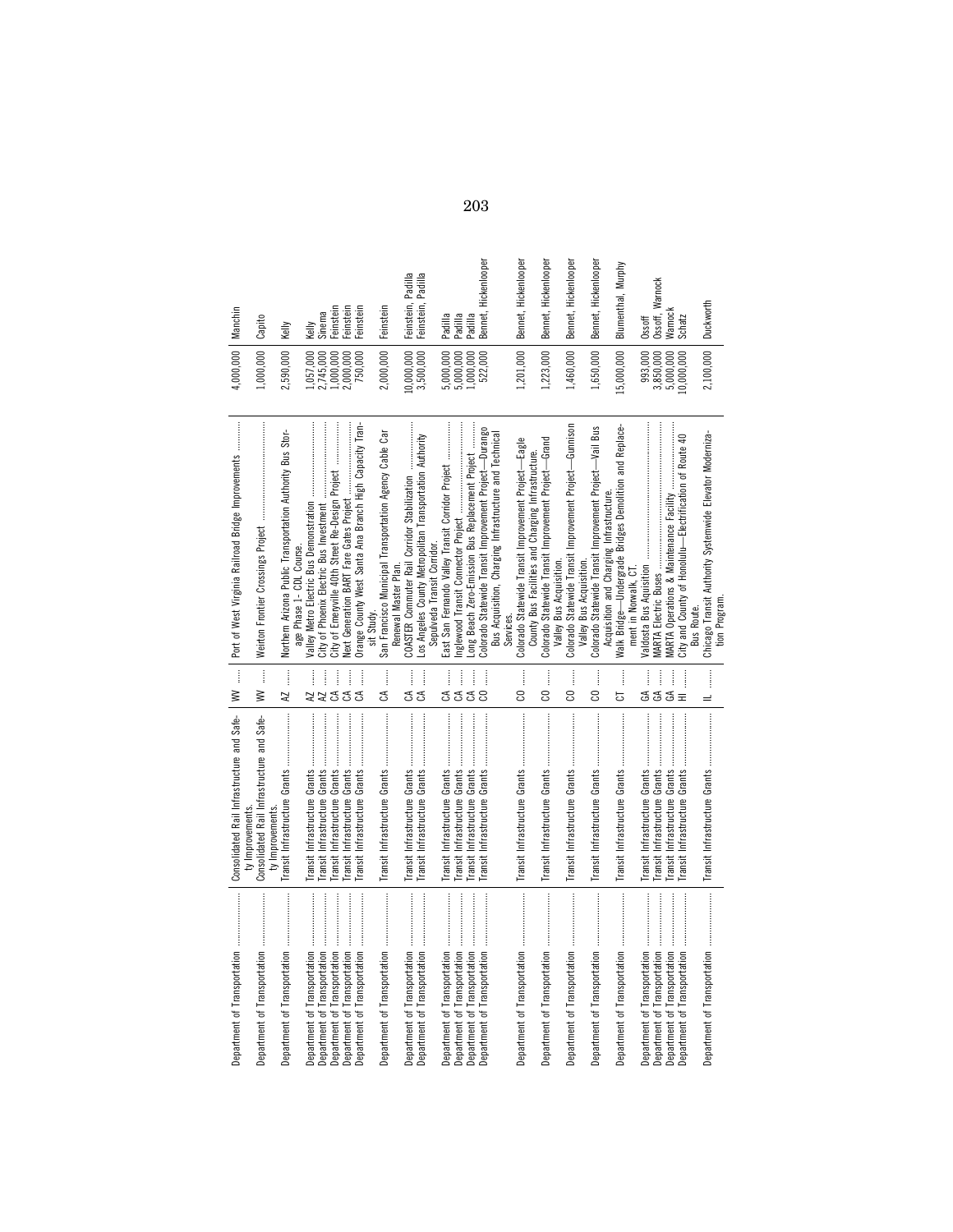CONGRESSIONALLY DIRECTED SPENDING ITEMS-Continued CONGRESSIONALLY DIRECTED SPENDING ITEMS—Continued

| Agency                                                                                                                                                                                                                                                                                                                                                                                                                                                                                                                                                                                     | Account                       | State                                                               | Project Name                                                                      | Amount (\$) | Requestor(s)                   |  |
|--------------------------------------------------------------------------------------------------------------------------------------------------------------------------------------------------------------------------------------------------------------------------------------------------------------------------------------------------------------------------------------------------------------------------------------------------------------------------------------------------------------------------------------------------------------------------------------------|-------------------------------|---------------------------------------------------------------------|-----------------------------------------------------------------------------------|-------------|--------------------------------|--|
| $\cdots$<br>Department of Transportation                                                                                                                                                                                                                                                                                                                                                                                                                                                                                                                                                   |                               | $\frac{1}{2}$                                                       | Chicago Transit Authority 103rd St. Garage Electric Bus<br>Implementation Project | 2,000,000   | Durbin                         |  |
| $\ddot{\phantom{a}}$<br>Department of Transportation                                                                                                                                                                                                                                                                                                                                                                                                                                                                                                                                       |                               | $\frac{1}{2}$                                                       | $\vdots$<br>Illinois Electric Bus and Charging Infrastructure Program             | 8,250,000   | Durbin                         |  |
| $\ddot{\phantom{a}}$<br>Department of Transportation                                                                                                                                                                                                                                                                                                                                                                                                                                                                                                                                       |                               | $\frac{1}{2}$<br>ΩÑ                                                 |                                                                                   | 2,000,000   | Van Hollen                     |  |
|                                                                                                                                                                                                                                                                                                                                                                                                                                                                                                                                                                                            |                               | ļ<br>$\mathbf{a}$                                                   | Charles-Prince George's County Southern Maryland Rapid                            | 5,000,000   | Cardin, Van Hollen             |  |
|                                                                                                                                                                                                                                                                                                                                                                                                                                                                                                                                                                                            |                               |                                                                     | Transit Corridor.                                                                 |             |                                |  |
| $\ddot{\phantom{a}}$<br>Department of Transportation                                                                                                                                                                                                                                                                                                                                                                                                                                                                                                                                       |                               | ļ<br>WD                                                             | Maryland DOT Dual Locomotives for Commuter Rail Service                           | 1,000,000   | Van Hollen                     |  |
| $\frac{1}{2}$<br>Department of Transportation                                                                                                                                                                                                                                                                                                                                                                                                                                                                                                                                              |                               | Ì<br>Ξ                                                              |                                                                                   | 300,000     | <b>Peters</b>                  |  |
| $\ddot{\phantom{a}}$<br>Department of Transportation                                                                                                                                                                                                                                                                                                                                                                                                                                                                                                                                       |                               | $M_N$                                                               |                                                                                   | 500,000     | Klobuchar, Smith               |  |
| Department of Transportation                                                                                                                                                                                                                                                                                                                                                                                                                                                                                                                                                               |                               |                                                                     |                                                                                   | 5,000,000   | Smith                          |  |
|                                                                                                                                                                                                                                                                                                                                                                                                                                                                                                                                                                                            |                               | $\vdots$<br>$\geq$                                                  | Maryland Parkway Bus Rapid Transit Zero Emissions Fleet                           | 2,000,000   | Cortez Masto, Rosen            |  |
| Department of Transportation                                                                                                                                                                                                                                                                                                                                                                                                                                                                                                                                                               |                               | j<br>$\geq$                                                         | Long Island Rail Road Forest Hills Platform Extensions &                          | 1,000,000   | Gillibrand                     |  |
|                                                                                                                                                                                                                                                                                                                                                                                                                                                                                                                                                                                            |                               |                                                                     | Elevators.                                                                        |             |                                |  |
| $\begin{minipage}{0.5\textwidth} \centering \begin{minipage}{0.5\textwidth} \centering \end{minipage} \begin{minipage}{0.5\textwidth} \centering \begin{minipage}{0.5\textwidth} \centering \end{minipage} \begin{minipage}{0.5\textwidth} \centering \end{minipage} \begin{minipage}{0.5\textwidth} \centering \end{minipage} \begin{minipage}{0.5\textwidth} \centering \end{minipage} \begin{minipage}{0.5\textwidth} \centering \end{minipage} \begin{minipage}{0.5\textwidth} \centering \end{minipage} \begin{minipage}{0.5\textwidth} \centering \$<br>Department of Transportation |                               | j<br>≧                                                              | Niagara Frontier Transportation Authority DL&W Station<br>Skybridge.              | 2,000,000   | Gillibrand, Schumer            |  |
| Department of Transportation                                                                                                                                                                                                                                                                                                                                                                                                                                                                                                                                                               |                               | Ì<br>$\geq$                                                         | Niagara Frontier Transportation Authority Battery Electric                        | 1,760,000   | Gillibrand, Schumer            |  |
|                                                                                                                                                                                                                                                                                                                                                                                                                                                                                                                                                                                            |                               |                                                                     | Bus Charging Infrastructure.                                                      |             |                                |  |
| $\begin{array}{c} \begin{array}{c} \bullet & \bullet \\ \bullet & \bullet \end{array} \\ \begin{array}{c} \bullet & \bullet \\ \bullet & \bullet \end{array} \end{array}$<br>Department of Transportation                                                                                                                                                                                                                                                                                                                                                                                  |                               | $\vdots$<br>$\geq$                                                  | North Hempstead Senior Transit Buses                                              | 656,000     | Schumer                        |  |
| $\begin{array}{ccccccccccccc} \multicolumn{2}{c}{} & \multicolumn{2}{c}{} & \multicolumn{2}{c}{} & \multicolumn{2}{c}{} & \multicolumn{2}{c}{} & \multicolumn{2}{c}{} & \multicolumn{2}{c}{} & \multicolumn{2}{c}{} & \multicolumn{2}{c}{} & \multicolumn{2}{c}{} & \multicolumn{2}{c}{} & \multicolumn{2}{c}{} & \multicolumn{2}{c}{} & \multicolumn{2}{c}{} & \multicolumn{2}{c}{} & \multicolumn{2}{c}{} & \multicolumn{2}{c}{} & \multicolumn{2}{c}{} & \multicolumn{2}{c}{} & \$<br>Department of Transportation                                                                      |                               | $\begin{bmatrix} 1 & 1 & 1 \\ 0 & 1 & 1 \\ 0 & 0 & 1 \end{bmatrix}$ | Greater Cleveland Regional Transit Authority Rail Car Ac-                         | 5,000,000   | Brown                          |  |
|                                                                                                                                                                                                                                                                                                                                                                                                                                                                                                                                                                                            |                               |                                                                     | auisition.                                                                        |             |                                |  |
| $\frac{1}{2}$<br>Department of Transportation                                                                                                                                                                                                                                                                                                                                                                                                                                                                                                                                              |                               | ļ<br>종                                                              | SORTA's Bus Stop Infrastructure Enhancement Project                               | 3,300,000   | Brown                          |  |
| $\frac{1}{2}$<br>Department of Transportation                                                                                                                                                                                                                                                                                                                                                                                                                                                                                                                                              |                               | $\frac{1}{2}$<br>$\approx$                                          | ane Transit District Electric Bus Replacement Project                             | 950,000     | Wyden<br>Merkley, <sup>\</sup> |  |
|                                                                                                                                                                                                                                                                                                                                                                                                                                                                                                                                                                                            |                               | $\vdots$<br>$\approx$                                               | Lane Transit District Trip Planner/Mobile Wallet Application                      | 600,000     | Merkley, Wyden                 |  |
| Department of Transportation                                                                                                                                                                                                                                                                                                                                                                                                                                                                                                                                                               |                               | j<br>$\approx$                                                      | Salem Area Mass Transit Zero-Emission Bus Fleet Elec                              | 6,306,000   | Wyden<br>Merkley,              |  |
|                                                                                                                                                                                                                                                                                                                                                                                                                                                                                                                                                                                            |                               |                                                                     | trification Project                                                               |             |                                |  |
| <br>Department of Transportation                                                                                                                                                                                                                                                                                                                                                                                                                                                                                                                                                           |                               | PA                                                                  |                                                                                   | 2,000,000   | Casey                          |  |
| Department of Transportation                                                                                                                                                                                                                                                                                                                                                                                                                                                                                                                                                               |                               | PA                                                                  | Harrisburg Transportation Center HVAC Upgrade                                     | 635,000     | Casey                          |  |
|                                                                                                                                                                                                                                                                                                                                                                                                                                                                                                                                                                                            |                               | $\ddot{\ddot{\phantom{a}}}\,$<br>$\bar{a}$                          | Rhode Island Public Transit Authority (RIPTA) Newport ZEV                         | 4,000,000   | Reed                           |  |
|                                                                                                                                                                                                                                                                                                                                                                                                                                                                                                                                                                                            |                               |                                                                     | Fleet Replacement.                                                                |             |                                |  |
| :<br>:<br>:<br>Department of Transportation                                                                                                                                                                                                                                                                                                                                                                                                                                                                                                                                                |                               | $MA$                                                                |                                                                                   | 2,600,000   | Cantwel                        |  |
| $\frac{1}{2}$<br>Department of Transportation                                                                                                                                                                                                                                                                                                                                                                                                                                                                                                                                              | Transit Infrastructure Grants | $WA$                                                                |                                                                                   | 2,500,000   | Cantwel                        |  |
| Department of Transportation                                                                                                                                                                                                                                                                                                                                                                                                                                                                                                                                                               | Transit Infrastructure Grants | $W$ A                                                               |                                                                                   | 1,500,000   | Cantwel                        |  |
| Department of Transportation                                                                                                                                                                                                                                                                                                                                                                                                                                                                                                                                                               | Transit Infrastructure Grants | $MA$                                                                |                                                                                   | 2,500,000   | Murray                         |  |
| Department of Transportation                                                                                                                                                                                                                                                                                                                                                                                                                                                                                                                                                               |                               |                                                                     |                                                                                   | 3,000,000   | Murray                         |  |
| Department of Transportation                                                                                                                                                                                                                                                                                                                                                                                                                                                                                                                                                               |                               | ▔                                                                   | Kenosha-Racine-Milwaukee (KRM) Regional Rail Corridor                             | 5,000,000   | Baldwin                        |  |
|                                                                                                                                                                                                                                                                                                                                                                                                                                                                                                                                                                                            |                               |                                                                     |                                                                                   |             |                                |  |

204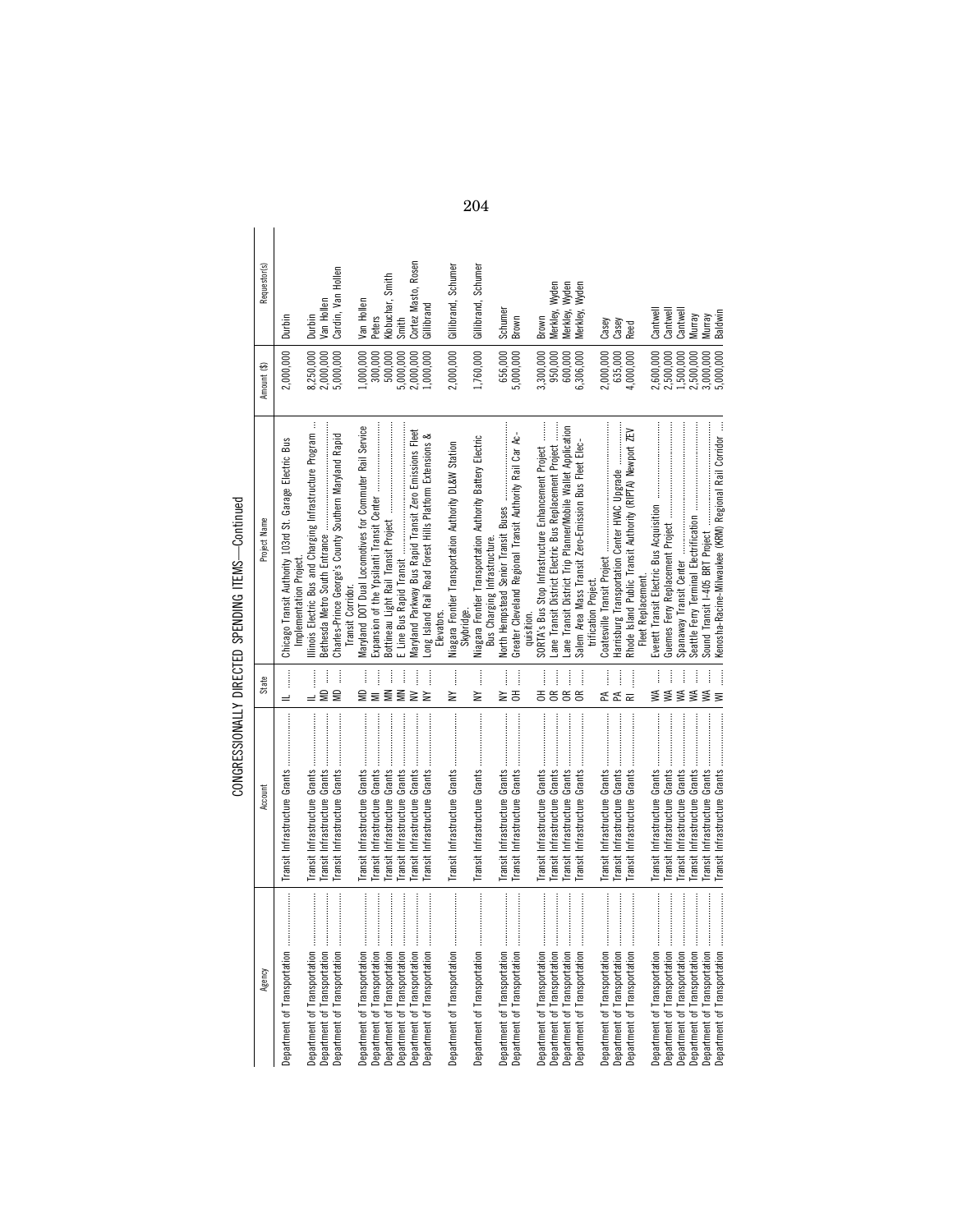| ׇ֚֬֕<br>i                                    |
|----------------------------------------------|
| ֠<br>j                                       |
|                                              |
| ֖֖֖֪ׅ֪ׅ֪ׅ֖֚֚֚֚֚֚֚֚֚֚֚֚֚֚֚֡֝֬֝֝֝֝֝<br>֘֒<br>f |
| i<br>š                                       |
| $\ddot{}}$<br>֚֬֕<br>i<br>ï                  |
| i<br>                                        |
| J<br>١<br>i<br>ı<br>ı<br>þ<br>j<br>í         |

| $\label{def:1}$<br>Department of Transportation   |                                        |                | Milwaukee County Transit Bus Replacement<br>$\begin{array}{c} \begin{array}{c} 1 \\ 1 \end{array} \\ \begin{array}{c} 1 \end{array} \end{array}$<br>$\equiv$ |                                                                                 | 2,000,000   | Baldwin            |
|---------------------------------------------------|----------------------------------------|----------------|--------------------------------------------------------------------------------------------------------------------------------------------------------------|---------------------------------------------------------------------------------|-------------|--------------------|
|                                                   |                                        |                |                                                                                                                                                              |                                                                                 |             |                    |
| Agency                                            | Account                                | State          | Recipient                                                                                                                                                    | Project Purpose                                                                 | Amount (\$) | Requestor(s)       |
| Department of Housing and Urban De-<br>velopment. | Economic Development Initiatives       | AK             | Youth Advocates of Sitka                                                                                                                                     |                                                                                 | 2,000,000   | Murkowski          |
| Department of Housing and Urban De-<br>velopment. | Economic Development Initiatives       | AK             | Nome Community Center                                                                                                                                        | From Hardship to Home: The Hous-<br>ing First Project of Nome.                  | 1,500,000   | Murkowski          |
| Department of Housing and Urban De-<br>velopment  | Economic Development Initiatives       | AK             | Alaska Housing Finance Corporation                                                                                                                           | Housing for Essential Professionals<br>In Alaska's Small Communities.           | 2,000,000   | Murkowski          |
| Department of Housing and Urban De-<br>velopment. | Economic Development Initiatives       | AK             | Women in Safe Homes (WISH)                                                                                                                                   | New Domestic Violence Shelter in<br>Ketchikan                                   | 236,000     | Murkowski          |
| Department of Housing and Urban De-<br>velopment. | Economic Development Initiatives       | AK             | First City Homeless Services (FCHS)                                                                                                                          | Park Avenue Safe Shelter                                                        | 250,000     | Murkowski          |
| Department of Housing and Urban De-<br>velopment. | Economic Development Initiatives       | AK             | United Human Services of SE Alas-                                                                                                                            |                                                                                 | 2,500,000   | Murkowski          |
| Department of Housing and Urban De-<br>velopment. | Economic Development Initiatives       | AK             | Mat-Su Youth Housing (MYHouse)                                                                                                                               | The Carson Cottle Center                                                        | 23,000,000  | Murkowski          |
| Department of Housing and Urban De-<br>velopment. | Economic Development Initiatives       | $\vdots$<br>₹  | Alabama State Port Authority                                                                                                                                 | Alabama State Port Authority Facili-<br>ties and Improvements.                  | 132,700,000 | Shelby             |
| Department of Housing and Urban De-<br>velopment. | Economic Development Initiatives       | <b>RZ</b>      |                                                                                                                                                              | City of Tucson Willard Apartments<br>Improvement Project.                       | 800,000     | Kelly, Sinema      |
| Department of Housing and Urban De-<br>velopment. | Economic Development Initiatives       | $\overline{M}$ |                                                                                                                                                              | Copper Corridor Broadband Project                                               | 1,000,000   | Kelly              |
| Department of Housing and Urban De-<br>velopment  | Economic Development Initiatives       | $\overline{M}$ |                                                                                                                                                              | Mesa Downtown Small Business Re-<br>vitalization and Rehabilitation<br>Program. | 300,000     | Kelly, Sinema      |
| Department of Housing and Urban De-<br>velopment. | Economic Development Initiatives       | AZ             |                                                                                                                                                              | Pascua Yaqui Educational & Cul-<br>tural Center.                                | 840,000     | Kelly, Sinema      |
| Department of Housing and Urban De-<br>velopment  | Economic Development Initiatives       | <b>RZ</b>      |                                                                                                                                                              | San Ignacio Health Center Improve-<br>ment Project.                             | 890,000     | Kelly, Sinema      |
| Department of Housing and Urban De-<br>velopment  | Economic Development Initiatives       | <b>RZ</b>      | Tohono O'odham Nation                                                                                                                                        | Tohono O'odham Nation Permanent<br>Children's Home Project.                     | 750,000     | Kelly, Sinema      |
| Department of Housing and Urban De-<br>velopment  | Economic Development Initiatives       | <b>RZ</b>      |                                                                                                                                                              | West Pinal County Broadband<br>Project                                          | 1,000,000   | Kelly              |
| Department of Housing and Urban De-<br>velopment. | Economic Development Initiatives    CA |                | Covenant House California                                                                                                                                    | Covenant House California Home-<br>less Youth Services Center.                  | 250,000     | Feinstein, Padilla |

205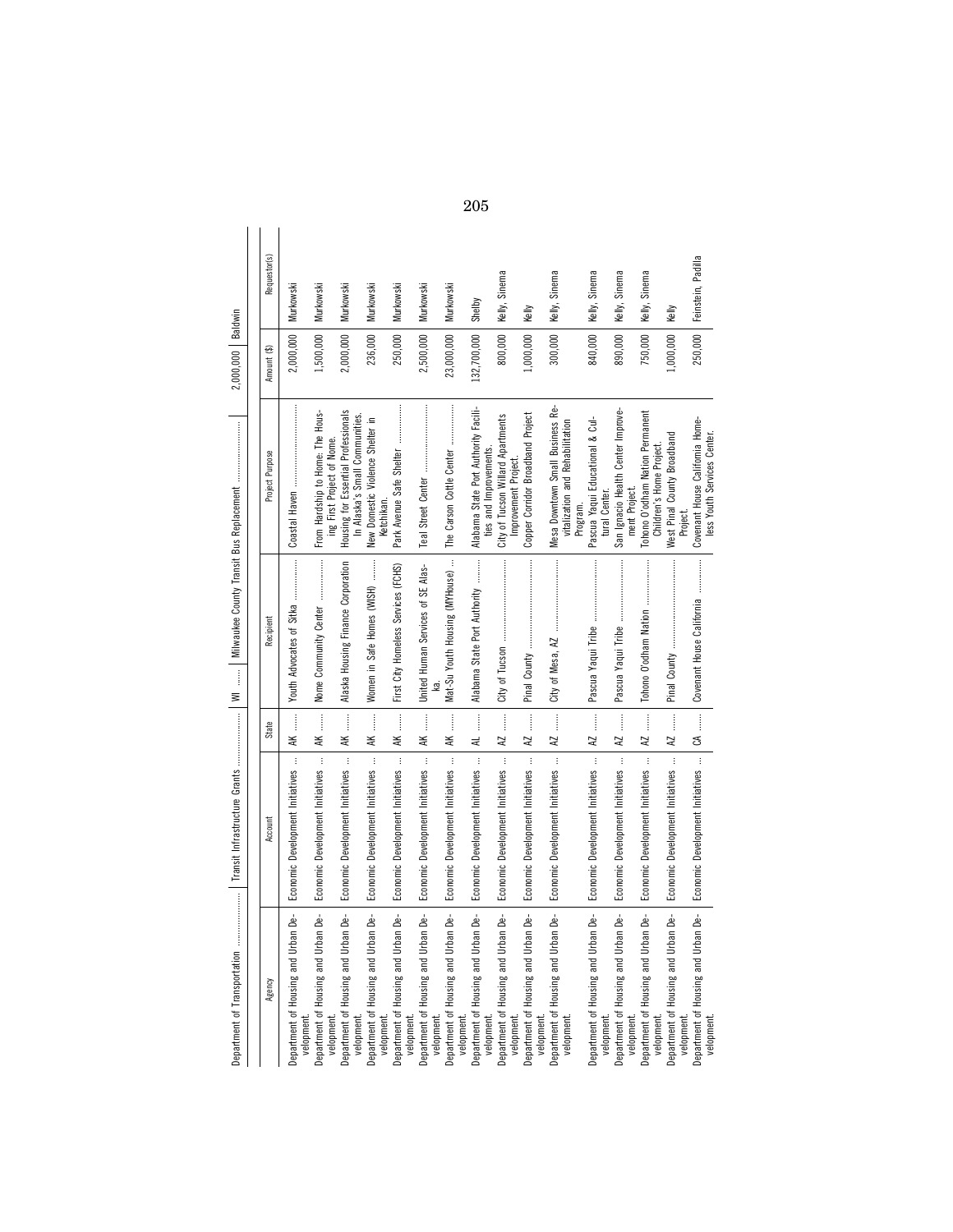| Agency                                                          | Account                                                  | State                                         | Recipient                                                                                                                                                                                                                                                                                                                                                                                                                                                 | Project Purpose                                                                             | Amount (\$) | Requestor(s)         |
|-----------------------------------------------------------------|----------------------------------------------------------|-----------------------------------------------|-----------------------------------------------------------------------------------------------------------------------------------------------------------------------------------------------------------------------------------------------------------------------------------------------------------------------------------------------------------------------------------------------------------------------------------------------------------|---------------------------------------------------------------------------------------------|-------------|----------------------|
| Department of Housing and Urban De-<br>velopment                | $\vdots$<br>Economic Development Initiatives             |                                               | Downtown Women's Center                                                                                                                                                                                                                                                                                                                                                                                                                                   | Historic Preservation and Infrastruc-<br>ture Repairs at the Downtown<br>Women's Center.    | 500,000     | Feinstein            |
| Department of Housing and Urban De-<br>velopment.               | Economic Development Initiatives                         | $(A_1, \ldots, A_n)$                          |                                                                                                                                                                                                                                                                                                                                                                                                                                                           | Homeless Youth Housing Campus                                                               | 2,000,000   | Padilla              |
| Department of Housing and Urban De-                             | Economic Development Initiatives                         | CA                                            |                                                                                                                                                                                                                                                                                                                                                                                                                                                           | Pathway Torrance, A Community Re-                                                           | 1,000,000   | Padilla              |
| Department of Housing and Urban De-<br>velopment.               | Economic Development Initiatives                         | $CA$                                          | San Gabriel Valley Regional Housing                                                                                                                                                                                                                                                                                                                                                                                                                       | San Gabriel Valley Affordable Hous-<br>source and Response Center.<br>ing Project Pipeline. | 500,000     | Feinstein, Padilla   |
| Department of Housing and Urban De-<br>velopment.               | $\ddot{\phantom{a}}$<br>Economic Development Initiatives | j<br>ౘ                                        | SOMOS Mayfair, Inc.<br>Trust                                                                                                                                                                                                                                                                                                                                                                                                                              | SOMOS Mayfair Community Center                                                              | 500,000     | Feinstein, Padilla   |
| Department of Housing and Urban De-<br>velopment.               | $\vdots$<br>Economic Development Initiatives             | $\vdots$<br>ౘ                                 | City of Alameda                                                                                                                                                                                                                                                                                                                                                                                                                                           | Transitional Housing Project                                                                | 500,000     | Feinstein, Padilla   |
| Department of Housing and Urban De-<br>velopment.<br>velopment  | Economic Development Initiatives                         |                                               |                                                                                                                                                                                                                                                                                                                                                                                                                                                           | Edible Food Rescue and Distribu-<br><b>Urban Heat Island Mitigation and</b>                 | 665,000     | Feinstein, Padilla   |
| Department of Housing and Urban De-                             | Economic Development Initiatives                         | $\begin{array}{c} 0 \end{array}$              | Adams County Government                                                                                                                                                                                                                                                                                                                                                                                                                                   | Adams County Food Bank Building<br>tion Project.                                            | 525,000     | Hickenlooper         |
| Department of Housing and Urban De-<br>velopment.<br>velopment. | Economic Development Initiatives                         | $\begin{array}{c} 0 \end{array}$              | Boys & Girls Clubs of Larimer<br>County.                                                                                                                                                                                                                                                                                                                                                                                                                  | County collaborative childcare<br>Boys and Girls Club of Larimer<br>Purchase.               | 1,500,000   | Bennet               |
| Department of Housing and Urban De-                             | $\vdots$<br>Economic Development Initiatives             | $\begin{array}{c} 0 \end{array}$              |                                                                                                                                                                                                                                                                                                                                                                                                                                                           | Craig Affordable Housing Infrastruc-<br>campus and community hub.                           | 979,000     | Bennet               |
| Department of Housing and Urban De-<br>velopment.<br>velopment. | Economic Development Initiatives                         | $\begin{array}{c} 0 \ \cdots \end{array}$     | ŧ<br>Colorado West Healthcare System                                                                                                                                                                                                                                                                                                                                                                                                                      | tion for early childhood education<br>Design, engineering, and construc-<br>ture Project.   | 2,000,000   | Bennet               |
| Department of Housing and Urban De-                             | Economic Development Initiatives                         |                                               |                                                                                                                                                                                                                                                                                                                                                                                                                                                           | Durango Affordable Housing Devel-<br>center.                                                | 3,000,000   | Bennet, Hickenlooper |
| Department of Housing and Urban De-<br>velopment.<br>velopment. | Economic Development Initiatives                         | $\begin{array}{c} 0 \end{array}$              |                                                                                                                                                                                                                                                                                                                                                                                                                                                           | Easterseals Colorado Center for In-<br>clusive Employment and Pro-<br>opment.               | 980,000     | Bennet, Hickenlooper |
| Department of Housing and Urban De-<br>velopment.               | Economic Development Initiatives                         |                                               | ĵ<br>Grand Junction Housing Authority                                                                                                                                                                                                                                                                                                                                                                                                                     | Grand Junction Affordable Housing<br>Development.<br>grams.                                 | 1,400,000   | Hickenlooper         |
| Department of Housing and Urban De-<br>velopment                | $\colon$<br>Economic Development Initiatives             | $\begin{array}{c} 0 \dots \end{array}$        | Town of Hayden                                                                                                                                                                                                                                                                                                                                                                                                                                            | Hayden Entrepreneurial Center                                                               | 2,867,000   | Bennet               |
| Department of Housing and Urban De-<br>velopment                | Economic Development Initiatives                         | $\begin{bmatrix} 0 & \dots & 0 \end{bmatrix}$ | $\begin{minipage}{0.9\linewidth} \begin{tabular}{l} \hline \textbf{1} & \textbf{2} & \textbf{3} & \textbf{4} & \textbf{5} & \textbf{6} & \textbf{6} & \textbf{7} & \textbf{8} & \textbf{9} & \textbf{9} & \textbf{9} & \textbf{9} & \textbf{9} & \textbf{9} & \textbf{9} & \textbf{9} & \textbf{9} & \textbf{9} & \textbf{9} & \textbf{9} & \textbf{9} & \textbf{9} & \textbf{9} & \textbf{9} & \textbf{9} & \textbf{9} & \textbf{9} &$<br>Douglas County | families experiencing homeless-<br>Housing program expansion for<br>ness.                   | 1,000,000   | Bennet, Hickenlooper |

206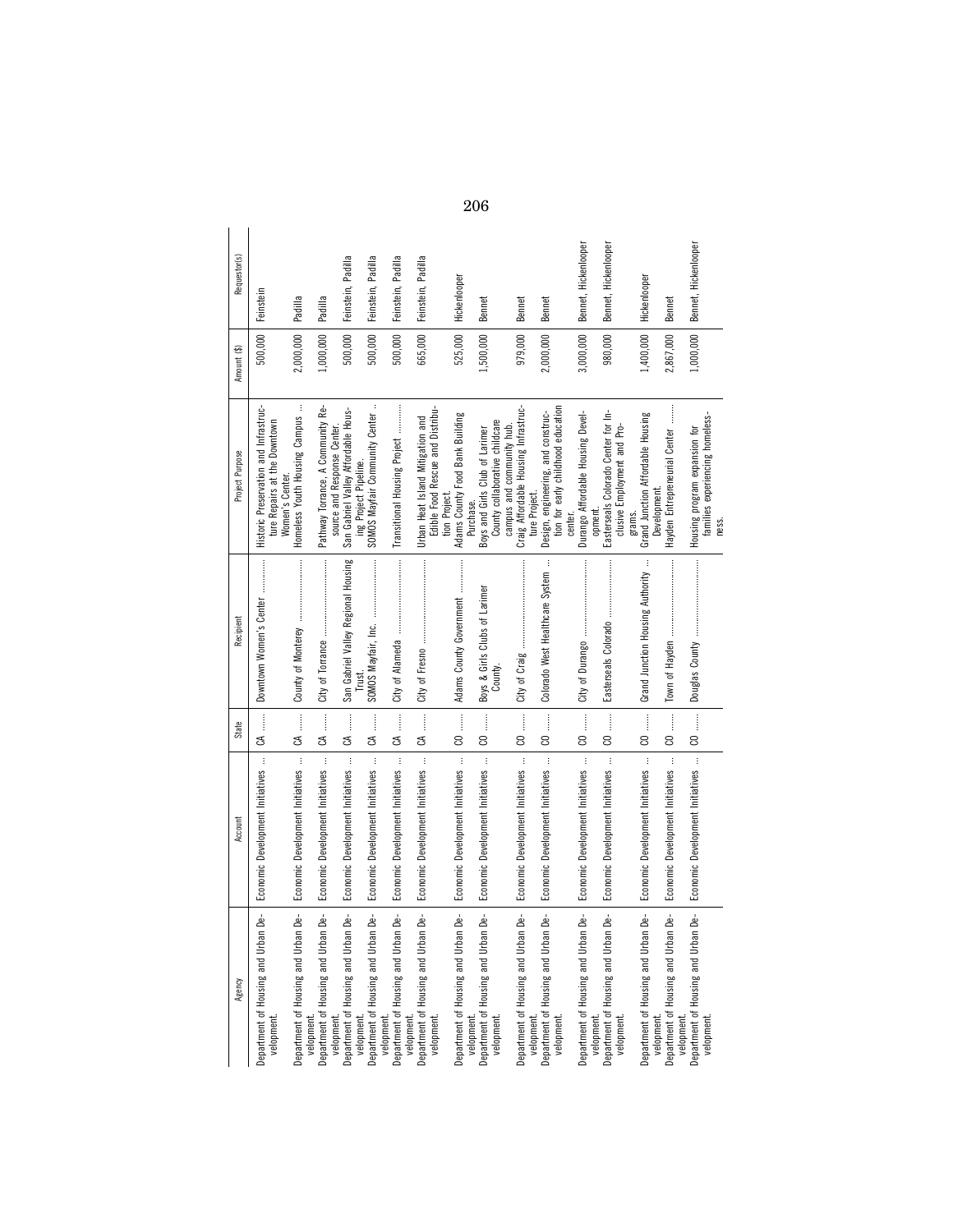| an De-<br>Department of Housing and Urba                           | Economic Development Initiatives                 |                                               | Montbello Organizing Committee                                                                                                                                                                                                                                                                                                                                                                                                                                                                                                                       | Montbello FreshLo community hub                                                           |           | 1,455,000 Hickenlooper |
|--------------------------------------------------------------------|--------------------------------------------------|-----------------------------------------------|------------------------------------------------------------------------------------------------------------------------------------------------------------------------------------------------------------------------------------------------------------------------------------------------------------------------------------------------------------------------------------------------------------------------------------------------------------------------------------------------------------------------------------------------------|-------------------------------------------------------------------------------------------|-----------|------------------------|
| an De-<br>Department of Housing and Urba<br>velopment<br>velopment | $\,$ i<br>Economic Development Initiatives       |                                               | <b>TGTHR</b>                                                                                                                                                                                                                                                                                                                                                                                                                                                                                                                                         | j<br>Permanent supportive housing                                                         | 2,000,000 | Bennet                 |
| Department of Housing and Urban De-<br>velopment.                  | $\vdots$<br>Economic Development Initiatives     | $\begin{array}{c} 0 \ \cdots \end{array}$     | $\begin{minipage}{0.9\linewidth} \begin{tabular}{l} \toprule \multicolumn{3}{c}{\textbf{0.9\linewidth}} \begin{tabular}{l} \multicolumn{3}{c}{\textbf{0.9\linewidth}} \end{tabular} \end{minipage} \end{minipage} \begin{minipage}{0.9\linewidth} \begin{tabular}{l} \multicolumn{3}{c}{\textbf{0.9\linewidth}} \end{tabular} \end{minipage} \end{minipage} \begin{minipage}{0.9\linewidth} \begin{tabular}{l} \multicolumn{3}{c}{\textbf{0.9\linewidth}} \end{tabular} \end{minipage} \end{minipage} \begin{minipage}{0.9$<br>Pikes Peak United Way | Pikes Peak United Way Family Suc-<br>cess Center.                                         | 250,000   | Bennet                 |
| Department of Housing and Urban De-<br>velopment.                  | Economic Development Initiatives                 | $\begin{array}{c} \hline \end{array}$         | West Mountain Regional Health Alli-                                                                                                                                                                                                                                                                                                                                                                                                                                                                                                                  | Roaring Fork Valley Permanent Sup-                                                        | 750,000   | Bennet                 |
| Department of Housing and Urban De-<br>velopment.                  | $\vdots$<br>Economic Development Initiatives     | $\begin{array}{c} 0 \end{array}$              | City of Aurora                                                                                                                                                                                                                                                                                                                                                                                                                                                                                                                                       | Safe Outdoor Spaces<br>portive Housing Project.                                           | 1,224,000 | Bennet, Hickenlooper   |
| Department of Housing and Urban De-<br>velopment.                  | $\vdots$<br>Economic Development Initiatives     |                                               | Centennial Mental Health Center,                                                                                                                                                                                                                                                                                                                                                                                                                                                                                                                     | Sterling Permanent Supportive<br>Housing.                                                 | 550,000   | Bennet                 |
| an De-<br>Department of Housing and Urba                           | $\vdots$<br>Economic Development Initiatives     | $\begin{array}{c} 0 \ \cdots \end{array}$     | Ute Mountain Ute Tribe                                                                                                                                                                                                                                                                                                                                                                                                                                                                                                                               | Ute Mountain Ute Housing Improve-                                                         | 2,000,000 | Bennet, Hickenlooper   |
| Department of Housing and Urban De-<br>velopment.<br>velopment.    | Economic Development Initiatives                 | $\begin{bmatrix} 0 & \dots & 0 \end{bmatrix}$ | YMCA of Northern Colorado                                                                                                                                                                                                                                                                                                                                                                                                                                                                                                                            | Childcare Programming and Site<br>YMCA of Northern Colorado<br>ment Project.              | 1,000,000 | Hickenlooper           |
| an De-<br>Department of Housing and Urb:<br>velopment.             | Economic Development Initiatives                 | $\overline{G}$                                | Beulah Land Development Corpora-                                                                                                                                                                                                                                                                                                                                                                                                                                                                                                                     | Affordable housing development<br>Consolidation.                                          | 2,996,000 | Blumenthal, Murphy     |
| an De-<br>Department of Housing and Urba                           | $\mathbf{i}$<br>Economic Development Initiatives | ្ញ<br>ប                                       |                                                                                                                                                                                                                                                                                                                                                                                                                                                                                                                                                      | Butter Brook Senior Housing Acces-                                                        | 1,720,000 | Blumenthal, Murphy     |
| Department of Housing and Urban De-<br>velopment.<br>velopment.    | $\mathbf{i}$<br>Economic Development Initiatives | $\frac{1}{2}$<br>5                            |                                                                                                                                                                                                                                                                                                                                                                                                                                                                                                                                                      | hancements and Milford Boys<br>City of Milford Recreational En-<br>sibility Improvements. | 2,500,000 | Blumenthal, Murphy     |
| Department of Housing and Urban De-                                | Economic Development Initiatives                 | $\mathbf{r}$<br>5                             | Economic Development Corporation<br>of New Haven.                                                                                                                                                                                                                                                                                                                                                                                                                                                                                                    | Construct Evergreen Cooperative<br>and Girls Club Expansion<br>Laundry.                   | 2,000,000 | Blumenthal, Murphy     |
| Department of Housing and Urban De-<br>velopment.<br>velopment.    | $\vdots$<br>Economic Development Initiatives     | ļ<br>5                                        | Capitol Region Council of Govern-<br>ment.                                                                                                                                                                                                                                                                                                                                                                                                                                                                                                           | Crumbling Foundation Remediation<br>Assistance.                                           | 2,000,000 | Blumenthal, Murphy     |
| Department of Housing and Urban De-<br>velopment.                  | $\vdots$<br>Economic Development Initiatives     | ļ<br>5                                        | The Nature Conservancy in Con-<br>necticut                                                                                                                                                                                                                                                                                                                                                                                                                                                                                                           | Esker Point and Palmer Cove Coast-<br>al Resilience Project                               | 725,000   | Blumenthal, Murphy     |
| Department of Housing and Urban De-<br>velopment.                  | $\vdots$<br>Economic Development Initiatives     | $\frac{1}{2}$<br>5                            | Youth Continuum                                                                                                                                                                                                                                                                                                                                                                                                                                                                                                                                      | Homeless Youth Services Center                                                            | 500,000   | Blumenthal, Murphy     |
| an De-<br>Department of Housing and Urba<br>velopment.             | $\mathbf{i}$<br>Economic Development Initiatives | $\overline{G}$                                | Annie C Courtney Foundation, Inc                                                                                                                                                                                                                                                                                                                                                                                                                                                                                                                     |                                                                                           | 75,000    | Blumenthal, Murphy     |
| Department of Housing and Urban De-<br>velopment.                  | $\vdots$<br>Economic Development Initiatives     | ព<br>=<br>=                                   | Mothers United Against Violence                                                                                                                                                                                                                                                                                                                                                                                                                                                                                                                      | Mothers United Against Violence<br>impact project.                                        | 200,000   | Blumenthal, Murphy     |
| Department of Housing and Urban De-<br>velopment                   | $\vdots$<br>Economic Development Initiatives     | ļ<br>5                                        | Connecticut Foundation Solutions<br>Indemnity Company.                                                                                                                                                                                                                                                                                                                                                                                                                                                                                               | Public Buildings Crumbling Founda-<br>tions Analysis Study.                               | 175,000   | Blumenthal, Murphy     |
| an De-<br>Department of Housing and Urb-<br>velopment              | Economic Development Initiatives                 | ļ<br>5                                        | Windham Region No Freeze Project,<br>ن<br>أ                                                                                                                                                                                                                                                                                                                                                                                                                                                                                                          | Windham Region No Freeze Project                                                          | 500,000   | Blumenthal, Murphy     |
|                                                                    |                                                  |                                               |                                                                                                                                                                                                                                                                                                                                                                                                                                                                                                                                                      |                                                                                           |           |                        |

207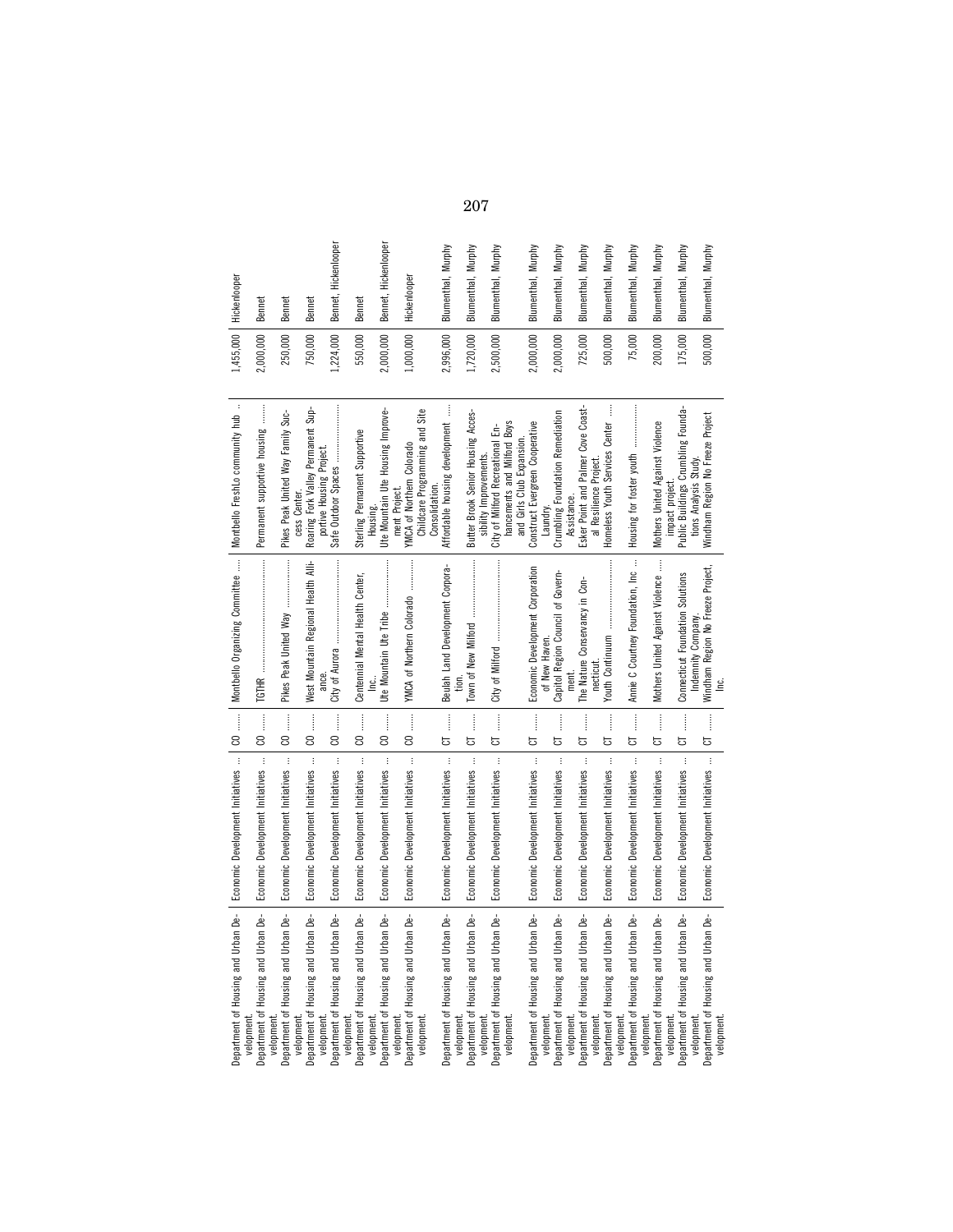| Agency                                                         | Account                          | State                                                     | Recipient                                         | Project Purpose                                                         | Amount (\$) | Requestor(s)   |
|----------------------------------------------------------------|----------------------------------|-----------------------------------------------------------|---------------------------------------------------|-------------------------------------------------------------------------|-------------|----------------|
| Department of Housing and Urban De-<br>velopment               | Economic Development Initiatives | DE                                                        | Delaware Community Reinvestment<br>Action Council | Advancing Minority Homeownership                                        | 500,000     | Coons          |
| Department of Housing and Urban De-                            | Economic Development Initiatives | ļ<br>F                                                    | Aetna Hose Hook and Ladder Com-                   | Aetna Hose Hook and Ladder Com-                                         | 3,000,000   | Coons          |
| Department of Housing and Urban De-<br>velopment.              | Economic Development Initiatives | DE                                                        | pany.                                             | Affordable Housing for Senior Citi-<br>pany.                            | 2,000,000   | Carper, Coons  |
| Department of Housing and Urban De-<br>velopment               | Economic Development Initiatives | DE                                                        |                                                   | Gateway East Senior Residential<br>zens at The Flats.                   | 100,000     | Carper, Coons  |
| Department of Housing and Urban De-<br>velopment               | Economic Development Initiatives | ……<br>BE                                                  |                                                   | Kingswood Community Center                                              | 10,000,000  | Carper, Coons  |
| Department of Housing and Urban De-<br>velopment.<br>velopment | Economic Development Initiatives | $\begin{array}{c} \mathbb{D} \mathbb{E} \end{array}$      | Nanticoke Indian Association                      | Nanticoke Indian Association Cul-<br>tural Community Center and         | 750,000     | Carper, Coons  |
| Department of Housing and Urban De-                            | Economic Development Initiatives | DE                                                        | Habitat for Humanity of New Castle                | Food Bank Capital Improvements.<br>New Castle County Affordable         | 1,500,000   | Carper, Coons  |
| velopment                                                      |                                  |                                                           | County.                                           | Homeownership Program.                                                  |             |                |
| Department of Housing and Urban De-<br>velopment.              | Economic Development Initiatives | DE                                                        |                                                   | Park Improvements in Wilmington                                         | 1,200,000   | Coons          |
| Department of Housing and Urban De-<br>velopment.              | Economic Development Initiatives | DE                                                        | Salvation Army Delaware                           | Restoration Now Security Project to<br>Combat Human Trafficking.        | 485,000     | Carper, Coons  |
| Department of Housing and Urban De-                            | Economic Development Initiatives | ▁                                                         | Habitat for Humanity of Sussex                    | Sussex County Affordable Housing                                        | 500,000     | Carper, Coons  |
| Department of Housing and Urban De-<br>velopment.              | Economic Development Initiatives | 매<br>먹                                                    | County.<br>Friends of Hockessin Colored School    | Transforming the former Hockessin<br>Construction.                      | 750,000     | Carper, Coons  |
| velopment                                                      |                                  |                                                           | 107, Inc                                          | Colored School #107 into a Cen-<br>ter for Diversity, Inclusion, and    |             |                |
|                                                                |                                  |                                                           | Twin Cedars Youth and Family Serv-                | Twin Cedars Youth and Family Serv-<br>Social Equity.                    | 1,150,000   | Warnock        |
| Department of Housing and Urban De-<br>velopment.              | Economic Development Initiatives | $G \rightarrow \cdots$                                    | ices, Inc                                         |                                                                         |             |                |
| Department of Housing and Urban De-<br>velopment.              | Economic Development Initiatives |                                                           | City and County of Honolulu                       | City and County of Honolulu-Af-<br>fordable Housing for Abused          | 2,698,000   | Schatz         |
| Department of Housing and Urban De-                            | Economic Development Initiatives |                                                           | City and County of Honolulu                       | Women and their Children Project.<br>City and County of Honolulu-Crisis | 3,500,000   | Schatz         |
| velopment                                                      |                                  | $\begin{array}{c}\n\hline\n\vdots \\ \hline\n\end{array}$ |                                                   | Outreach Response & Engage-                                             |             |                |
| Department of Housing and Urban De-                            | Economic Development Initiatives | 亖                                                         | Hawaii County Office of Housing                   | Kukuiola Village long-term afford-<br>ment (C.O.R.E.).                  | 10,000,000  | Hirono, Schatz |
| velopment                                                      |                                  |                                                           | and Community Dev.                                | able housing-Phase I and II.                                            |             |                |
| Department of Housing and Urban De-<br>velopment               | Economic Development Initiatives | $\begin{bmatrix} 1 \\ 1 \\ 1 \\ 1 \end{bmatrix}$          | County of Kauai                                   | Initiative Affordable Housing De-<br>Lima Ola Economic Development      | 8,495,000   | Hirono, Schatz |
|                                                                |                                  |                                                           |                                                   | velopment.                                                              |             |                |

208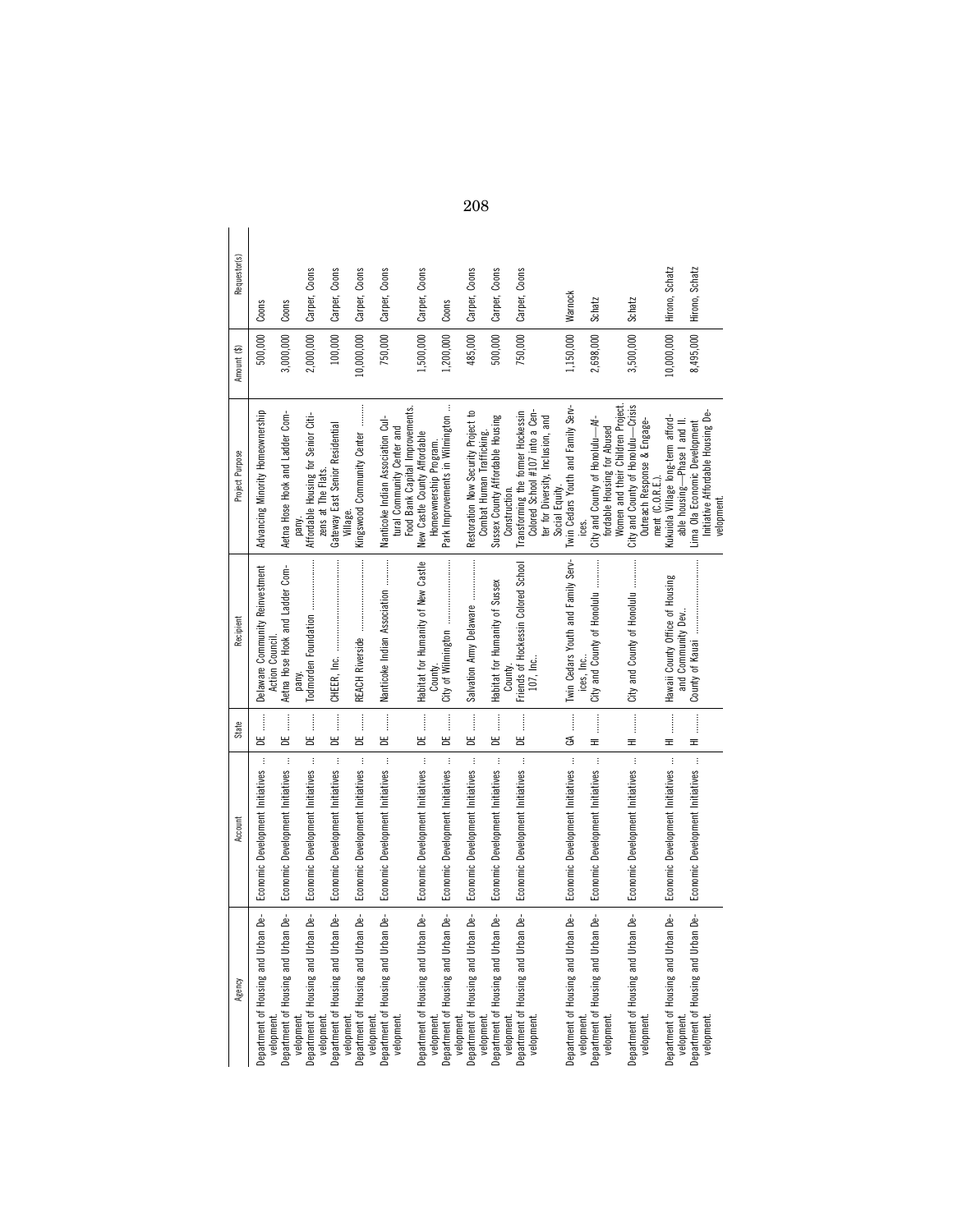| Department of Housing and Urban De-   Economic Development Initiatives<br>Economic Development Initiatives                           | $\begin{array}{c}\n\hline\n\end{array}$<br>l<br>$\equiv$ | Self-Help Housing Corporation of<br>Chicago Park District<br>Hawall. | Chicago Park District Washington<br>Nanaikeola Self-Help Housing<br>Project                         | 500,000   | 1,000,000   Hirono, Schatz<br>Durbin |
|--------------------------------------------------------------------------------------------------------------------------------------|----------------------------------------------------------|----------------------------------------------------------------------|-----------------------------------------------------------------------------------------------------|-----------|--------------------------------------|
| $\begin{array}{c} \begin{array}{c} \bullet \\ \bullet \\ \bullet \end{array} \end{array}$<br>$=$<br>Economic Development Initiatives |                                                          | United Cerebral Palsy Seguin of                                      | Community Day Services Center Im-<br>Park Framework Plan Projects.                                  | 287,000   | Durbin                               |
|                                                                                                                                      |                                                          | Greater Chicago.                                                     | provement Project for Adults with<br>Intellectual or Developmental<br>Disabilities.                 |           |                                      |
| $\begin{array}{c} \vdots \\ \vdots \\ \vdots \end{array}$<br>$\equiv$<br>Economic Development Initiatives                            |                                                          | CASA Kendall County                                                  | Court Appointed Special Advocates<br>(CASA) Kendall County.                                         | 200,000   | Durbin                               |
| $\begin{array}{c} \vdots \\ \vdots \\ \vdots \end{array}$<br>$=$<br>$\colon$                                                         |                                                          | Covenant House Illinois                                              | Chicago's Homeless Youth Build<br>Covenant House Illinois-Helping<br>Lives of Sustainable Independ- | 1,000,000 | Duckworth                            |
| $\frac{1}{2}$<br>Economic Development Initiatives                                                                                    |                                                          | ļ<br>Jackie Joyner-Kersee Foundation                                 | Community Capital Improvement<br>Jackie Joyner-Kersee Foundation<br>Project.                        | 350,000   | Durbin                               |
| $\ddot{\ddot{\phantom{a}}}\,$<br>$\equiv$<br>Economic Development Initiatives                                                        |                                                          | Margaret's Village                                                   | Margaret's Village Restoring to<br>Renew.                                                           | 478,000   | Durbin                               |
| $\frac{1}{2}$<br>$\equiv$<br>Economic Development Initiatives                                                                        |                                                          |                                                                      | North Avenue Safety Improvements<br>Project.                                                        | 200,000   | Durbin                               |
| $\vdots$<br>$\equiv$<br>$\mathbf{i}$                                                                                                 |                                                          | Cook County Bureau of Asset Man-<br>agement.                         | Rosemont Blue Line Redevelopment<br>Project.                                                        | 300,000   | Durbin                               |
| j<br>$=$<br>$\mathbf{I}$                                                                                                             |                                                          | Saint Anthony Hospital                                               | Saint Anthony Hospital Planning<br>and Design Phase, Chicago.                                       | 450,000   | Durbin                               |
| $\ddot{\phantom{a}}$<br>$\equiv$<br>$\overline{\mathbf{r}}$                                                                          |                                                          | City of East Saint Louis                                             | The New Broadview Senior Living<br>Facility.                                                        | 2,000,000 | Duckworth                            |
| $\frac{1}{2}$<br>≤<br>$\overline{\phantom{a}}$                                                                                       |                                                          | Sewerage & Water Board of New<br>Orleans.                            | New Orleans Sewerage and Water<br>Stormwater Improvements.<br>Board Wastewater and                  | 6,000,000 | Cassidy                              |
| $\vdots$<br>⋚<br>$\mathbf{i}$                                                                                                        |                                                          | Roxbury Community College                                            | Dudley House-Reclaim, Rename,<br>Repurpose.                                                         | 4,000,000 | Markey, Warren                       |
| $\frac{1}{2}$<br>≸<br>$\mathbf{i}$                                                                                                   |                                                          | Lawrence CommunityWorks, Inc.                                        | at Union Crossing in Lawrence,<br>DyeWorks Building Redevelopment                                   | 1,000,000 | Markey, Warren                       |
| $\vdots$<br>≸<br>$\ddot{\phantom{a}}$                                                                                                |                                                          |                                                                      | đ<br>Greendale Revitalization Initiative                                                            | 1,000,000 | Markey, Warren                       |
| MA<br>Economic Development Initiatives                                                                                               |                                                          | Revitalize Community Development<br>Corporation                      | GreenNFit Neighborhood Revitaliza-<br>tion Program.                                                 | 250,000   | Markey, Warren                       |

209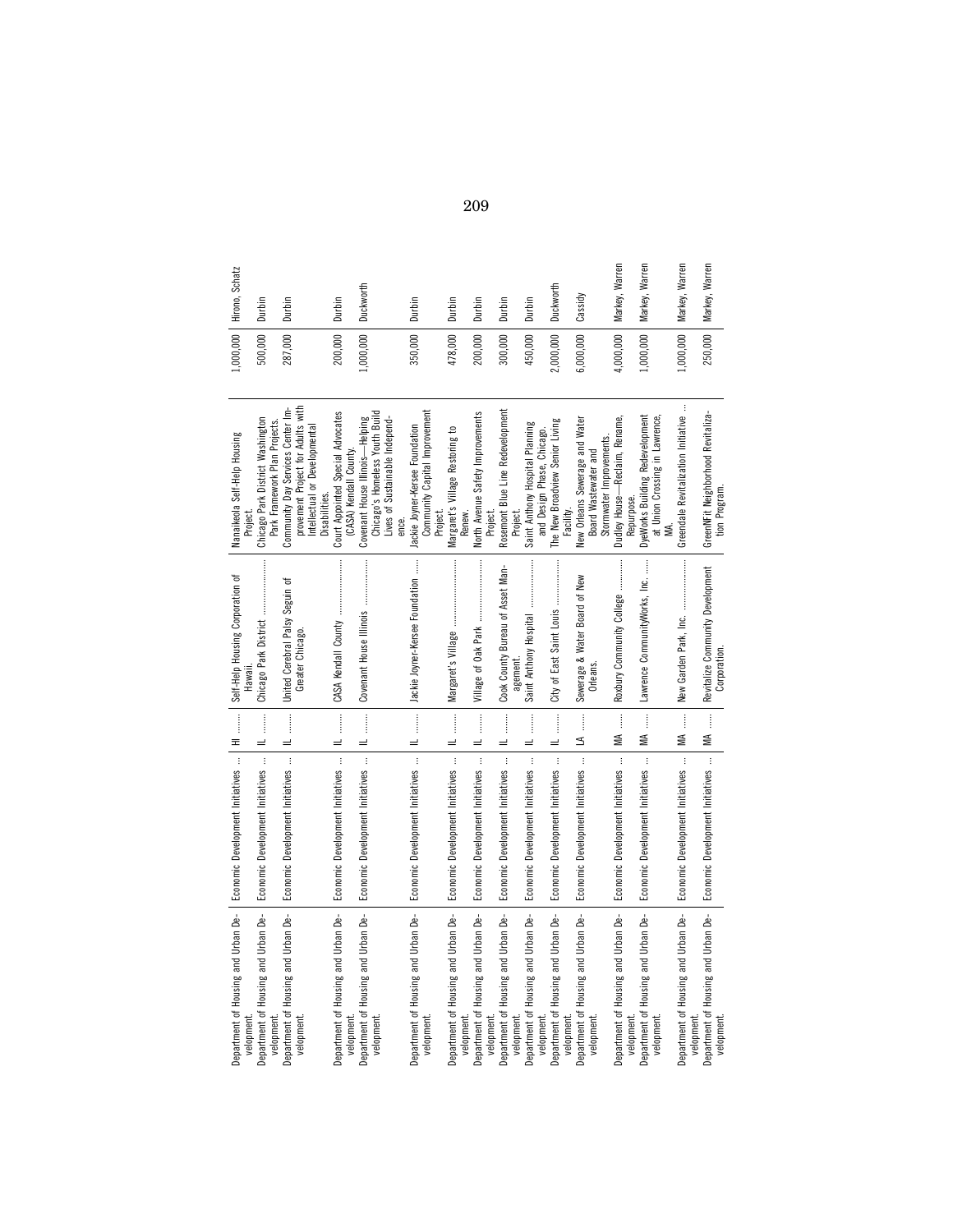| Agency                                            | Account                                          | State                                     | Recipient                                                | Project Purpose                                                                      | Amount (\$)      | Requestor(s)         |
|---------------------------------------------------|--------------------------------------------------|-------------------------------------------|----------------------------------------------------------|--------------------------------------------------------------------------------------|------------------|----------------------|
| Department of Housing and Urban De-<br>velopment. | $\vdots$<br>Economic Development Initiatives     | MA ……                                     |                                                          | ronmental Health Equity Project.<br>Interstate 93 Public Housing Envi-               | 1,873,000        | Markey, Warren       |
| Department of Housing and Urban De-<br>velopment. | Economic Development Initiatives                 | $M_A$                                     | The Trustees of Reservations                             | Resilient Community Park in East<br>Piers Park III, Creating a Climate<br>Boston.    | 2,000,000        | Markey, Warren       |
| Department of Housing and Urban De-<br>velopment  | Economic Development Initiatives                 | MA                                        | The Food Bank of Western Massa-<br>chusetts, Inc.        | chusetts Distribution Center and<br>The Food Bank of Western Massa-<br>Headquarters. | 3,000,000        | Markey, Warren       |
| Department of Housing and Urban De-<br>velopment  | Economic Development Initiatives                 | ļ<br>≸                                    | Wampanoag Tribe of Gay Head<br>Aquinnah.                 | Aquinnah Affordable Housing.<br>Wampanoag Tribe of Gay Head                          | 1,800,000        | Markey, Warren       |
| Department of Housing and Urban De-<br>velopment. | $\mathbf{i}$<br>Economic Development Initiatives | ļ<br>≸                                    | Worcester Regional Strategic Oppor-<br>tunities Foundat. | Worcester Station Improvements<br>and food hub.                                      | 3,000,000        | Markey, Warren       |
| Department of Housing and Urban De-<br>velopment. | Economic Development Initiatives                 | $\frac{1}{2}$<br>€                        | ÷<br>Green & Healthy Homes Initiative                    | vance Health and Racial Equity<br>Baltimore Healthy Housing to Ad-<br>Project.       | 1,000,000        | Van Hollen           |
| Department of Housing and Urban De-<br>velopment. | Economic Development Initiatives                 |                                           | Bethel Empowerment and Wellness<br>Center.               | Bethel Empowerment and Wellness<br>Center.                                           | 251,000          | Cardin               |
| Department of Housing and Urban De-<br>velopment. | Economic Development Initiatives                 | $\begin{array}{c} \mathbf{M} \end{array}$ |                                                          | Bladensburg Trade School                                                             | 1,000,000        | Cardin               |
| Department of Housing and Urban De-<br>velopment. | $\vdots$<br>Economic Development Initiatives     | MD ……                                     |                                                          | City of Hyattsville David C. Driscoll<br>Community Park Master Plan.                 | 400,000          | Cardin               |
| Department of Housing and Urban De-<br>velopment. | $\vdots$<br>Economic Development Initiatives     | MD                                        |                                                          | Constructing commercial kitchen to<br>increase access to healthy food.               | 1,400,000        | Cardin               |
| Department of Housing and Urban De-<br>velopment. | $\mathbf{i}$<br>Economic Development Initiatives | <b>MD</b> ……                              | Girl Scouts of Central Maryland, Inc.                    | Girl Scouts of Central Maryland Inc.<br>Outdoor Programs.                            | 500,000          | Van Hollen           |
| Department of Housing and Urban De-<br>velopment. | $\vdots$<br>Economic Development Initiatives     | $\vdots$<br>€                             | Caroline County Public Schools                           | Greensboro Judy Center Early Learn-<br>ing Hub Facility.                             | 500,000          | Hollen<br>Van        |
| Department of Housing and Urban De-<br>velopment. | $\vdots$<br>Economic Development Initiatives     | $\frac{1}{2}$<br>€                        |                                                          | 눙<br>Helping the Immigrant Youth<br>Maryland Succeed.                                | 435,000          | Hollen<br>Van        |
| Department of Housing and Urban De-<br>velopment. | $\vdots$<br>Economic Development Initiatives     | $\vdots$<br>€                             | Kingdom Global Community Devel-<br>opment Corporation.   | Kingdom Cares Center                                                                 | 2,000,000        | Van Hollen           |
| Department of Housing and Urban De-<br>velopment. | $\vdots$<br>Economic Development Initiatives     | ļ<br>€                                    | Beloved Community Services Cor-<br>poration.             | P.S. 103 Thurgood Marshall Center                                                    | 1,000,000        | Cardin, Van Hollen   |
| Department of Housing and Urban De-<br>velopment. | Economic Development Initiatives                 | ļ<br>€                                    | Mission First Housing Development<br>Corporation.        | Patuxent Commons Affordable<br>Housing Development.                                  |                  | 250,000   Van Hollen |
| Department of Housing and Urban De-<br>velopment  | Economic Development Initiatives                 | MD                                        |                                                          | Pikesville Armory Renovation                                                         | 2,400,000 Cardin |                      |

210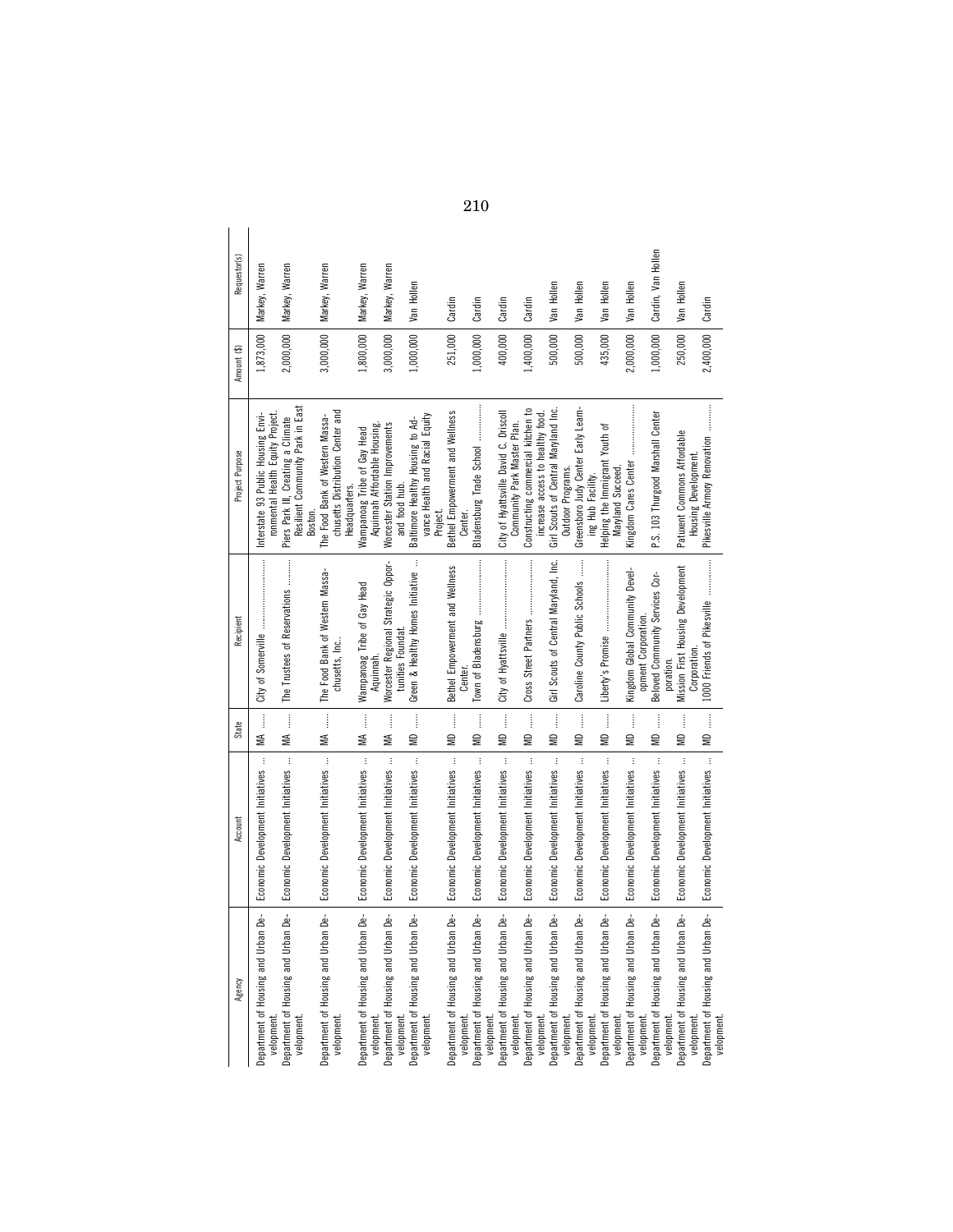|                                                               |                                                  |                    |                                                              | Revitalization of Pennsylvania Ave-                                |           | Van Hollen    |
|---------------------------------------------------------------|--------------------------------------------------|--------------------|--------------------------------------------------------------|--------------------------------------------------------------------|-----------|---------------|
| Department of Housing and Urban De-<br>velopment              | Economic Development Initiatives                 | MD                 |                                                              | nue Market: Creating A Commu-                                      | 250,000   |               |
| Department of Housing and Urban De-                           | $\vdots$<br>Economic Development Initiatives     | $\vdots$<br>S      | Clergy United for the Trans-                                 | Sandtown Center revitalization<br>nity Hub of Healthy Food Living. | 250,000   | Cardin        |
| Department of Housing and Urban De-<br>velopment              | $\vdots$<br>Economic Development Initiatives     | $\vdots$<br>€      | Office of the Baltimore County Ex-<br>formation of Sandtown. | Sparrows Point Park Project in Bal                                 | 3,000,000 | Cardin        |
| Housing and Urban De-<br>Department of<br>velopment           | $\cdot$<br>Economic Development Initiatives      | $\vdots$<br>¥      | Committee to Restore Abyssinian<br>ecutive.                  | Abyssinian Meeting House Restora-<br>timore County.                | .700,000  | Collins, King |
| Housing and Urban De-<br>Department of<br>velopment           | $\vdots$<br>Economic Development Initiatives     | $\frac{1}{2}$<br>₩ | Meeting House.                                               | Auburn Public Safety Building<br>tion.                             | 2,500,000 | Collins       |
| Department of Housing and Urban De-<br>velopment              | $\mathbf{i}$<br>Economic Development Initiatives | $\frac{1}{2}$<br>¥ |                                                              | Bangor Commercial Kitchen Incu-                                    | 0.010,000 | Collins, King |
| Housing and Urban De-<br>Department of<br>velopment           | $\vdots$<br>Economic Development Initiatives     | $\vdots$<br>₩      |                                                              | Bates Mill #5 Brownfields Cleanup<br>bator.                        | 1,000,000 | Collins, King |
| Housing and Urban De-<br>Department of<br>velopment           | $\cdot$<br>Economic Development Initiatives      | $\vdots$<br>₩      |                                                              | Belfast Street Improvements<br>and renovations.                    | 972,000   | Collins, King |
| Department of Housing and Urban De-<br>velopment              | $\,$ i<br>Economic Development Initiatives       | $\frac{1}{2}$<br>₩ | Boys & Girls Clubs of Kennebec                               | Boys & Girls Clubs of Kennebec                                     | 650,000   | Collins       |
| Housing and Urban De-<br>Department of<br>velopment           | $\vdots$<br>Economic Development Initiatives     | $\vdots$<br>₩      | Greater Franklin Development Coun-<br>Valley.                | Carthage Group Critical Internet In-<br>Valley Youth Center.       | 514,000   | King          |
| Department of Housing and Urban De-<br>velopment              | $\cdot$<br>Economic Development Initiatives      | $\vdots$<br>¥      | Town of Berwick                                              | Downtown Berwick Safety Improve-<br>frastructure.                  | 3,142,000 | Collins       |
| Housing and Urban De-<br>Department of<br>velopment           | $\,$ i<br>Economic Development Initiatives       | $\frac{1}{3}$<br>¥ | Bath Area Family YMCA                                        | Early Childhood Education Expan-<br>ments and Revitalization.      | 1,456,000 | King          |
| Department of Housing and Urban De-<br>velopment              | $\cdot$<br>Economic Development Initiatives      | $\vdots$<br>≝      |                                                              | East Millinocket Industrial Complex<br>sion-Bath Area Family YMCA. | 2,851,000 | Collins, King |
| Department of Housing and Urban De-<br>velopment<br>velopment | $\cdot$<br>Economic Development Initiatives      | $\frac{1}{2}$<br>¥ | Eastern Trail Management District                            | ŧ<br>Eastern Trail Engineering Design<br>Redevelopment.            | 700,000   | Collins, King |
| Housing and Urban De-<br>Department of<br>velopment           | $\cdot$<br>Economic Development Initiatives      | $\vdots$<br>≝      |                                                              | Gorham Industrial Park—West<br>Campus Phase One.                   | 1,000,000 | King          |
| Department of Housing and Urban De-<br>velopment              | $\vdots$<br>Economic Development Initiatives     | $\vdots$<br>₩      | Town of Stonington                                           | Land Acquisition for Stonington<br>Water District Development      | 394,000   | Collins       |
| Housing and Urban De-<br>Department of<br>velopment           | $\colon$<br>Economic Development Initiatives     | $\vdots$<br>W      | Loring Development Authority of<br>Maine,                    | Loring Economic Development Infra-<br>structure Project.           | 3,100,000 | Collins, King |
| Housing and Urban De-<br>Department of<br>velopment           | $\mathbf{i}$<br>Economic Development Initiatives | $\frac{1}{2}$<br>₩ |                                                              | Reuse Study of former Waste-<br>Millinocket-Remediation and        | 671,000   | Collins, King |
| Department of Housing and Urban De-<br>velopment              | Economic Development Initiatives                 | $\frac{1}{2}$<br>≝ |                                                              | Perkins Cove Revitalization Project<br>water Treatment Plant       | 2,850,000 | Collins, King |
|                                                               |                                                  |                    |                                                              |                                                                    |           |               |

211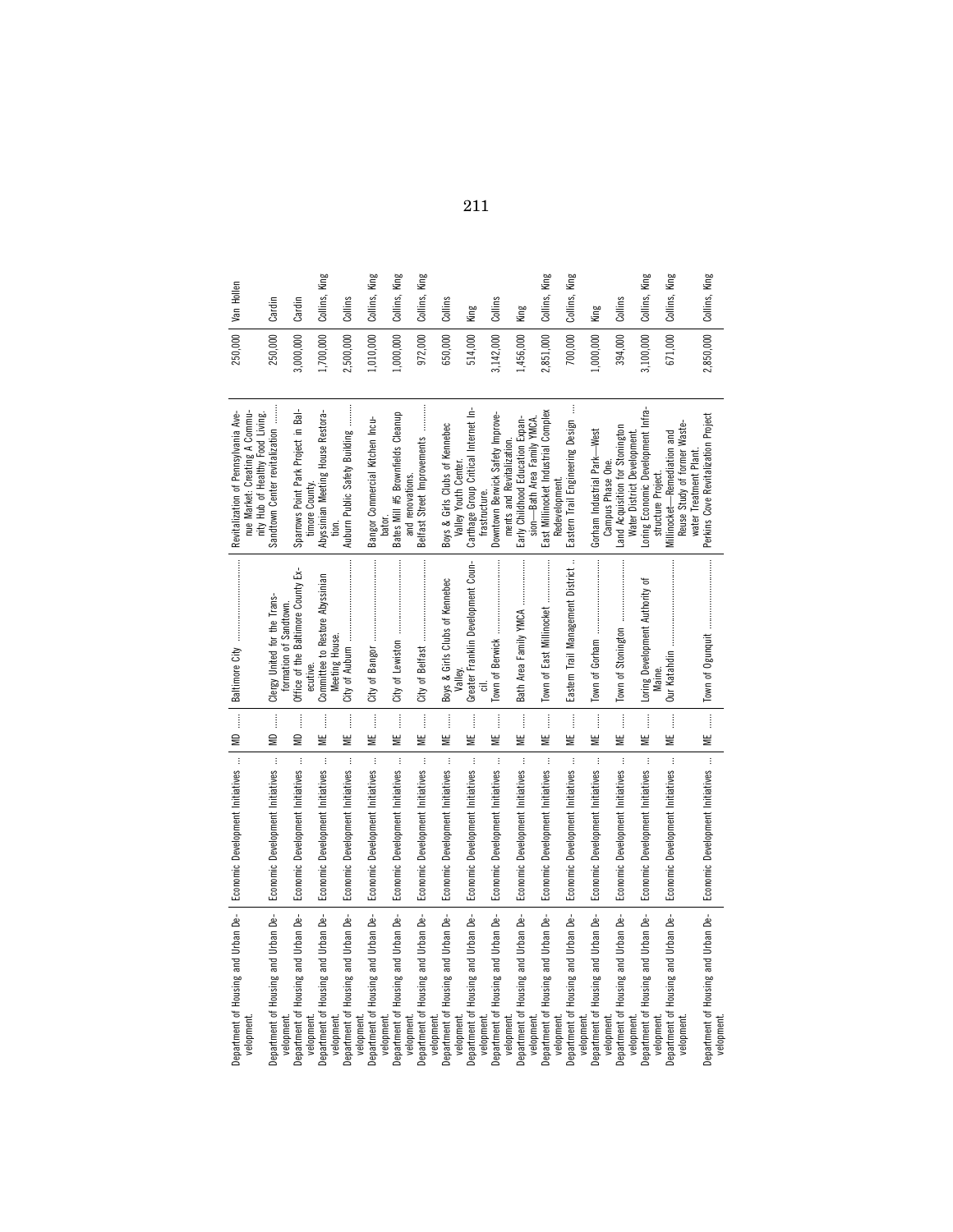| Agency                                                          | Account                                          | State                                                | Recipient                                  | Project Purpose                                                                                                                                                                                                                                                                                                                           | Amount (\$) | Requestor(s)     |
|-----------------------------------------------------------------|--------------------------------------------------|------------------------------------------------------|--------------------------------------------|-------------------------------------------------------------------------------------------------------------------------------------------------------------------------------------------------------------------------------------------------------------------------------------------------------------------------------------------|-------------|------------------|
| Department of Housing and Urban De-<br>velopment.               | $\,$ i<br>Economic Development Initiatives       | ME                                                   |                                            | $\begin{minipage}{0.9\linewidth} \begin{tabular}{l} \toprule \multicolumn{2}{c}{\textbf{0.9\linewidth}} \begin{tabular}{l} \multicolumn{2}{c}{\textbf{0.9\linewidth}} \end{tabular} \end{minipage} \end{minipage} \end{minipage} \caption{A system of the model and the model of the model.} \label{fig:1}$<br>Renovation of Johnson Hall | 350,000     | King<br>Collins, |
| Department of Housing and Urban De-<br>velopment.               | $\vdots$<br>Economic Development Initiatives     | $\vdots$<br>₩                                        |                                            | Rockland Fish Pier Redevelopment                                                                                                                                                                                                                                                                                                          | 1,500,000   | King<br>Collins, |
| Department of Housing and Urban De-<br>velopment.               | Economic Development Initiatives                 | $\frac{1}{2}$<br>≝                                   |                                            |                                                                                                                                                                                                                                                                                                                                           | 1,000,000   | Collins          |
| Department of Housing and Urban De-                             | Economic Development Initiatives                 | ME                                                   |                                            | Safe Voices Building Improvements                                                                                                                                                                                                                                                                                                         | 394,000     | Collins, King    |
| velopment.<br>Department of Housing and Urban De-<br>velopment. | $\mathbf{I}$<br>Economic Development Initiatives | $\frac{1}{2}$<br>₩                                   |                                            | Skowhegan Run of River Project                                                                                                                                                                                                                                                                                                            | 2,000,000   | King<br>Collins, |
| Department of Housing and Urban De-<br>velopment.               | Economic Development Initiatives                 | $\frac{1}{2}$<br>₩                                   | $\cdot$<br>Eastern Maine Community College | To expand and renovate the Katah-<br>din Higher Education Center to<br>increase access to childcare.                                                                                                                                                                                                                                      | 4,000,000   | King<br>Collins, |
| Department of Housing and Urban De-                             | Economic Development Initiatives                 | ME                                                   |                                            | Town of Danforth Downtown Revi-<br>talization.                                                                                                                                                                                                                                                                                            | 120,000     | Collins          |
| velopment.<br>Department of Housing and Urban De-<br>velopment. | Economic Development Initiatives                 | ME                                                   |                                            | Town of Madison Forest Products                                                                                                                                                                                                                                                                                                           | 1,000,000   | King<br>Collins, |
| Department of Housing and Urban De-<br>velopment.               | $\vdots$<br>Economic Development Initiatives     | $\frac{1}{2}$<br>₩                                   |                                            | Waldoboro Community Center and<br>Hub Economic Revitalization.<br>Medical Arts Facility.                                                                                                                                                                                                                                                  | 1,000,000   | King             |
| Department of Housing and Urban De-<br>velopment.               | Economic Development Initiatives                 | $\begin{array}{c} \vdots \\ \vdots \end{array}$<br>₩ |                                            | Walkable Houlton Project                                                                                                                                                                                                                                                                                                                  | 732,000     | King<br>Collins, |
| Department of Housing and Urban De-<br>velopment.               | Economic Development Initiatives                 | $\vdots$<br>₩                                        | York County Shelter Programs               | York County Shelter Programs Com-<br>munity Resource Center.                                                                                                                                                                                                                                                                              | 325,000     | King             |
| Department of Housing and Urban De-                             | Economic Development Initiatives                 | $M = \ldots$                                         |                                            | Corridor Revitalization Project-City                                                                                                                                                                                                                                                                                                      | 850,000     | Peters           |
| velopment.<br>Department of Housing and Urban De-<br>velopment. | $\vdots$<br>Economic Development Initiatives     | ļ<br>Ξ                                               |                                            | Dowagiac Housing Initiative<br>of Sterling Heights.                                                                                                                                                                                                                                                                                       | 100,000     | Peters           |
| Department of Housing and Urban De-<br>velopment.               | Economic Development Initiatives                 | $\begin{array}{c} \vdots \\ \vdots \end{array}$<br>Ξ | Eastern Market Corporation                 | Eastern Market Regional Food Busi-<br>ness Accelerator.                                                                                                                                                                                                                                                                                   | 1,000,000   | Stabenow         |
| Department of Housing and Urban De-                             | Economic Development Initiatives                 | $\frac{1}{2}$<br>Ξ                                   |                                            | lackson YMCA Healthy Living Cam-                                                                                                                                                                                                                                                                                                          | 500,000     | Stabenow         |
| Department of Housing and Urban De-<br>velopment.<br>velopment. | Economic Development Initiatives                 | ▔                                                    | North Flint Reinvestment Corpora-          | North Flint Food Market<br>pus.                                                                                                                                                                                                                                                                                                           | 650,000     | Stabenow         |
| Department of Housing and Urban De-<br>velopment.               | $\vdots$<br>Economic Development Initiatives     | $\frac{1}{2}$<br>Ξ                                   |                                            | Phoenix Center Renovation                                                                                                                                                                                                                                                                                                                 | 1,000,000   | Peters           |
| Department of Housing and Urban De-<br>velopment                | Economic Development Initiatives                 | MI                                                   | Grand Rapids Youth Commonwealth            | of Grand Rapids Youth Common-<br>Renovating the Boys & Girls Clubs<br>wealth Buildings and Facilities.                                                                                                                                                                                                                                    | 1,000,000   | Stabenow         |
|                                                                 |                                                  |                                                      |                                            |                                                                                                                                                                                                                                                                                                                                           |             |                  |

212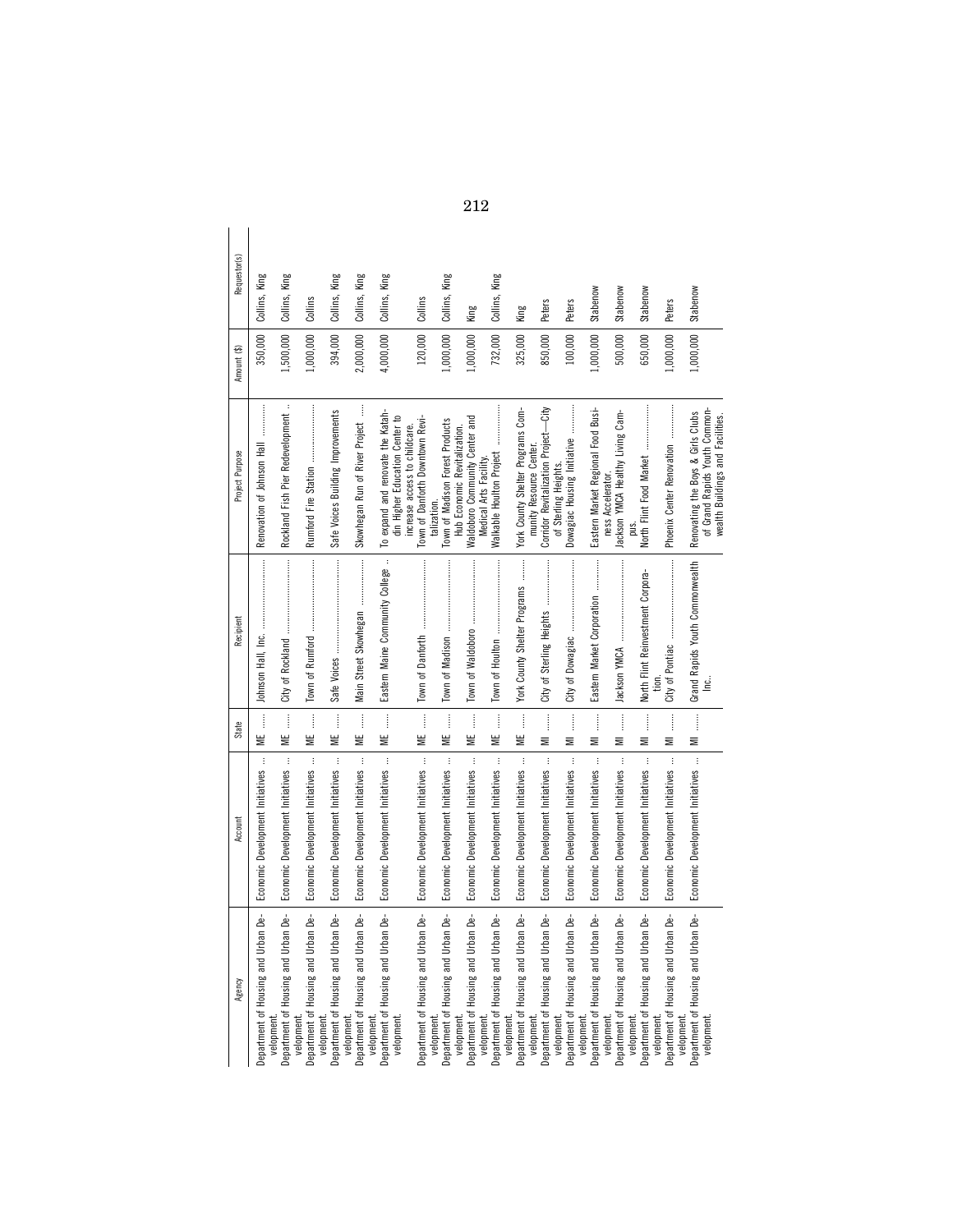| Department of Housing and Urban De-   | Economic Development Initiatives                         | $\frac{1}{2}$<br>$\equiv$ | Kent County Youth Agriculture Asso-<br>ciation (KCYAA) | The Grand Agricultural Center of<br>West Michigan.                                                    | 2,100,000 | Stabenow         |
|---------------------------------------|----------------------------------------------------------|---------------------------|--------------------------------------------------------|-------------------------------------------------------------------------------------------------------|-----------|------------------|
| Department of Housing and Urban De-   | $\cdot$<br>Economic Development Initiatives              | $\frac{1}{2}$<br>₹        | Grand Traverse Band of Ottawa and<br>Chippewa Indians. | Affordable Housing Development<br>Traverse City Sewer and Water Fa-<br>cility Improvements to Support | 750,000   | Peters, Stabenow |
| Department of Housing and Urban De-   | Economic Development Initiatives                         | $\vdots$<br>š             | City of Brooklyn Park Economic De-<br>velopment Auth   | velopment and Acceleration Cen-<br>Brooklyn Park Small Business De-<br>ter.                           | 600,000   | Klobuchar        |
| Department of Housing and Urban De-   | Economic Development Initiatives                         | $\frac{1}{2}$<br>š        |                                                        | Emergency Shelter Program                                                                             | 500,000   | Klobuchar, Smith |
| Housing and Urban De-                 | $\vdots$<br>Economic Development Initiatives             | $\vdots$<br>$\leq$        | Minneapolis Public Housing Author-                     | Fire Protection Upgrades in High-<br>Rise Public Housing.                                             | 2,000,000 | Klobuchar, Smith |
| Housing and Urban De-                 | $\vdots$<br>Economic Development Initiatives             | $\vdots$<br>š             | City of Little Falls                                   | $\cdots$<br>Little Falls Child Care Facility                                                          | 1,500,000 | Klobuchar        |
| Ьė<br>Department of Housing and Urban | $\mathbf i$<br>Economic Development Initiatives          | $\frac{1}{2}$<br>⋚        | Mille Lacs Corporate Ventures<br>(MLCV).               | <b>Mille Lacs Tribal Economy Business</b><br>Incubator.                                               | 1,300,000 | Klobuchar, Smith |
| Housing and Urban De-                 | ŧ<br>Economic Development Initiatives                    | $\vdots$<br>$\leq$        | ReConnect Rondo                                        | Rondo Net-Zero Community Center                                                                       | 1,500,000 | Smith            |
| Department of Housing and Urban De-   | $\mathbf{I}$<br>Economic Development Initiatives         | $\frac{1}{2}$<br>$\leq$   | Sabathani Community Center                             | ing Revitalization and Renewable<br>Sabathani Community Center Build-<br>Energy Project               | 127,000   | Klobuchar        |
| Department of Housing and Urban De-   | Economic Development Initiatives                         | $\frac{1}{2}$<br>š        | St. Peter Housing and Redevelop-<br>nent Authority     | St. Peter HRA-Parkview Manor<br>Restoration.                                                          | 300,000   | Smith            |
| Department of Housing and Urban De-   | $\cdot$<br>Economic Development Initiatives              | $\frac{1}{2}$<br>$\leq$   | City of South St. Paul                                 | Wakota Crossing Economic Develop-<br>ment Initiative.                                                 | 2,000,000 | Klobuchar, Smith |
| ഉ<br>Department of Housing and Urban  | ŧ<br>Economic Development Initiatives                    | $\vdots$<br>S             | Mississippi State University                           | Capacity Development Initiative                                                                       | 815,000   | Hyde-Smith       |
| Housing and Urban De-                 | þ<br>Economic Development Initiatives                    | $\frac{1}{2}$<br>w        | Mississippi State University                           | Comprehensive Community Revital-<br>ization.                                                          | 1,000,000 | Hyde-Smith       |
| Department of Housing and Urban De-   | $\cdot$<br>Economic Development Initiatives              | $\frac{1}{2}$<br>w        | City of Long Beach                                     | Gateway Harbor, Long Beach, Mis-<br>sissippi.                                                         | 4,300,000 | Wicker           |
| Housing and Urban De-                 | $\ddot{\phantom{a}}$<br>Economic Development Initiatives | $\vdots$<br>S             |                                                        | Greenville Federal Courthouse<br>Greenspace.                                                          | 500,000   | Wicker           |
| Housing and Urban De-                 | $\mathbf{i}$<br>Economic Development Initiatives         | $\frac{1}{2}$<br>SM       |                                                        | terpretive Center at Rust College.<br>Ida B. Wells Social Justice and In-                             | 1,000,000 | Wicker           |
| Department of Housing and Urban De-   | Economic Development Initiatives                         | $\frac{1}{2}$<br>ΜS       | Mississippi Rural Water Association                    | Mississippi Water and Wastewater<br>Workforce and Public Safety<br>Training Center.                   | 500,000   | Wicker           |

213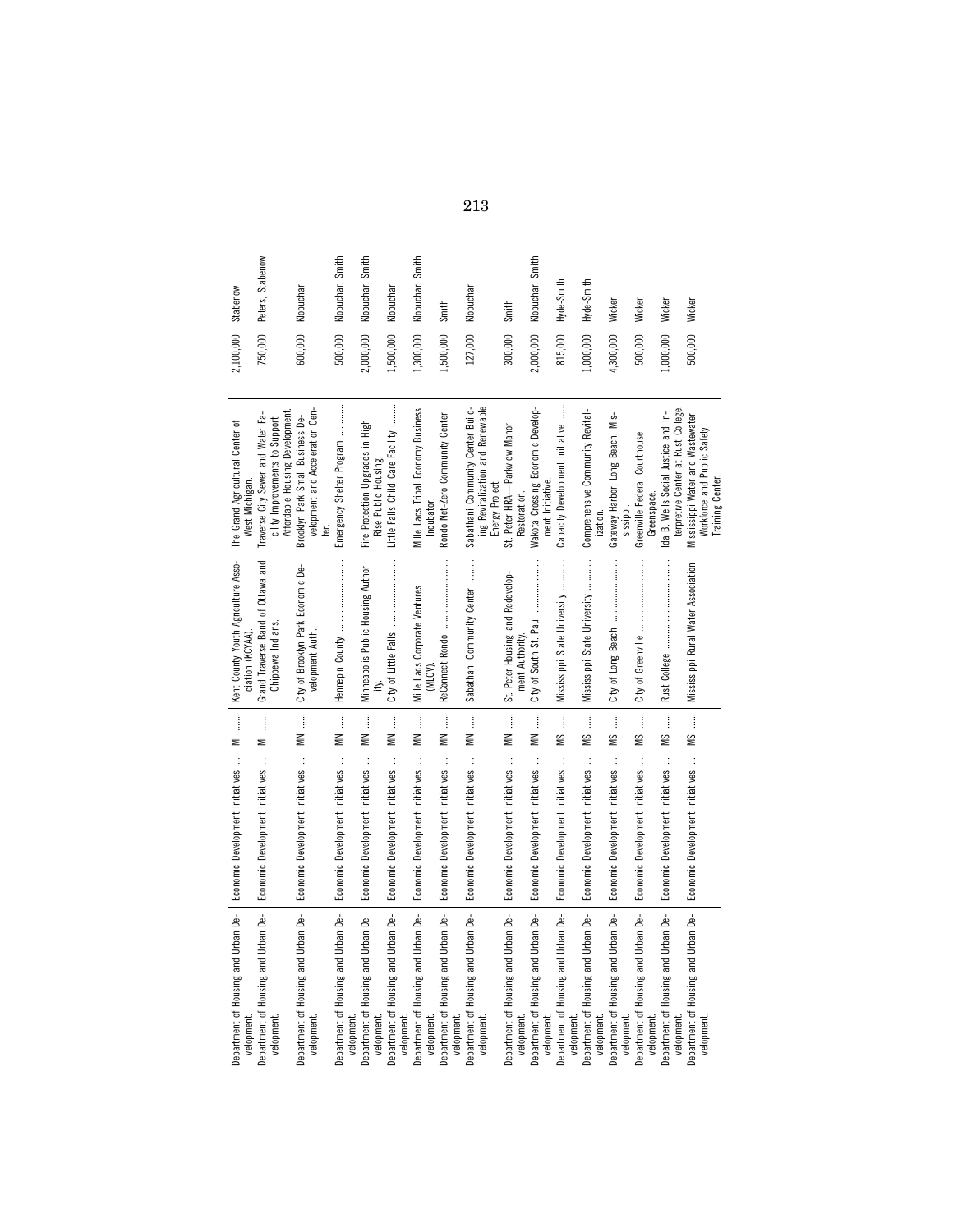| Agency                                            | Account                                      | State                                             | Recipient                                              | Project Purpose                                                                                                     | Amount (\$) | Requestor(s) |
|---------------------------------------------------|----------------------------------------------|---------------------------------------------------|--------------------------------------------------------|---------------------------------------------------------------------------------------------------------------------|-------------|--------------|
| Department of Housing and Urban De-<br>velopment. | Economic Development Initiatives             | NC                                                |                                                        | Bermuda Run Recreational Infra-<br>structure and Safety Improve-<br>ments.                                          | 3,650,000   | Burr         |
| Department of Housing and Urban De-<br>velopment. | $\vdots$<br>Economic Development Initiatives | NC                                                | City of Cherryville, NC                                | City of Cherryville City Hall ADA<br>Project                                                                        | 810,000     | Burr         |
| Department of Housing and Urban De-<br>velopment. | Economic Development Initiatives             | NC                                                | Fayetteville Cumberland County                         | Spouses, and Veterans, Fayette-<br>HR Talent Portal for Transitioning<br>Military Personnel, Military<br>ville, NC. | 4,000,000   | Burr, Tillis |
| Department of Housing and Urban De-<br>velopment. | Economic Development Initiatives             | NC                                                | Innovation Quarter                                     | Road and Bridge Improvements.<br>Innovation Quarter 2 Masterplan                                                    | 7,210,000   | Burr         |
| Department of Housing and Urban De-<br>velopment. | Economic Development Initiatives             | NC                                                |                                                        | Innovation Quarter 2 Masterplan<br>Urban Greenway Extension.                                                        | 1,721,000   | Burr         |
| Department of Housing and Urban De-<br>velopment. | Economic Development Initiatives             |                                                   |                                                        | South Ranlo Water System Improve-<br>ment Project.                                                                  | 2,000,000   | Burr         |
| Department of Housing and Urban De-<br>velopment. | Economic Development Initiatives             |                                                   | NH Community Loan Fund                                 | Affordable Housing in Portsmouth                                                                                    | 343,000     | Shaheen      |
| Department of Housing and Urban De-<br>velopment. | Economic Development Initiatives             | $\begin{array}{c}\n\vdots \\ \hline\n\end{array}$ | Easter Seals New Hampshire, Inc.                       | Champlin House Improvements                                                                                         | 1,000,000   | Shaheen      |
| Department of Housing and Urban De-<br>velopment. | Economic Development Initiatives             |                                                   | Community Action Partnership of<br>Strafford County    | Strafford County Innovation Cen-<br>Community Action Partnership of<br>ter.                                         | 1,000,000   | Shaheen      |
| Department of Housing and Urban De-<br>velopment. | Economic Development Initiatives             | —<br>, , , , , , , , ,                            |                                                        | Increased Housing for Low to Mod-<br>erate Income Families with Chil-<br>dren.                                      | 1,000,000   | Shaheen      |
| Department of Housing and Urban De-<br>velopment. | Economic Development Initiatives             | $\frac{1}{2}$<br>¥                                | Manchester Housing and Redevelop-<br>ment Authority    | Kelley Falls Affordable Housing Re-<br>development                                                                  | 1,000,000   | Shaheen      |
| Department of Housing and Urban De-<br>velopment. | Economic Development Initiatives             | $\ddot{\phantom{a}}$<br>¥                         | New Hampshire Judicial Branch                          | Landlord-Tenant Mediation Program                                                                                   | 556,000     | Shaheen      |
| Department of Housing and Urban De-<br>velopment. | Economic Development Initiatives             | ……<br>H<br>N                                      | Affordable Housing, Education and<br>Development, Inc. | Littleton Regional Community Hous-<br>ing and Economic Empowerment<br>Initiative.                                   | 970,000     | Shaheen      |
| Department of Housing and Urban De-<br>velopment. | Economic Development Initiatives             | $\frac{1}{\mathbf{E}}$                            | Strafford Regional Planning Com-<br>mission (SRPC)     | Needs and Comprehensive Plan-<br>New Hampshire Regional Housing                                                     | 950,000     | Shaheen      |
| Department of Housing and Urban De-<br>velopment  | Economic Development Initiatives             |                                                   | NH  CATCH Neighborhood Housing                         | Rosemary's Way Penacook Afford-<br>able Housing.                                                                    | 250,000     | Shaheen      |

214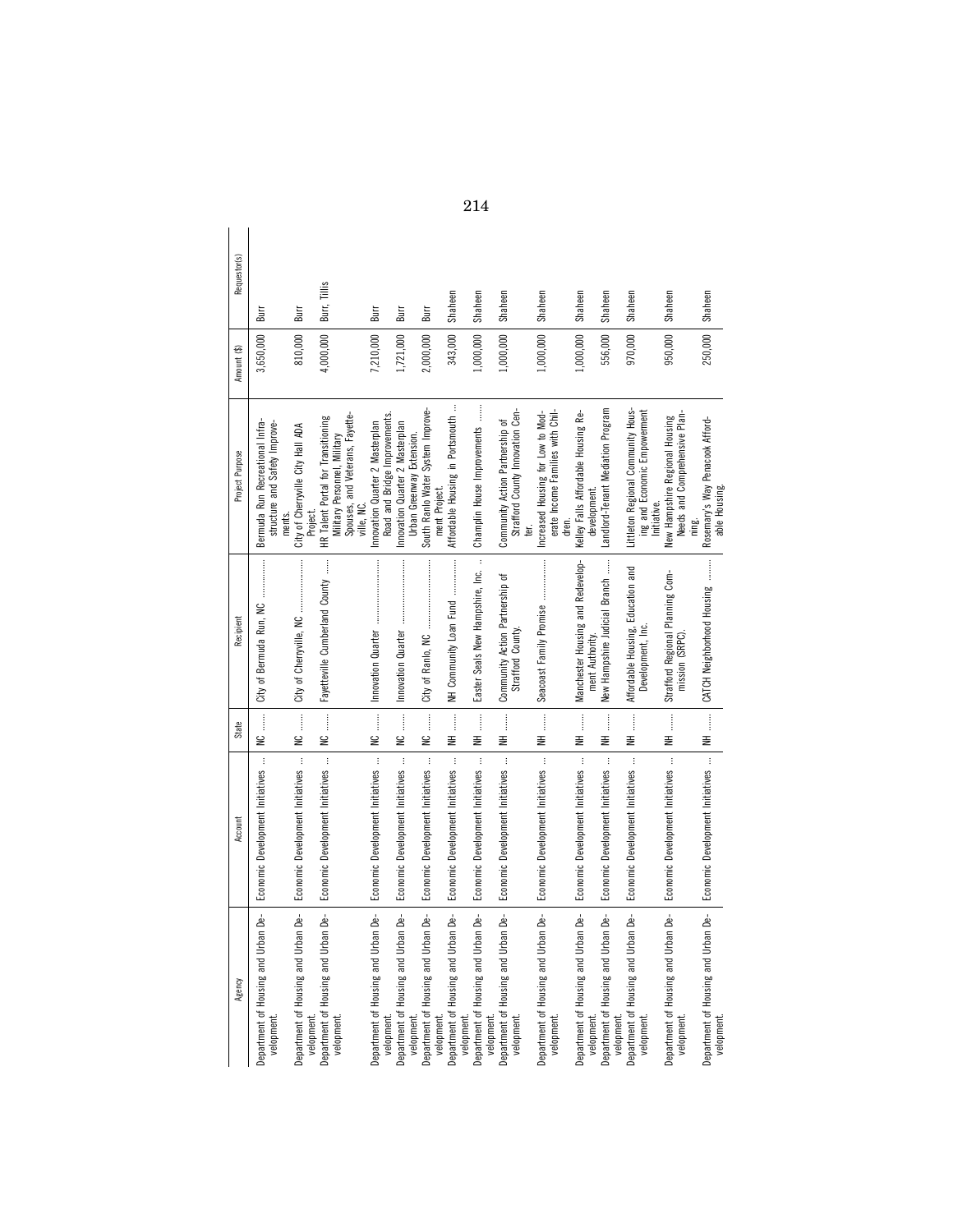| ₹<br>$\mathbf{i}$<br>Economic Development Initiatives<br>Housing and Urban De-    | ļ<br>Nashua Soup Kitchen & Shelter<br>▕<br>$\frac{1}{2}$       | Shelter and Housing for Youth and<br>Young Adults Who are Homeless.  | 771,000<br>900,000 | Shaheen<br>Shaheen |
|-----------------------------------------------------------------------------------|----------------------------------------------------------------|----------------------------------------------------------------------|--------------------|--------------------|
| Ξ<br>$\mathbf{i}$<br>Economic Development Initiatives                             | of Newark<br>City<br>İ                                         | Affordable housing opportunities                                     | 8,000,000          |                    |
| ₹<br>t<br>Economic Development Initiatives                                        | Beth Medrash Govoha of America<br>j                            | BMG Lakewood, NJ Childcare Expan-<br>sion Initiative.                | 3,000,000          | Booker, Menendez   |
| ₹<br>ł<br>Economic Development Initiatives                                        | Township of Brick<br>$\vdots$                                  | İ<br>Brick Township Senior Services                                  | 400,000            | Menendez           |
| Ξ<br>þ<br>Economic Development Initiatives                                        | City of Passaic<br>İ                                           | City of Passaic Pedestrian Greenway<br>Project.                      | 883,000            | Booker, Menendez   |
| ₹<br>þ<br>Economic Development Initiatives                                        | Borough of Woodland Park<br>İ                                  | Diane Grimes Memorial Park Im-                                       | 95,000             | Booker, Menendez   |
| Ξ<br>$\vdots$<br>Economic Development Initiatives                                 | Borough of Bound Brook<br>$\vdots$                             | Hamilton Street Plaza Project<br>provement                           | 2,200,000          | Booker, Menendez   |
| ₹<br>$\mathbf{i}$<br>Economic Development Initiatives                             | of Newark<br>_ٰ<br>İ                                           | Homelessness prevention services                                     | 500,000            | <b>Booker</b>      |
| ₹<br>÷<br>Economic Development Initiatives                                        | Winslow Township<br>İ                                          | Improvements to West Atco Commu-<br>nity Center                      | 3,000,000          | <b>Menendez</b>    |
| Ξ<br>t<br>Economic Development Initiatives                                        | City of Trenton<br>$\ddot{}}$                                  | Viixed use recreational facility                                     | 1,000,000          | Booker, Menendez   |
| ₹<br>$\vdots$<br>Economic Development Initiatives                                 | Guttenberg Housing Authority<br>$\vdots$                       | dens Apartment Complex Elevator.<br>Modernization of the Golden Gar- | 232,000            | Menendez           |
| R<br>þ<br>Economic Development Initiatives                                        | Township of North Bergen<br>j                                  | Municipal Traffic Calming Program                                    | 488,000            | Booker, Menendez   |
| ₹<br>ł<br>Economic Development Initiatives                                        | Community Loan Fund of New Jer-<br>sey,<br>j                   | j<br>Permanent affordable housing                                    | 800,000            | Booker             |
| Ξ<br>$\cdot$<br>Economic Development Initiatives                                  | Union County College<br>$\vdots$                               | Plainfield Professional Trades Train-                                | 1,500,000          | Menendez           |
| ₹<br>t<br>Economic Development Initiatives                                        | Burlington<br>۵Ť<br>Čity                                       | Riverfront Promenade Bandshell<br>ing Center.<br>project.            | 400,000            | Menendez           |
| ₹<br>ŧ<br>Economic Development Initiatives                                        | of Union City<br>_ٰ<br>İ                                       | Union City Soccer Field and rec-<br>reational complex.               | 500,000            | <b>Booker</b>      |
| Ξ<br>$\vdots$<br>Economic Development Initiatives                                 | Borough of Cliffside Park<br>$\vdots$                          | <b>Nest Grantwood Park Improvements</b><br>Project                   | 250,000            | <b>Menendez</b>    |
| Ξ<br>Economic Development Initiatives                                             | Township of Woodbridge<br>İ                                    | Woodbridge Township Cypress Park                                     | 1,000,000          | Booker, Menendez   |
| $\geq$<br>Economic Development Initiatives<br>Department of Housing and Urban De- | $\mathbf{r}$<br>City of Paterson-Paterson, NJ<br>$\frac{1}{2}$ | Wrigley Park rehabilitation                                          | 360,000            | Booker, Menendez   |

215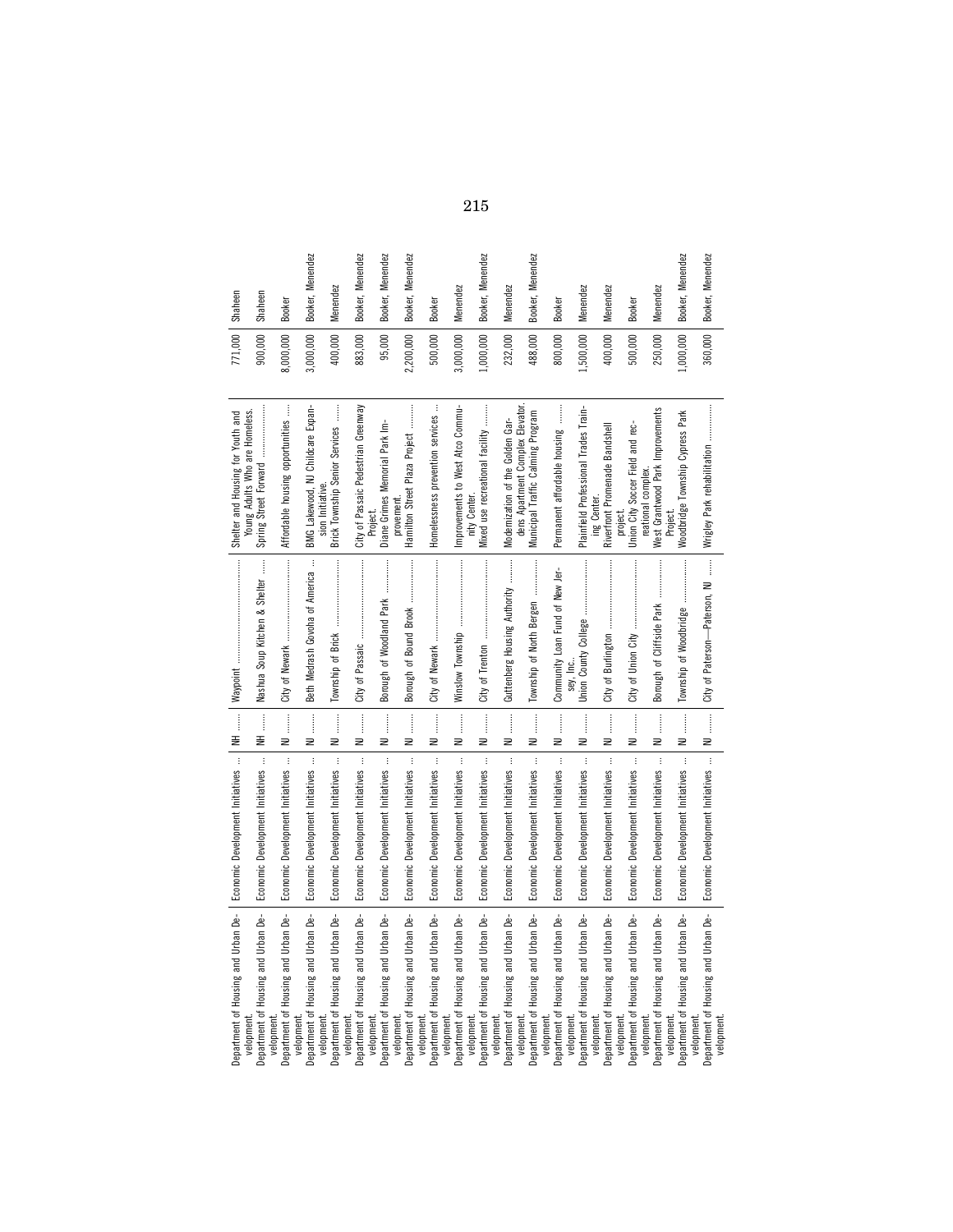| Agency                                                          | Account                                          | State                                                                                                                                                      | Recipient                                                | Project Purpose                                                                                   | Amount (\$) | Requestor(s)        |
|-----------------------------------------------------------------|--------------------------------------------------|------------------------------------------------------------------------------------------------------------------------------------------------------------|----------------------------------------------------------|---------------------------------------------------------------------------------------------------|-------------|---------------------|
| Department of Housing and Urban De-                             | Economic Development Initiatives                 | j<br>Ξ                                                                                                                                                     | YWCA Eastern Union County                                | YWCA Union County Headquarters                                                                    | 500,000     | <b>Booker</b>       |
| Department of Housing and Urban De-<br>velopment.               | $\vdots$<br>Economic Development Initiatives     | $NN$                                                                                                                                                       |                                                          | Acoma Business Park<br>Rebuilding Project.                                                        | 1,500,000   | Heinrich            |
| velopment.<br>Department of Housing and Urban De-<br>velopment. | $\mathbf{I}$<br>Economic Development Initiatives | $\frac{1}{2}$<br>Š                                                                                                                                         | Street Food Institute                                    | Barelas Central Kitchen Street Food<br>Institute.                                                 | 2,000,000   | Heinrich, Luján     |
| Department of Housing and Urban De-<br>velopment.               | $\mathbf{i}$<br>Economic Development Initiatives | $\frac{1}{2}$<br>Š                                                                                                                                         | City of Albuquerque                                      | Inclusive Children's Park                                                                         | 750,000     | Heinrich, Luján     |
| Department of Housing and Urban De-<br>velopment.               | $\mathbf i$<br>Economic Development Initiatives  | $\frac{1}{2}$<br>≧                                                                                                                                         | City of North Las Vegas                                  | Cheyenne Sports Complex Improve-<br>ment Project                                                  | 750,000     | Cortez Masto, Rosen |
| Department of Housing and Urban De-                             | $\cdot$<br>Economic Development Initiatives      | $\frac{1}{2}$<br>≧                                                                                                                                         | City of Reno                                             | City of Reno-ADA Upgrades                                                                         | 1,056,000   | Cortez Masto, Rosen |
| Department of Housing and Urban De-<br>velopment.               | $\vdots$<br>Economic Development Initiatives     | $W$                                                                                                                                                        |                                                          | ంర<br>Mixed-Used Micro-Business Park                                                              | 1,000,000   | Cortez Masto, Rosen |
| velopment.<br>Department of Housing and Urban De-               | $\vdots$<br>Economic Development Initiatives     | $W$                                                                                                                                                        |                                                          | Nevada Cares Campus<br>Affordable Housing.                                                        | 12,000,000  | Cortez Masto, Rosen |
| velopment.<br>Department of Housing and Urban De-               | $\cdot$<br>Economic Development Initiatives      | $\begin{array}{c} \begin{array}{c} 1 \\ 1 \end{array} \\ \begin{array}{c} 1 \end{array} \end{array}$<br>≧                                                  |                                                          | Nevada State College Flood Control                                                                | 2,000,000   | Cortez Masto, Rosen |
| Department of Housing and Urban De-<br>velopment.               | $\mathbf i$<br>Economic Development Initiatives  | $\frac{1}{2}$<br>≧                                                                                                                                         | Nye County                                               | Nye Civic Center                                                                                  | 1,000,000   | Cortez Masto, Rosen |
| velopment.<br>Department of Housing and Urban De-               | ł<br>Economic Development Initiatives            | $\frac{1}{2}$<br>≧                                                                                                                                         | Churches United For Fair Housing                         | Affordable Housing Services                                                                       | 1,200,000   | Gillibrand, Schumer |
| Department of Housing and Urban De-<br>velopment.               | $\vdots$<br>Economic Development Initiatives     | $\begin{array}{c} \begin{array}{c} \begin{array}{c} \begin{array}{c} \end{array} \end{array} \\ \begin{array}{c} \end{array} \end{array} \end{array}$<br>≩ |                                                          | CAMBA Capital Improvements for                                                                    | 2,006,000   | Gillibrand, Schumer |
| Department of Housing and Urban De-<br>velopment.               | Economic Development Initiatives                 | NY                                                                                                                                                         | Ohel Children's Home and Family                          | Capital Improvements to Ohel's<br>Winthrop Street Buildings.                                      | 495,000     | Schumer, Gillibrand |
| velopment.<br>Department of Housing and Urban De-<br>velopment. | $\vdots$<br>Economic Development Initiatives     | NY                                                                                                                                                         | Chhava Community Development<br>Corporation<br>Services. | Corporation's Capacity Building.<br>Camp Kaylie in Wurtsboro, NY.<br>Chhaya Community Development | 250,000     | Gillibrand, Schumer |
| Department of Housing and Urban De-                             | $\mathbf{I}$<br>Economic Development Initiatives | ļ<br>≩                                                                                                                                                     | City of Cohoes, New York                                 | City of Cohoes, NY Municipal Float-                                                               | 1,788,000   | Schumer             |
| Department of Housing and Urban De-<br>velopment.<br>velopment. | $\vdots$<br>Economic Development Initiatives     | ļ<br>≧                                                                                                                                                     | Covenant House New York                                  | ing Solar Demonstration Project.<br>Covenant House's Purpose-Built                                | 2,500,000   | Gillibrand, Schumer |
| Department of Housing and Urban De-<br>velopment.               | $\mathbf i$<br>Economic Development Initiatives  | $\frac{1}{2}$<br>≧                                                                                                                                         | City of Ithaca                                           | Downtown Ithaca Conference Center<br>and affordable housing<br>Flagship Facility.                 | 2,000,000   | Schumer             |
| Department of Housing and Urban De-                             | $\cdot$<br>Economic Development Initiatives      | Î<br>≧                                                                                                                                                     | ARC XVI Fort Washington Center,                          | Equip and build the ARC Commu-                                                                    | 400,000     | Gillibrand, Schumer |
| Department of Housing and Urban De-<br>velopment.<br>velopment. | Economic Development Initiatives                 | $W$                                                                                                                                                        | Ibero-American Action League Inc.                        | Equitable Home Ownership Program<br>nity Kitchen.<br>(EHOP)                                       | 400,000     | Schumer             |

216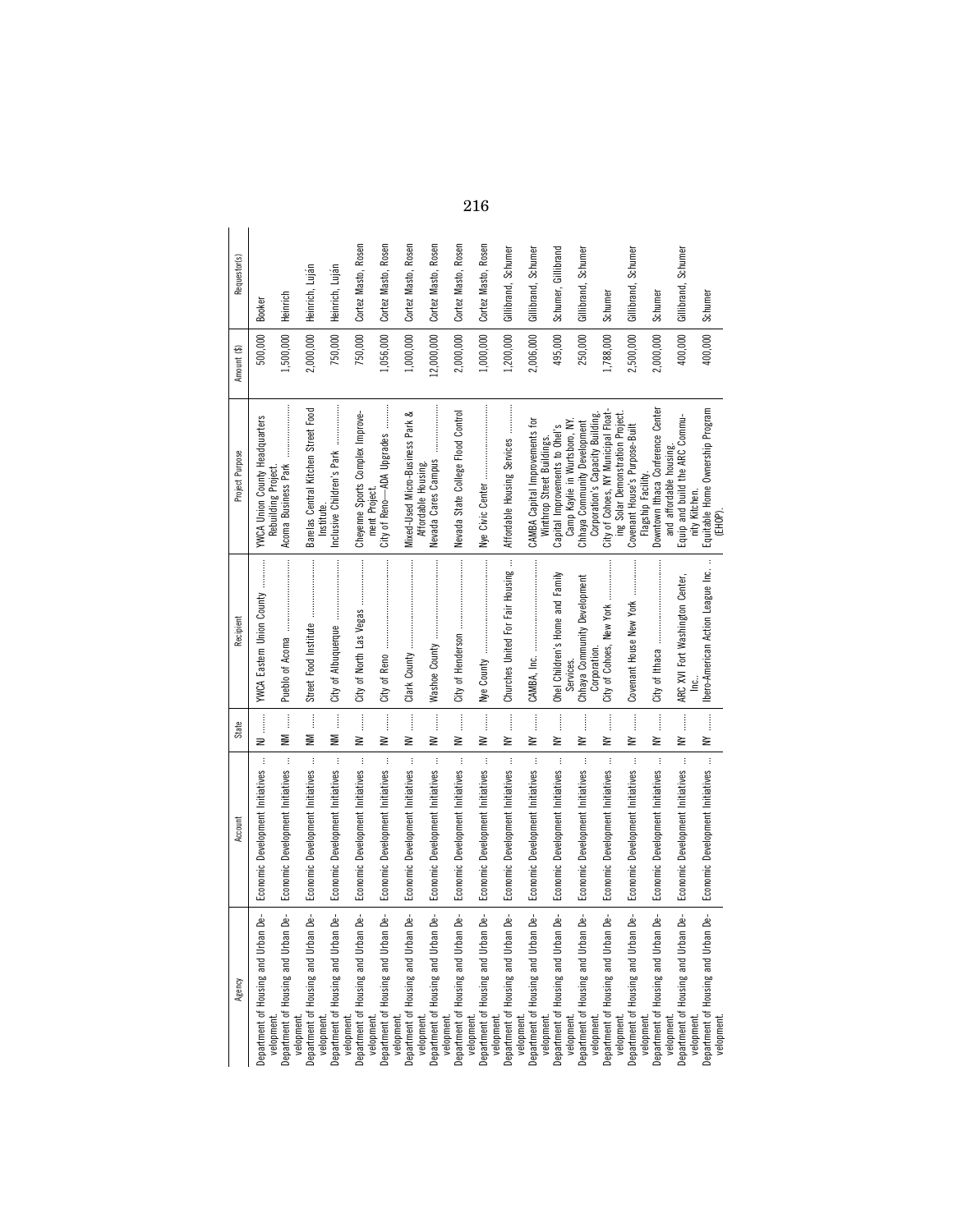| Department of Housing and Urban De-<br>velopment.                  | Economic Development Initiatives                            | $\mathbf{W}$       | $\label{def:conformal} \begin{minipage}{0.9\linewidth} \begin{minipage}{0.9\linewidth} \begin{minipage}{0.9\linewidth} \begin{minipage}{0.9\linewidth} \end{minipage} \begin{minipage}{0.9\linewidth} \begin{minipage}{0.9\linewidth} \end{minipage} \end{minipage} \begin{minipage}{0.9\linewidth} \begin{minipage}{0.9\linewidth} \begin{minipage}{0.9\linewidth} \end{minipage} \end{minipage} \end{minipage} \begin{minipage}{0.9\linewidth} \begin{minipage}{0.9\linewidth} \end{minipage} \end{minipage} \begin{minipage}{0.9\linewidth$<br>City of Newburgh | Food Security in the City of New-<br>burgh.                                                                                     | 300,000 Schumer |                     |
|--------------------------------------------------------------------|-------------------------------------------------------------|--------------------|--------------------------------------------------------------------------------------------------------------------------------------------------------------------------------------------------------------------------------------------------------------------------------------------------------------------------------------------------------------------------------------------------------------------------------------------------------------------------------------------------------------------------------------------------------------------|---------------------------------------------------------------------------------------------------------------------------------|-----------------|---------------------|
| De-<br>Department of Housing and Urban<br>velopment.               | $\overline{\mathbf{a}}$<br>Economic Development Initiatives | $\frac{1}{2}$<br>≧ |                                                                                                                                                                                                                                                                                                                                                                                                                                                                                                                                                                    | Foodlink Expansion Project                                                                                                      | 750,000         | Gillibrand, Schumer |
| ₫<br>Department of Housing and Urban<br>velopment.                 | $\ddot{\phantom{a}}$<br>Economic Development Initiatives    | Ì<br>≧             | Greater Ithaca Activities Center, Inc.                                                                                                                                                                                                                                                                                                                                                                                                                                                                                                                             | Greater Ithaca Activities Center Pro-<br>grams Expansion.                                                                       | 800,000         | Schumer             |
| Ьe<br>Department of Housing and Urban<br>velopment                 | $\vdots$<br>Economic Development Initiatives                | $\vdots$<br>≧      | Green Door Management                                                                                                                                                                                                                                                                                                                                                                                                                                                                                                                                              |                                                                                                                                 | 450,000         | Schumer             |
| Ďe-<br>Department of Housing and Urban<br>velopment                | $\cdot$<br>Economic Development Initiatives                 | ļ<br>≧             | The Trust for Public Land                                                                                                                                                                                                                                                                                                                                                                                                                                                                                                                                          | Long Island Greenway                                                                                                            | 2,500,000       | Gillibrand, Schumer |
| ഉ<br>Department of Housing and Urban                               | $\cdot$<br>Economic Development Initiatives                 | ļ<br>≩             | Town of North Hempstead                                                                                                                                                                                                                                                                                                                                                                                                                                                                                                                                            | New Cassel Community Building                                                                                                   | 480,000         | Schumer             |
| ₫<br>Department of Housing and Urban<br>velopment.                 | $\vdots$<br>Economic Development Initiatives                | j<br>≧             | Brooklyn Angels<br>North                                                                                                                                                                                                                                                                                                                                                                                                                                                                                                                                           | North Brooklyn Food Hub<br>Renovation Project                                                                                   | 676,000         | Gillibrand, Schumer |
| Ьe<br>Department of Housing and Urban<br>velopment.<br>velopment.  | $\mathbf i$<br>Economic Development Initiatives             | ļ<br>≧             |                                                                                                                                                                                                                                                                                                                                                                                                                                                                                                                                                                    | Resurgent Neighborhoods Initiative<br>New Home Construction.                                                                    | 1,000,000       | Gillibrand, Schumer |
| Ďė-<br>Department of Housing and Urban<br>velopment.               | $\mathbf{i}$<br>Economic Development Initiatives            | ļ<br>≧             | CenterState Corporation for Eco-<br>nomic Opportunity                                                                                                                                                                                                                                                                                                                                                                                                                                                                                                              | Small business loans for under-                                                                                                 | 500,000         | Gillibrand          |
| Ьė<br>Department of Housing and Urban                              | $\mathbf{i}$<br>Economic Development Initiatives            | ≧                  |                                                                                                                                                                                                                                                                                                                                                                                                                                                                                                                                                                    | South end Albany Workforce Train-<br>served communities.                                                                        | 1,500,000       | Schumer             |
| Ďė-<br>Department of Housing and Urban<br>velopment.<br>velopment. | $\vdots$<br>Economic Development Initiatives                | ļ<br>≧             | United Way of the Greater Capital<br>Region.                                                                                                                                                                                                                                                                                                                                                                                                                                                                                                                       | The Blake Annex by United Way of<br>the Greater Capital Region.<br>ing Center.                                                  | 1,075,000       | Schumer, Gillibrand |
| Ďe-<br>Department of Housing and Urban                             | đ<br>Economic Development Initiatives                       | ļ<br>≧             | The Bronx Community Foundation,                                                                                                                                                                                                                                                                                                                                                                                                                                                                                                                                    | The Bronx Digital Equity Coalition                                                                                              | 650,000         | Gillibrand, Schumer |
| ₫<br>Department of Housing and Urban<br>velopment.<br>velopment.   | $\mathbf{I}$<br>Economic Development Initiatives            | $\frac{1}{2}$<br>≧ | The Campaign Against Hunger<br><u>ن</u><br>ا                                                                                                                                                                                                                                                                                                                                                                                                                                                                                                                       | Community Food Hub-Ware-<br>The Campaign Against Hunger<br>Project.                                                             | 100,000         | Schumer             |
| ഉ<br>Department of Housing and Urban<br>velopment.                 | Economic Development Initiatives                            | ļ<br>≧             | Michigan Street African American<br>Heritage Corridor                                                                                                                                                                                                                                                                                                                                                                                                                                                                                                              | sion Strategic Action Plan Project<br>The Michigan Street African Amer-<br>ican Heritage Corridor Commis-<br>house Acquisition. | 300,000         | Schumer             |
| Ьe<br>Department of Housing and Urban<br>velopment.                | Economic Development Initiatives                            | ļ<br>≧             |                                                                                                                                                                                                                                                                                                                                                                                                                                                                                                                                                                    | Urban Grow Center Expansion<br>Phase II.                                                                                        | 750,000         | Schumer, Gillibrand |
| Ďe-<br>Department of Housing and Urban<br>velopment.               | $\vdots$<br>Economic Development Initiatives                | j<br>≧             | National Urban League, Inc.                                                                                                                                                                                                                                                                                                                                                                                                                                                                                                                                        | Urban League Empowerment Center,                                                                                                | 3,000,000       | Schumer, Gillibrand |
| ₽ę−<br>Department of Housing and Urban<br>velopment.               | Economic Development Initiatives                            | $W$                | Long Island Coalition for the Home-                                                                                                                                                                                                                                                                                                                                                                                                                                                                                                                                | Veterans Community Resource Cen-<br>ter.                                                                                        | 900,000         | Schumer             |
| De-<br>Department of Housing and Urban<br>velopment                | Economic Development Initiatives                            | $W$                |                                                                                                                                                                                                                                                                                                                                                                                                                                                                                                                                                                    | Women and Women with Families<br>Emergency Homeless Shelter.                                                                    | 1,000,000       | Gillibrand          |

217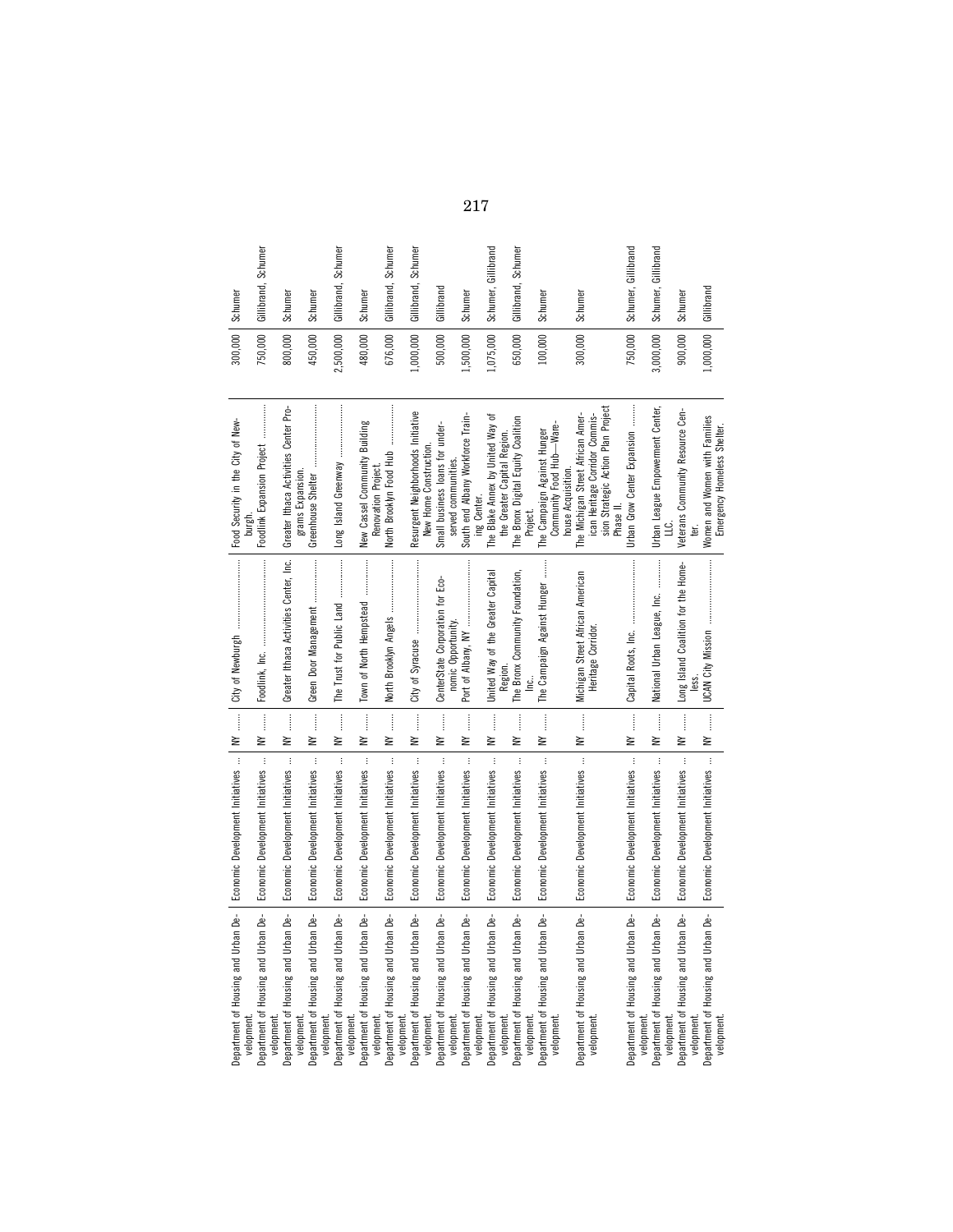| Agency                                            | Account                                          | State              | Recipient                                            | Project Purpose                                                                     | Amount (\$) | Requestor(s)        |
|---------------------------------------------------|--------------------------------------------------|--------------------|------------------------------------------------------|-------------------------------------------------------------------------------------|-------------|---------------------|
| Department of Housing and Urban De-<br>velopment. | Economic Development Initiatives                 | $\mathbf{W}$       | Young Men's Christian Association<br>of Long Island. | YMCA of Long Island-Wyandanch<br>Wellness Center.                                   | 2,000,000   | Schumer             |
| Department of Housing and Urban De-<br>velopment. | $\,$ i<br>Economic Development Initiatives       | NY                 |                                                      | Youth Recreation Center for the City<br>of Binghamton                               | 1,000,000   | Gillibrand, Schumer |
| Department of Housing and Urban De-<br>velopment. | $\cdot$<br>Economic Development Initiatives      | j<br>종             | Community Development for All<br>People.             | Employment and job training serv-                                                   | 250,000     | Brown               |
| Department of Housing and Urban De-<br>velopment. | $\vdots$<br>Economic Development Initiatives     | ļ<br>Ξ             | Dayton Children's Hospital                           | Health and Housing Facility                                                         | 2,000,000   | Brown               |
| Department of Housing and Urban De-<br>velopment. | $\mathbf i$<br>Economic Development Initiatives  | $\frac{1}{2}$<br>종 | City of Dayton                                       | Kitchen At The Arcade Business<br>support services.                                 | 1,300,000   | Brown               |
| Department of Housing and Urban De-<br>velopment. | $\colon$<br>Economic Development Initiatives     | $\vdots$<br>동      | Lead Safe Cleveland Coalition                        |                                                                                     | 1,000,000   | Brown               |
| Department of Housing and Urban De-<br>velopment. | Economic Development Initiatives                 |                    | United Way of Youngstown and the<br>Mahoning Valley  | United Way of Youngstown and the<br>Mahoning Valley Volunteer Re-<br>sponse Center. | 1,500,000   | Brown               |
| Department of Housing and Urban De-<br>velopment. | Economic Development Initiatives                 | OR                 |                                                      | 53rd Avenue Park West Inclusive                                                     | 3,000,000   | Merkley, Wyden      |
| Department of Housing and Urban De-<br>velopment. | Economic Development Initiatives                 | ር<br>መ             | Mid-Willamette Valley Community<br>Action Agency.    | nent Veterans' homeless shelter.<br>Acquisition of property for perma-              | 1,200,000   | Merkley, Wyden      |
| Department of Housing and Urban De-<br>velopment. | $\vdots$<br>Economic Development Initiatives     | 0R                 | Multnomah County                                     | Behavioral Health Resource Center<br>Outdoor Plaza.                                 | 1,355,000   | Merkley, Wyden      |
| Department of Housing and Urban De-<br>velopment. | $\vdots$<br>Economic Development Initiatives     | OR                 | Confederated Tribes of Grand Ronde                   | Blue Heron Infrastructure Improve-<br>ments.                                        | 2,000,000   | Merkley, Wyden      |
| Department of Housing and Urban De-<br>velopment. | $\mathbf{i}$<br>Economic Development Initiatives | ļ<br>$\approx$     | Mid-Willamette Valley Community<br>Action Agency.    | Brian's Place: Community Action<br>Sheltering Services.                             | 1,000,000   | Merkley, Wyden      |
| Department of Housing and Urban De-<br>velopment. | $\cdot$<br>Economic Development Initiatives      | OR                 | DevNW—Community Land Trust Af-<br>fordable Housing.  | Community Land Trust Develop-<br>ments in Corvallis, and<br>Clackamas County.       | 550,000     | Merkley, Wyden      |
| Department of Housing and Urban De-<br>velopment. | Economic Development Initiatives                 | 0R                 | Proud Ground                                         | Expanding Permanently Affordable<br>Homeownership Opportunities.                    | 1,000,000   | Merkley, Wyden      |
| Department of Housing and Urban De-<br>velopment. | $\vdots$<br>Economic Development Initiatives     | ļ<br>$\approx$     | Habitat for Humanity Portland Re-<br>gion.           | Home Community in East Port-<br>Foster Townhomes: Habitat's 40-<br>land.            | 2,000,000   | Merkley, Wyden      |
| Department of Housing and Urban De-<br>velopment. | Economic Development Initiatives                 | OR                 | Northwest Coastal Housing                            | Golden Eagle II in Tillamook                                                        | 500,000     | Merkley, Wyden      |
| Department of Housing and Urban De-<br>velopment. | Economic Development Initiatives    OR           |                    | Oregon Housing and Community<br>Services.            | Harbor Village RV Park                                                              | 2,000,000   | Merkley, Wyden      |

218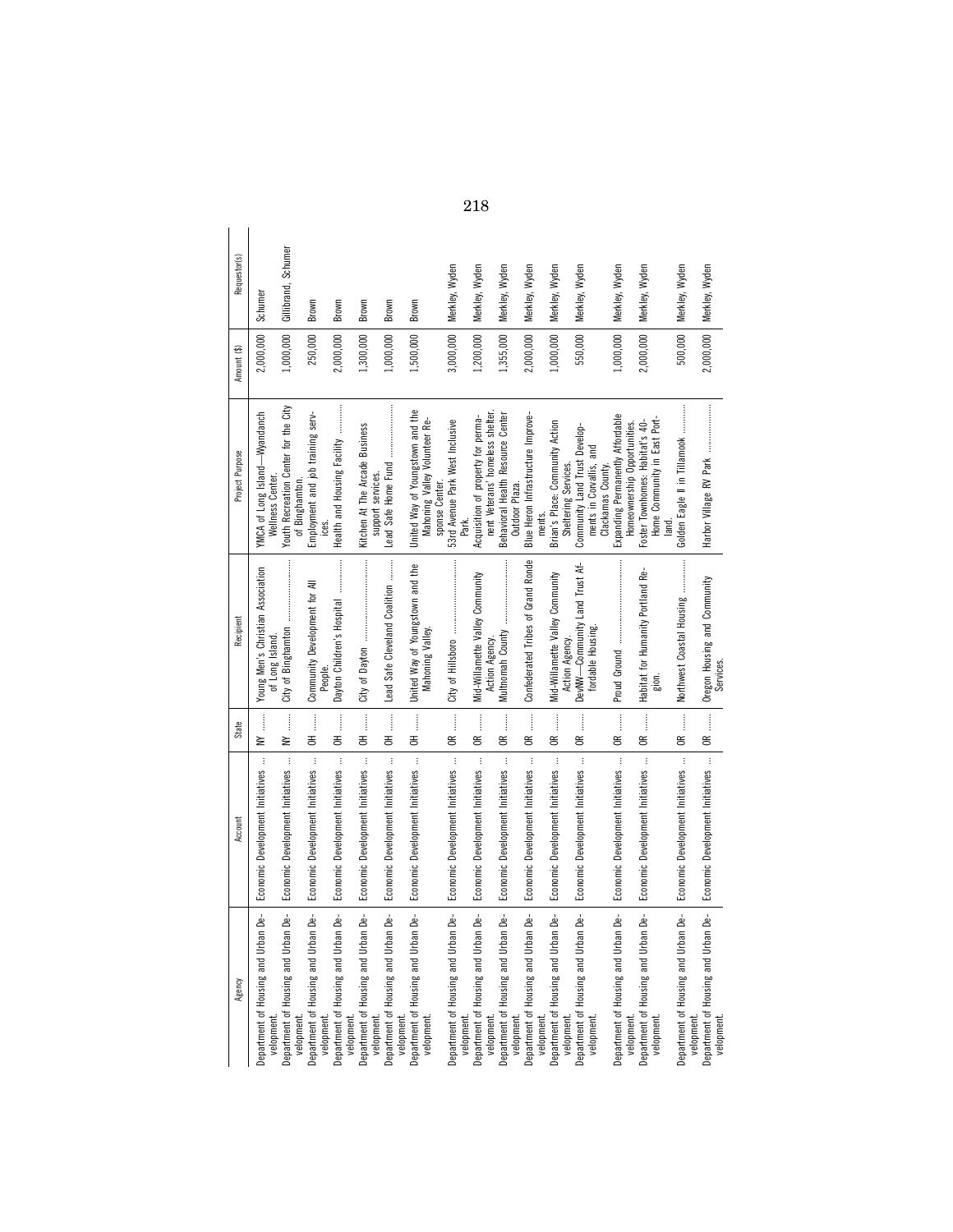| Merkley, Wyden                                                                      | Merkley, Wyden                                      | Wyden<br>Merkley,                                                  | Wyden<br>Merkley,                                 | Wyden<br>Merkley,                                 | Wyden<br>Merkley,                                 | Wyden<br>Merkley,                                   | Casey                                                                                                                     | Casey                                                | Casey                                             | Casey                                                  | Casey                                               | Casey                                                | Casey                                                      | Casey                                             | Casey                                                  | Whitehouse                                                    | Whitehouse                                                       | Whitehouse                                                                   |
|-------------------------------------------------------------------------------------|-----------------------------------------------------|--------------------------------------------------------------------|---------------------------------------------------|---------------------------------------------------|---------------------------------------------------|-----------------------------------------------------|---------------------------------------------------------------------------------------------------------------------------|------------------------------------------------------|---------------------------------------------------|--------------------------------------------------------|-----------------------------------------------------|------------------------------------------------------|------------------------------------------------------------|---------------------------------------------------|--------------------------------------------------------|---------------------------------------------------------------|------------------------------------------------------------------|------------------------------------------------------------------------------|
| 2,000,000                                                                           | 800,000                                             | 1,172,000                                                          | 000,000,                                          | 529,000                                           | 000,000,                                          | 2,000,000                                           | 950,000                                                                                                                   | 500,000                                              | 750,000                                           | 1,000,000                                              | 650,000                                             | 1,468,000                                            | 500,000                                                    | 500,000                                           | 100,000                                                | 850,000                                                       | 1,000,000                                                        | 581,000                                                                      |
| HOPE Plaza Housing and Economic<br>Development Project.                             | Hub City Village                                    | Kid Time Early Learning/Childcare<br>Expansion                     | ⋧<br>Lazy Days Mobile Home and<br>Park.           | ంర<br>Portland Mercado Plaza Repairs<br>Upgrades. | Rural Resident Development                        | Salem YMCA Veteran Housing                          | İ<br>A Home for Returning Citizens                                                                                        | ŧ<br>Affordable Housing in Pittsburgh                | Covenant House PA Transition<br>Housing.          | Delaware County Long-Term Care<br>Relocation Services. | Dr. Tanner G. Duckrey Schoolyard<br>Redevelopment   | lim Thorpe Community Facility                        | Remediation of hazardous materials<br>and downtown renewal | Sharswood Ridge mixed use project                 | Youth Development and Community<br>Empowerment Center. | 눙<br>Affordable Housing for Victims<br>Abuse in Rhode Island. | Dorcas International Institute Fund-<br>ing for Refugee Housing. | Farm Fresh Rhode Island Food Hub:<br>Building Fit Out and Improve-<br>ments. |
| OR  Center for Hope and Safety                                                      | Creating Housing Coalition                          | Kid Time Discovery Experience                                      | Oregon Housing and Community<br>Services.         | Hacienda Community Development<br>Corporation     | 후<br>North Willamette Valley Habitat<br>Humanity. | Oregon Housing and Community<br>Services.           | $\begin{array}{c} \begin{array}{c} \bullet \\ \bullet \\ \bullet \end{array} \end{array}$<br>Urban League of Philadelphia | ACTION-Housing, Inc.                                 | Covenant House Pennsylvania                       |                                                        |                                                     | Borough of Jim Thorpe                                | McKees Rocks Community Develop-<br>ment Corporation.       | Philadelphia Housing Authority                    | Philadelphia Youth Basketball                          | Sojourner House, Inc.                                         | Dorcas International Institute of<br>Rhode Island.               | Farm Fresh                                                                   |
|                                                                                     | $\vdots$<br>$\approx$                               | $\begin{array}{c} \vdots \\ \vdots \\ \vdots \end{array}$<br>$\in$ | $\frac{1}{2}$<br>$\epsilon$                       | ļ<br>g                                            | ļ<br>g                                            | $\vdots$<br>g                                       | $\vdots$<br>£                                                                                                             | $\begin{array}{c} \vdots \\ \vdots \end{array}$<br>£ | $\frac{1}{2}$<br>£                                | $\frac{1}{2}$<br>£                                     | $\frac{1}{2}$<br>£                                  | $\vdots$<br>£                                        | ļ<br>£                                                     | ļ<br>£                                            | ļ<br>£                                                 | j<br>ᇎ                                                        | ļ<br>ᄒ                                                           | j<br>$\overline{\mathbf{r}}$                                                 |
|                                                                                     | $\mathbf{I}$<br>Economic Development Initiatives    | $\colon$<br>Economic Development Initiatives                       | $\mathbf{r}$<br>Economic Development Initiatives  | þ<br>Economic Development Initiatives             | Economic Development Initiatives                  | t<br>Economic Development Initiatives               | ŧ<br>Economic Development Initiatives                                                                                     | $\vdots$<br>Economic Development Initiatives         | $\mathbf i$<br>Economic Development Initiatives   | $\mathbf{i}$<br>Economic Development Initiatives       | $\mathbf{I}$<br>Economic Development Initiatives    | $\mathbf{I}$<br>Economic Development Initiatives     | t<br>Economic Development Initiatives                      | ŧ<br>Economic Development Initiatives             | ŧ<br>Economic Development Initiatives                  | Economic Development Initiatives                              | Economic Development Initiatives                                 | Economic Development Initiatives                                             |
| Department of Housing and Urban De-   Economic Development Initiatives<br>velopment | Housing and Urban De-<br>Department of<br>velopment | Housing and Urban De-<br>Department of<br>velopment                | Department of Housing and Urban De-<br>velopment. | Department of Housing and Urban De-<br>velopment. | Department of Housing and Urban De-<br>velopment  | Housing and Urban De-<br>Department of<br>velopment | Department of Housing and Urban De-<br>velopment.                                                                         | Department of Housing and Urban De-<br>velopment.    | Department of Housing and Urban De-<br>velopment. | Housing and Urban De-<br>Department of<br>velopment    | Housing and Urban De-<br>Department of<br>velopment | Housing and Urban De-<br>Department of<br>velopment. | Department of Housing and Urban De-<br>velopment.          | Department of Housing and Urban De-<br>velopment. | Housing and Urban De-<br>Department of<br>velopment    | Housing and Urban De-<br>Department of<br>velopment           | Department of Housing and Urban De-<br>velopment.                | Department of Housing and Urban De-<br>velopment                             |

219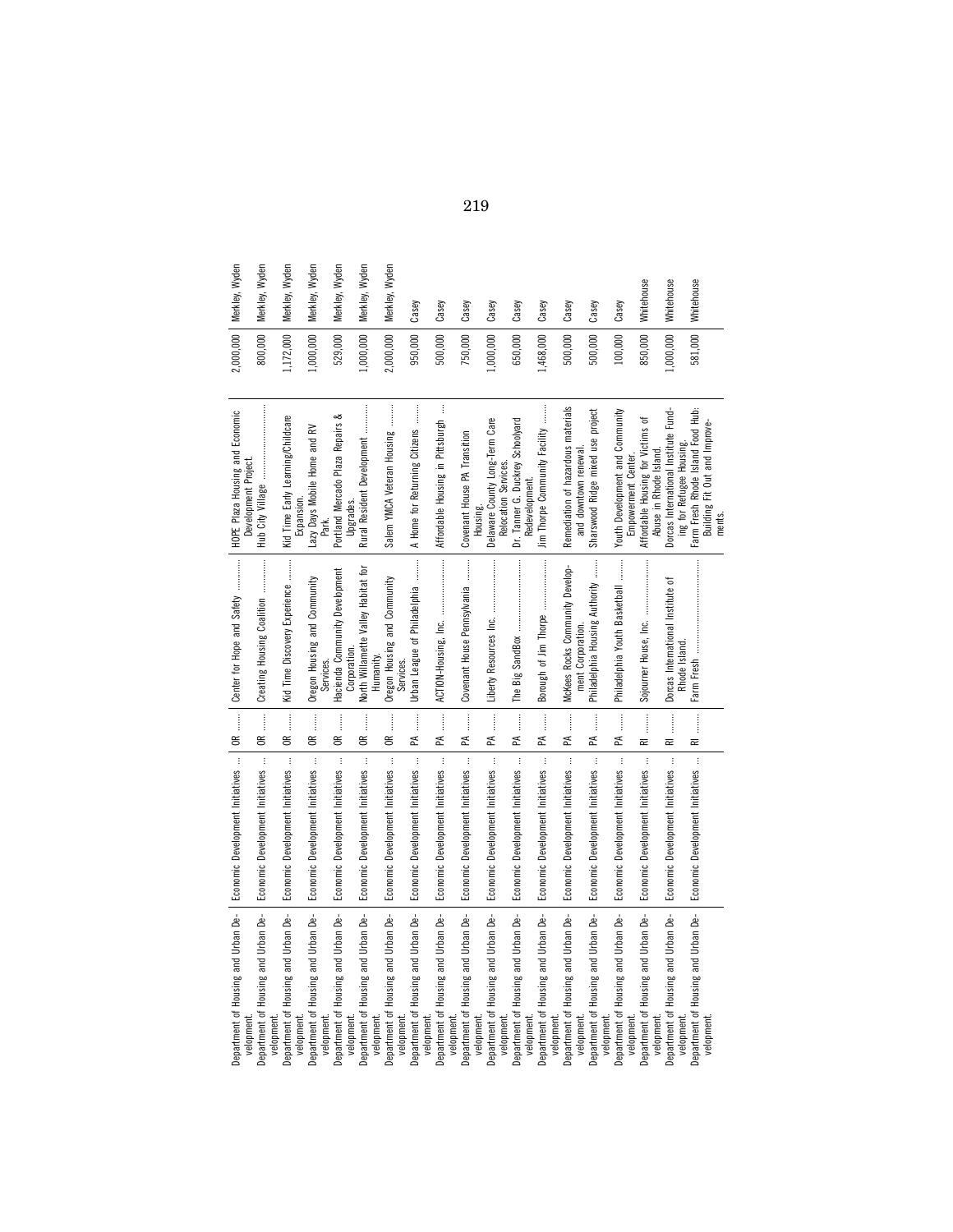| Agency                                                          | Account                                                  | State                                                                                                             | Recipient                                           | Project Purpose                                                                                                                                                                                                                                                                                                                                                                                                                                                                                                                 | Amount (\$) | Requestor(s)     |
|-----------------------------------------------------------------|----------------------------------------------------------|-------------------------------------------------------------------------------------------------------------------|-----------------------------------------------------|---------------------------------------------------------------------------------------------------------------------------------------------------------------------------------------------------------------------------------------------------------------------------------------------------------------------------------------------------------------------------------------------------------------------------------------------------------------------------------------------------------------------------------|-------------|------------------|
| Department of Housing and Urban De-                             | $\vdots$<br>Economic Development Initiatives             | $R = 1$                                                                                                           | Southside Community Land Trust                      | Healthy Food Hub Commercial                                                                                                                                                                                                                                                                                                                                                                                                                                                                                                     | 190,000     | Whitehouse       |
| Department of Housing and Urban De-<br>velopment.               | $\vdots$<br>Economic Development Initiatives             | $\begin{array}{c} \vdots \\ \vdots \\ \vdots \end{array}$<br>ᇎ                                                    |                                                     | $[ \begin{array}{cccccccccccc} \multicolumn{3}{c}{} & \multicolumn{3}{c}{} & \multicolumn{3}{c}{} & \multicolumn{3}{c}{} & \multicolumn{3}{c}{} & \multicolumn{3}{c}{} & \multicolumn{3}{c}{} & \multicolumn{3}{c}{} & \multicolumn{3}{c}{} & \multicolumn{3}{c}{} & \multicolumn{3}{c}{} & \multicolumn{3}{c}{} & \multicolumn{3}{c}{} & \multicolumn{3}{c}{} & \multicolumn{3}{c}{} & \multicolumn{3}{c}{} & \multicolumn{3}{c}{} & \multicolumn{3}{c}{} & \multicolumn{3}{c}{} & \$<br>Improve pedestrian safety<br>Kitchen. | 200,000     | Reed             |
| Department of Housing and Urban De-<br>velopment.               | $\vdots$<br>Economic Development Initiatives             | $\ddot{\phantom{a}}$<br>ᄒ                                                                                         |                                                     | $\ddot{\cdot}$<br>Knightsville Revitalization Project                                                                                                                                                                                                                                                                                                                                                                                                                                                                           | 300,000     | Reed             |
| Department of Housing and Urban De-<br>velopment.<br>velopment. | $\vdots$<br>Economic Development Initiatives             | $\overline{\approx}$                                                                                              | RI Minority Business Development<br>Institute.      | Minority Business Development Hub                                                                                                                                                                                                                                                                                                                                                                                                                                                                                               | 500,000     | Whitehouse       |
| Department of Housing and Urban De-<br>velopment.               | $\frac{1}{3}$<br>Economic Development Initiatives        | $\frac{1}{2}$<br>ᄒ                                                                                                | NeighborWorks Blackstone River<br>Valley.           | Valley affordable housing devel<br>NeighborWorks Blackstone River                                                                                                                                                                                                                                                                                                                                                                                                                                                               | 1,082,000   | Reed             |
| Department of Housing and Urban De-                             | $\vdots$<br>Economic Development Initiatives             | RI                                                                                                                |                                                     | Newport County YMCA Renovation<br>opment.                                                                                                                                                                                                                                                                                                                                                                                                                                                                                       | 1,000,000   | Reed, Whitehouse |
| Department of Housing and Urban De-<br>velopment.               | Economic Development Initiatives                         | $\ddot{\ddot{\phantom{a}}}\,$<br>$\overline{\mathbb{R}}$                                                          |                                                     | Public plaza site remediation and<br>and Expansion Project.                                                                                                                                                                                                                                                                                                                                                                                                                                                                     | 3,000,000   | Reed, Whitehouse |
| Department of Housing and Urban De-<br>velopment.               | $\ddot{\phantom{a}}$<br>Economic Development Initiatives | $\begin{array}{c} \vdots \\ \vdots \\ \vdots \end{array}$<br>$\overline{\approx}$                                 | Crossroads Rhode Island                             | Summer Street Affordable Housing<br>infrastructure improvements.                                                                                                                                                                                                                                                                                                                                                                                                                                                                | 2,000,000   | Reed, Whitehouse |
| Department of Housing and Urban De-<br>velopment.               | $\colon$<br>Economic Development Initiatives             | j<br>ᇎ                                                                                                            | Providence Redevelopment Agency                     | Upper South Providence Community<br>Phase 1.                                                                                                                                                                                                                                                                                                                                                                                                                                                                                    | 1,000,000   | Whitehouse       |
| Department of Housing and Urban De-<br>velopment.               | $\vdots$<br>Economic Development Initiatives             | $\begin{array}{c} \begin{array}{c} \bullet \\ \bullet \\ \bullet \end{array} \end{array}$<br>$\overline{\approx}$ | City of Warwick                                     | Warwick City Plaza infrastructure                                                                                                                                                                                                                                                                                                                                                                                                                                                                                               | 5,000,000   | Reed, Whitehouse |
| Department of Housing and Urban De-<br>velopment.               | Economic Development Initiatives                         |                                                                                                                   | Dorchester County                                   | Greater St. George Wastewater<br>improvements.                                                                                                                                                                                                                                                                                                                                                                                                                                                                                  | 4,288,000   | Graham           |
| Department of Housing and Urban De-<br>velopment.               | Economic Development Initiatives                         |                                                                                                                   |                                                     | Project.                                                                                                                                                                                                                                                                                                                                                                                                                                                                                                                        | 750,000     | Graham           |
| Department of Housing and Urban De-<br>velopment.<br>velopment. | Economic Development Initiatives                         | $\frac{1}{2}$ = 00                                                                                                | Mitchell Area Development Corpora-<br>tion.         | Avera Queen of Peace and City of<br>Mitchell Workforce Housing                                                                                                                                                                                                                                                                                                                                                                                                                                                                  | 2,406,000   | Rounds           |
| Department of Housing and Urban De-                             | Economic Development Initiatives                         | $\frac{1}{2}$<br>≶                                                                                                | Fairfax County                                      | $\colon$<br>Fair Ridge at West Ox Residential<br>Project.                                                                                                                                                                                                                                                                                                                                                                                                                                                                       | 1,700,000   | Kaine, Warner    |
| Department of Housing and Urban De-<br>velopment.               | $\vdots$<br>Economic Development Initiatives             | $\vdots$<br>≶                                                                                                     | City of Norfolk                                     | ಕ<br>Historic Hunton YMCA in the<br>Paul's Community.                                                                                                                                                                                                                                                                                                                                                                                                                                                                           | 400,000     | Kaine, Warner    |
| Department of Housing and Urban De-<br>velopment.<br>velopment. | Economic Development Initiatives                         | $\vdots$<br>≸                                                                                                     |                                                     | Loudoun View Senior Living Project                                                                                                                                                                                                                                                                                                                                                                                                                                                                                              | 500,000     | Kaine, Warner    |
| Department of Housing and Urban De-                             | Economic Development Initiatives                         | VA                                                                                                                |                                                     | Residences at Government Center                                                                                                                                                                                                                                                                                                                                                                                                                                                                                                 | 150,000     | Warner           |
| Department of Housing and Urban De-<br>velopment.<br>velopment  | Economic Development Initiatives                         |                                                                                                                   | Habitat for Humanity of Greater<br>Charlottesville. | The Redevelopment of Southwood<br>II-Community Facility.<br>Mobile Home Park.                                                                                                                                                                                                                                                                                                                                                                                                                                                   | 1,015,000   | Kaine            |

220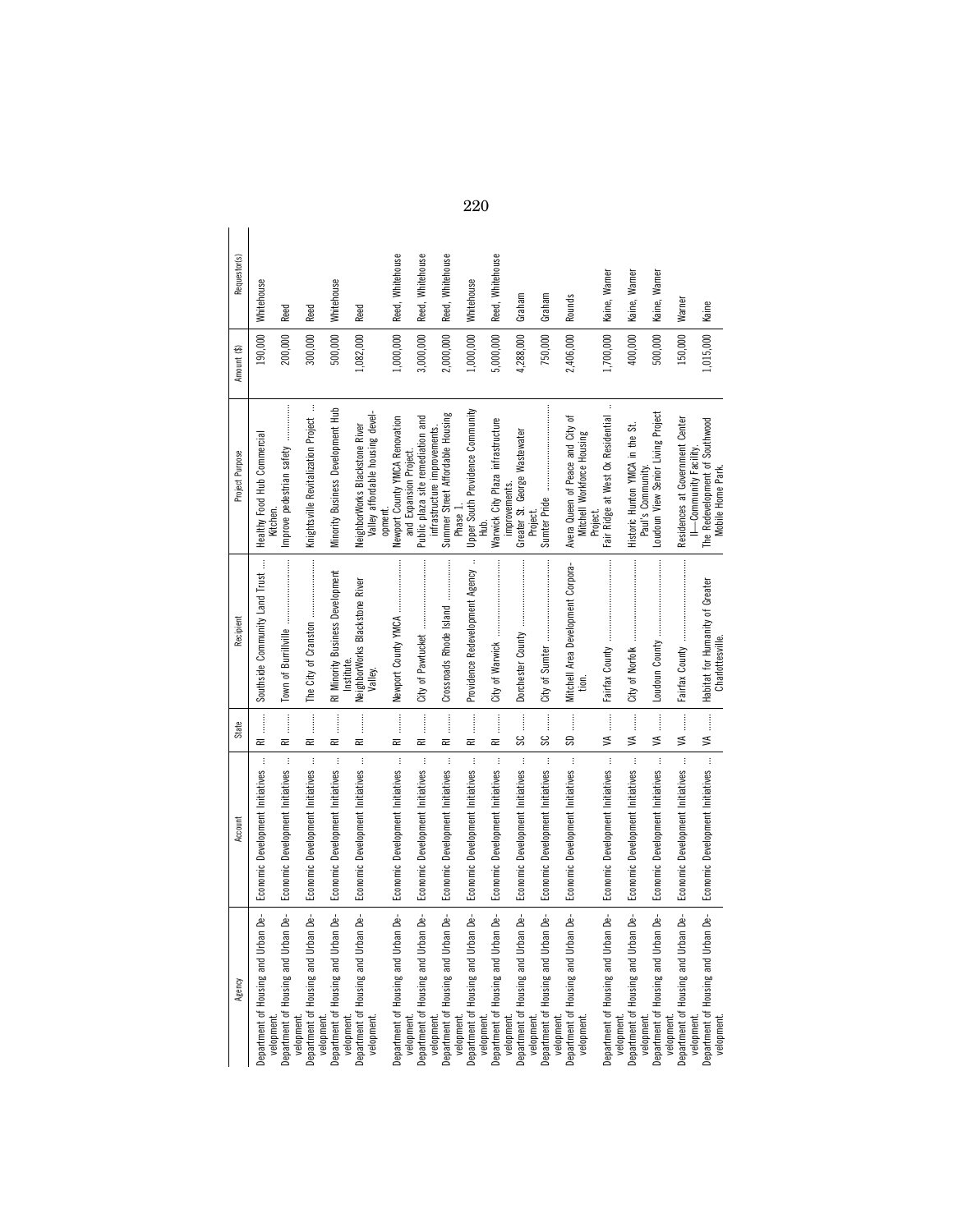| Warner                                                       | Leahy                                       | Leahy                            | Sanders                                                          | Leahy                                                                 | Leahy                                                         | Sanders                                   | Sanders                                                                   | Leahy                             | Leahy                                                                | Sanders                                      | Leahy                                                             | Sanders                          | Murray                                 | Murray                                     | Murray                                                               | Cantwell                                                            | Cantwell                                          | Murray                              |
|--------------------------------------------------------------|---------------------------------------------|----------------------------------|------------------------------------------------------------------|-----------------------------------------------------------------------|---------------------------------------------------------------|-------------------------------------------|---------------------------------------------------------------------------|-----------------------------------|----------------------------------------------------------------------|----------------------------------------------|-------------------------------------------------------------------|----------------------------------|----------------------------------------|--------------------------------------------|----------------------------------------------------------------------|---------------------------------------------------------------------|---------------------------------------------------|-------------------------------------|
| 250,000                                                      | 315,000                                     | 1,000,000                        | 1,575,000                                                        | 995,000                                                               | 750,000                                                       | ,277,000                                  | 200,000                                                                   | 3,000,000                         | 9,000,000                                                            | 1,300,000                                    | 318,000                                                           | 1,000,000                        | 1,670,000                              | 900,000                                    | 1,000,000                                                            | 1,000,000                                                           | 500,000                                           | 675,000                             |
| Trammel Community Revitalization<br>Project                  | Broad Brook Community Center<br>Renovation. | Community Supported Enterprises  | Expanding and Improving Vermont's<br>Shared Equity Homeownership | acility Improvements to Address<br>Public Health Concerns.<br>rogram. | Housing Redevelopment in Historic<br>Brattleboro High School. | Improving the Resiliency of the Tri-      | Inclusive and Affordable Homeown-<br>Park Cooperative.<br>ership Project. | Park Street School:Business Incu- | Recovery and Economic Resiliency<br>bator & Accelerator              | Resident Acquisition and Preserva-<br>Loans. | Vernon Center Community Hub<br>tion of Breezy Acres and Hillcrest |                                  | Home Housing Project                   | $\cdot$<br>Community Center at Lake Chelan | Emergency and Transitional Housing<br>for Survivors of Domestic Vio- | Hilltop Affordable Housing and<br>BIPOC Commercial Space.<br>lence. | Lacey Veterans Service Hub Access<br>Enhancements | Makah Reservation Housing           |
| People Incorporated of Virginia                              | Broad Brook Community Center, Inc.          | Preservation Trust of Vermont    | Vermont Housing and Conservation<br>Board.                       | Flynn Center for the Performing<br>Arts, Ltd                          | Vermont Housing & Conservation<br>Board.                      | Vermont Housing and Conservation<br>Board | United Church of Underhill                                                | Springfield Regional Development  | Vermont Center for Emerging Tech-<br>nologies (VCET)<br>Corporation. | Cooperative Development Institute            | Friends of Vernon Center, Inc.                                    | Champlain Housing Trust          | Chief Seattle Club                     | Seven Acres Foundation                     | LifeWire                                                             | Tacoma Housing Authority                                            | City of Lacey                                     |                                     |
| $\begin{array}{c} \n \mathbf{M} & \dots & \dots \end{array}$ | $\frac{1}{2}$<br>5                          | l<br>5                           | $\frac{1}{2}$<br>5                                               | l<br>5                                                                | İ<br>⋚                                                        | ļ<br>5                                    | ļ<br>5                                                                    | ļ<br>5                            | ļ<br>5                                                               | 5                                            | $\frac{1}{2}$<br>5                                                | $\frac{1}{2}$<br>$\equiv$        | ļ<br>≸                                 | $\vdots$<br>≸                              | $\vdots$<br>≸                                                        | $\vdots$<br>≸                                                       | $\vdots$<br>≸                                     | $M$ $\parallel$                     |
| Economic Development Initiatives                             | Economic Development Initiatives            | Economic Development Initiatives | $\mathbf{i}$<br>Economic Development Initiatives                 | $\cdot$<br>Economic Development Initiatives                           | Economic Development Initiatives                              | Economic Development Initiatives          | Economic Development Initiatives                                          | Economic Development Initiatives  | $\vdots$<br>Economic Development Initiatives                         | Economic Development Initiatives             | $\mathbf{i}$<br>Economic Development Initiatives                  | Economic Development Initiatives | Economic Development Initiatives       | Economic Development Initiatives           | $\mathbf{i}$<br>Economic Development Initiatives                     | $\cdot$<br>Economic Development Initiatives                         | ŧ<br>Economic Development Initiatives             | Economic Development Initiatives    |
| Department of Housing and Urban De-                          | Housing and Urban De-                       | Housing and Urban De-            | Department of Housing and Urban De-                              | Department of Housing and Urban De-                                   | Department of Housing and Urban De-                           | Housing and Urban De-                     | Department of Housing and Urban De-                                       | Housing and Urban De-             | Department of Housing and Urban De-                                  | Department of Housing and Urban De-          | Housing and Urban De-                                             | Housing and Urban De-            | and Urban De-<br>Department of Housing | and Urban De-<br>Housing:                  | Department of Housing and Urban De-                                  | Department of Housing and Urban De-                                 | Housing and Urban De-                             | Department of Housing and Urban De- |
|                                                              | Department of<br>velopment<br>velopment     | Department of                    | velopment<br>velopment                                           | velopment                                                             | velopment                                                     | Department of                             | velopment<br>velopment                                                    | Department of                     | velopment                                                            | velopment                                    | Department of<br>velopment                                        | Department of<br>velopment       | velopment<br>velopment                 | Department of                              | velopment<br>velopment                                               | velopment.                                                          | Department of<br>velopment                        | velopment                           |

221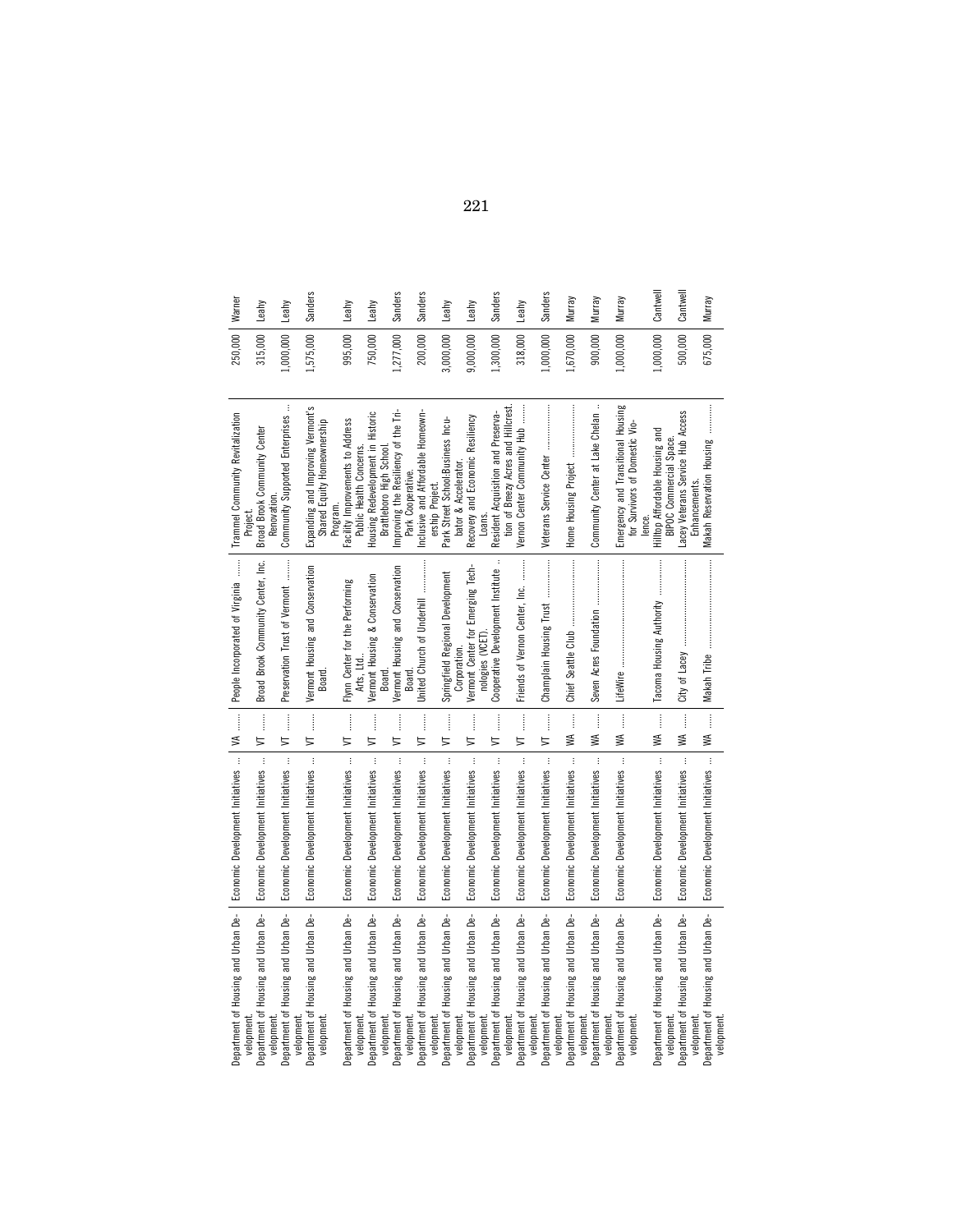| Agency                                                          | Account                                      | State                                                                                                                                                           | Recipient                                            | Project Purpose                                                                     | Amount (\$) | Requestor(s)     |
|-----------------------------------------------------------------|----------------------------------------------|-----------------------------------------------------------------------------------------------------------------------------------------------------------------|------------------------------------------------------|-------------------------------------------------------------------------------------|-------------|------------------|
| Department of Housing and Urban De-<br>velopment                | $\colon$<br>Economic Development Initiatives | $\frac{1}{2}$<br>≸                                                                                                                                              | City of Pasco                                        | Martin Luther King Community Cen-                                                   | 3,000,000   | Cantwell, Murray |
| Department of Housing and Urban De-<br>velopment.               | Economic Development Initiatives             | $\frac{1}{2}$<br>≸                                                                                                                                              |                                                      | Othello Square Homeownership De-<br>velopment.                                      | 1,000,000   | Murray           |
| Department of Housing and Urban De-                             | Economic Development Initiatives             | WA                                                                                                                                                              |                                                      | Samish Indian Nation Early Child-                                                   | 1,975,000   | Murray           |
| Department of Housing and Urban De-<br>velopment.               | Economic Development Initiatives             | $\vdots$<br>≸                                                                                                                                                   | Shelton Youth Connection                             | Shelton Young Adult Transitional<br>hood Learning Center.<br>Housing.               | 500,000     | Cantwell         |
| Department of Housing and Urban De-<br>velopment.<br>velopment  | $\cdot$<br>Economic Development Initiatives  | $\frac{1}{2}$<br>≸                                                                                                                                              | Renton Housing Authority                             | Sunset Gardens Affordable Housing<br>Project.                                       | 2,500,000   | Миггау           |
| Department of Housing and Urban De-                             | Economic Development Initiatives             | $\frac{1}{2}$<br>≸                                                                                                                                              | American Legion Post 150                             | Veteran Housing and Resource Cen-                                                   | 1,000,000   | Cantwell         |
| Department of Housing and Urban De-<br>velopment.               | Economic Development Initiatives             | $M$                                                                                                                                                             | Western Washington University                        | Western Washington University<br>Child Development Center.<br>ter.                  | 250,000     | Murray           |
| Department of Housing and Urban De-<br>velopment.               | Economic Development Initiatives             | ļ<br>$\geq$                                                                                                                                                     | Bayview Foundation, Inc.                             | Affordable housing improvements                                                     | 1,000,000   | Baldwin          |
| Department of Housing and Urban De-<br>velopment<br>velopment   | $\vdots$<br>Economic Development Initiatives | $\vdots$<br>$\geq$                                                                                                                                              | Boys and Girls Clubs of West-Cen-<br>tral Wisconsin. | Boys & Girls Club renovation<br>and redevelopment                                   | 800,000     | Baldwin          |
| Department of Housing and Urban De-<br>velopment                | Economic Development Initiatives             | ļ<br>₹                                                                                                                                                          |                                                      | Day center and supportive services<br>for individuals experiencing                  | 1,000,000   | Baldwin          |
| Department of Housing and Urban De-<br>velopment.               | Economic Development Initiatives             | $\begin{array}{c} \begin{array}{c} \begin{array}{c} \begin{array}{c} \end{array} \\ \begin{array}{c} \end{array} \end{array} \end{array} \end{array}$<br>$\geq$ | Urban League of Greater Madison                      | Development and construction of<br>Madison Black Business Hub.<br>homelessness.     | 1,000,000   | Baldwin          |
| Department of Housing and Urban De-                             | $\vdots$<br>Economic Development Initiatives | $\vdots$<br>$\geq$                                                                                                                                              |                                                      | Food access and community event                                                     | 500,000     | Baldwin          |
| Department of Housing and Urban De-<br>velopment                | Economic Development Initiatives             | $\begin{array}{c} \begin{array}{c} 1 \\ 1 \end{array} \end{array}$<br>₹                                                                                         |                                                      | Neighborhood Community House                                                        | 1,000,000   | Baldwin          |
| Department of Housing and Urban De-<br>velopment.<br>velopment. | Economic Development Initiatives             | $\frac{1}{2}$<br>$\geq$                                                                                                                                         | United Way of Greater Milwaukee<br>&Waukesha County. | Supportive services for eviction pre-<br>vention                                    | 1,000,000   | Baldwin          |
| Department of Housing and Urban De-                             | Economic Development Initiatives             | $\vdots$<br>$\geq$                                                                                                                                              | Appalachia Service Project                           | Appalachia Service Project Rural                                                    | 400,000     | Capito, Manchin  |
| Department of Housing and Urban De-<br>velopment.<br>velopment  | $\vdots$<br>Economic Development Initiatives | $\vdots$<br>$\geq$                                                                                                                                              |                                                      | Ascend WV Morgantown Working<br>Home Repair.<br>Space.                              | 850,000     | Capito           |
| Department of Housing and Urban De-                             | Economic Development Initiatives             | $\frac{1}{2}$<br>≩                                                                                                                                              | Wyoming County Economic Develop-                     | The Barkers Creek Industrial Park                                                   | 835,000     | Capito           |
| Department of Housing and Urban De-<br>velopment.<br>velopment  | Economic Development Initiatives             | $W$                                                                                                                                                             | ment Authority.                                      | Beech Bottom Industrial Park Water<br>Infrastructure Expansion.<br>Power Expansion. | 1,957,000   | Capito, Manchin  |

222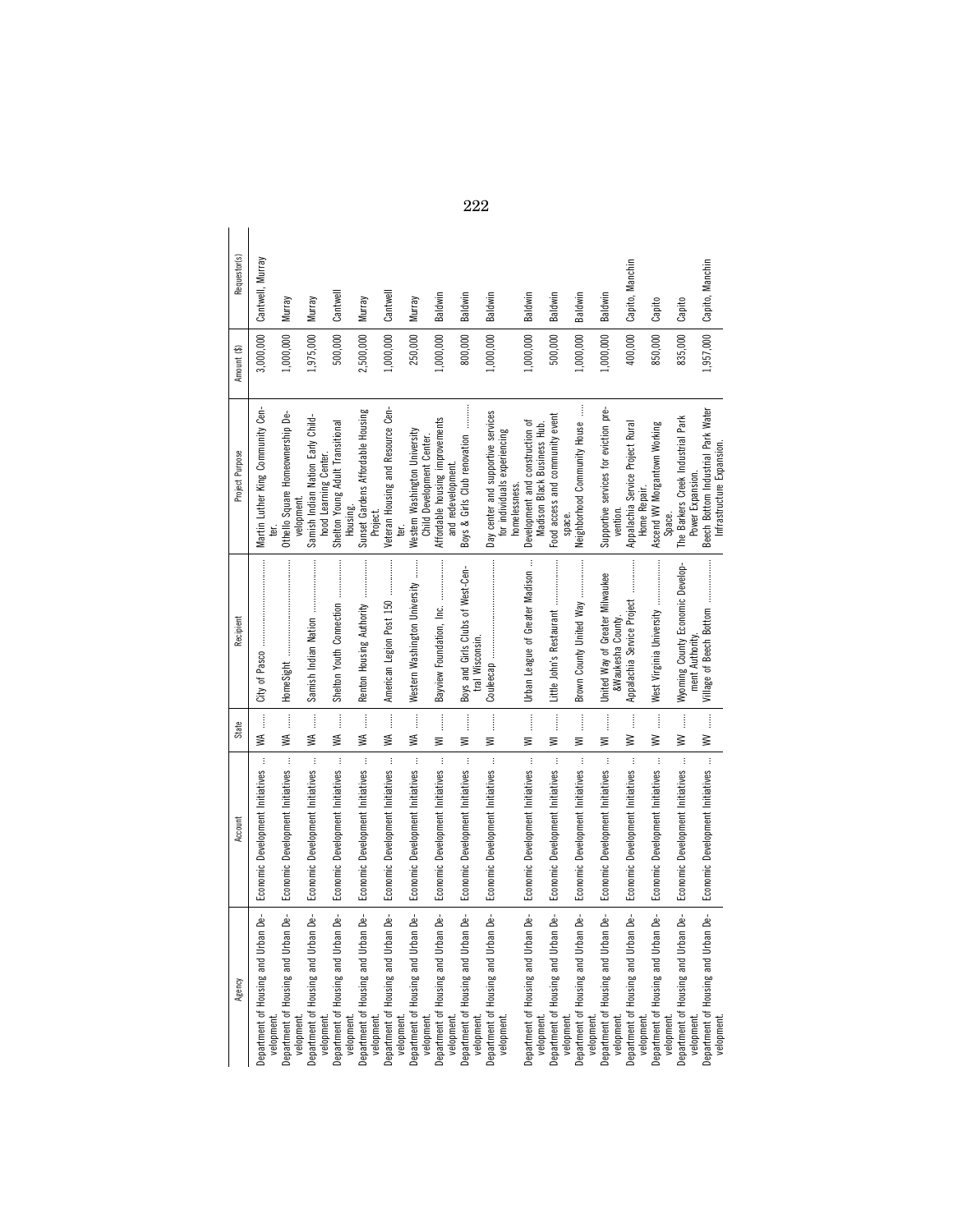|                                     | Department of Housing and Urban De-   Economic Development Initiatives | $\begin{array}{c} \mathbf{W} & \ldots \end{array}$ | Braxton County Commission                                | Blighted, Abandoned, and Dilapi-                                                  |           | 500,000   Capito, Manchin |
|-------------------------------------|------------------------------------------------------------------------|----------------------------------------------------|----------------------------------------------------------|-----------------------------------------------------------------------------------|-----------|---------------------------|
|                                     |                                                                        |                                                    |                                                          | dated Buildings Upgrade & Re-<br>moval Fund.                                      |           |                           |
| Department of Housing and Urban De- | $\mathbf{i}$<br>Economic Development Initiatives                       | $\vdots$<br>$\geq$                                 | Bluefield WV Economic Development<br>Authority           | Bluefield Historic District Restora-                                              | 600,000   | Manchin                   |
| Department of Housing and Urban De- | Economic Development Initiatives                                       | ļ<br>≩                                             | City of Charleston                                       | Charleston Low Barrier Shelter                                                    | 1,000,000 | Capito, Manchin           |
| Housing and Urban De-               | $\mathbf{i}$<br>Economic Development Initiatives                       | ļ<br>≩                                             | Charleston Urban Renewal Authority                       | City Center Business Improvement<br>District-Opportunity Zone.                    | 600,000   | Capito                    |
| Housing and Urban De-               | $\mathbf{r}$<br>Economic Development Initiatives                       | $\vdots$<br>≩                                      | National Coal Heritage Area Author-                      | Coal Heritage Discovery Facility                                                  | 415,000   | Capito, Manchin           |
| Department of Housing and Urban De- | Economic Development Initiatives                                       | $\frac{1}{2}$<br>≩                                 | West Virginia University                                 | Combating WV Food Deserts though<br>Economic Development and Mo-<br>bile Markets. | 990,000   | Capito                    |
| Department of Housing and Urban De- | $\mathbf{I}$<br>Economic Development Initiatives                       | $\vdots$<br>≩                                      | Hardy County Rural Development                           |                                                                                   | 2,268,000 | Capito                    |
| Housing and Urban De-               | j.<br>Economic Development Initiatives                                 | $\frac{1}{2}$<br>≩                                 | City of Ronceverte                                       | Design Report for Ronceverte Rail-                                                | 100,000   | Capito                    |
| Housing and Urban De-               | $\mathbf{i}$<br>Economic Development Initiatives                       | ļ<br>≩                                             | Woodlands Development Group                              | Elkins Building Redevelopment<br>road Bridge Restoration.                         | 1,750,000 | Capito, Manchin           |
| Housing and Urban De-               | Economic Development Initiatives                                       | $\vdots$<br>≩                                      | Fairmont Community Development                           | Fairmont Regional Tech Hub                                                        | 1,000,000 | Capito, Manchin           |
| Department of Housing and Urban De- | Economic Development Initiatives                                       | ļ<br>≩                                             | Keith Albee Performing Arts Center,<br>Partnership, Inc. | Fire Sprinkler System at the Keith                                                | 250,000   | Capito, Manchin           |
| Department of Housing and Urban De- | ł<br>Economic Development Initiatives                                  | $\vdots$<br>≩                                      | Morgantown Community Resources                           | Albee Performing Arts Center.<br>Hazel's House of Hope                            | 1,194,000 | Capito                    |
| Housing and Urban De-               | $\mathbf{r}$<br>Economic Development Initiatives                       | $\vdots$<br>≩                                      | WV Coalition to End Homelessness                         | ంర<br>Homeless Housing in Barbour                                                 | 2,000,000 | Manchin                   |
| Housing and Urban De-               | Economic Development Initiatives                                       | $\vdots$<br>$\geq$                                 | RiffRaff Arts Collective                                 | Lonnie Gunter, Jr. Center for Culture<br>Harrison Counties.                       | 637,000   | Capito, Manchin           |
| Housing and Urban De-               | Economic Development Initiatives                                       | $\vdots$<br>≩                                      | City of Mount Hope                                       | Mount Hope Community Improve-<br>& Histony                                        | 788,000   | Capito                    |
| Housing and Urban De-               | Economic Development Initiatives                                       | $\vdots$<br>≩                                      | City of Mount Hope                                       | Mount Hope Facilities upgrade<br>ments.                                           | 2,393,000 | Capito                    |
| Housing and Urban De-               | $\mathbf{i}$<br>Economic Development Initiatives                       | $\vdots$<br>≩                                      | Semper Liberi                                            | Mountaineer Recovery Village-                                                     | 1,500,000 | Capito                    |
| Department of Housing and Urban De- | Economic Development Initiatives                                       | $\vdots$<br>≩                                      | Jefferson County Parks and Recre-                        | t<br>Phase II of the Amphitheatre<br>Phase 1                                      | 925,000   | Capito                    |
|                                     |                                                                        |                                                    | ation Commission.                                        | Sam Michaels Park.                                                                |           |                           |
| Department of Housing and Urban De- | Economic Development Initiatives                                       | ļ<br>$\geq$                                        | West Virginia Land Stewardship<br>Corporation            |                                                                                   | 1,000,000 | Manchin                   |

223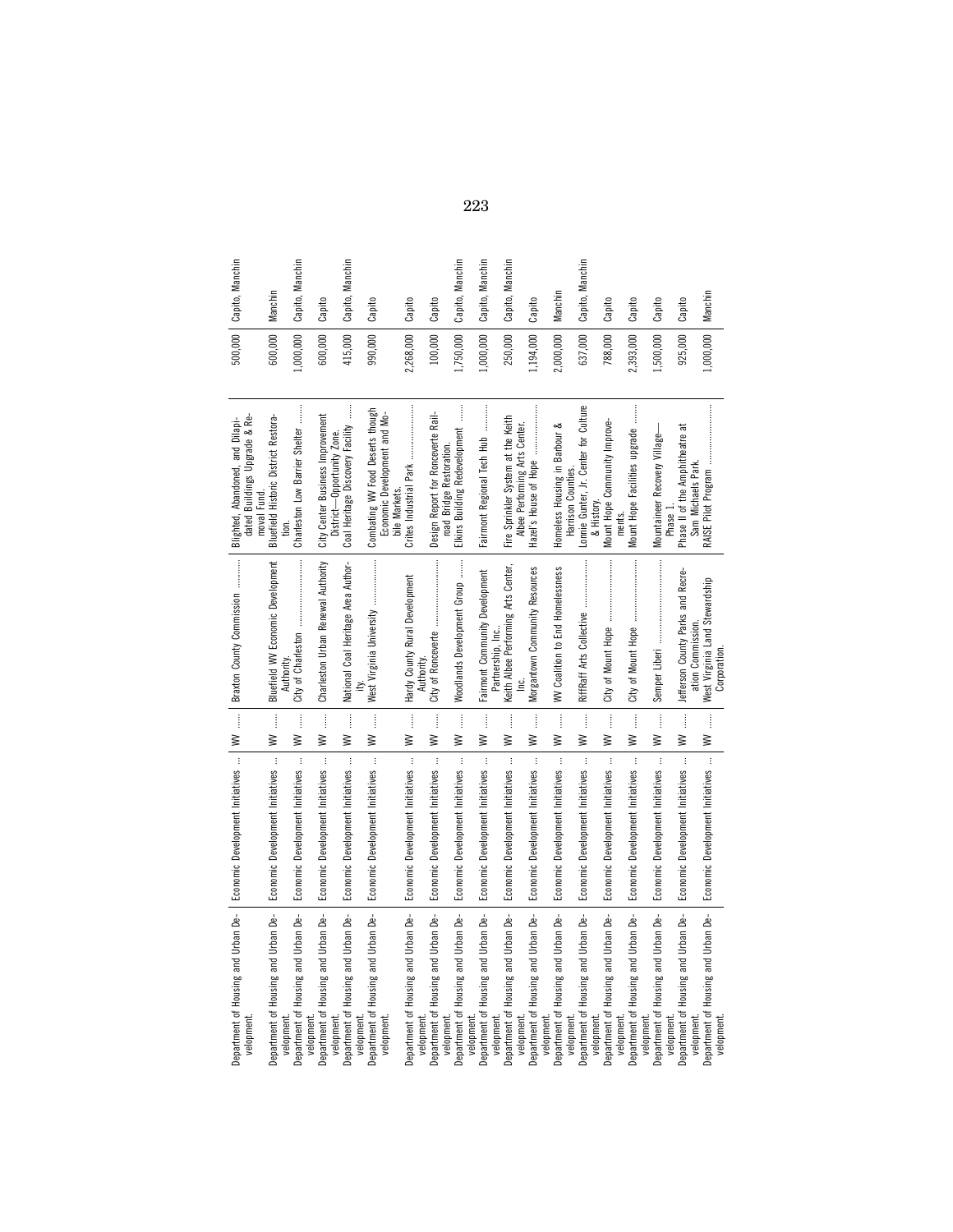| Requestor(s)    | 250,000   Capito, Manchin                 |                                                                                  |                                                         | 4,688,000   Capito, Manchin                         |                                       |                                                                                                            | 622,000   Capito, Manchin                                 |                                       | 620,000   Capito, Manchin                                          |                                                           |                                                    |
|-----------------|-------------------------------------------|----------------------------------------------------------------------------------|---------------------------------------------------------|-----------------------------------------------------|---------------------------------------|------------------------------------------------------------------------------------------------------------|-----------------------------------------------------------|---------------------------------------|--------------------------------------------------------------------|-----------------------------------------------------------|----------------------------------------------------|
| Amount (\$)     |                                           | 1,475,000   Capito                                                               | 936,000 Capito                                          |                                                     | 473,000   Capito                      | 850,000   Capito                                                                                           |                                                           | 1,000,000   Capito                    |                                                                    | 150,000   Manchin                                         | 300,000   Manchin                                  |
| Project Purpose | Revive Downtown Charles Town<br>Project   | Shepherd University East Loop: En-<br>vironmental Remediation and<br>Demolition. | Shepherd University East Loop:<br>Gateway Entrance.     | Smithers Integrated Trail System                    |                                       | The Barkers Creek Industrial Park,<br>Access Bridge.                                                       | Thomas Multi-Use Co-Working and<br>Small Business Center. | Wheeling Artisan Center Upgrade       |                                                                    | WV Community Development Hub<br>Community Skill Training. | WV Municipal League Cities Forward                 |
| Recipient       |                                           |                                                                                  |                                                         |                                                     | WV  Pleasants County Development Au-  | Wyoming County Economic Develop-<br>ment Authority.                                                        | Woodlands Development Group                               |                                       |                                                                    | West Virginia Community Develop-<br>ment Hub              | West Virginia Municipal League                     |
| State           | $W$                                       |                                                                                  | $W$                                                     |                                                     |                                       | $W$                                                                                                        | $W$                                                       |                                       | │                                                                  | $W$                                                       | $W$                                                |
| Account         | Economic Development Initiatives          | Economic Development Initiatives                                                 | Economic Development Initiatives                        | Economic Development Initiatives                    | Economic Development Initiatives      | Economic Development Initiatives                                                                           | Economic Development Initiatives                          | Economic Development Initiatives      | Economic Development Initiatives                                   | Economic Development Initiatives                          | Economic Development Initiatives                   |
| Agency          | ە<br>م<br>Department of Housing and Urban | ക്<br>മ<br>velopment.<br>Department of Housing and Urban<br>velopment.           | .<br>م<br>Department of Housing and Urban<br>velopment. | ൧഻<br>Department of Housing and Urban<br>velopment. | ൧഻<br>Department of Housing and Urban | Ьė<br>velopment.<br>Department of Housing and Urban D.<br>velopment.<br>Department of Housing and Urban D. | ട്<br>velopment.                                          | ൧഻<br>Department of Housing and Urban | De-<br>velopment.<br>Department of Housing and Urban<br>velopment. | ൧഻<br>Department of Housing and Urban<br>velopment.       | ൧഻<br>Department of Housing and Urban<br>velopment |

224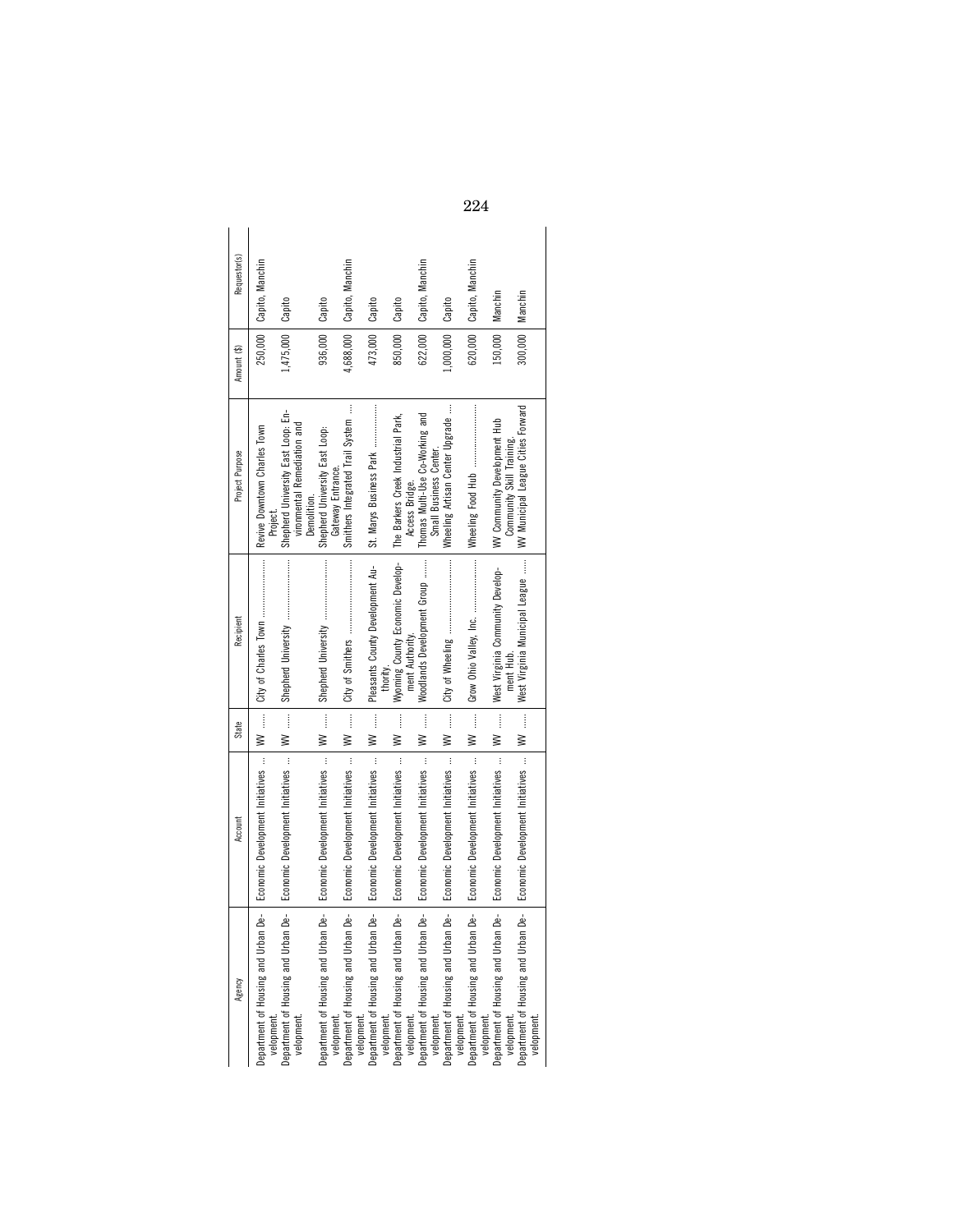| I SERVIS ALLE DITTIONITY FOR TOOL VEAR AND DIIDOT FOTO AND DIRECT TO AND THE DIRECT ON THE DIRECT DIRECT DIRECT |                               |                  |
|-----------------------------------------------------------------------------------------------------------------|-------------------------------|------------------|
|                                                                                                                 |                               |                  |
|                                                                                                                 |                               |                  |
|                                                                                                                 |                               |                  |
|                                                                                                                 |                               |                  |
|                                                                                                                 |                               |                  |
|                                                                                                                 |                               |                  |
|                                                                                                                 |                               |                  |
|                                                                                                                 |                               |                  |
|                                                                                                                 |                               |                  |
|                                                                                                                 |                               |                  |
|                                                                                                                 |                               |                  |
|                                                                                                                 | ns shart is the day           |                  |
|                                                                                                                 |                               |                  |
|                                                                                                                 |                               |                  |
|                                                                                                                 |                               |                  |
|                                                                                                                 | <b>William The The Theory</b> |                  |
|                                                                                                                 |                               | $\frac{1}{2}$    |
|                                                                                                                 |                               |                  |
|                                                                                                                 |                               | עון וועטשעון אוט |
|                                                                                                                 |                               |                  |
|                                                                                                                 |                               |                  |
|                                                                                                                 |                               |                  |
|                                                                                                                 |                               |                  |
|                                                                                                                 |                               |                  |
|                                                                                                                 |                               |                  |
|                                                                                                                 |                               |                  |
|                                                                                                                 |                               |                  |
|                                                                                                                 |                               |                  |
|                                                                                                                 |                               |                  |
| NEW RUNCET (NRUCATI                                                                                             | <b>Ally Donai Annimi</b>      |                  |
|                                                                                                                 |                               |                  |
|                                                                                                                 |                               |                  |
|                                                                                                                 |                               |                  |
|                                                                                                                 |                               |                  |
|                                                                                                                 |                               |                  |
|                                                                                                                 |                               |                  |
|                                                                                                                 |                               |                  |
|                                                                                                                 |                               |                  |
|                                                                                                                 |                               |                  |
|                                                                                                                 |                               |                  |
|                                                                                                                 |                               |                  |

FOR FISCAL YEAR 2022<br>[In thousands of dollars] [In thousands of dollars]

| tem                                                                                               | 2021 appropriation                                                                                                                                                                                                                                                                      | Budget estimate                                                      | recommendation<br>Committee                                                                                                                                                                                                                                                              | Senate Committee recommendation<br>compared with $( + 0r - )$                                                                                                                                                                                                                                                                      |                                                                                                                                                                                                                                                                                                                                       |
|---------------------------------------------------------------------------------------------------|-----------------------------------------------------------------------------------------------------------------------------------------------------------------------------------------------------------------------------------------------------------------------------------------|----------------------------------------------------------------------|------------------------------------------------------------------------------------------------------------------------------------------------------------------------------------------------------------------------------------------------------------------------------------------|------------------------------------------------------------------------------------------------------------------------------------------------------------------------------------------------------------------------------------------------------------------------------------------------------------------------------------|---------------------------------------------------------------------------------------------------------------------------------------------------------------------------------------------------------------------------------------------------------------------------------------------------------------------------------------|
|                                                                                                   |                                                                                                                                                                                                                                                                                         |                                                                      |                                                                                                                                                                                                                                                                                          | 2021 appropriation                                                                                                                                                                                                                                                                                                                 | <b>Budget estimate</b>                                                                                                                                                                                                                                                                                                                |
| TITLE I-DEPARTMENT OF TRANSPORTATION                                                              |                                                                                                                                                                                                                                                                                         |                                                                      |                                                                                                                                                                                                                                                                                          |                                                                                                                                                                                                                                                                                                                                    |                                                                                                                                                                                                                                                                                                                                       |
| Office of the Secretary                                                                           |                                                                                                                                                                                                                                                                                         |                                                                      |                                                                                                                                                                                                                                                                                          |                                                                                                                                                                                                                                                                                                                                    |                                                                                                                                                                                                                                                                                                                                       |
|                                                                                                   | 126,174                                                                                                                                                                                                                                                                                 | 143,030                                                              |                                                                                                                                                                                                                                                                                          |                                                                                                                                                                                                                                                                                                                                    |                                                                                                                                                                                                                                                                                                                                       |
| $\mathbf{y}$ and an intermediate construction of $\mathbf{y}$<br>Immediate Office of the Secretar | $(3,360)$<br>$(1,200)$                                                                                                                                                                                                                                                                  |                                                                      | $140,948$<br>$(3,513)$<br>$(1,254)$                                                                                                                                                                                                                                                      | $\begin{array}{l} 11.4 \\ 14.7 \\ 15.3 \\ 16.4 \\ 17.4 \\ 18.5 \\ 19.6 \\ 10.5 \\ 11.4 \\ 13.5 \\ 14.7 \\ 15.3 \\ 16.6 \\ 17.4 \\ 17.4 \\ 17.4 \\ 18.6 \\ 19.6 \\ 10.6 \\ 10.6 \\ 10.6 \\ 10.6 \\ 10.6 \\ 10.6 \\ 10.6 \\ 10.6 \\ 10.6 \\ 10.6 \\ 10.6 \\ 10.6 \\ 10.6 \\ 10.6 \\ 10.6 \\ 10.6 \\ 10.6 \\ 10$                      |                                                                                                                                                                                                                                                                                                                                       |
| Immediate Office of the Deputy                                                                    |                                                                                                                                                                                                                                                                                         |                                                                      |                                                                                                                                                                                                                                                                                          |                                                                                                                                                                                                                                                                                                                                    | $\begin{array}{l} (-+3,513) \\ (++2,532) \\ (++25,352) \\ (++4,609) \\ (++4,621) \\ (++3,791) \\ (++3,791) \\ (++3,109) \\ (++3,109) \\ (++1,107) \\ (++1,107) \\ (++1,107) \\ (++1,107) \\ (++1,107) \\ (++1,107) \\ (++1,107) \\ (++1,107) \\ (-+1,107) \\ (-+1,107) \\ (-+1,107) \\ (-+1,107) \\ (-+1,107) \\ (-+1,107) \\ (-+1,1$ |
|                                                                                                   | (22, 210)                                                                                                                                                                                                                                                                               |                                                                      |                                                                                                                                                                                                                                                                                          |                                                                                                                                                                                                                                                                                                                                    |                                                                                                                                                                                                                                                                                                                                       |
|                                                                                                   | $(11, 797)$<br>$(16, 394)$                                                                                                                                                                                                                                                              |                                                                      | $\begin{array}{l} (25,352)\\ (14,069)\\ (14,21)\\ (18,21)\\ (34,899)\\ (34,82)\\ (14,82)\\ (14,82)\\ (14,82)\\ (14,82)\\ (15,747)\\ (19,747)\\ (19,747)\\ (19,747)\\ (19,747)\\ (19,748)\\ (19,748)\\ (19,748)\\ (19,748)\\ (19,748)\\ (19,748)\\ (19,748)\\ (19,748)\\ (19,748)\\ (19,$ |                                                                                                                                                                                                                                                                                                                                    |                                                                                                                                                                                                                                                                                                                                       |
|                                                                                                   |                                                                                                                                                                                                                                                                                         |                                                                      |                                                                                                                                                                                                                                                                                          |                                                                                                                                                                                                                                                                                                                                    |                                                                                                                                                                                                                                                                                                                                       |
|                                                                                                   | $(3,010)$<br>$(32,239)$                                                                                                                                                                                                                                                                 |                                                                      |                                                                                                                                                                                                                                                                                          |                                                                                                                                                                                                                                                                                                                                    |                                                                                                                                                                                                                                                                                                                                       |
|                                                                                                   |                                                                                                                                                                                                                                                                                         |                                                                      |                                                                                                                                                                                                                                                                                          |                                                                                                                                                                                                                                                                                                                                    |                                                                                                                                                                                                                                                                                                                                       |
|                                                                                                   |                                                                                                                                                                                                                                                                                         |                                                                      |                                                                                                                                                                                                                                                                                          |                                                                                                                                                                                                                                                                                                                                    |                                                                                                                                                                                                                                                                                                                                       |
|                                                                                                   |                                                                                                                                                                                                                                                                                         |                                                                      |                                                                                                                                                                                                                                                                                          |                                                                                                                                                                                                                                                                                                                                    |                                                                                                                                                                                                                                                                                                                                       |
|                                                                                                   |                                                                                                                                                                                                                                                                                         |                                                                      |                                                                                                                                                                                                                                                                                          |                                                                                                                                                                                                                                                                                                                                    |                                                                                                                                                                                                                                                                                                                                       |
| 0fficer ………………………………………………<br>Office of the Chief Information                                     | $(2,610)$<br>$(2,018)$<br>$(13,576)$<br>$(17,760)$<br>$22,800$                                                                                                                                                                                                                          |                                                                      |                                                                                                                                                                                                                                                                                          |                                                                                                                                                                                                                                                                                                                                    |                                                                                                                                                                                                                                                                                                                                       |
|                                                                                                   |                                                                                                                                                                                                                                                                                         |                                                                      |                                                                                                                                                                                                                                                                                          |                                                                                                                                                                                                                                                                                                                                    |                                                                                                                                                                                                                                                                                                                                       |
| National Infrastructure Investments                                                               | ,000,000,                                                                                                                                                                                                                                                                               |                                                                      | ,090,000                                                                                                                                                                                                                                                                                 |                                                                                                                                                                                                                                                                                                                                    |                                                                                                                                                                                                                                                                                                                                       |
| National Surface Transportation and                                                               |                                                                                                                                                                                                                                                                                         |                                                                      | 3,800                                                                                                                                                                                                                                                                                    |                                                                                                                                                                                                                                                                                                                                    |                                                                                                                                                                                                                                                                                                                                       |
|                                                                                                   |                                                                                                                                                                                                                                                                                         | $\begin{array}{c} 43,363 \\ 000,000 \\ 3,800 \\ 110,000 \end{array}$ |                                                                                                                                                                                                                                                                                          |                                                                                                                                                                                                                                                                                                                                    | $-110,000$                                                                                                                                                                                                                                                                                                                            |
|                                                                                                   |                                                                                                                                                                                                                                                                                         |                                                                      |                                                                                                                                                                                                                                                                                          |                                                                                                                                                                                                                                                                                                                                    |                                                                                                                                                                                                                                                                                                                                       |
|                                                                                                   |                                                                                                                                                                                                                                                                                         |                                                                      |                                                                                                                                                                                                                                                                                          |                                                                                                                                                                                                                                                                                                                                    |                                                                                                                                                                                                                                                                                                                                       |
|                                                                                                   | $\begin{array}{c} 2,000 \\ 22,000 \\ 25,000 \\ 9,350 \\ 19,793 \\ 14,714 \\ 141,724 \\ 141,724 \\ 141,724 \\ 141,724 \\ 141,724 \\ 141,724 \\ 141,724 \\ 141,724 \\ 141,724 \\ 141,724 \\ 141,724 \\ 141,724 \\ 141,724 \\ 142,724 \\ 143,724 \\ 142,724 \\ 143,724 \\ 143,724 \\ 143,$ | 5,000<br>39,400<br>5,628<br>12,797                                   | $\begin{array}{c} 5,000 \\ 39,400 \\ 11,564 \\ 11,564 \\ 30,413 \\ 14,977 \\ 4,977 \\ 317,700 \\ \end{array}$                                                                                                                                                                            | $\begin{matrix} +3,000 \\ +17,400 \\ +1,964 \\ +21,063 \\ +21,063 \\ +1,063 \\ +1,063 \\ +1,064 \\ +1,063 \\ +1,060 \\ +1,060 \\ +1,060 \\ +1,060 \\ +1,060 \\ +1,060 \\ +1,060 \\ +1,060 \\ +1,060 \\ +1,060 \\ +1,060 \\ +1,060 \\ +1,060 \\ +1,060 \\ +1,060 \\ +1,060 \\ +1,060 \\ +1,060 \\ +1,060 \\ +1,060 \\ +1,060 \\ +1$ |                                                                                                                                                                                                                                                                                                                                       |
|                                                                                                   |                                                                                                                                                                                                                                                                                         |                                                                      |                                                                                                                                                                                                                                                                                          |                                                                                                                                                                                                                                                                                                                                    | $\begin{array}{r} -1,064 \\ +17,616 \\ +19,173 \end{array}$                                                                                                                                                                                                                                                                           |
|                                                                                                   |                                                                                                                                                                                                                                                                                         |                                                                      |                                                                                                                                                                                                                                                                                          |                                                                                                                                                                                                                                                                                                                                    |                                                                                                                                                                                                                                                                                                                                       |
|                                                                                                   |                                                                                                                                                                                                                                                                                         | $4,977$<br>747,700                                                   |                                                                                                                                                                                                                                                                                          | $+263$                                                                                                                                                                                                                                                                                                                             |                                                                                                                                                                                                                                                                                                                                       |
|                                                                                                   |                                                                                                                                                                                                                                                                                         |                                                                      |                                                                                                                                                                                                                                                                                          |                                                                                                                                                                                                                                                                                                                                    | $+70,000$                                                                                                                                                                                                                                                                                                                             |
| Transportation Demonstration Program                                                              |                                                                                                                                                                                                                                                                                         |                                                                      |                                                                                                                                                                                                                                                                                          |                                                                                                                                                                                                                                                                                                                                    |                                                                                                                                                                                                                                                                                                                                       |
| Electric Vehicle Fleet<br>Building Resilient Infrastructure Throu                                 |                                                                                                                                                                                                                                                                                         | $\frac{11,000}{11}$                                                  |                                                                                                                                                                                                                                                                                          |                                                                                                                                                                                                                                                                                                                                    |                                                                                                                                                                                                                                                                                                                                       |
| Igh Innovative Solutions<br>Safe and Accessible Roadways for All                                  |                                                                                                                                                                                                                                                                                         |                                                                      | $\frac{11,000}{300,000}$                                                                                                                                                                                                                                                                 | $\begin{array}{r} +175,976 \\ +100,000 \\ +11,000 \\ +300,000 \\ +50,000 \end{array}$                                                                                                                                                                                                                                              | $+300,000$<br>+50,000                                                                                                                                                                                                                                                                                                                 |
|                                                                                                   |                                                                                                                                                                                                                                                                                         |                                                                      |                                                                                                                                                                                                                                                                                          |                                                                                                                                                                                                                                                                                                                                    |                                                                                                                                                                                                                                                                                                                                       |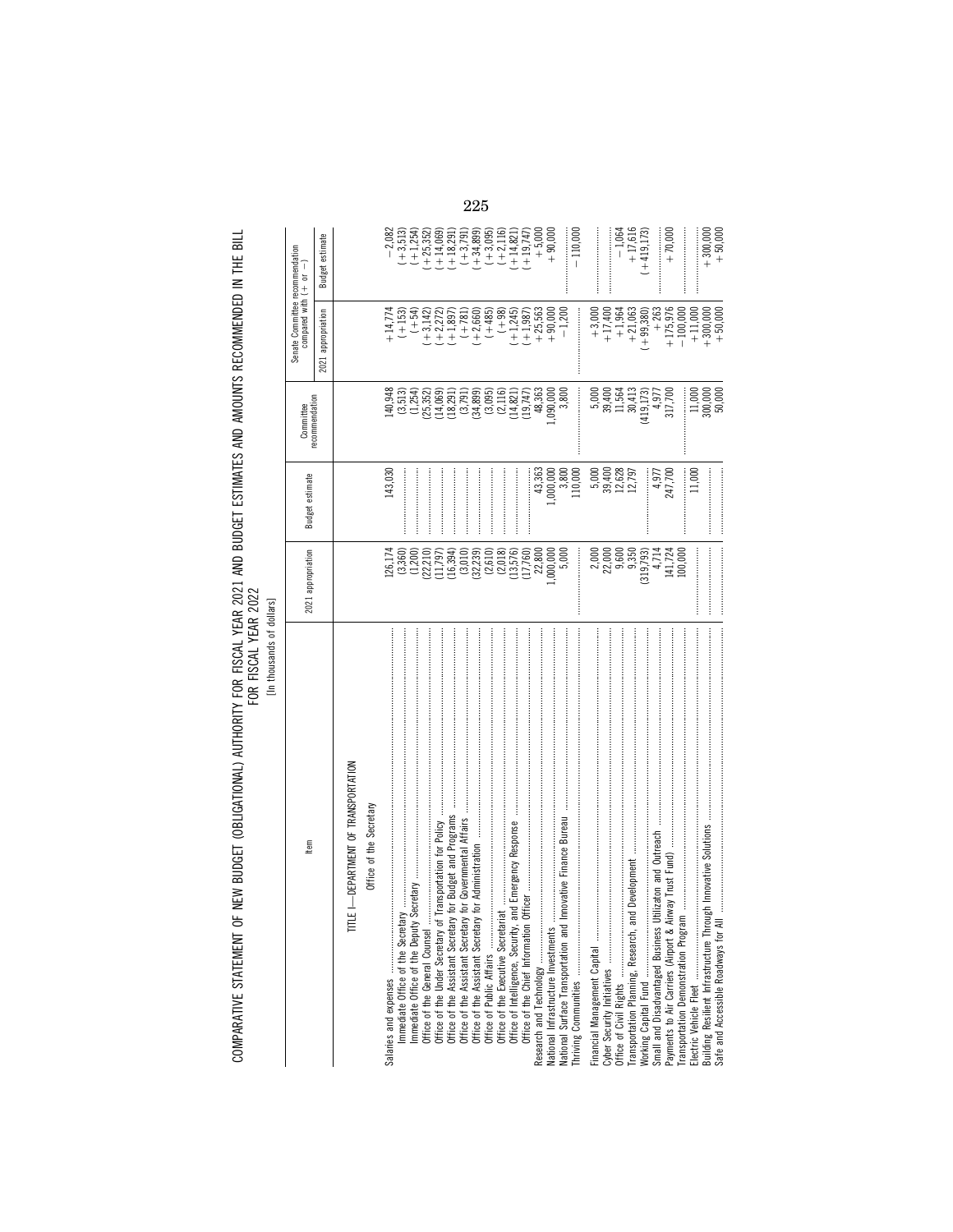COMPARATIVE STATEMENT OF NEW BUDGET (OBLIGATIONAL) AUTHORITY FOR FISCAL YEAR 2021 AND BUDGET ESTIMATES AND AMOUNTS RECOMMENDED IN THE BILL<br>FOR YEAR YEAR

[In thousands of dollars]

|                                                                  |                             |                              |                           | Senate Committee recommendation       |                         |
|------------------------------------------------------------------|-----------------------------|------------------------------|---------------------------|---------------------------------------|-------------------------|
| Item                                                             | 2021 appropriation          | Budget estimate              | Committee                 | compared with $( + or -$              |                         |
|                                                                  |                             |                              | recommendation            | 2021 appropriation                    | Budget estimate         |
| Administrative Provision<br>National Infrastructure Investments: |                             |                              |                           |                                       |                         |
|                                                                  | $-340,000$<br>340,000       |                              | 10,000                    | $+340,000$<br>$-340,000$<br>$+10,000$ | $+10,000$               |
|                                                                  |                             |                              |                           |                                       |                         |
| Total, Office of the Secretary                                   | 1,443,362                   | .,633,695                    | 2,063,165                 | $+619,803$                            | $+429,470$              |
| Federal Aviation Administration                                  |                             |                              |                           |                                       |                         |
|                                                                  | 1,001,500                   | .1,434,100                   | .1,434,100                | $+432,600$                            |                         |
|                                                                  | 1,479,039)                  | 1,536,298)                   | 1,536,298)                | $(+57,259)$                           |                         |
| Air traffic organization                                         | (8, 205, 821)               | (8,489,585)                  | (8,489,585)               | $+283,764$                            |                         |
|                                                                  | (27, 555)                   | (32, 470)                    | (32, 470)                 | $(+4,915)$                            |                         |
| Finance and management                                           | (836, 141)                  | (892, 216)                   | (892, 216)                | $(+56,075)$                           |                         |
|                                                                  | $(62, 862)$<br>$(124, 928)$ | (63, 955)                    | $(63,955)$<br>$(139,466)$ | $(+1,093)$                            |                         |
|                                                                  |                             | (139, 466)                   |                           | $(+ 14, 538)$<br>$(+ 14, 956)$        |                         |
|                                                                  | (265, 154)                  | (280, 110)                   | (280, 110)                |                                       |                         |
|                                                                  | 3,015,000<br>198,000        | 3,410,000<br>258,500         | 3,200,000<br>258,500      | $+185,000$<br>$+60,500$               | $-210,000$              |
|                                                                  | (3,350,000)                 | (3, 350, 000)                | (3,350,000)               |                                       |                         |
|                                                                  | (3,350,000)                 | $(3,350,000)$<br>$(127,165)$ | (3,350,000)               |                                       |                         |
|                                                                  | (119, 402)                  |                              | (127, 165)                | $(+7,763)$                            |                         |
|                                                                  | (15,000)<br>(40, 666)       | (15,000)<br>(40, 961)        | (15,000)<br>(40, 961)     | $( +295)$                             |                         |
|                                                                  | (10,000)                    |                              | (10,000)                  |                                       |                         |
|                                                                  | 400,000                     |                              | 603,471                   | $+203,47$                             | $(+10,000)$<br>+603,471 |
| Total, Federal Aviation Ad                                       | 14,614,500                  | 15,102,600                   | 15,496,071                | $+881,571$                            | $+393,471$              |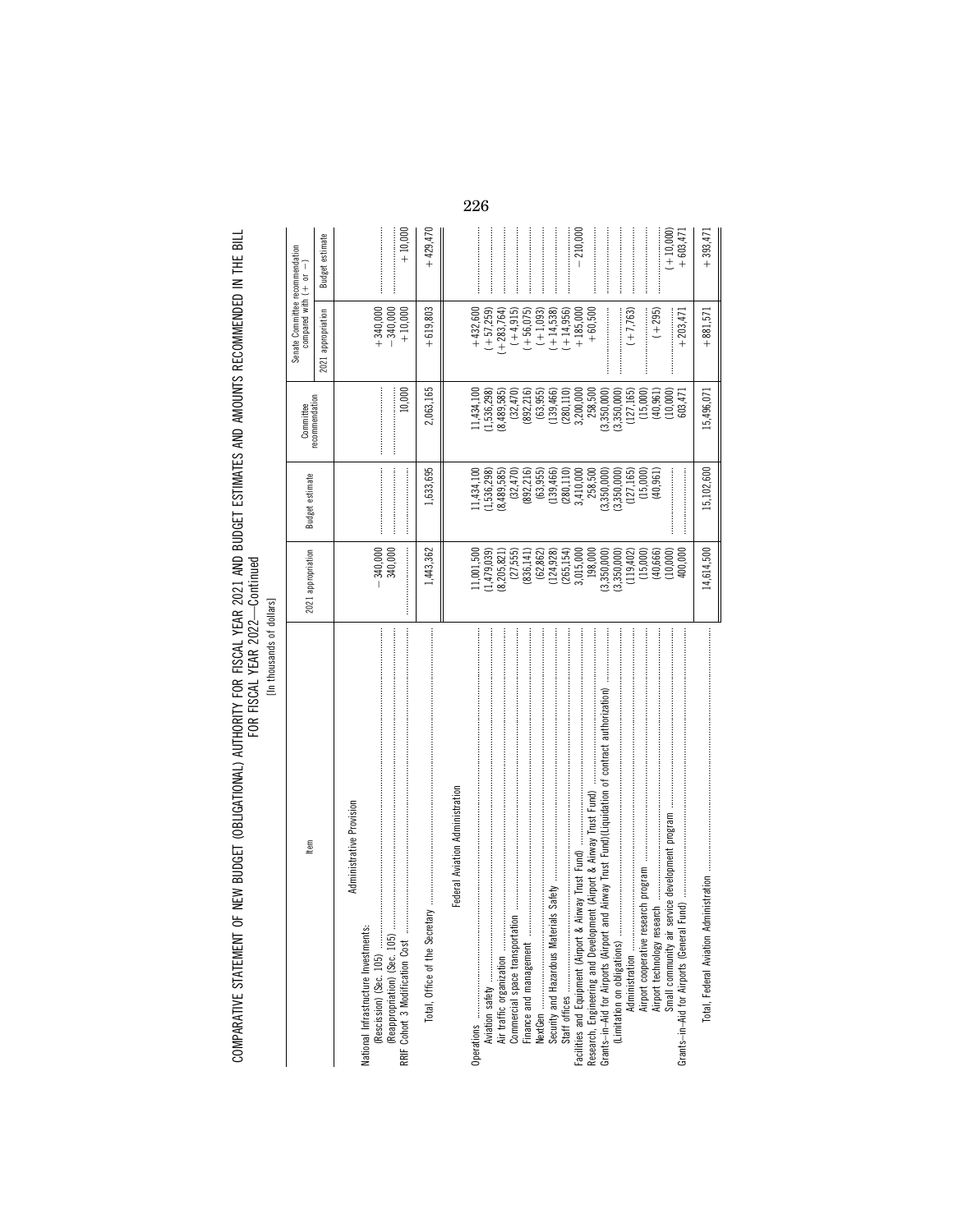| S<br>Limitations on obligation                                                                                                                                                                                                               | (3,350,000)                                                                  | (3,350,000)                                                    | (3,350,000)                                                             | $\label{eq:conformal} \begin{split} \mathcal{L}_{\mathcal{F}}(x) = \mathcal{L}_{\mathcal{F}}(x) = \mathcal{L}_{\mathcal{F}}(x) = \mathcal{L}_{\mathcal{F}}(x) = \mathcal{L}_{\mathcal{F}}(x) = \mathcal{L}_{\mathcal{F}}(x) = \mathcal{L}_{\mathcal{F}}(x) = \mathcal{L}_{\mathcal{F}}(x) = \mathcal{L}_{\mathcal{F}}(x) = \mathcal{L}_{\mathcal{F}}(x) = \mathcal{L}_{\mathcal{F}}(x) = \mathcal{L}_{\mathcal{F}}(x) = \mathcal{L}_{\mathcal{F}}(x$                                                                                                                  |                          |
|----------------------------------------------------------------------------------------------------------------------------------------------------------------------------------------------------------------------------------------------|------------------------------------------------------------------------------|----------------------------------------------------------------|-------------------------------------------------------------------------|-----------------------------------------------------------------------------------------------------------------------------------------------------------------------------------------------------------------------------------------------------------------------------------------------------------------------------------------------------------------------------------------------------------------------------------------------------------------------------------------------------------------------------------------------------------------------|--------------------------|
| Total budgetary resources                                                                                                                                                                                                                    | (17, 964, 500)                                                               | (18, 452, 600)                                                 | (18, 846, 071)                                                          | $(+881,571)$                                                                                                                                                                                                                                                                                                                                                                                                                                                                                                                                                          | $(+393,471)$             |
| Federal Highway Administration<br>Highway Infrastructure Programs (General Fund)<br>Federal-Aid Highways (Highway Trust Fund):<br>Sə.<br>imitation on Administrative Expens<br>(Limitation on obligations)<br>(Exempt contract authority)    | (478, 897)<br>$(46,365,092)$<br>$(47,104,092)$<br>$(739,000)$<br>$2,000,000$ | (492,000)<br>$(46, 365, 092)$<br>$(47, 104, 092)$<br>(739,000) | (492,000)<br>(46, 365, 092)<br>(47, 104, 092)<br>(739,000)<br>2,839,611 | $(+13,103)$<br>$+839,611$                                                                                                                                                                                                                                                                                                                                                                                                                                                                                                                                             | $+2,839,611$             |
| Administrative Provisions<br>Repurposing unused highway fundin                                                                                                                                                                               | 2,000,000                                                                    |                                                                | 2,839,611                                                               | $+839,611$                                                                                                                                                                                                                                                                                                                                                                                                                                                                                                                                                            | $+2,839,611$             |
|                                                                                                                                                                                                                                              | (46, 365, 092)<br>(739,000)                                                  | $(46, 365, 092)$<br>$(739, 000)$                               | (46, 365, 092)<br>(739,000)                                             |                                                                                                                                                                                                                                                                                                                                                                                                                                                                                                                                                                       |                          |
| Total budgetary resources                                                                                                                                                                                                                    | (49, 104, 092)                                                               | (47, 104, 092)                                                 | (49, 943, 703)                                                          | $(+839, 611)$                                                                                                                                                                                                                                                                                                                                                                                                                                                                                                                                                         | $(+2,839,611)$           |
| Federal Motor Carrier Safety Administration<br>Programs (HighwayTrust Fund)<br>Motor Carrier Safety Operations and<br>(Limitation on obligations)                                                                                            | $(328, 143)$<br>$(328, 143)$                                                 | $(288,000)$<br>$(288,000)$                                     | $(288,000)$<br>$(288,000)$                                              | $(-40, 143)$<br>$(-40, 143)$                                                                                                                                                                                                                                                                                                                                                                                                                                                                                                                                          |                          |
| ier Safety Administration<br>Outlay adjustment for constrained contract authority<br>Motor Carrier Safety Grants (Highway Trust Fund)<br>(Liquidation of contract authorization)<br>(Limitation on obligations)<br>Total, Federal Motor Carr | $(389, 800)$<br>$(419, 800)$                                                 | $(387, 800)$<br>$(387, 800)$                                   | $(393, 800)$<br>$(393, 800)$                                            | $\label{def:3} \begin{minipage}{0.9\linewidth} \begin{minipage}{0.9\linewidth} \begin{minipage}{0.9\linewidth} \begin{minipage}{0.9\linewidth} \end{minipage} \begin{minipage}{0.9\linewidth} \begin{minipage}{0.9\linewidth} \end{minipage} \end{minipage} \end{minipage} \begin{minipage}{0.9\linewidth} \begin{minipage}{0.9\linewidth} \begin{minipage}{0.9\linewidth} \end{minipage} \end{minipage} \end{minipage} \begin{minipage}{0.9\linewidth} \begin{minipage}{0.9\linewidth} \end{minipage} \end{minipage} \begin{minipage}{$<br>$(+4,000)$<br>$(-26,000)$ | $(+6,000)$<br>$(+6,000)$ |
|                                                                                                                                                                                                                                              | (747, 943)                                                                   | (675, 800)                                                     | (681,800)                                                               | $(-66, 143)$                                                                                                                                                                                                                                                                                                                                                                                                                                                                                                                                                          | $(+6,000)$               |
| Total budgetary resources                                                                                                                                                                                                                    | (747, 943)                                                                   | (675,800)                                                      | (681, 800)                                                              | $(-66, 143)$                                                                                                                                                                                                                                                                                                                                                                                                                                                                                                                                                          | $(+6,000)$               |
| National Highway Traffic Safety Administration<br>Trust Fund)<br>fund)<br>Operations and Research (general i<br>Operations and Research (Highway                                                                                             | 194,167                                                                      | 245,550                                                        | 220,550                                                                 | $+26,383$                                                                                                                                                                                                                                                                                                                                                                                                                                                                                                                                                             | $-25,000$                |
| (Liquidation of contract authorization)                                                                                                                                                                                                      | (155, 300)                                                                   | (155, 300)                                                     | (155, 300)                                                              |                                                                                                                                                                                                                                                                                                                                                                                                                                                                                                                                                                       |                          |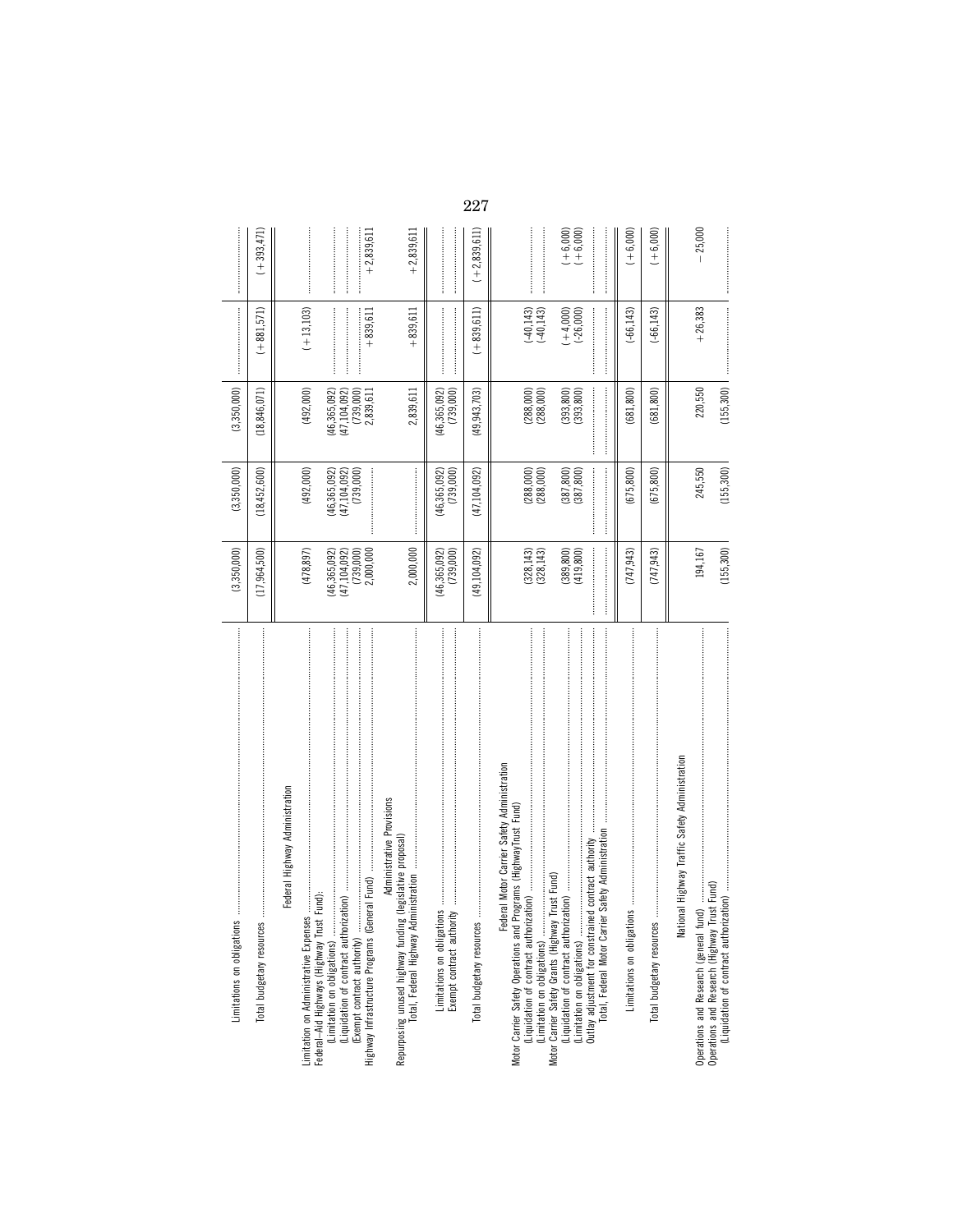[In thousands of dollars] [In thousands of dollars]

| Item                                                                                                                                                                                                                                                                                                                                                                                                                                                                                                                                                 | 2021 appropriation                                                                                                       | <b>Budget estimate</b>                                                               | recommendation<br>Committee                                                                                                 | Senate Committee recommendation<br>compared with $( + $ or $- )$                                                                                                                                                                                                                                                                                                                                                                                      |                       |
|------------------------------------------------------------------------------------------------------------------------------------------------------------------------------------------------------------------------------------------------------------------------------------------------------------------------------------------------------------------------------------------------------------------------------------------------------------------------------------------------------------------------------------------------------|--------------------------------------------------------------------------------------------------------------------------|--------------------------------------------------------------------------------------|-----------------------------------------------------------------------------------------------------------------------------|-------------------------------------------------------------------------------------------------------------------------------------------------------------------------------------------------------------------------------------------------------------------------------------------------------------------------------------------------------------------------------------------------------------------------------------------------------|-----------------------|
|                                                                                                                                                                                                                                                                                                                                                                                                                                                                                                                                                      |                                                                                                                          |                                                                                      |                                                                                                                             | 2021 appropriation                                                                                                                                                                                                                                                                                                                                                                                                                                    | Budget estimate       |
| Outlay adjustment for constrained contract authority<br>(Limitation on obligations)<br>Subtotal, Operations and                                                                                                                                                                                                                                                                                                                                                                                                                                      | (155, 300)<br>349,467                                                                                                    | (155, 300)<br>400,850                                                                | (155, 300)<br>375,850                                                                                                       | $+26,383$                                                                                                                                                                                                                                                                                                                                                                                                                                             | $-25,000$             |
| Highway Traffic Safety Grants (Highway Trust Fund)                                                                                                                                                                                                                                                                                                                                                                                                                                                                                                   | (623, 017)<br>$\begin{array}{c} (6\,23,0\,17)\\ (2\,79,8\,00)\\ (2\,85,9\,00)\\ (3\,0,5\,00)\\ (2\,6,8\,17) \end{array}$ | $(623,017)$<br>$(623,017)$<br>$(279,800)$<br>$(285,900)$<br>$(30,500)$<br>$(26,817)$ | $\begin{array}{c} (623, 017) \\ (279, 800) \\ (285, 900) \\ (30, 500) \\ (285, 901) \\ (26, 817) \end{array}$<br>(623, 017) | $\label{def:conformal} \begin{split} \mathcal{L}_{\mathcal{F}}(x) = \mathcal{L}_{\mathcal{F}}(x) = \mathcal{L}_{\mathcal{F}}(x) = \mathcal{L}_{\mathcal{F}}(x) = \mathcal{L}_{\mathcal{F}}(x) = \mathcal{L}_{\mathcal{F}}(x) = \mathcal{L}_{\mathcal{F}}(x) = \mathcal{L}_{\mathcal{F}}(x) = \mathcal{L}_{\mathcal{F}}(x) = \mathcal{L}_{\mathcal{F}}(x) = \mathcal{L}_{\mathcal{F}}(x) = \mathcal{L}_{\mathcal{F}}(x) = \mathcal{L}_{\mathcal{F}}(x$ |                       |
| Administrative Provision<br>Outlay adjustment for constrained contract authority                                                                                                                                                                                                                                                                                                                                                                                                                                                                     |                                                                                                                          |                                                                                      |                                                                                                                             |                                                                                                                                                                                                                                                                                                                                                                                                                                                       |                       |
| Impaired Driving funding (Sec 142)                                                                                                                                                                                                                                                                                                                                                                                                                                                                                                                   | 17,000                                                                                                                   |                                                                                      |                                                                                                                             | $-17,000$                                                                                                                                                                                                                                                                                                                                                                                                                                             |                       |
| Total, National Highway Traffic Safety Administration                                                                                                                                                                                                                                                                                                                                                                                                                                                                                                | 211,167                                                                                                                  | 245,550                                                                              | 220,550                                                                                                                     | $+9,383$                                                                                                                                                                                                                                                                                                                                                                                                                                              | 25,000                |
| $\label{def:1} \begin{minipage}{0.9\textwidth} \begin{minipage}{0.9\textwidth} \begin{itemize} \textbf{0.9\textwidth} \begin{itemize} \textbf{0.9\textwidth} \begin{itemize} \textbf{0.9\textwidth} \begin{itemize} \textbf{0.9\textwidth} \begin{itemize} \textbf{0.9\textwidth} \begin{itemize} \textbf{0.9\textwidth} \begin{itemize} \textbf{0.9\textwidth} \begin{itemize} \textbf{0.9\textwidth} \begin{itemize} \textbf{0.9\textwidth} \begin{itemize} \textbf{0.9\textwidth} \begin{itemize} \textbf{0.9\text$<br>Limitations on obligations | (778, 317)                                                                                                               | (778, 317)                                                                           | (778, 317)                                                                                                                  |                                                                                                                                                                                                                                                                                                                                                                                                                                                       |                       |
| Total budgetary resources                                                                                                                                                                                                                                                                                                                                                                                                                                                                                                                            | (989, 484)                                                                                                               | (1,023,867)                                                                          | (998, 867)                                                                                                                  | $(+9,383)$                                                                                                                                                                                                                                                                                                                                                                                                                                            | $(-25,000)$           |
| Federal Railroad Administration                                                                                                                                                                                                                                                                                                                                                                                                                                                                                                                      |                                                                                                                          |                                                                                      |                                                                                                                             |                                                                                                                                                                                                                                                                                                                                                                                                                                                       |                       |
| Railroad Research and Development                                                                                                                                                                                                                                                                                                                                                                                                                                                                                                                    | 234,905<br>41,000                                                                                                        | 247,700<br>58,826                                                                    | 242,757<br>41,000                                                                                                           | $+7,852$                                                                                                                                                                                                                                                                                                                                                                                                                                              | $-4,943$<br>$-17,826$ |
|                                                                                                                                                                                                                                                                                                                                                                                                                                                                                                                                                      | 275,905                                                                                                                  | 306,526                                                                              | 283,757                                                                                                                     | $+7,852$                                                                                                                                                                                                                                                                                                                                                                                                                                              | $-22,769$             |
|                                                                                                                                                                                                                                                                                                                                                                                                                                                                                                                                                      |                                                                                                                          | 625,000                                                                              |                                                                                                                             |                                                                                                                                                                                                                                                                                                                                                                                                                                                       | $-625,000$            |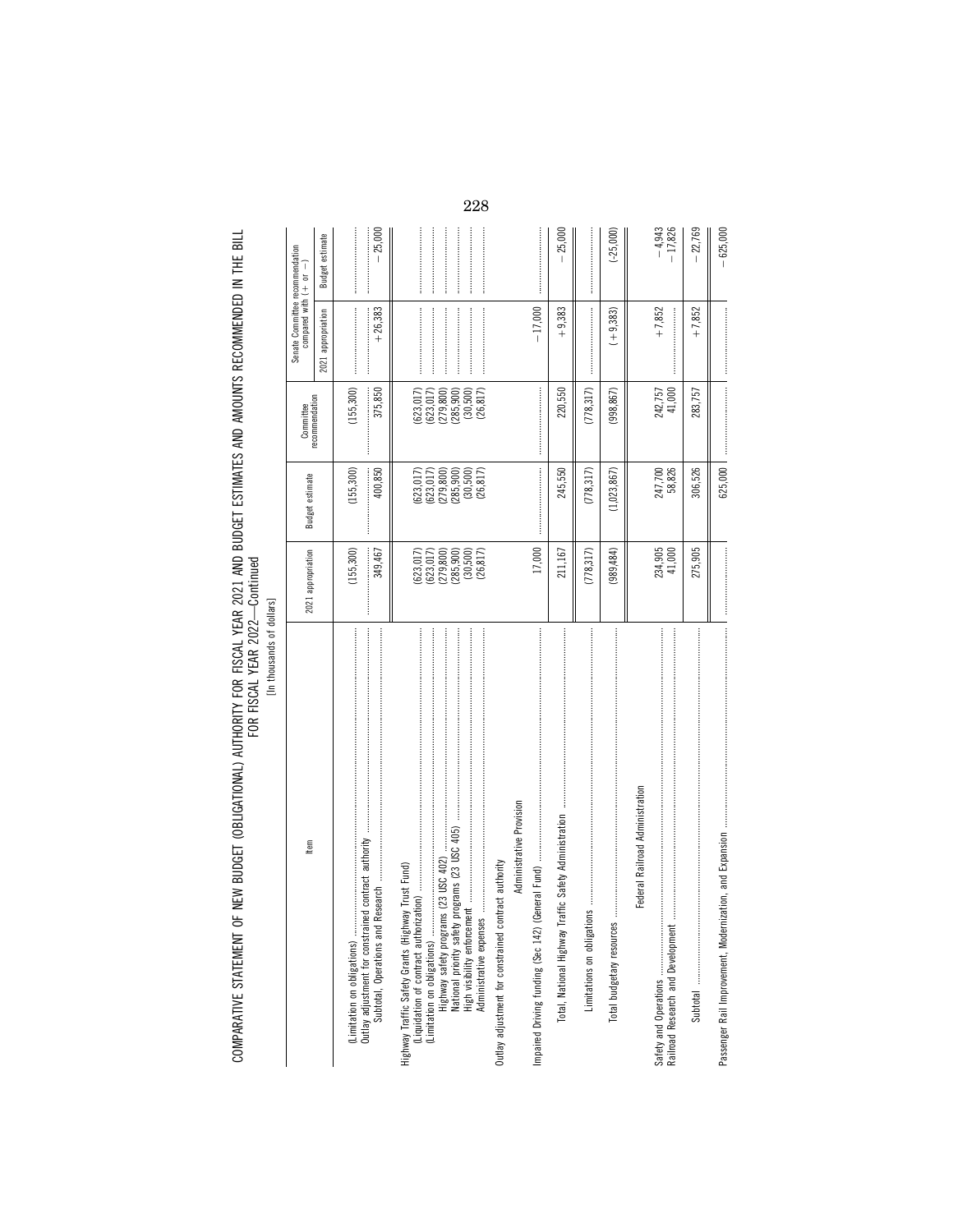| Safety Improvements<br>of Good Repair<br>Magnetic Levitation Technology Deployment Program<br>Federal-State Partnership for State<br>Consolidated Rail Infrastructure and<br>Restoration and Enhancement                                                                                                                                                                                                       | 200,000<br>375,000<br>2,000<br>4,720                                                                               | 375,000                                                                                                     | 220,000<br>522,860<br>2,000                                                                                   | $+147,860$<br>$-2,000$<br>$-2,720$                                                | $+ 220,000$<br>+ 147,860<br>$+2,000$              |
|----------------------------------------------------------------------------------------------------------------------------------------------------------------------------------------------------------------------------------------------------------------------------------------------------------------------------------------------------------------------------------------------------------------|--------------------------------------------------------------------------------------------------------------------|-------------------------------------------------------------------------------------------------------------|---------------------------------------------------------------------------------------------------------------|-----------------------------------------------------------------------------------|---------------------------------------------------|
|                                                                                                                                                                                                                                                                                                                                                                                                                | 581,720                                                                                                            | 1,000,000                                                                                                   | 744,860                                                                                                       | $+163,140$                                                                        | 255,140                                           |
| National Network Grants                                                                                                                                                                                                                                                                                                                                                                                        | $700,000$<br>1,300,000                                                                                             | 1,300,000<br>1,400,000                                                                                      | 968,693<br>1,731,307                                                                                          | $+268,693$<br>$+431,307$                                                          | $-331,307$<br>+331,307                            |
|                                                                                                                                                                                                                                                                                                                                                                                                                | 2,000,000                                                                                                          | 2,700,000                                                                                                   | 2,700,000                                                                                                     | $+700,000$                                                                        |                                                   |
| the National Railroad Passenger Corporation (rescission) (Sec. 154)<br>Capital Assistance to States—Intercity Passenger Rail Service (rescission) (Sec. 154)<br>Rail Line Relocation and Improvement Program (rescission) (Sec. 154)<br>Administrative Provisions<br>Next Generation High-Speed Rail (rescission) (Sec. 154)<br>(rescission) (Sec. 154)<br>Railroad Safety Technology Program                  | $-10,458$<br>$-10,165$<br>$-613$<br>$-12,650$<br>$-3,035$                                                          |                                                                                                             | $-15,042$                                                                                                     | $+10,458$<br>$+10,165$<br>$+613$<br>$+3,035$<br>$-15,042$<br>$+12,650$            | $-15,042$                                         |
|                                                                                                                                                                                                                                                                                                                                                                                                                | 2,820,704                                                                                                          | 4,006,526                                                                                                   | 3,713,575                                                                                                     | $+892,87$                                                                         | $-292,951$                                        |
| Federal Transit Administration<br>(Sec. 169a) (Cources (rescission)<br>Grants to the Washington Metropolitan Area Transit Authority<br>Fund, Mass Transit<br>Account (Liquidation of contract authorization)<br>(Limitation on obligations)<br>Transit Infrastructure Grants<br>Research, Training, and Human Res<br>Transit Formula Grants (Hwy Trust<br>Capital Investment Grants<br>Administrative Expenses | 121,052<br>2,014,000<br>150,000<br>$-320$<br>516,220<br>7,500<br>$-1,607$<br>$-31$<br>(10, 150, 348)<br>10,800,000 | 131,500<br>$7,500$<br>$2,473,000$<br>$150,000$<br>(10, 150, 348)<br>$550,000$<br>$30,000$<br>(10, 800, 000) | 131,500<br>756,998<br>18,000<br>7,500<br>2,248,000<br>150,000<br>(10, 150, 348)<br>$-6,734$<br>(10, 800, 000) | $+10,448$<br>$+240,778$<br>$+320$<br>$+18,000$<br>$+234,000$<br>$-5,127$<br>$+31$ | $+206,998$<br>$-12,000$<br>$-6,734$<br>$-225,000$ |
|                                                                                                                                                                                                                                                                                                                                                                                                                | 2,806,814                                                                                                          | 3,342,000                                                                                                   | 3,305,264                                                                                                     | $+498,450$                                                                        | 36,736                                            |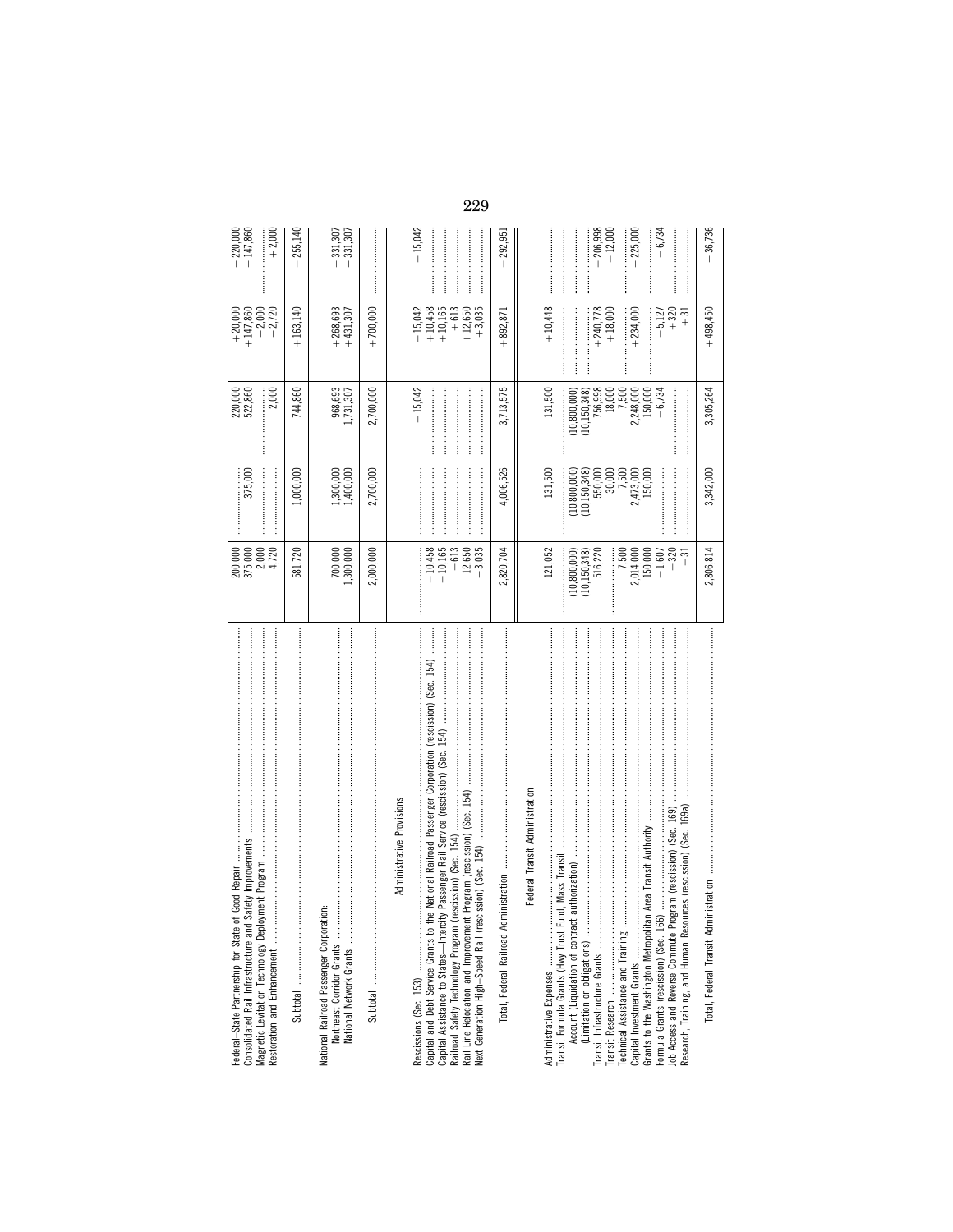[In thousands of dollars] [In thousands of dollars]

| tem                                                                                              | 2021 appropriation                                           | Budget estimate                                                                       | recommendation<br>Committee                                                                                                           | Senate Committee recommendation<br>compared with $( + $ or $- )$ |                 |
|--------------------------------------------------------------------------------------------------|--------------------------------------------------------------|---------------------------------------------------------------------------------------|---------------------------------------------------------------------------------------------------------------------------------------|------------------------------------------------------------------|-----------------|
|                                                                                                  |                                                              |                                                                                       |                                                                                                                                       | 2021 appropriation                                               | Budget estimate |
| ഇ<br>Limitations on obligation                                                                   | (10, 150, 348)                                               | (10, 150, 348)                                                                        | (10, 150, 348)                                                                                                                        |                                                                  |                 |
| Total budgetary resources                                                                        | (12, 957, 162)                                               | (13, 492, 348)                                                                        | (13, 455, 612)                                                                                                                        | $(+498.450)$                                                     | $(-36, 736)$    |
| St Lawrence Seaway Development Corporation<br>Maritime Administration<br>Great Lakes             | 38,000                                                       | 37,700                                                                                | 37,700                                                                                                                                | $-300$                                                           |                 |
| Rescission (legislative proposal)                                                                | 314,000<br>$\frac{1}{2}$<br>10,000                           | $-42,000$<br>$-42,000$                                                                |                                                                                                                                       | $+4,000$<br>$-42,000$                                            | $+10,000$       |
| Assistance to Small Shipyards                                                                    | 155,616<br>$432,700$<br>$20,000$<br>$4,200$<br>$\frac{1}{2}$ | $\begin{array}{c} 1000\\ 60,000\\ 172,300\\ 18,800\\ 19\\ 80\\ 10\\ 10\\ \end{array}$ | $\begin{array}{r} 318,000\\ -42,000\\ 10,000\\ 10,000\\ 17,2,204\\ 13,300\\ 20,000\\ 21,200\\ 10,000\\ 10,000\\ 10,000\\ \end{array}$ | $+60,000$<br>+16,588<br>$+600$                                   | $+75,000$       |
| Ship Disposal<br>Maritime Guaranteed Loan (Title XI) Program Account:<br>Administrative expenses | 3,000<br>230,000                                             | $3,000$<br>$230,000$                                                                  | $3,000$<br>$240,000$                                                                                                                  | $+5,800$<br>$+10,000$                                            | $+10,000$       |
|                                                                                                  | 1,169,516                                                    | 1,129,504                                                                             | 1,224,504                                                                                                                             | $+54,988$                                                        | $+95,000$       |
| Pipeline and Hazardous Materials Safety Administration<br>Operational Expenses:                  | 28,715                                                       | 29,100                                                                                | 29,100                                                                                                                                | $+385$                                                           |                 |
|                                                                                                  | 62,000                                                       | 69,029                                                                                | 66,829                                                                                                                                | $+4,829$                                                         | $-2,200$        |
|                                                                                                  | 23,000<br>137,000                                            | 27,650<br>146,600                                                                     | 27,650<br>146,600                                                                                                                     | $+4,650$<br>+9,600                                               |                 |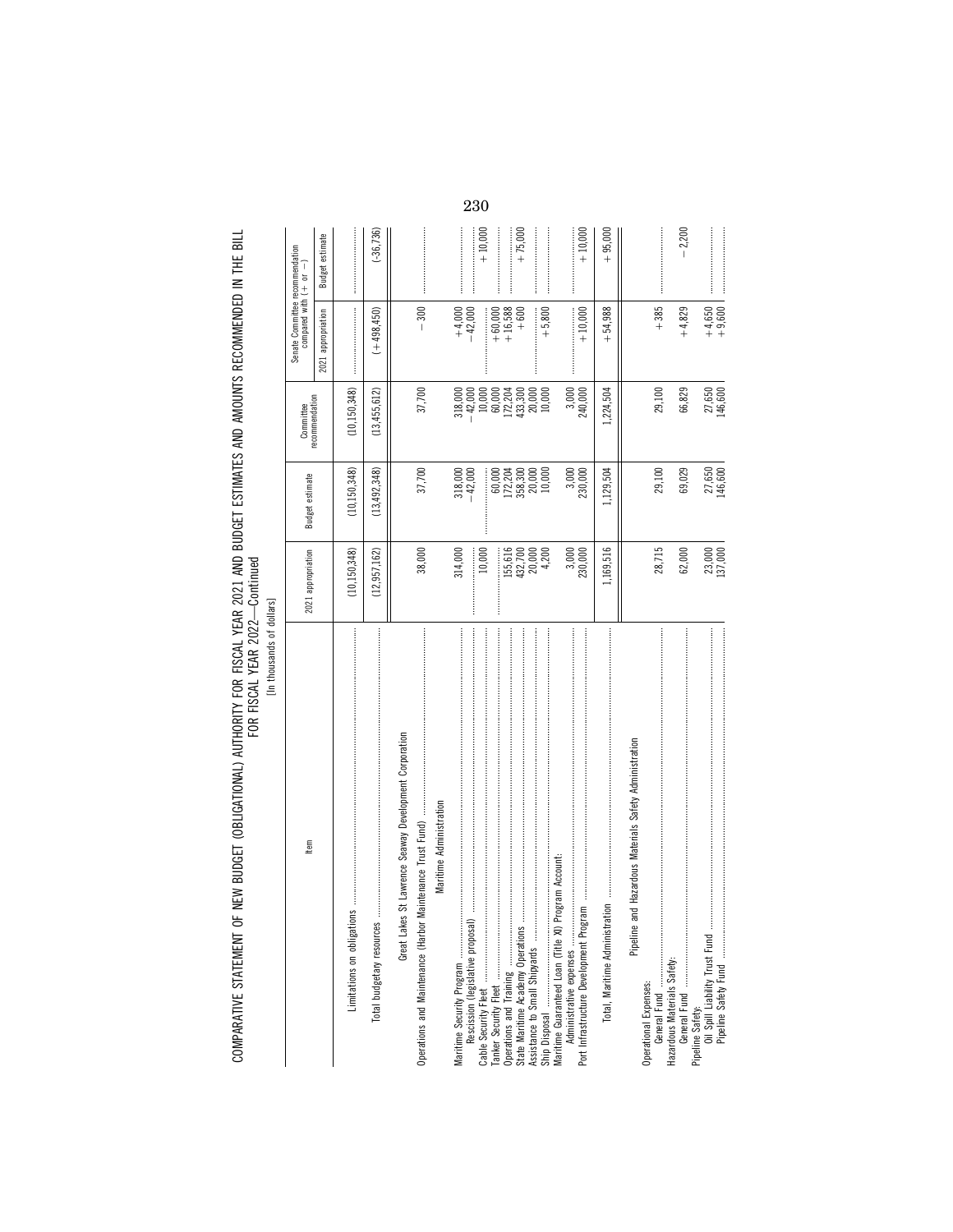| Underground Natural Gas Storage Facili<br>Liquefied Natural Gas Siting Account                              | 8,000                                                 | $400$<br>8,000                                       | 8,000                                                | $+400$                                        |                                             |     |
|-------------------------------------------------------------------------------------------------------------|-------------------------------------------------------|------------------------------------------------------|------------------------------------------------------|-----------------------------------------------|---------------------------------------------|-----|
|                                                                                                             | 168,000                                               | 182,650                                              | 182,650                                              | $+14,650$                                     |                                             |     |
| fund<br>Limitation on emergency preparedness<br>Emergency Preparedness Grants:                              | (28, 318)                                             | $(28, 318)$<br>$1,000$                               | (28, 318)                                            |                                               | $-1,000$                                    |     |
| Administrative Provision                                                                                    | 1,000                                                 |                                                      |                                                      | $-1,000$                                      |                                             |     |
| erials Safety Administration<br>Total, Pipeline and Hazardous Mat                                           | 259,715                                               | 281,779                                              | 278,579                                              | $+18,864$                                     | $-3,200$                                    |     |
|                                                                                                             | (28, 318)                                             | (28, 318)                                            | (28, 318)                                            |                                               |                                             |     |
| Total budgetary resources                                                                                   | (288, 033)                                            | (310, 097)                                           | (306, 897)                                           | $(+18,864)$                                   | $(-3, 200)$                                 |     |
| Underground natural gas storage facility safety account user fees<br>Liquefied natural gas siting user fees | $-137,000$<br>$-8,000$                                | $-8,000$<br>$-400$<br>$-146,600$                     | $-146,600$<br>$-8,000$<br>$-400$                     | 9,600<br>$-400$                               |                                             | 231 |
| lice of Inspector General<br>퉁                                                                              | 98,150                                                | 103,150                                              | 103,150                                              | $+5,000$                                      |                                             |     |
|                                                                                                             | 25,316,928                                            | 25,727,504                                           | 29,127,169                                           | $+3,810,241$                                  | $+3,399,665$                                |     |
| Limitations on obligations                                                                                  | $(25, 695, 807)$<br>$(-378, 879)$<br>$(61, 391, 700)$ | $(25, 769, 504)$<br>$(-42, 000)$<br>$(61, 319, 557)$ | $(29, 190, 945)$<br>$(-63, 776)$<br>$(61, 325, 557)$ | $(+3,495,138)$<br>$(+315,103)$<br>$(+66,143)$ | $(+3,421,441)$<br>$(-21,776)$<br>$(+6,000)$ |     |
|                                                                                                             | 86,708,628)                                           | (87,047,061)                                         | (90,452,726)                                         | $(+3,744,098)$                                | $(+3,405,665)$                              |     |
| TITLE II-DEPARTMENT OF HOUSING AND URBAN DEVELOPMENT<br>Management and Administration                       |                                                       |                                                      |                                                      |                                               |                                             |     |
| Program Offices:                                                                                            | 17,292<br>576,689                                     | 16,200<br>657,250                                    | 13,000<br>609,666                                    | $-4,292$<br>+32,977                           | $-3,200$<br>$-47,584$                       |     |
|                                                                                                             | 243,056                                               | 268,900                                              | 260,500                                              | $+17,444$                                     | $-8,400$                                    |     |
|                                                                                                             |                                                       |                                                      |                                                      |                                               |                                             |     |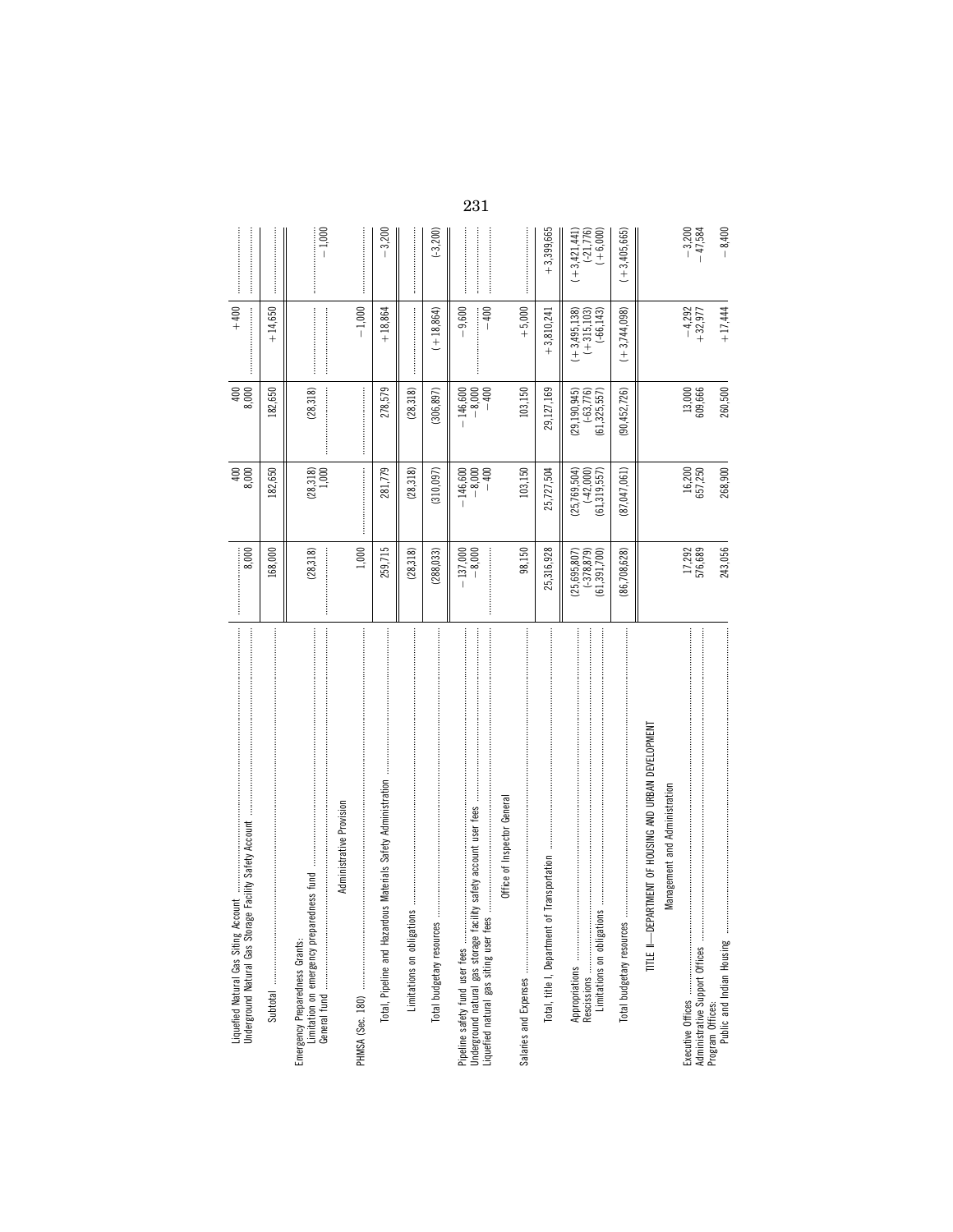[In thousands of dollars] [In thousands of dollars]

|                                                                                                                                                                                                                                                                                                                                  |                                                                                                                       |                                                                                                                  | Committee                                                                                                                                                       | Senate Committee recommendation<br>compared with $( + $ or $- )$                                                   |                                                                                                                                                    |
|----------------------------------------------------------------------------------------------------------------------------------------------------------------------------------------------------------------------------------------------------------------------------------------------------------------------------------|-----------------------------------------------------------------------------------------------------------------------|------------------------------------------------------------------------------------------------------------------|-----------------------------------------------------------------------------------------------------------------------------------------------------------------|--------------------------------------------------------------------------------------------------------------------|----------------------------------------------------------------------------------------------------------------------------------------------------|
| Item                                                                                                                                                                                                                                                                                                                             | 2021 appropriation                                                                                                    | Budget estimate                                                                                                  | recommendation                                                                                                                                                  | 2021 appropriation                                                                                                 | Budget estimate                                                                                                                                    |
|                                                                                                                                                                                                                                                                                                                                  | 131,107<br>404,194<br>36,250<br>79,763<br>10,303                                                                      | $[46, 500452, 500453, 50035, 11011, 100$                                                                         | $\begin{array}{l} 147,887\\ 434,000\\ 35,500\\ 84,100\\ 10,700\\ 10\\ 70\\ \end{array}$                                                                         | $+16,780$<br>$+29,806$<br>$-750$<br>$+4,337$<br>$+397$                                                             | $+1,287$<br>$-18,300$<br>$-9,000$<br>$-400$                                                                                                        |
|                                                                                                                                                                                                                                                                                                                                  | 904,673                                                                                                               | 007,500                                                                                                          | 972,687                                                                                                                                                         | $+68,014$                                                                                                          | $-34,813$                                                                                                                                          |
|                                                                                                                                                                                                                                                                                                                                  | 1,498,654                                                                                                             | .,680,950                                                                                                        | 1,595,353                                                                                                                                                       | $+96,699$                                                                                                          | 85,597                                                                                                                                             |
| Public and Indian Housing<br>and renewals<br>Less appropriations from prior year advances<br>vouchers<br>Sec. 811 vouchers, incremental<br>Advance appropriations<br>Mobility Demonstration<br>Incremental family unification v<br>Incremental VASH vouchers<br>Incremental mobility vouchers<br>Tenant-based Rental Assistance: | 314,000<br>40,000<br>25,777,439<br>4,000,000<br>$23,080,000$<br>116,000<br>2,159,000<br>25,000<br>43,439<br>4,000,000 | 25,000,926<br>100,000<br>2,790,435<br>508,174<br>1,551,765<br>30,442,000<br>4,000,000<br>$-4,000,000$<br>490,700 | $\begin{array}{r} 24,526,926 \\ 100,000 \\ 2,474,117 \\ 463,174 \\ 50,000 \\ 75,000 \\ 75,000 \\ 30,000 \\ \end{array}$<br>27,719,217<br>4,000,000<br>4,000,000 | $+1,941,778$<br>$+1,446,926$<br>$+149,174$<br>+10,000<br>+75,000<br>+5,000<br>$-43,439$<br>$-16,000$<br>$+315,117$ | $\begin{array}{r} -45,000 \\ +50,000 \\ +75,000 \\ +30,000 \\ -1,551,765 \\ \end{array}$<br>$-2,722,783$<br>$-474,000$<br>$-316,318$<br>$-490,700$ |
| Total, Tenant-based Rental Assistance appropriated in this bill                                                                                                                                                                                                                                                                  | 25,777,439                                                                                                            | 30,442,000                                                                                                       | 27,719,217                                                                                                                                                      | $+1,941,778$                                                                                                       | $-2,722,783$                                                                                                                                       |
|                                                                                                                                                                                                                                                                                                                                  | 7,806,000                                                                                                             | 8,575,000                                                                                                        | 8,837,774                                                                                                                                                       | $+1,031,774$                                                                                                       | $+262,774$                                                                                                                                         |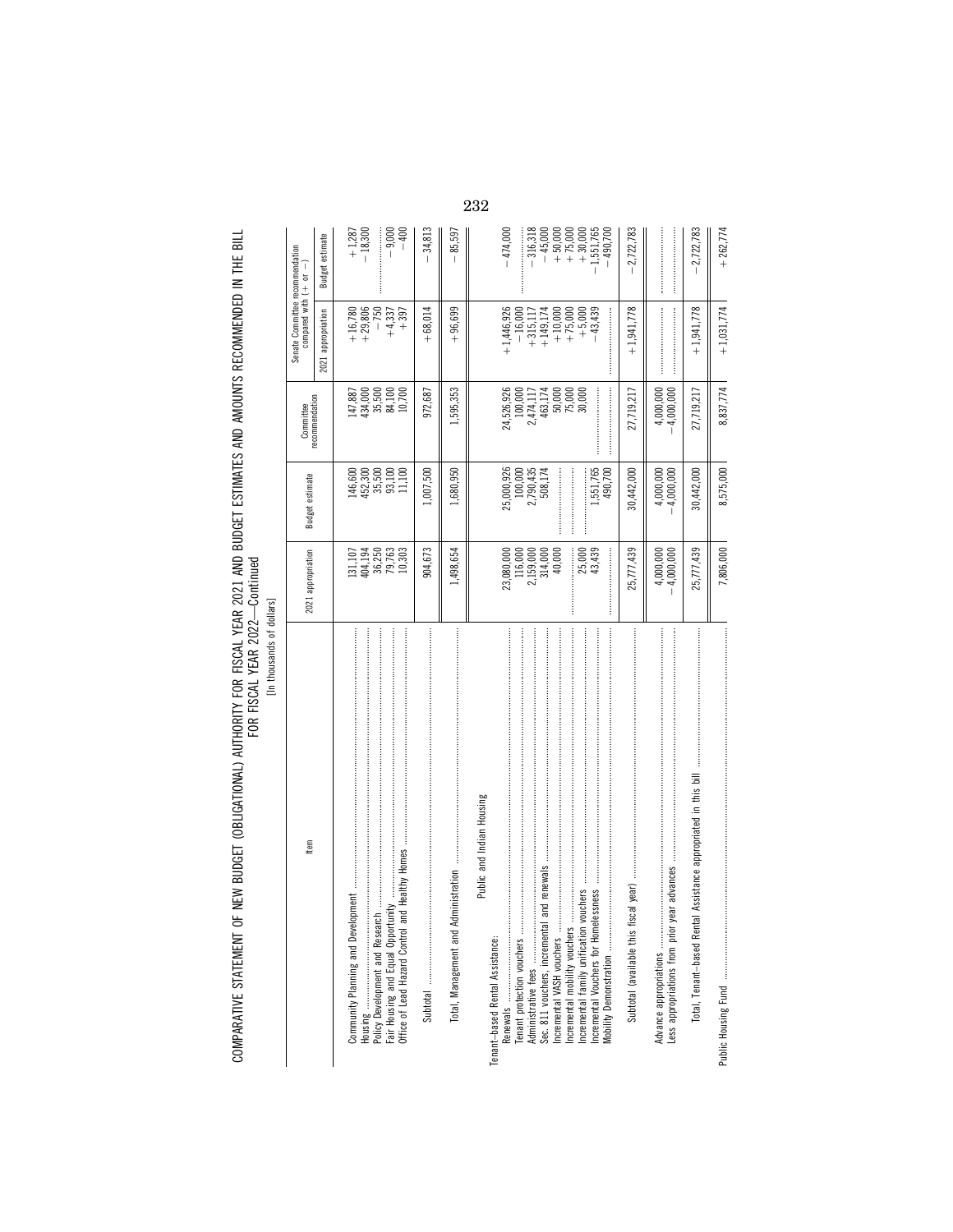| Choice Neighborhoods Initiative                                                                                                                                                                                                                                                                                                                                                                                                                                                                                                                                          | 200,000<br>155,000                    | 250,000<br>175,000                                                                       | 200,000<br>170,000                                    | $+15,000$                | $-50,000$<br>$-5,000$                     |
|--------------------------------------------------------------------------------------------------------------------------------------------------------------------------------------------------------------------------------------------------------------------------------------------------------------------------------------------------------------------------------------------------------------------------------------------------------------------------------------------------------------------------------------------------------------------------|---------------------------------------|------------------------------------------------------------------------------------------|-------------------------------------------------------|--------------------------|-------------------------------------------|
| Self-Sufficiency Programs<br>Family Self-Sufficiency                                                                                                                                                                                                                                                                                                                                                                                                                                                                                                                     |                                       |                                                                                          |                                                       | $(+15,000)$              |                                           |
| -Sufficiency<br>Resident Opportunity and Self-                                                                                                                                                                                                                                                                                                                                                                                                                                                                                                                           | $(105,000)$<br>$(35,000)$             |                                                                                          | $(120,000)$<br>$(35,000)$<br>$(15,000)$               |                          |                                           |
|                                                                                                                                                                                                                                                                                                                                                                                                                                                                                                                                                                          | (15,000)                              | $(120,000)$<br>$(35,000)$<br>$(20,000)$<br>$(1,000,000)$<br>$(1,000,000)$<br>$(100,000)$ |                                                       |                          | $(-5,000)$                                |
| k Grants, Formula<br>Native American Programs                                                                                                                                                                                                                                                                                                                                                                                                                                                                                                                            | 825,000<br>(647,000)                  |                                                                                          | 1,000,000                                             | $+175,000$<br>$+125,000$ |                                           |
| Grants, Competitive<br>Native American Housing Block<br>Native American Housing Block                                                                                                                                                                                                                                                                                                                                                                                                                                                                                    | (100, 000)                            |                                                                                          | $(772,000)$<br>$(150,000)$                            | $(+50,000)$              | $(+49,000)$<br>$(+50,000)$<br>$(000,000)$ |
| measures<br>Energy efficiency and resiliency                                                                                                                                                                                                                                                                                                                                                                                                                                                                                                                             |                                       |                                                                                          |                                                       |                          |                                           |
| Title VI Loan Program<br>(Limitation on guarant                                                                                                                                                                                                                                                                                                                                                                                                                                                                                                                          |                                       |                                                                                          | (1,000)                                               |                          | $(+1,000)$                                |
| eed loans)                                                                                                                                                                                                                                                                                                                                                                                                                                                                                                                                                               | $(1,000)$<br>$(45,649)$<br>$(70,000)$ | $(50,000)$<br>$(70,000)$<br>$(7,000)$                                                    | $(50,000)$<br>$(70,000)$                              | $(+4,351)$               |                                           |
|                                                                                                                                                                                                                                                                                                                                                                                                                                                                                                                                                                          | (7,000)                               |                                                                                          | (7,000)                                               |                          |                                           |
| Indian Housing Loan Guarantee Fund Program Account                                                                                                                                                                                                                                                                                                                                                                                                                                                                                                                       | 2,000                                 | 3,500                                                                                    | 3,500                                                 | $+1,500$                 |                                           |
|                                                                                                                                                                                                                                                                                                                                                                                                                                                                                                                                                                          | (1,000,000)                           | (1, 400, 000)                                                                            | (1,400,000)                                           | $+400,000$               |                                           |
| (Limitation on guaranteed loans)<br>Native Hawaiian Housing Block Grant                                                                                                                                                                                                                                                                                                                                                                                                                                                                                                  | 2,000                                 | 7,000                                                                                    | 15,000                                                | $+13,000$                | $+8,000$                                  |
| $\overline{S}$<br>(Limitation on guaranteed loan                                                                                                                                                                                                                                                                                                                                                                                                                                                                                                                         |                                       | (28, 000)                                                                                | (28,000)                                              | $+28,000$                |                                           |
| Rescission (legislative proposa                                                                                                                                                                                                                                                                                                                                                                                                                                                                                                                                          |                                       | $-5,926$                                                                                 | $-5,926$                                              | $-5,926$                 |                                           |
| $\label{def:1} \begin{split} &\text{and}\\ &\text{and}\\ &\text{and}\\ &\text{and}\\ &\text{and}\\ &\text{and}\\ &\text{and}\\ &\text{and}\\ &\text{and}\\ &\text{and}\\ &\text{and}\\ &\text{and}\\ &\text{and}\\ &\text{and}\\ &\text{and}\\ &\text{and}\\ &\text{and}\\ &\text{and}\\ &\text{and}\\ &\text{and}\\ &\text{and}\\ &\text{and}\\ &\text{and}\\ &\text{and}\\ &\text{and}\\ &\text{and}\\ &\text{and}\\ &\text{and}\\ &\text{and}\\ &\text{and}\\ &\text{and}\\ &\text{and}\\ &\text{and}\\ &\text{and}\\ &\text{$<br>Housing<br>Total, Public and Indian | 34,767,439                            | 40,446,574                                                                               | 37,939,565                                            | $+3,172,126$             | 2,507,009                                 |
| Community Planning and Development                                                                                                                                                                                                                                                                                                                                                                                                                                                                                                                                       |                                       |                                                                                          |                                                       |                          |                                           |
|                                                                                                                                                                                                                                                                                                                                                                                                                                                                                                                                                                          |                                       |                                                                                          |                                                       |                          |                                           |
| vith AIDS                                                                                                                                                                                                                                                                                                                                                                                                                                                                                                                                                                | 430,000                               | 450,000                                                                                  | 450,000                                               | $+20,000$                |                                           |
|                                                                                                                                                                                                                                                                                                                                                                                                                                                                                                                                                                          | 3,450,000                             |                                                                                          | 3,550,000                                             | $+100,000$               |                                           |
| Historically Underserved Areas                                                                                                                                                                                                                                                                                                                                                                                                                                                                                                                                           |                                       | 3,450,000<br>295,000                                                                     |                                                       |                          | $+100,000$<br>$-295,000$                  |
| SUPPORT for Patients and Communities<br>Economic Development Initiatives                                                                                                                                                                                                                                                                                                                                                                                                                                                                                                 | 25,000                                | 25,000                                                                                   | 25,000<br>615,444                                     | $+615,444$               | $+615,444$                                |
|                                                                                                                                                                                                                                                                                                                                                                                                                                                                                                                                                                          | 3,475,000                             | 3,770,000                                                                                | 4,190,444                                             | $+715,444$               | $+420,444$                                |
| Community Development Loan Guarantees (Section 108)                                                                                                                                                                                                                                                                                                                                                                                                                                                                                                                      |                                       |                                                                                          |                                                       |                          |                                           |
|                                                                                                                                                                                                                                                                                                                                                                                                                                                                                                                                                                          | $(300,000)$<br>1,350,000              | $(300,000)$<br>$1,850,000$                                                               |                                                       | $+100,000$               | $-400,000$                                |
| Self-Help and Assisted Homeownership Opportunity Program<br>Homeless Assistance Grants                                                                                                                                                                                                                                                                                                                                                                                                                                                                                   | 60,000<br>3,000,000                   | $\begin{array}{c} 60,000 \\ 3,500,000 \end{array}$                                       | $(300,000)$<br>$1,450,000$<br>$65,000$<br>$3,260,000$ | $+260,000$<br>$+5,000$   | $+5,000$<br>240,000                       |
|                                                                                                                                                                                                                                                                                                                                                                                                                                                                                                                                                                          | 8,315,000                             | 9,630,000                                                                                | 9,415,444                                             | $+1,100,444$             | $-214,556$                                |
|                                                                                                                                                                                                                                                                                                                                                                                                                                                                                                                                                                          |                                       |                                                                                          |                                                       |                          |                                           |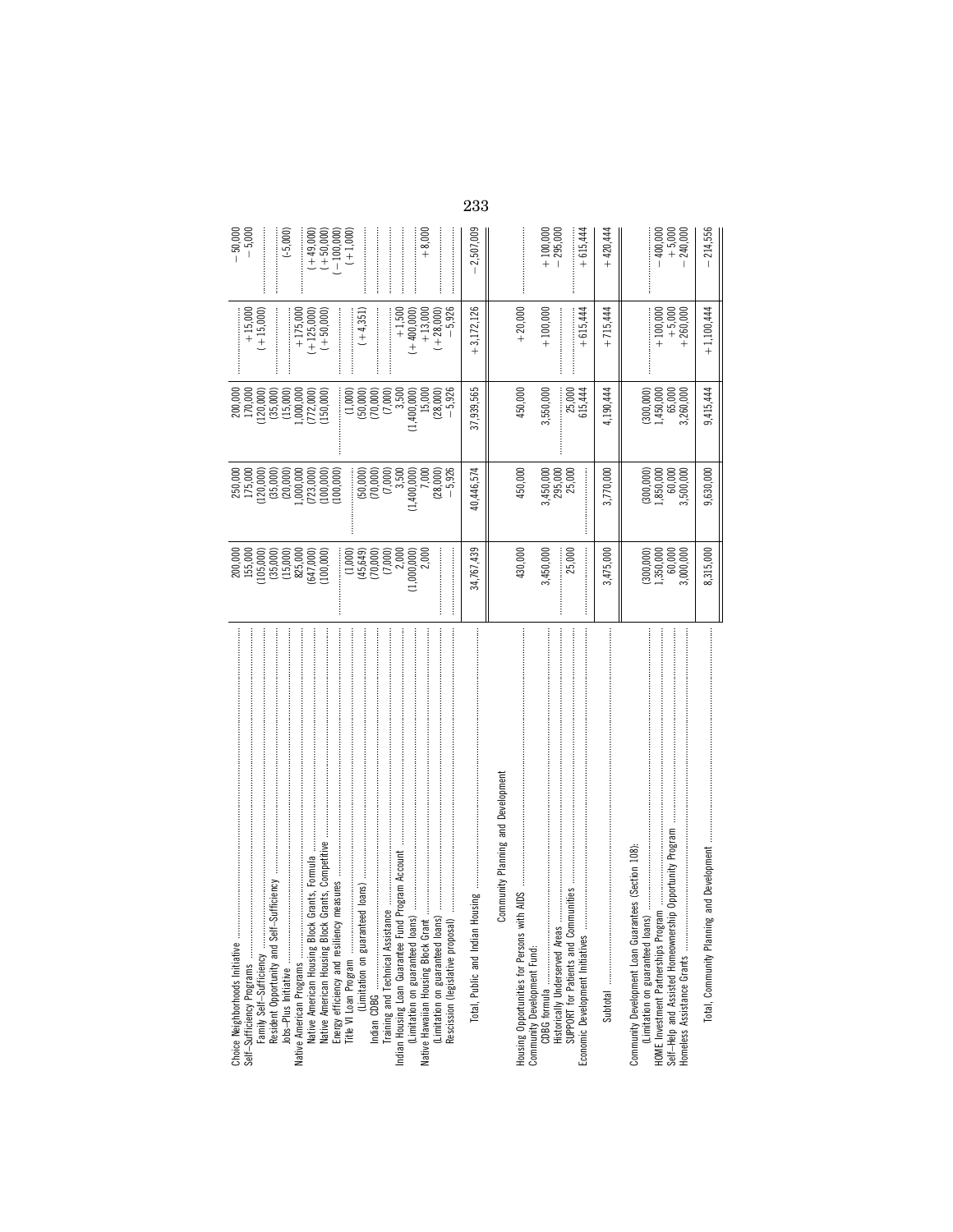[In thousands of dollars] [In thousands of dollars]

| Item                                                                                                                                                                                                               | 2021 appropriation                                                                                 | <b>Budget estimate</b>                                                                    | recommendation<br>Committee                                                    | Senate Committee recommendation<br>compared with $(+$ or $ )$ |                                                       |
|--------------------------------------------------------------------------------------------------------------------------------------------------------------------------------------------------------------------|----------------------------------------------------------------------------------------------------|-------------------------------------------------------------------------------------------|--------------------------------------------------------------------------------|---------------------------------------------------------------|-------------------------------------------------------|
|                                                                                                                                                                                                                    |                                                                                                    |                                                                                           |                                                                                | 2021 appropriation                                            | Budget estimate                                       |
| Housing Programs<br>Project-based Rental Assistance:                                                                                                                                                               | 13,115,000                                                                                         | 13,705,000                                                                                | 13,615,000                                                                     | $+500,000$                                                    | $-90,000$                                             |
| <b>医子宫 医阿尔伯氏氏 医阿尔伯氏试验检尿道 医阿尔伯氏试验检尿道 医阿尔伯氏试验检尿道 医阿尔伯氏试验检尿道检尿道检尿道检尿道检尿道检尿道检尿道检尿道检尿道检尿道检尿道检尿道检尿道</b>                                                                                                                  | 350,000                                                                                            | 355,000                                                                                   | 355,000                                                                        | $+5,000$                                                      |                                                       |
|                                                                                                                                                                                                                    | 13,465,000                                                                                         | 14,060,000                                                                                | 13,970,000                                                                     | $+505,000$                                                    | 90,000                                                |
| Advance appropriations<br>Less appropriations from prior y                                                                                                                                                         | $-400,000$<br>$-400,000$                                                                           | 400,000<br>400,000                                                                        | $-400,000$<br>400,000                                                          |                                                               |                                                       |
| Total, Project-based Rental Assistance appropriated in this bill                                                                                                                                                   | 13,465,000                                                                                         | 14,060,000                                                                                | 13,970,000                                                                     | $+505,000$                                                    | 90,000                                                |
| for Multifamily Housing www.www.www.www.www.www.www.www.ww<br>Housing for Persons with Disabilities<br>Housing Counseling Assistance<br>Green and Resilient Retrofit Program<br>Payment to Manufactured Housing Fe | 855,000<br>227,000<br>77,500<br>$\frac{1}{2}$                                                      | $\begin{array}{l} 928,000 \\ 272,000 \\ 85,900 \\ 85,000 \\ 14,000 \end{array}$           | 956,000<br>227,000<br>57,500<br>14,000                                         | $+1,000$<br>$-1,000$<br>$-20,000$<br>$+101,000$               | $+ 28,000$<br>$+ 45,000$<br>$- 28,400$<br>$- 250,000$ |
|                                                                                                                                                                                                                    | $13,000$<br>$13,000$                                                                               | $-14,000$                                                                                 | $-14,000$                                                                      |                                                               |                                                       |
| Total, Housing Programs                                                                                                                                                                                            | 14,624,500                                                                                         | 15,595,900                                                                                | 15,210,500                                                                     | $+586,000$                                                    | $-385,400$                                            |
| Federal Housing Administration<br>Account:<br>General and Special Risk Program Account:<br>(Limitation on guaranteed loans)<br>(Limitation on direct loans)<br>Mutual Mortgage Insurance Program                   | $(30,000,000)$<br>$(1,000)$<br>(400,000,000)<br>$-8,541,000$<br>$-223,000$<br>$130,000$<br>(1,000) | $(400,000,000) \ (1,000) \ -8,876,000 \ -10,000 \ 180,000$<br>$(30,000,000)$<br>$(1,000)$ | $(30,000,000)$<br>$(1,000)$<br>(400,000,000)<br>$-8,876,000\n-10,000\n-10,000$ | $-335,000$<br>$+213,000$<br>$+20,000$                         | $-30,000$                                             |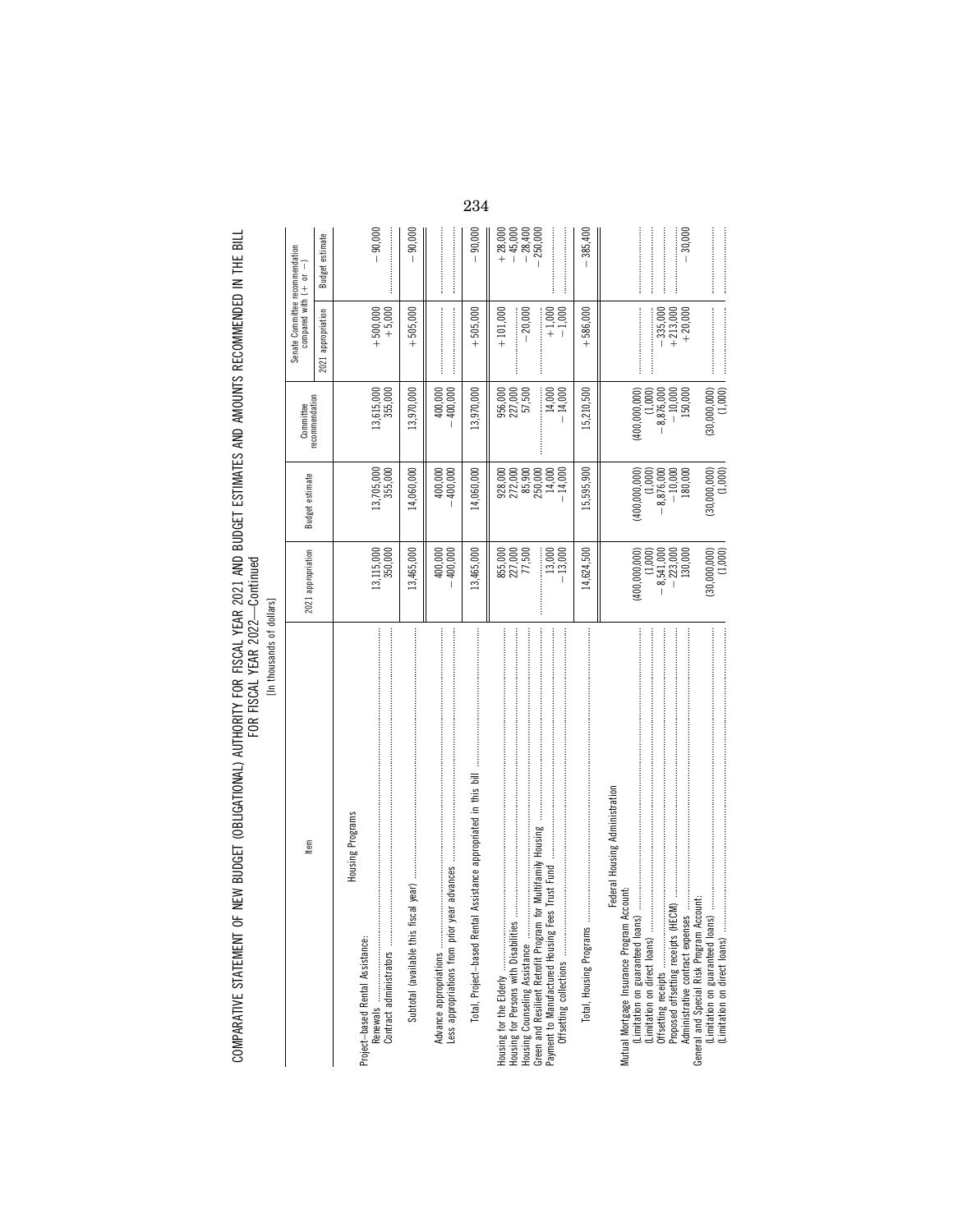|                                                                                                                                                                                                                                                                                                                                                                                                                                                                                                                                                                                                                                                                                                                         | $-480,000$                                                                                       | $-710,000$                                                                                                        | $-710,000$                                                                                                 | $-230,000$                                                                       |                                |
|-------------------------------------------------------------------------------------------------------------------------------------------------------------------------------------------------------------------------------------------------------------------------------------------------------------------------------------------------------------------------------------------------------------------------------------------------------------------------------------------------------------------------------------------------------------------------------------------------------------------------------------------------------------------------------------------------------------------------|--------------------------------------------------------------------------------------------------|-------------------------------------------------------------------------------------------------------------------|------------------------------------------------------------------------------------------------------------|----------------------------------------------------------------------------------|--------------------------------|
| istration<br>Total, Federal Housing Admini                                                                                                                                                                                                                                                                                                                                                                                                                                                                                                                                                                                                                                                                              | 9,114,000                                                                                        | 9,416,000<br>T                                                                                                    | 9.446,000                                                                                                  | 332,000                                                                          | 30,000                         |
| nment National Mortgage Association<br>Guarantees of Mortgage-backed Securities Loan<br>Additional contract expenses<br>Govern<br>Guarantee Program Account:                                                                                                                                                                                                                                                                                                                                                                                                                                                                                                                                                            | $-1,288,000$<br>$-22,000$<br>$-129,000$<br>1,000<br>(1,300,000,000)<br>33,500                    | $-173,000$<br>$-2,129,000$<br>(900,000,000)<br>40,350<br>$-61,000$                                                | $-173,000$<br>$-2,129,000$<br>$-61,000$<br>1,000<br>(900,000,000)<br>36,000                                | $-841,000$<br>$-39,000$<br>$(-400,000,000)$<br>$+2,500$<br>$-44,000$             | $-4,350$<br>$+1,000$           |
|                                                                                                                                                                                                                                                                                                                                                                                                                                                                                                                                                                                                                                                                                                                         | $-1,404,500$                                                                                     | $-2,322,650$                                                                                                      | 2,326,000                                                                                                  | 921,500                                                                          | $-3,350$                       |
| Housing and Equal Opportunity<br>Policy Development and Research<br>Fair                                                                                                                                                                                                                                                                                                                                                                                                                                                                                                                                                                                                                                                | 105,000                                                                                          | 145,000                                                                                                           | 105,000                                                                                                    |                                                                                  | $-40,000$                      |
|                                                                                                                                                                                                                                                                                                                                                                                                                                                                                                                                                                                                                                                                                                                         | 72,555<br>360,000<br>300,000<br>137,200                                                          | 85,000<br>400,000<br>323,200<br>147,000                                                                           | $\begin{array}{c} 85,000\\ 400,000\\ 300,000\\ 140,000 \end{array}$                                        | $+12,445$<br>+40,000<br>$+2,800$                                                 | $-23,200$<br>$-7,000$          |
| General Provisions--Department of Housing and Urban Development<br>GNMA securitization of HFA debt (Sec. 23<br>Unobligated balances (rescission)                                                                                                                                                                                                                                                                                                                                                                                                                                                                                                                                                                        | $-14,000$                                                                                        | $-1,000$                                                                                                          |                                                                                                            | $+14,000$                                                                        | $+1,000$                       |
| $\label{def:1} \begin{minipage}{0.9\textwidth} \begin{minipage}{0.9\textwidth} \centering \begin{minipage}{0.9\textwidth} \centering \end{minipage} \begin{minipage}{0.9\textwidth} \centering \begin{minipage}{0.9\textwidth} \centering \end{minipage} \begin{minipage}{0.9\textwidth} \centering \end{minipage} \begin{minipage}{0.9\textwidth} \centering \begin{minipage}{0.9\textwidth} \centering \end{minipage} \begin{minipage}{0.9\textwidth} \centering \end{minipage} \begin{minipage}{0.9\textwidth} \centering \end{minipage} \begin{min$<br>Housing and Urban Development<br>(Sec. 236)<br>Repurposing HUD balances (emergency)<br>Total, title II, Department of<br>Repurposing HUD balances (Sec. 240) | 49,647,848                                                                                       | 56,713,974                                                                                                        | 53,418,862                                                                                                 | $+3,771,014$                                                                     | 3,295,112                      |
| Advance appropriations<br>(Limitation on direct loans)<br>Limitation on guaranteed                                                                                                                                                                                                                                                                                                                                                                                                                                                                                                                                                                                                                                      | (1, 731, 345, 649)<br>(55,957,848)<br>$-10,683,000$<br>$(-13,000)$<br>$(-14,000)$<br>(4,400,000) | (1, 331, 778, 000)<br>(64, 293, 900)<br>$(-5, 926)$<br>$(4,400,000)$<br>$(-11,960,000)$<br>$(-14,000)$<br>(2,000) | (1,331,778,000)<br>(60, 997, 788)<br>$(-5, 926)$<br>(4,400,000)<br>$-11,959,000$<br>$(-14,000)$<br>(2,000) | $(-399,567,649)$<br>$(+5,039,940)$<br>$(+8,074)$<br>$(-1,000)$<br>$(-1,276,000)$ | $(+1,000)$<br>$(-3, 296, 112)$ |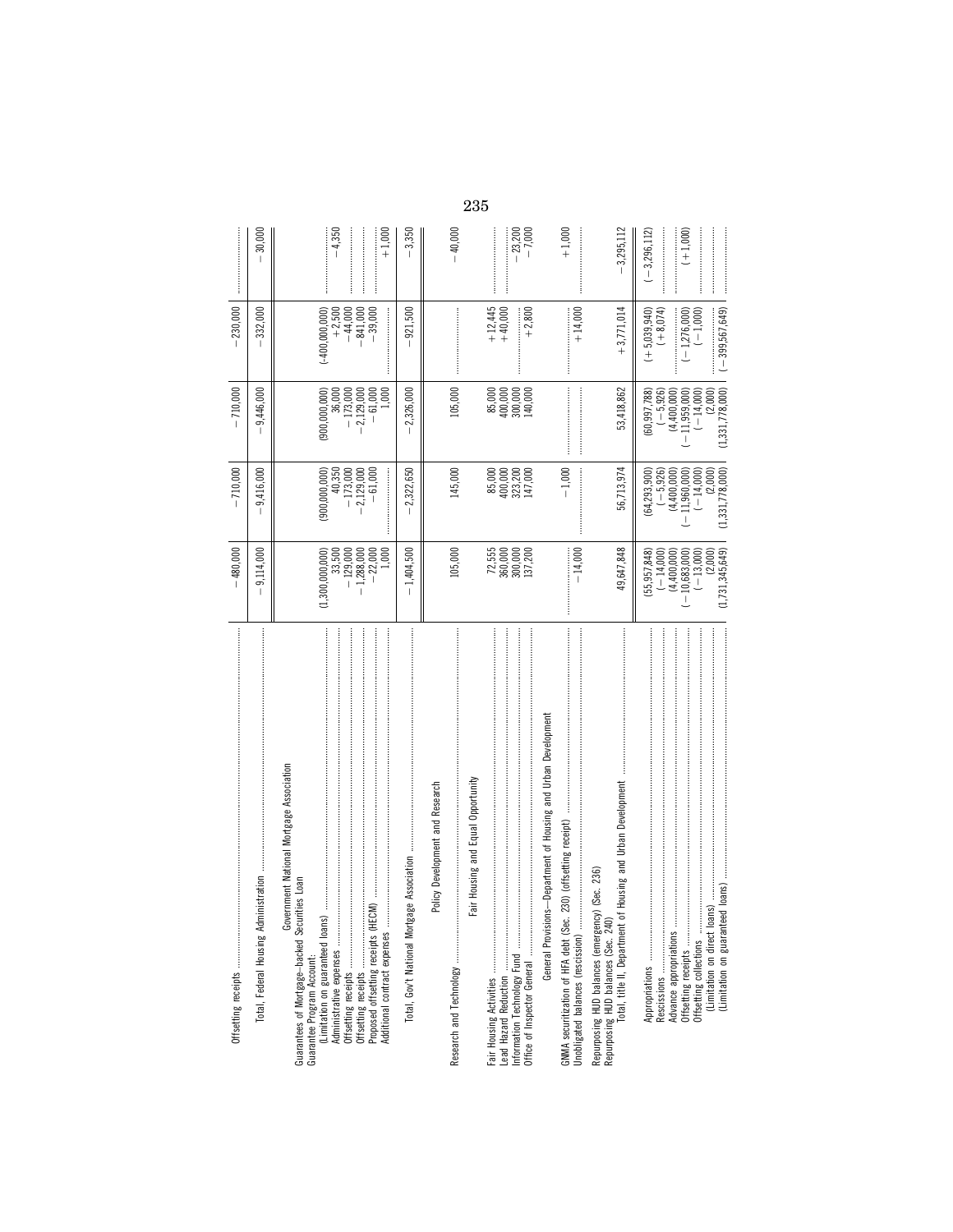| ş<br>٦ |
|--------|
| ۶<br>5 |
| ì<br>ĺ |
|        |

| tem                                  | 2021 appropriation                   | Budget estimate                                                                                                                                                                                                                                                                                                                                                                                                                                                                                | Committee      | Senate Committee recommendation<br>compared with $(+ or -)$ |                                                                                                                                                                                                                                                                                                                                                                                                                                                                                 |
|--------------------------------------|--------------------------------------|------------------------------------------------------------------------------------------------------------------------------------------------------------------------------------------------------------------------------------------------------------------------------------------------------------------------------------------------------------------------------------------------------------------------------------------------------------------------------------------------|----------------|-------------------------------------------------------------|---------------------------------------------------------------------------------------------------------------------------------------------------------------------------------------------------------------------------------------------------------------------------------------------------------------------------------------------------------------------------------------------------------------------------------------------------------------------------------|
|                                      |                                      |                                                                                                                                                                                                                                                                                                                                                                                                                                                                                                | recommendation | 2021 appropriation                                          | Budget estimate                                                                                                                                                                                                                                                                                                                                                                                                                                                                 |
| TITLE III-RELATED AGENCIES           |                                      |                                                                                                                                                                                                                                                                                                                                                                                                                                                                                                |                |                                                             |                                                                                                                                                                                                                                                                                                                                                                                                                                                                                 |
|                                      |                                      | 9,750                                                                                                                                                                                                                                                                                                                                                                                                                                                                                          | 9,750          | $+550$                                                      |                                                                                                                                                                                                                                                                                                                                                                                                                                                                                 |
| Federal Maritime Commission          |                                      |                                                                                                                                                                                                                                                                                                                                                                                                                                                                                                | 32,869         | $+2,569$                                                    | $+1,996$                                                                                                                                                                                                                                                                                                                                                                                                                                                                        |
|                                      |                                      |                                                                                                                                                                                                                                                                                                                                                                                                                                                                                                | 26,248         |                                                             |                                                                                                                                                                                                                                                                                                                                                                                                                                                                                 |
|                                      | 9,200<br>30,300<br>25,274<br>118,400 | 30,873<br>26,248<br>170,000<br>170,000<br>39,152                                                                                                                                                                                                                                                                                                                                                                                                                                               | 123,400        | $+974$<br>+5,000                                            | $+2,000$<br>$-4,000$                                                                                                                                                                                                                                                                                                                                                                                                                                                            |
|                                      | 165,000                              |                                                                                                                                                                                                                                                                                                                                                                                                                                                                                                | 166,000        | $+1,000$                                                    |                                                                                                                                                                                                                                                                                                                                                                                                                                                                                 |
|                                      | 37,500                               |                                                                                                                                                                                                                                                                                                                                                                                                                                                                                                | 39,152         | $+1,652$                                                    |                                                                                                                                                                                                                                                                                                                                                                                                                                                                                 |
|                                      | $-1,250$                             | $-1,250$                                                                                                                                                                                                                                                                                                                                                                                                                                                                                       | $-1,250$       |                                                             |                                                                                                                                                                                                                                                                                                                                                                                                                                                                                 |
|                                      | 36,250                               | 37,902                                                                                                                                                                                                                                                                                                                                                                                                                                                                                         | 37,902         | $+1,652$                                                    |                                                                                                                                                                                                                                                                                                                                                                                                                                                                                 |
| United States Interagency Council on | 3,800                                | 4,000                                                                                                                                                                                                                                                                                                                                                                                                                                                                                          | 3,800          |                                                             | $-200$                                                                                                                                                                                                                                                                                                                                                                                                                                                                          |
|                                      | 388,224                              | 400,173                                                                                                                                                                                                                                                                                                                                                                                                                                                                                        | 399,969        | $+11.745$                                                   | $-204$                                                                                                                                                                                                                                                                                                                                                                                                                                                                          |
| TITLE IV-GENERAL PROVISIONS-THIS ACT |                                      |                                                                                                                                                                                                                                                                                                                                                                                                                                                                                                |                |                                                             |                                                                                                                                                                                                                                                                                                                                                                                                                                                                                 |
| Payments to air carriers (Sec. 421)  | $-695,000$<br>695,000<br>23,332      |                                                                                                                                                                                                                                                                                                                                                                                                                                                                                                |                | $+695,000$<br>$-695,000$<br>$-23,332$                       |                                                                                                                                                                                                                                                                                                                                                                                                                                                                                 |
|                                      | 23,332                               | $\label{def:1} \begin{split} \mathcal{L}_{\mathcal{A}}(\mathcal{A}) = \mathcal{L}_{\mathcal{A}}(\mathcal{A}) = \mathcal{L}_{\mathcal{A}}(\mathcal{A}) = \mathcal{L}_{\mathcal{A}}(\mathcal{A}) = \mathcal{L}_{\mathcal{A}}(\mathcal{A}) = \mathcal{L}_{\mathcal{A}}(\mathcal{A}) = \mathcal{L}_{\mathcal{A}}(\mathcal{A}) = \mathcal{L}_{\mathcal{A}}(\mathcal{A}) = \mathcal{L}_{\mathcal{A}}(\mathcal{A}) = \mathcal{L}_{\mathcal{A}}(\mathcal{A}) = \mathcal{L}_{\mathcal{A}}(\mathcal{A})$ |                | $-23,332$                                                   | $\label{def:1} \begin{array}{lllllllllllllllllllllll} \multicolumn{3}{l}{} & \multicolumn{3}{l}{} & \multicolumn{3}{l}{} & \multicolumn{3}{l}{} & \multicolumn{3}{l}{} & \multicolumn{3}{l}{} & \multicolumn{3}{l}{} & \multicolumn{3}{l}{} & \multicolumn{3}{l}{} & \multicolumn{3}{l}{} & \multicolumn{3}{l}{} & \multicolumn{3}{l}{} & \multicolumn{3}{l}{} & \multicolumn{3}{l}{} & \multicolumn{3}{l}{} & \multicolumn{3}{l}{} & \multicolumn{3}{l}{} & \multicolumn{3}{l$ |